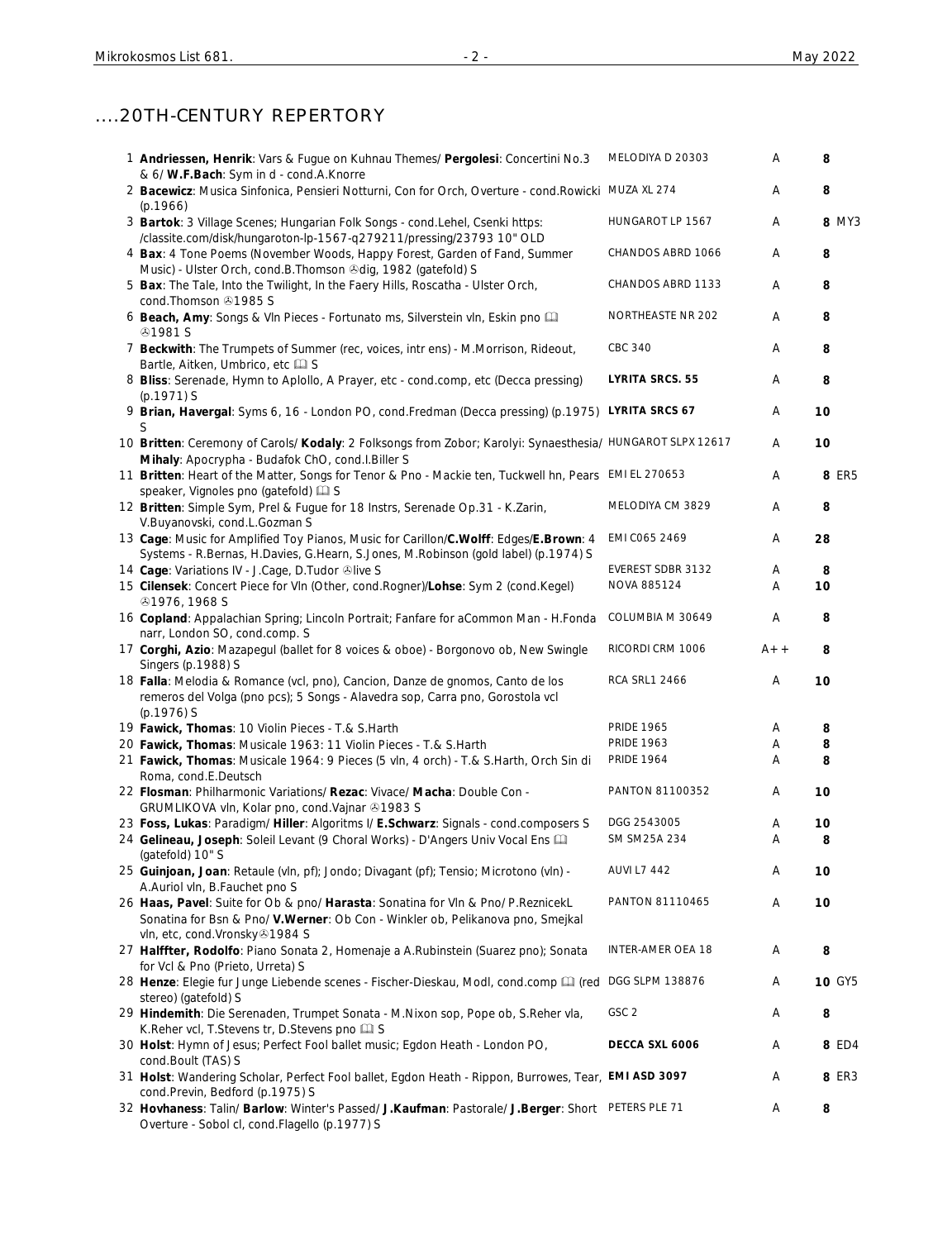| May 2022 |  |  |
|----------|--|--|
|----------|--|--|

S

| 33 Hsien Hsing-Hai: Yellow River Cantata - cond. Yen Liang-Kun (Chinese text) 10"<br>34 Ibert: Louisville Concerto/ G.Read: Toccata giocoso/ Leuning-Ussachevsky: Rhap                           | CHINA RECO M 2120<br>LOUISVILLE LOU 5455 | A<br>Α | 8<br>12           |
|--------------------------------------------------------------------------------------------------------------------------------------------------------------------------------------------------|------------------------------------------|--------|-------------------|
| Vars for Tape Recorder & Orch - Louisville Orch, cond.R.Whitney (World premiere                                                                                                                  |                                          |        |                   |
| recordings, 1954)<br>35 Ives: Orch Set 2, 3 Places in New England excs, R.Browning Overture - Chicago SO,<br>cond.M.Gould S                                                                      | <b>RCA SB 6719</b>                       | Α      | 8 ER1             |
| 36 Ives: R.Browning Ov, Circus Band March, Orch Set, Unanswered Question - New<br>Philh Orch, cond.Farberman (UK) (p.1967) S                                                                     | VANGUARD VSL 11011                       | A      | 8                 |
| 37 Janacek: Idylle, Suite for Strings - Baden ChO, cond. Nicol (p.1975) S                                                                                                                        | MHS 3165                                 | Α      | 8                 |
| 38 Kabalevsky: Sonatina, Excs from 24 Prels; Sonata 3 - Skavronsky pno @1976 S                                                                                                                   | MELODIYA C10 6697                        | Α      | 8                 |
| 39 Kalomiris, Manolis: 4 Easy Pieces; Nocturne; Rhapsody 2; Ballades 1 & 3; 5<br>Preludes (all pno works) - Garoufalis pno (p.1982) S                                                            | CONCERT AT 282                           | Α      | 8                 |
| 40 Khachaturian: Gayane ballet - USSR RTVSO, cond.Kakhidze S                                                                                                                                     | 3 x MELODIYA C10 10531                   | Α      | 18                |
| 41 Kurtag: SQ 1, Wind Quintet, 8 Pno Pieces, 8 Duets, Plays & Games - Kurtag & his<br>wife pno, Kocsis, Eder Q, Jeunesses WQ, etc (p.1977) S                                                     | HUNGAROT SLPX 11846                      | Α      | 10                |
| 42 Lazaro, Primitivo: Gruta de las Maravillas, Rapsodia Obunense - A.F.Iglesias pno<br>$(p.1986)$ S                                                                                              | RM MC 2038601                            | Α      | 12                |
| 43 Ligeti: Lux Aeterna, Volumina, SQ 2, Etude 1 - LaSalle SQ, Zacher organ, etc S                                                                                                                | DGG 2543818                              | Α      | 8                 |
| 44 Mannino, Franco: Sym 5/ Rossini: Gazza ladra Ov - Leningrad PO, cond.F.Mannino<br><b>⊕1987 S</b>                                                                                              | MELODIYA C10 26565                       | Α      | 8                 |
| 45 Martin, Frank: Etudes/ Hindemith: Funeral Music/ Roussel: Sinfonietta/ Nielsem:<br>Petite Suite - I Musici (p.1968) (gatefold) S                                                              | PHILIPS . 802865                         | Α      | 8 HR <sub>2</sub> |
| 46 Mayuzumi: Bacchanale; Phonologie Sym/ Akutagawa: Music for Sym Orch;<br>Triptique - Tokyo SO, cond.T.Mori (p.1968) S                                                                          | <b>ANGEL S 36577</b>                     | Α      | <b>10 UB5</b>     |
| 47 Messiaen: 9 Meditations for Organ - G.Luksaite organ (p.1977) S                                                                                                                               | MELODIYA C10 6647                        | Α      | 8                 |
| 48 Messiaen: Apparition; Messe de Pentecote - Dizhur organ @1982 S                                                                                                                               | MELODIYA C10 18767                       | Α      | 8                 |
| 49 Meyer, Ernst Herman: Harp Con/ Villa-Lobos: Harp Con - Dulova, cond.Lazarev S                                                                                                                 | MELODIYA C10 10043                       | Α      | 8                 |
| 50 Middendorf II, J. William: Syms 2 (Crusades), 4 (Wolf Trap) - Cambridge SO,<br>cond.S.Sucharitkul (p.1975) S                                                                                  | PARALLAX SLCW 1028                       | Α      | 20                |
| 51 Milhaud: La Creation du Monde/ Gershwin: Rhap in Blue/ Stravinsky: Ebony Con/<br>Bernstein: Prel, Fugue & Riffs - Donohoe pno, London Sinfonietta, cond. Rattle (p.dig,<br>1987) S            | ANGEL DS 47991                           | Α      | 8                 |
| 52 Moroi, Saburo: Sym 4, Sextet/ K.Toda: Vln Sonata/ Y.Irino: Sextet/ I.Dan: Sym 3/<br>T.Kora: 3 Pcs for SQ, String Trio/ T.Suzuki: SQ 3 - Iso SQ, I.Mari SQ, cond.T.Mori,<br>I.Dan, K.Akiyama S | 4 x KING SKR 1036                        | A      | 40                |
| 53 Moyzes, Alexander: Sym 1 in D/ Ferenczy: Hurbanovska Ov - cond. Rajter,<br>Smetacek 21955                                                                                                     | SUPRAPHON LPV 356                        | A      | 10                |
| 54 Neih Erh\Hsien Hsing-hai: Songs II (for solos & national instr orch) 10"                                                                                                                      | CHINA RECO M 2122                        | A      | 8                 |
| 55 Nielsen: Woodwind Quintet, Serenata, Fantasias, Canto Serioso, The Mother inc<br>music - Lark Woodwind Quintet S                                                                              | LYRICHORD LLST 7155                      | A      | 8                 |
| 56 Nono: Canti di vita, Per Bastiana, Omaggio a Vedova - cond. Gielen & late 1960 S                                                                                                              | WERGO WER 60067                          | A      | 10                |
| 57 Nono: La Fabbrica illuminata; Ha venido; Ricorda cosa - Woytowitz sop,<br>cond.Bertola, Gottwald 4 31966-7 S                                                                                  | WERGO WER. 60038                         | Α      | 8                 |
| 58 Ohki: Night Meditation/ Fukai: 4 Mvts/ Kiyose: Japanese Festival Dances/ Yamada:<br>Mandara no hana - T.Kobayashi pno, cond.Yamaoka S                                                         | VARESE SAR VX 81061                      | Α      | 8                 |
| 59 Orff: Comoedia de Christi Resurrectione - Tolzer Children's Choir, cond. Eichhorn S                                                                                                           | EURODISC 29246                           | Α      | 8                 |
| 60 Peking Opera: Shachiapang (individual LPs)                                                                                                                                                    | 4 x CHINA RECO DM 6161                   | Α      | 40                |
| 61 Penderecki: Te Deum, Lacrimosa - Ochman, Gadulanka, Podles, cond.comp &1983<br>(gatefold) S                                                                                                   | TONPRESS SX-T 32                         | Α      | 8                 |
| 62 Perrin, Jean: Vcl Sonata (G.FALLOT, A.Seller), Partita for SQ (Monsterrat & Marcal<br>Cervera, F.Olivieri, L.Segrati), Quartet for 2 Trps & 2 Trombones                                       | <b>PHILIPS 625106</b>                    | A–     | 25                |
| 63 Petrassi: Il Cordovano (opera in 1 act) - S.T.Paoletti, S.Rigacci, N.Condo,<br>cond.M.Panni [1] 31984 S                                                                                       | RICORDI CRM 1005                         | Α      | 8                 |
| 64 Previn: Comedy Ov/ Bliss: Int & Allegro/ Ireland: Elegy/ Chappell: Panache Ov/<br>Kelly: Cuban Suite/ Tippett: Shires Suite excs - cond.comps (p.1971) S                                      | ARGO ZRG 685                             | $A++$  | 8                 |
| 65 Ramans, Gederts: Sym 4, Music for String Orch & 4 Flutes - cond. Lifsits (p.1975) S                                                                                                           | MELODIYA C10 5865                        | Α      | 10                |
| 66 Rodney Bennett: 5 Studies; Capriccio/ Williamson: Sonata 2; Son for 2 Pnos/                                                                                                                   | ARGO ZRG 704                             | Α      | 8                 |
| Musgrave: Monologue, etc - composers pno (p.1972) S                                                                                                                                              |                                          |        |                   |
| 67 Rorem, Ned: Pno Concerto in 6 Mvts (Lowenthal pno)/Briccetti: Fountain of Youth<br>Ov/ P.Turok: Lyric Variations - cond. Mester 31972-3 S                                                     | LOUISVILLE LS 733                        | Α      | 8                 |
| 68 Rosen, Jerom: SQ 1/I.Usmanbas: SQ - New Music SQ -(gold US)                                                                                                                                   | <b>EPIC LC 3333</b>                      | Α      | 8 US1             |
| 69 Roussel: Serenade Op.30, Imp for Harp, Trio Op.40 - M-C.Jamet Quintet (white<br>jacket series) S                                                                                              | HARMONIA M HM 735                        | Α      | 8                 |
| 70 Saint-Marcoux, Micheline: Ishuma (sop, ens, electronics)/ Serge Garant: Chant<br>d'amours (vcl, sop, ms, bar, ens) - Quabec Contemporary Ens, cond.S.Garant @1976                             | CBC RCI 422                              | $A++$  | 10                |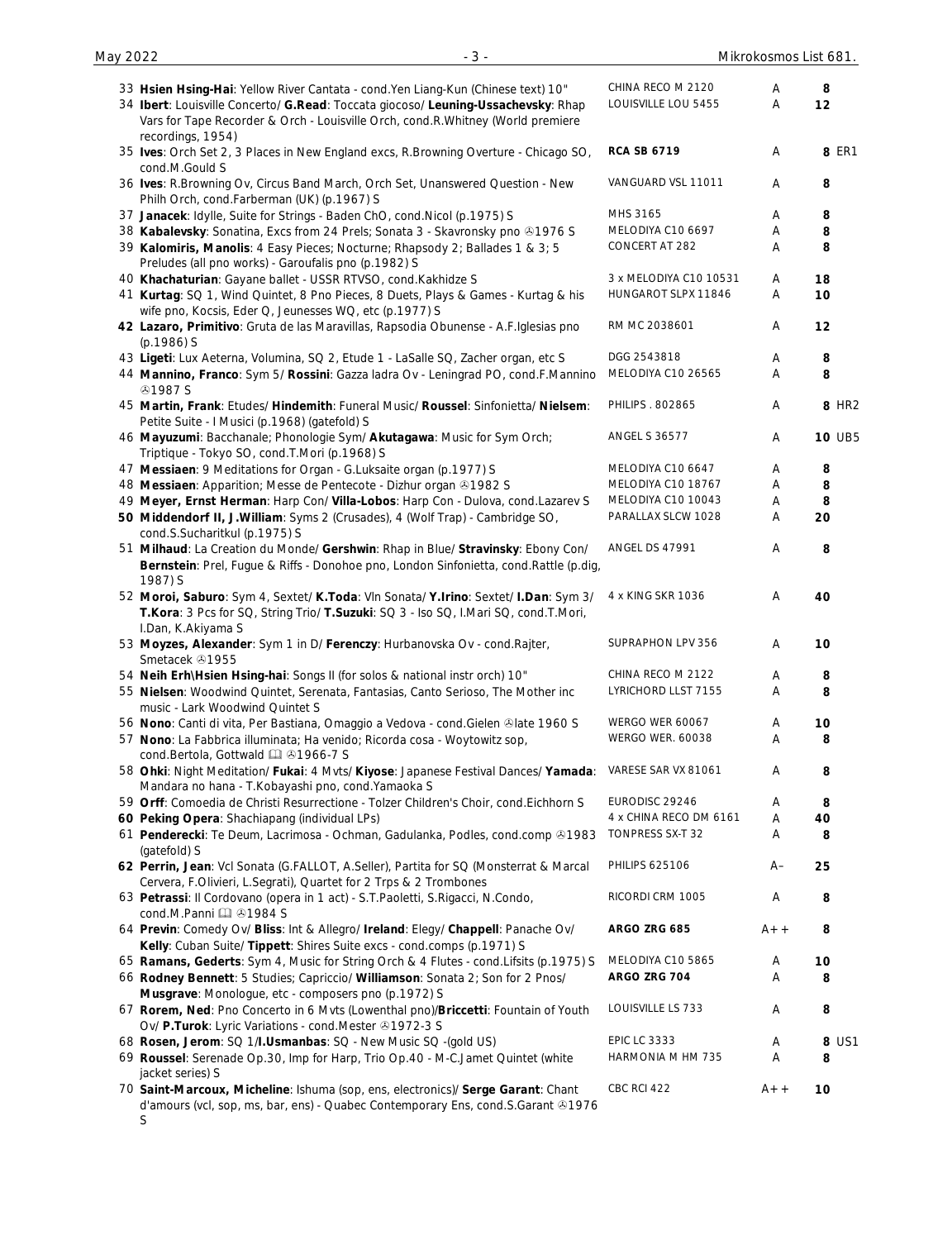| Mikrokosmos List 681.<br>$-4-$                                                                                                                                                                           |                            |   | May 2022 |
|----------------------------------------------------------------------------------------------------------------------------------------------------------------------------------------------------------|----------------------------|---|----------|
|                                                                                                                                                                                                          | ORIOLE MG 20086            | A | 10       |
| 71 Salzedo, Leonard: Concerto Fervido (pf, strings)/ W.F.Bach: Hpschd Con in c/<br>Shostakovich: 2 Pieces for String Octet/ Vivaldi: Con 1 in D - Mill pno, N.Roth vln,                                  |                            |   |          |
| London Soloists'Ens (UK)<br>72 Schoenberg: Jakobsleiter oratorio/ Krenek: Kitharaulos/ Berio: Ora/ Berlioz:                                                                                              | 2 x RADIO NEDE 6808093     | A | 20       |
| Romeo excs - cond.Maderna, Atherton, Berio, Giulini & 1972 S                                                                                                                                             |                            |   |          |
| 73 Shanghai Dance School: The White-Haired Girl - cond.Fen Cheng-wu, Chen Hsieh-                                                                                                                         | 3 x CHINA RECO DM 6151     | A | 24       |
| yang (individual LPs)<br>74 Shostakovich: Sym 5 - USSR SSO, cond.M.Shostakovich S                                                                                                                        | MELODIYA CM 2353           | Α | 8        |
| 75 Smit, Leo: Pno Sonata, 7 Characteristic Pcs, Vars, Fant, 5 Pcs - Hoca pno (p.1983) S                                                                                                                  | SPECTRUM SR 177            | Α | 8        |
| 76 Stenhammar: Serenade, Ballad - Wixell, Swedish RSO, cond. Westerberg (p.1975) S                                                                                                                       | EMI E061 35148             | Α | 8        |
| 77 Stravinsky: Sym for Winds; Octet; Dumbarton Oaks; Ebony Con - Bolshoi Th Ens,                                                                                                                         | MELODIYA C10 22589         | Α | 10       |
| cond.Lazarev 31984 S                                                                                                                                                                                     |                            |   |          |
| 78 Tortelier, Paul: Offrande/ F.Martin: Petite Sym Concertante/ Roussel: Sinfonietta -<br>London ChO, cond.P.Tortelier (UK) (p.1971) S                                                                   | <b>UNICORN UNS 233</b>     | A | 8        |
| 79 Uspensky, Vladislav: Music for Vln & Orch, Music for Strings & Perc, 6 Musical<br>Moods - Gutnikov, cond.Serov (p.1977) S                                                                             | MELODIYA C10 7211          | A | 12       |
| 80 Vaughan Williams: Ser to Music, Flos Campi suite, Poisoned Kiss Ov, Old King Cole<br>ballet music - Creswick vln, A.Williams vla, cond.Hickox (p.dig, 1984) S                                         | EMI EL 270060              | A | 8        |
| 81 Villa-Lobos: Melodias Populares (Veleiro, Valso da Dor, Jardim Fanado, etc) - Santos,<br>Borges vln, Moreira Lima pno, Moura sax, Botelho cl (gatefold) 31981 S                                       | <b>GRUPO OTHO KLP-RM 1</b> | A | 15       |
| 82 Villa-Lobos: Prel to Bachianas Brasileiras 4; Trenzino do Caipira to Bachianas<br>Brasileiras 2; Choros 6 - Brazil SO, cond.Karabtchewsky (p.1977) S                                                  | SOMLIVRE 4036126           | A | 10       |
| 83 Villa-Lobos: Sym 2 - Maracana SO, cond.comp                                                                                                                                                           | ARIES LP 901               | A | 8        |
| 84 Vocht, Lod de: Cello Concerto - E.Baeyens, cond.comp 10"                                                                                                                                              | <b>DECCA BA 143230</b>     | A | 10       |
| 85 Vogel, Vladimir: Meloforms/ A.Schibler: lam manet ultima spes, Concerto exc/                                                                                                                          | 2 x SWISS BROA MH 40       | Α | 25       |
| Friedli (cl): Pieces by Stravinsky, Weber, Mozart, Tischhauser (cond.Meylan, Mander,<br>Tschupp) (gatefold) S                                                                                            |                            |   |          |
| 86 Walton: Belshazzar's Feast/ Vaughan Williams: The Lark Ascending - R. Peterson<br>bar, O.Chausew vln, Utah SO, cond.Abravanel S                                                                       | CANDIDE CE 31052           | A | 8        |
| 87 Walton: Belshazzar's Feast; Coronation Te Deum; Gloria - G.Howell, Gunson,<br>N.Mackie, S.Roberts, cond.Willcocks +dig, 1989                                                                          | CHANDOS ABRD 1398          | Α | 10       |
| 88 Walton: Facade - Sitwell, Pears, cond.A.Collins (UK) [1] (in album)                                                                                                                                   | LONDON A 4104              | Α | 10       |
| 89 Walton: Facade 2, Facade Entertainment - Berberian, R.Tear, cond.Bedford<br>(gatefold) (2) (p.1980) S                                                                                                 | PETERS PLG 135             | Α | 10       |
| 90 Walton: Facade Entertainment - Fielding, Flanders, cond.Marriner [1] (p.1972) S                                                                                                                       | <b>ANGEL S 36837</b>       | Α | 8        |
| 91 Widor: Sym 3 - R.Kirn organ S                                                                                                                                                                         | PSALLITE PSAL 245          | Α | 8        |
| 92 Wieslander: Mutazioni (2 pnos, orch)/ Fernstrom: 5 Songs/ Larsson: Concertino for CAPRICE CAP 1027<br>Vcl & Orch - Palsson, Torger pno, Waldeland vcl, Sjostrand sop, cond.Furst @1977                |                            | Α | 8        |
| (gatefold) S<br>93 Xenakis: Atrees, Morsima-Amorsima (cond. Simonovitch), ST\4 (Bernede SQ), Nomos ANGEL S 36560                                                                                         |                            | Α | 8 UB5    |
| Alpha (Penassou vcl) - (blue label) S<br>94 Xenakis: Metastasis, Pithoprakta, Eonta - Takahashi pno, cond.Le Roux, Simonovic<br>(gatefold) https: /classite.com/disk/chant-du-monde-ldx-a-48368-q45942 S | CHANT DU M LDX-A 48368     | A | 20       |
| 95 Xenakis: Persephassa - Strasbourg Perc Ens (black label) S                                                                                                                                            | PHILIPS . 6521020          | Α | 10       |
| 96 Yoshimura, Ijuro: Naguta (from Kabuki): Kanjincho - Eizo Kineya shamisen 10"                                                                                                                          | COLUMBIA CL 100            | Α | 8        |
| 97 American-Jewish Art Songs: L.Weiner, J.Chajes, M.Helfman, R.J.Neumann,<br>Castelnuovo-Tedesco, R.Stern, J.Wyner, M.Gideon, Bernstein, H.Fromm, etc) -<br>P.Stark sop, N.Shank pno La S                | SPECTRUM SR 328            | A | 8        |
| 98 Caracas 400 Anos, 1967: E.& G.Castellanos, R.Lopez, I.Carenno, J.L.Munoz, etc<br>(2LPs contem.orch & 1LP 19th c.chbr music, 4LPs spoken, 1stLP: 16th cent.music<br>MISSING)(deluxe LPs in album) S    | 7 x EDICIONES CA 1         | A | 50       |
| 99 Chinese Opera: L'Ombre du Saule Pleureur; La Fille aux Chaveux Blancs 10"                                                                                                                             | CHANT DU M LD-S 4269       | A | 8        |
| 100 In Memoriam Pilinszky: Kurtag, Jeney & Kocsis pieces - Kurtag, Kocsis, Perenyi +<br>Pilinszky poems by Pilinszky S                                                                                   | HUNGAROT SLX 13878         | A | 12       |
| 101 Red Detachment of Women: Ballet suite for Piano - Yin Cheng-Chung pno 10"                                                                                                                            | CHINA RECO M 2063          | Α | 8        |
|                                                                                                                                                                                                          | CHINA RECO M 917           | Α | 8        |
|                                                                                                                                                                                                          |                            |   |          |
| 102 Revolutionary Folk Songs: Composed by workers of Shensi Provance 10"<br>103 Revolutionary Symphonic Music: Shachiapang - cond.Li Teh-lun @1972 10"                                                   | 2 x CHINA RECO M 935       | Α | 15       |
| 104 The Love Eterne (original soundtrack) (Chinese issue) -(jacket water damage)<br>105 Xattekka tole sahara: Kazakxa en, kuy (12 songs) 10"                                                             | 2 x EMI LRHX 812           | Α | 15       |

### ....ROMANTIC MUSIC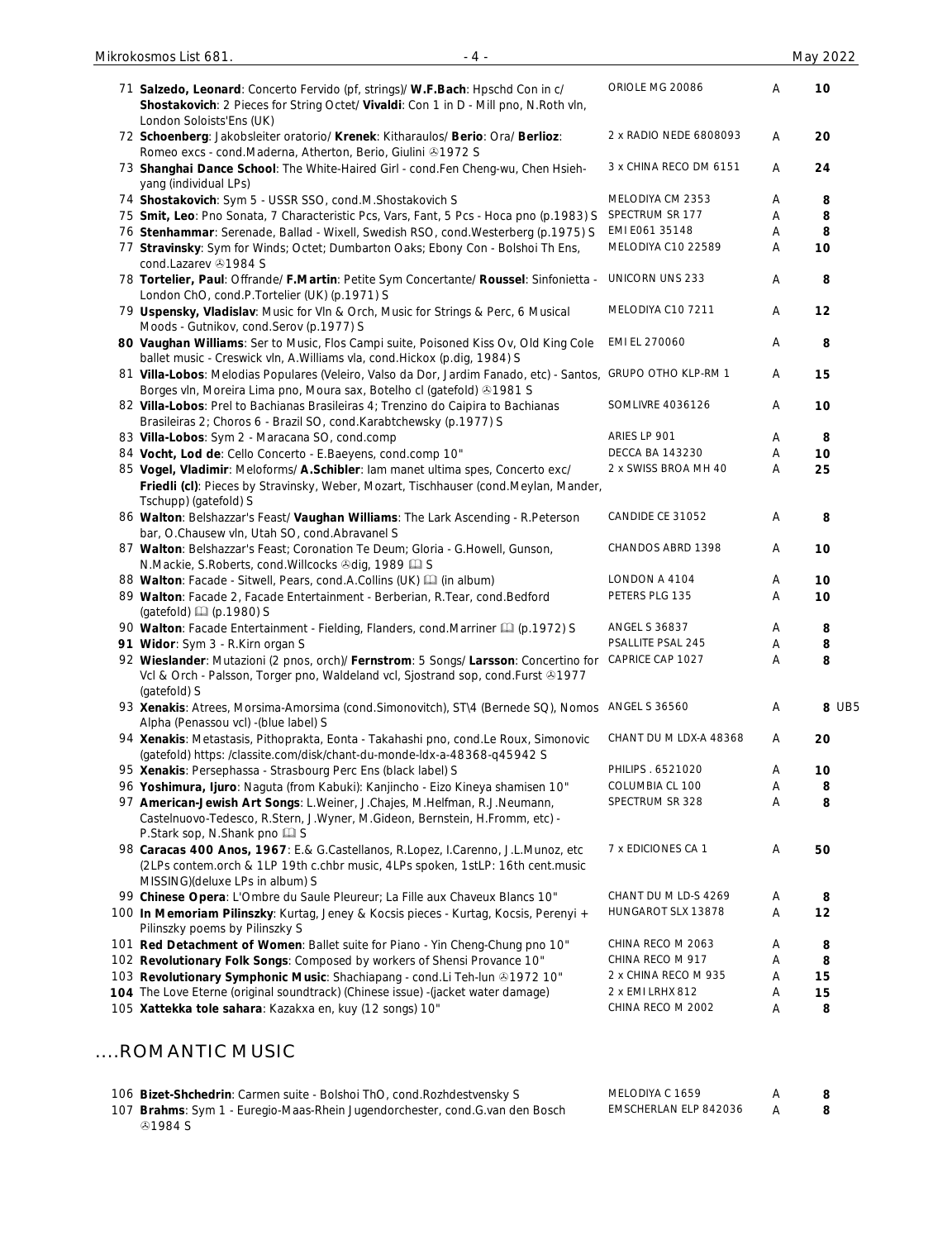| 108 Dargomyzhsky: Kazachok; Baba-Yaga joke fant; Bolero; Finnish Fant, St.Petersburg<br>Serenades - USSR SSO, etc.cond.Svetlanov, G.Sandler & 1984, 1982 S                                                                         | MELODIYA C10 26427      | Α  | 8             |
|------------------------------------------------------------------------------------------------------------------------------------------------------------------------------------------------------------------------------------|-------------------------|----|---------------|
| 109 Mahler: Das Klagende Lied, Ruckert Lieder(4 songs only) - Steingruber, S.Wagner,<br>Majkut, Vienna SOpO, cond. Fekete (plain jacket) https:                                                                                    | CONCERTEUM CF 276       | Α  | 15            |
| /classite.com/disk/concerteum-cf-276-q335732<br>110 Rimsky-Korsakov: Trombone Con, Oboe Vars, Cl Con/ Tchaikovsky: Military March/ MELODIYA D 21411<br>Prokofiev: 4 Marches - Mikhailov cl, etc, cond. Nazarov, Dunayev, Sergeyev, |                         | A  | 8             |
| Pitirimov<br>111 Rubinstein: Sym 2 - USSR MCSO, cond.Mansurov +1982 S                                                                                                                                                              | MELODIYA C10 18805      | A  | 10            |
| 112 Schubert-Mahler: SQ 14 (English ChO, cond. Tate)/ Schubert: Der Tod und das<br>Madchen (A.Murray, J.Tate pno) S                                                                                                                | <b>ANGEL DS 38313</b>   | A  | 8             |
| 113 Schubert: Gastein Sym - Vienna SOpO, cond. Prohaska                                                                                                                                                                            | VANGUARD VRS 417        | A  | 8             |
| 114 Schumann, Clara & Robert: Letters & Composition - Puchelt, Stocking, G.May pno,<br>Schreier ten (p.1967)                                                                                                                       | LITERA 860115           | A  | 10            |
| 115 Schumann, Clara: Pno Con; 2 Scherzi, R.Schumann Vars, 4 Fugitive Pcs - M.Ponti<br>pno, Berlin SO, cond. Schmidt-Gertenbach S                                                                                                   | CANDIDE CE 31038        | Α  | 8             |
| CLASSICAL PERIOD                                                                                                                                                                                                                   |                         |    |               |
| 116 Bach, C.P.E: Sin 5 in b/ J.C.F.Bach: Hpschd Con/ J.C.Bach: Sin, op.183/ W.F.Bach:<br>Sinfonia - Elssner hrpschrd, Mainz ChO.cond.Kehr -(2 speaker label) S                                                                     | VOX ST-PL 514070        | Α  | 8 UB1         |
| 117 Bach, J.C.: 3 Sinfoniettas/ W.F.Bach: Sinfonia/ C.P.E.Bach: Sinfonia 3 - Jerusalem<br>ChO, cond.Rodan S                                                                                                                        | CONCERT HA SMS(AP) 2654 | Α  | 8             |
| 118 Beethoven: Sym 2; Egmont Ov - London PO, cond. Scholz & dig. 1980 (gatefold) S                                                                                                                                                 | AUDIO TEAM 6403         | Α  | 10            |
| 119 Beethoven: Sym 3 - Dresden State SO, cond.F.Schreiber (Futrwangler is on the<br>jacket, but it is unlikely. There is an article on internet that the condcutor is Karajan)<br>(Allgero 701)                                    | TRANSCRIPT FS. O        | Α  | 12            |
| 120 Boccherini: Sym in C; Vcl Con in D/ Cambini: Sinf Con 1 in C (ob, bsn & orch) -<br>Decroos vcl, Storch ob, R.Cole bsn, Orch Accademia dell'Orso, cond.Jenkins (p.1965)                                                         | DOVER HCR 5249          | A  | 8             |
| 121 Boieldieu: Harp Con in C; Pno Con in F - M-C.Jamet, Galling, cond.Kuentz, R.Wagner<br>S LC                                                                                                                                     | FSM 33053               | Α  | 8             |
| 122 Haydn: 4 Notturni for the King of Naples - Vienna ChO, cond.Litschauer                                                                                                                                                         | HAYDN SOCI HSLP 1023    | A  | 8             |
| 123 Haydn: Syms 15, 16, 17 - Vienna FO, cond. Bottcher S                                                                                                                                                                           | TURNABOUT TV 34092      | Α  | 8             |
| 124 Haydn: Syms 58 (B-A-C-H) & 59 - Liege Soloists, cond. Lemaire S                                                                                                                                                                | MUSICA RAR MUS 40       | Α  | 8             |
| 125 Mozart-E.Smith: London Notebook (5 Contredanses; 6 Divertimenti, K.15a-qq -<br>Academy of St.Martin-in-the-Fields, cond.Marriner (p.1972) S                                                                                    | MHS 7490                | А  | 8             |
| 126 Mozart: Con for Flute & Harp K.299/ Telemann: Suite for Fl in a - Kudriashov,<br>Izmailova, cond.V.Kozhukhar (p.1977) S                                                                                                        | MELODIYA CM 1965        | Α  | 8             |
| 127 Mozart: Divertimento for Winds K.388/ Haydn: Sinfonia Concertante in B flat -<br>O.Kagan, N.Gutman, M.Heifetz, etc, cond.L.Markiz S                                                                                            | MELODIYA CM 3863        | Α  | 8             |
| 128 Mozart: Haffner Sym (from the original score)/ Berlioz: Waverley Ov, Faust excs -<br>cond.Barzin (nice booklet) + (worn spine)                                                                                                 | COLUMBIA ML6EYE 5176    | Α  | <b>10 UA1</b> |
| 129 Mozart: Serenades K.375, 388 - Toronto Chamber Winds (p.1986) S                                                                                                                                                                | CBC SM 5053             | A  | 8             |
| 130 Mozart: Sym K.550, Div K.136, 138 - Southwest PO, cond. Pitamic, A.Scholz S                                                                                                                                                    | PRIMAPHON K 1001        | A  | 10            |
| 131 Mozart: Sym K.551 - Middle European SO, cond.H.Krakatow (pseudonyms) (plain<br>jacket) 10"                                                                                                                                     | LES MELOMA MF 2516      | A– | 8             |
| 132 Mozart: VIn Rondo K.373 (Lautenbacher vIn, cond.Kuntzsch); Andante K.315                                                                                                                                                       | TURNABOUT QTV 34684     | A  | 8             |
| (Wichmann fl)/F.X.Mozart: Pno Con (Dosse, Kuntzsch)/L.Mozart: Tr Con (Holy,<br>Faerber) 31977 S                                                                                                                                    |                         |    |               |
| 133 Salieri: Veneziana Sym/ Mozart: Sym K.45b/ Piccinni: Iphigenie en Tauride Ov/<br>Gluck: Iphigenie en Aulide Ov - Vienna Tonkunster Orch, cond.Maerzendorfer<br>(p.1967)                                                        | <b>MHS 749</b>          | A  | 8             |

May 2022 - 5 - Mikrokosmos List 681.

### ....BAROQUE MUSIC

| 134 Albinoni: 12 Concerti Op.12 - Berlin ChO, cond. Negri (gatefold) S              | 2 x PHILIPS 6747138              | Α | <b>15 HR2</b> |
|-------------------------------------------------------------------------------------|----------------------------------|---|---------------|
| 135 Bach: 18 Choral Preludes - Alban Singers, Hurford organ (gatefold) @1975 (UK) S | 2 x ARGO ZRG 843                 | A | 15            |
| 136 Bach: Die Kunst der Fuge (arr.by Goehr & Seiber) - Hamburg ChO, cond.Goehr      | CONCERT HA (MMS) 2089            | A | 35            |
| 137 Bach: Die Kunst der Fuge - Kohler organ (gatefold) (p.1969) S                   | 2 x ETERNA 825915                | A | <b>15 GD1</b> |
| 138 Bach: Die Kunst der Fuge - M-C.Alain organ (gatefold) (p.1979) S                | 2 x MHS 4154                     | Α | 15            |
| 139 Bach: Die Kunst der Fuge - Paillard ChO (p.1978) S                              | 2 x ERATO STU 71121              | A | 35            |
| 140 Bach: Die Kunst der Fuge - Prague Ars Rediviva, cond. Munclinger (p.1966) S     | 2 x SUPRAPHON SUAST(RL)<br>50711 | Α | <b>15 ZR7</b> |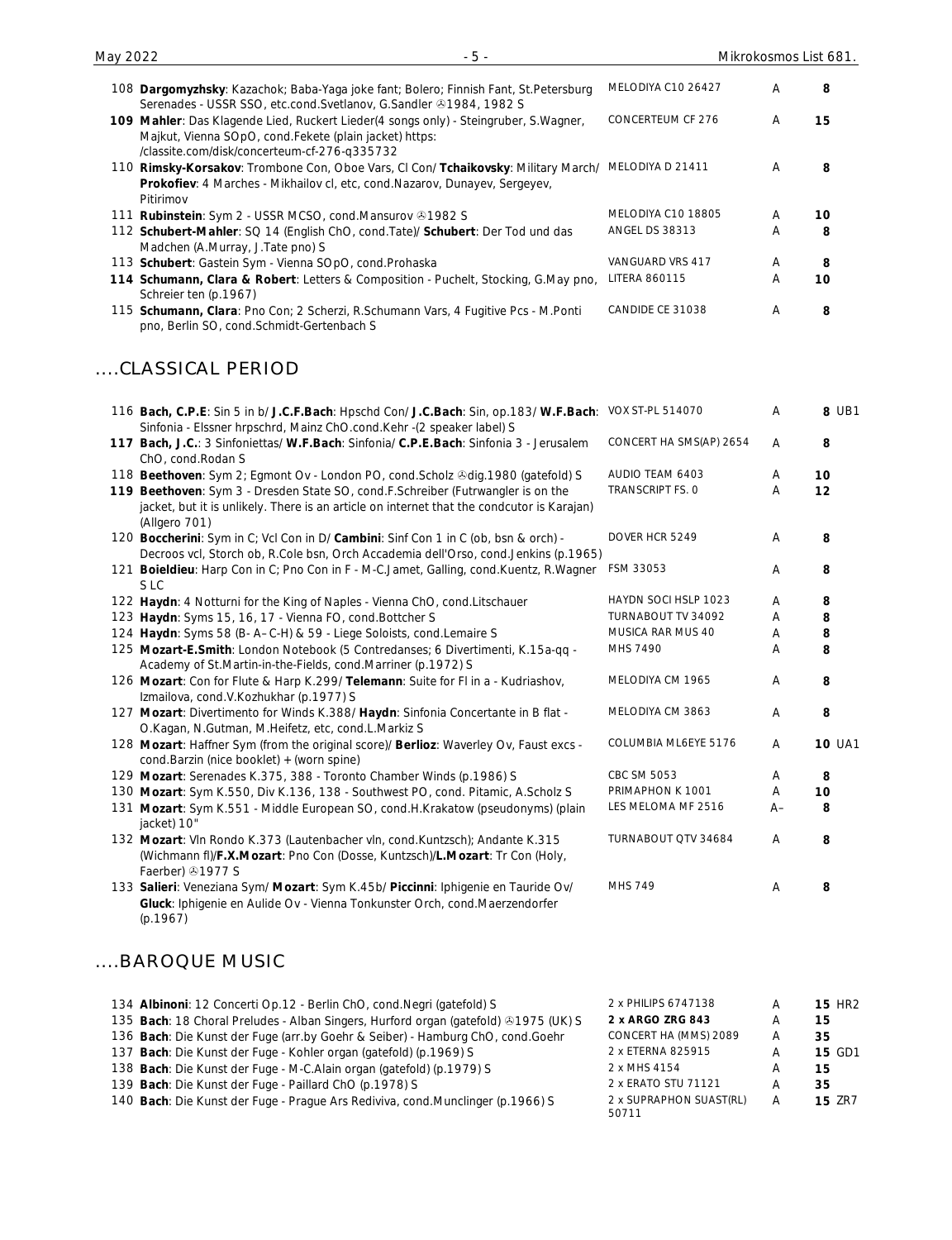| 141 Bach: Notebook of Anna Magdalena Bach - Kipnis, Blegen, Luxon, Meints [11]<br>$(p.1981)$ S $\times$                                                                                             | 2 x NONESUCH DB 79020       | Α | 15                |
|-----------------------------------------------------------------------------------------------------------------------------------------------------------------------------------------------------|-----------------------------|---|-------------------|
| 142 Bach: Selection from Anna Magadalena Notebook - Leonhardt, Ameling, Linde Ca S                                                                                                                  | RCA VICSEP 1317             | A | <b>10 UM1</b>     |
| 143 Boyce: 6 Overtures - Lamoureux Orch, cond.A.Lewis (UK) (p.1962) S                                                                                                                               | L'OISEAU-L SOL 60041        | A | 8                 |
| 144 Corelli: 12 Concerti grossi Op.6 - I Solisti Veneti, cond. Scimone & dig, 1981 S                                                                                                                | 3 x ERATO NUM 750163        | A | 20                |
| 145 Couperin, Francois: Apotheose de Lully, La Parnasse, 4 Pcs for 2 Hrpschrds - Baron<br>fl, I.Cohen vln, R.Roseman ob, McCracken vcl, cond.& hrpschrd S.Marlowe S                                 | DECCA DL(CP) 710159         | A | 8                 |
| 146 Gastoldi, Giovanni Giacomo: Balletti a 5 voci - Niederaltaicher Scholaren,<br>cond.Ruhland (gatefold) (p.1981) S                                                                                | RCA RL 30771                | A | 8                 |
| 147 Graun: Ov in C/ Wilhemine von Bayreuth: Hrpschrd Con in g/ Telemann: Fanatasie<br>in b/ Krieger: Partie - Victor Lukas Consort, cond.Lukas (gatefold) S                                         | SABA SB 15123               | A | 8                 |
| 148 Grigny: The Organ Book 1699: The Mass, Hymnes - M.Smith organ (individual LPs)<br><b>⊕1960 S</b>                                                                                                | 2 x VALOIS MB 925           | A | 15                |
| 149 Handel: 10 Unpublished Pcs for a Clock with Organ Mechanism; Con 1 for Solo<br>Organ - Blanc organ S                                                                                            | ARION ARN 90630             | A | 8                 |
| 150 Handel: Concerti Op.4\6, 5; Con grossi Op.3\3, 2 - Laskine, Rampal, Fernandez,<br>Paillard ChO S                                                                                                | <b>ERATO STU 70271</b>      | A | 8 FB1             |
| 151 Handel: Ob Concerti 8, 10, Con grosso Op.3\3 - Tottcher ob, Schon vln, cond.Gorvin<br>(gatefold) 31955-6 10"                                                                                    | ARCHIV AP 13044             | A | 8                 |
| 152 Leo: Vcl Con in D/ Durante: Con in f/ Pergolesi: FI Con in G/ A.Scarlatti: Con grosso<br>3 - Altobelli vcl, Gazzelloni fl, I Musici                                                             | PHILIPS A 2057              | A | 8                 |
| 153 Ricciotti: Concertino 4/ J.B.van Bree: Allegro for 4 SQs/ Vivaldi: Con grosso P.444/<br>Locatelli: Intr teatrale Op.4\5 - Academy of St.Martin-in-the-Fields, cond.Marriner<br>(p.1975, 1977) S | PHILIPS 9500171             | A | 8 HR <sub>2</sub> |
| 154 Rosenmuller: Studentenmusic suite/ Pezel: Delitiae Musicalessuite/ Dittersdorff:<br>Sym - Mainz ChO, cond.Kehr (Decca pressing) (p.1969) S                                                      | TURNABOUT TV(UK) 34274      | A | 8                 |
| 155 Telemann: Tafelmusik Vol.2 - Concerto Amstedam, cond.Bruggen, (Royal Sound<br>label) S                                                                                                          | 2 x TELEFUNKEN SAWT<br>9451 | Α | <b>15 GD6</b>     |
| 156 Vivaldi: 12 Concerti Op.9 - F.Ayo, I Musici S                                                                                                                                                   | 3 x PHILIPS 835289          | Α | <b>20 HR2</b>     |
| 157 Vivaldi: 5 Cons F.XI\11, F.XII\3, 17, 31, F.IV\2 - Angelicum Orch, cond.Suvini S                                                                                                                | AUDIO FIDE FCS 50027        | A | 8                 |
| 158 Vivaldi: La Stragavanza Vol.2 (Op.4\7-12) - I Musici S                                                                                                                                          | PHILIPS, 835210             | Α | 8 HB2             |
| 159 Wassenaer: 6 Concertinos (attr Ricciotti & Pergolesi) - Paillatd ChO, cond.Paillard<br>(gatefold) (p.1974) S                                                                                    | ERATO STU 70799             | Α | 8 FB2             |

## ....EARLY MUSIC

| 160 Byrd: Mass, Magnificat, Ave verum Corpus - Cambridge King's College Choir,<br>cond. Willcocks (oval logo) (p. 1960) S                                                                 | <b>ARGO ZRG 5226</b>   | A     | 10            |
|-------------------------------------------------------------------------------------------------------------------------------------------------------------------------------------------|------------------------|-------|---------------|
| 161 Carmina Burana: 20 Songs (Vol.I) - Studio der Frunen Music [1], (Royal Sound label) TELEFUNKEN SAWT 9455<br>S                                                                         |                        | A     | 8 GD6         |
| 162 Dunstable & His Contemporaries: Percell Consort, Musica Reservata (Decca<br>pressing) (p.1967) $\Box$ S                                                                               | TURNABOUT TV(UK) 34058 | A     | 8             |
| 163 Early Music in Italy & Burgund\Parisian Theater Songs: Studio der Fruhen Music<br>, (Royal Sound label) S                                                                             | TELEFUNKEN SAWT 9466   | A     | 8 GD6         |
| 164 Janequin: 12 Chansons/De Bertrand: 9 Chansons - Caillard Vocal Ens, cond.Caillard<br>$(p.1977)$ S                                                                                     | MHS 1158               | A     | 8             |
| 165 Marenzio: 6 Madrigals/ Gesualdo: 6 Madrigals - Lamy Singers (2 81955, 1954<br>(gatefold)                                                                                              | ARCHIV APM 14045       | A     | 8             |
| 166 Monteverdi: Libro IX: Madrigals & Canzonettas - Agosti, Farolfi, Marelli, Sarti,<br>Burratin (gatefold) [12] S                                                                        | HARMONIA M HMA 321     | A     | 8             |
| 167 Schroter, Leonhart: 8 Newe Weihnacht Liedlein - cond. Henning 31959 10" S                                                                                                             | ARCHIV SAP 195003      | A     | 8             |
| 168 Schutz: Symphoniae Sacrae I SWV 257-276 - Schreier, Polster, E.Wagner, Capella<br>Fidicinia, Gruss (gatefold) 31984 S                                                                 | 2 x ETERNA 827854      | A     | <b>15 GB1</b> |
| 169 Sigismondo d'India: Duetti, Lamenti & Madrigali - Concerto Vocale [1] (gatefold)<br><b>31978 S</b>                                                                                    | HARMONIA M HM 1011     | A     | 8             |
| 170 Tallis: Complete Tudor Church Music - Cambridge King's College Choir, cond. Willock<br>(individual LPs)                                                                               | ARGO $RG+436$          | $A++$ | 15            |
| 171 Taverner: Tudor Church Music - cond. Willcocks $\times$                                                                                                                               | ARGO RG 316            | $A++$ | 8             |
| 172 14th Century Italian Music: J.de Bononia, L.de Florentia, etc - Hortus Musicus,<br>cond.Mustonen (gatefold) [1] S                                                                     | CHANT DU M LDX 78665   | A     | 8             |
| 173 Carmina Burana II: 13 Songs from the Benedikbeuren Manuscript - Studio der<br>fruhen Musik, cond. Binkley [12] (gatefold) S                                                           | TELEFUNKEN 641235      | A     | 8             |
| 174 Polish Masters of the 15-17th Centuries: Pekiel: Missa pulcherrima; M.z<br>Radomia, Leopolita, Mielczewski, Zielenski, etc - cond. Kajdasz, etc (p.1970) + (minor<br>jacket damage) S | <b>ETERNA 826060</b>   | Α     | 8 GD1         |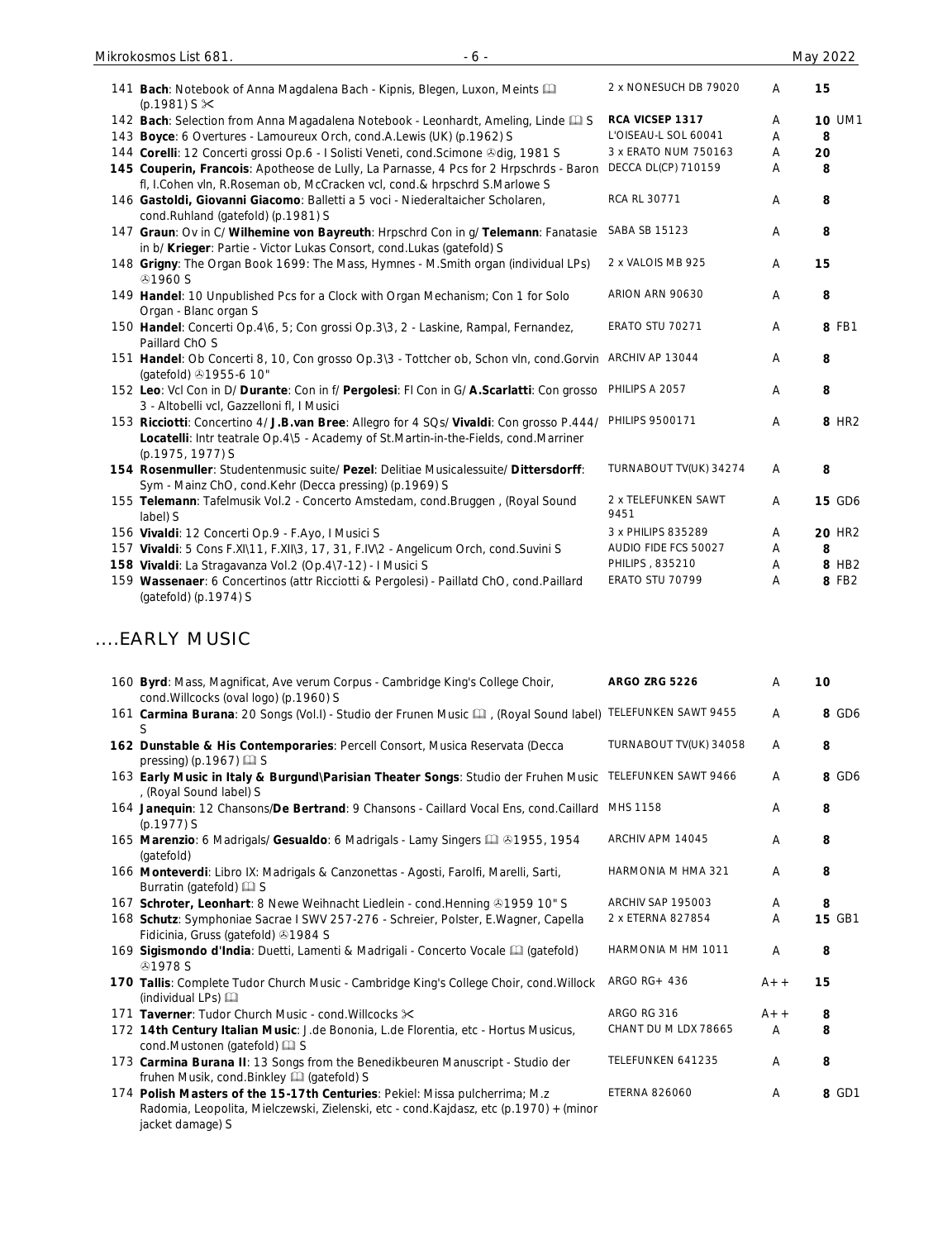| 175 Spanish Renaissance Music: Villancico, Rivaflecha, Milan, Mudarra, Moreles,<br>Cabezon, etc - NY Pro Musica, cond.Greenberg (gatefold) [1] S | DECCA DL 79409          | Α     | 8             |
|--------------------------------------------------------------------------------------------------------------------------------------------------|-------------------------|-------|---------------|
| 176 Troubadours: R.de Miraval, Riquier, etc - Ochoa, Rondeleux, Lepauw,<br>Depannemaker (gatefold) [2] S                                         | HARMONIA M HM 566       | Α     | 8             |
| OPERAS (ALL COMPLETE UNLESS NOTED)                                                                                                               |                         |       |               |
| 177 Barber: Vanessa - Steber, Gedda, Elias, Resnik, cond. Mitropoulos Q S                                                                        | 2 x RCA ARL2 2094       | A     | 15            |
| 178 Berg: Lulu - E.Lear, Fischer-Dieskau, D.Grobe, P.Johnson, cond.Bohm [1] S                                                                    | 3 x DGG 139273          | Α     | <b>18 GY7</b> |
| 179 Bizet: Carmen - Callas, Gedda, Massard, cond.Pretre [1] (Japanese pressing) S                                                                | 3 x ANGEL EAC 77047     | A     | 20            |
| 180 Cavalli: L'Ormindo - Wakefield, Cuenod, Runge, cond.Leppard [1] (p.1969) (oval<br>logo) S                                                    | 3 x ARGO ZNF 8          | Α     | 18            |
| 181 Delius: The Magic Fountain - Mitchinson, Pring, Welsby, Angas, F.Thomas, cond.Del<br>Mar (p.1980) 2 S                                        | 2 x ARABESQUE 8121      | A     | 15            |
| 182 Donizetti: Favorita excs - Couderc, Fouche, Cambon, cond. Allain                                                                             | PLEIADE P 3071          | A     | 8             |
| 183 Donizetti: Lucia excs - D.Wilson, Poggi, Colzani, Ticozzi, cond.Capuana                                                                      | CLUB MONDI CMD 358      | Α     | 8             |
| 184 Dvorak: Rusalka - Haken, Subrtova, Ovcacikova, Zidek, etc, cond.Chalabala S                                                                  | 4 x SUPRAPHON SV 8049   | Α     | 20 ZB6        |
| 185 Falla: Atlantida (completed by Halffter) - Tarres, A.Ricci, E.Gimenez, cond.Fruhbeck<br>de Burgos $\square \times S$                         | 2 x ANGEL SBLX 3852     | $A++$ | 15            |
| 186 Falla: Atlantida - Tarres, Ricci, Sardinero, cond.Fruhbeck de Burgos [1] (p.1978)<br>(quadrophonic) S                                        | 2 x EMI C157 2987       | A     | 15            |
| 187 Flotow: Martha highlights - E.Berger, P.Anders, Greindl, cond.Schuler (p.1963)                                                               | DGG P 71154             | A     | 8             |
| 188 Glinka: A Life for the Tsar - Christoff, Gedda, Stich-Randall, cond.Markevitch                                                               | 3 x CAPITOL GCR 7163    | A     | 20 UD2        |
| 189 Gounod: Faust - Corelli, Sutherland, Ghiaurov, cond. Bonynge [2] S                                                                           | 4 x LONDON OSA 1433     | A     | 20 ED7        |
| 190 Gounod: Faust excs - Thill, Nespoulous, Beaujon, Bordon, cond. Bigot, Gaubert                                                                | <b>EMI OCD 50003</b>    | A     | 8             |
| 191 Handel: Alcina - Berganza, Alva, Sciutti, Flagello, Sinclair, London SO, cond.Bonynge<br>$\square$ S                                         | 3 x LONDON OSABB 1361   | A     | <b>18 ED2</b> |
| 192 Lortzing: Der Waffenschmied highlights - Janowitz, S. Wagner, Greindl, Stewart,<br>cond.Stepp (p.1965) S                                     | DGG P 73664             | A     | 8 GY6         |
| 193 Mascagni: Cavalleria highlights\ Leoncavllo: Pagliacci highlights - Del Monaco,<br>Simionato, cond.Serafin, Molinari-Pradelli S              | DECCA SXLWB 6012        | Α     | <b>12 ED3</b> |
| 194 Massenet: Cendrillon - Gedda, Welting, Berbie, Bastin, cond. Rudel [1] (p.1979) -<br>(white promo label) S                                   | 3 x COLUMBIA M3 35194   | A     | 20            |
| 195 Massenet: La Navarraise - Popp, Vanzo, Souzay, Senechal, London SO, cond.de<br>Almeida (p.1975) S                                            | CBS 76403               | A     | 8             |
| 196 Menotti: The Medium - Resnik, Blegen, cond. Master S X                                                                                       | COLUMBIA MS. 7387       | Α     | 8 CA2         |
| 197 Meyerbeer: Huguenots excs - Caruso, Jadlowker, Mardones, Ivogun, Hempel,<br>Escalis, Delmas, etc                                             | SCALA 833               | A     | 8             |
| 198 Mozart: Cosi - Te Kanawa, von Stade, Stratas, Rendell, Huttenlocher, Bastin,<br>cond.Lombard (2 31977 S                                      | 3 x ERATO STU 71110     | Α     | 20            |
| 199 Mozart: Zauberflote excs - Bijster, M.Tyler, D.Garen, Gschewind, Hoekman,<br>cond.Krannhals S                                                | PRESTIGE D SR 9651      | A     | 8             |
| 200 Mussorgsky: Boris Godunov (author's version) - Arkhipova, Vedernikov, Piavko,<br>Mazurok, cond.Fedoseyev +1983 S                             | 4 x MELODIYA C10 20255  | A     | 20            |
| 201 Mussorgsky: Boris Godunov - Pirogov, Nelepp, Hanayev, Mihaiylov, cond. Golovanov<br>-(good jackets) OLD                                      | 4 x MELODIYA D. 5836    | Α     | 24 CR3        |
| 202 Mussorgsky: Khovanshchina - Freidkov, Reizen, Preobrazhenskaya, A.Atlantov,<br>cond.Khaikin +1946 OLD                                        | 4 x MELODIYA D 2269     | Α     | 24 CB1        |
| 203 Mussorgsky: Sorochintsy Fair - Mishchevsky, Zakharenko, etc, cond. Esipov<br>(gatefold) 31983 S                                              | 2 x MELODIYA C10 20721  | Α     | 15            |
| 204 Mussorgsky: The Marriage (orchestrated by Duhamel) - Desmazures, Mollien,<br>Popovtsky, Agroff, cond.Leibowitz [14] (p.1953)                 | OCEANIC OCS 36          | A     | 12            |
| 205 Mussorgsky: The Marriage scenes (orchestrated by Rozhdestvensky) - Khrulev,<br>Podbolotov, Kolmakova, cond. Rozhdestvensky Odig, 1982 S      | MELODIYA A10 39         | Α     | 8             |
| 206 Offenbach: Hoffmann excs - Domingo, Sutherland, cond. Bonynge [2] S                                                                          | DECCA SET 569           | A     | 8 LD1         |
| 207 Offenbach: Tales of Hoffmann - Rounseville, Bond, Grandi, M.Sinclair, Royal PO,<br>cond.Beecham                                              | 3 x TURNABOUT THS 65012 | $A++$ | 20            |
| 208 Prokofiev: L'Ange de Feu - Rhodes, Kolassi, Depraz, Collard, cond. Bruck & 1957 S                                                            | 3 x VEGA 8504           | A     | 18            |
| 209 Prokofiev: The Gambler - Ognivtsev, Kasrashvili, Malennikov, Avdeyeva, Borisova,<br>cond.A.Lazarev 31982 (bklt) S                            | 3 x MELODIYA C10 20165  | Α     | 18            |
| 210 Puccini: Boheme - Sayao, Tucker, Baccaloni, Moscona, cond.Antonicelli & 1947 [11]                                                            | 2 x COLUMBIA Y2 32364   | Α     | 15            |
| 211 Puccini: Suor Angelica - Riccarelli, Cossotto, cond. Bartoletti [1] (UK) S                                                                   | <b>RCA SER 5673</b>     | A     | 8             |
| 212 Puccini: Tosca - Rhodes, Lance, Bacquier, cond. Rosenthal (gatefold) & 1960 (2 nice                                                          | 2 x ADES 21009          | Α     | 18            |

extra Rosenthal photos enclosed) S

May 2022 **1988** - 7 - 1999 - 7 - 1999 - 7 - 1999 Mikrokosmos List 681.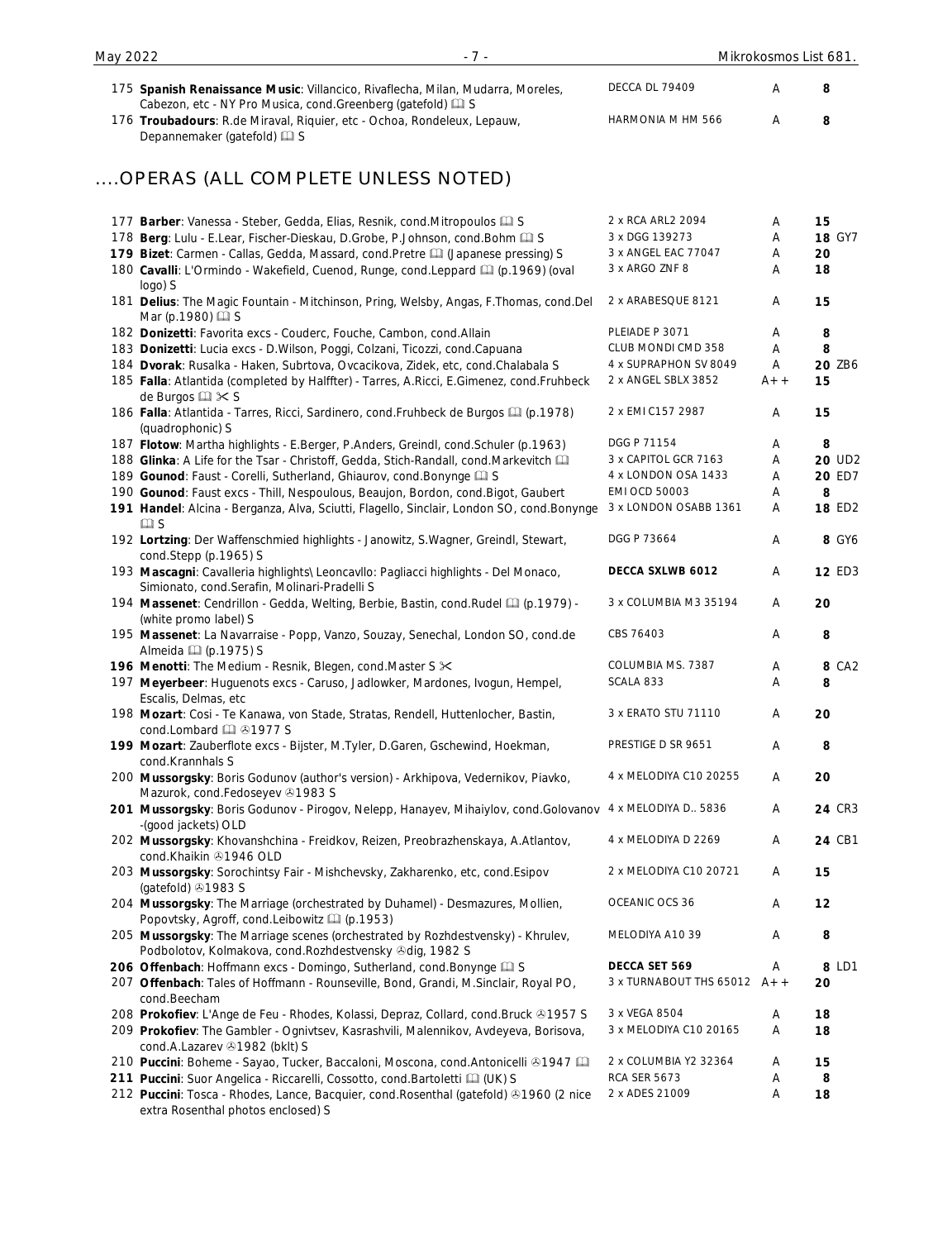| 213 Rimsky-Korsakov: Vera Cheloga - Evstatieva, Milcheva, Mineva, cond. Angelov<br><b><i></i></b> Sofia, 1980 S                         | HARMONIA M HMB 152     | A | 10            |
|-----------------------------------------------------------------------------------------------------------------------------------------|------------------------|---|---------------|
| 214 Rossini: Otello - Carreras, von Stade, cond. Lopez Cobos [1] S                                                                      | 3 x PHILIPS 6769023    | A | 20            |
| 215 Rota, Nino: La vita di Maria - Benackova, Mrazova, Lichetti, Prusa, cond.comp<br>(gatefold) S                                       | 2 x CAM SCG 11011      | A | 18            |
| 216 Schubert: Der Hauslische Krieg - Berry, Steingruber, L.Dutoit, W.Anton,<br>cond.F.Grossmann S                                       | LYRICHORD LLST 7207    | A | 8             |
| 217 Strauss: Elektra - Hamme, Schluter, Kupper, R.Hager, Hamburg SOpO, cond.Jochum 2 x ACANTA DE 23073<br>⊙1944 (nice bound-in booklet) |                        | A | 15            |
| 218 Strauss: Elektra - Madeira, Borkh, Lorenz, Bohme, Della Casa, cond.Mitropoulos<br>Salzburg Fest, 1957                               | 2 x DISCOCORP SID 731  | A | 15            |
| 219 Strauss: Rosenkavalier (abridged version) - Lehmann, Schumann, Olszewska, Mayr,<br>cond.Heger (bklt)                                | 2 x RCA LCT(CP) 6005   | A | 15            |
| 220 Strauss: Rosenkavalier - Reining, Jurinac, Poell, Gueden, L.Weber, cond.E.Kleiber<br>⊙1954                                          | 4 x DECCA 635001       | A | 20            |
| 221 Strauss: Rosenkavalier - Schwarzkopf, C.Ludwig, Edelmann, cond.Karajan Q S                                                          | 4 x ANGEL SDL 3563     | A | <b>20 UB5</b> |
| 222 Tchaikovsky: Onegin - Zhukovskaya, Lemeshev, Pirogov, Nortsov, Zlatogorova,<br>cond.Nebolsin 21936                                  | 3 x MELODIYA M10 40285 | A | 20            |
| 223 Verdi: Aida excs - Tebaldi, Stgnani, Del Monaco, Corena, cond. Erede (pink German<br>label)                                         | DECCA BLK 16083        | A | 8             |
| 224 Verdi: Ernani - Del Monaco, Siepi, Milanov, Warren, McCracken, cond.Mitropoulos<br>(individual LPs)                                 | 3 x GLI DEI DE 17      | Α | 20            |
| 225 Verdi: Rigoletto excs - Sutherland, Milnes, Pavarotti, cond. Bonynge [1] S                                                          | DECCA SET 580          | Α | 8 EP5         |
| 226 Verdi: Un ballo - Milanov, Tucker, Metternich, cond. Mitropoulos &MET, 1955 [11]                                                    | 3 x CETRA LO 4         | Α | 20            |
| 227 Wagner: Die Walkure - Harshaw, Schech, Thebom, Vinay, cond.Mitropoulos &MET<br>1957                                                 | 3 x MELODRAM 4         | A | 20            |
| 228 Wagner: Lohengrin (concert version) - U.Graf, K.Libl, Schlosshauer, Wolovsky,<br>R.Kunz, cond. Bamberger                            | 2 x OPERA SOCI M 2029  | A | 15            |
| 229 Wagner: Meistersinger excs - J.Herrmann, Kupper, Topper, Windgassen,<br>cond.Leitner, (French jacket)                               | DGG LPEM, 19047        | A | 8 GY3         |
| 230 Wagner: Parsifal - London, Mill, L.Weber, Windgassen, Modl, cond.Knappertsbusch<br><sup>3</sup> Bayreuth, 1951 (UK)                 | 6 x LONDON A. 4602     | A | 40            |
| 231 Wagner: Parsifal - Viany, Modl, Fischer-Dieskau, Hotter, Greindl,<br>cond.Knappertsbusch 31956, Bayreuth                            | 5 x CETRA LO 79        | Α | 30            |
| 232 Wagner: Tristan - Melchior, Flagstad, Klose, cond. Beecham @1937                                                                    | 4 x MELODRAM MEL 311   | A | 20            |

### ....OPERETTAS, MUSICALS (ALL COMPLETE UNLESS NOTED) & LIGHT MUSIC

| 233 Lehar: Merry Widow excs - Sutherland, Krenn, Resnik, cond. Bonynge (p.1978) S<br>234 Minkh, Nikolai: Paris operetta excs (Vasilyev, Orlovetsky, Varguzova, etc,<br>cond.comp), Pieces for Variety Orch (cond.Garanyan) S | DECCA SET 629<br>MELODIYA C60 6843         | A      | 8 FP5<br>10 |
|------------------------------------------------------------------------------------------------------------------------------------------------------------------------------------------------------------------------------|--------------------------------------------|--------|-------------|
| 235 Noel Coward: The Revues (many performed by N.Coward as well) 01925-52<br>236 Offenbach: La Perichole - Munsel, T.Uppman, C.Richard, cond.Morel                                                                           | 2 x WORLD RECO SHB 44<br>METROPOLIT MO 713 | A<br>A | 15<br>8     |
| 237 Raymond: Maske in Blau excs (Hoppe, Loose, Maikl, cond. Mattes)/ Kunneke:<br>Traumland excs (W.Hofmann, S.Barabas, S.Schoner, Hoppe, cond.Muller-Lampertz) S                                                             | DECCA SLF 1591                             | А      | 8           |

# ....VOCAL RECITAL

| MELODIYA D. 3166                                                                                          | A     | 8 DR4         |
|-----------------------------------------------------------------------------------------------------------|-------|---------------|
| <b>EMI HOS 1261</b>                                                                                       | A     | 8 EM3         |
| PHILIPS . 6500128                                                                                         | Α     | <b>8 ER1</b>  |
| MELODIYA M10 41895                                                                                        | A     | 8             |
|                                                                                                           |       |               |
| 2 x ETERNA 820193                                                                                         | A     | <b>18 GG3</b> |
| <b>ETERNA 822610</b>                                                                                      | A     | 8 GB1         |
|                                                                                                           |       |               |
| ETERNA 822611                                                                                             | A     | 8 GB1         |
| <b>RCA LSP 3829</b>                                                                                       | A     | 8             |
| 246 Anfuso, Nella: Monteverdi: Musica Sacra; Carissimi, Caccini (gatefold) [1] (p.1986) S AUVIDIS AV 4839 | A     | 8             |
| <b>ANGEL DS 37351</b>                                                                                     | $A++$ | 8             |
|                                                                                                           |       |               |
| MELODIYA C10 19149                                                                                        | A     | 10            |
|                                                                                                           |       |               |
|                                                                                                           |       |               |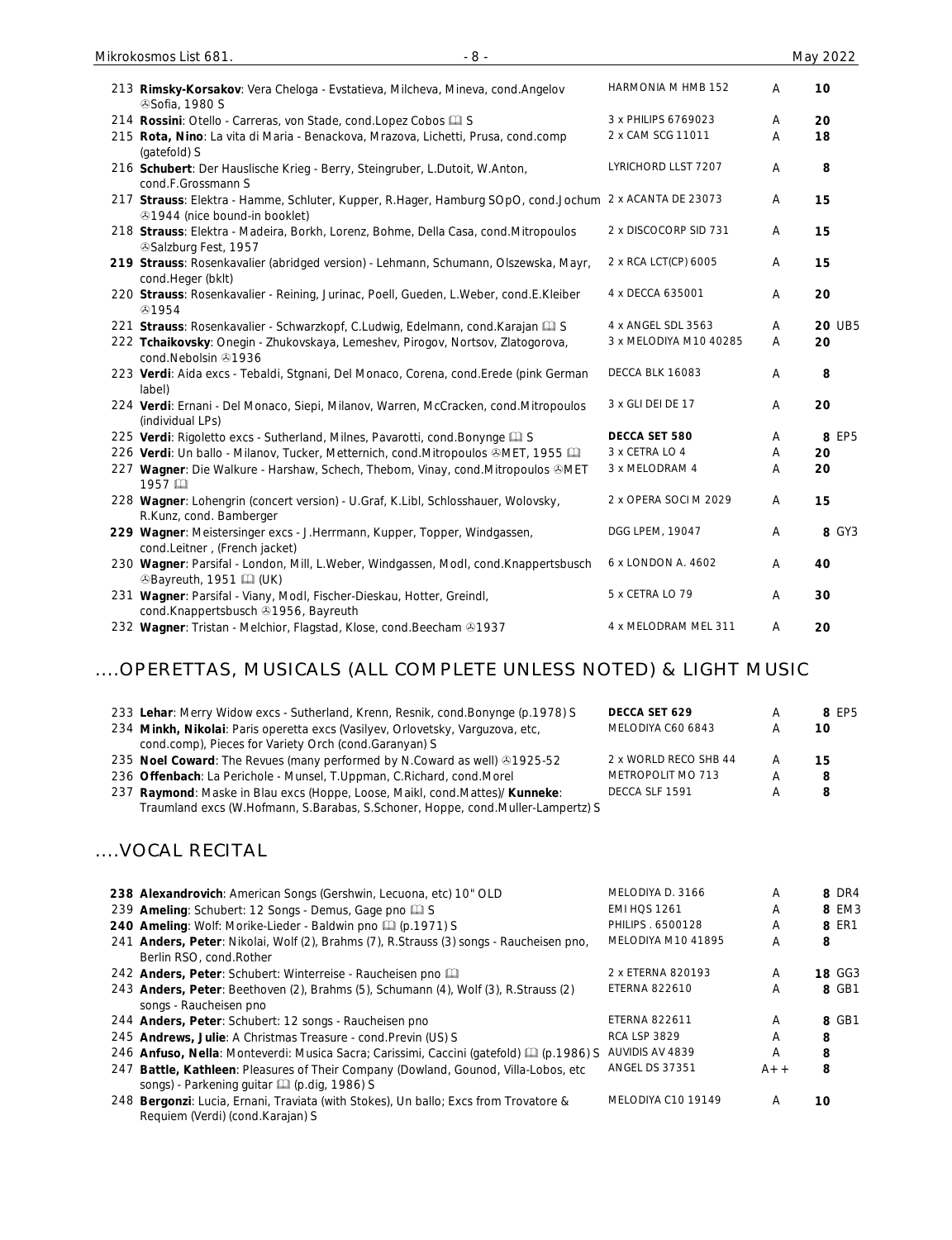| 249 Berry, Walter: Hoffmann, Rigoletto, Rosenkavalier - Coertse, C.Ludwig, Kmentt,<br>cond.Hollreiser, Quadri, Bauer-Theussl                                   | EURODISC 72612        | A     | 8             |
|----------------------------------------------------------------------------------------------------------------------------------------------------------------|-----------------------|-------|---------------|
| 250 Bonachich: Pique Dame/ G. Pirogov: Alneas, Koenemann, etc songs/ Gryzunov:<br>Onegin, Sadko, etc/ Balanovskaya: Tristan +1910-13 WLI                       | MELODIYA M10 45199    | A     | 8             |
| 251 Borg, Kim: Sibelius: 16 Songs - Werba pno (US)                                                                                                             | DECCA DL 9983         | A     | 8             |
| 252 Borgatti, Giuseppe: Complete Recordings: Tosca, Lohengrin (6), Meistersinger,<br>Otello, Tannhauser, Walkure,                                              | RUBINI GV 559         | A     | 10            |
| 253 Caballe\Horne: Donna del Lago, Huguenots, Otello, La forza, Norma, Gioconda, etc - 2 x HRE 279<br>cond.J.Conlon @live, Hollywood Bowl, 1978 S              |                       | A     | 15            |
| 254 Callas: Arias from French Operas - cond. Pretre (gatefold) [1] S                                                                                           | EMI ASDZ 4306         | Α     | 8             |
| 255 Callas: Callas a Paris - cond. Pretre (ds) S                                                                                                               | <b>EMI SAXF 219</b>   | Α     | <b>50 FB1</b> |
| 256 Carbi, Claudia: Trovatori & Laude (Vidal, Rudel, Todi, Peirol, R.de Vaqueiras,<br>Anonymous) - Monterosso hrpschrd (gatefold) [10"                         | PHILIPS A 773         | Α     | <b>10 HM1</b> |
| 257 Christoff: Cui: 18 Songs - Reiss, Zapolski pno S                                                                                                           | EMI C063 10148        | A     | 8             |
| 258 Christoff: Mussorgsky: Songs (complete) - Moore, Labinsky, cond. Tzipine & 1955,<br>1957                                                                   | 4 x EMI C137 1731643  | A     | 20            |
| 259 Collier, Barbara\ J. Tessenyi: Kodaly: 13 Songs - Coveart pno                                                                                              | PODIUM W 8211         | A+ +  | 8             |
| 260 Corelli, Franco: Scenes from Aida, Carmen, Huguenots, Chenier, Turandot (L.Price,<br>cond.Karajan, etc); Bellini, Cardillo, Falvo songs S                  | MELODIYA C10 16613    | Α     | 8             |
| 261 Dachary\W.Clement\Sylvaire\Doniat: Messager Melodies - cond.Cariven                                                                                        | <b>VEGA V30M 791</b>  | Α     | 8             |
| 262 Danco, Suzanne: Wolf & Brahms Songs - A.Holecek pno                                                                                                        | SUPRAPHON LPV 446     | Α     | 8             |
| 263 De los Angeles\Schwarzkopf\Fischer-Dieskau: Mozart: Piu non si trovano;<br>Schubert, Rossini, Brahms, Schumann, Wolf, Haydn songs - G.Moore pno (gatefold) | EMI ASD 1435941       | Α     | 8 ER5         |
| $\square$ S<br>264 Deller: The Wraggle Taggle Gipsies (Folk Songs & Ballades of Elizabethan England) -<br>Dupre lute, gtr, Taylor Recorder Consort             | VANGUARD VRS 1001     | A     | 8             |
| 265 Dolukhanova: Mozart: Exsultate Jubilate; Semiramis, Don Carlos 10" OLD                                                                                     | MELODIYA D, 2858      | Α     | 8 IR3         |
| 266 Dolukhanova: Rubinstein, Tchaikovsky, Rachmaninov, Glinka, Dargomizhsky songs -<br>Kozel pno 10" OLD                                                       | MELODIYA D. 2624      | Α     | <b>8 DR4</b>  |
| 267 Domingo: 10 Songs from Zarzuelas - cond. Navarro (p.1975) S                                                                                                | ALHAMBRA SCE 973      | A     | 8             |
| 268 Eddy, Nelson: Oklahoma - cond. Engel                                                                                                                       | COLUMBIA ML. 4598     | A     | 8 CG3         |
| 269 Ershov, Ivan: Huguenots, Prophete, Siegfried, Otello, Tannhauser; Mussorgsky,<br>Tchaikovsky, Villebois songs 31903 WLI                                    | MELODIYA M10 45189    | Α     | 8             |
| 270 Farrell\Tucker: Duets from Butterfly, Boheme, Tosca, Turandot, Rigoletto, Aida<br>(Austral pressing) S                                                     | CBS SBR 235084        | A     | 8             |
| 271 Ferrier: Purcell, Gluck, Mendelssohn duets (with Baillie); English Folk Songs - Sputt,<br>Newmark, Moore pno, cond.Sargent WLI                             | MELODIYA M10 43705    | Α     | 8             |
| 272 Ferrier: Schubert, Schumann, Brahms Songs (B.Walter pno) ®Edinburgh Fest, 1949; 2 x DECCA 6BB 197<br>Rubbra, Ferguson, Wordsworth songs (UK)               |                       | A     | 15            |
| 273 Ferrier: Schumann: Frauenliebe und Leben; Wolf: Morike Songs; Schubert: 4 Lieder - DECCA 592103<br>Newmark, Spurr pno 31949-50                             |                       | Α     | 8             |
| 274 Forrester: Mahler, Strauss, Schubert, Schumann, Sauguet, Niles, Handel, Dvorak,<br>Reger, etc songs - A.Davis pno @dig, Toronto, 1985 S $\times$           | FANFARE DFL 9024      | $A++$ | 10            |
| 275 Freni\Scotto: Duets from Figaro, Bianca & Fernando (Bellini), Due illustri rivali<br>(Mercadante), Norma - cond.Magiera, Anselmi [12] (Dutch-only issue) S | DECCA SXL(HP) 6970    | Α     | 8 HD1         |
| 276 Gerhardt, Elena: Wolf: 17 Songs - Van Bos pno 31932 (booklet)                                                                                              | ANGEL COLH(CP) 142    | Α     | 8             |
| 277 Gigli: Songs of Italy (Sardi, Silveri, Gibilaro, etc) - cond. Silvieri, Fedri (Austral pressing)                                                           | RCA L 17008           | Α     | 8             |
| 278 Gruberova: Mozart (5), Debussy (4), Wolf (10) songs - Haider pno [1] (p.dig, 1985) S                                                                       | CBS IM 42002          | Α     | 8             |
| 279 Hammond, Joan: Un ballo, Traviata, La forza, Aida, Falstaff, Trovatore -<br>cond.G.Curiel                                                                  | <b>EMI MFP 9010</b>   | Α     | 8             |
| 280 Hammond, Joan\Craig, Charles: Love Duets (Boheme, Butterfly, Tosca, Faust, Aida<br>- Royla PO, cond.V.Tausky (p.1961) S                                    | EMI ASD. 384          | Α     | <b>50 EW1</b> |
| 281 Hayes, Roland: Six Centurias of Songs Vol.2: Beethoven, Schubert, Mussorgsky,<br>Villa-Lobos, Debussy, etc - Boardman pno                                  | VANGUARD VRS 449      | Α     | 8             |
| 282 Horne: Rossini: Scenes from Rossini: Corinth & Donna del lago - cond.H.Lewis Q<br>(p.1973) S                                                               | DECCA SXL 6584        | Α     | 8 ED5         |
| 283 Hotter: Hollander, Walkure, Meistersinger - cond. Hollreiser, Heger (US)                                                                                   | DECCA DL 9514         | A     | 8             |
| 284 Isakova, Nina: 11 Beethoven Songs - Bruck pno 10"                                                                                                          | MELODIYA D 22443      | Α     | 12            |
| 285 Jacons, Rene: Italian Love Songs (Frescobaldi, Caccini, Gagliano, d'India, Quagliati) -<br>Koopman hrpschrd [1] (p.1975) S                                 | PHILIPS 9502122       | Α     | 8 HR3         |
| 286 Janowitz: Mozart: Concert Arias K.272, 374, 578, 583, 528, 369 - Vienna PO,<br>cond.Boettcher (French gatefold) S                                          | DGG 2542200           | Α     | 8             |
| 287 Jurinac: Idomeneo, Figaro, Fidelio, Bartered Bride, Butterfly - cond.F.Busch, Gui,<br>Furtwangler, Ackermann, Karajan                                      | EMI E 80805           | Α     | 10            |
| 288 Konya, Sandor: Meistersinger, Lohengrin, Trovatore, L'Elisir, Gioconda, L'Africana,<br>Aida, Rigoletto, Martha - cond.Kulka, etc                           | <b>DGG LPEM 19214</b> | Α     | 8 GY3         |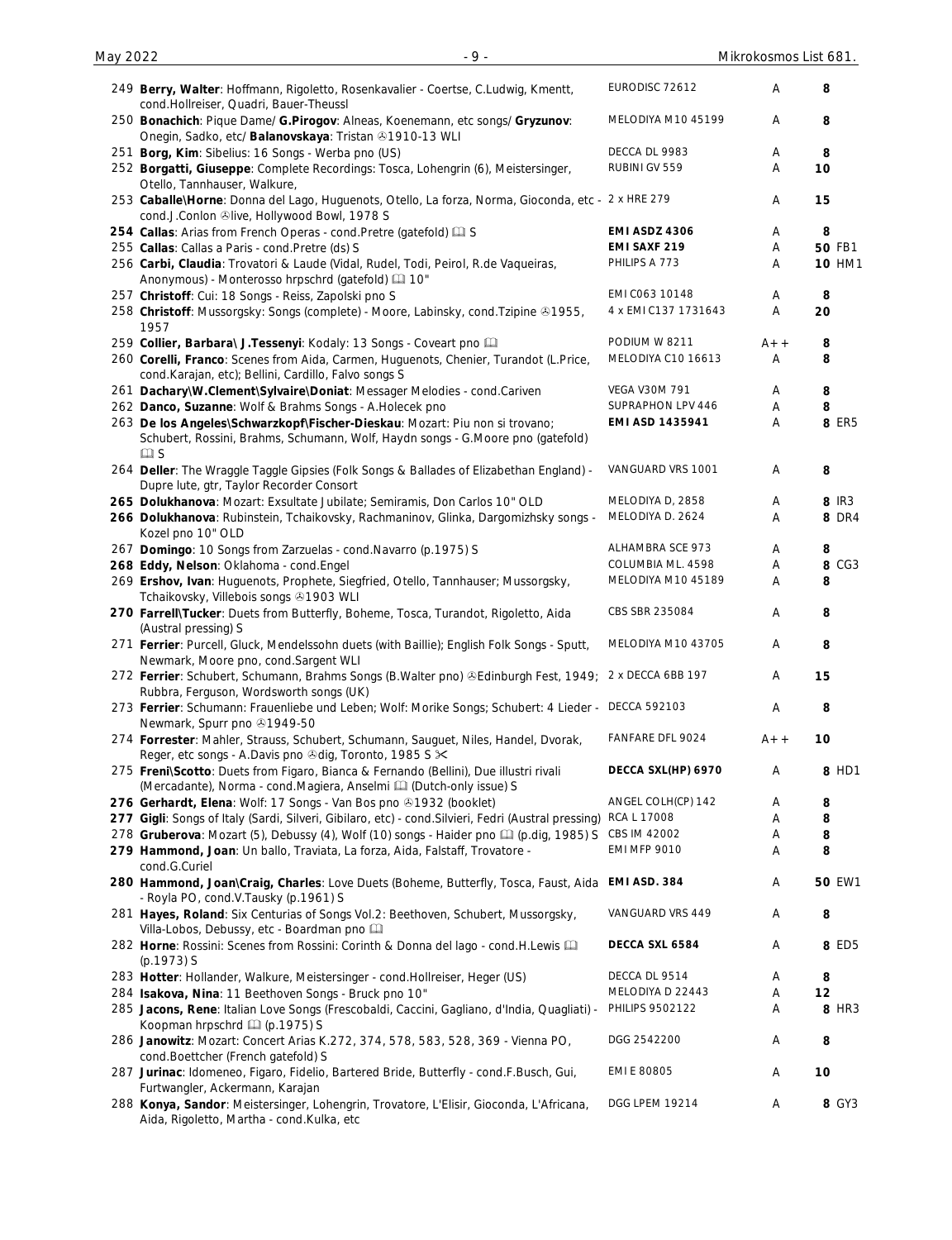| 289 Koshetz, Nina: Chopin, Tchaikovsky, Mussorgsky, Martini, Gretchaninov, Rimsky-<br>Korsakov, etc                                                               | BELCANTODI BC 234      | Α      | 8             |
|-------------------------------------------------------------------------------------------------------------------------------------------------------------------|------------------------|--------|---------------|
| 290 Kruysen\Galland: Schumann: Myrthen - Lee pno @1970-1 S                                                                                                        | VALOIS MB 892          | Α      | 8             |
| 291 Lebed, Valeri: Balakirev: 18 Romances - Golovneva pno 01984 S                                                                                                 | MELODIYA C10 22087     | Α      | 8             |
| 292 Lehmann, Lotte\B. Walter: Schumann: Frauenliebe und Leben, Dichterliebe -<br>(Minigroove)                                                                     | PHILIPS A 1265         | Α      | 10 GM1        |
| 293 Lilienfeld, Francois: Schubert: 8 Songs; Bellini: 6 Ariettes - H-U.Matter pno<br>(gatefold) <b>I</b> S                                                        | DURAPHON HD 236        | Α      | 10            |
| 294 Loose\Rysanek\Dickie\Terkal: Pearls of Viennese Operetta (Lustige, Maritza,<br>Zarewitsch, Giuditta, etc) - Vienna PO, cond.Loibner S                         | EMI PASD 471           | A      | <b>10 ED1</b> |
| 295 Los Angeles: Schumann, Brahms, Faure, Nicolau, Mompou, Schubert, Obradors<br>songs; Carmen, Radamisto, Demetrio ®live, Moscow, 1979 LRO S                     | MELODIYA C10 21213     | Α      | 12            |
| 296 Ludwig, Christa: Tannhauser; Walkure; Parsifal; Gotterdammerung - Vienna PO,<br>cond.Soli 491965-71 S                                                         | DECCA GRV 18           | Α      | 8             |
| 297 Luxon\R.Tear\A.Previn (pno): Home, Sweet Home (Parry, Penn, Sullivan, Bishop,                                                                                 | <b>EMI EMD 5528</b>    | Α      | 8             |
| etc songs (UK) (p.1976) S<br>298 MacDonald/Eddy: 16 Hollywood Songs (US)                                                                                          | RCA LPV 526            | Α      | 8             |
| 299 MacEwan, Father Sydney: Recital of Irish & Scottish Songs - Greenslade pno 10"                                                                                | <b>TMS 10</b>          | Α      | 8             |
| 300 Marculescu, Yolanda: Enescu & Roussel Songs - Phyllabaum pno [1] (p.1975) S                                                                                   | <b>SAGA 5416</b>       | Α      | 8             |
| 301 Masterson\R.Tear: Gilbert & Sullivan excs - cond.K.Alwyn S                                                                                                    | EMI ASDZ 4392          | Α      | 8             |
| 302 Mayerhofer, Elfie: Millocker, J.Strauss & Eysler songs - cond.Melichar, Stolz (UK)                                                                            | DECCA LM 4548          | Α      | 8             |
| +(spines taped) 10"                                                                                                                                               | DECCA SXLWB 6201       |        | <b>12 ED2</b> |
| 303 McCracken: On Stage (Trovatore, Faust, Meistersinger, Pagliacci, etc) - cond. Bernet<br><b>Q</b> (p.1965) S                                                   |                        | Α      |               |
| 304 Melchior: Rienzi, Lohengrin, Otello; Schubert, Andersen, Lange-Muller songs -<br>Strasfogel pno, cond.Leinsdorf, Martini                                      | CBS ODA 5005           | Α      | 8             |
| 305 Milashkina, Tamara: Demon, Mazeppa, Iolanta, Onegin, Orleans, etc - cond. Ermler                                                                              | MELODIYA CM 2625       | Α      | 8             |
| 306 Milnes, Sherril: The Songs America Loves (Star-Spangled Banner; America the<br>Beautiful; Armed Forces Medley; Stephen Foster Medley, etc) (gatefold) S       | <b>RCA DPL1 211</b>    | $A++$  | 8             |
| 307 Moffo\J.King: Butterfly duet/ C.Ludwig: Samson/ T.Stewart: Walkure/<br>Ridderbusch: Don Carlo - cond. Eichorn (gatefold) S $\times$                           | EURODISC 86324         | Α      | 8             |
| 308 Montero, Germaine: 12 A.Bruant songs - P.Gerard & His Ens 10"                                                                                                 | ANGEL ANG 64009        | Α      | 8             |
| 309 Moore, Grace: 12 Songs (You are Love, Always, etc)                                                                                                            | EMPIRE LP 801          | A      | 8             |
| 310 Muzio, Claudia: Lecouvreur, I Vespri, Onegin, L'Africaine, Zaza, etc (Vol.2)                                                                                  | SCALA 849              | Α      | 8             |
| 311 Nicolaidi, Elena: Beethoven & Schubert songs - Behr pno                                                                                                       | COLUMBIA ML 4628       | Α      | <b>10 UB2</b> |
| 312 Nilsson\S.Bjorling: Meistersinger, Walkure, Hollander, Un ballo, Otello -<br>cond.Schmitt-Isserstedt, Sandberg & 1953-55                                      | 2 x MELODRAM MEL 653   | Α      | 15            |
| 313 Patzak: Schubert: 9 Songs (Raucheisen pno); R.Strauss: 7 Songs (cond.R.Strauss,<br>C.Krauss)                                                                  | ACANTA BB 22055        | Α      | 8             |
| 314 Patzak: Schubert: Die Schone Mullerin - Raucheisen pno 31943                                                                                                  | PREISER PR 3128        | Α      | 8             |
| 315 Patzak\E.Kunz: Altwiener Lieder (14 songs)                                                                                                                    | PYE SILC 5003          | Α      | 8             |
| 316 Petrov, Vassili: Ruslan, Boris, Il Barbiere, etc; Songs by Alnaes, Koenemann,<br>Mussorgsky, Schumann, etc 31904-13 WLI                                       | MELODIYA M10 44979     | Α      | 8             |
| 317 Petrusenko, Oksana: Stechenko, Lisenko, Petrusenko & Ukrainian Folk Songs -<br>Makarov pno, etc                                                               | MELODIYA D 30311       | Α      | 12            |
| 318 Pluzhnikov: Gurilev: 15 Romances - Mishuk pno 21985 S                                                                                                         | MELODIYA C10 23859     | Α      | 8             |
| 319 Ponselle: Manon Lescaut, Tosca, Tell, Norma, Butterfly, Boheme, Maritana, La<br>Forza, Aida, Gioconda, Trovatore                                              | SCALA 803              | Α      | 8             |
| 320 Prey, Hermann: Zauberflote, Nachtlager, Hans Heiling, Zar, Wildschutz, Tannhauser,                                                                            | EMI C063 28424         | A      | 8             |
| Konigskinder, etc - cond.H.Stein La S                                                                                                                             | DGG SLPM 139375        |        |               |
| 321 Prey: Brahms: German Folk Songs - Engel pno La S $\times$<br>322 Prey: Viennese Melodies by Stolz, J.Strauss, Fall, O.Straus, Zeller, Kreutzer, Eysler,       | AMIGA 845263           | A<br>Α | 8 GY7<br>10   |
| Siecynski - cond.Froschauer 21979 S<br>323 Price, L\M.Horne: Live in Met, 1982: Cosi, Figaro, Rodelinda, Aida, La Forza,                                          | 2 x RCA CRC2 4609      | Α      | 15            |
| Butterfly, etc - cond. Levine Q S<br>324 Reed, John: I Have a Song to Sing O (Sullivan: Arias) - cond. Nash, Knight, Godfrey,                                     | DECCA SKL 5254         | Α      | 8             |
| Sargent, Walker (Austral pressing) S                                                                                                                              |                        |        |               |
| 325 Reizen: Rachmaninov (5), Mussorgsky (5), Schubert (8), Schumann (5) Songs -<br>Khvostin pno (gatefold) https: /classite.com/disk/melodiya-c10-13671-q162481 S | 2 x MELODIYA C10 13671 | A      | 18            |
| 326 Rosenblatt, Josef: Masterpieces of the Synagogue 81920-30                                                                                                     | RCA CAL 507            | A      | 8             |
| 327 Sack, Erna: Rossini, Flotow, Ponce, Arditi, Braga, dell'Acqua songs - cond.H.May                                                                              | LONDON LPS 211         | Α      | 8             |
| (UK) 10"                                                                                                                                                          |                        |        |               |
| 328 Schlemm\Schock: Mozart: Ave verum, Laudate Dominum; Handel: Xerxes: Largo;<br>Giordani: Caro mio ben - cond.K.Foster, W.Schuchter 10"                         | EMI HFLP 1032          | A      | 8             |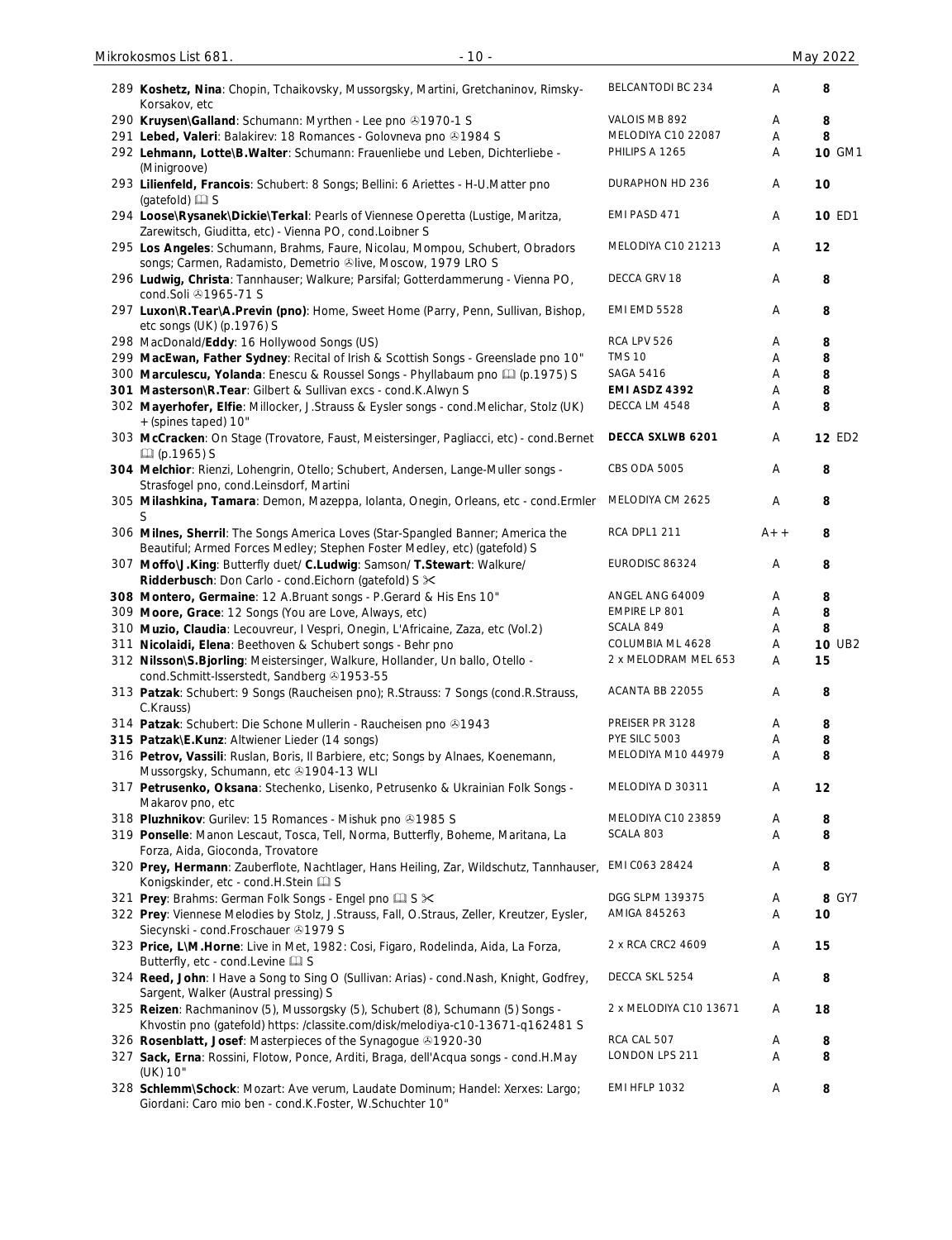| May 2022 | $-11-$                                                                                                                                                                                                                                  |                                    | Mikrokosmos List 681. |                   |
|----------|-----------------------------------------------------------------------------------------------------------------------------------------------------------------------------------------------------------------------------------------|------------------------------------|-----------------------|-------------------|
|          | 329 Schmitt-Walter: Giordani, Handel, Schubert (2), Brahms (5), R.Strauss Songs;<br>Beethoven: An die ferne Geliebte - Raucheisen pno, cond. Rother                                                                                     | MELODIYA M10 40959                 | A                     | 10                |
|          | 330 Schock, Rudolf: Stradella, Tenaglia, Handel, Gluck, Mozart, Beethoven songs -<br>cond.Schuchter La S                                                                                                                                | EURODISC 75357                     | Α                     | 8                 |
|          | 331 Schumann, Elisabeth: Schubert: Der Hirt auf dem Felsen + 45 Songs - Moore,<br>Rosenek, Reeves, etc pno, Kell cl +1927-49 [1] (gatefold)                                                                                             | 2 x EMI EX 2903593                 | Α                     | 15                |
|          | 332 Schumann-Heink: Orfeo, Sapho, Rienzi, Manon, Rinaldo, Prophete, Rheingold,<br>Samson, Lucrezia, Tito 21906-13                                                                                                                       | <b>RCA VIC 1409</b>                | $A++$                 | 8                 |
|          | 333 Schwarzkopf: 10 Loewe songs; Loewe (4), Reger, Weber (3) duets (with L.Piltti) -<br>Raucheisen pno                                                                                                                                  | MELODIYA M10 41285                 | Α                     | 8                 |
|          | 334 Schwarzkopf: Bach: Cantata 202 (cond.Klemperer); Handel, Haydn, Mozart Arias;<br>Loewe, Weber, Reger songs; Mahler: 3 Ruckert Songs (cond.B.Walter)                                                                                 | 3 x DISCOCORP RR 208               | Α                     | 20                |
|          | 335 Schwarzkopf: Bach: Cantata 51; Mozart, Beethoven, Wolf, Schubert Songs - Moore,<br>Gieseking, E.Fischer pno WLI                                                                                                                     | MELODIYA M10 43861                 | Α                     | 10                |
|          | 336 Schwarzkopf: R.Strauss: 7 Orch Songs; Mozart: 4 Concert Arias - Brendel, London<br>SO, cond.Szell [1] (p.1969) S                                                                                                                    | <b>EMI ASD. 2493</b>               | Α                     | <b>8 ER3</b>      |
|          | 337 Schwarzkopf: Schumann: Frauenliebe und Leben, Liederkreis - Parsons pno (EMI<br>license) S                                                                                                                                          | MELODIYA C10 11957                 | Α                     | 8                 |
|          | 338 Shumskaya: Susanin, Tsar's Bride; Varlamov, Gurilev, Glinka Songs 10" OLD<br>339 Springmann, Fague: Song in the Air (Mendelssohn, Reger, Niles, Adams, Bach, etc) - REFORMATIO RR 1007<br>Washington Concert Ch & Orch, cond.H.Ross | MELODIYA D. 1915                   | Α<br>$A++$            | <b>8 DR4</b><br>8 |
|          | 340 Stignani: Trovatore, Favorita, Cavalleria, Fedora, Carmen, La Forza, Samson,<br>Gioconda, Norma, L'Arlesiana - cond.Quadri +1931-50                                                                                                 | EMI C065 17659                     | Α                     | 8                 |
|          | 341 Stignani\Rossi-Lemeni: Nabucco, Orfeo, Trovatore, Lecouvreur, Cavalleria -<br>cond.Questa 31955                                                                                                                                     | <b>CETRA 5013</b>                  | Α                     | 8                 |
|          | 342 Stracciari: Vol.3: Un Ballo, Faust, Trovatore, Tosca, Ernani, Don Carlos, La Forza,<br>Tannhauser, Italian Songs                                                                                                                    | RUBINI GV 555                      | Α                     | 10                |
|          | 343 Streich, Rita: The Art of Coloratura (Rusalka, Dinorah, Fledermaus, etc) -<br>cond.Gaebel (US) S                                                                                                                                    | DGG DGS 712004                     | Α                     | 8                 |
|          | 344 Sutherland: Ernani, Masnadieri, Luisa Miller, Attila, Rigoletto, Traviata, Vespri -<br>cond.Bonynge, Santi [1] S                                                                                                                    | DECCA SXLA 6190<br>LONDON OS 26110 | Α                     | 8 LO1             |
|          | 345 Sutherland: Gliere: Con for sop & orch; Stravinsky, Gretchaninov, Cui songs/ Ellis<br>(harp); Gliere: Hrp Con - London SO, cond.Bonynge S                                                                                           | <b>AXIS 7020</b>                   | Α                     | 8 ED4             |
|          | 346 Sutherland: Opera Favourites (Rosina, Julius Caesar, Magic Flute, Lakme, Lucia)<br>(Austral pressing) S                                                                                                                             | DECCA SXLA 2257                    | Α                     | 8                 |
|          | 347 Sutherland: The Art of The Prima Donna Vol.2 - cond. Molinari-Pradelli S<br>348 Sutherland\Horne: Norma & Semiramide excs - cond. Bonynge La S                                                                                      | DECCA SET 456                      | Α<br>Α                | 8 LO1<br>8 EP5    |
|          | 349 Tagliavini: Martha, Rigoletto, L'Arlesiana, Tosca, Butterfly, Un ballo - cond.Questa,<br>Basile (Austral pressing)                                                                                                                  | CETRA LPC(AP) 55013                | A                     | 8                 |
|          | 350 Tauber, Richard: Songs & Duets by Lehar, Friml, Marchetti, Romberg, Novello,<br>Herbert - E.Laye, J.Novotna, G.Alpar, V.Schwarz 31929-43 (UK)                                                                                       | WORLD RECO SH 122                  | Α                     | 8                 |
|          | 351 Tauber: Dein ist mein ganzes Herz (Lehar, Lincke, Friml, Abraham, etc) (Austral<br>pressing)                                                                                                                                        | EMI PMEO 9324                      | Α                     | 8                 |
|          | 352 Tauber: Randevouz (Moszkowski, Helmund, Radecke, Bohm, Tosti, Capua, etc songs)<br>(Austral pressing)                                                                                                                               | EMI PMEO 9323                      | Α                     | 8                 |
|          | 353 Tauber: Songs of Stage & Screen Vol.1 (Old Chelsea, Desert Song, Merrie England,<br>New Moon, Cover Girl, etc)                                                                                                                      | EMI PMEO 9573                      | Α                     | 10                |
|          | 354 Tauber: Songs of Stage & Screen Vol.3 (The Song is Over, An American Idyll,<br>Chocolate Soldier, Vagabond Kind, etc)                                                                                                               | WORLD RECO R 3897                  | Α                     | 8                 |
|          | 355 Tauber: The Great R.Tauber (J.Strauss, di Capua, Purcell, Korngold, etc)                                                                                                                                                            | EMI MFP-A 8029                     | Α                     | 8                 |
|          | 356 Te Kanawa: Mozart: Opera arias - London SO, cond.C.Davis Q (p.dig, 1983) S                                                                                                                                                          | PHILIPS 6514319                    | Α                     | 8 HR3             |
|          | 357 Tear, Robert: Soiree: Liszt & Chopin Songs - Ledger pno [1](p.1975) S<br>358 Tear, Robert: Soiree: Mendelssohn & Weber songs - Ledger pno, Walker guitar<br><b>41975 国S</b>                                                         | ARGO ZRG 814<br>ARGO ZRG 827       | Α<br>Α                | 10<br>10          |
|          | 359 Thill, Georges: Boheme, Tosca, Lakme, Werther, Carmen, Manon, Mireille, Fortunia<br>(white French Columbia label) 10"                                                                                                               | EMI 33FH 503                       | Α                     | 8                 |
|          | 360 Thorborg: Orpheus, Carmen, Samson, Walkure, Parsifal, Gotterdammerung, etc;<br>Schubert, Wolf, etc songs 31933, 1940                                                                                                                | PREISER LV 209                     | Α                     | 8                 |
|          | 361 Tibbett, Lawrence: Lover Come Back to Me; Don't Fence Me In; One Alone; Without EMPIRE LP 804<br>a Song; Cuban Love Song, etc                                                                                                       |                                    | Α                     | 8                 |
|          | 362 Tikalova, Drahomira: Trovatore, L'Africaine, Angelica, Libuse, Luisa, Aida, Tristan,<br>etc 41953-65                                                                                                                                | SUPRAPHON 122316                   | Α                     | 8                 |
|          | 363 Traxel, Josef: Xerxes, Oberon, Lucia, Lohenrin, Rienzi - cond.Klobicar S                                                                                                                                                            | WORLD RECO SD 870                  | Α                     | 10                |
|          | 364 Van Dijk, Cornelis: Geehl, Liszt, Cornelius, Bohm, etc songs - cond. Michalski<br>(p.1958) 10"                                                                                                                                      | DGG LPE 17106                      | Α                     | 8 GY3             |
|          | 365 Von Stade, Frederica: Huguenots, Romeo, Beatrice, Werther, Perichole, Cendrillon,<br>Mignon - cond. Pritchard La S                                                                                                                  | COLUMBIA M 34206                   | Α                     | 8                 |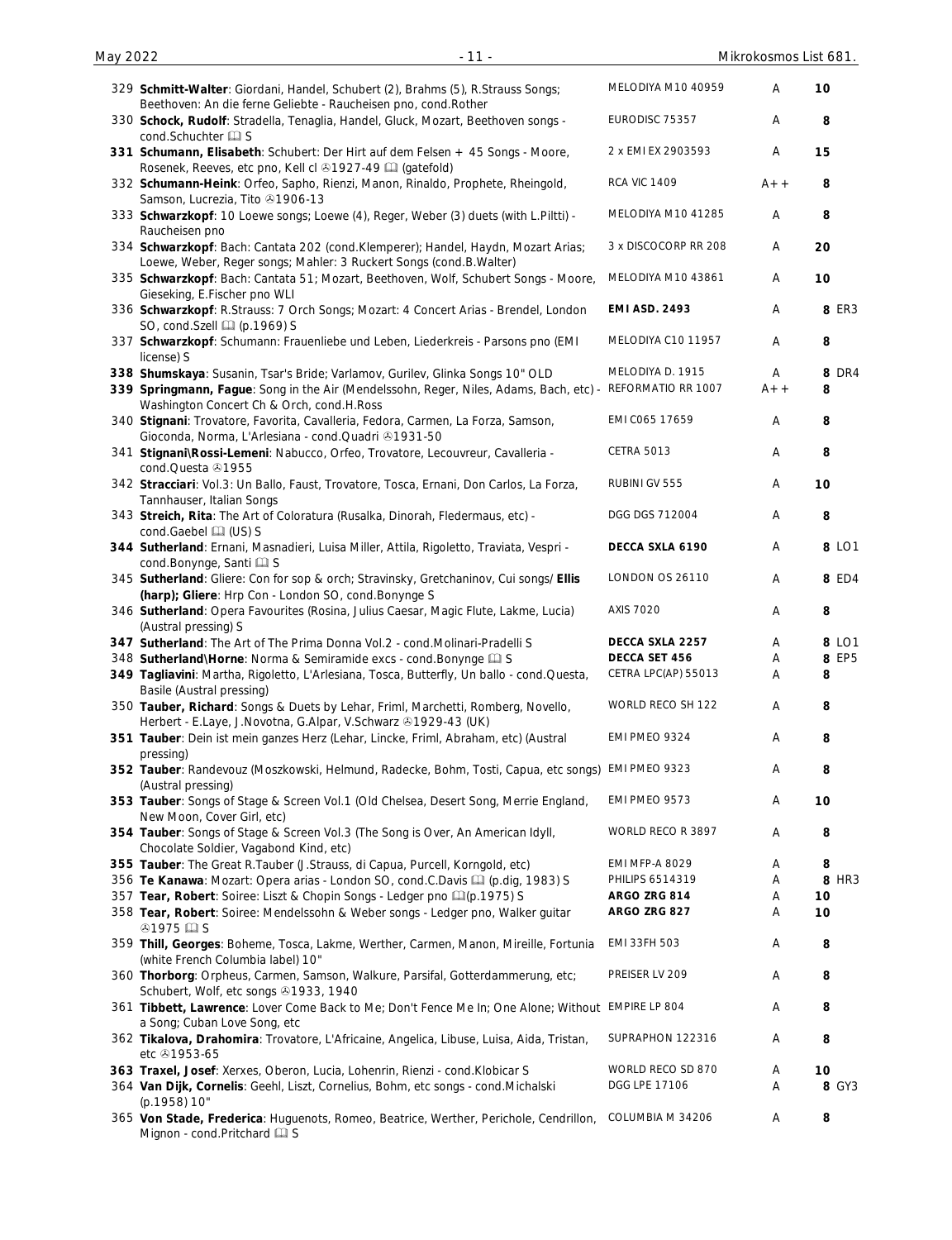| 366 Voyat, Raymond: Schubert: 14 Songs - E.Newmark pno & 01982 S<br>367 Welitch, Ljuba: Tosca (Love Duet with Tucker), Fledermaus, Zigeunerbaron,                        | VOXIGRAVE V30ST 7287<br>COLUMBIA ML 2139 | Α<br>Α | 8<br>8 UB2    |
|--------------------------------------------------------------------------------------------------------------------------------------------------------------------------|------------------------------------------|--------|---------------|
| Freischutz - cond.Rudolf, Susskind 10"<br>368 Welitsch: Salome, Onegin, Freischutz, Aida, Tosca, Boheme - cond.Krips, Susskind,<br>Matacic <b>31944-48</b>               | SERAPHIM 60202                           | Α      | 8             |
| 369 Wunderlich\F.Sailer: Viennese Operetta Songs (J.Strauss, Lehar, Dostal, Kunneke,<br>Milloker, Zeller, Jessel) - cond.Mareczek S                                      | VOX ST-PL 512980                         | Α      | 8             |
| 370 Zakaryan, Lusine: Komitas & Armenian Folk Songs - Arutunyan pno,<br>cond.Saakyants (p.1980) S                                                                        | MELODIYA C 1777                          | Α      | 8             |
| 371 Zucker, Stefan: The World's Highest (for me the most horroristic) Tenor (Regiment,<br>Sonnambula, etc; Donizetti, Bellini, De Curtis songs) @live, 1980 (gatefold) S | PRIVATE AFBC 1                           | Α      | 10            |
| 372 Edisonia Vol.2: Muzio, Anselmi, Basiola, Macnez, Urlus, C.E.de Castro, Labia,<br>Jaume, Basiola, Destinn, Ferrari-Fontana, C.de Vere Sapio & 1912-28                 | RUBINI GV 92                             | Α      | 15            |
| 373 Heinrich Marschner: 32 Songs - P.Anders, Klose, Pitzinger, Schellenberg, Rudolph,<br>Hoffmann, Wolfram, Raucheisen 31944-5                                           | 2 x ACANTA 4023541                       | Α      | 15            |
| CHORAL MUSIC                                                                                                                                                             |                                          |        |               |
| 374 Bach: Cantata 1, 4 - G. Weber, Krebs, Schey, Fischer-Dieskau, Berlin PO,<br>cond.Lehmann 21952, 1950 (gatefold)                                                      | ARCHIV APM 14079                         | Α      | 8             |
| 375 Bach: Cantatas 127 & 79 - Fahberg, Pears, Engen, Shann, Donderer, Bilgram,<br>cond.K.Richter S                                                                       | DECCA ND 537                             | A      | 8             |
| 376 Bach: Easter Oratorio - Raskin, Forrester, Lewis, Beattie, cond.Ormandy S                                                                                            | CBS SBR 235060                           | Α      | 8             |
| 377 Bach: Mass in b - Marschall, Topper, Pears, Borg, cond.Jochum -(gold label)                                                                                          | 2 x EPIC SC 6027                         | A      | <b>15 US1</b> |
| 378 Bach: St.John Passion - Giebel, Matthes, Lewis, Rehfuss, cond.Vandernoot (gatefold<br>with text)                                                                     | 2 x CONCERT HA M(GUILDE)<br>2242         | Α      | 20            |
| 379 Bach: St.John Passion - Vandersteene, W.Schone, Resick, cond.Brunner & 1984 [1] S                                                                                    | 2 x RELIEF CH 852001                     | A      | 24            |
| 380 Bach: St.Matthew Passion - Krebs, Kelch, Giebel, Gunther, cond.F.Werner [1] -<br>(Natural Balance) S                                                                 | 4 x WESTMINSTE WST 402                   | $A-$   | 40 UD5        |
| 381 Beethoven: Mass Op.86 - Belobragina, Postavnishcheva, Kuzhnetsov, Vladimirov,<br>cond.Rozhdestvensky S                                                               | MELODIYA CM 3479                         | Α      | 8             |
| 382 Beethoven: Mass in C - Vyvyan, Sinclair, R.Lewis, cond.Beecham S                                                                                                     | EMI C053 157                             | Α      | 8             |
| 383 Brahms: 12 Vocal Quartets - Stuttgart Chamber Choir, Rothkopf pno, cond. Bernius<br>Q 31983 S                                                                        | INTERCORD INT 160847                     | Α      | 8             |
| 384 Brahms: Marienlider Op.22; Fest- und Gedenkspruche Op.109 - Gunther Arndt<br>Choir (p.1959) 10"                                                                      | DGG LPE 17156                            | Α      | 8 GY3         |
| 385 Bruckner: Mass in e - cond. Thurn (gatefold) (minor jacket damage)                                                                                                   | TELEFUNKEN LSK 7029                      | Α      | 8             |
| 386 Charpentier: Magnificat in D - Collart, Y.Melchior, Archimbaud, Gianotti, Noguera,<br>cond.Martini                                                                   | HAYDN SOCI HSL 102                       | Α      | 8             |
| 387 Charpentier: Mass & Symphony - Angelici, Michel, Noguera, cond. Martini (p.1954)                                                                                     | <b>VOX PL 8440</b>                       | Α      | 8             |
| 388 Charpentier: Te Deum, Magnificat - Angelici, Chamonin, Corazza, Abdoun, Mars,<br>cond.Louis-Martin (gatefold) S                                                      | ERATO STU 70164                          | Α      | 8 FB2         |
| 389 Faure: Requiem - Alarie, Maurane, Durufle, Lamoureux Orch, cond.Fournet -(French<br>Minigroove) 10"                                                                  | PHILIPS A(FP) 669                        | Α      | 30 FR2        |
| 390 Gilles: Te Deum - Selig, Lesueur, Germain, Abdoun, Pasdeloup Concerts,<br>cond.Martini 21959 S                                                                       | MHS 554                                  | Α      | 8             |
| 391 Gounod: St Cecilia Mass - Lorengar, Hoppe, Crass, cond. Hartemann S                                                                                                  | <b>ANGEL S 36214</b>                     | Α      | 8 UB5         |
| 392 Handel: Johannes Passion - McMahon, K.Grant, K.Graf, Laing, N.Mackie, C.Hughes,<br>S. Roberts, John Currie Singers, Israel SO, cond. Josefowitz (gatefold) [1] S     | 2 x CONCERT HA SMS 2858                  | Α      | 15            |
| 393 Handel: Johannes-Passion - I.Lippitz, R.Naber, W.Jochens, cond.Hegerfeldt ®live,<br>1985 S                                                                           | AMBITUS AMB 63808                        | Α      | 8             |
| 394 Handel: Messiah - Kweksilber, Bowman, Elliott, Reinhart, cond. Koopman @dig, 1983 3 x ERATO NUM 751303<br>$\square$ S                                                |                                          | Α      | 18            |
| 395 Handel: Psalm 109, Domino Meo, Der Herr sprach - Reichelt, Wolf-Matthaus,<br>cond. Wenzel                                                                            | CANTATE 645204                           | Α      | 8             |
| 396 Handel: Psalms 42, 96 - Boatwright, Bressler, Held, cond.A.Mann [1] 31962                                                                                            | <b>CANTATE 645201</b>                    | A      | 8             |
| 397 Handel: Psalms 51 & 11; Choral Anthems 3, 2 - Boatwright, Bressler, cond.A.Mann<br>国 31962                                                                           | <b>CANTATE 645202</b>                    | Α      | 8             |
| 398 Handel: Samson - Mielsch, Stoklassa, Zollenkopf, Ostenburg, cond. Weissenborn [1] S 3 x ADES 7020                                                                    |                                          | Α      | 20            |
| 399 Handel: Solomon oratorio - Cameron, Young, Morison, Marshall, Royal PO,<br>cond.Beecham - (ASD ER3 labels) S                                                         | 2 x EMI SLS 5163                         | Α      | <b>15 ER3</b> |
| 400 Haydn: Nelson Mass - Kennard, Stafford, Green, Bevan, cond.B.Rose (UK) (gatefold)<br><b>⊕1980 S</b>                                                                  | GUILD GRSP 7015                          | Α      | 8             |
| 401 Liszt: Die Legende von der heiligen Elisabeth - Marton, Gregor, cond.Joo [1] (p.dig,<br>1985) S                                                                      | 3 x HUNGAROT SLPD 12694                  | A      | 20            |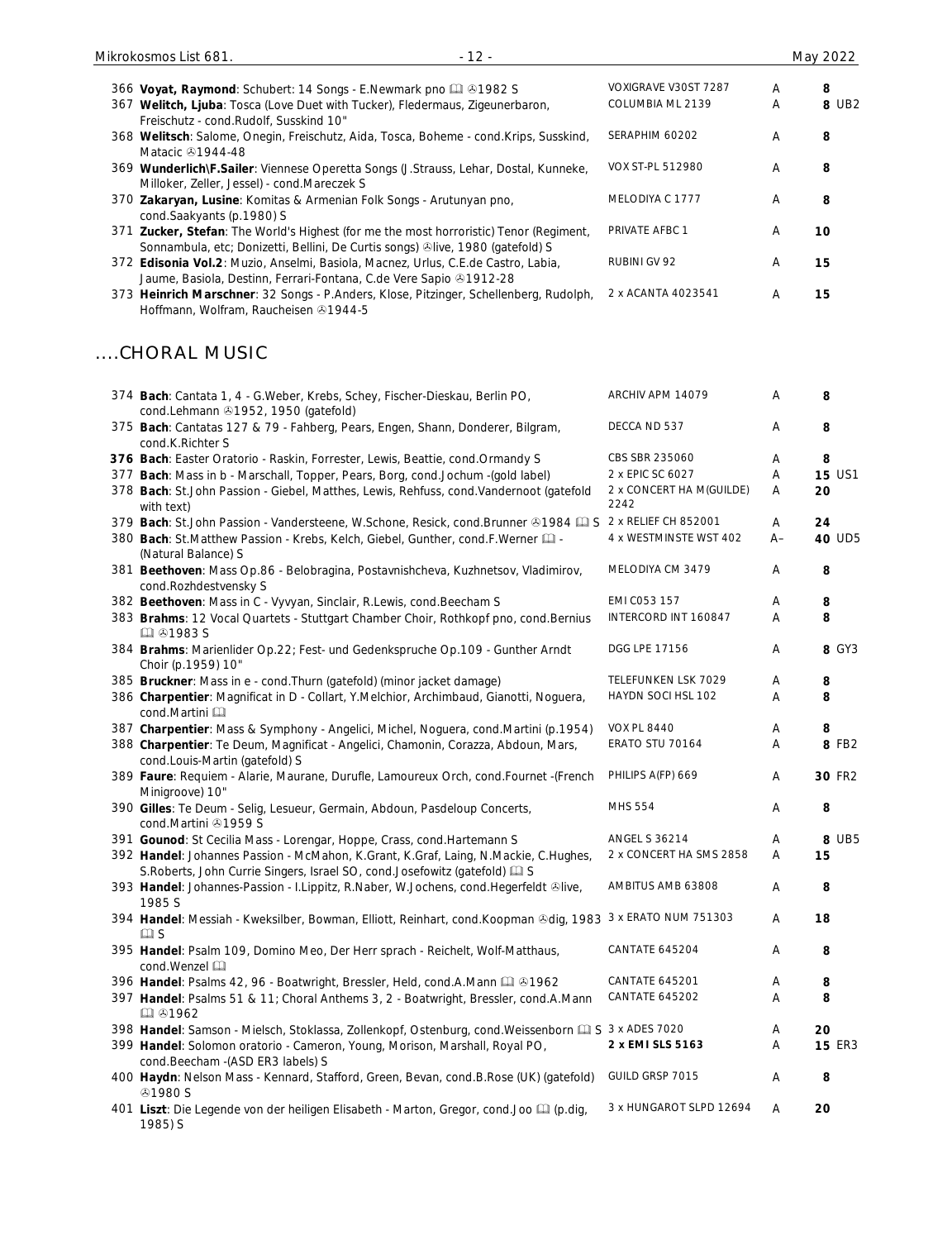| 402 Lotti: Sacred Mass of the King of France - Giraudeau, M-C.Alain, cond.R.P.Martin                                                                     | ULTRAPHONI 8054       | $A -$          | 8     |
|----------------------------------------------------------------------------------------------------------------------------------------------------------|-----------------------|----------------|-------|
| 403 Mozart: Davidde Penitente cantata K.469 - E.Csapo, Koban, Wurttemberg ChO,<br>cond. D.Kurz @Feb 1978 S                                               | CANDIDE CE 31107      | A              | 8     |
| 404 Mozart: Davide penitente, Exsultate Jubilate - M.Marshall, Vermillion, Blochwitz,<br>cond.Marriner @dig, 1987 S                                      | <b>PHILIPS 420952</b> | A              | 8     |
| 405 Mozart: Mass K.317, Exsultate Jubilate, Ave verum corpus - Schlick, Michel, Bardot,<br>d'Hollander, cond.Kuentz (gatefold) +1979 S                   | <b>TUDOR 73036</b>    | A              | 8     |
| 406 Mozart: Requiem - Armstrong, Baker, Gedda, Fischer-Dieskau, cond.Barenboim<br>(p.1972) S                                                             | <b>EMI ASD. 2788</b>  | Α              | 8 ER3 |
| 407 Mozart: Requiem - D.Forster-Georgi, Zollenkopf, Patzak, Rehfuss, cond.Goehr S                                                                        | PRESTIGE D SR 9612    | Α              | 8     |
| 408 Mozart: Requiem - Mathis, Hamari, Ochman, Ridderbusch, cond. Bohm S                                                                                  | DGG 62538             | A              | 10    |
| 409 Mozart: Requiem - Stich-Randall, Malaniuk, Kmentt, Bohme, cond. Bohm (French<br>gatefold)                                                            | <b>PHILIPS 641115</b> | $A-$           | 10    |
| 410 Pergolesi: Stabat Mater - Arkhipova, Moscow ChO, cond. Barshai S                                                                                     | MELODIYA C 1409       | A              | 8     |
| 411 Vivaldi: La Seine en fete - Retchitzka, Zilio, Loomis, Roveda, Sgrizzi, cond.Loehrer<br><b>@1964 S</b>                                               | CYCNUS 60CS 527       | A              | 8     |
| 412 Weber: Freischutzmesse - M.Taborsky, G.Kink, H.Pollmann, H.Huber, Orchester von<br>St Michael, cond.E.Ehret 21963 S                                  | <b>SCHWANN AMS 43</b> | A              | 8     |
| 413 Alsfelder Vocal Ens: J.de Kerle, Schein, H.Albert, Altnikol, Sarti, G.G.Wagner, Bruch,<br>Grell, Reinthaler - cond. Helbich (gatefold) Olive, 1977 S | 2 x THOROFON DTHK 196 | A              | 15    |
| 414 Moravian Festival Chorus: Arias, Anthems & Chorales by the American Moravians - COLUMBIA MS6EYE 6102<br>cond.Johnson S                               |                       | Α              | 8 UA1 |
| 415 St.Paul's Cathedral Choir: Music from Son et Lumiere at St.Paul's (Bach, Mathias,<br>Blow, Croft, Rubbra, Kodaly, etc) S                             | <b>PYE NSPL 18286</b> | A              | 10    |
| 416 Utrecht Bizantian Choir: Bortniansky, Arckhangelsky, Verbitsky, etc - cond.E.van<br>Montfoort <b>Q</b> S                                             | GIP 44015             | $\overline{A}$ | 8     |
| 417 Winter Solstice: Christmas Day In The Morning - cond.J.Langstaff (p.1987) Q S                                                                        | REVELS RC 1087        | Α              | 8     |
| CONDUCTORS                                                                                                                                               |                       |                |       |
| 418 Abbado: Mendelssohn: 7 Overtures - London SO & dig, 1984-6 S                                                                                         | DGG 423104            | A              | 12    |

| 419 Almeida, Antonio de: Offenbach: Can Can (Overtures & Ballets) - Philh Orch &dig,<br>1987 S                              | <b>PHILIPS 422057</b>     | Α | 8             |
|-----------------------------------------------------------------------------------------------------------------------------|---------------------------|---|---------------|
| 420 Ansermet: Beethoven: Sym 6, Prometheus Ov - Suisse Romande Orch -(UK jacket) S                                          | DECCA SXLWB(FP). 2193     | A | 20 FD1        |
| 421 Ansermet: Brahms: Sym 3, Haydn Variations - Suisse Romande Orch S                                                       | DECCA SXLWB(FP) 6061      | Α | <b>15 FO4</b> |
| 422 Ansermet: Falla: 3 Cornered Hat - Danco, Suisse Romande Orch (UK)                                                       | LONDON LL 598             | Α | 8             |
| 423 Ansermet: Falla: Three-Cornered Hat ballet - Suisse Romande Orch                                                        | DECCA LXT 5357            | Α | <b>10 EY3</b> |
| 424 Ansermet: Ravel: Bolero, La Valse; Honegger: Pacific 231; Dukas: L'Apprenti - Suisse DECCA SXLA 6065<br>Romande Orch S  |                           | Α | 10 LO1        |
| 425 Ansermet: Stravinsky: Petrushka - Suisse Romande Orch @1957 S                                                           | DECCA SXLWB. 2011         | Α | 250 ED1       |
| 426 Ansermet: Stravinsky: Renard, Mavra, Scherzo a la Russe - Suisse Romande Orch<br>(UK jacket) S                          | DECCA SXLA 6171           | A | 12 LO1        |
| 427 Ansermet: Wagner: Lohengrin, Parsifal, Mestersinger Ovs, Gotterdammerung:<br>Funeral March - Suisse Romande Orch S      | LONDON CS. 6386           | A | <b>12 EM4</b> |
| 428 Argenta, Ataulfo: Granados: Goyescas - Rubio, Iriarte [1] (in album) S                                                  | LONDON OSABB 1101         | A | 25 ED2        |
| 429 Argenta: Falla: Night in the Gardens of Spain (Soriano pno); Rodrigo: Guitar Con<br>(Yepes) - Spain NO S                | DECCA SXLWB(FP). 2091     | A | <b>12 FO2</b> |
| 430 Barbirolli: Beethoven: Sym 3 - BBC SO 31967 S                                                                           | <b>EMI SXLP(AP) 30209</b> | Α | 8             |
| 431 Barbirolli: Debussy: La Mer; Ravel: La Valse, Daphnis 2 - Halle Orch (early UK)                                         | <b>PYE GGC 4010</b>       | Α | 8             |
| 432 Barbirolli: Haydn: Ob Con (Rothwell ob); Dvorak: Wind Ser - Halle Orch (US)                                             | MERCURY MG 50041          | Α | 8             |
| 433 Barbirolli: Haydn: Sym 83 & 96 - Halle Orch                                                                             | <b>EMI ALP 1038</b>       | Α | 30            |
| 434 Barenboim: Haydn: Sym 44 & 49 - English ChO (p.1976) S                                                                  | DGG 2530708               | Α | 8             |
| 435 Barshai: Mozart: Syms K.201 & 74 - Moscow ChO (good jacket) OLD                                                         | MELODIYA D 8861           | Α | 8 EB3         |
| 436 Beecham: Beethoven: Sym 2; Haydn: Syms 93, 99, 104 - London PO & 1935-39<br>(gatefold)                                  | 2 x EMI RLS 734           | Α | <b>15 EN1</b> |
| 437 Beecham: Berlioz: Roman Carnival, King Lear, Corsair, Francs Juges, Waverley -<br>Royal PO                              | COLUMBIA ML6EYE 5064      | Α | 8 UA1         |
| 438 Beecham: Berlioz: Roman Carnival; Suppe; Beethoven: Coriolan Ov; Elgar: Cockaine;<br>Brahms: Tragic Ov - Royal PO       | COLUMBIA ML. 5247         | A | <b>10 UA1</b> |
| 439 Beecham: Berlioz: Te Deum - Young, Royal PO                                                                             | COLUMBIA ML 4897          | A | 8 UB3         |
| 440 Beecham: Goldmark: Rustic Wedding Sym - Royal PO                                                                        | COLUMBIA ML 4626          | Α | 8 UB2         |
| 441 Beecham: Mehul: 3 Overtures; Gretry: Air de Ballet; Brahms: Tragic Ov; Boccherini;<br>Beethoven: Coriolan Ov - Royal PO | COLUMBIA ML6EYE 5029      | Α | 8             |
| 442 Beecham: Mozart: Ob Con K.191 (Brooke), CI Con K.622 (Brymer) - Royal PO S                                              | EMI ASD 344               | A | <b>10 ER2</b> |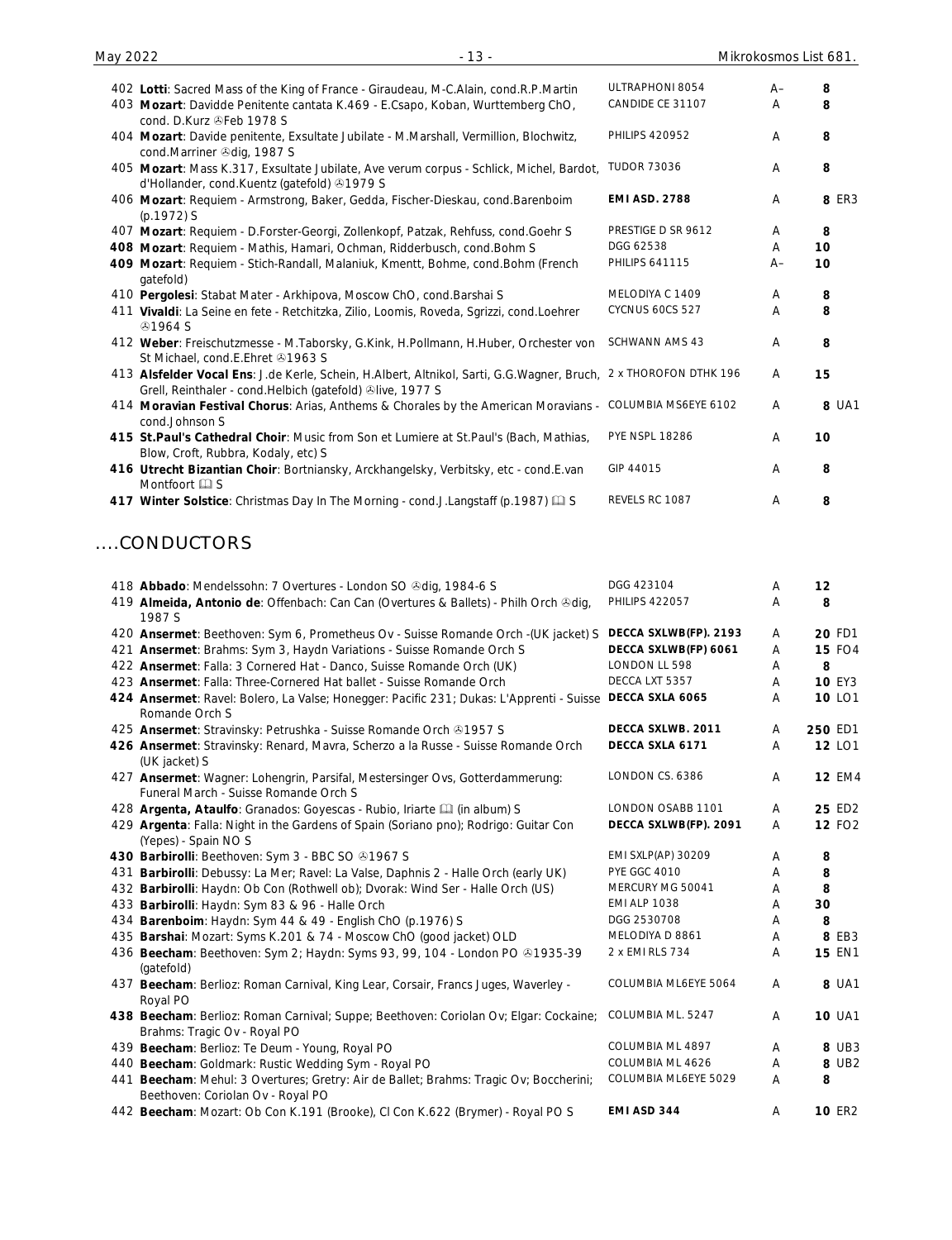| 443 Beecham: Schubert: Sym 6; Grieg: In Autumn Ov, Old Norvegian Romanc with Vars - ANGEL 35339                                                                  |                        | Α     | 8 ER1              |
|------------------------------------------------------------------------------------------------------------------------------------------------------------------|------------------------|-------|--------------------|
| Royal PO<br>444 Beecham: Schubert: Syms 3, 5 - Royal PO S                                                                                                        | <b>EMI SXLP 30204</b>  | Α     | 8 EB3              |
| 445 Beinum: Bach: Orch Suite 1, 2 - Barwahser fl, Concertgebouw Orch - (gold label, US)                                                                          | <b>EPIC LC 3194</b>    | Α     | 8 US1              |
| 446 Beinum: Beethoven: Prometheus: Ov & Ballet Music - London PO (UK)                                                                                            | LONDON LL 577          |       |                    |
|                                                                                                                                                                  | LONDON B 19010         | Α     | 8<br>8             |
| 447 Beinum: Berlioz: Sym Fantastique - Concertgebouw Orch (US)                                                                                                   | <b>EPIC BC 1035</b>    | Α     |                    |
| 448 Beinum: Brahms: Sym 1 - Concertgebouw Orch -(gold Stereorama label, US) S                                                                                    |                        | Α     | 10 US5             |
| 449 Beinum: Brahms: Sym 3, Haydn Variations - Concertgebouw Orch (Dutch pressing)                                                                                | PHILIPS G 3048         | Α     | 8                  |
| 450 Beinum: Handel: Watermusic - Concertgebouw Orch (p.19720 + (minor jacket<br>damage) S                                                                        | ETERNA 825133          | Α     | 8 GD1              |
| 451 Beinum: Mozart: CI Con (De Wilde); Con for FI & Harp (Barwahser, Berghout) -<br>Concertgebouw Orch (UK)                                                      | PHILIPS ABL 3217       | Α     | 10                 |
| 452 Bernstein: Beethoven: Sym 7 - New York PO (French gatefold) S                                                                                                | CBS 75853              | Α     | 8                  |
| 453 Bernstein: Berlioz: Sym Fant - New York PO & March 1968 for New York Philh tour                                                                              | CBS SPR 21             | Α     | 12                 |
| (gatefold) + 7" interview record S                                                                                                                               |                        |       |                    |
| 454 Bernstein: Copland: Pno Con, Music for Theatre - comp.pno, New York PO S                                                                                     | COLUMBIA MS. 6698      | Α     | <b>10 UA3</b>      |
| 455 Bernstein: H.Shapero: Sym - Columbia SO @1954 PS                                                                                                             | CRI SRD 424            | $A++$ | 8                  |
| 456 Bernstein: Mahler: Sym 2 - Baker, Armstrong, London SO S                                                                                                     | 2 x COLUMBIA M2 32681  | Α     | 15                 |
| 457 Bernstein: Tchaikovsky: Sym 1 - New York PO S                                                                                                                | COLUMBIA M. 30482      | Α     | 8 CA2              |
| 458 Bernstein: Villa-Lobos: Bachianas Brasileiras 5 (Davrath); Chavez: Sin India; Copland:                                                                       | CBS S 61059            | Α     | 8                  |
| Danzon Cubano; Guar nieri: Brazilian Dance; Revueltas: Sensemaya; Fernandez:<br>Batuque (UK) S                                                                   |                        |       |                    |
| 459 Bernstein\Caballe: R.Strauss: Dance of the 7 Veils & Final Scene from Salome, 5<br>Orch Songs - French Nat Orch [1] (p.1978) S                               | DGG 2530963            | Α     | 10                 |
| 460 Blomstedt: Beethoven: 9 Symphonies - Dresden SK +1976-80 (complete score<br>enclosed) S                                                                      | 8 x RCA RL 30418       | Α     | 40                 |
| 461 Blomstedt: Bruckner: Sym 4 - Dresden SK @dig, 1981 S                                                                                                         | <b>ETERNA 725007</b>   | Α     | 10                 |
| 462 Bohm: Beethoven: Sym 7, Coriolan Ov - Berlin PO + (red stereo sticker), (thin                                                                                | DGG SLPM 138018        | Α     | <b>70 GY5</b>      |
| stereo) (p.1959) S                                                                                                                                               |                        |       |                    |
| 463 Bohm: Bruckner: Sym 7 - Vienna PO S                                                                                                                          | DGG 413978             | $A++$ | 8                  |
| 464 Bohm: Mozart: FI Con K.313 (Tripp fl); Ob Con K.314 (Turetschek ob) - Vienna PO S                                                                            | DGG 2530527            | Α     | 8                  |
| 465 Bohm: Mozart: Serenade K.320, Nachtmusik K.525 - Berlin PO, Vienna PO (p.1971,<br>1976) S                                                                    | DGG 2531191            | A     | 8                  |
| 466 Bohm: Mozart: Syms K.543, 550 - Vienna PO S                                                                                                                  | DGG 2543527            | Α     | 8                  |
| 467 Bohm: Schubert: Sym 6, Music for Rosamunde - Berlin PO (p.1973) S                                                                                            | DGG 2530422            | Α     | 8                  |
| 468 Bonynge: Massenet: Scenes Alsacienes, Scenes Dramatiques, March from Cendrillon<br>- National PO 21975 S                                                     | DECCA SXL. 6827        | Α     | <b>10 ED4</b>      |
| 469 Bonynge: Salieri: Sym in D; Con for FI & Ob; J.C.Bach: Sym in E flat; Sin Concertante LONDON CS 6621<br>- English ChO (p.1969) S                             |                        | A     | 8 EM5              |
| 470 Boult: Beethoven: Sym 6; Fidelio Ov - London PO S                                                                                                            | VANGUARD SRV 193       | A+ +  | 8                  |
| 471 Boult: Beethoven: Sym 7, Egmont Ov - London PO S                                                                                                             | VANGUARD SRV 147       | $A++$ | 8                  |
| 472 Boult: Rachmaninov: Sym 2 - London PO S                                                                                                                      | RCA VICSEP 1139        | Α     | 8 UM1              |
| 473 Britten: Britten: Serenade, Les Illuminations - Pears, Tuckwell, London SO, English<br>$ChO \nsubseteq S$                                                    | LONDON OS 26161        | Α     | 8 ED4              |
| 474 Britten: Britten: The Rape of Lucretia - Harper, Baker, Pears, Luxon, English ChO [11]                                                                       | 2 x LONDON OSA 1288    | Α     | <b>15 ED4</b>      |
| S                                                                                                                                                                | REMINGTON R 199149     | A     | 10 UD <sub>2</sub> |
| 475 Busch, Fritz: Beethoven: Sym 8; Haydn: Sym 101 - Austrian SSO (p.1953)                                                                                       | SERAPHIM S 60325       |       |                    |
| 476 Cantelli: Brahms: Sym 3 - Philh Orch 81955 (first stereo release) S                                                                                          |                        | Α     | 8                  |
| 477 Cantelli: Franck: Sym - NBC SO @1954 (first stereo release) S                                                                                                | <b>RCA ARL1 3005</b>   | Α     | 8                  |
| 478 Cantelli: Mendelssohn: Sym 4; Schubert: Sym 8 - Philh Orch                                                                                                   | ANGEL. 35524           | Α     | 8 ER1              |
| 479 Carste, Hans: In the Mood for Classics (R.Struass, Chopin, Mascagni, Gounod,<br>Smetana, Rachmaninov, F.Schmidt, Godard, Chabrier) - Berlin Promenade Orch S | POLYDOR SLPHM 237525   | $A-$  | 8                  |
| 480 Cluytens: Bizet: Sym 1, Patrie Ov - French RSO (ds)                                                                                                          | <b>EMI FCX, 273</b>    | Α     | 10 FB1             |
| 481 Cluytens: Faure: Requiem - Los Angeles, Fischer-Dieskau, Conservatoire Orch -(blue<br>label) S                                                               | ANGEL S 35974          | Α     | 8 UB5              |
| 482 Collins, Anthony: Mozart: Syms K.550, 551 - Sinfonia of London (Austral pressing)                                                                            | WORLD RECO TW 106      | Α     | 8                  |
| 483 Davis, Colin: Mendelssohn: Sym 4; Music from Midsummer Night's Dream - Boston<br>SO (p.1976) S                                                               | <b>PHILIPS 9500068</b> | Α     | 8 HR2              |
| 484 Davis, Colin: Beethoven: Sym 3, Coriolan Ov - BBC SO (p.1971) S                                                                                              | PHILIPS . 6500141      | Α     | 8 ER2              |
| 485 Dervaux: Chabrier: Espana, Habanera, Bourree fantasque, Fete Poloniase, Joyeuse<br>marche, Gwendoline - Conservatoire Orch S                                 | <b>EMI CVD 1822</b>    | A     | 8                  |
| 486 Desormiere: Debussy: La Mer, Nocturnes: Nauges - Czech PO 10"                                                                                                | SUPRAPHON LPM 14       | Α     | 8                  |
| 487 Desormiere: Tchaikovsky: Swan Lake Suite - French RSO @1951                                                                                                  | EMI C051 86029         | Α     | 8                  |
| 488 Dorati: Mozart: Nachtmusik, Sym K.425 - London SO (EMI pressing, UK)                                                                                         | MERCURY MMA 11087      | Α     | 8                  |
| 489 Dorati: Satie: Parade; Milhaud: Boeuf sur le Toit; Auric: Overture; Francaix: Con -<br>C.Francaix pno, London SO 31965 S                                     | PHILIPS SAL. 3637      | Α     | 8 ER2              |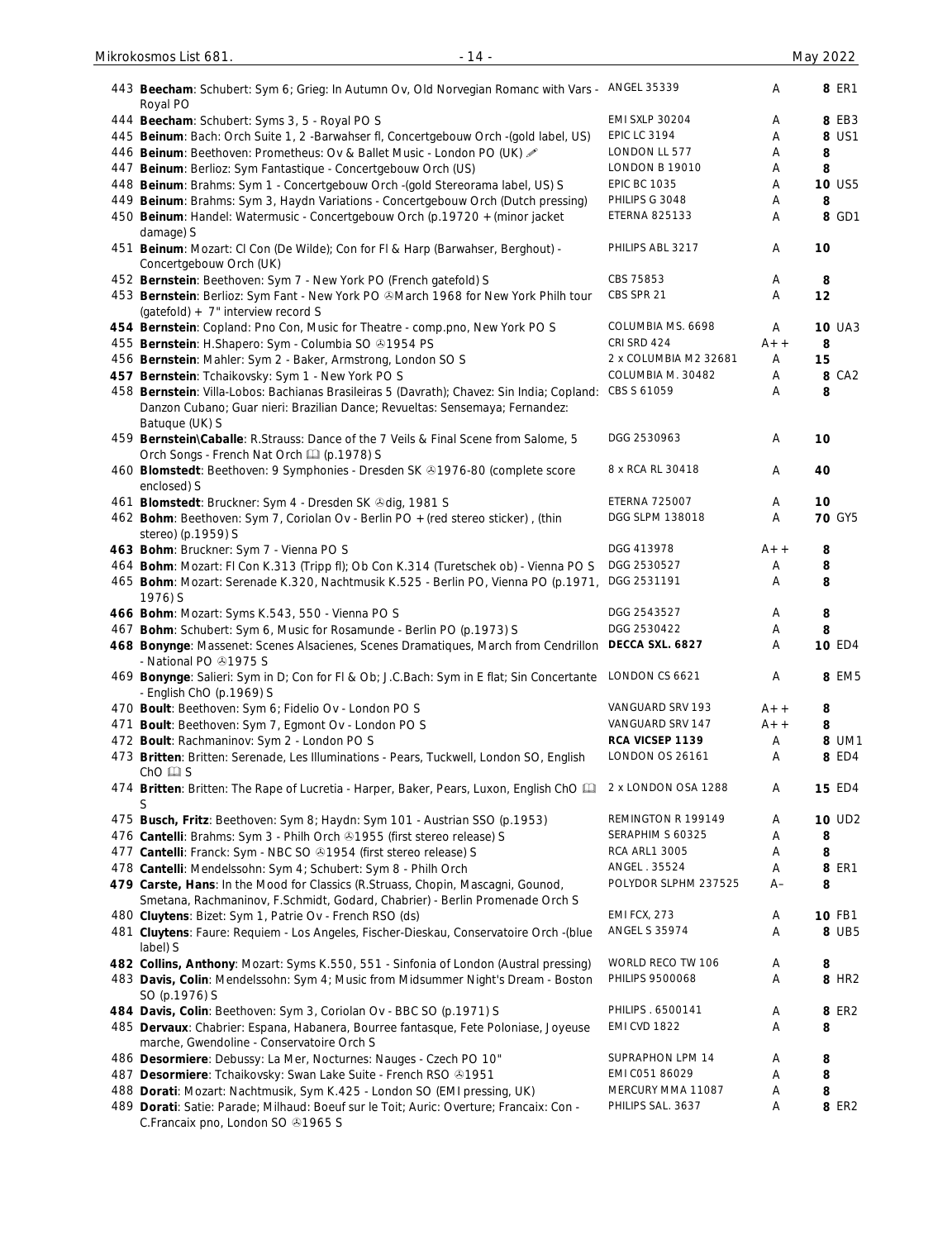|  | 490 Dutoit, Charles: Tchaikovsky: 1812 Ov; Capriccio italien; Marche slave; Nutcracker<br>Suite - Montreal SO (p.dig, 1986) S                                         | <b>LONDON 417300</b>  | A    | 10            |
|--|-----------------------------------------------------------------------------------------------------------------------------------------------------------------------|-----------------------|------|---------------|
|  | 491 Enescu: Bach: Mass in b - Ferrier, Danco, Pears, Boyd Neel ChO &BBC, 1951                                                                                         | 3 x TRANSCRIPT GE O   | Α    | 30            |
|  | 492 Fiedler: Pops Party (Fun with Fiedler and the Boston Pops) (US) S                                                                                                 | 8 x READER'S D RDA 74 | Α    | 60            |
|  | 493 Fistoulari: Walton: Facade Suites; Lecocq-Jacob: Mam'zelle Angot - Royal OpO (UK)<br>S                                                                            | DECCA ECS 586         | Α    | 10            |
|  | 494 Fourestier: G.Charpentier: Impressions d'Italie - French OpO, (flat disc) 10"                                                                                     | EMI FC. 25081         | Α    | <b>10 FB3</b> |
|  | 495 Fournet, Jean: Debussy-Caplet: Children's Corner; Bizet: Petite Suite, Scenes                                                                                     | <b>EPIC LC 3288</b>   | Α    | 8 US1         |
|  | Bohemiennes from Perth - Lamoureux Orch - (gold US)                                                                                                                   |                       |      |               |
|  | 496 Fricsay: Haydn: Syms 44, 101 - Berlin RSO @1953 PS                                                                                                                | HELIODOR 89516        | A    | 8             |
|  | 497 Fricsay: Mozart: Mass in c K.427 - Stader, Topper, Haefliger, Sardi (red stereo) S                                                                                | DGG SLPM. 138124      | Α    | <b>10 GY5</b> |
|  | 498 Fruhbeck de Burgos: Falla: 3 Cornered Hat - Los Angeles, Philh Orch -(ASD FR1<br>label) S                                                                         | EMI CVC 837           | Α    | <b>10 FR2</b> |
|  | 499 Fruhbeck de Burgos: Falla: El Amor Brujo; Granados; Ravel: Pavane, Alborada -<br>New Philh Orch S                                                                 | DECCA SXLWB. 6287     | Α    | <b>90 ED2</b> |
|  | 500 Fruhbeck de Burgos: Falla: Nights in the Gardens of Spain, Hrpschrd Con - Soriano,<br>Conservatoire Orch - (ASD FR1 label) S                                      | EMI CVB 778           | Α    | <b>10 FR2</b> |
|  | 501 Furtwangler: Bach: St.Matthew Passion - Hoffmann, Klose, Dermota, Greindl, Teatro<br>Colon Orch 21950                                                             | 4 x TRANSCRIPT WFW 0  | Α    | 40            |
|  | 502 Furtwangler: Bach: St.Matthew Passion: Part 1: no.1-33 - Seefried, Patzak, Rossl-                                                                                 | TRANSCRIPT WF, O      | Α    | 25            |
|  | Majdan, Braun, Vienna PO +9 April 1952<br>503 Furtwangler: Beethoven: 8 Syms (RAI Orch, Berlin PO, Stockholm PO,                                                      | 7 x OLYMPIC OL 8120   | Α    | 40            |
|  | Concertgebouw, Swedish NO) + Sym 2 with Kleiber<br>504 Furtwangler: Beethoven: 9 Symphonies & 4 Overtures - Vienna PO, Berlin PO, etc                                 | 6 x EMI 2906603       | Α    | 50            |
|  | https:/classite.com/disk/emi-2906603-q106003                                                                                                                          |                       |      |               |
|  | 505 Furtwangler: Beethoven: Fidelio - Modl, Windgassen, Frick, Vienna PO PS                                                                                           | 3 x EMI C153 1105     | Α    | 20            |
|  | 506 Furtwangler: Beethoven: Fidelio - Poell, Edelmann, Windgassen, Modl, Frick, Jurinac, 3 x CETRA FE 8<br>Vienna PO (individual LPs)                                 |                       | Α    | 30            |
|  | 507 Furtwangler: Beethoven: Grosse Fuge & 1952; Leonore 2 & 1949 - Berlin PO -(old<br>11) (plain Melodiya jacket) 10"                                                 | MELODIYA D. 26585     | Α    | <b>10 PP4</b> |
|  | 508 Furtwangler: Beethoven: Pno Con 1 (Aeschbacher pno, Lucerne FO) +1947; Weber: ROCOCO 2106<br>Euryanthe Ov (Berlin PO, incorrectly labelled Torino RAI Orch) +1954 |                       | Α    | 10            |
|  | 509 Furtwangler: Beethoven: Pno Con 4, Leonore 2 Ov - C.Hansen, Berlin PO ®1943,<br>1949                                                                              | DGG 2535807           | Α    | 8             |
|  | 510 Furtwangler: Beethoven: Sym 1; Fidelio Ov; Leonore 3 Ov - Vienna PO -(old 12),<br>(GOST5289-68)                                                                   | MELODIYA D, 33275     | Α    | <b>10 PP5</b> |
|  | 511 Furtwangler: Beethoven: Sym 2 - Vienna PO 01948                                                                                                                   | EMI C051 3649         | Α    | 8             |
|  | 512 Furtwangler: Beethoven: Sym 3 - Berlin PO & June 20, 1950                                                                                                         | TRANSCRIPT WFF O      | Α    | 20            |
|  |                                                                                                                                                                       | ROCOCO 2050           |      |               |
|  | 513 Furtwangler: Beethoven: Sym 3 - Berlin PO @Titania Palast, 1952                                                                                                   |                       | Α    | 8             |
|  | 514 Furtwangler: Beethoven: Sym 3 - Vienna PO @1944 (UK)                                                                                                              | UNICORN UNI 104       | Α    | 10            |
|  | 515 Furtwangler: Beethoven: Sym 3 - Vienna PO, (hard cover)                                                                                                           | EMI FALP 287          | Α    | <b>15 FR1</b> |
|  | 516 Furtwangler: Beethoven: Sym 3 - Vienna PO, (hard cover)                                                                                                           | EMI FALP, 287         | Α    | <b>15 FR4</b> |
|  | 517 Furtwangler: Beethoven: Sym 4 - Berlin PO (p.1963)                                                                                                                | ETERNA 820312         | Α    | 8 GG3         |
|  | 518 Furtwangler: Beethoven: Sym 4 - Berlin PO 31943 (white jacket)                                                                                                    | FRENCH FUR SWF 7103   | Α    | 15            |
|  | 519 Furtwangler: Beethoven: Sym 4 - Berlin PO -(yellow Melodiya label) -(plain Melodiya<br>jacket) - (old 05)                                                         | MELODIYA D,.,. 9083   | A    | 12 LY2        |
|  | 520 Furtwangler: Beethoven: Sym 5 (Vienna PO) 31950/ Ferrier: Brahms: Alto<br>Rhapsody (cond.F.Busch) 31949; 2 Songs (Spurr pno)                                      | DANACORD DACO 114     | A    | 10            |
|  | 521 Furtwangler: Beethoven: Sym 5 - Berlin PO -(old 12), (plain Melodiya jacket),<br>(GOST5289-68)                                                                    | MELODIYA HD., 5800    | Α    | <b>10 PP4</b> |
|  | 522 Furtwangler: Beethoven: Sym 5, Egmont Ov - Berlin PO (p.1963)                                                                                                     | <b>ETERNA 820280</b>  | A    | 8 GG3         |
|  |                                                                                                                                                                       | RCA LHMV 9            |      |               |
|  | 523 Furtwangler: Beethoven: Sym 5, Fidelio Ov - Vienna PO (album edition) (US)                                                                                        |                       | A    | 10            |
|  | 524 Furtwangler: Beethoven: Sym 6 - Berlin PO -(old 12), (Other cover 1), (GOST5289-<br>68)                                                                           | MELODIYA D,, 27777    | Α    | <b>12 PP5</b> |
|  | 525 Furtwangler: Beethoven: Sym 6 - Vienna PO @live, 1944 (Decca pressing) (p.1971)                                                                                   | TURNABOUT TV(UK) 4408 | A    | 10            |
|  | 526 Furtwangler: Beethoven: Sym 6 - Vienna PO, (French jacket)                                                                                                        | <b>EMI ALP. 1041</b>  | Α    | <b>20 ER1</b> |
|  | 527 Furtwangler: Beethoven: Sym 7 - Berlin PO -(old 02)                                                                                                               | MELODIYA D.,, 27779   | Α    | <b>10 PW4</b> |
|  | 528 Furtwangler: Beethoven: Sym 7 - Vienna PO (gatefold) https: /classite.com/disk/emi-<br>j045-809-q335724 PS                                                        | EMI J045 809          | Α    | 10            |
|  | 529 Furtwangler: Beethoven: Sym 7 - Vienna PO, (shiny jacket)                                                                                                         | <b>EMI FALP 115</b>   | $A-$ | <b>10 FR1</b> |
|  | 530 Furtwangler: Beethoven: Sym 9 (Brouwenstijn, Malaniuk, Windgassen, L.Weber)                                                                                       | 3 x TRANSCRIPT WF O   | Α    | 45            |
|  | <b>@August 9, 1954; Brahms: German Requiem (Schwarzkopf, Hotter) @1947</b>                                                                                            |                       |      |               |
|  | 531 Furtwangler: Beethoven: Sym 9 - Berger, Pitzinger, W.Ludwig, Watzke, Berlin PO<br>හ1937                                                                           | EMI ED 270123         | Α    | 8             |
|  | 532 Furtwangler: Beethoven: Sym 9 - Schwarzkopf, Hongen, Hopf, Edelmann, Bayreuth<br>FO -(worn album)                                                                 | 2 x EMI OALP 1286     | Β    | 40 LR1        |
|  |                                                                                                                                                                       |                       |      |               |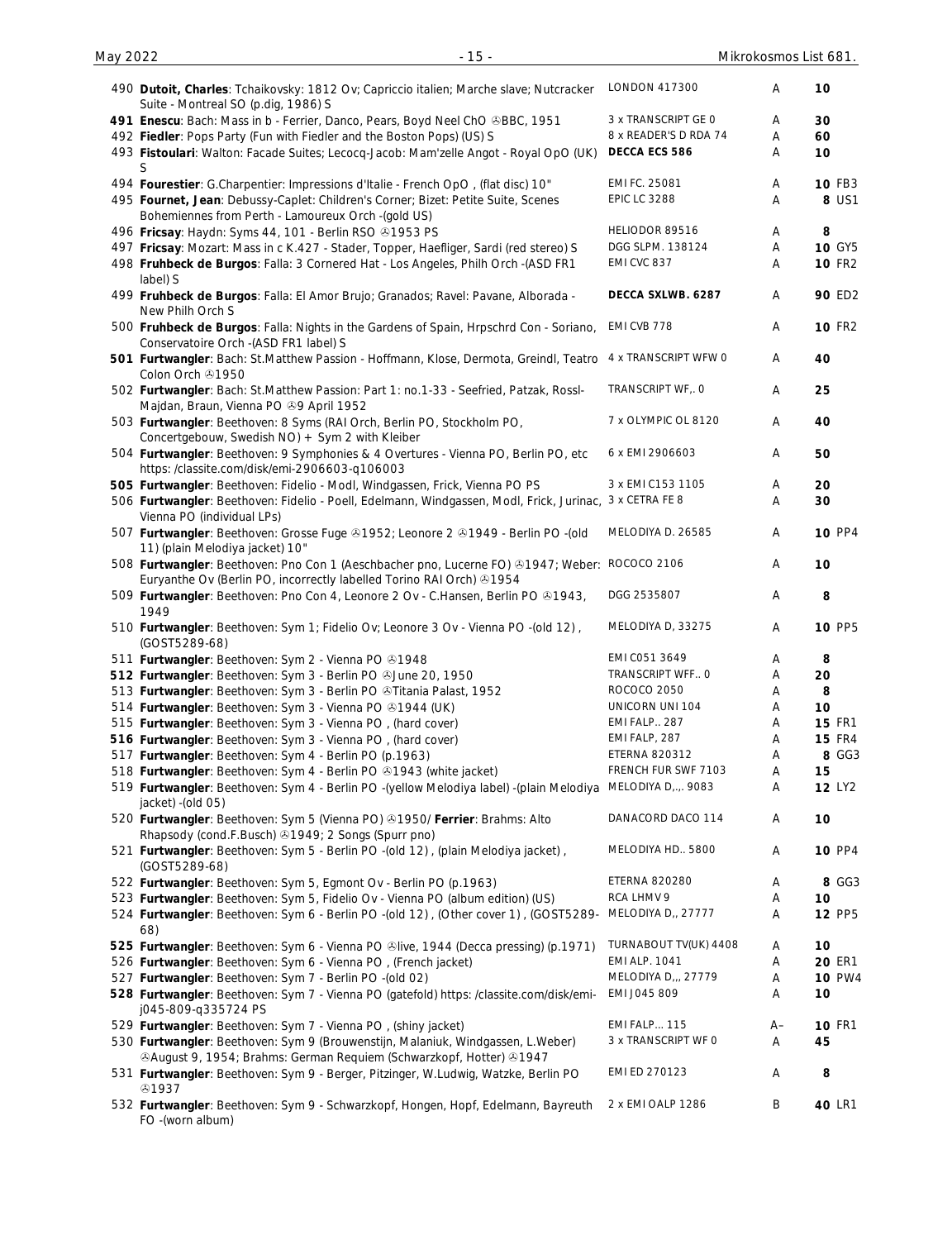| 533 Furtwangler: Beethoven: Sym 9 - Schwarzkopf, Hongen, Hopf, Edelmann, Bayreuth<br>Orch                                                                                                            | 2 x EMI FALP. 381       | Α     | <b>20 FR4</b>      |
|------------------------------------------------------------------------------------------------------------------------------------------------------------------------------------------------------|-------------------------|-------|--------------------|
| 534 Furtwangler: Beethoven: Sym 9 - Schwarzkopf, Hongen, Hopf, Edelmann, Bayreuth<br>Orch, (torch album)                                                                                             | 2 x EMI FALP 381        | Α     | <b>18 FR1</b>      |
| 535 Furtwangler: Beethoven: Sym 9; Brahms: Haydn Variations - Berlin PO (gatefold) -<br>(old 12), (Other cover 1), (GOST5289-68) https: /classite.com/disk/melodiya-d-<br>10851-q7288/pressing/48028 | 2 x MELODIYA D.,, 10851 | A     | 30 PP5             |
| 536 Furtwangler: Brahms: Double Con, Haydn Vars - Boskovsky, Brabec, Vienna PO<br>⊕1952                                                                                                              | <b>ANGEL WF 60021</b>   | A     | 10                 |
| 537 Furtwangler: Brahms: German Requem (Seefried, Fischer-Dieskau, , Vienna PO)<br><b>@1951</b> (part of 6th mvt not Furtwangler with A.Poell); Brahms: Haydn Vars (North<br>GRSO) 4951              | 2 x TRANSCRIPT WF. O    | Α     | 20                 |
| 538 Furtwangler: Brahms: German Requiem - Stockholm PO +1948 (gatefold)                                                                                                                              | 2 x EMI C187 93534      | Α     | 15                 |
| 539 Furtwangler: Brahms: Sym 1 - Berlin PO 31952                                                                                                                                                     | DGG 2535162             | Α     | 8                  |
| 540 Furtwangler: Brahms: Sym 1 - Turin RAI Orch & 1952                                                                                                                                               | ROCOCO 2017             | Α     | 12                 |
| 541 Furtwangler: Brahms: Sym 1 - Vienna PO 31952                                                                                                                                                     | EMI ED 270124           | Α     | 10                 |
| 542 Furtwangler: Brahms: Sym 2 - Berlin PO 31952                                                                                                                                                     | EMI CO49 1532           | Α     | 10                 |
| 543 Furtwangler: Brahms: Sym 2 - London SO (UK)                                                                                                                                                      | DECCA ACL 50            | Α     | 8                  |
| 544 Furtwangler: Brahms: Sym 2 - Vienna PO                                                                                                                                                           | OLYMPIC OL 8141         | Α     | 8                  |
| 545 Furtwangler: Brahms: Sym 3 - Berlin PO 31954                                                                                                                                                     | DGG 2535163             | Α     | 8                  |
| 546 Furtwangler: Brahms: Sym 4 81949-06-10; Schubert: Sym 8 81954-05-04 -<br>Berlin PO                                                                                                               | TRANSCRIPT WFF,, O      | A     | 15                 |
| 547 Furtwangler: Brahms: Sym 4; Beethoven: Coriolan Ov - Berlin PO -(yellow Melodiya<br>label), (plain Melodiya jacket) - (old 05)                                                                   | MELODIYA D,, 9867       | A     | 30 LY <sub>2</sub> |
| 548 Furtwangler: Haydn: Sym 94; Mozart: Sym K.550 - Vienna PO ®1951, 1948 PS                                                                                                                         | EMI CO47 906            | Α     | 8                  |
| 549 Furtwangler: Mozart: Don Giovanni - Schwarzkopf, Gobbi, Kunz, Dermota, Seefried<br>Salzburg, 1950                                                                                                | 4 x OLYMPIC OL 9109     | A     | 20                 |
| 550 Furtwangler: Mozart: Don Giovanni - Siepi, Schwarzkopf, Arie, Dermota, E.Berger,<br>Vienna PO 31953                                                                                              | 4 x MORGAN MOR 5302     | A     | 30                 |
| 551 Furtwangler: Mozart: Le Nozze di Figaro - Schwarzkopf, Seefried, Schoffler, Klein,<br>Vienna PO & Salzburg, 1953                                                                                 | 3 x CETRA LO 8          | Α     | 20                 |
| 552 Furtwangler: Mozart: Pno Con K.482; Con for 2 Pnos K.365 - Badura-Skoda, Bella,<br>Vienna PO ®1952, 1949 https: /classite.com/disk/discocorp-audax-765-q83470                                    | DISCOCORP AUDAX 765     | Α     | 12                 |
| 553 Furtwangler: Mozart: Serenade K.361 - Vienna PO -(perfect surface)                                                                                                                               | EMI E 91175             | Α     | 8                  |
| 554 Furtwangler: Mozart: Sym K.543 - Berlin PO (p.1963) 10"                                                                                                                                          | <b>ETERNA 720158</b>    | A     | 8 GG3              |
| 555 Furtwangler: Mozart: Zauberflote - Greindl, Dermota, Lipp, Seefried, Kunz &live,<br>1951                                                                                                         | 3 x TRANSCRIPT WFF. O   | Α     | 20                 |
| 556 Furtwangler: R.Strauss: Don Juan, Till, Tod und Verklarung, Sinfonia Domestica,<br>Songs & 4 Last Songs - Flagstad, Berlin PO, Hamburg PO, etc                                                   | 3 x CETRA FE 41         | $A++$ | 20                 |
| 557 Furtwangler: R.Strauss: Sinfonia Domestica - Berlin PO -(old 12)                                                                                                                                 | MELODIYA M10. 40961     | Α     | 10 PP5             |
| 558 Furtwangler: Schubert: Sym 7 - Berlin PO -(white label) -(old 02)                                                                                                                                | MELODIYA D,, 10033      | Α     | <b>20 PW4</b>      |
| 559 Furtwangler: Schubert: Sym 8 (Vienna PO); Mendelssohn: VIn Con in e (Menuhin,<br>Berlin PO) PS                                                                                                   | EMI SMVP 8040           | Α     | 8                  |
| 560 Furtwangler: Schubert: Sym 8; Gluck: Alceste Ov; Schubert: Rosamunde Ov - Berlin<br>PO $@1951-53$                                                                                                | DGG 2535804             | Α     | 8                  |
| 561 Furtwangler: Schubert: Sym 9 - Berlin PO & 1942 (velvet jacket) - (gray surface,<br>doesn't sound)                                                                                               | FRENCH FUR SWF 7201     | A     | 35                 |
| 562 Furtwangler: Schubert: Sym 9 - Berlin PO 01953                                                                                                                                                   | CETRA FE 12             | Α     | 12                 |
| 563 Furtwangler: Schubert: Sym 9 - Vienna PO 81953-08-30                                                                                                                                             | TRANSCRIPT WFF., O      | Α     | 15                 |
| 564 Furtwangler: Schumann: Sym 4 - Berlin PO, (1962) 10"                                                                                                                                             | DGG LPE 17170           | Α     | 10 GY3             |
| 565 Furtwangler: Schumann: Sym 4; Haydn: Sym 88 - Berlin PO (German pressing) - (flat<br>disc)                                                                                                       | HELIODOR 478146         | Α     | 8                  |
| 566 Furtwangler: Wagner: Int and Isolde's Death; Ravel: Daphnis & Chloe Suite 2 - Berlin<br>PO Slive, 1942, 1944 (old 17) LRO                                                                        | MELODIYA M10, 45949     | Α     | 8 LB3              |
| 567 Furtwangler: Wagner: Tannhauser Ov, Fliegende Hollander Ov, Meistersinger Ov -<br>Vienna PO                                                                                                      | EMI FALP, 289           | Α     | <b>20 FR1</b>      |
| 568 Furtwangler: Weber: Freischutz - Poell, Grummer, Streich, Bohme, Czerwenka<br>Salzburg, 1954                                                                                                     | 3 x DISCOCORP IGI 338   | Α     | 20                 |
| 569 Furtwangler: Weber: Freischutz Ov, Invitation to the Dance; Mendelssohn:<br>Midsummer & Hebrides Ovs - Berlin PO + 1929-35                                                                       | DGG 2535821             | Α     | 8                  |
| 570 Furtwangler\Menuhin: Beethoven: VIn Con - Philh Orch                                                                                                                                             | EMI ALP,, 1100          | Α     | <b>10 ER3</b>      |
| 571 Furtwangler\Menuhin: Mendelssohn: Vln Con in e; Beethoven: 2 Romances - Berlin<br>PO, (hard cover), (dowel spine)                                                                                | EMI FALP 312            | Α     | <b>8 FR1</b>       |
| 572 Gauk: Tanayev: Sym 4 - USSR RSO @1951 WLI                                                                                                                                                        | MELODIYA M10 43431      | Α     | 10                 |
| 573 Gibson: Sibelius: Scenes Historiques, Suites 1, 2, Rakastava, Valse Lyrique - Scottish<br>NO (UK) S                                                                                              | RCA RL 25051            | Α     | 8                  |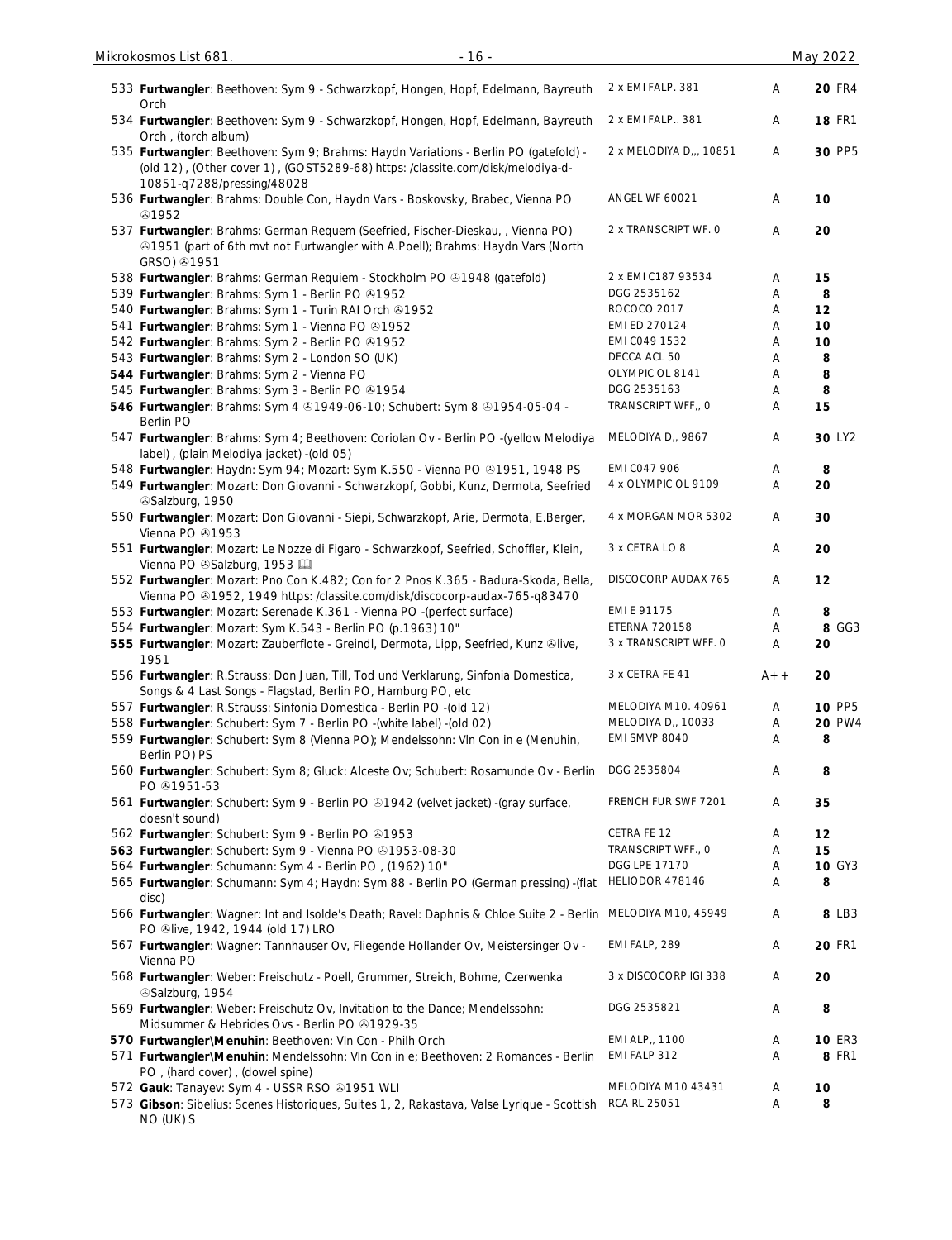|                                                                                                      | DGG 419627                 |       |                   |
|------------------------------------------------------------------------------------------------------|----------------------------|-------|-------------------|
| 574 Giulini: Bruckner: Sym 7 - Vienna PO Odig, 1986 S                                                |                            | $A++$ | 30                |
| 575 Glazunov: Glazunov: Seasons Ballet & 1929/ Ivanov: Glazunov: Sym 1 (USSR SSO)                    | PEARL GEMM 195             | Α     | 8                 |
| 576 Goehr: Mendelssohn: Midsummer inc music - Netherlands PO 10"                                     | CONCERT HA MMS(MMS)        | Α     | 8                 |
|                                                                                                      | 125<br>DUCRETET T 255C. 41 |       |                   |
| 577 Goldschmidt, Arthur: Mozart: Nachtmusik; 5 German Dances - Champs-Elysees Th                     |                            | Α     | <b>10 FY1</b>     |
| Orch https: /classite.com/disk/ducretet-thomson-255c-41-q301988/pressing/62954                       |                            |       |                   |
| 10"                                                                                                  |                            |       |                   |
| 578 Golovanov: Liszt: Battle of the Huns; Hungaria - USSR RSO 10" OLD                                | MELODIYA D. 1724           | Α     | 8 IW2             |
| 579 Golovanov: Mussorgsky-Ravel: Pictures - USSR RSO, (GOST5289-56) OLD                              | MELODIYA D. 1259           | Α     | <b>10 DR4</b>     |
| 580 Golovanov: Scriabin: Poem of Ecstasy, Prometheus - USSR RSO & 1952 - (minor                      | MELODIYA D. 7197           | Α     | 8                 |
| back jacket damage)                                                                                  |                            |       |                   |
| 581 Golovanov: Scriabin: Sym 3 - USSR SSO                                                            | CLASSIC ED CE 3003         | Α     | 8                 |
| 582 Golovanov: Taneyev: Ioann Damaskin cantata; Rachmaninov: Spring cantata, Sym                     | MELODIYA M10 42805         | Α     | 10                |
| Dances Op. 45: Mvt 2 - Migai, USSR RSO @1947, 1949 WLI                                               |                            |       |                   |
| 583 Haitink: Mussorgsky-Ravel: Pictures/Fournet: Mussorgsky: Night on Bald Mountain - PHILIPS 836902 |                            | Α     | <b>10 FB1</b>     |
|                                                                                                      |                            |       |                   |
| Concertgebouw Orch -(Hi-Fi Stereo label) S                                                           |                            |       |                   |
| 584 Haitink: Schumann: Sym 1-4; Manfred Ov; Genoveva Ov - Concertgebouw Orch                         | 3 x PHILIPS R 215225       | Α     | 20                |
| <b><i></i></b> Odig, 1981-4 S $×$                                                                    |                            |       |                   |
| 585 Haitink: Tchaikovsky: Sym 5 - Concertgebouw Orch (p.1975) S                                      | PHILIPS 6500922            | Α     | 8 HR <sub>2</sub> |
| 586 Hewitt: F.Couperin: Apotheose de Lully; Corrette: Con for 3 Flutes - Hewitt ChO                  | <b>EPIC LC 3383</b>        | Α     | 8 US1             |
| 587 Hindemith: Hindemith: Kammermusik Op.24\1, 36\2 (Vcl Con) - Varga vcl,                           | CONTEMPORA AP 101          | Α     | 15                |
| Philharmonic Ch Ens (Wummer fl, Drucker cl, etc) https:                                              |                            |       |                   |
| /classite.com/disk/contemporary-records-ap-101-q66330 10"                                            |                            |       |                   |
| 588 Hindemith: Hindemith: Mathis Sym - Berlin PO +1956 10"                                           | DGG LP 16130               | Α     | 8 GY3             |
|                                                                                                      | THE GREAT TGM 18059        | Α     | 8                 |
| 589 Horenstein: Barhms: Sym 3 - Baden-Baden RSO (plain jacket) 10"                                   |                            |       |                   |
| 590 Horenstein: Brahms: Sym 2 - Danish RSO (UK) (p.1976) S                                           | <b>UNICORN UNS 236</b>     | Α     | 8                 |
| 591 Horenstein: Brahms: Sym 3 - Sudwestfunk RSO 31958 (p.1963) (UK)                                  | FIDELIO ATL 4005           | Α     | 10                |
| 592 Inghelbrecht: Debussy: Vol.4: La Mer, Nocturnes - French RSO                                     | DUCRETET T 320C 153        | Α     | 40 FG2            |
| 593 Inghelbrecht: Faure: Requiem - Demigny, Ogeans, Champs-Elysees Th Orch 10"                       | DUCRETET T 270C 66         | $A-$  | 30 FA3            |
| 594 Irving, Robert: Tchaikovsky: Nutcracker Suite/ Rignold: Ponchielli: Dance of the                 | <b>EMI PMC 1001</b>        | Α     | 8                 |
| Hours; Weber: Invitation (Parlophone UK)                                                             |                            |       |                   |
| 595 Irving, Robert: Schumann: Carnaval; Chopin: Les Sylphides - Philh Orch S                         | EMI CSDGL 1271             | Α     | <b>20 EG1</b>     |
| 596 Irving: Schumann: Carnaval; Chopin: Les Sylphides - Philh Orch, Covent Garden Orch               | <b>EMI CLP 1013</b>        | Α     | <b>10 EM1</b>     |
|                                                                                                      | RCA LBC(CP) 1090           | Α     | 8                 |
| 597 Irving: Tchaikovsky: Hamlet Ov Fant; Dohnanyi: Suite Op.19 - Philh Orch                          |                            |       |                   |
| 598 Ivanov: Beethoven: Sym 7 - Moscow RSO                                                            | MELODIYA D 23915           | Α     | 10                |
| 599 Ivanov: Rimsky-Korsakov: Sym 2 (Antar) - USSR SSO (p.1952) OLD                                   | MELODIYA D 701             | Α     | <b>10 DR1</b>     |
| 600 Jalas: Sibelius: Sym 1, 5 Humoresques - Ignatius vln, Berlin RSO & Berlin, 1954                  | VARESE SAR VC 81043        | Α     | 8                 |
| 601 Janigro: Bach: Cons B.1060, 1044 - J.Klima, Pinkava vln, Lardrot ob, Tripp fl, I                 | VANGUARD BG 562            | Α     | 8                 |
| Solisti di Zagreb                                                                                    |                            |       |                   |
| 602 Jarvi, Neeme: Berwald: 4 Symphonies - Gothenburg SO (p.dig, 1985) S                              | 2 x DGG 415502             | Α     | 15                |
| 603 Jiracek: Benvenuto Cellini Ov (Czech PO)/ Klima: Rejcha: Ov in C (Prague ChO) 10"                | SUPRAPHON LPM 170          | Α     | 8                 |
| 604 Jochum: Beethoven: Missa Solemnis - Giebel, Hoffgen, Haefliger, Ridderbusch,                     | 2 x PHILIPS 6799001        | Α     | <b>15 HR2</b>     |
| Concertgebouw Orch (p.1971) S                                                                        |                            |       |                   |
|                                                                                                      | DGG SLPM 138037            |       | <b>10 GY5</b>     |
| 605 Jochum: Beethoven: Syms 1, 8 - Bavarian RSO, Berlin PO (red stero) + (minor jacket               |                            | Α     |                   |
| damage) S                                                                                            |                            |       |                   |
| 606 Jochum: Mozart: Syms K.425, 504 - Concertgebouw Orch -(Hi-Fi Stereo label) S                     | PHILIPS . 835111           | A     | <b>12 FP1</b>     |
| 607 Kajanus: Sibelius: Syms 1, 2, Tapiola, Belshazzar's Feast - London SO, etc ®1930,                | 2 x WORLD RECO SH 191      | Α     | 15                |
| 1932 (UK) (gatefold)                                                                                 |                            |       |                   |
| 608 Karajan: Beethoven: Fidelio Ov; Brahms: Tragic Ov; Wagner: Tristan Prel (Berlin PO);             | EMI CO47 2381              | Α     | 8                 |
| Wagner: Meistersinger (Dreden SK) (gatefold) S                                                       |                            |       |                   |
| 609 Karajan: Beethoven: Sym 9, 8 - Tomowa-Sintow, Baltsa, Schreier, Dam, Berlin PO S                 | 2 x DGG 2707109            | Α     | 15                |
| 610 Karajan: Josef & Johann Strauss: Champagne for Orch - Philh Orch                                 | ANGEL 35342                | Α     | 8 ER1             |
| 611 Karajan: Mozart: Sym K.550; Haydn: Sym 104 - Vienna PO S                                         | DECCA SDD 233              | Α     | <b>10 EW4</b>     |
|                                                                                                      | DGG (UK) 139040            |       | 8                 |
| 612 Karajan: Prokofiev: Sym 5 - Berlin PO (German jacket) (UK tulip label) S                         |                            | Α     |                   |
| 613 Karajan: Rossini: 6 Overtures - Philh Orch S                                                     | <b>EMI SXLP 30203</b>      | Α     | <b>10 ER4</b>     |
| 614 Karajan: Suppe: 6 Overtures - Berlin PO S                                                        | DGG 2530051                | Α     | 8                 |
| 615 Kempe: Dvorak: 9/Wild\Sargent/Reiner: Brahms: 4/Horenstein:                                      | 10 x RCA BEST-V 1          | Α     | 60                |
| Wagner/Leibowitz/Munch: Tchaikovsky, Bizet/Krips: Mozart, Haydn/ Barbirolli:                         |                            |       |                   |
| Sibelius/ Dorati (German pressing) S                                                                 |                            |       |                   |
| 616 Kempe: Oberon, Roman Carnaval, Hebrides, Merry Wiwes, Orpheus, Bartered Bride                    | ARABESQUE 8100             | Α     | 8                 |
| Overtures - Vienna PO S                                                                              |                            |       |                   |
| 617 Kempen, Paul van: Beethoven: Sym 8 (Berlin PO); Tchaikovsky: Mozartiana                          | EPIC NLC 127               | Α     | 8                 |
| (Lamoureux Orch) (Japanese issue)                                                                    |                            |       |                   |
|                                                                                                      | DECCA SAD 22033            | Α     | 8                 |
| 618 Kertesz: Dvorak: Scherzo capriccioso, In Nature's Realm, Carneval, Othello Ovs -                 |                            |       |                   |
| London SO S                                                                                          |                            |       |                   |
| 619 Kleiber, Erich: Beethoven: Sym 3 - Stuttgart RSO @1955 live WLI                                  | MELODIYA M10 43483         | Α     | 8                 |
| 620 Kleiber, Carlos: Schubert: Syms 3, 8 - Vienna PO (p.1979) S                                      | DGG 2531124                | Α     | 10                |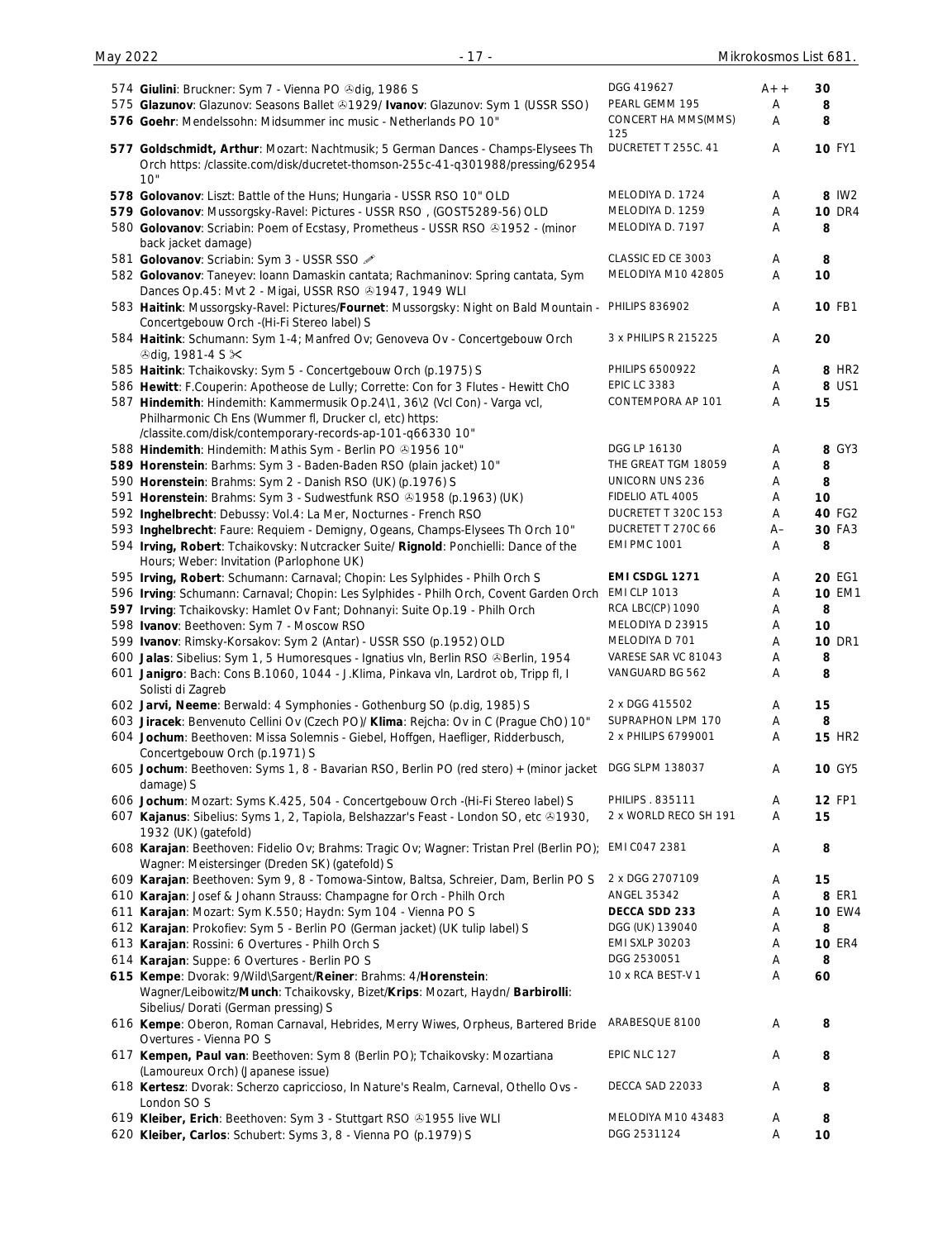| Mikrokosmos List 681.<br>$-18-$                                                                                                                                                                                           |                                           |        | May 2022            |
|---------------------------------------------------------------------------------------------------------------------------------------------------------------------------------------------------------------------------|-------------------------------------------|--------|---------------------|
| 621 Kleiber, Erich: Beethoven: Syms 3, 6, 7, 9 (Vienna PO, Concertgebouw, London PO)/ 8 x LONDON K8R 1<br>Keilberth: Beethoven: Syms 1, 2, 4, 5, 8 (Hamburg O) (Kleiber US London & UK<br>Decca, Keilberth US Telefunken) |                                           | A      | 80                  |
| 622 Klemperer: Bach: Brandenburg Concertos 1, 2, 6 - Philh Orch (ds) S                                                                                                                                                    | <b>EMI SAXF 224</b>                       | A–     | <b>10 FB1</b>       |
| 623 Klemperer: Brahms: Sym 2, Tragic Ov - Philh Orch (French pressing) S                                                                                                                                                  | EMI C065 470                              | Α      | 8                   |
| 624 Klemperer: Mendelssohn: Midsummer inc music - Harper, Baker, Philh Orch S                                                                                                                                             | <b>ANGEL S 35881</b>                      | Α      | 8 UB5               |
| 625 Knappertsbusch: Wagner: Tristan, Meistersinger, Tannhauser, Parsifal orch excs -<br>Munich PO 31962 S                                                                                                                 | MUSIC GUIL MS 812                         | Α      | 8                   |
| 626 Konwitschny: Les Preludes (Leipzig GH)/ Sejna: Liszt: Hungarian Fant (I.Antal pno,<br>Prague RSO) 10"                                                                                                                 | SUPRAPHON LPM 19                          | A      | 8                   |
| 627 Konwitschny: Mozart: Sym K.551 - Leipzig GH 10"                                                                                                                                                                       | SUPRAPHON DM 5702                         | Α      | 8                   |
| 628 Konwitschny: Schumann: Sym 1, Manfred Ov - Leipzig GH (Dutch pressing) S                                                                                                                                              | <b>FONTANA 700193</b>                     | Α      | 8                   |
| 629 Koussevitzky (double bass also): Koussevitzky, Laska, Eccless; Tchaikovsky: Sym 5;<br>Rachmaninov: Vocalise; Shostakovich: Sym 9 & 1926-1947 (gatefold) - (jacket worn a<br>bit)                                      | 2 x MELODIYA D 31731                      | A      | 18                  |
| 630 Koussevitzky: Haydn: Sym 94 (Boston SO) @1946 or 1929; Beethoven: Sym 5<br>(London PO) 31934 (from 78s)                                                                                                               | TRANSCRIPT SK O                           | Α      | 10                  |
| 631 Koussevitzky: Mozart: Syms K.184, 201, 338 - Boston SO ("Centennial SO") https:<br>/classite.com/disk/rca-cal-160-q215087                                                                                             | RCA CAL 160                               | Α      | 12                  |
| 632 Koussevitzky: Prokofiev: Sym 5 - Boston SO                                                                                                                                                                            | RCA LM. 1045                              | Α      | 8 UM1               |
| 633 Koussevitzky: R.Harris: Symphony 1933 (Boston SO)/ Ormandy: R.Harris: Sym 7<br>(Philadelphia Orch) 31955, 1934                                                                                                        | COLUMBIA ML. 5095                         | Α      | 8 CB2               |
| 634 Koussevitzky: Vivaldi: Con grosso from Op.3; C.P.E.Bach: Con in D; Foote: Suite;<br>Grieg: The Last Spring - Boston SO 31936-40                                                                                       | TURNABOUT TV 34784                        | Α      | 8                   |
| 635 Krauss, Clemens: Beethoven: Joseph II Cantata - Steingruber, Poell, Vienna SO<br>(silver) S                                                                                                                           | TURNABOUT TV-S 34399                      | A      | 8                   |
| 636 Krips, Henry: Suppe: 6 Overtures - Philh Promenade Orch -(white & gold label) -<br>(perfect surface) S                                                                                                                | <b>EMI SMC 73951</b>                      | Α      | 10 GW2              |
| 637 Kubelik: Dvorak: Slavonic Dances (complete) - Bavarian RSO S                                                                                                                                                          | DGG 419056                                | Α      | 8                   |
| 638 Kubelik: Martinu: Fantasia Concertante; Falla: Night in the Gardens of Spain -<br>M. Weber pno, Bavarian RSO S                                                                                                        | DGG SLPM 139116                           | Α      | 8 GY7               |
| 639 Kubelik: Stravinsky: Scherzo a la russe, Cirkus Polka/ Bohm: R.Strauss: Till<br>Eulenspiegel (Berlin PO)/ C.Stepp: Mozart: Ein Musikalischer Spass (Humor in der<br>Musik) S                                          | <b>DGG SLPEM 136519</b>                   | Α      | <b>10 GY7</b>       |
| 640 Kubelik: Tchaikovsky: Sym 6 - Vienna PO (ds) S                                                                                                                                                                        | EMI ASDF 288                              | Α      | <b>75 FR3</b>       |
| 641 Kubelik: Tcherepnin: Pno Cons 2, 5 - comp.pno, Bavarian RSO (p.1968) S                                                                                                                                                | DGG SLPM 139379                           | А      | 8 GY7               |
| 642 Kurtz, Efrem: Prokofiev: Peter & The Wolf; Saint-Saens: Carnival of Animals -<br>C.Darget narr, H.Menuhin, A.Simon, Philh Orch S                                                                                      | TRIANON TRI 33112                         | Α      | 8                   |
| 643 Lane, Louis: Tchaikovsky: Waltzes - Cleveland Pops Orch S                                                                                                                                                             | <b>EPIC BC 1252</b>                       | Α      | <b>10 CY6</b>       |
| 644 Lehar: Lehar: Sel from Merry Widow, Giuditta, Friederike, Wiener Frauen, Eva, etc<br>(gatefold) 31928-42                                                                                                              | 2 x EMI C147 30639                        | A      | 15                  |
| 645 Lehmann, Fritz: Prokofiev: Peter & the Wolf - M. Wieman, Berlin PO (p.1962) 10"                                                                                                                                       | DGG LPE 17117                             | A      | 8 GY3               |
| 646 Leinsdorf: Walkure: Ride/ I.Suzuki: Ako's Dream (I.Suzuki Sextet/Riga Academy<br>Choir: Schoner Blumengartner/L.Chonkin (gtr): Chonkin: Dolphin Grace (other side:<br>test & control sygnals) S                       | EDITION PH EPH 1                          | Α      | 10                  |
| 647 Lindenberg, Edouard: Schubert: Sym 8, Rosamunde: Ov, Ballets, Entr'acte - French<br><b>RSO</b>                                                                                                                        | ODEON ODX 102                             | A–     | 8                   |
| 648 Lindenberg, Edouard: Tchaikovsky: Sym 6 - Vienna Volksoper Orch S                                                                                                                                                     | PRIMAPHON K 1004                          | A      | $12 \,$             |
| 649 Lmbert, Constance/ H.Kindler/ Stokowski/ Fiedler/ Talich/ Koussevitzky: 29 Classics<br>You Should Know (R.Strauss, Rossini, Tchaikovsky, Sibelius, Liszt, Mussorgsky,<br>Rimsky-Korsakov, etc)                        | 6 x RCA CFL(CP) 103                       | A      | 50                  |
| 650 Maag, Peter: Mozart: Syms K.504, 543 - Philharmonia Hungarica (silver) S                                                                                                                                              | TURNABOUT TV-S 34339                      | Α      | 10                  |
| 651 Maazel: Schubert: Syms 2, 3 - Berlin PO S                                                                                                                                                                             | DGG 2533166                               | Α      | 8                   |
| 652 Maazel: Tchaikovsky: Sym 4 - Cleveland Orch & dig, 1979 (gatefold) S                                                                                                                                                  | <b>TELARC 10047</b>                       | Α      | 10                  |
| 653 Malko: Prokofiev: Syms 1, 7 - Philharmonia Orch + (minor jacket damage)                                                                                                                                               | <b>EMI CLP 1044</b>                       | Α      | <b>10 EM1</b>       |
| 654 Markevitch: Beethoven: Syms 5, 8 - Lamoureux Orch (gatefold)                                                                                                                                                          | PHILIPS L 547                             | Α      | <b>10 FR4</b>       |
| 655 Markevitch: Gounod: St.Cecilia Mass - Seefried, Stolze, Uhde, Czech PO S                                                                                                                                              | DGG SLPM 139111                           | Α      | 8 GY5               |
| 656 Markevitch: Rossini: 6 Overtures - ORTF NO S                                                                                                                                                                          | TRIANON TRI 33125                         | Α      | 8                   |
| 657 Marriner: Respighi: Birds, Botticelli Pictures - St.Martin-in-the-Fields (p.1977) S<br>658 Marriner: Schubert: Complete Syms (incl.10th and fragments) - Academy St.Martin-                                           | <b>EMI ASD 3327</b><br>7 x PHILIPS 412176 | Α<br>Α | <b>10 ER3</b><br>35 |
| in-the-Fields <sup>@</sup> dig, 1981-3 S<br>659 Marriner: Telemann: Don Quichotte suite, Vla Con in G, Ov in D - Shingles vla,<br>Nicklin ob, etc, St.Martin-in-the-Fields (UK) (p.1976) S                                | ARGO ZRG 836                              | Α      | 8                   |
| 660 Martinon: Roussel: Aeneas ballet - ORTF Orch (gatefold) S                                                                                                                                                             | ERATO STU 70578                           | Α      | 8 FB2               |
| 661 Mengelberg: Bach: St.Matthew Passion - Erb, Shey, Vincent, Ravelli, Concertgebouw 3 x PHILIPS PC 2001<br>Orch ®1939 (Japanese pressing)                                                                               |                                           | Α      | 20                  |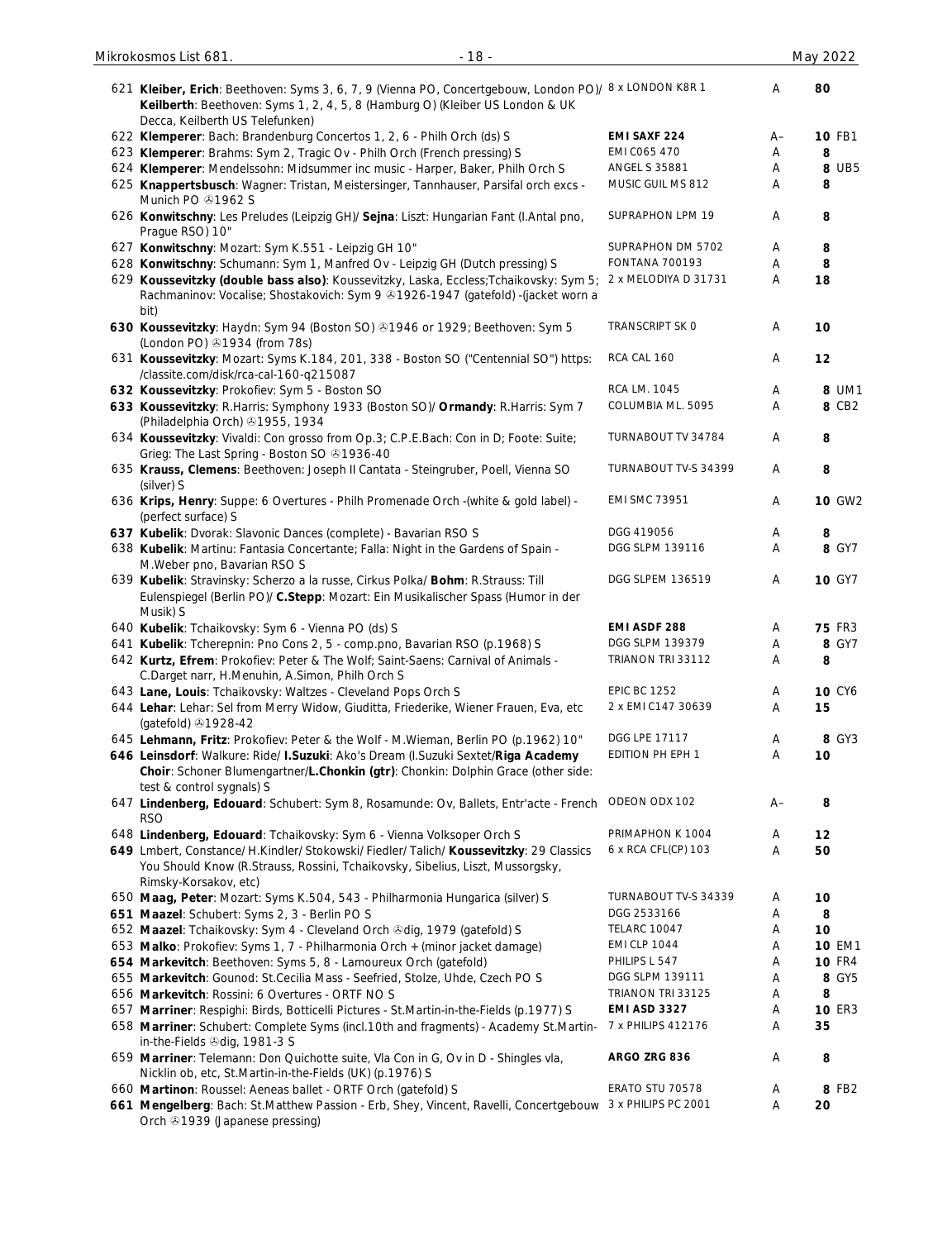| 662 Mengelberg: Brahms: Sym - Concertgebouw Orch                                                                                               | TRANSCRIPT WM. O       | Α | 8             |
|------------------------------------------------------------------------------------------------------------------------------------------------|------------------------|---|---------------|
| 663 Mengelberg: Brahms: Sym 4 - Concertgebouw Orch 21938                                                                                       | PAST MASTE PM 5        | Α | 8             |
| 664 Mengelberg: Dvorak: Sym 9; Weber: Freischutz Ov; Borodin: Steppes -<br>Concertgebouw Orch 21931, 1941                                      | PAST MASTE PM 4        | Α | 8             |
| 665 Mengelberg: Franck: Sym (Concertgebouw Orc) & 1940/ Gieseking\Wood: Franck:<br>Sym Variations (London PO) 31932                            | PAST MASTE PM 34       | Α | 8             |
| 666 Mengelberg: Kodaly: Hary Suite; Peacock Variations - Concertgebouw Orch & 1939, ROCOCO 2059<br>1940                                        |                        | Α | 8             |
| 667 Mengelberg: Mahler: Sym 4 - Vincent, Concertgebouw Orch (silver)                                                                           | TURNABOUT TV 4425      | Α | 8             |
| 668 Mengelberg: Tchaikovsky: Pno Con 1 (C.Hansen, Berlin PO) & 1940, Ser for Strings<br>(Concertgebouw Orch), Marche Slave (New York PO) +1926 | TRANSCRIPT WM O        | Α | 10            |
| 669 Mengelberg: Tchaikovsky: Sym 4 - Concertgebouw Orch (Japanese pressing) (OBI)                                                              | ANGEL GR 2191          | Α | 8             |
| 670 Mengelberg: Tchaikovsky: Sym 5 - Berlin PO & 1940 (UK)                                                                                     | TELEFUNKEN GMA 69      | Α | 20            |
| 671 Mengelberg: Tchaikovsky: Sym 6 - Concertgebouw Orch                                                                                        | TRANSCRIPT WM, O       | Α | 8             |
| 672 Mitropoulos: Beethoven: Sym 1; Missa Solemnis - Steber, Tangeman, Smith-<br>Spencer, Harrell, New York PO ®1953, 1951                      | 2 x MELODRAM MEL 233   | Α | 20            |
| 673 Mitropoulos: Beethoven: Sym 6 - Minneapolis SO (US)                                                                                        | COLUMBIA RL 3009       | Α | 10            |
| 674 Mitropoulos: Brahms: Sym 4 - New York PO @1956                                                                                             | CETRA DOC 24           | Α | 8             |
| 675 Mitropoulos: Gould: Fall River Legend (New York PO)/ Ormandy: Gottschalk-Kay:                                                              | COLUMBIA ML. 4616      | Α | 8 UA1         |
| Cakewalk ballet suite (Philadelphia Orch) +1952                                                                                                |                        |   |               |
| 676 Mitropoulos: Ippolitov-Ivanov: Caucasian Suite; Borodin: Steppes, Polovtsian Dances COLUMBIA ML 4815<br>- New York PO                      |                        | Α | <b>10 UB3</b> |
| 677 Mitropoulos: Mahler: Sym 9, Sym 10: Adagio - New York PO @1960                                                                             | 2 x REPLICA RPL 2460   | Α | 15            |
| 678 Mitropoulos: Mahler: Syms 1 & 3 - Krebs, New York PO ®live, 1951, 1956                                                                     | 3 x CETRA LO 514       | Α | 18            |
| 679 Mitropoulos: Mahler: Syms 5, 6 - New York PO &live 1960, 1955                                                                              | 3 x REPLICA ARPL 32463 | Α | 18            |
| 680 Mitropoulos: Schoenberg: Serenade - Brody cl, Simon bass cl, Piccardi mandolin,<br>etc S                                                   | EVEREST CPTS 501       | Α | 8             |
| 681 Mitropoulos: Schoenberg: Verklarte Nacht; Vaughan Williams: Tallis Fant - New York COLUMBIA 32160298<br>PO S                               |                        | Α | 8             |
| 682 Mitropoulos: Shostakovich: Sym 5 - New York PO                                                                                             | COLUMBIA ML6EYE 4739   | Α | <b>10 UA1</b> |
| 683 Mitropoulos: Tchaikovsky: Onegin (sung in English) - Amara, Elias, Guarrera, Tucker,<br>Tozzi (gatefold) 31957                             | 2 x METROPOLIT MO 824  | Α | 20            |
| 684 Mitropoulos: Tchaikovsky: Sym 4 - Minneapolis SO (US)                                                                                      | COLUMBIA RL 3007       | Α | 8             |
| 685 Monteux: Beethoven: Sym 6 - Vienna PO (UK) S                                                                                               | DECCA SPA 113          | Α | 8             |
| 686 Monteux: Delibes: Sylvia & Coppelia excs - Boston SO (UK) S                                                                                | <b>RCA CCV 5030</b>    | Α | 8             |
| 687 Monteux: Franck: Sym - San Francisco SO                                                                                                    | <b>EMI ALP. 1019</b>   | Α | <b>12 ER1</b> |
| 688 Monteux: Ravel: Bolero, Ma Mere l'Oye, La Valse - London SO -(French gatefold) S                                                           | PHILIPS . 835258       | Α | <b>12 FR1</b> |
| 689 Monteux: Ravel: Daphnis ballet - Covent Garden OpOrch (Austral pressing) S                                                                 | WORLD RECO ST 4056     | A | 8             |
| 690 Mravinsky: Tchaikovsky: Sym 6 - Leningrad PO                                                                                               | MELODIYA D., 8263      | Α | 8 LY1         |
| 691 Munch: Beethoven: 3 Leonores, Fidelio, Coriolan Overtures - Boston SO                                                                      | <b>RCA LM 2015</b>     | Α | 8 UP1         |
| 692 Munch: Berlioz: Sym Fantastique - Conservatoire Orch -(ASD FR1 label) https:<br>/classite.com/disk/emi-cvap-2037-q94923/pressing/62941 S   | EMI CVAP 2037          | Α | 80 FR2        |
| 693 Munch: Brahms: Sym 1 - Orch de Paris -(ASD FR1 label) S                                                                                    | <b>EMI CVB 2085</b>    | Α | 300 FR2       |
| 694 Munch: Mendelssohn: Sym 3, Ecossaise - Boston SO S                                                                                         | RCA 640688             | Α | <b>10 FM2</b> |
| 695 Munch: Tchaikovsky: Ser for Strings; Elgar: Int & Allegro; Barber: Adagio - Boston SO<br>S                                                 | RCA VICS(UK) 1540      | Α | 8 EP1         |
| 696 Munchinger: Bach: 6 Brandenburg Concertos - Stuttgart ChO -(early large label, UK)<br>(individual LPs) S                                   | 2 x DECCA SDD 186      | Α | <b>15 EW3</b> |
| 697 Munchinger: Bach: Die Kunst der Fuge - Stuttgart ChO S                                                                                     | 2 x LONDON CSA 2215    | Α | <b>15 EM7</b> |
| 698 Muti: Falla: 3 Cornered Hat Suites 1 & 2; Ravel: Rapsodie Espagnole; Chabrier:<br>Espana - Philadelphia Orch (p.dig, 1980) S               | ANGEL DS 37742         | Α | 8             |
| 699 Neumann, Vaclav: Dvorak: Symphonies 5-9 - Czech PO @1982 S                                                                                 | 5 x SUPRAPHON 11104061 | A | 30            |
| 700 Oistrakh, David: Corelli: Concerti Grossi Op.6\1-4 - Moscow SPO, (TU43.10.1-74)<br>S                                                       | MELODIYA C10. 5919     | Α | 8 PL2         |
| 701 Ormandy: Copland: Appalachian Spring, Billy the Kid suite - Philadelphia Orch<br>+ (minor jacket damage)                                   | COLUMBIA ML. 5157      | Α | 8 UA1         |
| 702 Ormandy: Dances for Orchestra (Saint-Saens, Bizet, Grieg, Gliere, Borodin, Ravel) -<br>Philadelphia Orch (Austral pressing)                | CBS SBR 235029         | Α | 8             |
| 703 Ormandy: Enescu: Rumanian Rhaps 1, 2; Dvorak: Carnaval Overture; Tchaikovsky:<br>Francesca da Rimini - Philadelphia Orch 31955, 1957       | COLUMBIA ML6EYE 5242   | Α | 8 UA1         |
| 704 Ormandy: Franck: Sym, Sym Vars - Casadesus, Philadelphia Orch (UK) S                                                                       | CBS S 61356            | A | 8             |
| 705 Ormandy: Marches I (Prokofiev, Elgar, Schubert, J.Strauss, Bizet, Beethoven, Sousa,<br>Meyerbeer, Gounod, Herbert) - Philadelphia Orch S   | CBS SS 71060           | Α | 8             |
| 706 Ormandy: Mendelssohn: 2 Cons for 2 Pnos - Gold, Fizdale, Philadelphia Orch<br>(Austral pressing) S                                         | CBS SBR 235111         | Α | 8             |
| 707 Ormandy: Shostakovich: Sym 5 - Philadelphia Orch & 1975 S                                                                                  | <b>RCA ARL1 1149</b>   | A | 8             |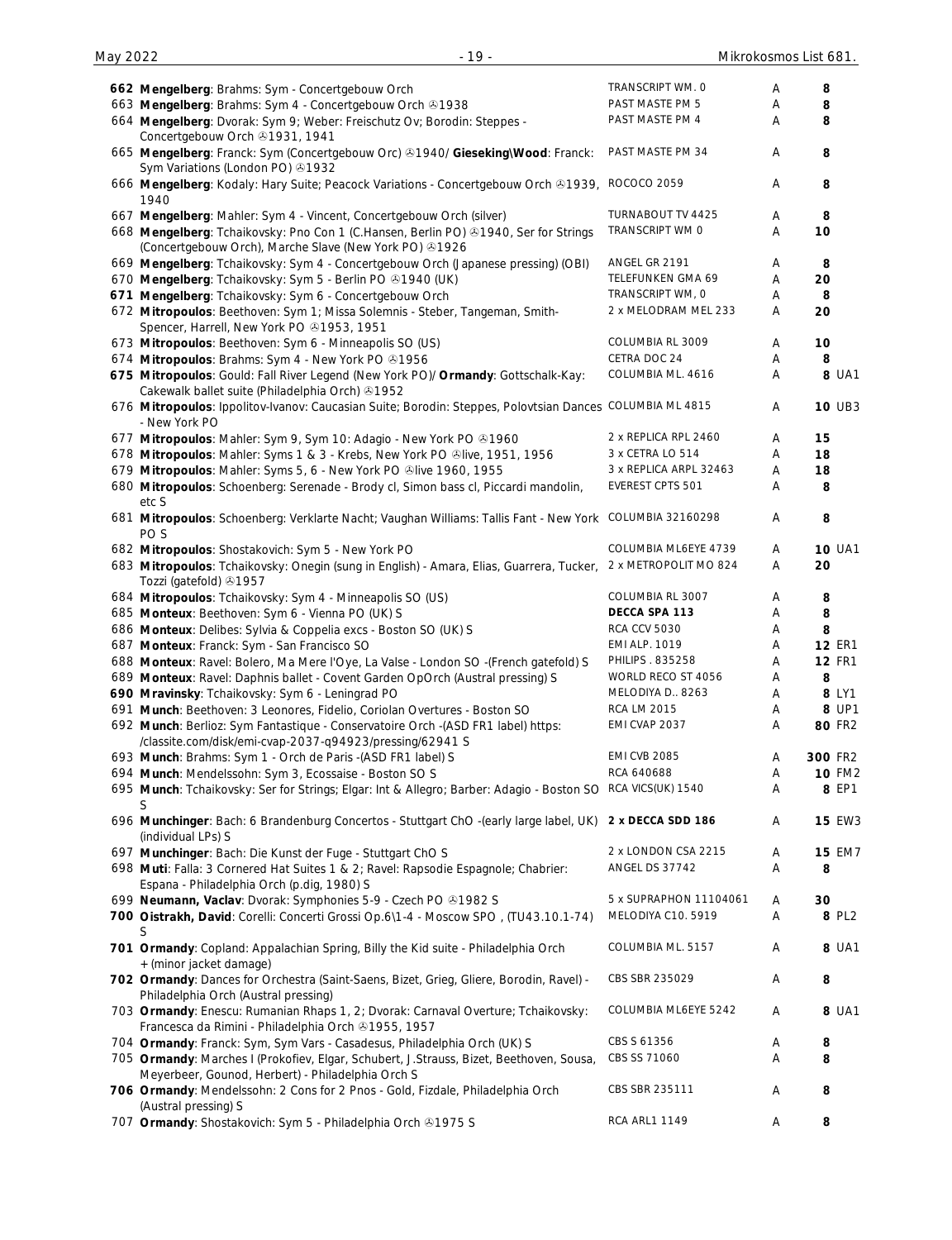| 708 Ormandy: Tchaikovsky: 1812 Ov; Borodin: Polovtsian Dances, Steppes;<br>Mussorgsky: Bald Mountain - Philadelphia Orch (Austral pressing) S                                                 | CBS KLCS 2713           | Α    | 8             |
|-----------------------------------------------------------------------------------------------------------------------------------------------------------------------------------------------|-------------------------|------|---------------|
| 709 Ormandy: Tchaikovsky: Romeo & Juliet; Francesca da Rimini - Philadelphia Orch<br><b>@1976S</b>                                                                                            | <b>RCA ARL1 2490</b>    | Α    | 10            |
| 710 Otterloo: Weber-Berlioz: Invitation to the Waltz; Schubert: Rosamunde overture -<br>Hague PO (French Minigroove) 10"                                                                      | PHILIPS G 6002          | Α    | 8             |
| 711 Ozawa: Romeo & Juliet (Berlioz, Tchaikovsky, Prokofiev) - San Francisco SO<br>(gatefold) (p.1973) S                                                                                       | DGG 2530308             | Α    | 8             |
| 712 Paumgartner: Mozart: Div K.113, Serenade K.100, Cassation K.63 - Mozarteum<br>Orch (p.1961) S                                                                                             | <b>EMI HQS 1047</b>     | Α    | <b>10 ED1</b> |
| 713 Pretre: Poulenc: Stabat Mater, 4 Motets - Crespin, Conservatoire Orch, (French<br>jacket) (ds) S                                                                                          | EMI ASDBR. 583          | A    | <b>10 ER1</b> |
| 714 Previn (pno also): Gershwin: Rhapsody in Blue, An American, Pno Con - London SO<br>(p.1971) S                                                                                             | <b>EMI ASD 2754</b>     | Α    | <b>10 ER3</b> |
| 715 Pritchard: Stravinsky: Fireburd Suite; Sibelius: Sym 2; Berlioz: Trojans excs;<br>Debussy: Faun - London PO (gatefold) (p.1969) S                                                         | 2 x VIRTUOSO TPLS 13032 | Α    | 15            |
| 716 Ramin: Bach: Mass in b - Graf, Toepper, Lutze, Proebstl, Bavarian State Orch<br>(gatefold) $\mathscr{I}$                                                                                  | 2 x CONCERT HA CHS 1234 | Α    | 25            |
| 717 Redel: Bach: 6 Brandenburg Concertos - R.Barchet, Pierlot, M.Andre, Redel, Munich<br>Pro Arte Orch (with the complete score) (p.1964)                                                     | 2 x ERATO LDE 3229      | Α    | <b>15 FG2</b> |
| 718 Reiner: Mussorgsky: Pictures - Chicago SO + (UK jacket) S                                                                                                                                 | <b>RCA SB. 2001</b>     | Α    | <b>20 FM1</b> |
|                                                                                                                                                                                               | ODEON ODX 106           | $A-$ | 8             |
| 719 Rignold: Ponchielli: Dance of the Hours; Weber-Berlioz: Inv to the Dance/ Irving:<br>Tchaikovsky: Nutcracker Suite Op.71a p Covent Garden OpOrch                                          |                         |      |               |
| 720 Ristenpart: Handel: 12 Con grossi Op.6 - Sarre ChO (canvas gatefold)                                                                                                                      | 3 x DISCOPHILE DF-F 0   | $A-$ | 45            |
| 721 Ristenpart: Mozart: Syms K.182, 200, 338 - Sarre RSO + (light marks but nice                                                                                                              | <b>ERATO STE 50300</b>  | $A-$ | <b>10 FP3</b> |
| copy) S                                                                                                                                                                                       |                         |      |               |
| 722 Rodzinski: Mussorgsky: Bare Mountain; Borodin: Polovtsian Dances; Ippolitov-<br>Ivanov: Caucasian Suite - London PO (spines taped)                                                        | WESTMINSTE XWN 18542    | Α    | 8 UB1         |
| 723 Rodzinski: Shostakovich: Sym 5 - London PO                                                                                                                                                | WESTMINSTE W 9731       | Α    | 8             |
|                                                                                                                                                                                               |                         |      |               |
| 724 Rodzinski: Tchaikovsky: Nutcracker - London PO (gatefold) S                                                                                                                               | 2 x WESTMINSTE WGS 8147 | A    | 15            |
| 725 Rosbaud: Sibelius: Finlandia, Valse Triste, Tuonela, Bolero - Berlin PO (gatefold)<br>(p.1955) 10"                                                                                        | DGG LPE 17025           | Α    | 8 GY2         |
| 726 Rosenthal, Manuel: Ravel: Daphnis et Chloe (Complete Vol.1) - French OpO -(light<br>marks, but nice copy)                                                                                 | <b>VEGA C30A 196</b>    | A-   | 10            |
| 727 Rosenthal, Manuel: Ravel: Bolero; Pavane; Ma mere l'oye (Complete Vol.2) - Paris<br>OpO                                                                                                   | <b>VEGA C30A 197</b>    | Α    | 20            |
| 728 Rother\F.Andre: Choirs from Operas (Fidelio, Windsor, Nabucco, Trovatore, Aida,<br>Otello, Don Pasqiuale, etc) (gatefold) S                                                               | 2 x TELEFUNKEN 648176   | A    | 15            |
|                                                                                                                                                                                               | MUZA SX 101             |      |               |
| 729 Rowicki: Mendelssohn: Midsummer Suite; Ravel: Bolero - Warsaw NPO S                                                                                                                       |                         | Α    | 8             |
| 730 Rozhdestvensky: Tchaikovsky: Sym 3 - USSR RSO S                                                                                                                                           | MELODIYA CM 4233        | Α    | 8             |
| 731 Rozhdestvensky: Tchaikovsky: Sym 6 - USSR RSO & 1972 S                                                                                                                                    | MELODIYA CM 3581        | Α    | 8             |
| 732 Salonen, Esa-Pekka: Prokofiev: Romeo & Juliet (excerpts) - Berlin PO &dig, 1986 S                                                                                                         | CBS M 42662             | Α    | 8             |
|                                                                                                                                                                                               | <b>ETERNA 826346</b>    |      | 8 GD1         |
| 733 Sanderling: Haydn: Syms 83, 84 - Berlin SO (p.1974) S                                                                                                                                     |                         | Α    |               |
| 734 Sanderling: Sibelius: Sym 3; En Saga - Berlin SO S                                                                                                                                        | EURODISC 80683          | A    | 10            |
| 735 Sawallisch: Schubert: Sym 3 & 5 - Dresden SK & 1966-7 S                                                                                                                                   | <b>ETERNA 826288</b>    | Α    | 8 GD1         |
| 736 Sawallisch: Schumann: Syms 1, 4 - Dresden SK +1972 S                                                                                                                                      | <b>ETERNA 826906</b>    | Α    | <b>15 GD1</b> |
| 737 Schalk: Beethoven: Sym 8, Leonore 3 Ov - Vienna PO 01928 https:                                                                                                                           | MELODIYA M10 43875      | Α    | 10            |
| /classite.com/disk/melodiya-m10-43875-q167770 WLI                                                                                                                                             |                         |      | 10 GP1        |
| 738 Scherchen: Mozart: Syms K.551, 550 - Champs-Elysees Th Orch (Ducretet-Thomson TELEFUNKEN LE 6532<br>license)                                                                              |                         | $A-$ |               |
| 739 Scherchen: Prokofiev: Scythian Suite; Lieutenant Kije Suite - Vienna SO                                                                                                                   | WESTMINSTE W 9725       | Α    | 8             |
| 740 Scherchen: Rimsky-Korsakov: Russian Easter, Sym 2 (Antar) - London SO (p.1954)<br>https://classite.com/disk/westminster-wl-5280-q319839                                                   | WESTMINSTE WL 5280      | A    | <b>12 UM2</b> |
| 741 Scherman, Thomas: Bach: Brandenburg Cons 4-6 - Little Orch + 10" analysis by<br>D.Taylor                                                                                                  | 2 x MUSIC APPR MAR 574  | Α    | 8             |
| 742 Schmidt-Isserstedt: Haydn: Sym 101; Hindemith: Sym Metamorphosen - North<br>German RSO 31964                                                                                              | NDR 629584              | Α    | 40            |
| 743 Schmidt-Isserstedt: Mozart: Syms K.297, 385 - Bamberg SO (p.1979) S $\times$                                                                                                              | COLUMBIA Y 35921        | Α    | 10            |
|                                                                                                                                                                                               |                         |      |               |
| 744 Schneevoigt, Georg: Sibelius: Sym 4, Luonnotar - Finnish NO @1934/Boult:<br>Sibelius: Oceanides (BBC SO) @1936 (UK)                                                                       | WORLD RECO SH 237       | Α    | 8             |
| 745 Schneider, Alexander: Mozart: 4 Horn Cons 1-4 - J. Williams hrn, ChO of Europe                                                                                                            | ASV COE 805             | Α    | 8             |
| (p.dig, 1986) S                                                                                                                                                                               |                         |      |               |
| 746 Schneider, Alexander: Mozart: Serenades for Winds K.388, 375 - ChO of Europe<br>(p.dig, 1985) S                                                                                           | ASV COE 802             | Α    | 8             |
| 747 Schneider, Alexander: Mozart: Sin Concertante K.297b; Bach: Con B.1060; Vivaldi: ASV COE 803<br>San Lorenzo Con - Boyd ob, Hodford cl, Blankenstijn vln, ChO of Europe (p.dig,<br>1984) S |                         | Α    | 8             |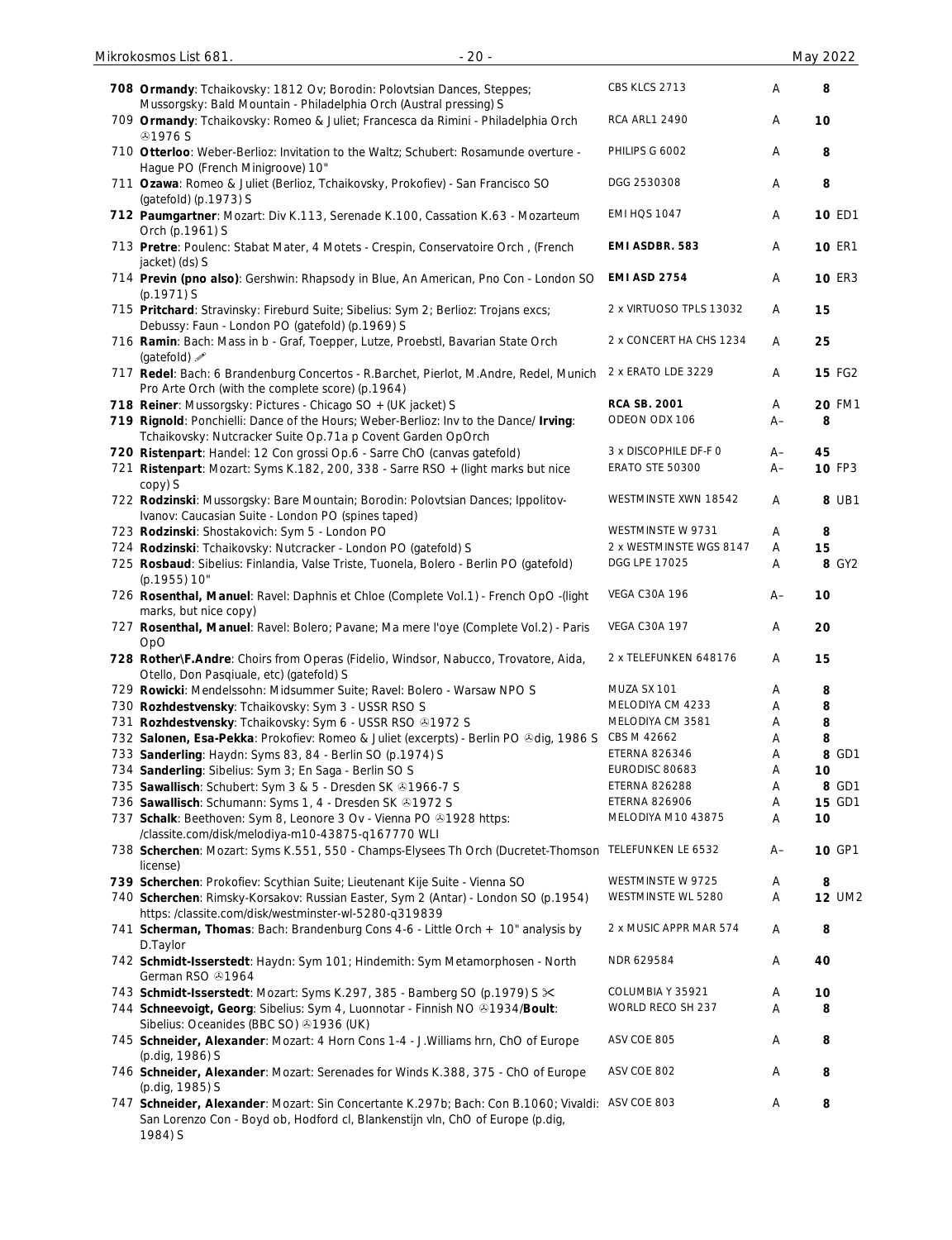| 748 Schneider, Alexander: Mozart: Wind Serenade K.361 - ChO of Europe & dig, 1984<br>S                                                                                                 | ASV COE 804             | Α    | 8             |
|----------------------------------------------------------------------------------------------------------------------------------------------------------------------------------------|-------------------------|------|---------------|
| 749 Schreier: Schubert: Syms 5, 8 - Dresden SK +1977 S                                                                                                                                 | <b>ETERNA 826828</b>    | Α    | 10 GD1        |
| 750 Schuricht: Beethoven: Sym 6 - Conservatoire Orch (ds) (hard cover)                                                                                                                 | EMI FALP 575            | Α    | <b>70 FR3</b> |
| 751 Schuricht: Beethoven: Syms 1, 2 - Vienna PO PS                                                                                                                                     | DECCA ND 543            | Α    | 8             |
| 752 Schuricht: Bizet: L'Arlesienne Suite 1/ Schmidt-Isserstedt: Bizet: L'Arlesienne Suite                                                                                              | CAPITOL L 8098          | $A-$ | 8             |
| 2 - Berlin PO (US) 10"                                                                                                                                                                 |                         |      |               |
| 753 Schuricht: Brahms: Sym 3, Haydn Vars - Baden-Baden RSO + (Austral perssing) S                                                                                                      | CONCERT HA SMS(AP) 2284 | Α    | 8             |
| 754 Schuricht: Bruckner: Sym 3 - Vienna PO https: /classite.com/disk/emi-asd-2284-                                                                                                     | EMI ASDBR 2284          | Α    | 550 ER1       |
| q276914/pressing/15420 S                                                                                                                                                               |                         |      |               |
| 755 Schuricht: Schumann: Sym 3; Manfred Ov - Stuttgart SO                                                                                                                              | CONCERT HA M(MMS) 2217  | A    | 8             |
| 756 Segal, Uri: Stravinsky: Firebird Suite, Sym in C - Suisse Romande Orch (p.1973) S                                                                                                  | DECCA SXL 6582          | Α    | <b>10 ED4</b> |
| 757 Smetacek: Boieldieu: Calif Ov; Rimsky-Korsakov: Tsar's Bride Ov; Suppe: Galathea<br>Ov; Flotow: Martha Ov - FOK Orch (plain Supraphon jacket) 10"                                  | SUPRAPHON LPM 278       | Α    | 8             |
| 758 Smetacek: Rimsky-Korsakov: The Legend of the Invisible City of Kitezh and the<br>Maiden Fevronia Suite - Prague SO                                                                 | SUPRAPHON SUA 10099     | Α    | 8             |
| 759 Solti: Bruckner: Sym 4 - Chicago SO & dig, 1981 S                                                                                                                                  | LONDON LDR 71038        | Α    | 8             |
| 760 Solti: Kodaly: Peacock Vars, Hary Suite, Dances of Galanta - London PO (UK) PS                                                                                                     | DECCA (ECS) 519         | Α    | 8             |
| 761 Solti: Schumann: 4 Symphonies, 2 Overtures - Vienna PO https:                                                                                                                      | 3 x LONDON CSA 2310     | Α    | <b>20 EM7</b> |
| /classite.com/disk/london-csa-2310-q313124/pressing/24222 S                                                                                                                            |                         |      |               |
| 762 Solti: Wagner: Orch Highlights from The Ring - Vienna PO & dig, 1982 https:<br>/classite.com/disk/london-ldr-71112-q150429 S                                                       | LONDON LDR 71112        | Α    | 10            |
| 763 Somogyi: Kodaly: Hary Janos suite - USSR SO, (GOST5289-56) 10" OLD                                                                                                                 | MELODIYA D. 2177        | Α    | <b>10 FR2</b> |
| 764 Soudant, Hubert: Tchaikovsky: Sym 6 - London PO (UK) (p.1977) S                                                                                                                    | NIXA PCNHX 12           | Α    | 10            |
|                                                                                                                                                                                        | DGG 2530246             |      |               |
| 765 Steinberg: Hindemith: Mathis Sym, Boston Sym - Boston SO (p.1972) S                                                                                                                |                         | Α    | 8             |
| 766 Stokowski: Beethoven: Leonore 3; Rossini: Tell Ov; Schubert: osamunde Ov; Don<br>Giovanni; Roman Carnival Ov - National PO 31976 S                                                 | PYE PCN 6               | Α    | 8             |
| 767 Stokowski: Beethoven: Sym 6 - NBC SO 31954 + Sound of Nature narrated by<br>Stokowski                                                                                              | STOKOWSKI LS 10         | Α    | 8             |
| 768 Stokowski: Enescu: Rumanian Rhap 1; Liszt: Hungarian Rhap 2; Smetana: Moldau,<br>Bartered Bride Overture - RCA SO S                                                                | <b>RCA AGL1 3880</b>    | Α    | 8             |
| 769 Stokowski: Falla: El amor brujo (Verrett, Philadelphia Orch) & 1960/<br>Ansermet\Rubinstein: Falla: Nights in the Gardens of Spain (Suisse Romande Orch)                           | LONGANESI GCL 61        | Α    | 8             |
| $Q$ 1960<br>770 Stokowski: Handel: Messiah excs - Armstrong, Procter, Cameron, London SO                                                                                               | LONDON SPC 21014        | Α    | 8 EW4         |
| (gatefold) S<br>771 Stokowski: Khachaturian: Masquerade Suite; Tchaikovsky: Francesca da Rimini -                                                                                      | COLUMBIA ML. 4071       | Α    | 8 UB2         |
| New York PO                                                                                                                                                                            |                         |      |               |
| 772 Stokowski: Rimsky-Korsakov: Scheherazade - Royal PO +1975 S                                                                                                                        | RCA ARL1 1182           | Α    | 10            |
| 773 Stokowski: Tchaikovsky: Swan Lake: Act 2 & 3 - NBC SO (booklet with A.Warhol<br>drawings)                                                                                          | <b>RCA LM 1894</b>      | Α    | <b>50 UP1</b> |
| 774 Stokowski: Tchaikovsky: Sym 5 - Northwest GRSO & 1952 $\times$                                                                                                                     | MOVIMENTO 1041          | Α    | 8             |
| 775 Stravinsky: Stravinsky: 4 Norwegian Moods, Con in D, Danses Concertantes -<br>Columbia SO, Cleveland Orch S                                                                        | COLUMBIA M. 30516       | Α    | 8 CA2         |
| 776 Stravinsky: Stravinsky: Oedipus Rex - Cocteau, Pears, Modl, Rehfuss, Krebs, Cologne PHILIPS A 1137<br>RSO <b>@1951</b> - (Dutch Minigroove)                                        |                         | Α    | 8 HM1         |
| 777 Stravinsky: Stravinsky: Oedipus Rex - Shirley, Verrett, Washington Opera Soc Orch<br>(p.1964)                                                                                      | <b>ETERNA 820585</b>    | Α    | 8 GG3         |
| 778 Svetlanov: Arensky: Sym 1; Dream on the Volga Ov - USSR SSO @1983 S                                                                                                                | MELODIYA C10 21263      | Α    | 8             |
| 779 Svetlanov: Arensky: Sym 2, Silhouettes - USSR SSO 31983 S                                                                                                                          | MELODIYA C10 21265      | Α    | 8             |
| 780 Svetlanov: Borodin: Sym 1 - USSR SSO @1983 S                                                                                                                                       | MELODIYA C10 20017      | Α    | 8             |
| 781 Svetlanov: Borodin: Sym 3; Polovtsian Dances, Igor Ov - Bolshoi ThO, USSR SSO                                                                                                      | MELODIYA C10 20023      | Α    | 8             |
| 31963, 1966, 1974 S                                                                                                                                                                    |                         |      |               |
| 782 Svetlanov: Glazunov: Stenka Razin, Mazurka, Lyrical Poem, Finnish Fantasia - USSR<br>SSO, USSR RTVSO @1961, 1962, 1982 S                                                           | MELODIYA C10 26925      | Α    | 8             |
| 783 Svetlanov: Puccini: Tosca (Milashkina, Andzhaparidze, Klenov) 31967; Puccini:<br>Intermezzo from Manon Lescaut; Mascagni: Cavalleria: Intermezzo; Rossini: Tell Ov -<br>USSR SSO S | 3 x MELODIYA CM 2315    | Α    | 45            |
| 784 Svetlanov: Rachmaninov: Sym 3; Mussorgsky: Dawn - Moscow RSO, Bolshoi ThO<br><b>@1964, 1962 S</b>                                                                                  | <b>EMI ASD 2646</b>     | Α    | 8 ER7         |
| 785 Svetlanov: Rimsky-Korsakov: Sym 1 - USSR SSO & 1983 S                                                                                                                              | MELODIYA C10 20745      | Α    | 8             |
| 786 Svetlanov: Rimsky-Korsakov: Sym 3 - USSR SSO & 1983 S                                                                                                                              | MELODIYA C10 20753      | Α    | 8             |
| 787 Svetlanov: Scriabin: Poem of Ecstasy; Rachmaninov: Isle of the Dead - USSR SSO                                                                                                     | ETERNA 826633           | Α    | 8 GD3         |
| (p.1975) S                                                                                                                                                                             |                         |      |               |
| 788 Svetlanov: Scriabin: Sym 3 - USSR SSO S                                                                                                                                            | MELODIYA CM 2225        | A    | 8             |
| 789 Svetlanov: Tchaikovsky: Hamlet, Tempest, Coronation March - USSR SSO (p.1972) S EMI ASD 2775                                                                                       |                         | Α    | 8 ER7         |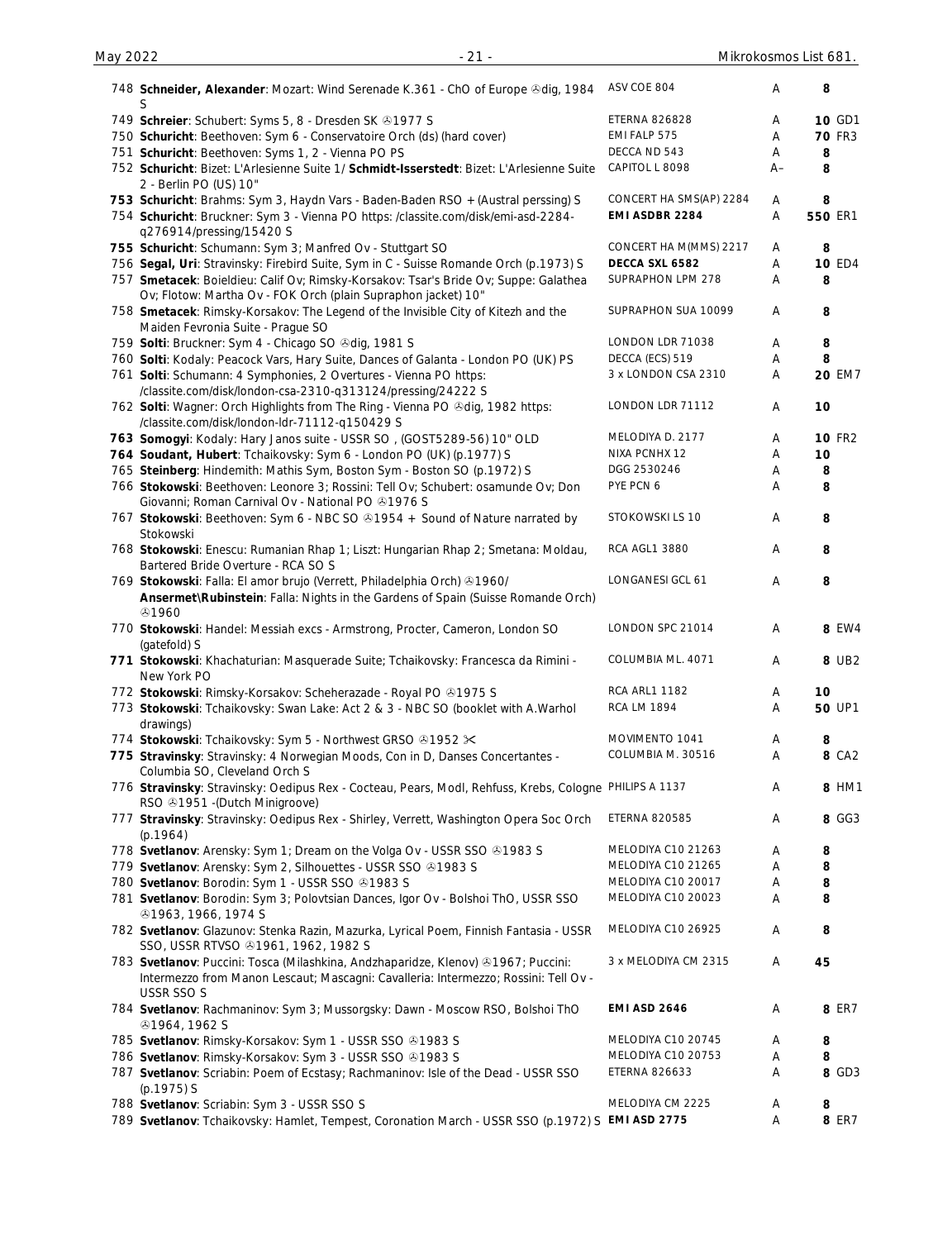| 790 Svetlanov: Tchaikovsky: Sym 6 - USSR SSO S                                                                                                                                                       | EURODISC 25930          | A     | 8             |
|------------------------------------------------------------------------------------------------------------------------------------------------------------------------------------------------------|-------------------------|-------|---------------|
| 791 Swarowsky: Haydn: Syms 54, 70; Mozart: Paris Ov K.311 a - Vienna State Academy<br>of Music ChO                                                                                                   | LYRICHORD LL 32         | A     | 8             |
| 792 Toscanini: Beethoven: Sym 7 - New York PO (US) &                                                                                                                                                 | RCA CAL 352             | A     | 8             |
| 793 Toscanini: Cherubini: Sym in D; Beethoven: Septet - NBC SO                                                                                                                                       | RCA LM, 1745            | A     | 8 UM3         |
| 794 Toscanini: Debussy: Marche ecossaise; Danse; 2 Nocturnes; Iberia; La Damoiselle<br>Elue; La Mer +13 April 1940                                                                                   | 2 x ARTURO TOS ATS 1106 | A     | 15            |
| 795 Toscanini: Schubert: Sym 9 - Philadelphia Orch &live, 1941 (very nice Soria booklet) RCA LD 2663<br>(US)                                                                                         |                         | A     | 10            |
| 796 Valsavetti: J.Strauss: Waltzes from Prince Methusalah; Joseph Strauss: Celestial<br>Sounds, La Libbelule; J.Strauss Sr: Up to date, Cha Chu Cha - London FO 2                                    | OUE FLS 105             | $A-$  | 8             |
| 797 Walter, Bruno: Haydn: Syms 88, 100 - Columbia SO (Austral pressing) S                                                                                                                            | CBS SBR 235055          | Α     | 8             |
| 798 Walter, Bruno: Mahler: Das Lied von der Erde - Ferrier, Patzak, Vienna PO 10"                                                                                                                    | 2 x MELODIYA D 11335    | A     | 12            |
| 799 Walter, Bruno: Mozart: Eine kleine Nachtmusik; Impressario Ov; Cosi Ov;                                                                                                                          | COLUMBIA BR 235002      | A     | 8             |
| Zauberflote Ov; Masonic Funeral Music - Columbia SO (Austral pressing)                                                                                                                               |                         |       |               |
| 800 Wand: Mozart: Syms K.319, 551 - Gurzenich Orch S                                                                                                                                                 | CLUB FRANC ST 110       | A     | 40            |
| 801 Wand: Mozart: Syms K.385, 504 - Gurzenich SO S                                                                                                                                                   | CLUB FRANC ST 281       | $A -$ | 15            |
| 802 Weingartner: Beethoven: Sym 3 - Vienna PO 01936                                                                                                                                                  | EMI C053 1481           | $A++$ | 8             |
| 803 Weldon, George: Holst: Jupiter; St Paul's Ste; The Perfect Fool; Somerset Rhap;<br>Marching Song - London SO, Philh Orch                                                                         | EMI XLP 30049           | Α     | 8 EB1         |
| 804 Weldon, George: Elgar: Cockaigne Ov, Pomp & Circumstance 1, 4, Sea Pictures -<br>G. Ripley ca, Philh Orch, London SO (UK)                                                                        | <b>EMI MFP 2093</b>     | A     | 8             |
| 805 Weldon, George: Popular Concert No.1 (Suppe, Tchaikovsky, Mascagni, Bach, Liszt,<br>Offenbach, Ippolitov-Ivanov) - Philh Orch                                                                    | EMI 33SX 1032           | A     | <b>10 EG1</b> |
| 806 Woldike: Masterpieces of Music Before 1750 (record 2): Lassus, Palestrina, Byrd,<br>Marenzio, Benet, Farnaby, Caccini, Monteverdi, Carissimi, Schutz, Frescobaldi, etc -<br>Schiotz, Videro, etc | HAYDN SOCI HS 79039     | A     | 8             |
| 807 Zinman, David: Britten: Simple Sym; Barber: Adagio; Stravinsky: Con in D -<br>Netherlands ChO S                                                                                                  | IRAMAC 6511             | A     | 8             |
| 808 Chicago SO: Zarathustra excs by Stock, Rodzinski, Reiner, Solti; Solti: Berlioz,<br>Wagner; Martinon: Paganini-Stock; Stock: Walton; M.Gould: Fischer: Chicago                                   | RCA DPLI 245            | $A++$ | 8             |

(B.Goodman) 31940-76 S

### ....PIANISTS

| 809 Aehron, Brooks: Your Classical Favourites (Mozart, Sinding, Beethoven, Chopin,<br>Liszt, Mendelssohn, Schubert, Grieg, Debussy, Liszt), (autographed) (p.1979) S | RAMSDEN RR. 2613      | A     | 12                |
|----------------------------------------------------------------------------------------------------------------------------------------------------------------------|-----------------------|-------|-------------------|
| 810 Anda: Liszt: Sonata in b, Mephisto Waltz, La Campanella, Concert Etude, (deluxe),<br>(dowel spine)                                                               | <b>ANGEL 35127</b>    | A     | 8 ER1             |
| 811 Antal, Istvan: Beethoven: Hammerklavier Sonata & 1963 (mono-only issue) OLD                                                                                      | HUNGAROT LPX 1125     | A     | 10                |
| 812 Antonelli, Pina: Liszt: Sonata in b; Beethoven: 32 Vars; Chopin: Scherzo Op.31<br>(p.1979) S                                                                     | ROSICRUCIA 0          | A     | 30                |
| 813 Aran Piano Duo: Brahms: Haydn Vars; Saint-Saens: Beethoven Vars & 1976 S                                                                                         | EDITION RH ERS 1222   | A     | 8                 |
| 814 Argerich: Chopin: 24 Preludes; Preludes, op 45, Op Posth S                                                                                                       | MHS 7290              | A     | 12                |
| 815 Argerich: Schumann: Pno Con; Chopin: Pno Con 2 - National SO, cond. Rostropovich<br><b>@1978 S</b>                                                               | DGG 2531042           | A     | 10                |
| 816 Argerich: Tchaikovsky: Pno Con 1 - Royal PO, cond.Dutoit (gatefold) (Dutch-only<br>issue) S                                                                      | DGG 2562430           | A     | 8                 |
| 817 Argerich\Gitlis: Franck: Sonata; Debussy: Sonata +1977 S                                                                                                         | RICORDI RCL 27018     | $A++$ | 10                |
| 818 Arrau: Beethoven: Complete Pno Sonatas S                                                                                                                         | 13 x PHILIPS 6747035  | A     | 70 HB1            |
| 819 Arrau: Beethoven: Pno Con 3, Les adieux Sonata - Dresden SK, cond.Davis & 1987,<br>1984 S                                                                        | <b>ETERNA 729213</b>  | A     | 8                 |
| 820 Arrau: Beethoven: Sonatas Op.27\1, 81a + Iive 1968; Liszt: Pno Con 1<br>(cond.Rosbaud) 31942                                                                     | MELODIYA M10 43967    | A     | 10                |
| 821 Arrau: Beethoven: Sonatas Op.57, 54, 32 Variations & EMI 1960 S                                                                                                  | HARMONIA M HMB 10060  | A     | 8                 |
| 822 Arrau: Chopin: 4 Impromptus, Barcarolle, 5 Waltzes (p.1981) S                                                                                                    | PHILIPS 9500963       | A     | 8 HR3             |
| 823 Arrau: Chopin: 4 Scherzi; Polonaise-Fantasie Odig, 1984 S                                                                                                        | <b>PHILIPS 412610</b> | A     | 18                |
| 824 Arrau: Chopin: Nocturnes (individual LPs) (p.1978) S                                                                                                             | 2 x PHILIPS + 9500668 | A     | <b>20 HR3</b>     |
| 825 Arrau: Liszt: 5 Hungarian Rhapsodies (nos.8-11, 13) 31951-2                                                                                                      | DESMAR DSM 1003       | A     | 8                 |
| 826 Arrau: Liszt: Pno Con 1, Hungarian Fantasy - Philadelphia Orch, cond.Ormandy<br>$@1952 \mathscr{D}$                                                              | COLUMBIA ML 4665      | Α     | 10                |
| 827 Arrau: Schubert: 4 Impromptus Op.90; 4 Sonatas D.664, 958, 959, 960, Allegretto<br>D.915 S                                                                       | 4 x PHILIPS 6768352   | Α     | <b>30 HR3</b>     |
| 828 Arrau: Schumann: Carnaval, Fant Op.17 (p.1967) S                                                                                                                 | <b>PHILIPS 802746</b> | Α     | 8 HR <sub>2</sub> |
| 829 Arrau: Schumann: Fantasiestucke, Waldszenen (p.1973) S                                                                                                           | PHILIPS 6500423       | Α     | 8                 |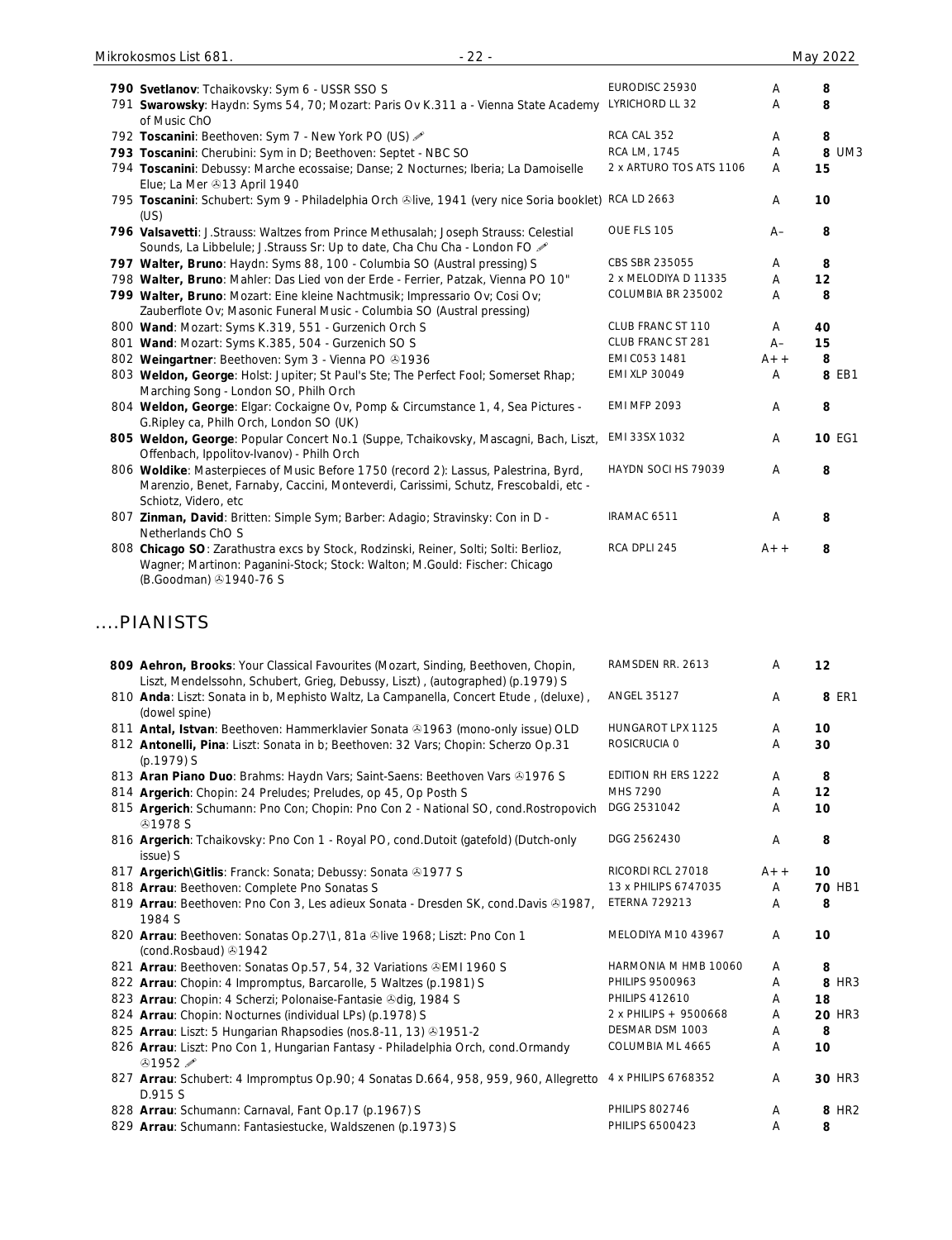| 830 Arrau: Schumann: Faschingsschwank aus Wien, Arabeske, Humoreske (p.1968) S                                                                                        | <b>PHILIPS 839709</b>    | Α    | <b>10 HR2</b>      |
|-----------------------------------------------------------------------------------------------------------------------------------------------------------------------|--------------------------|------|--------------------|
| 831 Arrau: Schumann: Sonata 1; 3 Fantasiestucke Op.111 (p.1968) S                                                                                                     | <b>PHILIPS 802793</b>    | Α    | 8 HR <sub>2</sub>  |
| 832 Arrau\Rozhdestvensky: Brahms: Pno Con 1 - USSR RTVSO ®live in Moscow, 1968<br>LRO S                                                                               | MELODIYA C10 24009       | Α    | 10                 |
| 833 Arrau\Rozhdestvensky: Brahms: Pno Con 2 - USSR RSO ®live, Moscow, 1968 LRO<br>S                                                                                   | MELODIYA C10 24011       | A    | 10                 |
| 834 Ashkenazy: Schumann: Fant in C; Sym Etudes (p.1965) S                                                                                                             | DECCA SXLWB, 6214        | A    | <b>10 ED3</b>      |
| 835 Ashkenazy: Schumann: Pno Con, Int & Allegro, Concert Allegro - London SO,<br>cond.Segal 21976-7 S                                                                 | DECCA SXL 6861           | Α    | 8 ED5              |
| 836 Backhaus: Beethoven: Sonatas Op.2\3, 31\2 +1952 (UK)                                                                                                              | LONDON LL 627            | Α    | 10                 |
| 837 Backhaus: Mozart: Pno Con K.595 - Vienna PO, cond. Bohm (UK) 10"                                                                                                  | DECCA BR 3018            | Α    | 8                  |
| 838 Badura-Skoda: Beethoven: Pno Con 3 - Vienna SOpO, cond. Scherchen S                                                                                               | GLORIA C045 90338        | Α    | 8                  |
| 839 Badura-Skoda\Scherchen: Beethoven: Pno Con 1 - Vienna SOpO                                                                                                        | WESTMINSTE XWN 18339     | A    | 15                 |
| 840 Balsam: Mozart: Pno Cons K.238, 246 - Winterthur SO, cond.Goehr                                                                                                   | CLASSIC 6083             | $B+$ | 10                 |
| 841 Barenboim\Barbirolli: Brahms: Pno Con 1 - New Philh Orch (gold label) S                                                                                           | EMI CO63 357             | Α    | 8                  |
| 842 Barere, Simon: Farewell at Carnegie Hall: Rachmaninov, Blumenfeld, Balakirev,<br>Schumann, Liszt                                                                  | REMINGTON R 199141       | Α    | 8 UD2              |
| 843 Barere, Simon: Liszt: Don Giovanni Fant, Concert Etude in f, Petrarca Sonnet 104,<br>Valse Oubliee, La Campanella (p.1953)                                        | REMINGTON R. 19935       | Α    | <b>10 UD1</b>      |
| 844 Barthold, Kenneth van: Chopin: 3 Etudes; 2 Mazurkas; Fantasie-Impromptu;<br>Nocturne in B; Berceuse; Ballade 4 (p.1978) S                                         | ARGO ZK 59               | A    | 8                  |
| 845 Bassler, Klaus: Beethoven: Sonatas WoO.47\1, 2, 3, 2 Sonatinas S                                                                                                  | EURODISC 80332           | Α    | 10                 |
| 846 Berman\Temirkanov: Tchaikovsky: Pno Con 1 - Berlin RSO @1986 S                                                                                                    | SCHWANN VMS 1644         | Α    | 8                  |
| 847 Boegner, Michele: Chopin: 4 Impromptus, Barcarolle, Scherzo 2, Nocturne S                                                                                         | ERATO STU 70559          | Α    | 35 FB2             |
| 848 Boegner\Ristenpart: Mozart: Pno Cons K.503, 595 - Sarre ChO                                                                                                       | ERATO LDE 3381           | Α    | 20                 |
| 849 Bolet, Jorge: Chopin: 4 Scherzi (p.1953)                                                                                                                          | REMINGTON R, 199161      | Α    | 20 UD <sub>2</sub> |
| 850 Bratlie\M.Jansons: Grieg: Pno Con, Old Norweigian Romance Op.51 - Oslo PO<br>(p.1981) S                                                                           | NORSK KULT 30046         | Α    | 8                  |
| 851 Brendel: Beethoven: Piano Music Vol. 4 (Op 14, 22, 10, 27, 28) S                                                                                                  | 3 x VOX SVBX 5419        | Α    | 18                 |
| 852 Brendel: Beethoven: Piano Music Vol.5 (Op.2, 7, 27, 26, 79) (p.1962) S                                                                                            | 3 x VOX SVBX 5420        | Α    | 18                 |
| 853 Brendel: Beethoven: Sonatas Op.31\2, 53 S                                                                                                                         | TURNABOUT TV-S 34394     | Α    | 8                  |
| 854 Brendel: Beethoven: Sonatas Op.57, 111 (p.1971) S                                                                                                                 | PHILIPS 6500138          | Α    | 8 HR <sub>2</sub>  |
| 855 Brendel: Beethoven: Sonatas Op.78, 106 (p.1970) S                                                                                                                 | PHILIPS 6500139          | Α    | <b>8 ER1</b>       |
| 856 Bruk-Taimanov Pno Duo: Rachmaninov: Suite 2; Poulenc: Sonata fro 2 Pnos S                                                                                         | MELODIYA C 2271          | Α    | 8                  |
| 857 Casadesus, Jean: Ravel: 2 Pno Cons - Conservatoire Orch, cond.Dervaux S                                                                                           | TRIANON TRI 33156        | Α    | 8                  |
| 858 Casadesus, Robert: Ravel: Con for Left Hand; Mozart: Con for 2 Pnos K.365 (with                                                                                   | <b>CORONET KLCS 2778</b> | Α    | 8                  |
| Gaby Casadesus) - Philadelphia Orch, cond.Ormandy S                                                                                                                   |                          |      |                    |
| 859 Casadesus: Chopin: 4 Ballades 10"                                                                                                                                 | COLUMBIA ML 2137         | A    | <b>10 UB2</b>      |
| 860 Chasins-Keene Piano Duo: Sentimental Journey: Strauss-Chasins: Artist's Life;<br>Fledermaus Fantasy; Blue Danube; Chasins: Rush Hour in Hong Kong; Bizet-Chasins: | PHILIPS PHC 9098         | Α    | 8                  |
| Carmen Fantasy S                                                                                                                                                      | MELODIYA C10 8405        | Α    |                    |
| 861 Cherkasov: Diabelli: 3 Sonatinas Op.157\1-3; Ravel: Sonatina S<br>862 Cherkassky: Beethoven: Sonata Op.111, Eroica Variations (UK) (p.1963)                       | WORLD RECO T 271         | Α    | 8<br>8             |
| 863 Cherkassky: Brahms: Sonata Op.5; Schubert: Sonata D.664 &live, 1968 (UK) S                                                                                        | PHILIPS 4FM 10012        | Α    | 8                  |
| 864 Cherkassky: Liszt, Beethoven, Saint-Saens, Gounod-Liszt, Liadov, Stravinsky,<br>Chasins, Poulenc + (light marks but nice copy)                                    | <b>EMI ALP 1527</b>      | $A-$ | <b>20 ER1</b>      |
| 865 Cherkassky: Liszt: Pno Con 1, Totentanz - Bamberg SO, cond. Wallberg (UK) (p.1966) WORLD RECO ST 544<br>S                                                         |                          | Α    | 8                  |
| 866 Cherkassky: Liszt: Tarantella, Hungarian Rhapsody 12, Liebestraum 3; Mendelssohn: VOX D-VCL 9048                                                                  |                          | Α    | 8                  |
| Fantasy Op.28, Rondo, Scherzo 31982 S                                                                                                                                 |                          |      |                    |
| 867 Cherkassky: Schumann: Pno Con; Grieg: Pno Con - London PO, cond. Boult S                                                                                          | EURODISC 74099           | Α    | 8                  |
| 868 Ciani, Dino: Weber: Sonatas Op.39, 49 (p.1970) S                                                                                                                  | DGG 2530026              | Α    | 8                  |
| 869 Cliburn\Reiner: Beethoven: Pno Con 5 - Chicago SO S                                                                                                               | RCA 645010               | Α    | <b>10 FM2</b>      |
| 870 Cohen, Susan: Chopin: Sonata op.35, Polonaise Op.26\2, Waltz Op.64\2, Nocturne<br>Op.55\2, 2 Etudes (p.1981) S                                                    | RTR <sub>2</sub>         | Α    | 15                 |
| 871 Cooper, Peter: Piano Music from Russia (Tchaikovsky, Glazunov, Blumenfeld,<br>Rubinstein, Stravinsky, Rachmaninov, Prokofiev, Mussorgsky, Scriabin) (p.1977) S    | NIXA PCNH 9              | Α    | 18                 |
| 872 Courtland Welton, Jane: Beethoven: Sonatas Op.49\1, 2, 79, 14\1, 2 (p.1969)<br>(Japanese pressing) S                                                              | COLUMBIA OS 2245         | Α    | 10                 |
| 873 Curzon\Knappertsbusch: Beethoven: Pno Con 5 - Vienna PO -(English jacket) S                                                                                       | DECCA SXLWB(FP). 2002    | Α    | <b>12 FY1</b>      |
| 874 Cziffra: Chopin: 19 Waltzes (French gatefold) 31977-8 S                                                                                                           | EMI C069 16270           | Α    | 8                  |
| 875 Cziffra: Liszt: Hungarian Rhaps No.1-15 (gatefold) -(ASD ER3 labels) S                                                                                            | 2 x EMI SLS 5089         | Α    | <b>15 ER3</b>      |
| 876 Cziffra: Liszt: Hungarian Rhapsodies 2, 6, 12, 15                                                                                                                 | EMI OALP 7507            | Α    | 8 LR2              |
| 877 Davis, Ivan: Schumann: Faschingsschwank aus Wien; Liszt: Norma Reminiscences                                                                                      | AUDIOFON . 2004          | Α    | 18                 |
| (p.1981), (autographed) S                                                                                                                                             |                          |      |                    |
| 878 Del Pueyo: Granados: Spanish Dances LC                                                                                                                            | <b>EPIC LC. 3423</b>     | Α    | 8 UW1              |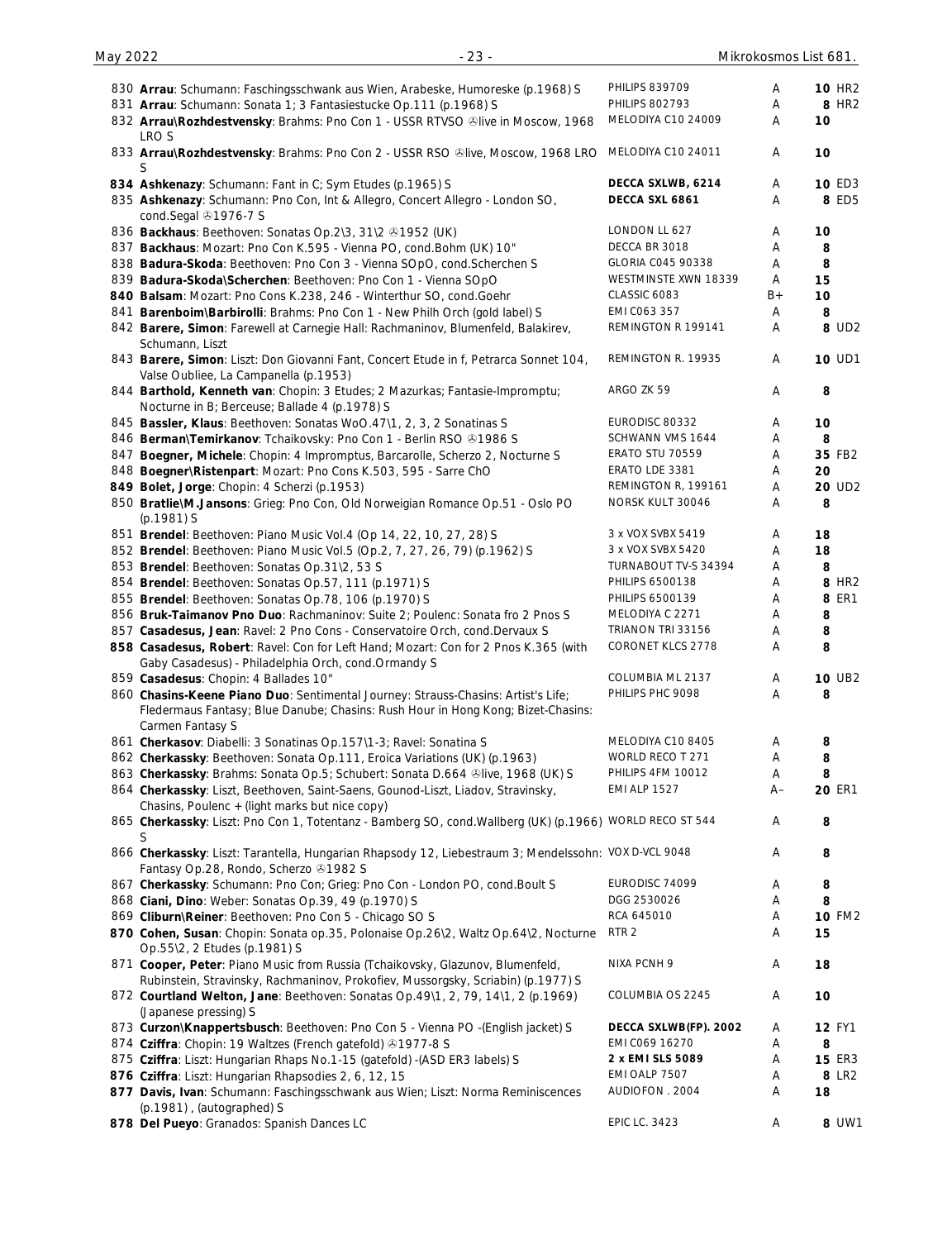| 879 Demus: Debussy: Complete Piano Works (individual LPs) S                                 | 8 x AMADEO AVRS 19035   | Α     | 60            |
|---------------------------------------------------------------------------------------------|-------------------------|-------|---------------|
| 880 Dimedio, Anette: Chopin: Scherzi in b flat, 3 Etudes; Debussy: Estampes; Ginastera:     | RPC Z. 537231           | Α     | 12            |
|                                                                                             |                         |       |               |
| Mambo, (autographed) (1979) S                                                               |                         |       |               |
| 881 Ericourt, Daniel: Debussy: Preludes Book 1, 2 (gatefold) (US) Searly 1960s              | 2 x KAPP KDX 6501       | Α     | 15            |
| 882 Ericourt: Debussy: Images, Estampes, Berceuse Heroique, etc                             | KAPP KCL(CP) 9061       | Α     | 8             |
| 883 Farrell, Richard: Brahms: 16 Waltzes, Ballades Op.10 (early UK)                         | PYE CCL 30136           | Α     | 15            |
| 884 Fiorentino, Sergio: Chopin: 26 Preludes 31959 S                                         | ROULETTE SR 75004       | Α     | 8             |
|                                                                                             | COLUMBIA ML 4238        |       | <b>10 UB2</b> |
| 885 Firkusny: Schumann: Fantasia Op.17                                                      |                         | Α     |               |
| 886 Firkusny\Hanson: Hanson: Pno Con; Grieg: Holberg Suite - Eastman Rochester Orch         | COLUMBIA ML 4403        | Α     | <b>12 UB2</b> |
| 887 Fischer, Edwin: Bach: WTK Book I\1-12 (ds)                                              | PATHE COLH. 46          | Α     | <b>12 FA2</b> |
| 888 Foldes, Andor: Liszt: Pno Cons 1, 2 - Berlin PO, cond.L.Ludwig (German pressing)        | HELIODOR 89567          | Α     | 8             |
| $(p.1966)$ S                                                                                |                         |       |               |
| 889 Francesch, Homero: Schumann: Papillions; Mendelssohn: Variations Op.54; Ravel:          | DGG 2555011             | Α     | 8             |
|                                                                                             |                         |       |               |
| Tombeau de Couperin (p.1974) S                                                              |                         |       |               |
| 890 Francois, Samson: Liszt: Pno Cons 1, 2 - Philh Orch, cond. Silvestri (Italian pressing) | EMI C053. 10350         | Α     | 8             |
|                                                                                             |                         |       |               |
| 891 Francois: Debussy: L'isle joyeuse, Preludes, Pour le piano, Suite Bergamasque (ds) -    | EMI CCA 914             | Α     | 25 FB1        |
| (SAX FB1 label) S                                                                           |                         |       |               |
| 892 Frankl, Peter: Schumann: Piano works Vol.4 (Noveletten, Sonata 1, Waldszenen,           | 3 x TURNABOUT TVS 37131 | Α     | 20            |
| etc) (Decca pressing) (p.1974) S                                                            |                         |       |               |
|                                                                                             |                         |       |               |
| 893 Gelber, Bruno-Leonardo: Schumann: Carnaval, Sym Etudes S                                | EMI C053 10455          | Α     | 8             |
| 894 Genuit, Werner: Wagner: Grosse Sonate, Fant in f sharp, Sonata, Albumblattes;           | 2 x ACANTA EB 23049     | Α     | 15            |
| Liszt: Csardas Macabre, Trauergondel 1, Nauges gris, R. Wagner-Venezia; Bulow:              |                         |       |               |
| Ballade Op.11 (p.1971) S                                                                    |                         |       |               |
| 895 Gianoli, Reine: Mozart: Variations K.24, 25, 54, 179, 180, 264, 265, 352-4, etc         | 3 x WESTMINSTE WMS 1009 | Α     | 24 UD7        |
| (gatefold) S                                                                                |                         |       |               |
|                                                                                             |                         |       |               |
| 896 Gieseking: Debussy: Fant (cond.Cluytens); Rachmaninov: Pno Con 2                        | DISCOCORP IGI 353       | Α     | 8             |
| (cond.Mengelberg)                                                                           |                         |       |               |
| 897 Gieseking: Debussy: Pour le piano, Images I, II, Estampes, (hard cover)                 | EMI FCX. 282            | Α     | 8 FB2         |
| 898 Gieseking: Schumann: Sonata 1, Fant in C; Brahms: Intermezzo Op.117\2, Romance          | 2 x MELODIYA M10 43395  | Α     | 15            |
| Op.118\5, Sonata 3 31930's, 1942, 1947, 1948 WLI                                            |                         |       |               |
|                                                                                             | MELODIYA D. 1432        | Α     | 8 DR4         |
| 899 Gilels: Bach: Brandenburg Con 5 - Elisaveta Gilels, Kharkovsky, cond. Kondrashin        |                         |       |               |
| <b>401948 10" OLD</b>                                                                       |                         |       |               |
| 900 Gilels: Chopin: Pno Con 1 - Moscow State PO, cond.Kondrashin @1962 PS                   | EURODISC 76597          | Α     | 8             |
| 901 Gilels\Jochum: Brahms: Pno Con 1 - Berlin PO (gatefold) S                               | DGG 2530258             | Α     | 8             |
| 902 Gilels\Jochum: Brahms: Pno Con 2 - Berlin PO S                                          | DGG 2530259             | Α     | 8             |
| 903 Gilels\Szell: Beethoven: Pno Con 2 - Cleveland Orch (p.1972) S                          | <b>ETERNA 826222</b>    | Α     | 8 GD3         |
|                                                                                             |                         |       |               |
| 904 Godowsky: Complete UK Columbia Recordings 1928-30 (Beethoven, Chopin, Grieg,            | 2 x APPIAN APR 7010     |       |               |
| Schumann)                                                                                   |                         | A     | 15            |
|                                                                                             |                         |       |               |
| 905 Goldin, Dione: Brahms: Sonata in C; Klavierstucke, Op 118 & 119 S                       | PREISER SPR 3329        | $A++$ | 15            |
|                                                                                             | <b>PHILIPS 411143</b>   |       |               |
| 906 Goodman, Isador\P.Thomas: Liszt: Pno Con 1; I.Goodman: New Guinea Fant;                 |                         | Α     | 12            |
| J.Strauss: Waldmeister Ov; Heuberger: Opera Ball Ov; Suppe: Jolly Roberts Ov -              |                         |       |               |
| Melbourne SO, Sydney SO S                                                                   |                         |       |               |
| 907 Gordon, Stewart: Beethoven: Sonata Op.10\2; Rachmaninov: 2 Etudes Tableaux; 4           | REFORMATIO RR 1011      | $A++$ | 15            |
| Preludes; Scriabin: 2 Etudes; Debussy: 2 Preludes; Falla: Ritual Fire Dance                 |                         |       |               |
| 908 Gould: Bach: WTK Book 2\1-8 S                                                           | COLUMBIA MS2EYE 7099    | A     | <b>18 UA4</b> |
|                                                                                             | 2 x COLUMBIA M2 33971   | $A++$ | 15            |
| 909 Gould: Hindemith: Complete Sonatas for Pno & Brass - Philadelphia Brass Ens             |                         |       |               |
| (gatefold) (1976) S                                                                         |                         |       |               |
| 910 Gould: R.Strauss: Enoch Arden - C.Rains reader S                                        | CBS MP 39754            | Α     | 8             |
| 911 Gould: R.Strauss: Sonata Op.5, 5 Pieces Op.3 & dig, 1982, 1979 S                        | COLUMBIA D 38659        | Α     | 12            |
| 912 Gould\Vanni: Schoenberg: Complete Songs Vol.1 [1] S $\times$                            | COLUMBIA M 31311        | Α     | 8             |
| 913 Gould\Vanni: Schoenberg: Complete Songs Vol.2 [1] S                                     | COLUMBIA M 31312        | Α     | 8             |
|                                                                                             | INTERN.PIA IPA 508      | Α     |               |
| 914 Grainger: Grieg: Pno Con (2 performances + cadenza) (cond.Stokowski, A.Morse)           |                         |       | 8             |
| <b>31945, 1906, 1956, 3 Norwegian Folk Songs 31950</b>                                      |                         |       |               |
| 915 Gulda: Beethoven: Pno Con 1 (cond. Bohm), Sonata Op. 27\2                               | DECCA BD 412            | Α     | 8             |
| 916 Gulda: Schumann: Pno Con; Weber: Konzerstuck - Vienna PO, cond.Andreae                  | LONDON LL(CP) 1589      | Α     | 8             |
| 917 Gulda\Corea: Mozart: Con K.365; Gulda: Ping Pong; Corea: Fant for 2 Pnos -              | <b>TELDEC 642961</b>    | Α     | 8             |
| Concertgebouw Orch, cond.Harnoncourt (p.dig, 1984) S $\times$                               |                         |       |               |
|                                                                                             | 3 x PHILIPS 6703033     | Α     | <b>18 ER2</b> |
| 918 Haas, Werner: Tchaikovsky: Complete Works for Pno & Orch - Monte-Carlo OpO,             |                         |       |               |
| cond.Inbal (p.1970-2) S                                                                     |                         |       |               |
| 919 Hambourg, Mark: Beethoven: Pno Con 3 (cond.Sargent); Schumann: Novelette;               | PAST MASTE PM 26        | A     | 8             |
| Rubinstein: Etude; Dohnanyi: Rhapsody 3 3 1927-29                                           |                         |       |               |
| 920 Haskil: D.Scarlatti: 11 Sonatas                                                         | WESTMINSTE W 9320       | $A++$ | 8             |
| 921 Haskil: Mozart: Pno Con K.415 (cond.Baumgartner), Sonata K.280, Ah vous dirai-je        | DGG 2535115             | Α     | 8             |
| Maman Variations S                                                                          |                         |       |               |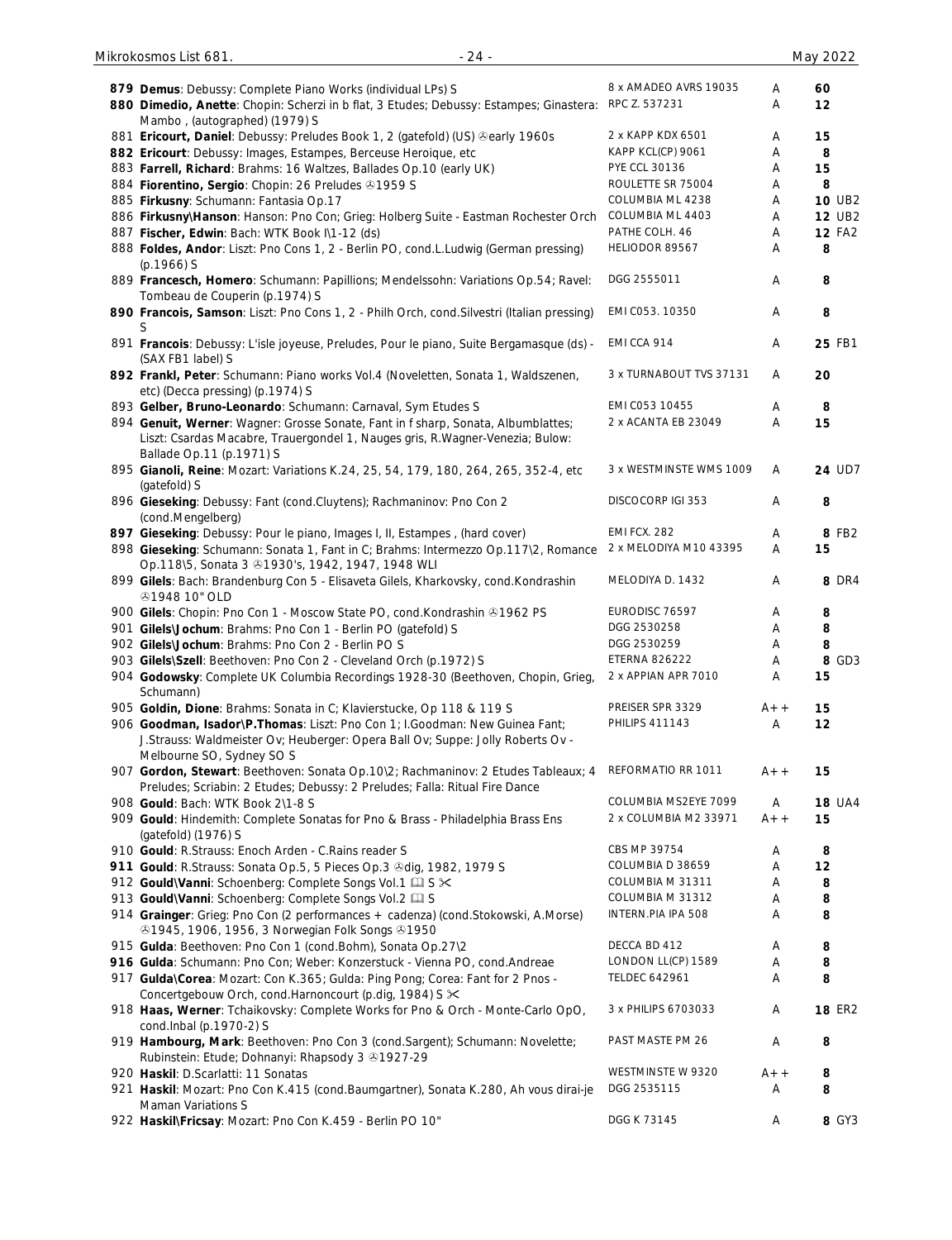| 8 UB5<br><b>EPIC BC. 1143</b><br>923 Haskil\Markevitch: Mozart: Pno Cons K.466, 491 - Lamoureux Orch S $\times$<br>Α<br>REVOLUTION RCF 1<br>Α<br>10<br>924 Hatto, Joyce (really she plays): Bax: Sym Variations - Guildford PO, cond. Handley<br>(UK) (p.1970) S<br>CASSIOPEE 369208<br>925 Heidsieck, Eric: Handel: Suites 4, 10, 16 (gatefold) S<br>12<br>A<br>ODEON XOC 815<br>926 Hengeveld, Gerard: Mozart: Pno Cons 451, 175 - Amsterdam ChO, cond.A.Rieu<br>10<br>A<br>EVEREST X 904<br>927 Hofmann, Josef: Chopin: Sonata 2, 3 Scherzi, Berceuse S<br>8<br>A<br><b>RONDO 1002</b><br>928 Hofmann, Josef: Chopin: Sonata Op.35, Polonaise Op.53, Scherzo Op.20<br>10<br>Α<br>COLUMBIA M 31371<br>929 Horowitz: Beethoven: Sonatas Op.57, 53 31972-3 S<br>8<br>A<br>2 x RCA LD(CP) 7021<br>930 Horowitz: Czerny, Mozart, Clementi, Schumann, Mendelssohn, Chopin, Scriabin,<br>15<br>Α<br>Barber, Prokofiev, Moszkowski, Saint-Saens-Liszt-Horowitz (nice bklt)<br><b>RCA LM 2584</b><br>8 UR1<br>931 Horowitz: Liszt: Funerailles, Valse oubliee 1, Rakoczy March, Hung Rhap 6 & 2,<br>Α<br>Petrarca Sonet 104 31953 - (minor jacket damage)<br><b>RCA ARL1 1766</b><br>932 Horowitz: Schumann: Con without Orch (Sonata 3); Scriabin: Sonata 5 &live, 1975,<br>8<br>Α<br>1976 (gatefold) S<br>CBS S 72841<br>933 Horowitz: Schumann: Kreisleriana, Clara Wieck Variations (UK) S<br>8<br>Α<br>934 Horowitz: Scriabin: Sonata 10, 2 Poems, 7 Etudes, Feuiller d'Album Op.45\1, Vers la COLUMBIA M 31620<br>8<br>A<br>flamme 31966, 1972 S<br><b>RCA LM 2005</b><br>8 UR1<br>935 Horowitz: Scriabin: Sonata 3, 16 Preludes<br>A<br>RCA 75276<br>936 Horowitz\Toscanini: Tchaikovsky: Pno Con 1 - NBC SO ®April 25, 1943 (German<br>8<br>A<br>pressing)<br><b>VIRGIN VC7 90700</b><br>937 Hough, Stephen: Liszt: Mephisto Waltz 1; Tarantella; Rapsodie espagnole; Pensees<br>12<br>Α<br>des morts; St Francois d'Assise; Benediction & 1987 S<br>EMI SAXF 106<br><b>50 FB1</b><br>938 Iturbi, Jose: Albeniz: Asturias; Sevillanas; Cadia; Tango; Cordoba; Granados: Allegro<br>$A-$<br>di Concierto; Spanish Dances 5, 10 & 12 & 1959 S<br><b>ANGEL 35347</b><br><b>10 ER1</b><br>939 Iturbi, Jose: Granados, Mozart, Debussy, Schubert, Lazar, Chopin, (deluxe), (dowel<br>A<br>spine)<br>8 CM1<br>940 Janis: Liszt: Pno Cons 1, 2 - Moscow PO, cond. Rozhdestvensky S<br><b>MERCURY SR-EP(CP)</b><br>A<br>90329<br>MUSIDISC 30RC 885<br>8<br>941 Johannesen: Chopin: Polonaises Vol.1 (French pressing) S<br>Α<br><b>SAGA 5027</b><br>942 Joyce, Eileen: Grieg: Pno Con (cond.Frandsen), 2 Lyric Pieces (p.1963) (UK) S<br>8<br>A<br>943 Kamenikova: Chopin: 4 Ballades, 3 Mazurkas 31967<br>SUPRAPHON 110466<br>Α<br>8<br>944 Kamyshov: Glinka: Pno works Vol.2 (Bolero, Children's Polka, Polka, Mazurka, etc) S<br>MELODIYA C10 8033<br>8<br>Α<br>$\times$<br><b>OPERA 71877</b><br>945 Karolyi, Julien von: Liszt: Sonata in b, Liebestraum 3, Gnomenreigen, Valse oubliee<br>10<br>Α<br>1, Spanish Rhapsodie S<br>DECCA LK 4046<br>946 Katchen, Julius: Mussorgsky: Pictures (UK)<br>12<br>A<br>LONDON LL 759<br>947 Katchen: Bartok: Pieces from Mikrokosmos Book 6; N.Rorem: Sonata No.2 (UK)<br>8<br>A<br>DECCA LK 4012<br>948 Katchen: Brahms: Sonata Op.5 (UK) (p.1950)<br>8<br>Α<br>LONDON LL 384<br>949 Katchen: Rachmaninov: Pno Con 2 - New SO of London, cond. Fistoulari (UK) &<br>8<br>Α<br>LONDON CS 6633<br>8 EM7<br>950 Katchen\Kertesz: Gershwin: Rhap in Blue; Prokofiev: Pno Con 3; Ravel: Con for Left<br>Α<br>Hand - London SO S<br><b>TELDEC 643201</b><br>951 Katsaris: Beethoven-Liszt: Symphony 3 (p.dig, 1985) S<br>8<br>Α<br><b>TELDEC 643053</b><br>952 Katsaris: Chopin: 4 Ballades, 4 Scherzi (p.dig, 1984) S<br>Α<br>10<br>PYE CCL 30143<br>953 Katz, Mindru: Bach: Chromatic Fant & Fugue, Toccata; Haydn: Arietta with Vars;<br>12<br>Α<br>Beethoven: 32 Vars (early UK)<br><b>PYE CCL 30111</b><br>954 Katz, Mindru: Shostakovich, Ravel, Faure, Prokofiev, Khachaturian; Enescu: Suite<br>20<br>Α<br>Op.10 (early UK)<br>955 Katz, Mindru: Beethoven: Sonata Op.27\2; Liszt: Mephisto Waltz 1; Brahms: 2<br>VIRTUOSO TPLS 13055<br>25<br>Α<br>Rhapsodies Op.27\2, 119\4, Intermezzo Op.117\2; Ravel: Sonatina (p.1972) S<br>TURNABOUT QTV 34746<br>956 Keller, Roland: Weber: Pno Con 1 & 2; Konzertstuck - Berlin SO, cond. Kohler<br>8<br>Α<br><b>@1978 S</b><br>DGG LPM 18777<br>8 GY3<br>957 Kempff: Beethoven: Pno Con 5 - Berlin PO, cond.Leitner<br>A<br>LONDON LL 960<br>8<br>958 Kempff: Brahms: Vol.2: Piano Pieces Op.116, 119 (UK)<br>Α<br>DGG SLPM,, 138707<br>8 GY7<br>959 Kempff: Mozart: Sonatas K.310, 331, Fantasias K.397, 475 S<br>Α<br>960 Kerer: Beethoven: Sonatas Op.13, 27\2 31984 S<br>MELODIYA C10 24829<br>8<br>Α<br>RTB 230375<br>961 Kinka, Rita: Schumann: Carnaval, Toccata; Bach-Busoni: Chaconne (p.1990) S<br>20<br>Α<br>2 x HUNGAROT SLPD 12701<br>962 Kocsis: Bach: Die Kunst der Fugue - Rados pno (gatefold) 31984 https:<br>Α<br>15<br>/classite.com/disk/hungaroton-slpd-12701-q6272/unique/4753 S<br>DGG 410714<br>963 Kontarsky Piano Duo: Brahms: 16 Waltzes, Souvenir de la Russia, Schumann<br>8<br>Α<br>Variations (p.dig, 1983) S<br>REDONDEL L. 401<br>964 Koppmann, Rosa: Bach-Hess: Choral 147; Schumann, Arensky, Prokofiev, Chopin:<br>15<br>Α<br>Berceuse, 4 Etudes, (autographed) (1972)<br>6 x COLUMBIA Y3+ 33220<br>965 Kraus, Lili: Mozart: Complete Sonatas (in 2 volumes) (p.1974) S<br>Α<br>40<br>LONDON STS 15255<br>966 Kuerti, Anton: Schumann: Kreisleriana, Sonata Op.14 S<br>$A++$<br>8<br>CLUB NATIO CND 18<br>967 Laforge, Jean: Musique Russe de Piano (Balakirev, Scriabin, Mussorgsky, Prokofiev,<br>Α<br>30<br>Shostakovich, etc) |  |  |  |
|-----------------------------------------------------------------------------------------------------------------------------------------------------------------------------------------------------------------------------------------------------------------------------------------------------------------------------------------------------------------------------------------------------------------------------------------------------------------------------------------------------------------------------------------------------------------------------------------------------------------------------------------------------------------------------------------------------------------------------------------------------------------------------------------------------------------------------------------------------------------------------------------------------------------------------------------------------------------------------------------------------------------------------------------------------------------------------------------------------------------------------------------------------------------------------------------------------------------------------------------------------------------------------------------------------------------------------------------------------------------------------------------------------------------------------------------------------------------------------------------------------------------------------------------------------------------------------------------------------------------------------------------------------------------------------------------------------------------------------------------------------------------------------------------------------------------------------------------------------------------------------------------------------------------------------------------------------------------------------------------------------------------------------------------------------------------------------------------------------------------------------------------------------------------------------------------------------------------------------------------------------------------------------------------------------------------------------------------------------------------------------------------------------------------------------------------------------------------------------------------------------------------------------------------------------------------------------------------------------------------------------------------------------------------------------------------------------------------------------------------------------------------------------------------------------------------------------------------------------------------------------------------------------------------------------------------------------------------------------------------------------------------------------------------------------------------------------------------------------------------------------------------------------------------------------------------------------------------------------------------------------------------------------------------------------------------------------------------------------------------------------------------------------------------------------------------------------------------------------------------------------------------------------------------------------------------------------------------------------------------------------------------------------------------------------------------------------------------------------------------------------------------------------------------------------------------------------------------------------------------------------------------------------------------------------------------------------------------------------------------------------------------------------------------------------------------------------------------------------------------------------------------------------------------------------------------------------------------------------------------------------------------------------------------------------------------------------------------------------------------------------------------------------------------------------------------------------------------------------------------------------------------------------------------------------------------------------------------------------------------------------------------------------------------------------------------------------------------------------------------------------------------------------------------------------------------------------------------------------------------------------------------------------------------------------------------------------------------------------------------------------------------------------------------------------------------------------------------------------------------------------------------------------------------------------------------------------------------------------------------------------------------------------------------------------------------------------------------------------------------------------------------------------------------------------------------------------------------------------------------------------------------------------------------------------------------------------------------------------------------------------------------------------------------------------------------------------------------------------------------------------------|--|--|--|
|                                                                                                                                                                                                                                                                                                                                                                                                                                                                                                                                                                                                                                                                                                                                                                                                                                                                                                                                                                                                                                                                                                                                                                                                                                                                                                                                                                                                                                                                                                                                                                                                                                                                                                                                                                                                                                                                                                                                                                                                                                                                                                                                                                                                                                                                                                                                                                                                                                                                                                                                                                                                                                                                                                                                                                                                                                                                                                                                                                                                                                                                                                                                                                                                                                                                                                                                                                                                                                                                                                                                                                                                                                                                                                                                                                                                                                                                                                                                                                                                                                                                                                                                                                                                                                                                                                                                                                                                                                                                                                                                                                                                                                                                                                                                                                                                                                                                                                                                                                                                                                                                                                                                                                                                                                                                                                                                                                                                                                                                                                                                                                                                                                                                                                                                                           |  |  |  |
|                                                                                                                                                                                                                                                                                                                                                                                                                                                                                                                                                                                                                                                                                                                                                                                                                                                                                                                                                                                                                                                                                                                                                                                                                                                                                                                                                                                                                                                                                                                                                                                                                                                                                                                                                                                                                                                                                                                                                                                                                                                                                                                                                                                                                                                                                                                                                                                                                                                                                                                                                                                                                                                                                                                                                                                                                                                                                                                                                                                                                                                                                                                                                                                                                                                                                                                                                                                                                                                                                                                                                                                                                                                                                                                                                                                                                                                                                                                                                                                                                                                                                                                                                                                                                                                                                                                                                                                                                                                                                                                                                                                                                                                                                                                                                                                                                                                                                                                                                                                                                                                                                                                                                                                                                                                                                                                                                                                                                                                                                                                                                                                                                                                                                                                                                           |  |  |  |
|                                                                                                                                                                                                                                                                                                                                                                                                                                                                                                                                                                                                                                                                                                                                                                                                                                                                                                                                                                                                                                                                                                                                                                                                                                                                                                                                                                                                                                                                                                                                                                                                                                                                                                                                                                                                                                                                                                                                                                                                                                                                                                                                                                                                                                                                                                                                                                                                                                                                                                                                                                                                                                                                                                                                                                                                                                                                                                                                                                                                                                                                                                                                                                                                                                                                                                                                                                                                                                                                                                                                                                                                                                                                                                                                                                                                                                                                                                                                                                                                                                                                                                                                                                                                                                                                                                                                                                                                                                                                                                                                                                                                                                                                                                                                                                                                                                                                                                                                                                                                                                                                                                                                                                                                                                                                                                                                                                                                                                                                                                                                                                                                                                                                                                                                                           |  |  |  |
|                                                                                                                                                                                                                                                                                                                                                                                                                                                                                                                                                                                                                                                                                                                                                                                                                                                                                                                                                                                                                                                                                                                                                                                                                                                                                                                                                                                                                                                                                                                                                                                                                                                                                                                                                                                                                                                                                                                                                                                                                                                                                                                                                                                                                                                                                                                                                                                                                                                                                                                                                                                                                                                                                                                                                                                                                                                                                                                                                                                                                                                                                                                                                                                                                                                                                                                                                                                                                                                                                                                                                                                                                                                                                                                                                                                                                                                                                                                                                                                                                                                                                                                                                                                                                                                                                                                                                                                                                                                                                                                                                                                                                                                                                                                                                                                                                                                                                                                                                                                                                                                                                                                                                                                                                                                                                                                                                                                                                                                                                                                                                                                                                                                                                                                                                           |  |  |  |
|                                                                                                                                                                                                                                                                                                                                                                                                                                                                                                                                                                                                                                                                                                                                                                                                                                                                                                                                                                                                                                                                                                                                                                                                                                                                                                                                                                                                                                                                                                                                                                                                                                                                                                                                                                                                                                                                                                                                                                                                                                                                                                                                                                                                                                                                                                                                                                                                                                                                                                                                                                                                                                                                                                                                                                                                                                                                                                                                                                                                                                                                                                                                                                                                                                                                                                                                                                                                                                                                                                                                                                                                                                                                                                                                                                                                                                                                                                                                                                                                                                                                                                                                                                                                                                                                                                                                                                                                                                                                                                                                                                                                                                                                                                                                                                                                                                                                                                                                                                                                                                                                                                                                                                                                                                                                                                                                                                                                                                                                                                                                                                                                                                                                                                                                                           |  |  |  |
|                                                                                                                                                                                                                                                                                                                                                                                                                                                                                                                                                                                                                                                                                                                                                                                                                                                                                                                                                                                                                                                                                                                                                                                                                                                                                                                                                                                                                                                                                                                                                                                                                                                                                                                                                                                                                                                                                                                                                                                                                                                                                                                                                                                                                                                                                                                                                                                                                                                                                                                                                                                                                                                                                                                                                                                                                                                                                                                                                                                                                                                                                                                                                                                                                                                                                                                                                                                                                                                                                                                                                                                                                                                                                                                                                                                                                                                                                                                                                                                                                                                                                                                                                                                                                                                                                                                                                                                                                                                                                                                                                                                                                                                                                                                                                                                                                                                                                                                                                                                                                                                                                                                                                                                                                                                                                                                                                                                                                                                                                                                                                                                                                                                                                                                                                           |  |  |  |
|                                                                                                                                                                                                                                                                                                                                                                                                                                                                                                                                                                                                                                                                                                                                                                                                                                                                                                                                                                                                                                                                                                                                                                                                                                                                                                                                                                                                                                                                                                                                                                                                                                                                                                                                                                                                                                                                                                                                                                                                                                                                                                                                                                                                                                                                                                                                                                                                                                                                                                                                                                                                                                                                                                                                                                                                                                                                                                                                                                                                                                                                                                                                                                                                                                                                                                                                                                                                                                                                                                                                                                                                                                                                                                                                                                                                                                                                                                                                                                                                                                                                                                                                                                                                                                                                                                                                                                                                                                                                                                                                                                                                                                                                                                                                                                                                                                                                                                                                                                                                                                                                                                                                                                                                                                                                                                                                                                                                                                                                                                                                                                                                                                                                                                                                                           |  |  |  |
|                                                                                                                                                                                                                                                                                                                                                                                                                                                                                                                                                                                                                                                                                                                                                                                                                                                                                                                                                                                                                                                                                                                                                                                                                                                                                                                                                                                                                                                                                                                                                                                                                                                                                                                                                                                                                                                                                                                                                                                                                                                                                                                                                                                                                                                                                                                                                                                                                                                                                                                                                                                                                                                                                                                                                                                                                                                                                                                                                                                                                                                                                                                                                                                                                                                                                                                                                                                                                                                                                                                                                                                                                                                                                                                                                                                                                                                                                                                                                                                                                                                                                                                                                                                                                                                                                                                                                                                                                                                                                                                                                                                                                                                                                                                                                                                                                                                                                                                                                                                                                                                                                                                                                                                                                                                                                                                                                                                                                                                                                                                                                                                                                                                                                                                                                           |  |  |  |
|                                                                                                                                                                                                                                                                                                                                                                                                                                                                                                                                                                                                                                                                                                                                                                                                                                                                                                                                                                                                                                                                                                                                                                                                                                                                                                                                                                                                                                                                                                                                                                                                                                                                                                                                                                                                                                                                                                                                                                                                                                                                                                                                                                                                                                                                                                                                                                                                                                                                                                                                                                                                                                                                                                                                                                                                                                                                                                                                                                                                                                                                                                                                                                                                                                                                                                                                                                                                                                                                                                                                                                                                                                                                                                                                                                                                                                                                                                                                                                                                                                                                                                                                                                                                                                                                                                                                                                                                                                                                                                                                                                                                                                                                                                                                                                                                                                                                                                                                                                                                                                                                                                                                                                                                                                                                                                                                                                                                                                                                                                                                                                                                                                                                                                                                                           |  |  |  |
|                                                                                                                                                                                                                                                                                                                                                                                                                                                                                                                                                                                                                                                                                                                                                                                                                                                                                                                                                                                                                                                                                                                                                                                                                                                                                                                                                                                                                                                                                                                                                                                                                                                                                                                                                                                                                                                                                                                                                                                                                                                                                                                                                                                                                                                                                                                                                                                                                                                                                                                                                                                                                                                                                                                                                                                                                                                                                                                                                                                                                                                                                                                                                                                                                                                                                                                                                                                                                                                                                                                                                                                                                                                                                                                                                                                                                                                                                                                                                                                                                                                                                                                                                                                                                                                                                                                                                                                                                                                                                                                                                                                                                                                                                                                                                                                                                                                                                                                                                                                                                                                                                                                                                                                                                                                                                                                                                                                                                                                                                                                                                                                                                                                                                                                                                           |  |  |  |
|                                                                                                                                                                                                                                                                                                                                                                                                                                                                                                                                                                                                                                                                                                                                                                                                                                                                                                                                                                                                                                                                                                                                                                                                                                                                                                                                                                                                                                                                                                                                                                                                                                                                                                                                                                                                                                                                                                                                                                                                                                                                                                                                                                                                                                                                                                                                                                                                                                                                                                                                                                                                                                                                                                                                                                                                                                                                                                                                                                                                                                                                                                                                                                                                                                                                                                                                                                                                                                                                                                                                                                                                                                                                                                                                                                                                                                                                                                                                                                                                                                                                                                                                                                                                                                                                                                                                                                                                                                                                                                                                                                                                                                                                                                                                                                                                                                                                                                                                                                                                                                                                                                                                                                                                                                                                                                                                                                                                                                                                                                                                                                                                                                                                                                                                                           |  |  |  |
|                                                                                                                                                                                                                                                                                                                                                                                                                                                                                                                                                                                                                                                                                                                                                                                                                                                                                                                                                                                                                                                                                                                                                                                                                                                                                                                                                                                                                                                                                                                                                                                                                                                                                                                                                                                                                                                                                                                                                                                                                                                                                                                                                                                                                                                                                                                                                                                                                                                                                                                                                                                                                                                                                                                                                                                                                                                                                                                                                                                                                                                                                                                                                                                                                                                                                                                                                                                                                                                                                                                                                                                                                                                                                                                                                                                                                                                                                                                                                                                                                                                                                                                                                                                                                                                                                                                                                                                                                                                                                                                                                                                                                                                                                                                                                                                                                                                                                                                                                                                                                                                                                                                                                                                                                                                                                                                                                                                                                                                                                                                                                                                                                                                                                                                                                           |  |  |  |
|                                                                                                                                                                                                                                                                                                                                                                                                                                                                                                                                                                                                                                                                                                                                                                                                                                                                                                                                                                                                                                                                                                                                                                                                                                                                                                                                                                                                                                                                                                                                                                                                                                                                                                                                                                                                                                                                                                                                                                                                                                                                                                                                                                                                                                                                                                                                                                                                                                                                                                                                                                                                                                                                                                                                                                                                                                                                                                                                                                                                                                                                                                                                                                                                                                                                                                                                                                                                                                                                                                                                                                                                                                                                                                                                                                                                                                                                                                                                                                                                                                                                                                                                                                                                                                                                                                                                                                                                                                                                                                                                                                                                                                                                                                                                                                                                                                                                                                                                                                                                                                                                                                                                                                                                                                                                                                                                                                                                                                                                                                                                                                                                                                                                                                                                                           |  |  |  |
|                                                                                                                                                                                                                                                                                                                                                                                                                                                                                                                                                                                                                                                                                                                                                                                                                                                                                                                                                                                                                                                                                                                                                                                                                                                                                                                                                                                                                                                                                                                                                                                                                                                                                                                                                                                                                                                                                                                                                                                                                                                                                                                                                                                                                                                                                                                                                                                                                                                                                                                                                                                                                                                                                                                                                                                                                                                                                                                                                                                                                                                                                                                                                                                                                                                                                                                                                                                                                                                                                                                                                                                                                                                                                                                                                                                                                                                                                                                                                                                                                                                                                                                                                                                                                                                                                                                                                                                                                                                                                                                                                                                                                                                                                                                                                                                                                                                                                                                                                                                                                                                                                                                                                                                                                                                                                                                                                                                                                                                                                                                                                                                                                                                                                                                                                           |  |  |  |
|                                                                                                                                                                                                                                                                                                                                                                                                                                                                                                                                                                                                                                                                                                                                                                                                                                                                                                                                                                                                                                                                                                                                                                                                                                                                                                                                                                                                                                                                                                                                                                                                                                                                                                                                                                                                                                                                                                                                                                                                                                                                                                                                                                                                                                                                                                                                                                                                                                                                                                                                                                                                                                                                                                                                                                                                                                                                                                                                                                                                                                                                                                                                                                                                                                                                                                                                                                                                                                                                                                                                                                                                                                                                                                                                                                                                                                                                                                                                                                                                                                                                                                                                                                                                                                                                                                                                                                                                                                                                                                                                                                                                                                                                                                                                                                                                                                                                                                                                                                                                                                                                                                                                                                                                                                                                                                                                                                                                                                                                                                                                                                                                                                                                                                                                                           |  |  |  |
|                                                                                                                                                                                                                                                                                                                                                                                                                                                                                                                                                                                                                                                                                                                                                                                                                                                                                                                                                                                                                                                                                                                                                                                                                                                                                                                                                                                                                                                                                                                                                                                                                                                                                                                                                                                                                                                                                                                                                                                                                                                                                                                                                                                                                                                                                                                                                                                                                                                                                                                                                                                                                                                                                                                                                                                                                                                                                                                                                                                                                                                                                                                                                                                                                                                                                                                                                                                                                                                                                                                                                                                                                                                                                                                                                                                                                                                                                                                                                                                                                                                                                                                                                                                                                                                                                                                                                                                                                                                                                                                                                                                                                                                                                                                                                                                                                                                                                                                                                                                                                                                                                                                                                                                                                                                                                                                                                                                                                                                                                                                                                                                                                                                                                                                                                           |  |  |  |
|                                                                                                                                                                                                                                                                                                                                                                                                                                                                                                                                                                                                                                                                                                                                                                                                                                                                                                                                                                                                                                                                                                                                                                                                                                                                                                                                                                                                                                                                                                                                                                                                                                                                                                                                                                                                                                                                                                                                                                                                                                                                                                                                                                                                                                                                                                                                                                                                                                                                                                                                                                                                                                                                                                                                                                                                                                                                                                                                                                                                                                                                                                                                                                                                                                                                                                                                                                                                                                                                                                                                                                                                                                                                                                                                                                                                                                                                                                                                                                                                                                                                                                                                                                                                                                                                                                                                                                                                                                                                                                                                                                                                                                                                                                                                                                                                                                                                                                                                                                                                                                                                                                                                                                                                                                                                                                                                                                                                                                                                                                                                                                                                                                                                                                                                                           |  |  |  |
|                                                                                                                                                                                                                                                                                                                                                                                                                                                                                                                                                                                                                                                                                                                                                                                                                                                                                                                                                                                                                                                                                                                                                                                                                                                                                                                                                                                                                                                                                                                                                                                                                                                                                                                                                                                                                                                                                                                                                                                                                                                                                                                                                                                                                                                                                                                                                                                                                                                                                                                                                                                                                                                                                                                                                                                                                                                                                                                                                                                                                                                                                                                                                                                                                                                                                                                                                                                                                                                                                                                                                                                                                                                                                                                                                                                                                                                                                                                                                                                                                                                                                                                                                                                                                                                                                                                                                                                                                                                                                                                                                                                                                                                                                                                                                                                                                                                                                                                                                                                                                                                                                                                                                                                                                                                                                                                                                                                                                                                                                                                                                                                                                                                                                                                                                           |  |  |  |
|                                                                                                                                                                                                                                                                                                                                                                                                                                                                                                                                                                                                                                                                                                                                                                                                                                                                                                                                                                                                                                                                                                                                                                                                                                                                                                                                                                                                                                                                                                                                                                                                                                                                                                                                                                                                                                                                                                                                                                                                                                                                                                                                                                                                                                                                                                                                                                                                                                                                                                                                                                                                                                                                                                                                                                                                                                                                                                                                                                                                                                                                                                                                                                                                                                                                                                                                                                                                                                                                                                                                                                                                                                                                                                                                                                                                                                                                                                                                                                                                                                                                                                                                                                                                                                                                                                                                                                                                                                                                                                                                                                                                                                                                                                                                                                                                                                                                                                                                                                                                                                                                                                                                                                                                                                                                                                                                                                                                                                                                                                                                                                                                                                                                                                                                                           |  |  |  |
|                                                                                                                                                                                                                                                                                                                                                                                                                                                                                                                                                                                                                                                                                                                                                                                                                                                                                                                                                                                                                                                                                                                                                                                                                                                                                                                                                                                                                                                                                                                                                                                                                                                                                                                                                                                                                                                                                                                                                                                                                                                                                                                                                                                                                                                                                                                                                                                                                                                                                                                                                                                                                                                                                                                                                                                                                                                                                                                                                                                                                                                                                                                                                                                                                                                                                                                                                                                                                                                                                                                                                                                                                                                                                                                                                                                                                                                                                                                                                                                                                                                                                                                                                                                                                                                                                                                                                                                                                                                                                                                                                                                                                                                                                                                                                                                                                                                                                                                                                                                                                                                                                                                                                                                                                                                                                                                                                                                                                                                                                                                                                                                                                                                                                                                                                           |  |  |  |
|                                                                                                                                                                                                                                                                                                                                                                                                                                                                                                                                                                                                                                                                                                                                                                                                                                                                                                                                                                                                                                                                                                                                                                                                                                                                                                                                                                                                                                                                                                                                                                                                                                                                                                                                                                                                                                                                                                                                                                                                                                                                                                                                                                                                                                                                                                                                                                                                                                                                                                                                                                                                                                                                                                                                                                                                                                                                                                                                                                                                                                                                                                                                                                                                                                                                                                                                                                                                                                                                                                                                                                                                                                                                                                                                                                                                                                                                                                                                                                                                                                                                                                                                                                                                                                                                                                                                                                                                                                                                                                                                                                                                                                                                                                                                                                                                                                                                                                                                                                                                                                                                                                                                                                                                                                                                                                                                                                                                                                                                                                                                                                                                                                                                                                                                                           |  |  |  |
|                                                                                                                                                                                                                                                                                                                                                                                                                                                                                                                                                                                                                                                                                                                                                                                                                                                                                                                                                                                                                                                                                                                                                                                                                                                                                                                                                                                                                                                                                                                                                                                                                                                                                                                                                                                                                                                                                                                                                                                                                                                                                                                                                                                                                                                                                                                                                                                                                                                                                                                                                                                                                                                                                                                                                                                                                                                                                                                                                                                                                                                                                                                                                                                                                                                                                                                                                                                                                                                                                                                                                                                                                                                                                                                                                                                                                                                                                                                                                                                                                                                                                                                                                                                                                                                                                                                                                                                                                                                                                                                                                                                                                                                                                                                                                                                                                                                                                                                                                                                                                                                                                                                                                                                                                                                                                                                                                                                                                                                                                                                                                                                                                                                                                                                                                           |  |  |  |
|                                                                                                                                                                                                                                                                                                                                                                                                                                                                                                                                                                                                                                                                                                                                                                                                                                                                                                                                                                                                                                                                                                                                                                                                                                                                                                                                                                                                                                                                                                                                                                                                                                                                                                                                                                                                                                                                                                                                                                                                                                                                                                                                                                                                                                                                                                                                                                                                                                                                                                                                                                                                                                                                                                                                                                                                                                                                                                                                                                                                                                                                                                                                                                                                                                                                                                                                                                                                                                                                                                                                                                                                                                                                                                                                                                                                                                                                                                                                                                                                                                                                                                                                                                                                                                                                                                                                                                                                                                                                                                                                                                                                                                                                                                                                                                                                                                                                                                                                                                                                                                                                                                                                                                                                                                                                                                                                                                                                                                                                                                                                                                                                                                                                                                                                                           |  |  |  |
|                                                                                                                                                                                                                                                                                                                                                                                                                                                                                                                                                                                                                                                                                                                                                                                                                                                                                                                                                                                                                                                                                                                                                                                                                                                                                                                                                                                                                                                                                                                                                                                                                                                                                                                                                                                                                                                                                                                                                                                                                                                                                                                                                                                                                                                                                                                                                                                                                                                                                                                                                                                                                                                                                                                                                                                                                                                                                                                                                                                                                                                                                                                                                                                                                                                                                                                                                                                                                                                                                                                                                                                                                                                                                                                                                                                                                                                                                                                                                                                                                                                                                                                                                                                                                                                                                                                                                                                                                                                                                                                                                                                                                                                                                                                                                                                                                                                                                                                                                                                                                                                                                                                                                                                                                                                                                                                                                                                                                                                                                                                                                                                                                                                                                                                                                           |  |  |  |
|                                                                                                                                                                                                                                                                                                                                                                                                                                                                                                                                                                                                                                                                                                                                                                                                                                                                                                                                                                                                                                                                                                                                                                                                                                                                                                                                                                                                                                                                                                                                                                                                                                                                                                                                                                                                                                                                                                                                                                                                                                                                                                                                                                                                                                                                                                                                                                                                                                                                                                                                                                                                                                                                                                                                                                                                                                                                                                                                                                                                                                                                                                                                                                                                                                                                                                                                                                                                                                                                                                                                                                                                                                                                                                                                                                                                                                                                                                                                                                                                                                                                                                                                                                                                                                                                                                                                                                                                                                                                                                                                                                                                                                                                                                                                                                                                                                                                                                                                                                                                                                                                                                                                                                                                                                                                                                                                                                                                                                                                                                                                                                                                                                                                                                                                                           |  |  |  |
|                                                                                                                                                                                                                                                                                                                                                                                                                                                                                                                                                                                                                                                                                                                                                                                                                                                                                                                                                                                                                                                                                                                                                                                                                                                                                                                                                                                                                                                                                                                                                                                                                                                                                                                                                                                                                                                                                                                                                                                                                                                                                                                                                                                                                                                                                                                                                                                                                                                                                                                                                                                                                                                                                                                                                                                                                                                                                                                                                                                                                                                                                                                                                                                                                                                                                                                                                                                                                                                                                                                                                                                                                                                                                                                                                                                                                                                                                                                                                                                                                                                                                                                                                                                                                                                                                                                                                                                                                                                                                                                                                                                                                                                                                                                                                                                                                                                                                                                                                                                                                                                                                                                                                                                                                                                                                                                                                                                                                                                                                                                                                                                                                                                                                                                                                           |  |  |  |
|                                                                                                                                                                                                                                                                                                                                                                                                                                                                                                                                                                                                                                                                                                                                                                                                                                                                                                                                                                                                                                                                                                                                                                                                                                                                                                                                                                                                                                                                                                                                                                                                                                                                                                                                                                                                                                                                                                                                                                                                                                                                                                                                                                                                                                                                                                                                                                                                                                                                                                                                                                                                                                                                                                                                                                                                                                                                                                                                                                                                                                                                                                                                                                                                                                                                                                                                                                                                                                                                                                                                                                                                                                                                                                                                                                                                                                                                                                                                                                                                                                                                                                                                                                                                                                                                                                                                                                                                                                                                                                                                                                                                                                                                                                                                                                                                                                                                                                                                                                                                                                                                                                                                                                                                                                                                                                                                                                                                                                                                                                                                                                                                                                                                                                                                                           |  |  |  |
|                                                                                                                                                                                                                                                                                                                                                                                                                                                                                                                                                                                                                                                                                                                                                                                                                                                                                                                                                                                                                                                                                                                                                                                                                                                                                                                                                                                                                                                                                                                                                                                                                                                                                                                                                                                                                                                                                                                                                                                                                                                                                                                                                                                                                                                                                                                                                                                                                                                                                                                                                                                                                                                                                                                                                                                                                                                                                                                                                                                                                                                                                                                                                                                                                                                                                                                                                                                                                                                                                                                                                                                                                                                                                                                                                                                                                                                                                                                                                                                                                                                                                                                                                                                                                                                                                                                                                                                                                                                                                                                                                                                                                                                                                                                                                                                                                                                                                                                                                                                                                                                                                                                                                                                                                                                                                                                                                                                                                                                                                                                                                                                                                                                                                                                                                           |  |  |  |
|                                                                                                                                                                                                                                                                                                                                                                                                                                                                                                                                                                                                                                                                                                                                                                                                                                                                                                                                                                                                                                                                                                                                                                                                                                                                                                                                                                                                                                                                                                                                                                                                                                                                                                                                                                                                                                                                                                                                                                                                                                                                                                                                                                                                                                                                                                                                                                                                                                                                                                                                                                                                                                                                                                                                                                                                                                                                                                                                                                                                                                                                                                                                                                                                                                                                                                                                                                                                                                                                                                                                                                                                                                                                                                                                                                                                                                                                                                                                                                                                                                                                                                                                                                                                                                                                                                                                                                                                                                                                                                                                                                                                                                                                                                                                                                                                                                                                                                                                                                                                                                                                                                                                                                                                                                                                                                                                                                                                                                                                                                                                                                                                                                                                                                                                                           |  |  |  |
|                                                                                                                                                                                                                                                                                                                                                                                                                                                                                                                                                                                                                                                                                                                                                                                                                                                                                                                                                                                                                                                                                                                                                                                                                                                                                                                                                                                                                                                                                                                                                                                                                                                                                                                                                                                                                                                                                                                                                                                                                                                                                                                                                                                                                                                                                                                                                                                                                                                                                                                                                                                                                                                                                                                                                                                                                                                                                                                                                                                                                                                                                                                                                                                                                                                                                                                                                                                                                                                                                                                                                                                                                                                                                                                                                                                                                                                                                                                                                                                                                                                                                                                                                                                                                                                                                                                                                                                                                                                                                                                                                                                                                                                                                                                                                                                                                                                                                                                                                                                                                                                                                                                                                                                                                                                                                                                                                                                                                                                                                                                                                                                                                                                                                                                                                           |  |  |  |
|                                                                                                                                                                                                                                                                                                                                                                                                                                                                                                                                                                                                                                                                                                                                                                                                                                                                                                                                                                                                                                                                                                                                                                                                                                                                                                                                                                                                                                                                                                                                                                                                                                                                                                                                                                                                                                                                                                                                                                                                                                                                                                                                                                                                                                                                                                                                                                                                                                                                                                                                                                                                                                                                                                                                                                                                                                                                                                                                                                                                                                                                                                                                                                                                                                                                                                                                                                                                                                                                                                                                                                                                                                                                                                                                                                                                                                                                                                                                                                                                                                                                                                                                                                                                                                                                                                                                                                                                                                                                                                                                                                                                                                                                                                                                                                                                                                                                                                                                                                                                                                                                                                                                                                                                                                                                                                                                                                                                                                                                                                                                                                                                                                                                                                                                                           |  |  |  |
|                                                                                                                                                                                                                                                                                                                                                                                                                                                                                                                                                                                                                                                                                                                                                                                                                                                                                                                                                                                                                                                                                                                                                                                                                                                                                                                                                                                                                                                                                                                                                                                                                                                                                                                                                                                                                                                                                                                                                                                                                                                                                                                                                                                                                                                                                                                                                                                                                                                                                                                                                                                                                                                                                                                                                                                                                                                                                                                                                                                                                                                                                                                                                                                                                                                                                                                                                                                                                                                                                                                                                                                                                                                                                                                                                                                                                                                                                                                                                                                                                                                                                                                                                                                                                                                                                                                                                                                                                                                                                                                                                                                                                                                                                                                                                                                                                                                                                                                                                                                                                                                                                                                                                                                                                                                                                                                                                                                                                                                                                                                                                                                                                                                                                                                                                           |  |  |  |
|                                                                                                                                                                                                                                                                                                                                                                                                                                                                                                                                                                                                                                                                                                                                                                                                                                                                                                                                                                                                                                                                                                                                                                                                                                                                                                                                                                                                                                                                                                                                                                                                                                                                                                                                                                                                                                                                                                                                                                                                                                                                                                                                                                                                                                                                                                                                                                                                                                                                                                                                                                                                                                                                                                                                                                                                                                                                                                                                                                                                                                                                                                                                                                                                                                                                                                                                                                                                                                                                                                                                                                                                                                                                                                                                                                                                                                                                                                                                                                                                                                                                                                                                                                                                                                                                                                                                                                                                                                                                                                                                                                                                                                                                                                                                                                                                                                                                                                                                                                                                                                                                                                                                                                                                                                                                                                                                                                                                                                                                                                                                                                                                                                                                                                                                                           |  |  |  |
|                                                                                                                                                                                                                                                                                                                                                                                                                                                                                                                                                                                                                                                                                                                                                                                                                                                                                                                                                                                                                                                                                                                                                                                                                                                                                                                                                                                                                                                                                                                                                                                                                                                                                                                                                                                                                                                                                                                                                                                                                                                                                                                                                                                                                                                                                                                                                                                                                                                                                                                                                                                                                                                                                                                                                                                                                                                                                                                                                                                                                                                                                                                                                                                                                                                                                                                                                                                                                                                                                                                                                                                                                                                                                                                                                                                                                                                                                                                                                                                                                                                                                                                                                                                                                                                                                                                                                                                                                                                                                                                                                                                                                                                                                                                                                                                                                                                                                                                                                                                                                                                                                                                                                                                                                                                                                                                                                                                                                                                                                                                                                                                                                                                                                                                                                           |  |  |  |
|                                                                                                                                                                                                                                                                                                                                                                                                                                                                                                                                                                                                                                                                                                                                                                                                                                                                                                                                                                                                                                                                                                                                                                                                                                                                                                                                                                                                                                                                                                                                                                                                                                                                                                                                                                                                                                                                                                                                                                                                                                                                                                                                                                                                                                                                                                                                                                                                                                                                                                                                                                                                                                                                                                                                                                                                                                                                                                                                                                                                                                                                                                                                                                                                                                                                                                                                                                                                                                                                                                                                                                                                                                                                                                                                                                                                                                                                                                                                                                                                                                                                                                                                                                                                                                                                                                                                                                                                                                                                                                                                                                                                                                                                                                                                                                                                                                                                                                                                                                                                                                                                                                                                                                                                                                                                                                                                                                                                                                                                                                                                                                                                                                                                                                                                                           |  |  |  |
|                                                                                                                                                                                                                                                                                                                                                                                                                                                                                                                                                                                                                                                                                                                                                                                                                                                                                                                                                                                                                                                                                                                                                                                                                                                                                                                                                                                                                                                                                                                                                                                                                                                                                                                                                                                                                                                                                                                                                                                                                                                                                                                                                                                                                                                                                                                                                                                                                                                                                                                                                                                                                                                                                                                                                                                                                                                                                                                                                                                                                                                                                                                                                                                                                                                                                                                                                                                                                                                                                                                                                                                                                                                                                                                                                                                                                                                                                                                                                                                                                                                                                                                                                                                                                                                                                                                                                                                                                                                                                                                                                                                                                                                                                                                                                                                                                                                                                                                                                                                                                                                                                                                                                                                                                                                                                                                                                                                                                                                                                                                                                                                                                                                                                                                                                           |  |  |  |
|                                                                                                                                                                                                                                                                                                                                                                                                                                                                                                                                                                                                                                                                                                                                                                                                                                                                                                                                                                                                                                                                                                                                                                                                                                                                                                                                                                                                                                                                                                                                                                                                                                                                                                                                                                                                                                                                                                                                                                                                                                                                                                                                                                                                                                                                                                                                                                                                                                                                                                                                                                                                                                                                                                                                                                                                                                                                                                                                                                                                                                                                                                                                                                                                                                                                                                                                                                                                                                                                                                                                                                                                                                                                                                                                                                                                                                                                                                                                                                                                                                                                                                                                                                                                                                                                                                                                                                                                                                                                                                                                                                                                                                                                                                                                                                                                                                                                                                                                                                                                                                                                                                                                                                                                                                                                                                                                                                                                                                                                                                                                                                                                                                                                                                                                                           |  |  |  |
|                                                                                                                                                                                                                                                                                                                                                                                                                                                                                                                                                                                                                                                                                                                                                                                                                                                                                                                                                                                                                                                                                                                                                                                                                                                                                                                                                                                                                                                                                                                                                                                                                                                                                                                                                                                                                                                                                                                                                                                                                                                                                                                                                                                                                                                                                                                                                                                                                                                                                                                                                                                                                                                                                                                                                                                                                                                                                                                                                                                                                                                                                                                                                                                                                                                                                                                                                                                                                                                                                                                                                                                                                                                                                                                                                                                                                                                                                                                                                                                                                                                                                                                                                                                                                                                                                                                                                                                                                                                                                                                                                                                                                                                                                                                                                                                                                                                                                                                                                                                                                                                                                                                                                                                                                                                                                                                                                                                                                                                                                                                                                                                                                                                                                                                                                           |  |  |  |
|                                                                                                                                                                                                                                                                                                                                                                                                                                                                                                                                                                                                                                                                                                                                                                                                                                                                                                                                                                                                                                                                                                                                                                                                                                                                                                                                                                                                                                                                                                                                                                                                                                                                                                                                                                                                                                                                                                                                                                                                                                                                                                                                                                                                                                                                                                                                                                                                                                                                                                                                                                                                                                                                                                                                                                                                                                                                                                                                                                                                                                                                                                                                                                                                                                                                                                                                                                                                                                                                                                                                                                                                                                                                                                                                                                                                                                                                                                                                                                                                                                                                                                                                                                                                                                                                                                                                                                                                                                                                                                                                                                                                                                                                                                                                                                                                                                                                                                                                                                                                                                                                                                                                                                                                                                                                                                                                                                                                                                                                                                                                                                                                                                                                                                                                                           |  |  |  |
|                                                                                                                                                                                                                                                                                                                                                                                                                                                                                                                                                                                                                                                                                                                                                                                                                                                                                                                                                                                                                                                                                                                                                                                                                                                                                                                                                                                                                                                                                                                                                                                                                                                                                                                                                                                                                                                                                                                                                                                                                                                                                                                                                                                                                                                                                                                                                                                                                                                                                                                                                                                                                                                                                                                                                                                                                                                                                                                                                                                                                                                                                                                                                                                                                                                                                                                                                                                                                                                                                                                                                                                                                                                                                                                                                                                                                                                                                                                                                                                                                                                                                                                                                                                                                                                                                                                                                                                                                                                                                                                                                                                                                                                                                                                                                                                                                                                                                                                                                                                                                                                                                                                                                                                                                                                                                                                                                                                                                                                                                                                                                                                                                                                                                                                                                           |  |  |  |
|                                                                                                                                                                                                                                                                                                                                                                                                                                                                                                                                                                                                                                                                                                                                                                                                                                                                                                                                                                                                                                                                                                                                                                                                                                                                                                                                                                                                                                                                                                                                                                                                                                                                                                                                                                                                                                                                                                                                                                                                                                                                                                                                                                                                                                                                                                                                                                                                                                                                                                                                                                                                                                                                                                                                                                                                                                                                                                                                                                                                                                                                                                                                                                                                                                                                                                                                                                                                                                                                                                                                                                                                                                                                                                                                                                                                                                                                                                                                                                                                                                                                                                                                                                                                                                                                                                                                                                                                                                                                                                                                                                                                                                                                                                                                                                                                                                                                                                                                                                                                                                                                                                                                                                                                                                                                                                                                                                                                                                                                                                                                                                                                                                                                                                                                                           |  |  |  |
|                                                                                                                                                                                                                                                                                                                                                                                                                                                                                                                                                                                                                                                                                                                                                                                                                                                                                                                                                                                                                                                                                                                                                                                                                                                                                                                                                                                                                                                                                                                                                                                                                                                                                                                                                                                                                                                                                                                                                                                                                                                                                                                                                                                                                                                                                                                                                                                                                                                                                                                                                                                                                                                                                                                                                                                                                                                                                                                                                                                                                                                                                                                                                                                                                                                                                                                                                                                                                                                                                                                                                                                                                                                                                                                                                                                                                                                                                                                                                                                                                                                                                                                                                                                                                                                                                                                                                                                                                                                                                                                                                                                                                                                                                                                                                                                                                                                                                                                                                                                                                                                                                                                                                                                                                                                                                                                                                                                                                                                                                                                                                                                                                                                                                                                                                           |  |  |  |
|                                                                                                                                                                                                                                                                                                                                                                                                                                                                                                                                                                                                                                                                                                                                                                                                                                                                                                                                                                                                                                                                                                                                                                                                                                                                                                                                                                                                                                                                                                                                                                                                                                                                                                                                                                                                                                                                                                                                                                                                                                                                                                                                                                                                                                                                                                                                                                                                                                                                                                                                                                                                                                                                                                                                                                                                                                                                                                                                                                                                                                                                                                                                                                                                                                                                                                                                                                                                                                                                                                                                                                                                                                                                                                                                                                                                                                                                                                                                                                                                                                                                                                                                                                                                                                                                                                                                                                                                                                                                                                                                                                                                                                                                                                                                                                                                                                                                                                                                                                                                                                                                                                                                                                                                                                                                                                                                                                                                                                                                                                                                                                                                                                                                                                                                                           |  |  |  |
|                                                                                                                                                                                                                                                                                                                                                                                                                                                                                                                                                                                                                                                                                                                                                                                                                                                                                                                                                                                                                                                                                                                                                                                                                                                                                                                                                                                                                                                                                                                                                                                                                                                                                                                                                                                                                                                                                                                                                                                                                                                                                                                                                                                                                                                                                                                                                                                                                                                                                                                                                                                                                                                                                                                                                                                                                                                                                                                                                                                                                                                                                                                                                                                                                                                                                                                                                                                                                                                                                                                                                                                                                                                                                                                                                                                                                                                                                                                                                                                                                                                                                                                                                                                                                                                                                                                                                                                                                                                                                                                                                                                                                                                                                                                                                                                                                                                                                                                                                                                                                                                                                                                                                                                                                                                                                                                                                                                                                                                                                                                                                                                                                                                                                                                                                           |  |  |  |
|                                                                                                                                                                                                                                                                                                                                                                                                                                                                                                                                                                                                                                                                                                                                                                                                                                                                                                                                                                                                                                                                                                                                                                                                                                                                                                                                                                                                                                                                                                                                                                                                                                                                                                                                                                                                                                                                                                                                                                                                                                                                                                                                                                                                                                                                                                                                                                                                                                                                                                                                                                                                                                                                                                                                                                                                                                                                                                                                                                                                                                                                                                                                                                                                                                                                                                                                                                                                                                                                                                                                                                                                                                                                                                                                                                                                                                                                                                                                                                                                                                                                                                                                                                                                                                                                                                                                                                                                                                                                                                                                                                                                                                                                                                                                                                                                                                                                                                                                                                                                                                                                                                                                                                                                                                                                                                                                                                                                                                                                                                                                                                                                                                                                                                                                                           |  |  |  |
|                                                                                                                                                                                                                                                                                                                                                                                                                                                                                                                                                                                                                                                                                                                                                                                                                                                                                                                                                                                                                                                                                                                                                                                                                                                                                                                                                                                                                                                                                                                                                                                                                                                                                                                                                                                                                                                                                                                                                                                                                                                                                                                                                                                                                                                                                                                                                                                                                                                                                                                                                                                                                                                                                                                                                                                                                                                                                                                                                                                                                                                                                                                                                                                                                                                                                                                                                                                                                                                                                                                                                                                                                                                                                                                                                                                                                                                                                                                                                                                                                                                                                                                                                                                                                                                                                                                                                                                                                                                                                                                                                                                                                                                                                                                                                                                                                                                                                                                                                                                                                                                                                                                                                                                                                                                                                                                                                                                                                                                                                                                                                                                                                                                                                                                                                           |  |  |  |
|                                                                                                                                                                                                                                                                                                                                                                                                                                                                                                                                                                                                                                                                                                                                                                                                                                                                                                                                                                                                                                                                                                                                                                                                                                                                                                                                                                                                                                                                                                                                                                                                                                                                                                                                                                                                                                                                                                                                                                                                                                                                                                                                                                                                                                                                                                                                                                                                                                                                                                                                                                                                                                                                                                                                                                                                                                                                                                                                                                                                                                                                                                                                                                                                                                                                                                                                                                                                                                                                                                                                                                                                                                                                                                                                                                                                                                                                                                                                                                                                                                                                                                                                                                                                                                                                                                                                                                                                                                                                                                                                                                                                                                                                                                                                                                                                                                                                                                                                                                                                                                                                                                                                                                                                                                                                                                                                                                                                                                                                                                                                                                                                                                                                                                                                                           |  |  |  |
|                                                                                                                                                                                                                                                                                                                                                                                                                                                                                                                                                                                                                                                                                                                                                                                                                                                                                                                                                                                                                                                                                                                                                                                                                                                                                                                                                                                                                                                                                                                                                                                                                                                                                                                                                                                                                                                                                                                                                                                                                                                                                                                                                                                                                                                                                                                                                                                                                                                                                                                                                                                                                                                                                                                                                                                                                                                                                                                                                                                                                                                                                                                                                                                                                                                                                                                                                                                                                                                                                                                                                                                                                                                                                                                                                                                                                                                                                                                                                                                                                                                                                                                                                                                                                                                                                                                                                                                                                                                                                                                                                                                                                                                                                                                                                                                                                                                                                                                                                                                                                                                                                                                                                                                                                                                                                                                                                                                                                                                                                                                                                                                                                                                                                                                                                           |  |  |  |
|                                                                                                                                                                                                                                                                                                                                                                                                                                                                                                                                                                                                                                                                                                                                                                                                                                                                                                                                                                                                                                                                                                                                                                                                                                                                                                                                                                                                                                                                                                                                                                                                                                                                                                                                                                                                                                                                                                                                                                                                                                                                                                                                                                                                                                                                                                                                                                                                                                                                                                                                                                                                                                                                                                                                                                                                                                                                                                                                                                                                                                                                                                                                                                                                                                                                                                                                                                                                                                                                                                                                                                                                                                                                                                                                                                                                                                                                                                                                                                                                                                                                                                                                                                                                                                                                                                                                                                                                                                                                                                                                                                                                                                                                                                                                                                                                                                                                                                                                                                                                                                                                                                                                                                                                                                                                                                                                                                                                                                                                                                                                                                                                                                                                                                                                                           |  |  |  |
|                                                                                                                                                                                                                                                                                                                                                                                                                                                                                                                                                                                                                                                                                                                                                                                                                                                                                                                                                                                                                                                                                                                                                                                                                                                                                                                                                                                                                                                                                                                                                                                                                                                                                                                                                                                                                                                                                                                                                                                                                                                                                                                                                                                                                                                                                                                                                                                                                                                                                                                                                                                                                                                                                                                                                                                                                                                                                                                                                                                                                                                                                                                                                                                                                                                                                                                                                                                                                                                                                                                                                                                                                                                                                                                                                                                                                                                                                                                                                                                                                                                                                                                                                                                                                                                                                                                                                                                                                                                                                                                                                                                                                                                                                                                                                                                                                                                                                                                                                                                                                                                                                                                                                                                                                                                                                                                                                                                                                                                                                                                                                                                                                                                                                                                                                           |  |  |  |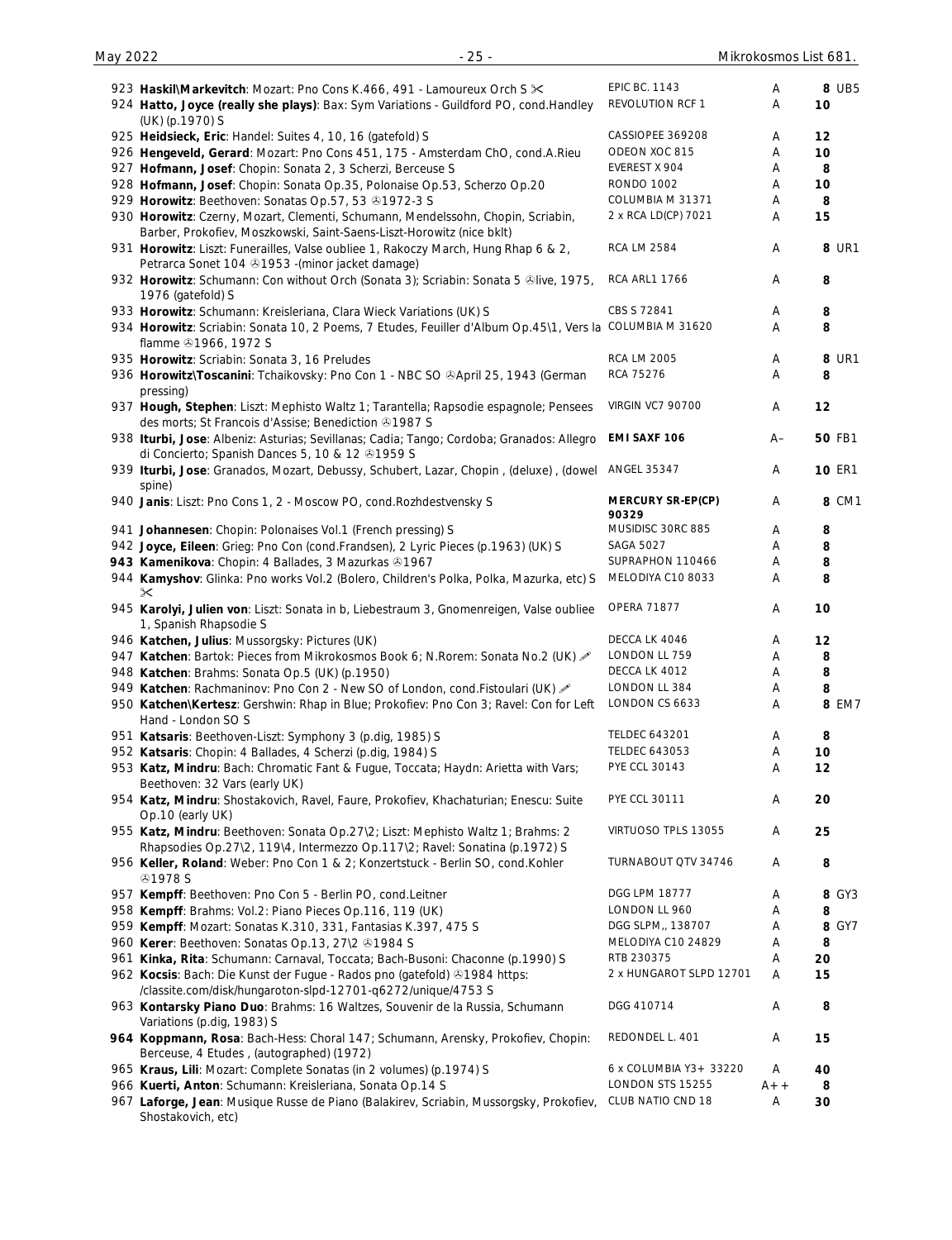| 968 Landowska: Mozart: Pno Con K.537 (cond.Goehr); Haydn: Pno Con in D (on<br>harpsichord) (cond.Bigot) (gold US)                                                                            | <b>RCA LCT 1029</b>    | Α      | 8             |
|----------------------------------------------------------------------------------------------------------------------------------------------------------------------------------------------|------------------------|--------|---------------|
| 969 Larrocha: Falla: Piano Music (Fantasia Baetica, 3 Cornered Dances, etc) ®1973 S                                                                                                          | DECCA SXL 6683         | Α      | 8 ED4         |
| 970 Larrocha: Granados: Goyescas, Escenas Romanticas (individual LPs) S                                                                                                                      | 2 x ERATO STU 70344    | Α      | <b>15 FB1</b> |
| 971 Lasson, Guy: Beethoven: Sonara Op.57; Chopin: Polonaise Op.40\1, Nocturne<br>Op.15\2, Etude Op.10\12, Ballade 1 (spines taped)                                                           | PACIFIC LDP-F 26       | B      | 25            |
| 972 Laval, Danielle: Grieg: Sonata Op.7, Ballade, Lyric Pcs, etc S                                                                                                                           | SERAPHIM S 60319       | Α      | 8             |
| 973 Lavarre, Andre de: Beethoven: Sonata Op.57; Schumann: Carnaval                                                                                                                           | MONTILLA FM 209        | Α      | 30            |
| 974 Lee, Noel: Debussy: Etudes (gatefold) 31971 S                                                                                                                                            | VALOIS MB. 966         | Α      | 8             |
| 975 Lewenthal: Rubinstein: Pno Con 4; Scharwenka: Pno Con 2 - London SO,<br>cond.Carvalho (p.1971, 1978) S                                                                                   | COLUMBIA MS2EYE 7394   | Α      | <b>10 UA4</b> |
| 976 Lythgoe, Clive: Clair de Lune - Music for a Romantic Mood (Debussy, Granados,<br>Liszt, Chopin, Beethoven, Schumann, Sibelius, Mompou) (p.1982) S                                        | TIOCH TD 1008          | Α      | 8             |
| 977 Lyubimov\ B.Berman: Beethoven: Works for 4 Hands (Sonata Op.6, Waldstein Vars,<br>3 Matrches Op.45, Grosse Fuge) S                                                                       | MELODIYA CM 3855       | Α      | 10            |
| 978 Magaloff: Beethoven: Pno Con 5 - Vienna SO, cond.Otterloo (Dutch pressing) S                                                                                                             | <b>FONTANA 700138</b>  | Α      | 8             |
| 979 Malcuzynski: Chopin: 15 Mazurkas S                                                                                                                                                       | <b>ANGEL S 35983</b>   | Α      | 8 UB5         |
| 980 Malcuzynski: Chopin: 3 Polonaises, 8 Mazurkas                                                                                                                                            | ANGEL . 35284          | Α      | <b>8 CR1</b>  |
|                                                                                                                                                                                              | REX RLP 100            | Α      | 12            |
| 981 Marlotti, Vincent: Scriabin: Sonata 7; Chopin: Pol-Fant; Brahms: Schumann<br>Variations; Stravinsky: 4 Etudes S                                                                          |                        |        |               |
| 982 Martin, Jean: Schumann: Bunte Blatter, Gesange der Fruhe & 1972 S                                                                                                                        | ARION ARN 31906        | Α      | 8             |
| 983 McIntosh, Thomas: Liszt: Transcendental Etudes, 6 Paganini Etudes (individual LPs)<br>(UK) +1970 S                                                                                       | 2 x UNICORN UNS 228    | Α      | 20            |
| 984 Merlet, Dominique: Brahms: Ballades Op.10, Handel Variations (gatefold) S                                                                                                                | <b>FY 77</b>           | Α      | 10            |
| 985 Merlet, Dominique: Schumann: Kinderszenen excs/ L.de Froment: Mozart:                                                                                                                    | TRIANON TRI 33196      | Α      | 10            |
| Nachtmusik K.525/ Berton\Massard: Boieldieu: Voitures Versees excs/ Kuentz:                                                                                                                  |                        |        |               |
| L.Mozart: Youth Sym PS                                                                                                                                                                       |                        |        |               |
| 986 Merrick, Franck: Merrick, Reger, Debussy, Bax, Ireland, Rawsthorne                                                                                                                       | RARE RECOR SRRE 129    | Α      | 12            |
| 987 Michelangeli in Warsaw, 1955: Bach: Chaconne; Brahms: Paganini Vars https:<br>/classite.com/disk/muza-sx-1900-q181646 PS                                                                 | MUZA SX 1900           | Α      | 12            |
| 988 Michelangeli in Warsaw, 1955: Beethoven: Sonata Op.2\3; Debussy: Hommage a<br>Rameau https: /classite.com/disk/muza-sx-1898-q181644 PS                                                   | MUZA SX 1898           | Α      | 20            |
| 989 Michelangeli in Warsaw, 1955: Schumann: Faschingsschwank; Scarlatti: 4 Sonatas; MUZA SX 1899<br>Mompou: Cancione; Chopin: Waltz 17 https: /classite.com/disk/muza-sx-1899-<br>q181645 PS |                        | Α      | 12            |
| 990 Michelangeli: Beethoven: Pno Con 3 - Vienna SO, cond. Giulini & dig, 1979 S                                                                                                              | DGG 423230             | Α      | 80            |
| 991 Michelangeli: Beethoven: Pno Con 5 - cond.Celibidache @1975 S                                                                                                                            | ELECTRECOR ST-ECE 2600 | Α      | 8             |
|                                                                                                                                                                                              | LONGANESI GCL 49       |        |               |
| 992 Michelangeli: Beethoven: Sonatas Op.2\3, 111 0 1955, 1961                                                                                                                                |                        | A      | 8             |
| 993 Michelangeli: Chopin: Andante spianato, Fant Op.49, Berceuse, Waltzes, Mazurkas                                                                                                          | ROCOCO 2128            | Α      | 8             |
| 994 Michelangeli: Chopin: Mazurkas, Ballade 1, Scherzo 2, Prelude 25 S                                                                                                                       | MELODIYA C10 19099     | Α      | 8             |
| 995 Michelangeli: Debussy: Preludes Book 2 & dig, 1988 S                                                                                                                                     | DGG 427391             | Α      | 90            |
| 996 Michelangeli: Haydn: Pno Cons Hob.XVIII: 11, 4 - cond.Stucz S                                                                                                                            | MELODIYA C10 17873     | Α      | 8             |
| 997 Michelangeli: Liszt: Pno Con 1, Totentanz - Turin RSO, cond.Kubelik &live, 1961                                                                                                          | JOKER SM 1333          | Α      | 10            |
| 998 Michelangeli: Mozart: Pno Con K.415 (Caracciolo); Chopin: Sonata 2 & 1958, 1952<br><b>WLI</b>                                                                                            | MELODIYA M10 44853     | Α      | 10            |
| 999 Michelangeli: Pno Cons by Mozart (K.415, 450), Beethoven (no.5), Schumann, Ravel 3 x REPLICA RPL 2457<br>- cond.Caracciolo, Rossi, Sanzogno 21947-58                                     |                        | Α      | 20            |
| 1000 Michelangeli: Rachmaninov: Pno Con 4; Ravel: Pno Con in G - Philh Orch,<br>cond.Gracis -(minor jacket damage), (grooved) S                                                              | <b>EMI ASDWG 255</b>   | Α      | 220 EW1       |
| 1001 Michelangeli: Schumann: Carnaval; 3 Excs from Album fur die Jugend S                                                                                                                    | MELODIYA C10 17897     | Α      | 8             |
| 1002 Milkina, Nina: D.Scarlatti: 12 Sonatas 31956, (plain Westminster jacket)                                                                                                                | WESTMINSTE XWN. 18697  | Α      | <b>10 UB1</b> |
| 1003 Moore, Gerald: A tribute: Du Pre, Schwarzkopf, Menuhin, Fischer-Dieskau, Los                                                                                                            | <b>EMI SANGL 255</b>   | Α      | 10 ES3        |
| Angeles, Baker, Goossens, Gedda, De Peyer (gatefold with bklt) S<br>1004 Moravec: Beethoven: 32 Vars; Chopin: Ballade 4; Mozart: Sonata K.570; Debussy:<br>Prelude 7 (p.1962) S $\times$     | SUPRAPHON SUAST. 50177 | Α      | <b>10 ZR6</b> |
|                                                                                                                                                                                              | 6 x FSM 115            |        |               |
| 1005 Mourao, Isabel: Grieg: Piano Works + (missing booklet) S<br>1006 Nakajima, Hanae: Beethoven: Pno Con 1 (Nurnberg SO, cond.Tchupp); 7 Bagatelles AUDIO FIDE FCS 50065                    |                        | Α<br>Α | 50<br>10      |
| $(p.1974)$ S<br>1007 Nakajima, Hanae: Beethoven: Pno Con 2; Liszt: Pno Con 2 - Nurnberg SO,                                                                                                  | OXFORD 30518           | Α      | 8             |
| cond.Tschupp (French pressing) S                                                                                                                                                             |                        |        |               |
| 1008 Nat, Yves: Beethoven: Complete Sonatas (individual LPs) S                                                                                                                               | 11 x EMI C061 + 10921  | Α      | 50            |
| 1009 Nat, Yves: Schubert: Moments Musicaux; Schumann: Kreisleriana (ds)                                                                                                                      | DISCOPHILE DF 730074   | Α      | 10            |
| 1010 Nat, Yves: Schumann: Sym Etudes, Fantasie Op.17 (ds)                                                                                                                                    | DISCOPHILE DF 730021   | Α      | 10            |
| 1011 Neihauz, Henrik: Chopin: Pno Con 1 - USSR RSO, cond. Gauk OLD                                                                                                                           | MELODIYA D., 1103      | Α      | <b>10 FR4</b> |
| 1012 Novaes: Chopin: Ballade 3, 4; 2 Polonaises; Berceuse; 2 Etudes; 3 Eccossaises<br>(p.1969) S                                                                                             | VANGUARD VCS 10059     | Α      | 8 UW1         |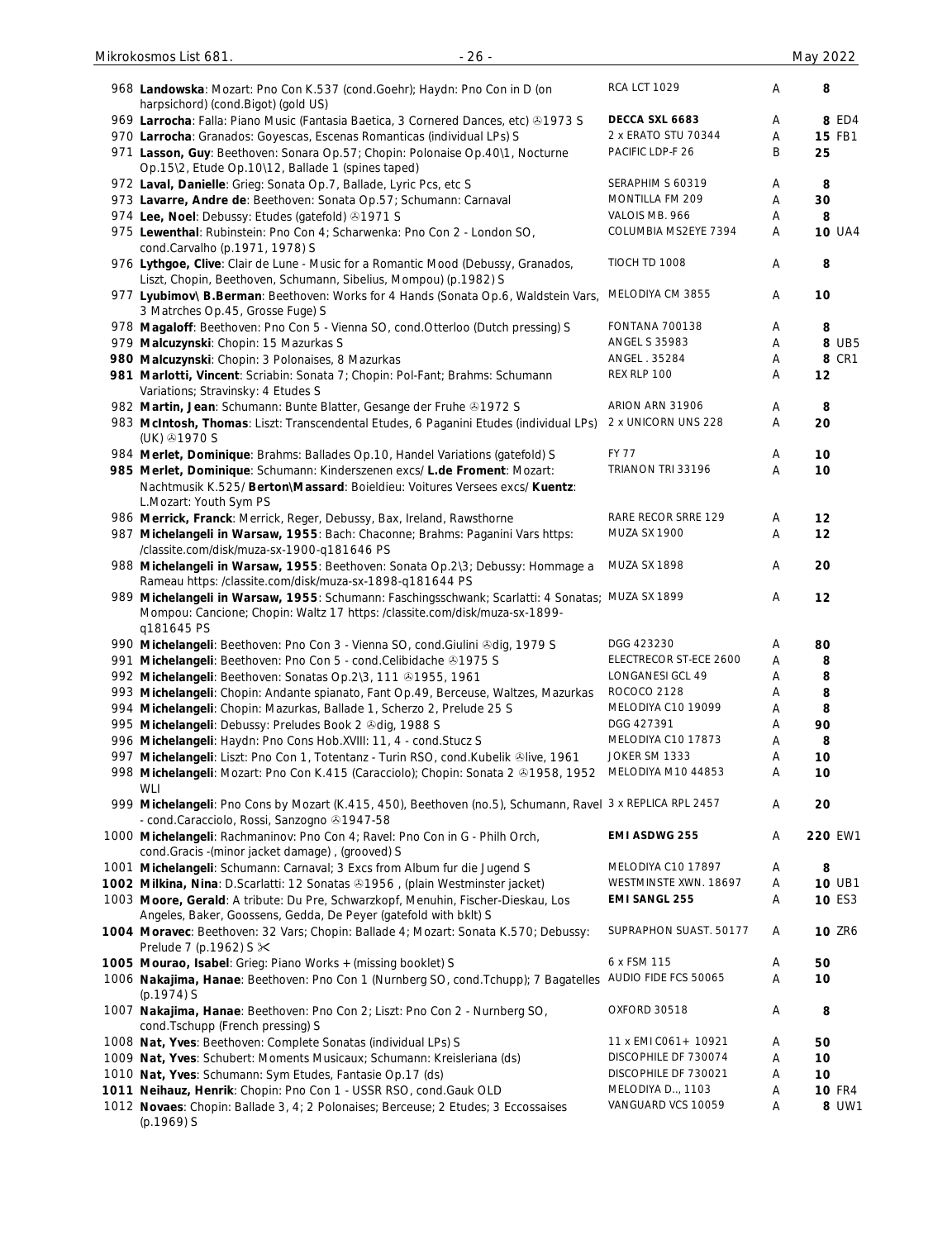| May 2022 | $-27-$                                                                                                                                                                                              |                              |       | Mikrokosmos List 681. |
|----------|-----------------------------------------------------------------------------------------------------------------------------------------------------------------------------------------------------|------------------------------|-------|-----------------------|
|          |                                                                                                                                                                                                     | <b>VOX PL 7110</b>           | Α     | 10                    |
|          | 1013 Novaes\Klemperer: Schumann: Pno Con - Vienna SO (p.1951)<br>1014 Nyiregyhazi, Ervin: Liszt: En reve, Ballade 2, Abschied, 2 Legends, Sunt lacrymae<br><b>ふ1973-4 (gatefold) S</b>              | DESMAR IPA 111               | A     | 8                     |
|          | 1015 Oborin: Beethoven: Pno Con 5 - USSR RSO, cond.Gauk OLD                                                                                                                                         | MELODIYA D. 1438             | Α     | <b>8 AY6</b>          |
|          | 1016 Ogdon: Liszt: Pno Con 1 (USSR SSO, cond.Dubrovsky); Ravel: Undine; Busoni:<br>Intermezzo; Liszt: Mephisto Waltz, La Campanella S                                                               | MELODIYA CM 2497             | A     | 8                     |
|          | 1017 Paderewski: Chopin: Nocturne, Mazurka, Waltz; Liszt: Leggierezza; Schubert: Imp                                                                                                                | MUZA SX 997                  | A     | 8                     |
|          | 142\3; Schumann: 3 Fantasiestucke; Debussy: Prelude PS<br>1018 Pagano, Caio: Beethoven: Diabelli Variations (Brazil issue) (p.1980) S                                                               | RGE 3031018                  | Α     | 25                    |
|          | 1019 Palsson, Hans: Stravinsky: Serenade; B.Nilsson: Quantitaten; Paulson: Modi;<br>Schumann: Kinderszenen 31974 (gatefold) S                                                                       | CAPRICE CAP 1079             | $A++$ | 8                     |
|          | 1020 Parkin, Eric: Ireland, E.Goossens, C.Scott, A.Bush, Britten, Bliss, etc (gatefold)<br><b><i></i></b> Odig.1982 S                                                                               | 2 x CHANDOS DBRD 2006        | A     | 15                    |
|          | 1021 Pennario: Gershwin: Pno Con, I Got Rhythm Vars, Rhap 2, Rhap in Blue, Porgy<br>Medley, 3 Preludes - cond. Newman, Steinberg, F. Slatkin & 1953-61 S                                            | 2 x EMI C147 81633           | A     | 15                    |
|          | 1022 Pennario: Gershwin: Song Book & other music for solo pno (p.dig, 1986) S                                                                                                                       | <b>ANGEL DS 37359</b>        | Α     | 8                     |
|          | 1023 Perlemuter: Ravel: Complete Piano Music - Colonne Orch, cond. Horenstein                                                                                                                       | 3 x VOX VBX(FP) 410          | Α     | 24                    |
|          | 1024 Petitgirard, Serge: Chopin: 14 Waltzes                                                                                                                                                         | <b>GUILDE EUR GEM 11</b>     | Α     | 30                    |
|          | 1025 Pleshakov, Vladimir: Shostakovich: Sonata 1, Aphorisms Op.13, 5 Preludes, 3<br>Fantastic Dances; Prokofiev: Chose en soi (p.1969) S                                                            | ORION ORS 6915               | Α     | 8                     |
|          | 1026 Pludermacher, Georges: Beethoven: Sonata Op.31 No.2/ Arpeggione Ensemble:<br>Beethoven: Serenade Op.25 (gatefold) (p.1986) S                                                                   | <b>LADAPT DAB 1</b>          | Α     | 10                    |
|          | 1027 Pollini: Ballade 1, 4 Nocturnes, Polonaises Op.44, 53 31968 S                                                                                                                                  | EMI EG 290263                | Α     | 8                     |
|          | 1028 Ponti, Michael: Opera Paraphrases (Mozart-Liszt, Meyerbeer-Thalberg, Offenbach-<br>Moszkowsky, Tchaikovsky-Pabst) +1975 S                                                                      | TURNABOUT QTV 34674          | Α     | 8                     |
|          | 1029 Prokofiev: Prokofiev: Toccata, Scherzo, Marche, etc; Mussorgsky: Pictures excs;<br>Miaskovsky: Grillen; Scriabin: 2 Pcs                                                                        | <b>RONDO 1003</b>            | Α     | 8                     |
|          | 1030 Pueyo, Eduardo del: Beethoven: Complete Sonatas (p.1981) S                                                                                                                                     | 14 x PAVANE ADW 7071         | Α     | 180                   |
|          | 1031 Queen Elisabeth Comp, 1968, Piano: Novitskaya: Haydn, Chopin, Debussy,<br>Prokofiev; Kamyshov: Mozart, Liszt; J. Siegel, A.de Groote, E. Auer, E-M. Zuk,<br>Duchable, Howrani, M.UCHIDA, etc S | 3 x QUEEN ELIS DNB+<br>30105 | A     | 90                    |
|          | 1032 Rabinovitch: Schumann: Kreisleriana; Brahms: 3 Intermezzi Op.117 (p.1979) S                                                                                                                    | RICORDI RCL 27034            | Α     | 8                     |
|          | 1033 Rachmaninov: Ampico Recordings Vol.3 (Chopin, Bach, Beethoven, Schubert, etc)<br>$@1919-33 \times$                                                                                             | L'OISEAU-L 414122            | $A++$ | 8                     |
|          | 1034 Rachmaninov: Chopin: Sonata Op.35; Schumann: Carnaval (early Decca pressing,<br>UK)                                                                                                            | <b>RCA CDN 1017</b>          | Α     | 8                     |
|          | 1035 Rachmaninov: Mendelssohn, Chopin, Bach, Handel, Tchaikovsky, Schubert,<br>J.Strauss, etc 31927-42                                                                                              | <b>RCA HR 207</b>            | Α     | 8                     |
|          | 1036 Rachmaninov: Schumann: Carnival @1929; Chopin: Mazurka; Kreisler;<br>Mendelssohn; Rachmaninov: Polka B.P, etc +1920's WLI                                                                      | MELODIYA M10 43771           | Α     | 8                     |
|          | 1037 Raitzin, Florencia: Mozart: Sonatas K.279, 280                                                                                                                                                 | REB 4                        | $A-$  | 10                    |
|          | 1038 Ratusinski: Bach-Liszt: B.542, 543; Liszt: Mazeppa, Valse oubliee 1, Hungarian<br>Rhapsody 7 S                                                                                                 | MUZA SX 1438                 | A     | 10                    |
|          | 1039 Richter: Beethoven: Pno Con 3 - Warsaw NPO, cond. Rowicki 31954                                                                                                                                | REPLICA RPL 2477             | Α     | 8                     |
|          | 1040 Richter: Schumann: Fantasiestucke, Waldszenen, March Op.76\2 & Praque, 1956<br>https:/classite.com/disk/supraphon-dv-5269-q236594                                                              | SUPRAPHON DV 5269            | Α     | 10                    |
|          | 1041 Richter: Schumann: Pno Con - Warsaw NO, cond. Rowicki S 10"                                                                                                                                    | DGG SLP 133271               | Α     | 8 GY5                 |
|          | 1042 Richter: The Art of Richter: Beethoven: Op.90; Schubert: D.960; Schumann: Sym<br>Etudes, Bunte Blatter; Brahms: Intermezzi & Ballade -(ASD ER7 labels) S                                       | 3 x EMI SLS 890              | Α     | 20 ER7                |
|          | 1043 Rose, Jerome: Liszt: Piano Music, vol.5 (Liebestraume, Mephisto Waltzes 1-4,<br>Paganini Etudes, Ballades, etc) 31977 S                                                                        | 3 x VOX SVBX 5489            | Α     | 20                    |
|          | 1044 Rosen, Charles: Debussy: 12 Etudes                                                                                                                                                             | REB 6                        | $A-$  | 10                    |
|          | 1045 Rubinstein: Beethoven: Pno Con 4 - Boston SO, Leinsdorf S                                                                                                                                      | RCA LSCSD(CP) 2848           | Α     | 8 CR3                 |
|          | 1046 Rubinstein: Beethoven: Pno Con 5 - Boston SO, cond. Leinsdorf S                                                                                                                                | RCA LSCSD(CP) 2733           | Α     | 8 CR3                 |
|          | 1047 Rubinstein: Beethoven: Sonatas Op.57, 2\3 S                                                                                                                                                    | RCA LSCSD(CP) 2812           | Α     | 8 CR3                 |
|          | 1048 Rubinstein: Chopin: 14 Waltzes (nice booklet) S                                                                                                                                                | RCA LSCSD(CP) 2726           | Α     | 8 CR3                 |
|          | 1049 Rubinstein: Chopin: 8 Polonaises; 4 Impromtus S                                                                                                                                                | 2 x RCA LSCSD(CP) 7037       | Α     | <b>12 CR3</b>         |
|          | 1050 Rubinstein: Chopin: Barcarolle, 4 Etudes, etc; Schumann: Abends; Debussy: Ondine;<br>Villa-Lobos: Polichinello & Moscow, 1964 https: /classite.com/disk/melodiya-c10-<br>21327-q5195 LRO S     | MELODIYA C10 21327           | Α     | 8                     |
|          | 1051 Rubinstein: Chopin: Complete Mazurkas S                                                                                                                                                        | 3 x RCA LSCSD(CP) 6177       | Α     | <b>12 CR3</b>         |
|          | 1052 Rubinstein: Chopin: Fant in f; Barcarolle; Berceuse; Bolero; 3 New Etudes; Tarentelle<br>S                                                                                                     | RCA LSCSD(CP) 2889           | Α     | 8 CR3                 |
|          | 1053 Rubinstein: Chopin: Fantasie in f, Barcarolle, Berceuse, 3 Nouvelles Etudes, Bolero,<br>Tarantelle S                                                                                           | RCA 645055                   | Α     | 8 FM3                 |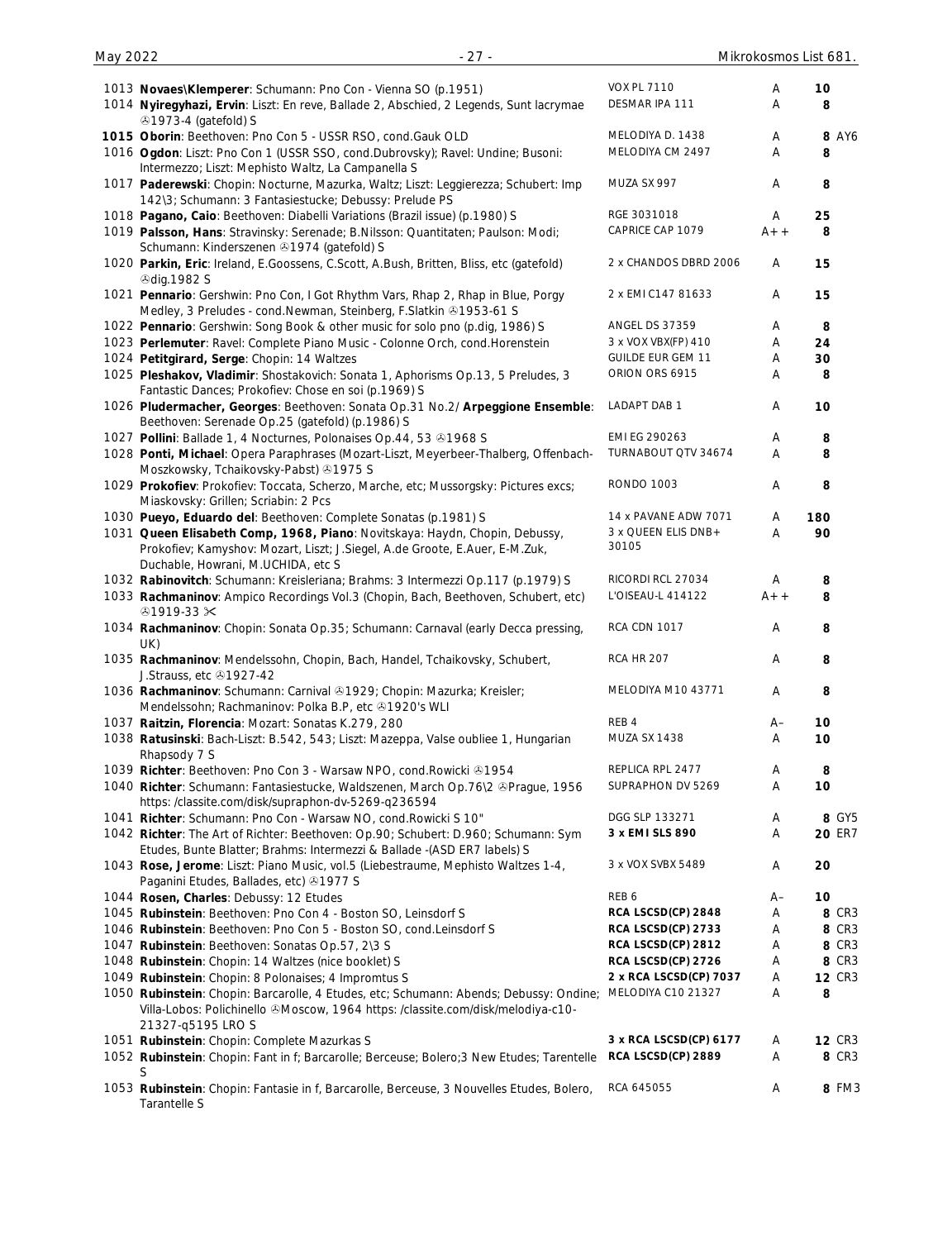| 1054 Rubinstein: Chopin: Pno Con 1 (cond.B.Walter), Ballade 1, Andante spianato &<br>grand polonaise 31947, 1959                                                                            | DISCOCORP BWS 740      | Α     | 8             |
|---------------------------------------------------------------------------------------------------------------------------------------------------------------------------------------------|------------------------|-------|---------------|
| 1055 Rubinstein: Chopin: Pno Con 2; Grand Fantasie - Philadelphia, cond. Ormandy S $\ltimes$                                                                                                | RCA LSCSD(CP) 3055     | Α     | 8 CR3         |
| 1056 Rubinstein: Chopin: Sonatas 2, 3 S                                                                                                                                                     | RCA 640711             | Α     | <b>10 FM2</b> |
| 1057 Rubinstein: Chopin: Sonatas 2, 3 (nice booklet) S                                                                                                                                      | <b>RCA LDS 2554</b>    | Α     | <b>8 UR3</b>  |
| 1058 Rubinstein: Falla: Nights in the Gardens of Spain; Saint-Saens: Con 2 - Philadelphia<br>Orch, cond.Ormandy S                                                                           | RCA LSC(CP) 3165       | Α     | 8             |
| 1059 Rubinstein: Liszt: Sonata in b; Schubert: Wanderer Fantasy S                                                                                                                           | RCA LSCSD(CP) 2871     | Α     | 8 CR3         |
| 1060 Rubinstein: Schumann: Carnaval, Fantasiestucke S                                                                                                                                       | RCA LSCSD(CP) 2669     | Α     | 8 CR3         |
| 1061 Rubinstein: Schumann: Fant in C; Novelettes Op.21/1, 2 & 1965 (p.1980) S                                                                                                               | <b>RCA ARL1 3427</b>   | Α     | 8             |
| 1062 Rubinstein: Schumann: Fantasiestucke Op.12; Beethoven: Sonata Op.31\3 (p.1977)<br>S                                                                                                    | <b>RCA ARL1 2397</b>   | Α     | 8             |
| 1063 Rubinstein: Schumann: Pno Con (Chicago SO, cond.Giulini), Novelettes Op.21\1, 2 S                                                                                                      | RCA LSCSD(CP) 2997     | Α     | 8 CR3         |
| 1064 Rubinstein\Leinsdorf: Tchaikovsky: Pno Con 1 - Boston SO S                                                                                                                             | RCA LSCSD(CP) 2681     | Α     | 8 CR3         |
| 1065 Rubinstein\Reiner: Brahms: Pno Con 1 - Chicago SO (p.1954)                                                                                                                             | RCA LM. 1831           | Α     | <b>8 UR4</b>  |
| 1066 Savard: Debussy: Images; A.Gagnon: Sonata 3 S                                                                                                                                          | SELECT CC 15007        | Α     | 10            |
| 1067 Schilhawsky: Mozart: Pno Cons K.456, 491 - Lamoureux Orch, cond. Albert                                                                                                                | CLUB FRANC 171         | Α     | 8             |
| 1068 Schnabel, Karl Ulrich: Liszt: Chanson de Salvator Rosa, Petrarca Sonnet 123, Au<br>bord d'une source, Chapelle de Guillaume Tell; Chopin: Scherzo Op.39; Schumann:<br>Papillons (bklt) | PRESIDENT UPR 10003    | Α     | 20            |
| 1069 Schnabel, Karl-Ulrich & Helen\Alpenheim: Mozart: Cons for 2 & 3 Pianos -<br>cond.Paumgartner (Dutch pressing) S                                                                        | <b>FONTANA 695054</b>  | Α     | 8             |
| 1070 Schnabel: Bach: Italian Concerto; Beethoven: Minuet & Rondo; Weber: Invitation to<br>the Waltz ®piano roll, 1923 S                                                                     | KLAVIER KS 134         | Α     | 8             |
| 1071 Schnabel: Beethoven: 5 Pno Cons (cond.Sargent); Polonaise, Andante favori @1932- 4 x ARABESQUE 8103<br>38                                                                              |                        | Α     | 20            |
| 1072 Schnabel: Beethoven: Complete Sonatas Vol.3 (nos.16-22, 24)                                                                                                                            | 3 x EMI RLS 755        | Α     | <b>18 ER5</b> |
| 1073 Schnabel: Beethoven: Complete Sonatas Vol.4 (nos.23, 25-32)                                                                                                                            | 4 x EMI RLS 758        | Α     | <b>20 ER5</b> |
| 1074 Schnabel: Beethoven: Pno Con 1 - London SO, cond.Sargent 21932 (Japanese<br>pressing) $\times$                                                                                         | ANGEL GR 2006          | Α     | 8             |
| 1075 Schnabel: Beethoven: Pno Con 3 (cond. Szell); Mozart: Sonata K.333 & 1945                                                                                                              | DISCOCORP SID 721      | Α     | 8             |
| 1076 Schnabel: Beethoven: Rondo in C, Rondo a capriccio Op.129 (Fury over a lost<br>Groschen), Pno Cons 4 & 5 (cond.Stock) +1936-42 (gatefold)                                              | 2 x MELODIYA M10 42537 | A     | 15            |
| 1077 Schnabel: Brahms: Pno Cons 1, 2 - cond. Szell, Boult & 1938, 1935 (gatefold)                                                                                                           | 2 x EMI C181 52348     | Α     | 12            |
| 1078 Schnabel: Mozart: Pno Con K.459 (cond.Sargent) @1937; Schubert: Moments<br>Musicaux 31937                                                                                              | TRANSCRIPT AS. 0       | Α     | 10            |
| 1079 Schnabel: Mozart: Pno Cons K.466, 491 - Philh Orch, cond. Susskind @1950                                                                                                               | TURNABOUT THS 65046    | Α     | 8             |
| 1080 Schnabel: Mozart: Pno Cons K.466, 491 - cond. Szell, Wallenstein & 1944, 1945                                                                                                          | DISCOCORP BWS 723      | Α     | 8             |
| 1081 Schnabel: Mozart: Pno Cons K.467, 595 - cond.Sargent, Barbirolli @1937, 1934                                                                                                           | EMI C053 1341          | Α     | 8             |
| 1082 Schnabel: Mozart: Pno Cons K.482, 488 (memory lapse) - cond.B.Walter, Rodzinski<br><b>31941, 1944</b>                                                                                  | DISCOCORP BWS 717      | Α     | 8             |
| 1083 Schnabel: Mozart: Rondo, Sonata K.570; Schubert: Impromptus 2, 4; Weber:<br>Invitation; Brahms: 3 Pieces 31946-50 (Japanese pressing)                                                  | ANGEL GR 2195          | Α     | 10            |
| 1084 Schnabel: Mozart: Sonata K.533; Beethoven: Bagatelles Op.33 &live, 1943                                                                                                                | DISCOCORP RR 502       | Α     | 8             |
| 1085 Schnabel: Mozart: Sonatas K.310, 332, 570, Rondo K.511 (Japanese pressing)                                                                                                             | ANGEL GR 2138          | Α     | 10            |
| 1086 Schnabel: Schumann: Pno Con (cond. Wallenstein) 31945; Beethoven: Polonaise<br>Op.89, Andate favori, Bagatelle Op.126\4; Schubert: Sonatat op.42: Finale,<br>Allegretto D.915          | TRANSCRIPT AS, O       | Α     | 10            |
| 1087 Schnabel: Schumann: Pno Con (cond.Wallenstein); Beethoven: Polonaise, Andante<br>Favori; Schubert: Sonata in a: Finale 31945, 1938, 1944                                               | DISCOCORP BWS 724      | A     | 8             |
| 1088 Schnabel\Szell: Beethoven: Pno Con 5 - New York PO 31945                                                                                                                               | MELODRAM MEL 203       | Α     | 10            |
| 1089 Sebok, Gyorgy: Schumann: Kinderszenen, Papillons, Fantasiestucke                                                                                                                       | ERATO LDE 3116         | Α     | 40 FG2        |
| 1090 Seemann: Mozart: Pno Con K.491 - Berlin PO, cond.F.Leitner (p.1959) 10"                                                                                                                | DGG LPE 17183          | Α     | <b>10 GY3</b> |
| 1091 Sgouros, Dimitris: Schumann: Sym Etudes; Brahms: Paganini Variations & dig, 1983<br>S                                                                                                  | EMI 1436271            | Α     | 10            |
| 1092 Slenczynska: Chopin: Etudes Op.10, Berceuse, 3 Nouvelles Etudes, Ecossaises<br>$(p.1975)$ S                                                                                            | MHS 3216               | A     | 8             |
| 1093 Slobodyanik: Chopin: 24 Etudes, Fant in f Op.49, Scherzo 3 & 1971 (gatefold) S                                                                                                         | 2 x MELODIYA CM 2667   | A     | 15            |
| 1094 Smith, Ronald: Chopin: Etudes Op.10, 25 01980 S                                                                                                                                        | NIMBUS 2133            | $A++$ | 8             |
| 1095 Smith, Ronald: Alkan: Grande Sonata Op.33 81973 S                                                                                                                                      | ARABESQUE 8140         | Α     | 8             |
| 1096 Smith-Sellick Piano Duo: Saint-Saens: Carnival of Animals; Encores by Bizet,                                                                                                           | <b>EMI SXLP 30181</b>  | A     | 8 EB3         |
| Poulenc, Bach, Schubert, Brahms (p.1976) S                                                                                                                                                  |                        |       |               |
| 1097 Sofronitsky: Schubert-Liszt: 3 Songs; Schumann: Arabesque, Sonata Op.11 & 1948- MELODIYA D 19187                                                                                       |                        | Α     | 10            |
| 60 (plain Melodiya jacket)                                                                                                                                                                  |                        |       |               |
| 1098 Solti (piano also): Mozart: Pno Con K.466; Boccherini: Cello Con in B flat<br>(P.Tortelier) 31952, 1958                                                                                | REPLICA RPL 2471       | $A++$ | 12            |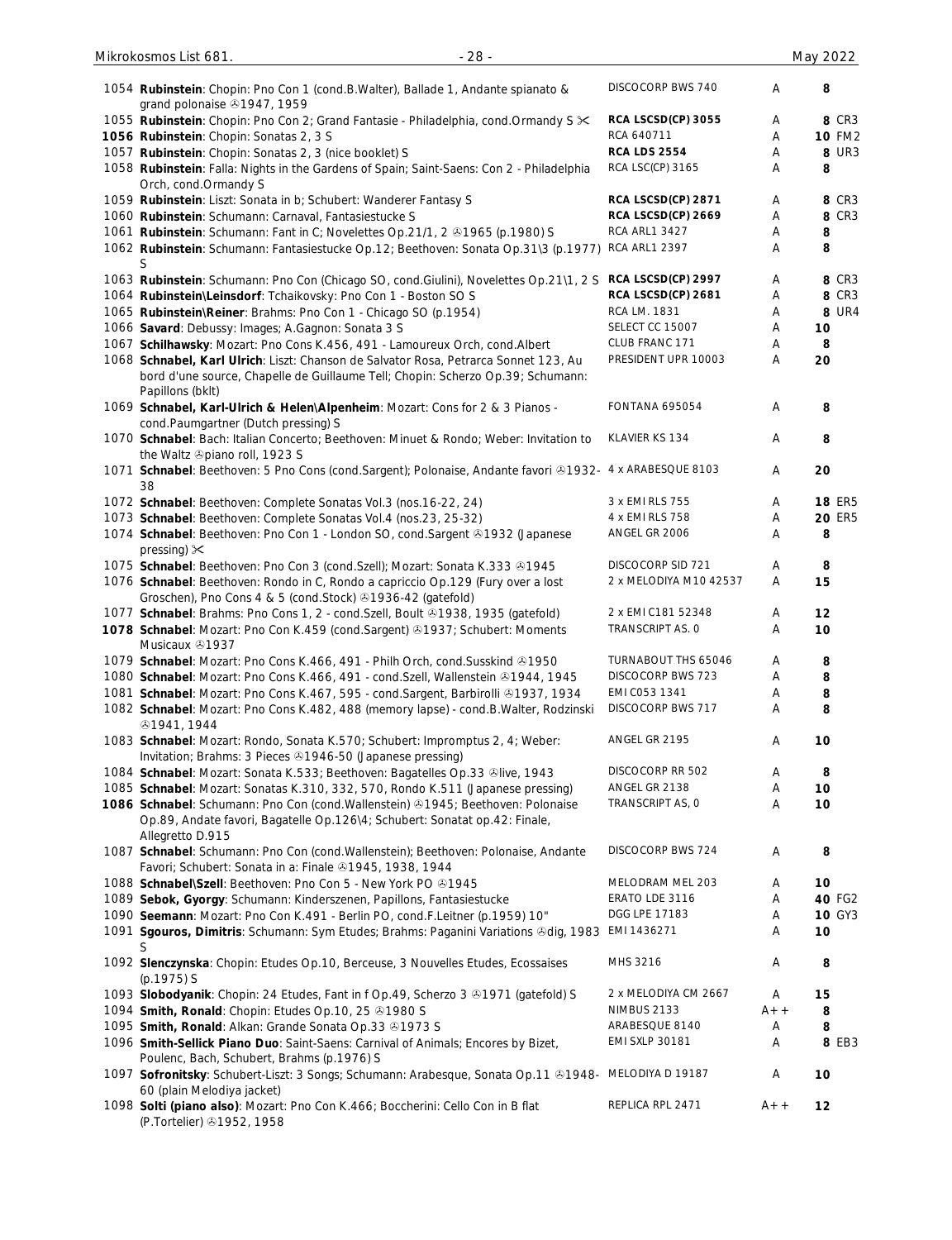| 1099 Stepan, Pavel: Chopin: 5 Preludes, 2 Polonaises, 6 Mazurkas, 2 Waltzes, Ecossaise,<br>Cantabile, Nocturne 31976 S                                                                 | SUPRAPHON 1112168         | Α     | 12     |
|----------------------------------------------------------------------------------------------------------------------------------------------------------------------------------------|---------------------------|-------|--------|
| 1100 Stewart, Reginald: Chopin: Waltzes, Ballade Op.47, Sonata Op.58, Prelude                                                                                                          | <b>EDUCO 3052</b>         | A     | 10     |
| 1101 Svirsky, George de: Bach: 4 Concertos after Vivaldi, Grave in e, Largo in g                                                                                                       | DUCRETET T 300C 111       | $A-$  | 20 FY2 |
| 1102 Tagliaferro\Parikian: Beethoven: Sonatas Op.47, 24 S                                                                                                                              | PRESTIGE D SR 9657        | Α     | 8      |
| 1103 Templeton, Alec: Children's Concert                                                                                                                                               | RIVERSIDE RLP 1403        | A     | 15     |
| 1104 Tipo, Maria: Chopin: 4 Ballades (p.1977) S                                                                                                                                        | RICORDI RCL 27022         | $A++$ | 10     |
| 1105 Tipo, Maria\A.Specchi: Ravel: Sheherazade, La Valse, Ma Mere l'Oye, Sites<br>Auriculaires, Frontispice (p.1979) S                                                                 | RICORDI RCL 27030         | A     | 15     |
| 1106 Tipo, Maria\Specchi, Alessandro: Brahms: Sonata for 2 Pianos (p.1980) S                                                                                                           | RICORDI RCL 27058         | $A++$ | 10     |
| 1107 Trouard, Raymond: Grieg: Pno Con; Tchaikovsky: Pno Con 1 - Colonne Orch,<br>cond.Dervaux 491961                                                                                   | DUCRETET T CC 510         | Α     | 8      |
| 1108 Tryon, Valerie: Rachmaninov: Etudes-Tableaux Op.39; Mendelssohn, Rimsky-<br>Korsakov, Kreisler Transcriptions (p.1969)                                                            | BBC REB 27                | Α     | 8      |
| 1109 Uninsky: Chopin: 4 Scherzi (Dutch Minigroove) 10"                                                                                                                                 | PHILIPS A 785             | Α     | 8      |
| 1110 Valenzi, Frieda: Schumann: Fantasie; Brahms: Schumann Variations & 1952                                                                                                           | PLYMOUTH P 1228           | A     | 8      |
| 1111 Vasary, Tamas: Chopin: Pno Con 1 - Berlin PO, cond.Semkow S                                                                                                                       | DGG SLPEM 136453          | Α     | 8 GY7  |
| 1112 Virsaladze: Mozart: Rondo K.511, Sonata K.330; Beethoven: Appassionata Sonata<br><b>Dlive, 1978 S</b>                                                                             | MELODIYA C10 11645        | A     | 15     |
| 1113 Volondat: Brahms: Ballades Op.10/ W.Manz: Schumann: Carnaval & 1983 S                                                                                                             | <b>QUEEN ELIS 1980066</b> | Α     | 8      |
| 1114 Vronsky-Babin Piano Duo: Chopin: Rondo; Schubert: Dantasie Op.103; Liszt: Con<br>pathetique; Milhaud: Scaramouche (Decca license) (p.1959)                                        | DGG LPEM 19182            | A     | 8 GY3  |
| 1115 Watts, Andre: Gershwin: Rhapsody in Blue (solo piano version); 3 Preludes; 13<br>Songs from the Songbook (p.1976) S                                                               | CBS SBR 235798            | A     | 8      |
| 1116 Yudina: Beethoven: Sonatas Op.90, 111; Stravinsky: Sonata 2 (Japanese pressing)<br>(OBI)                                                                                          | <b>RCA VIC 4515</b>       | Α     | 12     |
| 1117 Zaremba, Sylvia: Debussy: Feux d'artifice; Ravel: Gaspard de la nuit; Sonatine; Jeux<br>d'eau (recorded by Peter Bartok) S                                                        | REALISTIC RSLP93L 102     | Α     | 18     |
| 1118 Zaremba, Sylvia: Liszt: Mephisto Waltz; Sonetto del Petrarce 123 & 104; Valse<br>Oubliee; Etude de Concert in f & d; Transcendental Etude in f, etc (recorded by Peter<br>Bartok) | REALISTIC RMLP93L 101     | A     | 12     |
| 1119 An Hour of the Master Pianists: Godowsky: Chopin; C.Scott, Dohnanyi, Mascagni,<br>Stojowski, Faure, d'Indy play their own works (plain jacket as released)                        | ROYALE 1402               | A     | 8      |
| 1120 Composers play their own works: Debussy, Falla, Saint-Saens, Granados S                                                                                                           | <b>ETERNA 826407</b>      | Α     | 8 GD1  |

### ....VIOLINISTS & VIOLISTS

| 1121 Ales, Georges: Vivaldi: 4 Seasons - Collegium Musicum de Paris, cond.Douatte                         | CONCERTEUM CCX 278     | $A-$  | 8              |
|-----------------------------------------------------------------------------------------------------------|------------------------|-------|----------------|
| 1122 Amoyal: Bach: Solo Partita 3 & Solo Sonata 1 excs; Paganini: Caprice 24; Vivaldi:                    | ERATO STU 71146        | A     | 60             |
| Son Op.2\2; Tartini: 2 Sonatas - Moses vcl (gatefold) (p.1979) S                                          |                        |       |                |
| 1123 Auclaier, Michele: Bruch: Vln Con 1, Kol Nidrei - Austian SO, cond.Loibner (plain                    | CONCERTEUM CR 219      | A     | <b>50 FS1</b>  |
| Concerteum jacket)                                                                                        |                        |       |                |
| 1124 Auclair, Michele: Bruch: Vln Con in g, Kol Nidrei - Austrian SO, cond.Loibner                        | REMINGTON R. 199127    | A     | <b>100 UD1</b> |
| (p.1952)                                                                                                  |                        |       |                |
| 1125 Auclair, Michele: Kreisler: 6 Pieces/ Cassado: Mendelssohn, Chopin, Popper,                          | REMINGTON R. 199128    | $B +$ | 20 UD1         |
| Cassado, Tchaikovsky - Schulhof pno - (good jacket)                                                       |                        |       |                |
| 1126 Auclair, Michele: Kreisler: 6 Pieces (Schulhof pno)/ Schonherr (cond): Delibes:                      | REMINGTON R 199126     | A     | <b>75 UD2</b>  |
| Ballet Music (Austrian SO) (p.1953)                                                                       |                        |       |                |
| 1127 Auclair, Michele: Mozart: VIn Cons K.218, 219 - Stuttgart PO, cond.Couraud (Dutch                    | <b>FONTANA 6530015</b> | A     | 10             |
| pressing) S                                                                                               |                        |       |                |
| 1128 Auclair, Michele: Tchaikovsky: Vln Con - Austrian SO, cond. Woss 31950                               | REMINGTON RLP 19920    | $A-$  | <b>12 UR1</b>  |
| 1129 Barchet, Reinhold: Bach: 3 VIn Cons; 6 Brandenburg Concertos - W.Beh vln,                            | 3 x VOX VBX 25         | A     | 20             |
| cond. Horenstein, Davisson (p. 1961)                                                                      |                        |       |                |
| 1130 Bobescu, Lola: Viotti: Vln Cons 22, 23 - Palatinat Rhenan Orch, cond. Redel (p.1980) FORLANE UM 3508 |                        | $A++$ | 25             |
| S                                                                                                         |                        |       |                |
| 1131 Bor, Christiaan: Grieg: Sonata 2; Saint-Saens: Sonata 1 - J.Lowenthal pno & 1979 S                   | PELICAN LP 2014        | A     | 8              |
| 1132 Bress, Hyman: Mozart: Sonata K.304; Schubert: Sonatina Op.137\1; Paganini:                           | FOLKWAYS FM 3352       | A     | 15             |
| Caprice 24, 5; Beethoven: Op.30\2 - Reiner pno (bklt)                                                     |                        |       |                |
| 1133 Campoli: Liszt: Sonata; R.Strauss: Sonata - Tryon pno S                                              | <b>PRT GSGC 2066</b>   | A     | 12             |
| 1134 Cyroulnik, Charles: Beethoven: Vln Con in D - Colonne Orch, cond.Dervaux ®live, 1                    | DUCRETET T SCC 506     | $A-$  | 20             |
| April 1962 S                                                                                              |                        |       |                |
| 1135 D'Albert, Francois: M.Lysenko: Violin Pieces - C.Saurer Smith pno (p.1963)                           | IKAR OAM 13            | A     | 8              |
| 1136 Danczowska, Kaja: Beethoven: Sonata Op.24 (E.Bukojemska pno)/R.Jablonski                             | MUZA SXL 1119          | $A++$ | 12             |
| (vcl): Bach: Choral B.639; Francoeur: Sonata in E; Prokofiev: Adagio from 10 pcs                          |                        |       |                |
| from Cinderella (Bogucinska) S                                                                            |                        |       |                |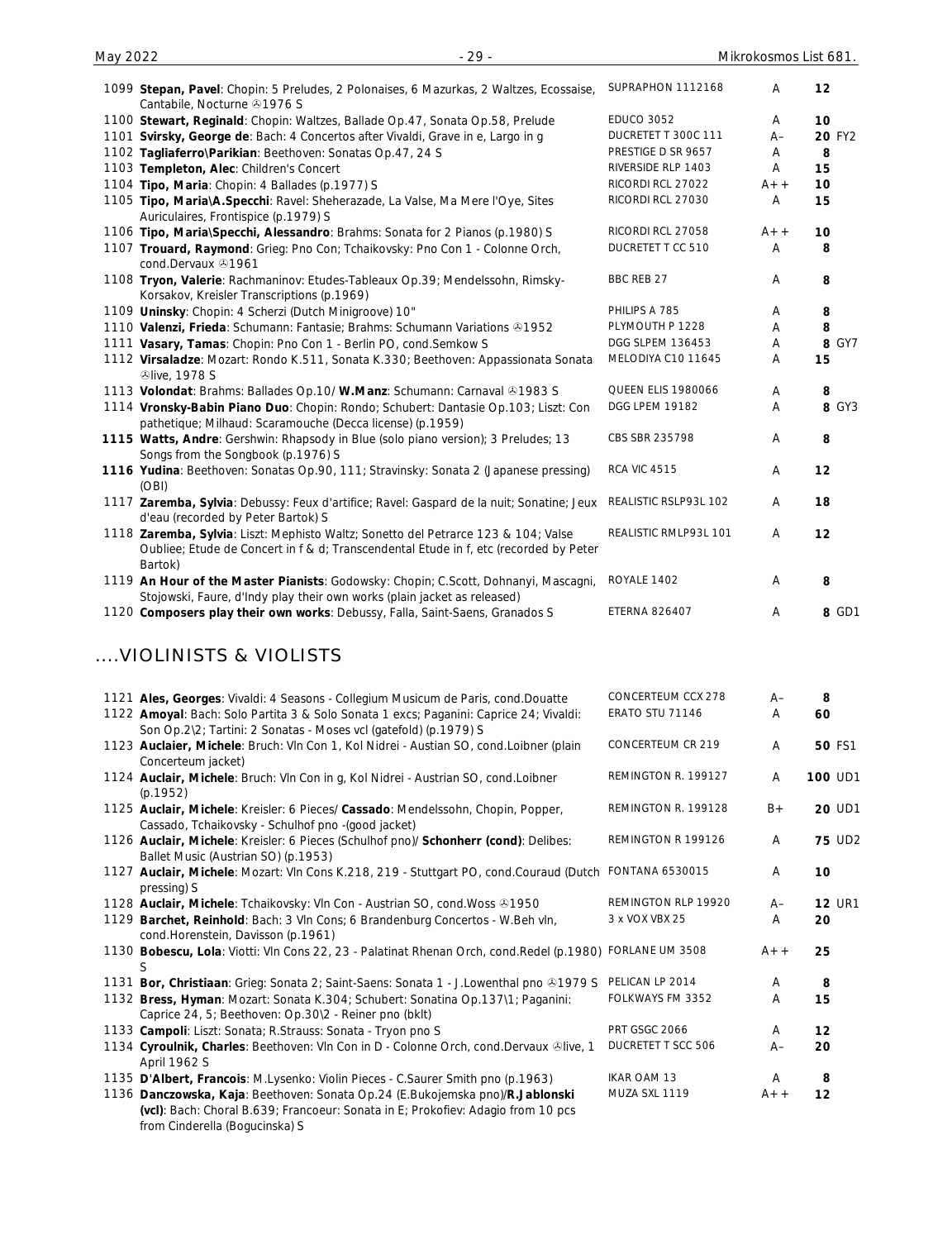| 1137 Danczowska, Kaja: Wieniawski: 2 Pieces (Kujawa pno)/ Bezverkhny: Paganini:<br>Caprice 24/ Janowski: Wieniawski, Geminiani & Wieniawski Comp.1967 S                                                                  | MUZA SXL 433                       | Α                         | 10            |
|--------------------------------------------------------------------------------------------------------------------------------------------------------------------------------------------------------------------------|------------------------------------|---------------------------|---------------|
| 1138 Delmoni, Arturo: Franck: Sonata in A; Faure: Sonata 1, Apres Un Reve - M.B.Vas<br>pno (autographed card by Delmoni) (p.1990) S                                                                                      | NORTH STAR DS 15                   | Α                         | 40            |
| 1139 Delmoni, Arturo: Kreisler, Brahms, Paradis, Sarasate, Smetana, Faure, etc - M.B.Vas NORTH STAR DS 4<br>pno 31982 S                                                                                                  |                                    | Α                         | 30            |
| 1140 Devries, Gabrielle: Beethoven: Sonata Op.24; Schubert: Sonata Op.162 -<br>Desouches pno 21960                                                                                                                       | MICHELANGE MIC 14                  | Α                         | 50            |
| 1141 Fernandez, Huguette\Paillard: Bach: VIn Cons B.1041-2, Musikalisches Opfer:<br>Ricercar - Paillard ChO                                                                                                              | ERATO LDE 3107                     | A                         | 20            |
| 1142 Ferras: Beethoven: Sonata Op.12\1 (Barbizet pno); Brahms: Double Con (Tortelier,<br>Philh Orch, cond.Kletzki) S                                                                                                     | SERAPHIM S 60048                   | A                         | 8             |
| 1143 Fontanarosa: Sibelius: VIn Con/ Talmi (cond): Sibelius: Karelia Suite - French NO<br>& 1976 S                                                                                                                       | PETERS PLE 74                      | A                         | 10            |
| 1144 Francescatti: Mozart: VIn Cons K.216, 218 - Columbia SO, cond.B.Walter (deluxe<br>set) (French gatefold) + (copy D234)                                                                                              | PHILIPS C 24                       | Α                         | 10            |
| 1145 Francescatti\Casadesus: Beethoven: Sonatas Op.47, 12\1 S                                                                                                                                                            | COLUMBIA MS. 6125                  | Α                         | 8 CB1         |
| 1146 Francescatti\Casadesus: Beethoven: Sonatas Op.96, 30\2 S                                                                                                                                                            | COLUMBIA MS2EYE 6738               | Α                         | <b>10 UA3</b> |
| 1147 Fuchs, Lillian & Joseph: Mozart: Sin concertante K.364 - Zimbler Sinfonietta (Decca                                                                                                                                 | DGG LPE 17124                      | Α                         | 8 GY3         |
| license) (p.1961) 10"                                                                                                                                                                                                    |                                    |                           |               |
| 1148 Gawriloff, Saschko: Mendelssohn: Vln Con in e (cond.Josefowitz)/ M.Pressler:<br>Mendelssohn: Pno Con 1 (cond.Swarowsky) S                                                                                           | PRESTIGE D SR 9659                 | Α                         | 18            |
| 1149 Gerle, Robert: Brahms-Joachim: 21 Hungarian Dances - Shetler pno (p.1965) S $\ll$                                                                                                                                   | WESTMINSTE WST 17093               | Α                         | 8 UD7         |
| 1150 Gertler, Andre: Bartok: Complete VIn Works (2 Cons, 2 Rhapsosies, 2 Sonatas,<br>Duos, Contrasts, etc) - D.Anderssen pno, cond.Ferencsik (in French album) S                                                         | 6 x SUPRAPHON<br>SUAST(RL) + 50466 | A                         | 60 ZR7        |
| 1151 Golwarz, Sergio: Sarasate, Linke, Vecsey, Drigo, Brahms, Golwrz, (autographed) 10"                                                                                                                                  | MUSART M. 91                       | $A-$                      | 30            |
| 1152 Gorokhov: Paganini: Vln Con 4 - Kiev Opera ChO 21976 S                                                                                                                                                              | MELODIYA C10 26611                 | Α                         | 10            |
| 1153 Gruenberg\Horenstein: Beethoven: VIn Con - New Philh Orch (p.1980) S                                                                                                                                                | NONESUCH H 71381                   | Α                         | 8             |
| 1154 Grumiaux: Vivaldi: 4 VIn Cons (Il Favorito, L'amoroso, RV.358, 317) - Dresden SK,                                                                                                                                   | <b>ETERNA 826495</b>               | Α                         | 8 GD1         |
| cond.V.Negri 21973 S                                                                                                                                                                                                     |                                    |                           |               |
| 1155 Grumiaux\Arrau: Beethoven: Sonatas Op.12\2, 23 (p.1976) S                                                                                                                                                           | PHILIPS 9500263                    | Α                         | <b>12 HR3</b> |
| 1156 Grumiaux\Arrau: Beethoven: Sonatas Op.24, 12\1 S                                                                                                                                                                    | PHILIPS 9500055                    | Α                         | <b>10 HR3</b> |
| 1157 Grumlikova: Violin Encores (Sarasate, Prokofiev, Kabalevsky, Faure, Suk,<br>Mendelssohn, Gluck, Bloch, Schumann, Paradis) - Kolar pno + (jacket water damage)<br>S                                                  | SUPRAPHON SUAST 50708              | A                         | 25 ZB6        |
| 1158 Harth, Sydney: Schubert: 3 Sonatinas - D. Handman pno S                                                                                                                                                             | CONCERT HA SMS/GUILDE<br>2651      | Α                         | 12            |
| 1159 Heifetz: Beethoven: Complete Sonatas - E.Bay, B.Smith pno (UK)                                                                                                                                                      | 5 x RCA RL 42004                   | A                         | 40            |
| 1160 Heifetz: Beethoven: Pno Trio Op.1\1; Rozsa: Tema con Var/ Piatigorsky: Haydn: Div RCA LSCWD 2770<br>for Vcl & Orch - Lateiner pno, etc S                                                                            |                                    | Α                         | <b>8 UR8</b>  |
| 1161 Heifetz: Mendelssohn: Vln Con in e; Mozart: Vln Con K.218 - Royal PO,<br>cond.Beecham 21949, 1947 (ds) (bklt) S                                                                                                     | EMI FALP. 136                      | Α                         | <b>10 FR4</b> |
| 1162 Heifetz: Wieniawski, Schubert, Drigo, Mendelssohn, Debussy, Dinicu, Ponce,<br>Sarasate, Khachaturian, Kroll, etc - Bay, Smith pno + (spine worn a bit) PS                                                           | <b>RCA LSC 3233</b>                | Α                         | 10            |
| 1163 Heifetz\Piatigorsky: Brahms: Dbl Con in a - cond. Wallenstein + (minor jacket<br>damage) S                                                                                                                          | RCA 640712                         | $\boldsymbol{\mathsf{A}}$ | 8 FM2         |
| 1164 Huberman: Bach: 2 VIn Cons B.1041, 1042 (cond.Dobrowen), Solo Sonata 2:<br>Andante; Solo Partita 2 31942                                                                                                            | DISCOCORP RR 451                   | Α                         | 10            |
| 1165 Huberman: Lalo: Sym espagnole (cond.Szell); Brahms: Waltz; Chopin: Waltz; Bruch:<br>Melody; Sarasate; Zarzycki: Mazurka (Schultze pno) +1920s-30s WLI                                                               | MELODIYA M10 45201                 | Α                         | 8             |
| 1166 Jasek: Chausson: Poeme/ Chuchro (vcl): Dvorak: Rondo/ Dluohy (cl): Fibich: Idyll/<br>Novak (fl): Debussy: Syrinx/ Stefek (hrn): Mozart: Rondon/ Bernathova: Suk:                                                    | SUPRAPHON DV 5447                  | Α                         | 8             |
| Op.7\1<br>1167 Klimov: Prokofiev: Sonata 2; Ysaye: Sonata 6; Shostakovich: Preludes Op.34\1, 4 -                                                                                                                         | SUPRAPHON SUF 20004                | A–                        | 10            |
| Kollegorskaya pno 10"<br>1168 Korsakov, Andrei: Mendelssohn: Vln Con in e; Bruch: Vln Con 1 - USSR SO,                                                                                                                   | MELODIYA C10 23999                 | Α                         | 10            |
| cond.P.Kogan 21985 S<br>1169 Kreisler: Massenet, Kreisler, Dvorak, Rachmaninov, Smetana, Godard, de Curtis -                                                                                                             | EVEREST SDBR 3258                  | Α                         | 8             |
| McCormack PS<br>1170 Laredo, Jaime: Vivaldi, Falla, Paradis, Wieniawski, Bach, Paganini, Debussy,                                                                                                                        | RCA LSCSD 2373                     | $A-$                      | <b>15 UE9</b> |
| Sarasate - Sokoloff pno (1S\1S stamper) + (light marks but nice copy) S<br>1171 Lin, Cho-Liang: Mozart: Vln Cons K.216, 219, Adagio K.261 - English ChO,                                                                 | CBS M 42364                        | Α                         | 8             |
| cond.Leppard 21986 S<br>1172 Loveday. Alan: Mozart: VIn Con K.216/ I. Brown\Kaine: Mozart: Concertone K.190 - ARGO ZRG 729                                                                                               |                                    | Α                         | 8             |
| Academy of St.Martin-in-the-Fields, cond.Marriner (UK) (p.1973) S<br>1173 Makanowitzky\Ristenpart: Mozart: Con for 2 Vlns K.190 (Handel); Sin concertante<br>K.297b (Bopp, Kull, A.Fournier, Bouchet) - Sarre ChO (bklt) | CLUB FRANC 292                     | A–                        | 30            |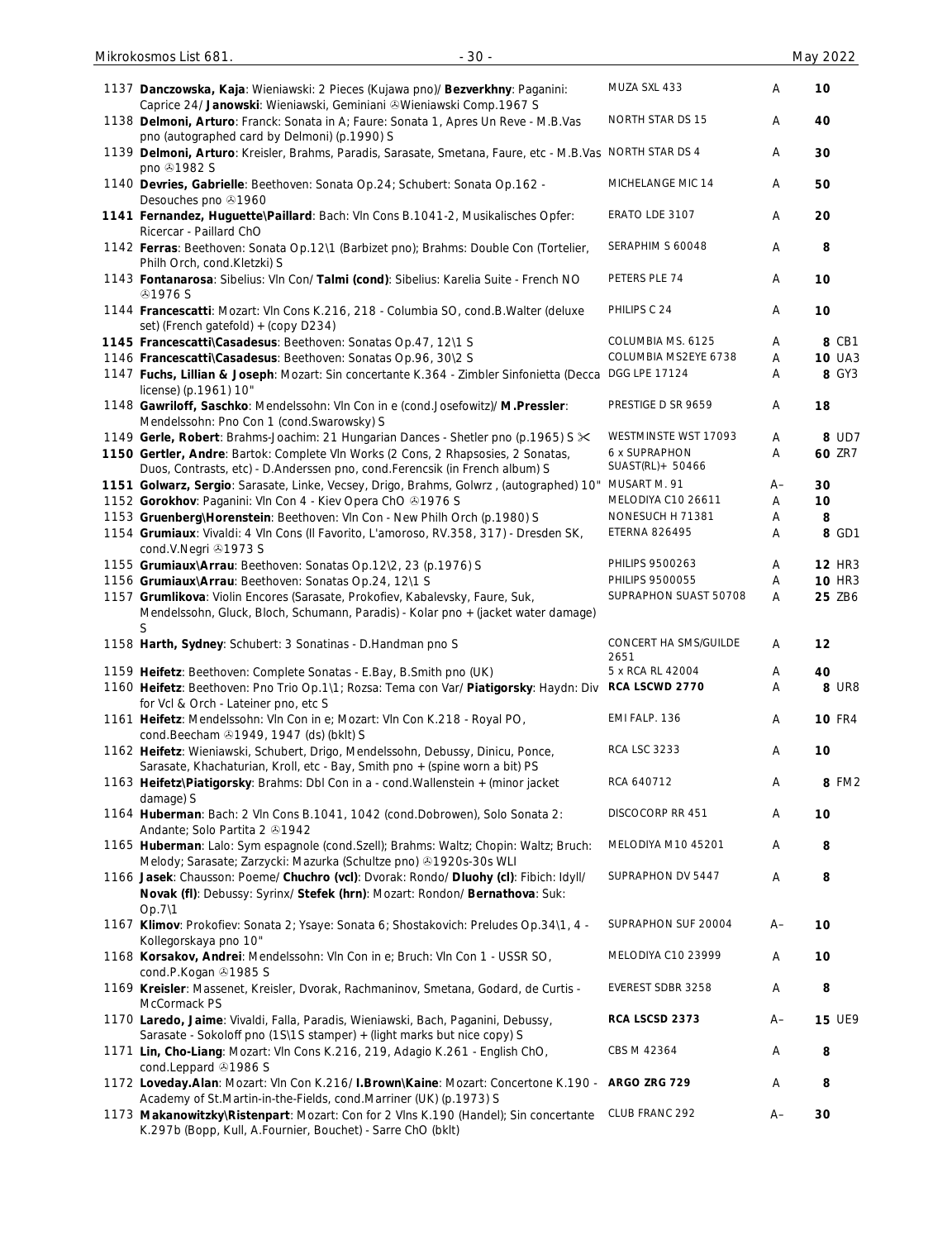| 1174 Marschner (also conducts): Mozart: VIn Con K.219, Nachtmusik - Marschner ChO S CHRISTOPHO SFGLP 77906                                                                                                       |                               | A         | 10            |
|------------------------------------------------------------------------------------------------------------------------------------------------------------------------------------------------------------------|-------------------------------|-----------|---------------|
| 1175 Milstein: Bach: Solo Sonata 1, Solo Partita 1 (French Pathe pressing)                                                                                                                                       | CAPITOL P 30270               | $A-$      | 20            |
| 1176 Milstein: Brahms: Vln Con - Philh Orch, cond. Fistoulari (US) S                                                                                                                                             | CAPITOL SP 8560               | $A-$      | 20            |
| 1177 Milstein: Miniatures (Smetana, Gluck, Wieniawski, Vivaldi, Kodaly, Chopin, Brahms,<br>etc) - Pommers pno (in white jacket) @                                                                                | CAPITOL P(FP) 8339            | Α         | 20            |
| 1178 Milstein: Music of Old Russia (Tchaikovsky, Rimsky-Korsakov, Glazunov,<br>Rachmaninov, Mussorgsky) - cond. Irving (in white jacket) @                                                                       | <b>EMI FCX 1028</b>           | Α         | 40 ER1        |
| 1179 Milstein: Pergolesi: Sonata 12; Schumann: Intermezzo; Brahms; Suk: Burlesque;<br>Bloch: Nigun; Milstein: Paganiniana - Bussotti pno                                                                         | CAPITOL P. 8259               | Α         | 30 UG6        |
| 1180 Milstein: Tchaikovsky: Vln Con - Pittsburgh SO, cond. Steinberg S                                                                                                                                           | EMI SHZE 214                  | A         | 10            |
| 1181 Milstein\Morini: Bach: Con for 2 Vlns B.1043, Sonata for 2 Vlns B.1037; Vivaldi:                                                                                                                            | ANGEL 36006                   | Α         | 8 UB1         |
| Con for 2 VIns Op.3\11                                                                                                                                                                                           |                               |           |               |
| 1182 Milstein\Piatigorsky\Reiner: Brahms: Double Con - Robin Hood Orch                                                                                                                                           | <b>RCA LM 1191</b>            | Α         | 8 UM3         |
| 1183 Morini, Erica: Brahms: VIn Con - London PO, cond. Rodzinski - (Natural Balance) -                                                                                                                           | WESTMINSTE WST 14037          | $A-$      | 40 UD5        |
| (light marks, but nice copy) S                                                                                                                                                                                   |                               |           |               |
| 1184 Morini: Tchaikovsky: Vln Con - Royal PO, cond. Rodzinski -(Natural Balance) -(light<br>marks, but nice copy) S                                                                                              | WESTMINSTE WST 14017          | $A-$      | 25 UD5        |
| 1185 Oistrakh, David: Lalo: Sym Espagnole - Philh Orch, cond. Martinon                                                                                                                                           | EMI 33CX 1246                 | A         | 12 EB1        |
| 1186 Oistrakh, David: Mendelssohn: Vln Con in e - USSR SSO, cond.Kondrashin 10" OLD                                                                                                                              | MELODIYA D 1167               | Α         | <b>8 DR4</b>  |
| 1187 Oistrakh, Igor: Tchaikovsky: VIn Con; Saint-Saens: Int & Rondo Capriccioso - Pro                                                                                                                            | ANGEL. 35517                  | Α         | 8 ER2         |
| Arte Orch, cond.Schuchter, (deluxe), (dowel spine)                                                                                                                                                               |                               |           |               |
| 1188 Oistrakh, David: Prokofiev: VIn Cons 1, 2 - cond. Matacic, Galliera                                                                                                                                         | <b>EMI FCX 30249</b>          | Α         | 8 FB3         |
| 1189 Oistrakh, David\Mitropoulos: Shostakovich: Vln Con Op.99 - New York PO &1956                                                                                                                                | CETRA DOC 6                   | A+ +      | 8             |
| 1190 Oistrakh, David\Stern: Vivaldi: Con for 2 Vlns in a; Bach: Cons B.1041, 1042 -<br>cond.Ormandy                                                                                                              | COLUMBIA ML6EYE 5087          | Α         | 8 UA1         |
| 1191 Olevsky, Julian: Mendelssohn: Vln Con in e; Bruch: Vln Con 1 - cond. Rudel - (Natural<br>Balance) S                                                                                                         | WESTMINSTE WST 14080          | Α         | <b>12 UD5</b> |
| 1192 Oliveira, Elmar: The Virtuoso Violin (Brahms, Suk-Gingold, R.Fuchs, Ravel, Sarasate-<br>Heifetz, Debussy-Heifetz, Drigo, Gershwin, Kroll, Paradis-Dushkin, Paganini -<br>R.McDonald pno <sup>3</sup> 1982 S | VOX D-VCL 9057                | $A++$     | 12            |
| 1193 Pavlik, Cenek: Chausson, Sarasate, Saint-Saens, Rimsky-Korsakov - cond.Valek<br><b>⊕1987 S</b>                                                                                                              | SUPRAPHON 110111              | Α         | 8             |
| 1194 Polyakin: Glazunov: Vln Con (USSR SO, cond.Orlov); Tchaikovsky: Melody;<br>Beethoven: VIn Con exc; Kreutzer Sonata: Mvt 1 (Yampolsky, Neihauz pno) +1936-<br>41 WLI                                         | MELODIYA M10 42789            | Α         | 10            |
| 1195 Primrose (vla): Walton: Con (Royal PO, cond.Sargent); Hindemith: Schwanendreher<br>(Columbia ChO, cond.Pritchard)                                                                                           | COLUMBIA ML 4905              | Α         | 8 UB3         |
| 1196 Reich, Gerhard: Brahms: Vln Son Op.100, Horn Trio Op.40 - R.Proll pf,                                                                                                                                       | MOTETTE M 3010                | Α         | 8             |
| M.McGaughey hn S                                                                                                                                                                                                 | <b>DECCA DL 710106</b>        |           |               |
| 1197 Ricci: Paganini: VIn Con 2; Saint-Saens: VIn Con 1 - Cincinnati SO, M.Rudolf (US) S $\mathbb X$                                                                                                             | MMG 1122                      | Α<br>Α    | 10            |
| 1198 Ricci\Menuhin: Bach: Con B.1043/ Forrester: 2 Mahler Songs/ Rampal: Debussy:<br>Syrinx/ Bolet\Graffman\Janis\J.Menuhin: Vivaldi: Con for 4 Pnos - cond.Gamba<br><b><i><u>Dlive, 1979 S</u></i></b>          |                               |           | 8             |
| 1199 Rosand, Aaron: Sarasate: 8 Spanish Dances, Navarra for 2 Vins, Caprice Basque, Int VOX ST-PL. 512760                                                                                                        |                               | Α         | 10            |
| & Tarantella - Walevski pno S $\times$                                                                                                                                                                           |                               |           |               |
| 1200 Sammons, Albert: Bruch: Vln Con 1 (cond.H.Harty) 31925/ Squire (vcl): Saint-<br>Saens: Vcl Con Op.33 (cond.H.Harty) 31926                                                                                   | PAST MASTE PM 15              | A         | 8             |
| 1201 Schneeberger: Bartok: Solo Sonata/ Wyttenbach Piano Duo: Bartok: Sonata for 2<br>Pnos & Percussions (Schmid, Huber perc) (gatefold) (p.1981) S                                                              | ACCORD ACC 140047             | Α         | 8             |
| 1202 Schneider, Alexander: Mozart: Vln Con K.218/ Kirkpatrick (pno): Mozart: Pno Con HAYDN SOCI HSLP 1040                                                                                                        |                               | Α         | 10            |
| K.453 - Dumbarton Oaks ChO, cond.A.Schneider (p.1951)                                                                                                                                                            | DGG 139463                    |           |               |
| 1203 Schneiderhan (also conducts): Mozart: Vln Con K.218, 219 - Berlin PO S                                                                                                                                      | 3 x DGG 2740116               | Α         | 8             |
| 1204 Schneiderhan (also conducts): Mozart: Works for VIn & Orch - Berlin PO S                                                                                                                                    | <b>VOX SV 410</b>             | Α<br>$A-$ | 18            |
| 1205 Schneiderhan, Walter: Brahms: VIn Con - Bamberg SO, cond. Remoortel (French<br>pressing) 31955                                                                                                              |                               |           | 8             |
| 1206 Schneiderhan: Beethoven: 2 Romances; Kreisler: 4 Pieces/ Seefried: Brahms,<br>Mahler, R.Strauss songs - Werba pno, cond.Heger & 1969 S                                                                      | EMI SHZE 281                  | Α         | 8             |
| 1207 Schneiderhan: Beethoven: VIn Con - Berlin PO, cond.Jochum S                                                                                                                                                 | DGG 135081                    | A         | <b>10 GY7</b> |
| 1208 Sitkovetsky, Julian: Bach: Solo Partita 2; Ysaye: Sonata 6 S                                                                                                                                                | MELODIYA C10 6829             | Α         | 15            |
| 1209 Spalding: Brahms: Hungarian Dances - Kooiker pno (1951)                                                                                                                                                     | REMINGTON R. 19924            | $A-$      | <b>10 UR1</b> |
| 1210 Spalding: Brahms: Hungarian Dances - Kooiker pno (in plain jacket) (under the name<br>of Galdispal vln, Kanoiker pno) https: /classite.com/disk/disquaires-reunis-dg-12-<br>q301917                         | DISQUAIRES DG 12              | Α         | 40 FY1        |
| 1211 Spivakovsky\Hannikainen: Sibelius: Vln Con, Tapiola - London SO S                                                                                                                                           | CONCERT HA SMS/GUILDE<br>2559 | Α         | 15            |
| 1212 Stadler, Sergei: Mozart: Vln Cons K.207, 216 - Leningrad ChO & 1989 S                                                                                                                                       | MELODIYA C10 29931            | Α         | 10            |
|                                                                                                                                                                                                                  |                               |           |               |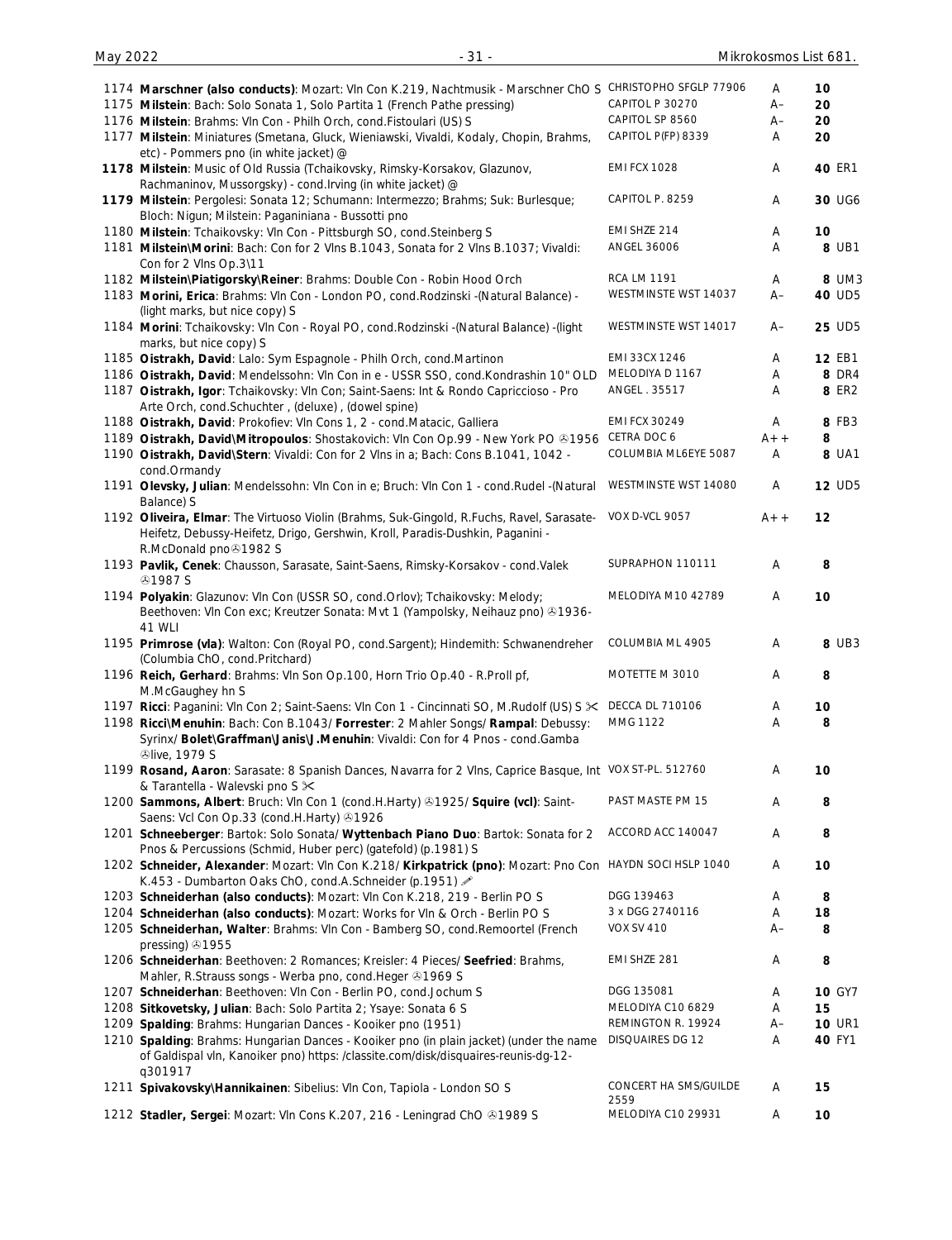| 1213 Statkiewicz, Edward: Paderewski: Sonata Op.13; Bacewicz: VIn Sonata 4 - A.Utrecht MUZA SXL 505<br>pno S                                               |                              | A              | 12            |
|------------------------------------------------------------------------------------------------------------------------------------------------------------|------------------------------|----------------|---------------|
| 1214 Stern\Mitropoulos: Dvorak: VIn Con - New York PO +1951                                                                                                | MOVIMENTO 1068               | A              | 8             |
| 1215 Suk: Dvorak: Vln Con, Romance - Czech PO, cond. Ancerl (p. 1962) S                                                                                    | SUPRAPHON SUAST(RL)<br>50181 | A              | <b>8 ZR7</b>  |
| 1216 Suk\Ruzickova: Handel: 4 Sonatas S                                                                                                                    | <b>ERATO STE 50273</b>       | A              | 20 FP3        |
| 1217 Szekely\Mengelberg: Bartok: Vln Con 2 - Concertgebouw Orch ®World Premiere,<br>March 23, 1939                                                         | HUNGAROT LPX 11573           | A              | 8             |
| 1218 Szeryng: Bach: 2 VIn Cons B.1041-2 - Pasdeloup Orch, cond. Bouillon (early French)                                                                    | ODEON XOC 809                | A              | 8             |
| 1219 Szeryng: Beethoven: Vln Con - Conservatoire Orch, cond.J.Thibaud                                                                                      | I CLASSICI XAR 4029          | A              | 8             |
| 1220 Szeryng: Treasures for Violin: Rimsky-Korsakov, Leclair, Locattelli, Vitali, Novacek,<br>Bartok, etc - C.Reiner pno S                                 | PHILIPS SGL 5852             | A              | <b>20 ER1</b> |
| 1221 Szigeti: Mozart: Sonatas for Vln & Pno - Horszowski, Szell pno (in 2 Volumes) @1955<br>PS                                                             | 6 x VANGUARD SRV + 262       | A              | 40            |
| 1222 Szigeti\Schnabel: Beethoven: Sonatas Op.24, 96 81948                                                                                                  | MELODRAM MEL 204             | A              | 8             |
| 1223 Szigeti\Schnabel: Brahms: Sonata Op.100; Schubert: Trio Op.99 (with Fournier)<br>$$1947-8$                                                            | DISCOCORP RR 488             | A              | 10            |
| 1224 Thibaud: Schubert: Sonatina Op.137\3; Mozart-Kreisler: Rondo (Janopoulo pno);<br>Mozart: VIn Con K.219 (cond.Munch) (French, cream semi circle)       | <b>EMI FJLP 5015</b>         | $A-$           | 15            |
| 1225 Thibaud\Cortot: Franck: Sonata; Faure: Sonata 1 (ds)                                                                                                  | PATHE COLH, 74               | A              | 30 FA2        |
| 1226 Varga, Ruben: Bach: 6 Solo Sonatas & Partitas - (light marks on side 6, otherwise<br>mint) S                                                          | 3 x AUDIO FIDE FCS 31        | $A -$          | 90            |
| 1227 Varga, Tibor (also conducts): Mozart: VIn Cons K.216, 211 - Varga ChO + (spines<br>taped) S                                                           | SOMERSET 608                 | A              | 10            |
| 1228 Vegh, Sandor: Bartok: 44 Duos - A.Lysy vln 31971 (gatefold) S                                                                                         | ASTREE AS 70                 | $\overline{A}$ | 15            |
| 1229 Yaron, Yuval: Sibelius: VIn Con; Tchaikovsky: VIn Con - London PO, cond.Soudant<br>(UK) (p.1976) S                                                    | NIXA PCNHX 14                | $A++$          | 12            |
| 1230 Souvenirs of Reine Elisabeth Concours: D.Oistrakh, Odnoposoff, Bobescu,<br>Menuhin, Milanova, etc speak; Odnoposoff, L.Kogan, Senofsky, Lisy, Laredo, | QUEEN ELIS DW 1              | A              | 50            |

Milanova, etc play excs

# ....CELLISTS & DOUBLE BASS

| 1231 Altman, Evgeni: Prokofiev: Sonata Op.119; Shostakovich: Sonata Op.40 -<br>Voskresensky pno 31981-82 S                                                                      | MELODIYA C10 23837     | A    | 35            |
|---------------------------------------------------------------------------------------------------------------------------------------------------------------------------------|------------------------|------|---------------|
| 1232 Banda\Zecchi: Bach: Vcl Sonata in G; Debussy: Vcl Sonata ®1955 10" OLD                                                                                                     | HUNGAROT HLP 144       | $A-$ | <b>12 MY2</b> |
| 1233 Baumann\Stoll (db): Pleyel, Benda, Boccherini, Antoniotti, Telemann, J.M.Haydn,<br>Haydn (duos for vcl & db) (gatefold) (p.dig, 1980) S                                    | TELEFUNKEN 642827      | A    | 8             |
| 1234 Casals: Bach: Solo Suires 5, 6 (gatefold) (Austral pressing)                                                                                                               | WORLD RECO 6089        | A    | 8             |
| 1235 Cassado\Mengelberg: Pfitzner: Vcl Con Op.42 & 1940/ Gendron\Mengelberg:<br>Dvorak: Vcl Con 31944                                                                           | PAST MASTE PM 33       | A    | 10            |
| 1236 Dorner, Mirko: Haydn: Vcl Sonata in C (Puchelt pno)/ Max Kayser Quartet: Haydn: IMPERIAL ILX 530<br>SQs Op.76\3, 64\5                                                      |                        | A    | 20            |
| 1237 Feuermann: Beethoven: Sonata Op.69 (Hess pno); Weber: Andantino; Schubert:<br>Arpeggione Sonata (Moore pno) 31936-7                                                        | SERAPHIM 60117         | A    | 8             |
| 1238 Fontanarosa, Renaud: Bach: 6 Solo Suites @1977 https:<br>/classite.com/disk/aristocrate-7674-q327400 S                                                                     | 3 x ARISTOCRAT 7674    | A    | 240           |
| 1239 Fournier: Bach: Solo Suites (in canvas album) 31960 S                                                                                                                      | 3 x ARCHIV SAPM 198356 | A    | 240           |
| 1240 Fournier: Bach: Solo Suites 3, 4 31960 (gatefold) S                                                                                                                        | <b>ARCHIV 198187</b>   | A    | 12            |
| 1241 Fournier: Bach: Sonata in g; Bloch: Nigun; Bach-Fournier: Chorale; Kreisler, Debussy,<br>Gershwin, Nin, Faure - Lush pno (in white jacket) @                               | DECCA LXT(FP) 2766     | Α    | <b>50 FY1</b> |
| 1242 Fournier: Elgar: Vcl Con; Bloch: Schelomo - Berlin PO, cond. Wallenstein (p.1967)                                                                                          | DGG SLPM 139128        | Α    | <b>12 GY7</b> |
| 1243 Fournier\Schnabel: Beethoven: 5 Sonatas for Vcl & Pno (gatefold) ®1947-8 WLI                                                                                               | 2 x MELODIYA M10 42565 | A    | 15            |
| 1244 Frezin, Adolphe: Franck: Sonata in A; Ysaye: Solo Sonata for Vcl Op.28; Debussy:<br>Vcl Sonata - Jane Courtland pno (p.1964) S                                             | PROTONE LPS 131        | A    | 20            |
| 1245 Gendron, Maurice: Schumann: Vcl Con; Tchaikovsky: Rococo Variations, Pezzo<br>capriccioso - Vienna SO, cond.C.von Dohnanyi - (French Hi-Fi Stereo label) S                 | PHILIPS . 835130       | A    | <b>50 FP1</b> |
| 1246 Geringas: Tchaikovsky (3), Dvorak, Rimsky-Korsakov, Glazunov (3), Bruch, Sibelius,<br>F.Schmitt, Saint-Saens (3), Respighi - Berlin RSO, cond.L.Foster & 1980 (gatefold) S | 2 x PARNASS 91987      | A    | 15            |
| 1247 Greenhouse, Bernard: Valentini: Sonata 4; Boccherini: Sonata 6 - A.Makas pno                                                                                               | RENAISSANC XR 11       | A    | 10            |
| 1248 Greenhouse, Bernard: Bach: Solo Suites 2, 4 - (replacement jacket) RJ                                                                                                      | RENAISSANC X 16        | $A-$ | 20            |
| 1249 Honegger, Henri: Brahms: 2 Sonatas Op.38, 99 - N.Lee pno ®1962 (Jalons de la<br>musique jacket) S                                                                          | VALOIS MB, 772         | Α    | 40            |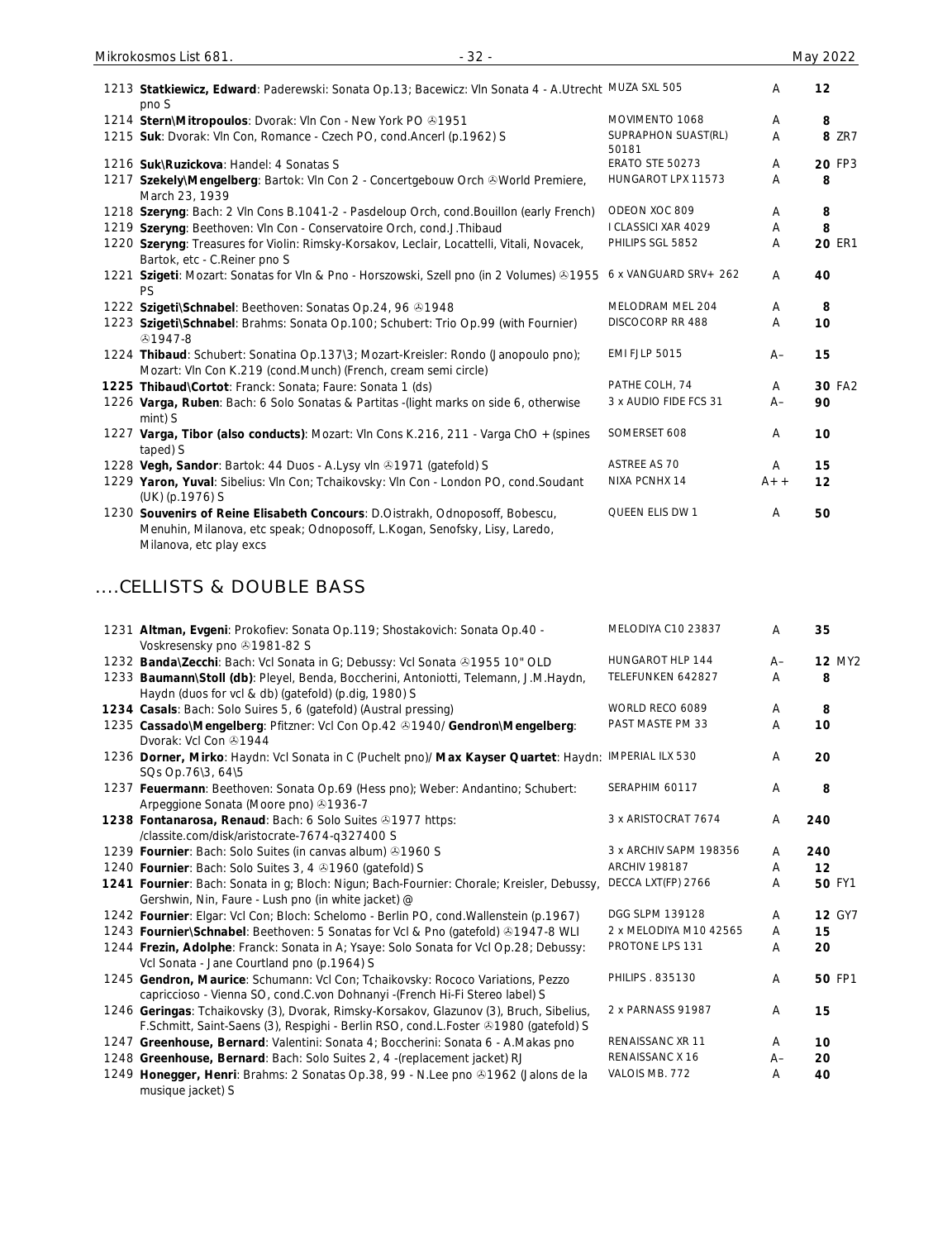| May 2022 | $-33-$                                                                                                                                                                                      |                               | Mikrokosmos List 681. |               |
|----------|---------------------------------------------------------------------------------------------------------------------------------------------------------------------------------------------|-------------------------------|-----------------------|---------------|
|          | 1250 Hurtnagel (doublebass): Dittersdorf: Db Con in E, Double Con for Db & Vla<br>(Lammen vla)/ Storck (harp): Dittersdorf: Hp Con in A - Wurttemberg ChO,<br>cond.Faerber (silver) S       | TURNABOUT TV 34005            | A                     | 8             |
|          | 1251 Isserlis, Steven: Elgar: Vcl Con; Bloch: Schelomo - London SO, cond.Hickox & 1988                                                                                                      | <b>VIRGIN VC7 90735</b>       | Α                     | 12            |
|          | 1252 Janigro: Shostakovich: Vcl Sonata Op.40; Prokofiev: Vcl Sonata Op.119 -<br>E.Wollmann pno                                                                                              | WESTMINSTE W 9077             | A                     | 8             |
|          | 1253 Ma\Ax: Beethoven: Sonatas Op.5\1, 2 (p.dig, 1982) S                                                                                                                                    | CBS D 37251                   | A                     | 8             |
|          | 1254 Navarra: Beethoven: Complete Works for Cello & Pno - Sancan pno (gatefold) S                                                                                                           | 3 x CLUB FRANC STEREO<br>2390 | A                     | 180           |
|          | 1255 Perenyi: Dvorak: Vcl Con; Tchaikovsky: Rococo Vars - Festival Orch, cond.I.Fischer<br><b>@1987-8S</b>                                                                                  | HUNGAROT SLPD 12868           | Α                     | 10            |
|          | 1256 Rabbath, Francois (double bass): Bach: Solo Suite 1 + Myts from the other Cello<br>Solo Suites (p.1982) S                                                                              | LIBEN RML 8201                | Α                     | 25            |
|          | 1257 Rattai, Evzen: Beethoven: 2 Sonatas Op.5, 2 Zauberflote Variations - Bogunia pno<br><b>⊕1983 S</b>                                                                                     | CALLIOPE CAL 1693             | A                     | 12            |
|          | 1258 Rostropovich: Saint-Saens: Vcl Con 1; Miaskovsky: Vcl Con Op.66 - Philh Orch,<br>cond.Sargent                                                                                          | <b>RCA LM 2016</b>            | $\overline{A}$        | 8 UP1         |
|          | 1259 Rostropovich: Schumann: Vcl Con (Samosud); Dvorak: Vcl Con (Khaikin); Prokofiev:<br>Sonata (Richter); Small Pcs by Schumann, Chopin, Handel, Sinding, Granados<br>(Yampolsky, etc pno) | 2 x EURODISC 80578            | A                     | 15            |
|          | 1260 Rostropovich\Britten: Schubert: Arpeggione Sonata; Bridge: Sonata (French<br>gatefold) 31968 S                                                                                         | <b>DECCA 591293</b>           | A                     | 20            |
|          | 1261 Rostropovich\Jolivet: Jolivet: Cello Con 2, 5 Danses Rituelles - French RSO<br>(gatefold) S                                                                                            | ERATO STU 70509               | A                     | 8 FB2         |
|          | 1262 Rostropovich\Ormandy: Shostakovich: Vcl Con Op.107, Sym 1 - Philadelphia Orch<br>S                                                                                                     | CORONET KLCS 2762             | A                     | 8             |
|          | 1263 Schiff, Heinrich\Marriner: Elgar: Vcl Con, Cockaigne, Int & Allegro - Dresden SK<br>(p.dig, 1983) S                                                                                    | <b>PHILIPS 6514316</b>        | A                     | 8 HR3         |
|          | 1264 Soyer, David: Faure: Vcl Sonata 2, Pno Quartet 1 - G.Casadesus, D.Guilet,<br>W.Schoen, L.Mittman                                                                                       | POLYMUSIC PRLP 1007           | A                     | 20            |
|          | 1265 Starker: Bach: 6 Solo Suites & 1957-9 (Suites 4, 6 stereo according to the booklet)<br>S/M                                                                                             | 3 x EMI M155 43080            | A                     | 90            |
|          | 1266 Tortelier: Bach: Solo Suites 1, 2 31960 (gatefold) S                                                                                                                                   | EMI C069 10828                | A                     | 8             |
|          | 1267 Walevska: Prokofiev: Vcl Con in e; Khachaturian: Vcl Con - cond. Inbal (p.1973) S                                                                                                      | PHILIPS 6500518               | Α                     | <b>10 HR2</b> |
|          | 1268 Virtuosi: Casals, Landowska, Szigeti, Cortot, L.Goosens, Schnabel, Rubinstein,<br>Menuhin, Enescu, Lipatti, Feuermann, Milstein, Kreisler, Rachmaninov, Heifetz, etc<br>(nice booklet) | 7 x SMITHSONIA R 32           | $A++$                 | 50            |

# ....MISCELLANEOUS SOLO INSTRUMENTS & OTHERS

|      | 1269 Bassoon: F.Moritz: Devienne: Bsn Con (M.Furman pno); Weber: Bsn Con 2: Mvt 2<br>(E.Mortiz pno); Mozart: Sonata K.292 (he plays both parts on bsn); J.Weissenborn:<br>Ser 1 for 3 Bsns: Finale S | RAHMP FM 1001          | A    | 10            |
|------|------------------------------------------------------------------------------------------------------------------------------------------------------------------------------------------------------|------------------------|------|---------------|
|      | 1270 Clarinet: Kell: Brahms: 2 Sonatas Op.120 - J.Rosen pno                                                                                                                                          | DECCA DL(CP) 9639      | A    | 8             |
|      | 1271 Clarinet: Zahradnik: Weber: CI Con 2, Concertino; Rossini: Int, Theme & Variations -<br>Czech PO, cond. Vajnar 21983 S                                                                          | SUPRAPHON 11103620     | A    | 8             |
|      | 1272 Flute: Debost: Mozart: Sonata K.12; Beethoven: Sonata; Clementi: Sonata Op.3\2;<br>Schubert: Variations - Ivaldi pno                                                                            | <b>VEGA C30A 352</b>   | A    | 20            |
|      | 1273 Flute: Rampal: Bach: Brandenburg Concerto 5, Con B.1044 - Suk vln, Ruzickova<br>hrpschrd, Prague Soloists, cond.E.Fischer S                                                                     | <b>ERATO STU 70469</b> | A    | 8 FB2         |
|      | 1274 Flute: Rampal: Bach: Flute Sonatas - Veyron-Lacroix hrpschrd, Huchot vcl S                                                                                                                      | 2 x EPIC BSC. 145      | A    | <b>15 CY5</b> |
|      | 1275 Flute: Rampal: Handel: Sonatas for FI & Hrpschrd - Veyron-Lacroix hrpschrd<br>(individual LPs) Apr 1964 S                                                                                       | 2 x ERATO STE 50208    | A    | 40 FP1        |
|      | 1276 Flute: Rampal\M.Andre (tr)\Lagorce (tr): Clarke, Telemann, Corelli, Vivaldi, Albinoni,<br>Purcell - cond. Birbaum (RFR1\RFR1 stampers) S                                                        | MERCURY SR-ER 90404    | A    | <b>10 UM1</b> |
|      | 1277 Flute: Wanausek: FI Cons by M.Haydn, C.Stamitz, Telemann - cond.Heiller (canvas<br>gatefold, French)                                                                                            | <b>VOX PLD 11530</b>   | $A-$ | 8             |
|      | 1278 Flute: Zverev: Stamitz: Fl Con Op.29; Vivaldi: Fl Con Op.10\4; Quantz: Fl Con in G;<br>Gluck: Melody - cond.Fedotov, Dmitriev S                                                                 | MELODIYA CM 4467       | A    | 8             |
|      | 1279 Guitar: Almeida: Ibert: Entr'acte; Villa-Lobos, Desportes, Ovalle, Chopin, Ravel,<br>Henrique, Braga, etc - Ruderman fl, Terri ca                                                               | CAPITOL P(CP) 8406     | A    | 8             |
|      | 1280 Harp: A.Challan: Concertos by Pertini, J.Ch.Bach, E.Eichner - Antiqua Musica Orch,<br>cond.Couraud (French gatefold)                                                                            | <b>PHILIPS 641740</b>  | A    | 8             |
| 1281 | Harpsichord: C.Jaccottet: Bach: 13 Hrpschrd Cons - C.Sartoretti, N.Hostettler,<br>Wurttemberg ChO, cond.Faerber S                                                                                    | 4 x FSM 114            | A    | 30            |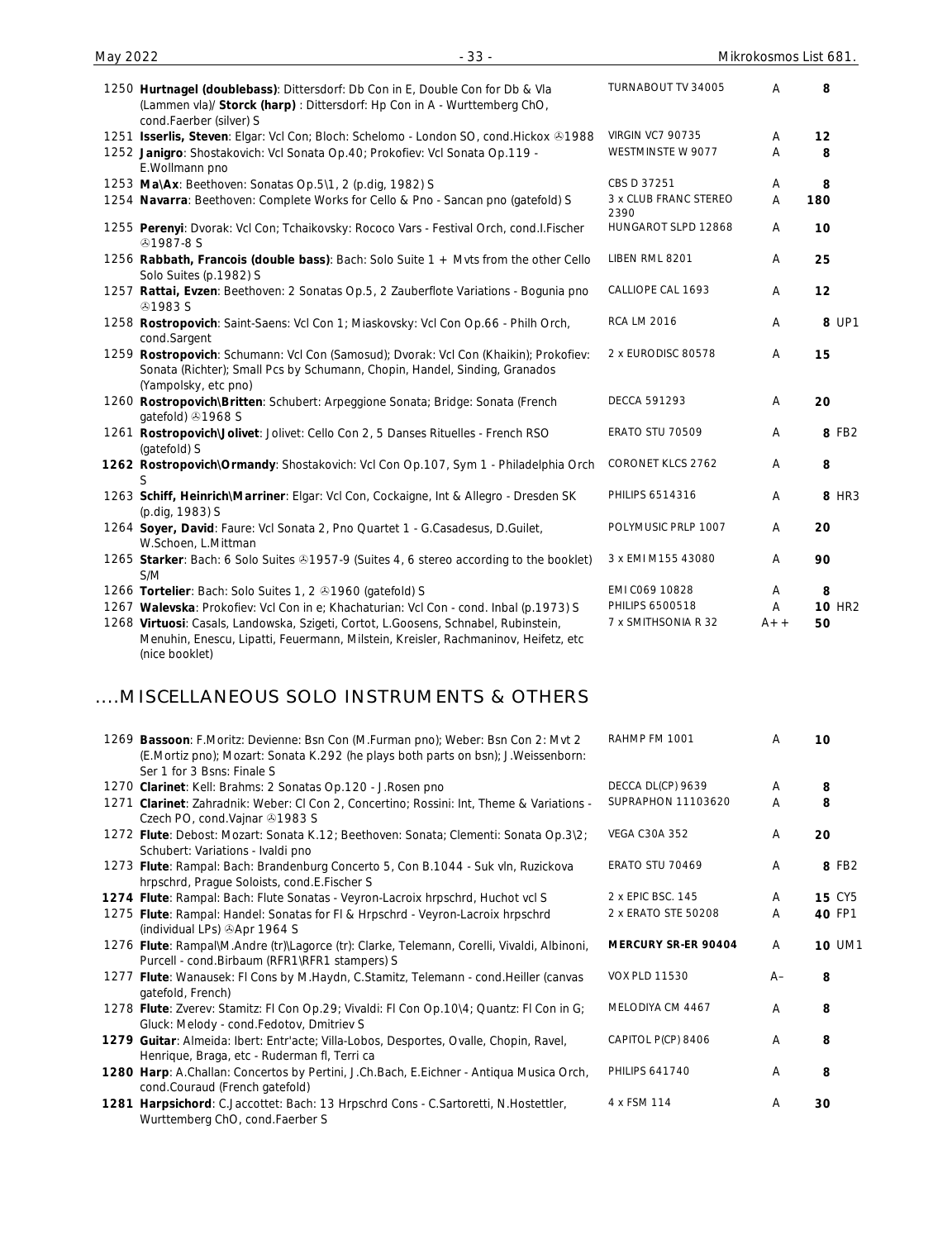| 1282 Harpsichord: D.Moroney: L.Couperin: Complete Hrpschrd Works & 1983 S                                                                                          | 5 x HARMONIA M HM 1124           | Α      | 40                      |
|--------------------------------------------------------------------------------------------------------------------------------------------------------------------|----------------------------------|--------|-------------------------|
| 1283 Harpsichord: Kirkpatrick: Bach: Goldberg Variations 31952                                                                                                     | HAYDN SOCI HS 9035               | Α      | 10                      |
| 1284 Harpsichord: Kirkpatrick: Bach: Hrpschrd Cons B.1044, 1055, 1056 - Nicolet fl,                                                                                | ARCHIV ARC 73176                 | Α      | 8                       |
| Baumgartner vln, Lucerne FO, cond.Baumgartner 491963, (STEREO at 12 o'clock) S                                                                                     |                                  |        |                         |
| 1285 Harpsichord: Krastinsh: French Suite 6; WTK B.850; Hrpschrd Cons B.1055-56                                                                                    | MELODIYA CM 3995                 | Α      | 8                       |
| (cond.Lifshits) S                                                                                                                                                  |                                  |        |                         |
| 1286 Harpsichord: Landowska: Bach: WTC Book 1 (individual LPs)                                                                                                     | 3 x RCA 630474<br>3 x RCA 630270 | Α      | 18                      |
| 1287 Harpsichord: Landowska: Bach: WTK Book 2 (individual French LPs)                                                                                              | 18 x MURRAY HIL S 4361           | Α      | 18                      |
| 1288 Harpsichord: M.Galling: Bach: Complete Harpsichord Music (150 works) S<br>1289 Harpsichord: Marlowe: F.Couperin: 26me Ordre, Passacaille, Les Festes (p.1953) | REMINGTON R. 199202              | Α<br>A | 50<br>8 UD <sub>2</sub> |
| 1290 Harpsichord: Puyana: Italian Music (Dalza, Gabrieli, Cimarosa, etc) (gatefold with                                                                            | PHILIPS . 802898                 | Α      | <b>8 ER1</b>            |
| nice booklet) (p.1969) S                                                                                                                                           |                                  |        |                         |
| 1291 Harpsichord: S.Hayden: Bach: Goldberg Variations S                                                                                                            | SEP LP 1                         | A+     | 10                      |
| 1292 Horn: D.Brain: His Last Broadcasts: Dukas, Beethoven, Malipiero, Marais + lecture                                                                             | BBC REGL 352                     | Α      | 8                       |
| excs 21956                                                                                                                                                         |                                  |        |                         |
| 1293 Horn: G.Barboteu: Mozart: 4 Horn Cons - Collegium Musicum de Paris, cond.Douatte CRITERE SCRD 5190                                                            |                                  | Α      | 8                       |
| (gatefold) 31965 S                                                                                                                                                 |                                  |        |                         |
| 1294 Horn: P.Del Vescovo: Chabrier, Saint-Saens, Rossini, Dukas, F.Schmitt, Poulenc -                                                                              | ERATO STU 71286                  | A      | 8                       |
| Hubeau pno (gatefold) 31979 S                                                                                                                                      |                                  |        |                         |
| 1295 Horn: P.Del Vescovo: Mozart: Horn Concerti K.412, 495, 447, 417 - Paillard ChO,                                                                               | ERATO STU 70759                  | Α      | 8 FB2                   |
| cond.Paillard (gatefold) (p.1973) S                                                                                                                                |                                  |        |                         |
| 1296 Horn: Tuckwell: Mozart: Hn Cons 1-4; Horn Quintet K.407; Quintet K.452; Sinfonia                                                                              | 3 x LONDON 410283                | Α      | 20                      |
| Concertante; Fragment K.370b - Gabrieli Quartet, Ogdon pno, Wickens ob, R.Hill,<br>M.Gatt, English ChO S                                                           |                                  |        |                         |
| 1297 Oboe: Goossens: Marcello: Con in c; Cimarosa: Con; Bach; Schumann: 3 Romances -                                                                               | EMI HQM 1087                     | A      | 8 ED1                   |
| Moore, cond.Susskind, etc 31931-52                                                                                                                                 |                                  |        |                         |
| 1298 Oboe: Holliger: Vivaldi: 5 Ob Cons RV.451, 457, 461, 453, 455 - I Musici (p.1977) S PHILIPS 9500299                                                           |                                  | A      | 8                       |
| 1299 Oboe: Lyubimov: Hindemith: Sonata; Saint-Saens: Sonata Op.166; Vivaldi: Sonata                                                                                | MELODIYA CM 3185                 | Α      | 8                       |
| Op.13\6; Cimarosa: FI Con in C - Pushechnikov pno, hrpschrd, cond.Markiz S                                                                                         |                                  |        |                         |
| 1300 Oboe: P.Pierlot: Albinoni: 6 Concertos - cond.L.de Froment (French pressing)                                                                                  | L'OISEAU-L OL-LD 92              | A      | 15                      |
| 1301 Organ: K.Richter: Mozart: Fant K.608; Brahms: Choral Prels Op.122; Liszt:                                                                                     | DGG SLPM. 138906                 | Α      | 8 GY5                   |
| .A.C.H.Prel & Fugue (red stereo) (p.1964) S                                                                                                                        |                                  |        |                         |
| 1302 Organ: M.Chapuis: Bach: Organ Works Vol.1 (Trio Sonatas, Schubler Chorales,                                                                                   | 5 x VALOIS CMB 1                 | Α      | 40                      |
| Preludes & Fugues, Concerti, Partitas & Chorales, etc) +1968 S                                                                                                     |                                  |        |                         |
| 1303 Organ: Walcha: Bach: Orgelbuchlein Vol.2 (B.622-644) 31950 (gatefold)                                                                                         | ARCHIV APM 14022                 | A      | 8                       |
| 1304 Paris Wind Ens: Fanfares de Tous les Temps (Des Prez, Gervaise, Tertre, G.Gabrieli,                                                                           | ERATO STE 50178                  | Α      | <b>10 FP1</b>           |
| M.Franck, Lully, Beethoven, Rimsky-Korsakov, Debussy, F.Schmitt, Roussel, Jolivet                                                                                  |                                  |        |                         |
| <b>⊕1963 S</b><br>1305 Trumpet: Guttler: Schmelzer, Kerzinger, Biber, Telemann, Bertali, Franceschini,                                                             | <b>ETERNA 827395</b>             | Α      | 8 GD1                   |
| Caldara, Vejvanovsky - Wind Ens, Berlin ChO, cond.Guttler, Haenchen & 1978 S                                                                                       |                                  |        |                         |
| 1306 Band of H.M. Royal Marines: Old Comades-New Comrades (Teike, Rutterford,                                                                                      | <b>GRASMERE GRALP 1</b>          | A      | 8                       |
| Rose, Williams, etc) - cond. Hoskins (UK) (p.1984) S                                                                                                               |                                  |        |                         |
| 1307 Gaelic Collage "Mcdonald Hundred" Junior Pipe Band: Gaelic Mod & 1960                                                                                         | RODEO RLP 74                     | A      | 10                      |
| 1308 Legion Entrangere: 150th Anniversary (Lully, trad, Wilhelms, Durand, etc) -                                                                                   | CORELIA CC 81260                 | Α      | 10                      |
| cond.Coudine (gatefold) (p.1981) S                                                                                                                                 |                                  |        |                         |
| 1309 The Red Flower of Tachai Blossoms Everywhere: Music for National Instruments                                                                                  | CHINA RECO M 1019                | A      | 8                       |
| (Liuchin, Cheng, Ehru, etc) 10"                                                                                                                                    |                                  |        |                         |
| 1310 Welcome Rain in the Banana Grove: Music Played on Traditional Chinese                                                                                         | CHINA RECO M 2157                | A      | 8                       |
| Instruments (Sheng, Sanhsien, Titzu, Kaohu, etc) 10"                                                                                                               |                                  |        |                         |
| 1311 Women Textile Workers\ Sunning the Grain\ Delivering Grain to the State:                                                                                      | CHINA RECO M 986                 | A      | 8                       |
| Performed by the Amateur Art Propaganda Troupe of the Peking Vinylon Factory 10"                                                                                   |                                  |        |                         |
|                                                                                                                                                                    |                                  |        |                         |
| CHAMBER MUSIC                                                                                                                                                      |                                  |        |                         |
|                                                                                                                                                                    |                                  |        |                         |
|                                                                                                                                                                    | DELTA DEL 12025                  |        |                         |
| 1312 Aeolian Quartet: Elgar: SQ in e; Vaughan Williams: SQ 1 in g (p.1963) (UK)                                                                                    | MHS 4558                         | A<br>Α | 8<br>8                  |
| 1313 Alberni Quartet: Brahms: Sextet Op.18; Schubert: Quartettsatz, D 703 - R.Best vla,<br>M.Welsh vcl (p.1982) S                                                  |                                  |        |                         |
| 1314 Amadues Quartet: Haydn: SQ Op.76 No.3; Mozart: SQ K.458 (red stereo) S                                                                                        | DGG SLPM. 138886                 | Α      | 10 GY5                  |
| 1315 Barchet Quartet: Dvorak: SQ Op.105 (p.1953) + (jacket worn a bit)                                                                                             | <b>VOX PL 7570</b>               | Α      | 10                      |
| 1316 Barchet Quartet: Mozart: 6 String Quintets - E.Kessinger vla (p.1958)                                                                                         | 3 x VOX VBX 313                  | $A-$   | 24                      |
| 1317 Barchet Quartet: Mozart: String Quintets - Kessinger vla (p.1963) PS                                                                                          | 3 x VOX SVBX 5003                | Α      | 24                      |
| 1318 Barylli Quartet: Beethoven: SQ Op.131 (p.1952) -(spines taped)                                                                                                | WESTMINSTE WL 5144               | A–     | 25 UM2                  |
| 1319 Barylli Quartet: Beethoven: SQ Op.135, Grosse Fuge (p.1952) -(spines taped)                                                                                   | WESTMINSTE WL 5151               | $A-$   | <b>18 UM2</b>           |
| 1320 BarylliWlach: Brahms: Horn Trio Op.40, Cl Trio Op.114 - Kwarda vcl, Koch hrn,                                                                                 | WESTMINSTE WL 5146               | $A-$   | <b>15 UM2</b>           |

1320 **Barylli\Wlach**: Brahms: Horn Trio Op.40, Cl Trio Op.114 - Kwarda vcl, Koch hrn, Holletschek pno (p.1952) -(light marks, but nice copy)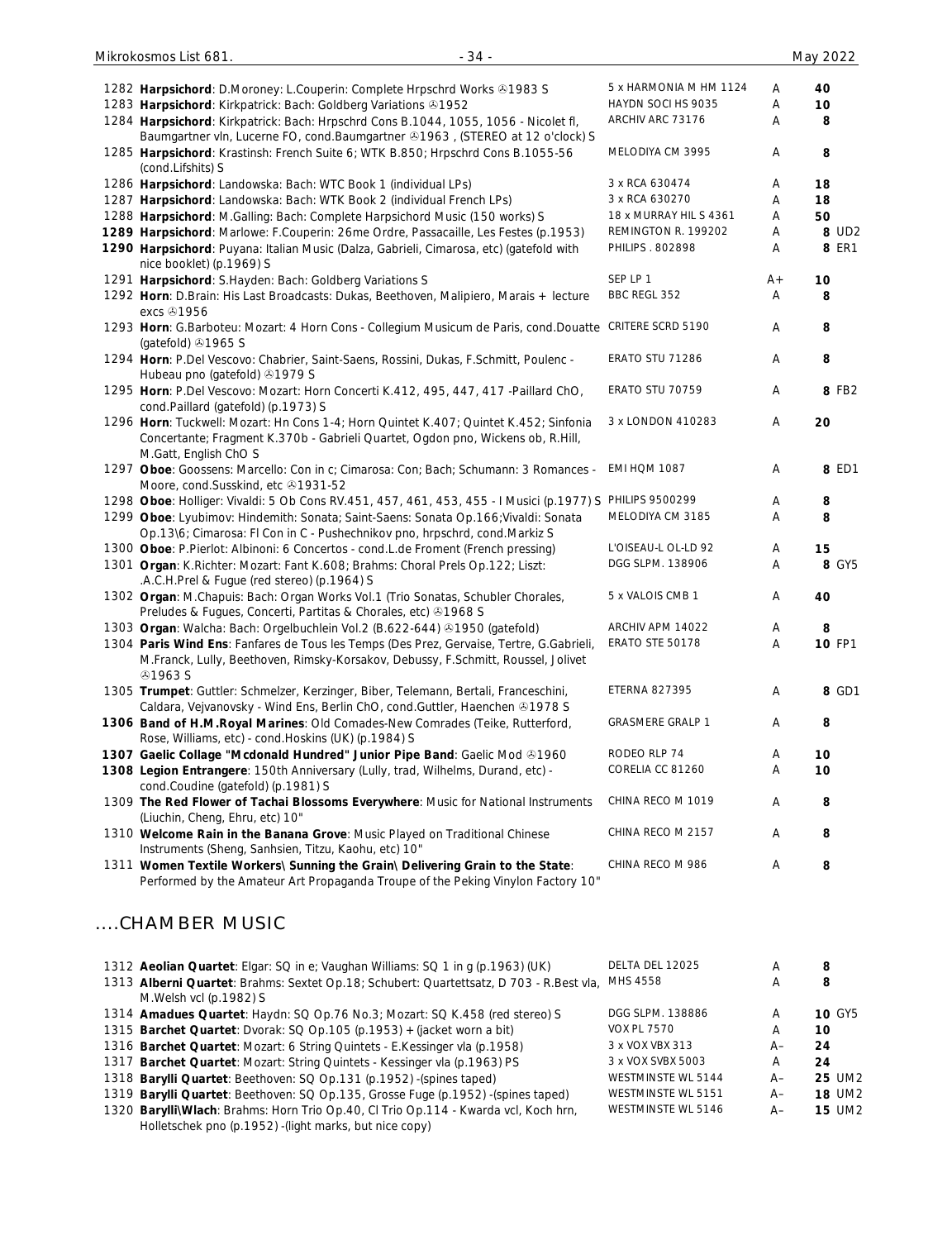| 1321 Beethoven: Piano Quintet Op.16, Quintet for Pno & Winds Op.16 - Mittman pno,<br>Eidus vln, G.Ricci vcl, Schulman ob, Weber cl, E.Carmen bsn, Klein hrn (plain original                   | CLUB MONDI HC 503       | Α    | 10                |
|-----------------------------------------------------------------------------------------------------------------------------------------------------------------------------------------------|-------------------------|------|-------------------|
| jacket) 10"                                                                                                                                                                                   | MELODIYA CM 2549        | Α    | 8                 |
| 1322 Borodin Quartet: Borodin: SQ 1; Tchaikovsky: Andante Cantabile (p.1980) S<br>1323 Brahms: 2 Sextets Op.18, 36 - Hendel, Schlupp, Kempen, Bunte, Hindrichs,<br>Dommisch (gatefold) S      | 2 x CLUB FRANC 2395     | A    | 60                |
| 1324 Budapest Quartet: Haydn: SQ Op.73\3, 4                                                                                                                                                   | COLUMBIA AML 4923       | Α    | 8                 |
| 1325 Burgin\Posselt (vln): Cons & Sonatas by Vivaldi, Veracini, dall'Abaco, Torelli,                                                                                                          | UNICORN UNLP 1030       | A    | 8                 |
| Albinoni - Zazofsky vln, E.Lehner vla, S.Mayes vcl, Bodky hrpschrd                                                                                                                            |                         |      |                   |
| 1326 Curzon: Mozart: Pno Quartets K.478, 493 - Mmbrs of Amadeus SQ (UK)                                                                                                                       | LONDON LL 679           | Α    | 8                 |
| 1327 Danzi Quintet: Danzi: Quintet Op.56\2; Haydn: 7 Pieces; Reicha: Quintet Op.91\1                                                                                                          | DISKANTO MAR 12901      | Α    | 8                 |
| 1328 Danzi Quintet: Onslow: Wind Quintet Op.81; Reicha: Wind Quintet Op.99\2                                                                                                                  | <b>PHILIPS 802792</b>   | Α    | 8 HR <sub>2</sub> |
| (gatefold) (p.1967) S                                                                                                                                                                         |                         |      |                   |
| 1329 Danzi: Flute Quartet in d/ A.Filtz: Sonata for 2 Fls Mvts/ Songs deom the<br>Mannheim Court: Danzi (8), B.A.Weber, Cannabich, Franzl - R.Fried sop, H.Bender<br>ten, Mannheim Soloists S | MUSICA RAR MUS 13       | Α    | 12                |
| 1330 Debussy: Sonata for Fl, Vla & Harp/ Ravel: Int & Allegro for Harp & SQ/ Roussel:<br>Serenade Op.30 - Novakova hrp, Philharmonic Quartet, Jurkovic fl, Telecky vla<br><b>41987 S</b>      | OPUS 93111894           | Α    | 8                 |
| 1331 Drolc Quartet: Brahms: Cl Quintet Op.115; Mozart: Fl Quartet K.298 - Geuser cl,<br>Nicolet fl                                                                                            | MACE M 9029             | Α    | 8                 |
| 1332 Flonzaley Quartet\H.Bauer: Brahms: Pno Quintet op.34                                                                                                                                     | MJA 19673               | Α    | 8                 |
| 1333 Georgian String Quartet: Mozart: SQ K.465; Haydn: SQ Op.64\1 +1985 S                                                                                                                     | MELODIYA C10 23071      | A    | 8                 |
| 1334 Gewandhaus Quartet: Mozart: SQ K.575 (with Suske & Bosse)/ Michailow                                                                                                                     | ETERNA LPM 820016       | Α    | 10 GG4            |
| Quartet: Haydn: SQ Op.20\4 (p.1957) -(grooved label)                                                                                                                                          |                         |      |                   |
| 1335 Gould, Glenn: Brahms: Piano Quintet Op.34 - Montreal SQ @1957                                                                                                                            | <b>CBC 140</b>          | Α    | 20                |
| 1336 Grumiaux Trio\W.Bennett: Mozart: 4 FI Quartets (p.1970) S                                                                                                                                | <b>PHILIPS 412058</b>   | A    | 8 HR3             |
|                                                                                                                                                                                               | <b>BOSTON REC B 209</b> |      |                   |
| 1337 Grumiaux: Brahms: Horn Trio (Stagliano hrn, Tucker pno)/Posselt: W.Stich: Horn<br>Quartet (Stagliano hrn, etc) - (spines taped)                                                          |                         | A    | 20                |
| 1338 Heifetz: Beethoven: Archduke Trio - Rubinstein, Feuermann, (flat disc)                                                                                                                   | <b>EMI ALP 1184</b>     | Α    | 30 ER1            |
| 1339 Heifetz: Mozart: String Quintet K.515; Mendelssohn: Pno Trio Op.66 - Piatigorsky,<br>Primrose, I.Baker, Majewski, Pennario S                                                             | <b>RCA AGL1 4949</b>    | A    | 10                |
| 1340 Heifetz\Piatigorsky: Spohr: Double SQ; Dvorak: Dumky Trio - Lateiner, I.Baker,<br>Amoyal, etc 31968 S                                                                                    | <b>RCA LSC 3068</b>     | Α    | <b>10 UE2</b>     |
| 1341 Hindemith: Kleine Kammermusik Op.24 No.2/ Danzi: Quintet Op.67 No.2 - New<br>York Woodwind Quintet S                                                                                     | CONCERT DI CS 205       | Α    | 8                 |
| 1342 Hungarian Quartet: Beethoven: SQ Op.132 S                                                                                                                                                | <b>EMI HQS 1180</b>     | A    | 8 EM1             |
| 1343 Hungarian Quartet: Beethoven: SQs Op.127, 135 S                                                                                                                                          | EMI HQS 1177            | A    | 8 ED1             |
| 1344 Hungarian Quartet: Beethoven: SQs Op.59\3, Op.74 S                                                                                                                                       | <b>EMI HQS 1161</b>     | Α    | <b>10 ED1</b>     |
| 1345 Hungarian Quartet: Haydn: SQs Op.64\5, 77\2 -(2 speakers label) (p.1962) S                                                                                                               | VOX ST-PL 512080        | Α    | 8 UB1             |
| 1346 Hungarian Quartet: Mozart: SQs K.458, 465 @1960s S                                                                                                                                       | CLUB NATIO CNDS 864     | Α    | 10                |
| 1347 Janacek & Smetana Quartets: Mendelssohn: Octet -(Natural Balance) S                                                                                                                      | WESTMINSTE WST 14082    | Α    | <b>10 UD5</b>     |
| 1348 Juilliard Quartet: Schoenberg: Complete SQs - B.Valente (p.1977) S                                                                                                                       | 3 x CBS 79304           | Α    | 20                |
| 1349 LaSalle Quartet: Schoenberg\Webern\Berg: SQs (with Documentary Study on 156                                                                                                              | 5 x DGG 2720029         | А    | 40                |
| pages) S<br>1350 Loewenguth SQ: Beethoven: SQs Op.131, 132/ Mannheimer Trio: Beethoven: 3                                                                                                     | 3 x VOX SVBX 545        | A    | 45 UB1            |
| Pno Quartets - (2 speakers label) (p.1963) S<br>1351 Loewenguth SQ: Beethoven: SQs Op.59\1-3, 95; Die grosse Fuge -(2 speakers label) 3 x VOX SVBX 543                                        |                         | A    | 30 UB1            |
| $(p.1962)$ S                                                                                                                                                                                  |                         |      |                   |
| 1352 Loewenguth SQ: Beethoven: SQs Op.74, 127, 130, 135 -(2 speakers label) S                                                                                                                 | 3 x VOX SVBX 544        | A–   | 20 UB1            |
| 1353 Long, Marguerite\Pasquier Trio: Faure: Pno Quartet 1, (simple jacket edition) 10"                                                                                                        | EMI FC, 1057            | $A-$ | <b>10 FB2</b>     |
| 1354 Merckel\Tortelier\Hubeau: Schumann: Pno Trios Op.63, 110 (Erato production)                                                                                                              | FONO-RING FGLP 77519    | Α    | 12                |
| 1355 Mozart: 4 FI Quartets - Carmirelli vln, Nagele vla, Adorjan fl, Muller vcl S                                                                                                             | SASTRUPHON SM 7040      | Α    | 10                |
| 1356 Mozart: 4 Fl Quartets - Oun fl, Vainiunaite vln, Katkus vla, Vasiliuaskas vcl & 1987 S                                                                                                   | MELODIYA C10 26843      | Α    | 8                 |
| 1357 Mozart: Cl Quintet, Serenata Notturna K.239 - Gaertner cl, Kussmaul SQ S                                                                                                                 | ORYX EXP 7              | Α    | 8                 |
| 1358 Mozart: Fantasias for Mechanical Organ K.594, 608, 616/ Villa-Lobos: Quintet in<br>Choros Form - Soni Ventorum Wind Quintet S                                                            | LYRICHORD LLST 7168     | Α    | 10                |
| 1359 Muir SQ\C.Wincenc: Mozart-Hoffmeister: FI Quartets K.533, 494, 309 (p.1985) S                                                                                                            | MHS 7078                | Α    | 10                |
| 1360 Nasedkin: Rubinstein: Quintet for Pno, Fl, Cl, Horn & Bsn; Balakirev: Octet Op.3 -<br>Lyubimov, Krasavin, Luzanov, Zverev, Sokolov, Afanasiev, etc S                                     | MELODIYA C10 8775       | Α    | 8                 |
| 1361 New String Trio of New York: Reger: Trios Op. 77b, 141b (p. 1973) S                                                                                                                      | BASF KBB 21642          | A    | 8                 |
| 1362 Oistrakh Trio: Beethoven: Pno Trio Op.97, (deluxe), (dowel spine)                                                                                                                        | <b>ANGEL 35704</b>      | Α    | <b>10 ER2</b>     |
| 1363 Oistrakh Trio: Beethoven: Trio Op.97 S                                                                                                                                                   | MELODIYA C10 5735       | Α    | 10                |
| 1364 Palsam\Guilet: Mendelssohn: Pno Quartet Op.2 - F.Brieff vla, L.Laporte vcl                                                                                                               | CLASSIC 6230            | Α    | 40                |
| 1365 Pasquier Trio: Beethoven: Trio Op.9\1, Serenade Op.8                                                                                                                                     | ALLEGRO LEG 9018        | Α    | 10                |
| 1366 Primrose\Griller SQ: Mozart: String Quintets K.515, 516 S                                                                                                                                | VANGUARD SRV 158        | Α    | 8                 |
|                                                                                                                                                                                               |                         |      |                   |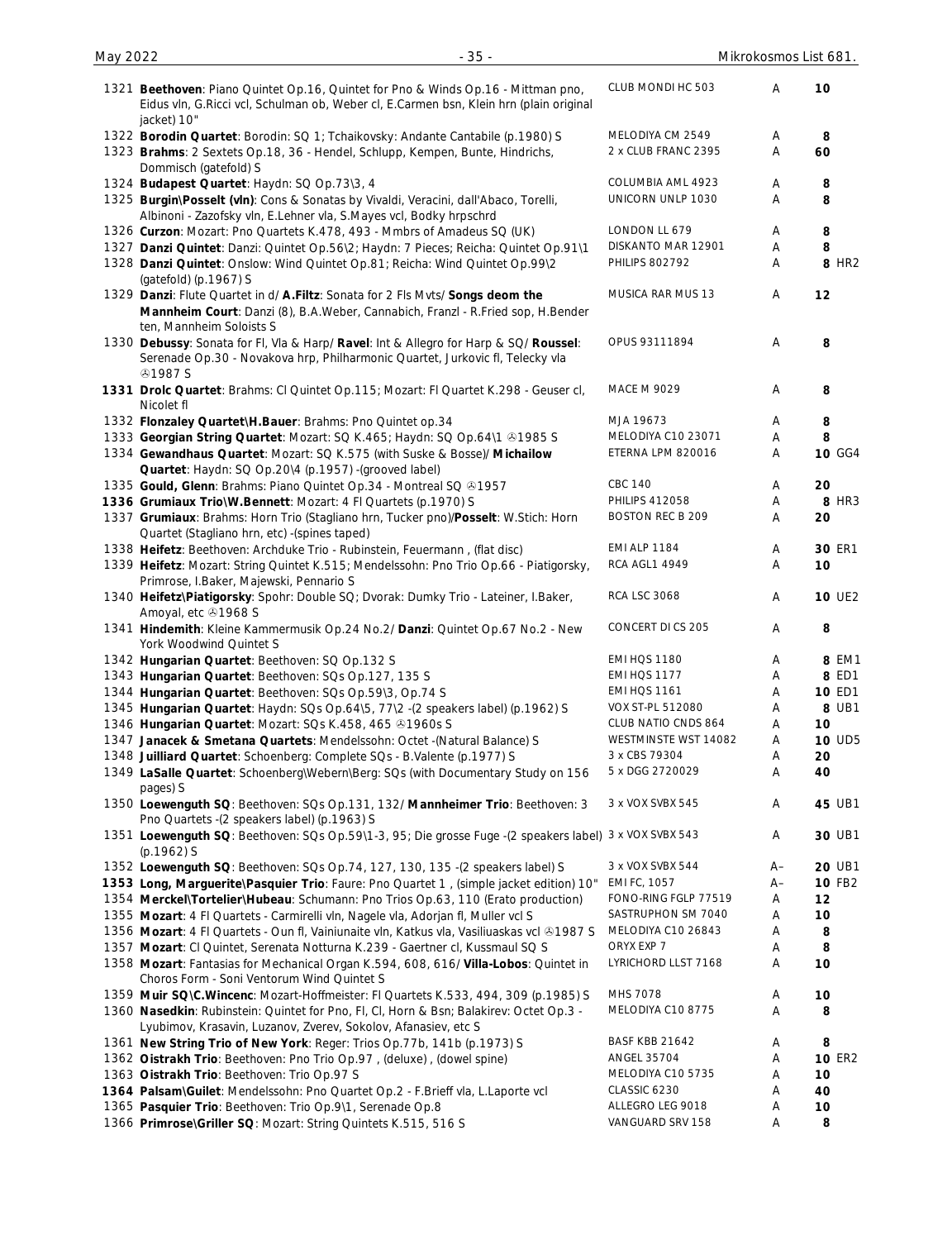| 1367 Primrose\Griller SQ: Mozart: String Quintets K.614, 593 S                                                                                                      | VANGUARD SRV 194        | Α    | 8                 |
|---------------------------------------------------------------------------------------------------------------------------------------------------------------------|-------------------------|------|-------------------|
| 1368 Pro Arte Wind Quintet: Ibert: 3 Pieces; Francaix: Quintette; Auric: Trio; Honegger:<br>Danse de la Cheve; Milhaud: La cheminee du roi Rene @1981 S             | NIMBUS 2134             | Α    | 8                 |
| 1369 Quartetto Italiano: Debussy: SQ; Ravel: SQ &1965 S                                                                                                             | <b>PHILIPS 835361</b>   | Α    | 8 HR <sub>2</sub> |
| 1370 Quartetto Italiano: Haydn: SQs Op.3\5, Op.76\2, (deluxe), (flat disc), (dowel<br>spine) RS                                                                     | ANGEL 35185             | Α    | 3 ER1             |
| 1371 Quartetto Italiano: Mozart: SQ K.156; Ravel: SQ -(blue label, US) S                                                                                            | <b>ANGEL S 35732</b>    | Α    | 8 UB5             |
| 1372 Rampal (fl): Haydn: 6 FI Quartets Op.5 - French Trio S                                                                                                         | ANGEL S. 36226          | Α    | 10 CB5            |
| 1373 Rampal\Gendre\Pierlot\Hongne\Veyron-Lacroix: Vivaldi: Concertos & Sonatas<br>Vol.I                                                                             | HAYDN SOCI HS 9014      | A    | 12                |
| 1374 Reger: Serenade Op.77a, String Trio Op.141b - W.Richter, S.Karolyi, Eurich,<br>Zipperling (p.1972) S                                                           | MHS 1353                | Α    | 10                |
| 1375 Reicha, Anton: Wind Quintet Op.100\4/ Danzi: Wind Quintetto 3 - Soni Ventorum<br>Wind Quintet S                                                                | LYRICHORD LLST 7216     | A    | 10                |
| 1376 Reicha: Wind Quintets Op.99\4, 91\2, Quintet for 4 Fls, Trio for 3 Horns, Cl Quintet - 2 x BASF 3921986<br>Danzi Quintet, etc (gatefold) (p.1974) S            |                         | A    | 15                |
| 1377 Roloff, Helmut: Schubert: Trout Quintet - Bayreuth Fest ChEns S                                                                                                | TELEFUNKEN CO47 91085   | A    | 10                |
| 1378 Schnabel: Schubert: Trout Quintet - Pro Arte SQ (Japanese pressing) (OBI)                                                                                      | ANGEL GR 2020           | Α    | 8                 |
| 1379 Schnabel\Pro Arte Quartet: Mozart: Pno Quartet K.478, String Quintet K.516<br>(with Hodbay)                                                                    | <b>TRANSCRIPT AS O</b>  | Α    | 10                |
| 1380 Schneider Quartet: Haydn: 6 SQs Op.33 (individual LPs)                                                                                                         | 2 x HAYDN SOCI HS+ 9017 | A    | 15                |
| 1381 Solchany\Hungarian Quartet: Brahms: Quintet Op.34, Scherzo for Pno Op.4<br>(French blue semi circle label) S                                                   | EMI C053 10733          | Α    | 8                 |
| 1382 St.Martin-in-the-Fields Ens: Mendelssohn: Octet, Quintet Op.87 (p.1979) S                                                                                      | PHILIPS 9500616         | Α    | 8 HR3             |
| 1383 Sydney String Quartet: Beethoven: SQ Op.95; Ravel: SQ S                                                                                                        | WORLD RECO R 3462       | Α    | 8                 |
| 1384 Telemann: 5 Trio Sonatas - Trotzmuller, Angerer, Kubacsek, W.Adler (p.1972) S                                                                                  | MHS 1485                | Α    | 8                 |
| 1385 Telemann: Trio Sonata/ Weber: 2 Songs/ C.Ph.E.Bach: Fl Sonata/ Carulli: Nocturne/ MELODIYA C10 26797<br>Jommelli: Sonata - Camerata Tallinn 21987 S            |                         | Α    | 8                 |
| 1386 Tokyo String Quartet: Haydn: SQ Op.76\1; Brahms: SQ Op.51\2 (p.1971) S                                                                                         | DGG 2535169             | Α    | 8                 |
| 1387 Tokyo String Quartet: Haydn: SQs Op.50\1, 2 (p.1974) S                                                                                                         | DGG 2530440             | Α    | 8                 |
| 1388 Trio di Trieste: Schubert: Pno Trio Op.99; Beethoven: Vars Op.44, (red stereo<br>sticker) (p.1960) + (homemade spine) S                                        | DGG SLPM. 138053        | Α    | 8 GY5             |
| 1389 Vegh Quartet: Bartok: 6 SQs +1972 S                                                                                                                            | 3 x VALOIS CMB 23       | Α    | 20                |
| 1390 Vegh Quartet: Brahms: SQs Op.51\1 (UK) 2                                                                                                                       | LONDON LL 588           | Α    | 8                 |
| 1391 Vegh Quartet: Mozart: SQs K.387, 421                                                                                                                           | DISCOPHILE 52           | $A-$ | 20                |
| 1392 Vienna Konzerthaus SQ: Schubert: SQ 14 + (one light mark, otherwise mint)                                                                                      | DUCRETET T LPG 8333     | $A-$ | <b>18 FA3</b>     |
| SALE 20TH-CENTURY MUSIC.                                                                                                                                            |                         |      |                   |
| 1393 Atterberg: Dollarsymfonin (cond.BEECHAM); 4 Orch Pieces (cond.comp) $@1928$ ,<br>1948-50                                                                       | EMI C037 35928          | A    | 5                 |
| 1394 Berio: Differences, Sequenza III, VII, Due pezzi, Chamber Music - Berberian, Holliger,<br>cond.comp (Japanese pressing) S                                      | PHILIPS SFX 7855        | Α    | $\overline{7}$    |
| 1395 Brynel, Ton: Relief 1964, Reflexen 1961, Collage Resonance II (electronic music)<br>(gatefold) 10"                                                             | EUROPESE F FC 2501      | Α    | 52                |
| 1396 Coulthard: Threnody, SQ 2/ E.Maconchy: SQ 10 - Univ of Alberta SQ S                                                                                            | <b>CBC 386</b>          | Α    | 5                 |
| 1397 Egk, Werner: French Suite (RIAS Orch, cond.FRICSAY); La Tentatio de Saint-Antoine<br>(Benningsen alto, KOECKERT SQ) (gatefold) (p.1956)                        | DGG LPM 18401           | Α    | <b>10 GY2</b>     |
| 1398 Elgar: Sym 2 - Halle Orch, cond.Loughran (p.1979) S                                                                                                            | ASV ALH 906             | Α    | 5                 |
| 1399 Elgar: Syms 1, 2 - Halle Orch, cond.Loughran (p.1981) S                                                                                                        | 2 x ASV ALHB 201        | Α    | 10                |
| 1400 Francaix: Quartet (fl, ob, cl, bsn)/ Ibert: 5 Piaces (ob, cl, bsn), 2 Mvts (2 fl, cl, bsn)/<br>Auric: Trio (ob, cl, bsn) - Norwegian Ch Soloists 31976 S       | VARESE INT VC 81012     | Α    | $\overline{7}$    |
| 1401 Gonzales, Chilly: Chambers - comp.pno, Kaiser Quartet (p.2015) S                                                                                               | <b>GENTLE THR 18</b>    | Α    | 10                |
| 1402 Hemmer, Eugene: American Holydays, Fantastic Creatures, Cavatina, Rondo,<br>Autumn Trails, Gnu Music, White Strolling. Intr & Dance for 2 Pno (with J.Matby) - | CHARADE CFS 3125        | $A-$ | 8                 |
| comp.pno S<br>1403 Ireland, John: Prel, Sym Rhap, Legend, Satyricon Ov - Parkin pno, London PO,<br>cond.Boult (Decca pressing) (p.1966) S                           | <b>LYRITA SRCS 32</b>   | Α    | 7                 |
| 1404 Ireland: Violin Sonata 1, Cello Sonata - Loveday vln, Simpson vcl, Cassini pno (UK)<br>(p.1970) S                                                              | <b>REVOLUTION RCB 5</b> | Α    | 5                 |
| 1405 Kadosa: SQ 3 (Tatrai SQ); 3 Songs, 7 Songs (Sziklay sop, L.Szucs pno) OLD                                                                                      | HUNGAROT LPX 1235       | Α    | <b>5 MY5</b>      |
| 1406 Kodaly: Choral Works 3: Mixed & Male Choruses - cond. Vasarhelyi S                                                                                             | HUNGAROT SLPX 11339     | A    | 5                 |
| 1407 Kromolicki, Josef: 4 Marienlieder, Cantabo Domino, 3 Geistlische Gesange,                                                                                      | MRS PRO OR P 1301       | Α    | $\overline{7}$    |

Abendlied, Hymne, Alleluja - Capella Cantica, etc, cond.Nettetal (gatefold) 1981 S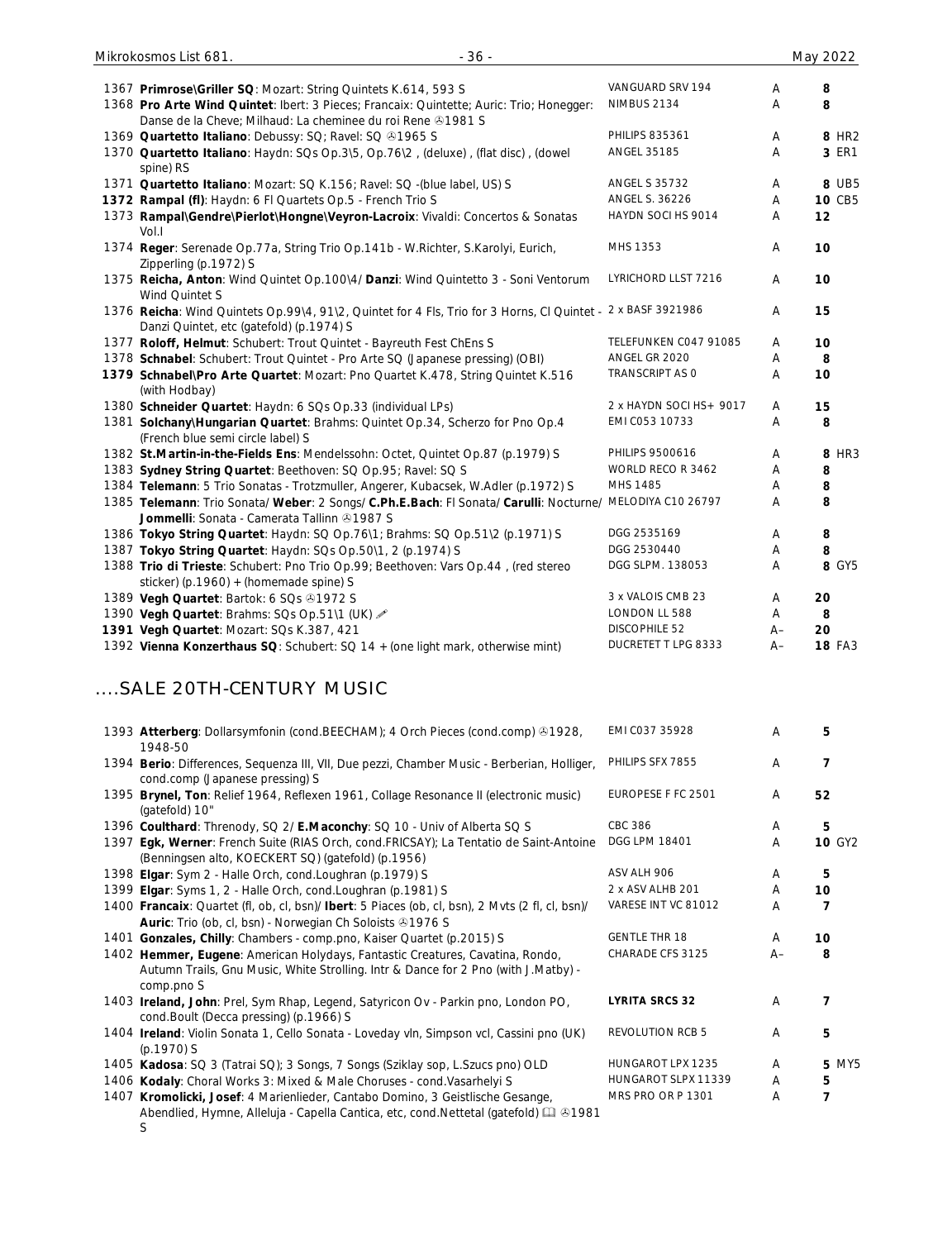| 1408 Lalo: Sym in g; Rapsodie; Roi d'Ys Overture - Monte-Carlo OpO, cond.de Almeida<br>(p.1975) S                                                                                                    | PHILIPS . 6500927                  | Α      | <b>5 HR2</b>   |
|------------------------------------------------------------------------------------------------------------------------------------------------------------------------------------------------------|------------------------------------|--------|----------------|
| 1409 Landowski, Marcel: 2 Symphonies 1, 3 - RTF SO, cond. Bruck (French gatefold) S                                                                                                                  | PHILIPS 6504060<br>CONIFER CFC 139 | Α      | 5              |
| 1410 Lloyd, George: Syms 2, 9 - BBC PO, cond.comp @dig, 1986 S                                                                                                                                       | 6 x EMI C165 3231                  | A<br>Α | 5<br>28        |
| 1411 Lutoslawski: Orchestral Works (Prel & Fugue, 2 Syms, Vcl Con, Livre, Con for Orch,<br>Mi-Parti, Musique funebre, Sym Vars, Jeux Venitiens, 3 Michaux Poems, Postlude 1) -<br>cond.comp (1978) S |                                    |        |                |
| 1412 Martinu: VIn Con (Belcik, Neumann); Pno Con (Palenicek, Ancerl) (p.1962) S                                                                                                                      | SUPRAPHON SUAST(RL)<br>50031       | Α      | <b>7 ZR5</b>   |
| 1413 Messiaen: Melodies - M.Command sop, M-M.Petit pno 01977 La S                                                                                                                                    | 3 x EMI C167 16226                 | A      | 14             |
| 1414 Orthel: Sym 3/ H.Andriessen: Ricercare/ Badings: Sym 3/ Pijper: 6 Adagios/<br>Henkemans: VIn Con - Olof vIn, cond.Otterloo, Flipse, Beinum (gatefold) S                                         | 2 x DONEMUS CV 8303                | Α      | 10             |
| 1415 Poulenc: Concert Champetre, Organ Con - G.Malcolm, cond.I.Brown (UK) (p.1979) S                                                                                                                 | ARGO ZRG 878                       | A      | 7              |
| 1416 Poulenc: Stabat Mater, Salve Regina, Litanies - Lagrange sop, cond. Baudo<br>(gatefold) 31984 S                                                                                                 | HARMONIA M HMC 5149                | Α      | 5              |
| 1417 Prokofiev: Cinderella Suite - Covent Garden OpO, cond. Rignold (p.1971) S                                                                                                                       | LONDON STS 15193                   | A      | <b>5 EO3</b>   |
| 1418 Rawsthorne: Quintet for Wind & Piano/ Maw: Chamber Music - Music Group of<br>London (oval logo) (p.1968) S                                                                                      | ARGO ZRG 536                       | A      | 5              |
| 1419 Respighi: Concerto Gregoriano (Stiehler vln, cond.Borsamsky)/ de Beriot: Scene de<br>Ballet (Taschke vln, cond.Kegel) 31953, 1955                                                               | VARESE SAR VC 81090                | Α      | 7              |
| 1420 Rodrigo: Concierto de Aranjuez, Fantasia - Maza guitar, Falla Orch, cond. Halffter S                                                                                                            | RCA VICS(UK) 1322                  | A      | 7              |
| 1421 Satie: Socrate - H.Cuenod ten, Parsons pno [1] (p.1977) S                                                                                                                                       | <b>NIMBUS 2104</b>                 | Α      | 5              |
| 1422 Schoenberg: Kammersymphonie/ Berg: Adagio/ Debussy: Faun - Boston Sym<br>Chamber Players (p.1980) S                                                                                             | DGG 2531213                        | Α      | $\overline{7}$ |
| 1423 Schoenberg: Pierrot Lunaire - Pilarczyk, cond. Boulez (ds) [11]                                                                                                                                 | ADES MA30LA. 524                   | Α      | 10             |
| 1424 Soderman, August: Sju andliga sanger (chor, organ)/Olsson, Otto: Sex latinska<br>hymner (chor) - B.A.Olsson bar, M.Mellnas sop, cond.E.Ericson @1969 S                                          | <b>SR RMLP 1092</b>                | Α      | 7              |
| 1425 Stravinsky: Apollo; Orpheus - St.John's Smith Square Orch, cond.Lubbock & 1979 S                                                                                                                | NONESUCH H 71401                   | A      | 5              |
| 1426 Stravinsky: Faune et la Bergere; 3 Japanese Lyrics; Pribaoutki; 2 Verlaine Songs;<br>Berceuses du Chat; 4 Russian Songs - Berberian, Lear, Gramm, Albert, Simmons,<br>cond.comp.Craft La S      | COLUMBIA MS 7439                   | Α      | 7              |
| 1427 Sviridov: Cast Off Russia - Obraztsova, comp.pno 21983 S                                                                                                                                        | MELODIYA C10 20695                 | A      | 5              |
| 1428 Szollosy: Concerti 3, 4/ Bozay: Quartetto per archi/ Durko: Hungarian Rhap for Cl &<br>Orch - Kovacs, Bartok Q, etc S                                                                           | HUNGAROT SLPX 11525                | A      | 5              |
| 1429 Tsytovich: Vla Con (Malkin)/Dittersdorf: Doublebass Con (Levinzon) - Leningard<br>ChO, cond.Blazhkov                                                                                            | MELODIYA D 18515                   | Α      | 5              |
| 1430 Urbanner: SQ 3/Haubenstock-Ramati: SQ 1/Webern: SQ, 6 Bagatelles, 5 Pieces - TELEFUNKEN 641994<br>Alban Berg SQ (gatefold) (p.1976) S                                                           |                                    | Α      | $\overline{7}$ |
| 1431 Vaughan Williams: A Sea Sym, The Wasps, Aristophanic Suite -Armstrong, Case,<br>London PO, cond. Boult La S                                                                                     | 2 x ANGEL SB 3739                  | Α      | <b>10 UB5</b>  |
| 1432 Vaughan Williams: Sym 3, In The Fen Country sym impression - New Philh Orch,<br>cond.Boult S                                                                                                    | ANGEL S 36532                      | Α      | <b>5 UB5</b>   |
| 1433 Vaughan Williams: Vln Con (J.FUCHS vln)/ Tansman: Triptych - Zimbler Sinfonietta<br>(US)                                                                                                        | DECCA DL 9625                      | A      | 5              |
| 1434 Weill: Sym 1 & 2 - Leipzig GH, cond.E.de Waart @1973 S                                                                                                                                          | ETERNA 826673                      | Α      | 5 GD1          |
| SALE ROMANTIC MUSIC                                                                                                                                                                                  |                                    |        |                |
| 1435 Goldmark: Rustic Wedding Sym - Los Angeles PO, cond.Lopez-Cobos (p.dig, 1981) S DECCA SXDL 7528                                                                                                 |                                    | A      | 7              |
| 1436 Goldmark: Rustic Wedding Sym - Los Angeles PO, cond.Lopez-Cobos &dig, 1980 S LONDON LDR 71030                                                                                                   |                                    | Α      | 5              |
| SALE CLASSICAL MUSIC                                                                                                                                                                                 |                                    |        |                |
| 1437 Beethoven: Pno Con in E flat WoO 4 (E.Ander, cond.Gulke); 3 Preludium & Fugues<br>for SQ; 2 String Quintet Pieces (Mendelssohn SQ) 31976 S                                                      | <b>ETERNA 826971</b>               | Α      | <b>7 GD1</b>   |
| 1438 Beethoven: Prometheus - Cleveland Orch, cond.Lane S                                                                                                                                             | COLUMBIA M 30082                   | Α      | 5              |
| 1439 Beethoven: Prometheus ballet (cond.Colombo); Coriolan, Leonore 3 Overtures<br>(cond.J.Krips) (gatefold) S                                                                                       | 2 x CONCERT HA SMS 2740            | Α      | 10             |
| 1440 Haydn: 17 Esterhaza Symphonies - Paris Haydn Orch, cond.Almeida (p.1975) S                                                                                                                      | 9 x PHILIPS 6747170                | A      | 35 HB1         |

CONCERT HA M(MMS) 2272 A **8**

May 2022 - 37 - Mikrokosmos List 681.

- 1441 **Haydn**: Syms 6, 7, 8 Capella Clementina, cond.Muller-Bruhl ®1979 S<br>1442 **Haydn**: Syms 93-98 Rome SO, cond.Almeida (p.1974) S 3x PHILIPS 6747122 A **12 HB1**
- 1442 **Haydn**: Syms 93-98 Rome SO, cond.Almeida (p.1974) S<br>1443 Mozart: Church Sonatas Chorzempa, German Bach Soloists (p.1974) S <sup>2</sup> x PHILIPS 6700061 A **10** ER2 1443 **Mozart**: Church Sonatas - Chorzempa, German Bach Soloists (p.1974) S <sup>2 x PHILIPS 6700061 A <br>1444 **Mozart**: Sinfonia concertante K.364 (D.Oistrakh, Barshai, Moscow Ch): Sinfonia CONCERT HA M(MMS) 2272 A</sup>

1444 **Mozart**: Sinfonia concertante K.364 (D.Oistrakh, Barshai, Moscow Ch); Sinfonia concertante K.anh 9 (Debray, Lancelot, Thevet, Allard, Paris OpO, cond.Josefowitz)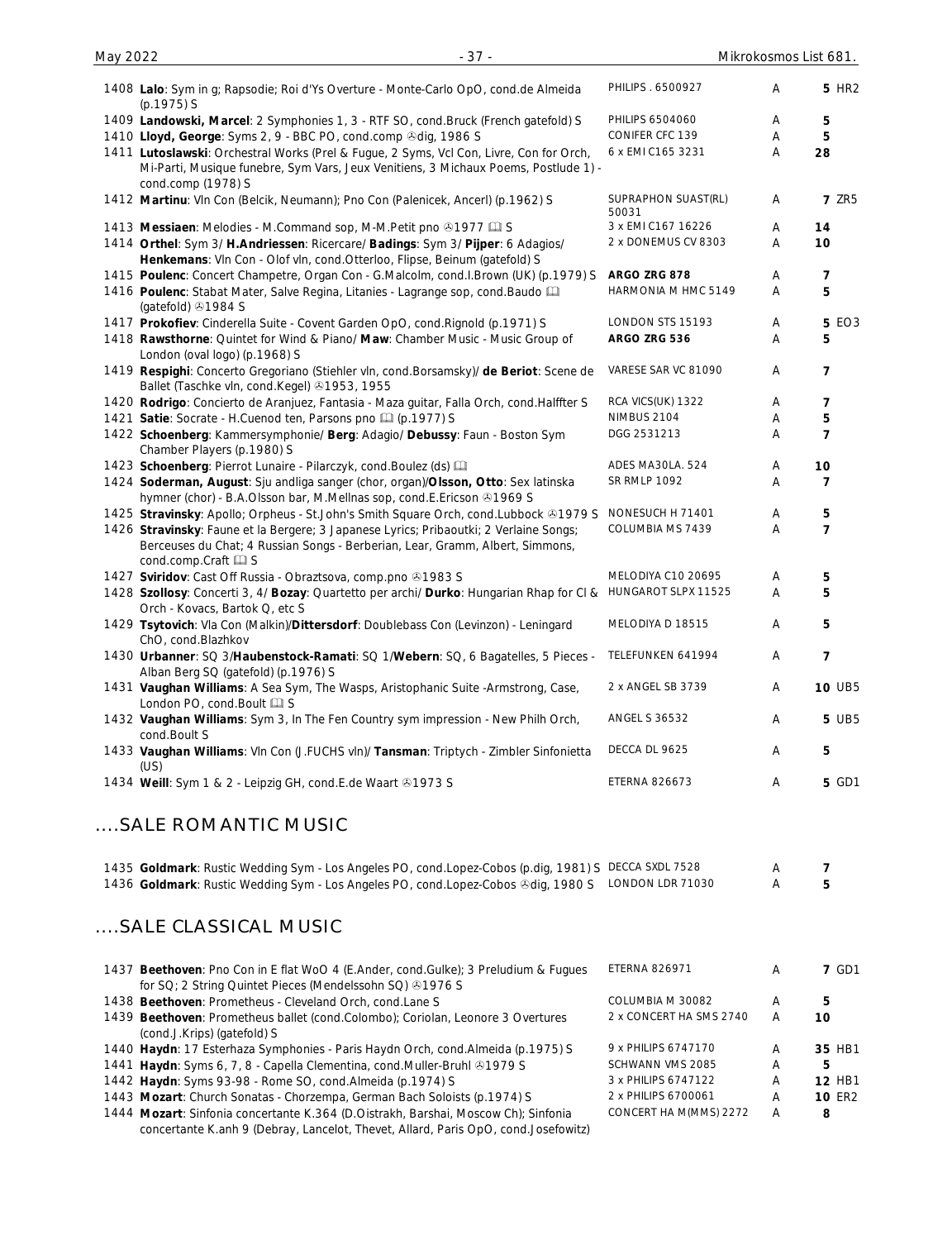### ....SALE BAROQUE MUSIC

| 1445 Bach: 6 Brandenbourg Concertos - Tomasek, Reznicek, Angerer, Hubner, Heiller,<br>Vienna SOpO, cond F.Prohaska (individual LPs) OLD                                                       | 2 x HUNGAROT LPX 1092        | Α     | 10            |
|-----------------------------------------------------------------------------------------------------------------------------------------------------------------------------------------------|------------------------------|-------|---------------|
| 1446 Bach: Musikalisches Opfer (real.for winds & strings by Munclinger) - Ars Rediviva<br>$(p.1968)$ S                                                                                        | SUPRAPHON SUAST(RL)<br>50912 | Α     | <b>5 ZR7</b>  |
| 1447 Handel: 6 Con Grossi Op.6 - Northern Sinfonia, cond. Malcolm 31978 S $\times$                                                                                                            | NONESUCH H 71376             | Α     | 5             |
| 1448 Pergolesi: Vln Con (C.Villa), Salve Regina (Miskell ten)/Vivaldi: Double Con, Guitar<br>Con (Leeb) - Anglian Ens (1965) (UK) S                                                           | <b>PYE GSGC 14041</b>        | A     | 5             |
| 1449 Vivaldi: Cons for Sopranino & Altorecorder (P.78, 83, 440, 79) - C.van Heerden<br>(spelled Herden), Heidelberg ChO & dig, 1986 S                                                         | DA CAMERA SM 91056           | Α     | 7             |
| SALE EARLY MUSIC                                                                                                                                                                              |                              |       |               |
| 1450 Banchieri: La Pazzia Senile/Monteverdi: 7 Madrigals - Sestetto Italiano Luca<br>Marenzio, Koch vl da gamba, etc (gatefold with text) 31959, (STEREO at 12 o'clock)<br>S                  | ARCHIV SAPM 198021           | A     | 5             |
| 1451 Hungarian Language Memorais (with speeches) - Scola Hungarica, cond.Dobszay,<br>Szendrei [1] (p.1983) S                                                                                  | HUNGAROT SLPX 19172          | A     | 5             |
| 1452 Vecchi: L'Amfiparnaso - Agrupacion Coral de Camera de Pamplona, cond.L.Morondo                                                                                                           | LUMEN LD 3405                | Α     | 10            |
| 1453 Hommage a Machaut: Machaut: Balladas, Rondeaus, etc/ Andrieu: Armes/<br>Matousek: Hoquet/ Kucera: Galant Songs/ Stedron: Maitre Machaut in Bohemia -<br>Ars Cameralis (gatefold) 31978 S | PANTON 81110056              | Α     | 5             |
| 1454 Musica Maximiliana: H.Finck, Issac, Hofhaymer, Senfl pieces - Les Menestrels,<br>cond.G.Schuler (nice booklet) S                                                                         | TUDOR TUD 531                | Α     | 8             |
| SALE OPERAS & OPERETTAS                                                                                                                                                                       |                              |       |               |
| 1455 Bizet: Carmen - Resnik, Del Monaco, Sutherland, Krause, cond. Schippers Q S                                                                                                              | 3 x LONDON OSAWB 1368        | Α     | 21 ED2        |
| 1456 Bizet: Les pecheurs de perles (hlts) - M.Bakker, C.Holland, P.Madden, R.Holl,<br>cond.Pesek S                                                                                            | EMI C053 24595               | Α     | 7             |
| 1457 Blow, John: Venus & Adonis - Ritchie, Clinton, Ellis, cond.A.Lewis [1] (UK) (p.1954)                                                                                                     | L'OISEAU-L OL 50004          | Α     | 5             |
| 1458 Cimarosa: Gli Orazii ei Curiazii - Dessy, Angeloni, Chu-Pozzi, cond.de Bernart ®live,<br>1983 H S                                                                                        | 3 x BONGIOVANN GB 2021       | A     | 14            |
| 1459 Debussy: Pelleas - Spoorenberg, Maurane, London, cond. Ansermet Ca S                                                                                                                     | 3 x LONDON OSA 1379          | Α     | <b>14 ED8</b> |
| 1460 Donizetti: Anna Bolena - Callas, Simionato, Raimondi, Rossi-Lemeni, cond. Gavazzeni<br><b>31957</b> (booklet with many photos)                                                           | 3 x CETRA LO 53              | Α     | 14            |
| 1461 Donizetti: Belisario - Zaccaria, Taddei, Gencer, cond. Gavazzeni                                                                                                                         | 2 x GOLDEN AGE EJS 476       | $A++$ | 10            |
| 1462 Donizetti: Don Pasquale - Bruscantini, Noni, C.Valletti, cond.M.Rossi                                                                                                                    | 2 x CETRA LPO 2049           | Α     | 10            |
| 1463 Donizetti: Elisir - Carteri, Panerai, Taddei, Alva, cond. Serapfin S                                                                                                                     | 2 x EMI STC 91042            | A     | 28 GW1        |
| 1464 Donizetti: Il Duca d'Alba - Guelfi, Caselli, Bertocci, cond. Previtali & 1951                                                                                                            | 3 x MELODRAM MEL 157         | $A++$ | 14            |
| 1465 Donizetti: Les Martyrs - Gencer, Garaventa, Bruson, cond. Gelmetti @1978                                                                                                                 | 3 x VOCE 16                  | Α     | 14            |
| 1466 Donizetti: Maria Padilla - J.Price, M.King, Caley, cond.Montgomery Q S                                                                                                                   | 3 x BJR BJRS 135             | A     | 14            |
|                                                                                                                                                                                               | <b>BOBOLDUE BB 40445</b>     |       |               |

- 1467 **Faure**: Penelope Crespin, Gayraud, Gagnard, cond.Inghelbrecht 31956 2 x RODOLPHE RP 12447 A 10 1
- 1468 **Giordano**: Andrea Chenier Corelli, Stella, Sereni, cond.Santini **Q S** 3 x EMI SANGL 128 A 31 ES1
- 1469 Gluck: Orfeus Forrester, Stich-Randall, Steffek, cond.Mackerras **QD &Vienna, 1966** 2 x VANGUARD BGS 70686 A 14 US1 S 1470 **Gounod**: Faust - Los Angeles, Gedda, Christoff, cond.Cluytens (nice booklet) 31958 **4x EMI ASDF 630** A– **14** FR1 S 1471 **Monteverdi**: Il Ritorno d'Ulisse in Patria - Hollweg, Groschel, Lenhart, Brettschneider, 3 x TELEFUNKEN 635592 A **14**
- cond.Harnoncourt **Q** (p.1981) S 1472 **Mozart**: Cosi fan tutte - M.Price, Minton, Popp, Alva, Evens, Sotin, cond.Klemperer  $\square$  S 4 x EMI C165 2249 A **14** 1473 Mozart: Don Giovanni - Ghiaurov, Ludwig, Freni, Gedda, Berry, cond.Klemperer **Q S 4 x EMI SANGL 172** A 42 ES1 1474 **Mozart**: Don Giovanni excs - Prey, Grummer, Wunderlich, Koth, cond.Zanotelli , (test EMI STO. 80583 A **7** pressing) -(Odeon label) -(flat disc) S 1475 Mozart: Idomeneo - Simoneau, R.Lewis, Jurinac, cond.Pritchard 31956 3 x EMI ALP 1515 A 31 ER1 2 x CONCERT HA (MMS) A **10**

2033

- 1476 **Mozart**: Zauberflote Garen, Gschwend, Tyler, Bijster, Hoekman, cond.Krannhals (gatefold)
- 1477 Mozart: Zauberflote excs Gregor, Reti, Agay, Melis, Csengery, cond.Erdelyi S HUNGAROT SLPX 11539 A 5 1478 Puccini: Boheme - Freni, Gedda, cond.Schippers (1) (gatefold) S **2 x EMI SANGL 131** A 14 ES1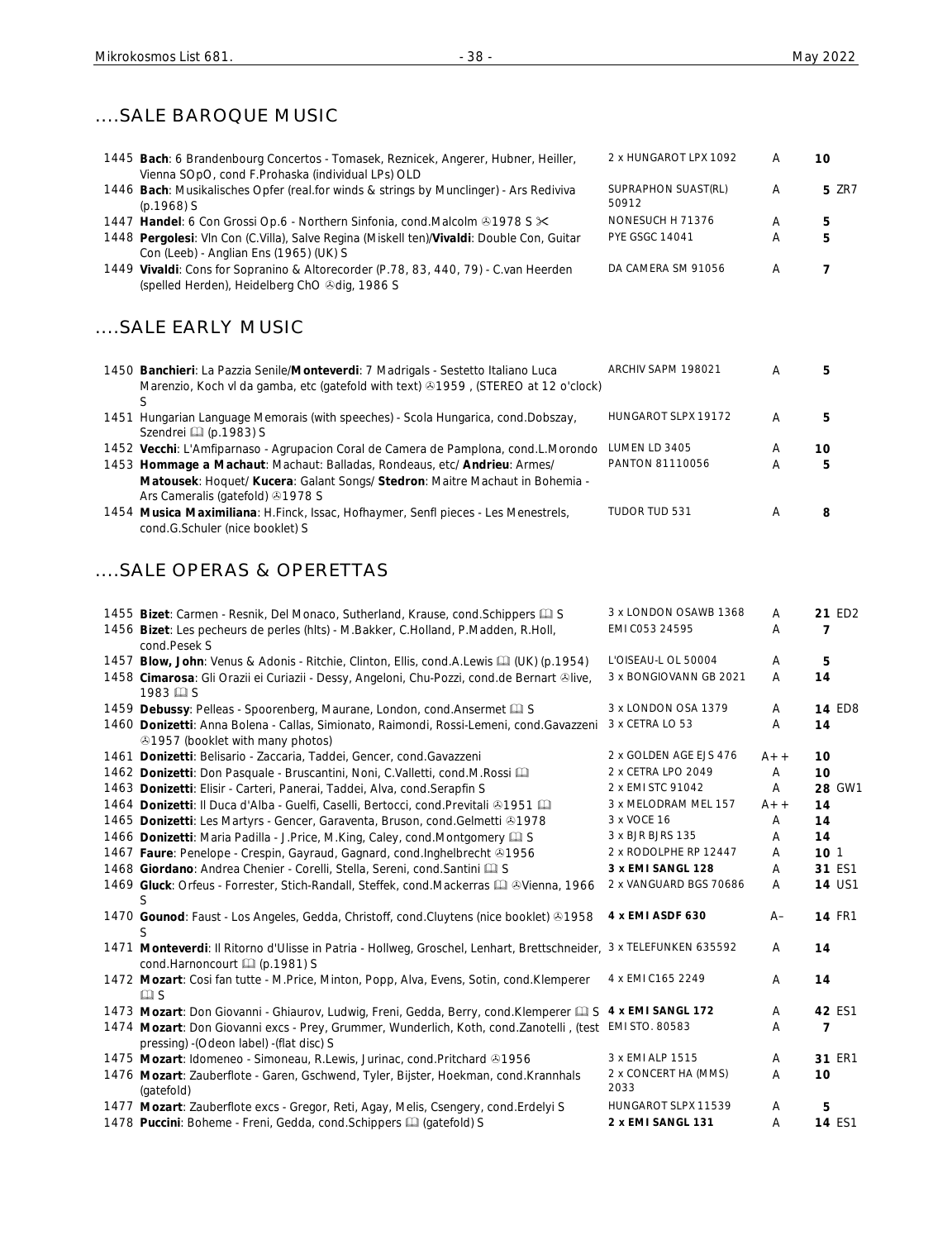| 1479 Puccini: Boheme - Los Angeles, Bjorling, Merrill, Tozzi, cond. Beecham [11]                                                                                                                | 2 x RCA LM(CP) 6042   | A     | 10             |
|-------------------------------------------------------------------------------------------------------------------------------------------------------------------------------------------------|-----------------------|-------|----------------|
| 1480 Puccini: Le Villi - Nucci, Scotto, Domingo, Gobbi, cond.Maazel (gatefold) [ 31979 S CBS 76890                                                                                              |                       | A     | 5              |
| 1481 Puccini: Turandot - Ricciarelli, Domingo, Raimondi, cond. Karajan [1] (p.dig, 1982) S                                                                                                      | 3 x DGG 2741013       | $A++$ | 14             |
| 1482 Ravel: L'enfant et les sortileges, L'heure espagnole - Seneshal, C.Maurane, Rehfuss,<br>Bacquier, etc, cond.Maazel (UK) (gatefold) S                                                       | 2 x DGG 2726076       | Α     | 10             |
| 1483 Rossini: Barbiere - Los Angeles, Alva, Bruscantini, cond. Gui [12] S                                                                                                                       | 3 x EMI SANGL. 114    | Α     | 25 ES3         |
| 1484 Saint-Saens: Samson & Dalila - Gorr, Vickers, Blanc, cond. Pretre La S                                                                                                                     | 3 x EMI SANGL 117     | Α     | 42 ES1         |
| 1485 Strauss: Capriccio - Schwarzkopf, Fischer-Dieskau, Gedda, Moffo, Schmidt-Walter,<br>cond.Sawallisch                                                                                        | 3 x ANGEL 3580        | A     | <b>14 UB1</b>  |
| 1486 Strauss: Capriccio - Schwarzkopf, Waechter, Gedda, Fischer-Dieskau, Hotter,<br>cond.Sawallisch (UK)                                                                                        | 3 x WORLD RECO OC 230 | A     | 14             |
| 1487 Strauss: Salome - Goltz, Patzak, Braun, cond.C.Krauss                                                                                                                                      | 2 x DECCA GOM 549     | A     | <b>10 EW2</b>  |
| 1488 Struass: Rosenkavalier excs - Rysanek, Grummer, Koth, Berlin PO, cond.Schuchter<br>(other side: spoken words by Mikulicz-Radecki) (gatefold) 10"                                           | <b>DISTAR ASWV 7</b>  | A     | 7              |
| 1489 Verdi: Otello - Carbone, Beltacchi, Fusati, Gigardi, Granforte, cond.Sabajno (US)<br>⊕1931-2                                                                                               | 3 x RCA CCL 101       | A     | 14             |
| 1490 Verdi: Otello - Vickers, Rysanek, Gobbi, cond. Serafin [1] 31960 S                                                                                                                         | 3 x RCA AGL3 1969     | $A++$ | 14             |
| 1491 Verdi: Traviata - Los Angeles, C.del Monte, Sereni, cond. Serafin S                                                                                                                        | 3 x EMI ASDBR 359     | A     | <b>16 ER1</b>  |
| 1492 Wagner: Gotterdammerung - Flagstad, Svanholm, cond.Fjeldstad (individual LPs)                                                                                                              | 6 x DECCA LXT 5205    | A     | 35 EY3         |
| 1493 Wagner: Tannhauser - Greindl, Windgassen, Stolze, Crass, Silja, Bumbry,<br>cond.Sawallisch &Bayreuth, 1962 S                                                                               | 4 x MELODIYA CM 3411  | A     | 14             |
| 1494 Wagner: Walkure excs - Flagstad, Svanholm, cond.Knappertsbusch, Solti (spelled<br>Brungilda, Zigmund, Svankholm, Sholti)                                                                   | MELODIYA D 11285      | A     | $\overline{7}$ |
| 1495 Weill: Die Dreigroschenoper - Lenya, Neuss, Hesterbergcond.Bruckner-Ruggeberg<br>$(poster) + (worm spine)$ S                                                                               | 2 x COLUMBIA 02S 201  | A     | <b>14 UA1</b>  |
| 1496 Foolish Heart (music from the repertoire of radio station WPAT) (Porter, Young,<br>Sosenko, Rodgers, Loewe, Arlen, Kern, Weill, Henderson, Gershwin - Vienna SOpO -<br>(natural balance) S | WESTMINSTE WST 15014  | A     | <b>14 UD5</b>  |
| 1497 Offenbach: La Grande Duchess de Gerolstein - Zareska, cond. Leibowitz [121]                                                                                                                | 2 x URANIA UR 115     | A     | 10             |
| 1498 Strauss: Fledermaus - Popp, Varady, Prey, Rebroff, Kollo, Weikl, cond.C.Kleiber<br>(silk album) (p.1976) S                                                                                 | 2 x DGG 2740152       | Α     | 12             |

### ....SALE VOCAL RECITAL

| 1499 Alexeyev, Nikolai: Rubinstein: Persian Songs, Op.34 - Golovnyeva pno ®1984 S<br>1500 Anderson, Marian: Bach: Cantata, St.John Passion & St. Matthew Passion Arias 10" | MELODIYA C10 22747<br>MELODIYA D 8993 | A<br>A         | 7<br><b>5 CW1</b> |
|----------------------------------------------------------------------------------------------------------------------------------------------------------------------------|---------------------------------------|----------------|-------------------|
| <b>OLD</b>                                                                                                                                                                 |                                       |                |                   |
| 1501 Arkhipova: Giordano, Stradella, Pergolesi, Monteverdi, Bach, Bizet, Handel songs<br>and arias - cond. Kokars S                                                        | MELODIYA CM 1897                      | $\overline{A}$ | <b>5 RY8</b>      |
| 1502 Best, Martin (guitar also): C.M.Bellmann: Friedman's Epistles & Sons - intr.ens<br>(p.1978) S                                                                         | <b>AVES INT 161525</b>                | A              | $\overline{7}$    |
| 1503 Cuenod: Faure: La Bonne Chanson; Gounod: Biondina - Holetschek pno                                                                                                    | WESTMINSTE XWN 18707                  | $\overline{A}$ | <b>7 UB1</b>      |
| 1504 D'Arkor, Andre: Franck, Chausson, Gounod, Bordese, etc songs; Igor, Boheme, Elixir                                                                                    | EMI RSX 12                            | A              | 7                 |
| 1505 Dal Monte\Schipa: Arias & Duets from Butterfly, Chamounix, Mignon, Falstaff,<br>Traviata, Sonnambula, Norma, etc - cond.Ghione, Sabajno, etc                          | EMI VALP 544                          | Α              | <b>5 AR2</b>      |
| 1506 Davydova, Lidia: Stravinsky: Songs (The Cloud, Cat's Lullabies, etc) - Lubimov,<br>Tolpygo, etc S                                                                     | MELODIYA C10 8133                     | Α              | $\overline{7}$    |
| 1507 Del Monaco: Un ballo, Fedora, Cid, Butterfly, L'Africaine, Wally, Lucia, Carmen,<br>Ernani - cond. Erede S                                                            | <b>DECCA SXLWB 2122</b>               | A              | <b>7 ED3</b>      |
| 1508 Della Casa: Arabella, Capriccio, Ariadne auf Naxos - Schoeffler, Bierbach,<br>cond.Hollreiser (p.1954) + (worn back cover)                                            | DECCA LXT 5017                        | A              | <b>17 EY2</b>     |
| 1509 Di Stefano: Ciao Amici - cond.G.Malconi (p.1974) S                                                                                                                    | LARK INL 5501                         | A              | 10                |
| 1510 Edelmann, Otto: Wagner scenes - Philh Orch, cond.Ackermann                                                                                                            | EMI 33CX 1568                         | A              | 12 EB1            |
| 1511 Evreinoff, Svetlana: Mozart, Falla, Rimsky-Korsakov, Tchaikovsky, Rachmaninov,<br>Alyabiev, Pergolesi songs - W. Hilse pno S                                          | CRITICS CH 1799                       | A              | 10                |
| 1512 Fischer-Dieskau: Schumann: Liederkreis, Eichendorff Lieder - G.Moore pno                                                                                              | <b>EMI ALP 2103</b>                   | A              | <b>5 ER1</b>      |
| 1513 Fischer-Dieskau: Schumann: Liederkreis, Heine Lieder - H.Klust pno (hard cover) (ds)<br>(booklet)                                                                     | EMI FALP 526                          | Α              | <b>5 FR1</b>      |
| 1514 Ghiuselev: Don Carlos, Boccanegra, Barbiere, Aleko, Sadko, Ivan Susanin, The<br>Master of Boyana (Iliev) - cond.Raichev                                               | <b>BALKANTON BOA 353</b>              | $\overline{A}$ | 5                 |
| 1515 Gigli: 8 Italian Songs - cond. Sabajno, Olivieri, etc 10"                                                                                                             | EMI VBLP 810                          | $A-$           | <b>5 AR2</b>      |
| 1516 Hollweg, Ilse: Unverganglisches Lied: Mozart (5), Schubert (6), Schumann (4),<br>Brahms (4), Wolf (3) songs - H.Giesen La S                                           | INTERCORD 29922                       | A              | 8                 |
| 1517 Hubic, Lia: Barbiere, Lucia, Boheme, Butterfly, Bartered Bride (gatefold) 10"                                                                                         | ELECTRECOR ECD 1086                   | A              | 7                 |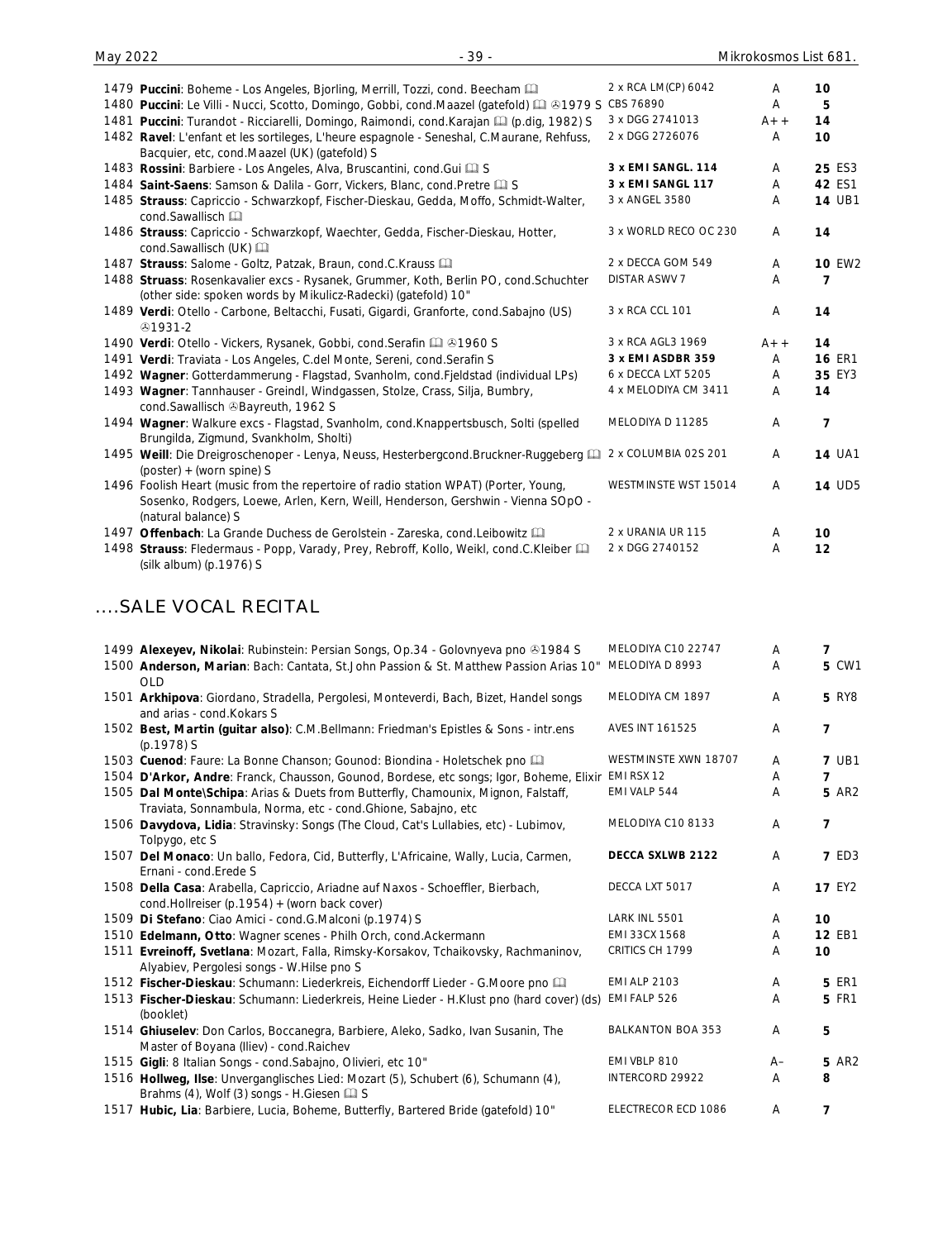| 1518 Jonasova: Mozart: Sopran Arias K.316, 580, 419, 416, 528 - cond. Lukas (p.1972)                                                                                        | SUPRAPHON 1121114     | A     | 5              |
|-----------------------------------------------------------------------------------------------------------------------------------------------------------------------------|-----------------------|-------|----------------|
| 1519 Los Angeles: Debussy: Damoiselle elue; Berlioz: Les Nuits d'Ete - Boston SO,<br>cond.Munch + (jacket worn a bit)                                                       | <b>EMI ALP 1368</b>   | A     | 21 ER1         |
| 1520 Martinelli: Trovatore & La forza excs - Ponselle, Pinza, Homer, Stracciari (gatefold)<br>⊕1927-39                                                                      | 2 x PEARL GEMM 181    | A     | 12             |
| 1521 Melchior\F.Leider: Tristan, Parsifal, Armide, Fidelio, Don Giovanni ®1928-31<br>(booklet)                                                                              | ANGEL COLH 132        | A     | 5 UA2          |
| 1522 Melchior\Taubel: Tristan excs - cond. Rodzinski, Leinsdorf, Kinsky & 1942-5 (UK)                                                                                       | CBS 61090             | A     | 5              |
| 1523 Munteanu: Schumann: Myrthen - Holetschek pno (p.1955) + (minor jacket damage)                                                                                          | WESTMINSTE XWN 18006  | A     | <b>10 UB1</b>  |
| 1524 Pavarotti: Passione (Neapolitan songs) - cond. Chiaramello @dig, 1985 S                                                                                                | <b>LONDON 417117</b>  | $A++$ | 5              |
| 1525 Peters, Robert: Berlioz: Les nuits d'ete; Rachmaninov: Chants Choises - Savoie pno<br>$\square$ S                                                                      | MADRIGAL MAS 412      | Α     | 5              |
| 1526 Poell, Alfred: Brahms: 16 Songs - Graef pno                                                                                                                            | WESTMINSTE XWN 18666  | Α     | <b>7 UB1</b>   |
| 1527 Reti, Jozsef: Scenes from Sadko, Don Giovanni, Mignon, La secchia rapita (Salieri),<br>Falstaff, Werther, Martha, etc 31959-73                                         | HUNGAROT LPX 12598    | Α     | 5              |
| 1528 Reuter-Wold, Franz: Schubert: 5 Lieder - H.Altmann pno (other side spoken words<br>by M.Burger) (gatefold) 10"                                                         | <b>DISTAR ASWV 4</b>  | Α     | $\overline{7}$ |
| 1529 Ritchie, Margaret: Purcell, Boyce, Mozart, Schubert, Bishop songs - G.Malcolm<br>hrpschrd, pno (UK)                                                                    | NIXA NLP 921          | Α     | 21             |
| 1530 Schumann, Elisabeth: Schubert: 43 Songs - Moore, Coleman, Reeves, etc & 1927-<br>49 <sup>3</sup>                                                                       | 2 x ANGEL GR 2151     | A     | 10             |
| 1531 Schwarzkopf: Dvorak, Hahn, Tchaikovsky, Jensen, Grieg, Sibelius, Wolf, R.Strauss,<br>etc Songs - Moore pno [12], (deluxe)                                              | ANGEL 35383           | A     | <b>5 ER1</b>   |
| 1532 Szekely, Mihaly: Entfuhrung, Don Giovanni, Zauberflote, Don Carlos, L'Infedelta<br>(Haydn), Simon Boccanegra, Rosenkavalier, Igor - cond.Gardelli, Komor, etc (p.1975) | HUNGAROT SLPX 11444   | Α     | 5              |
| 1533 Thomas, Thomas L: Welsh Songs Vol.2 - E.Simon hrp, J.Hanneman pno (p.1956)<br>10"                                                                                      | DECCA LW 5222         | A     | 8              |
| 1534 Trew, Graham (bar): Songs to Shakespeare (Finzi, Coates, Parry, etc) - Vignoles pno<br><b>⊕1980 S</b>                                                                  | HYPERION A 66026      | A     | $\overline{7}$ |
| 1535 Verrett, Shirley: Falla: 7 Popular Spanish Songs; Granados, Nin, Obradors,<br>Montsalvatge, Turina songs - Wadsworth pno La S                                          | RCA LSCSD(CP) 2776    | A     | <b>7 CR3</b>   |
| 1536 Vorpahl, Jorg: Schumann: Dichterliebe - H.Dorsch pno (gatefold) 31979 S                                                                                                | STUDIO HEL 155        | Α     | $\overline{7}$ |
| 1537 Watts, Helen: Songs for Courtiers and Cavaliers (Italian Monodists & H.Lawes: - Dart<br>hpschd, organ (UK) (p.1956)                                                    | L'OISEAU-L OL 50128   | A     | 5              |
| 1538 Bulgarian Singers: R.Konforti, Popov, Dimcheva, Nikolov: Samson, Aida, Boheme,<br>Queen of Spades, Igor -(good jacket) 10" OLD                                         | MELODIYA D. 2157      | A     | <b>7 FR4</b>   |
| 1539 La Scala in Moscow: Scotto, Cossotto, Nilsson, Freni, Raimondi, Panerai, Nilsson,                                                                                      | 5 x MELODIYA D+ 15027 | A     | 35             |

### ....SALE CHORAL MUSIC

etc (Trovatore, Turandot, Boheme, excs & Verdi, Bellini, Puccini Arias) 1964

| 1540 Bach: Cantatas 11, 65 - Schwaiger, Litz, Altmeyer, Crass, cond.Couraud -(Hi-Fi<br>Stereo label) 4 S                                       | <b>PHILIPS . 835140</b> | A | <b>14 HM1</b> |
|------------------------------------------------------------------------------------------------------------------------------------------------|-------------------------|---|---------------|
| 1541 Bach: St.John Passion - Ameling, Fassbaender, Equiluz, Grass, cond.Gonnenwein [14]<br>$(p.1970)$ S                                        | 3 x EMI SANGL 264       | A | 21 ES3        |
| 1542 Bach: St.Matthew Passion - Pears, Ludwig, Fischer-Dieskau, cond.Klemperer<br>(3xEB1 & 2xER1)                                              | 5 x EMI 33CX 1799       | A | 28            |
| 1543 Bach: St.Matthew Passion - S.Armstrong, M.Lehane, Equiluz, Jenkins, Residentie<br>Ork, cond.C.de Wolff [2] Olive, 1977 S                  | 4 x CORNEMUSE CM 80     | A | 21            |
| 1544 Berlioz: La Damnation de Faust - Szostek-Radkowa, Gedda, Mroz, Doumene,<br>cond. Kord $@1979S$                                            | 3 x MUZA SX 1824        | A | 16            |
| 1545 Berlioz: Requiem - Riegel, Cleveland Orch, cond. Maazel 4 31978 S $\times$                                                                | 2 x LONDON OSA 12115    | A | <b>10 ED4</b> |
| 1546 Brahms: Liebeslieder Waltzes, opp.52 & 65 - cond. Rilling $\Box$ + (silver label) S                                                       | TURNABOUT TV-S 34277    | A | 5             |
| 1547 <b>Bruckner:</b> 4 Motets/ <b>Brahms: 2 Motets - cond. Gonnenwein Q &amp; 1962 S</b>                                                      | <b>CANTATE 650230</b>   | A | 8             |
| 1548 Demantius: Johannes-Passion/A.von Bruck, Schutz, Burgk, Praetorius, L.Lechner -<br>Stuttgarter Kantatenchor, cond. Langenbeck (p. 1967) S | HARMONIA M HM 30313     | A | 8             |
| 1549 Faure: Requiem - Conrad, Peyron, cond.N. Boulanger & Paris, Oct 1948                                                                      | EMI CO51 16359          | A | 7             |
| 1550 Handel: Dettinger Te Deum - W.Wyatt, Grebensteiner ChCh, OKISZ Monteverdi<br>Choir, cond.M.Tauche $\odot$ live, 1984 $\Box$ S             | <b>TELDEC 240211</b>    | A |               |
| 1551 Handel: Messiah (hlts) - Suddaby, M. Thomas, H. Nash, T. Antony, Royal PO (US)                                                            | <b>RCA LCT 1130</b>     | A | 5             |
| 1552 Liszt: Choral Works 7 (Sacred Choral Music) - cond. Ugrin La S                                                                            | HUNGAROT SLPX 12234     | A | 5             |
| 1553 Mokranjac: Choral Works - Cvejic, Mojsilovic, V.Popov, I.Popovic, Beograd RTV<br>Choir, cond.Simic                                        | <b>RTB LPV 2403</b>     | A | 5             |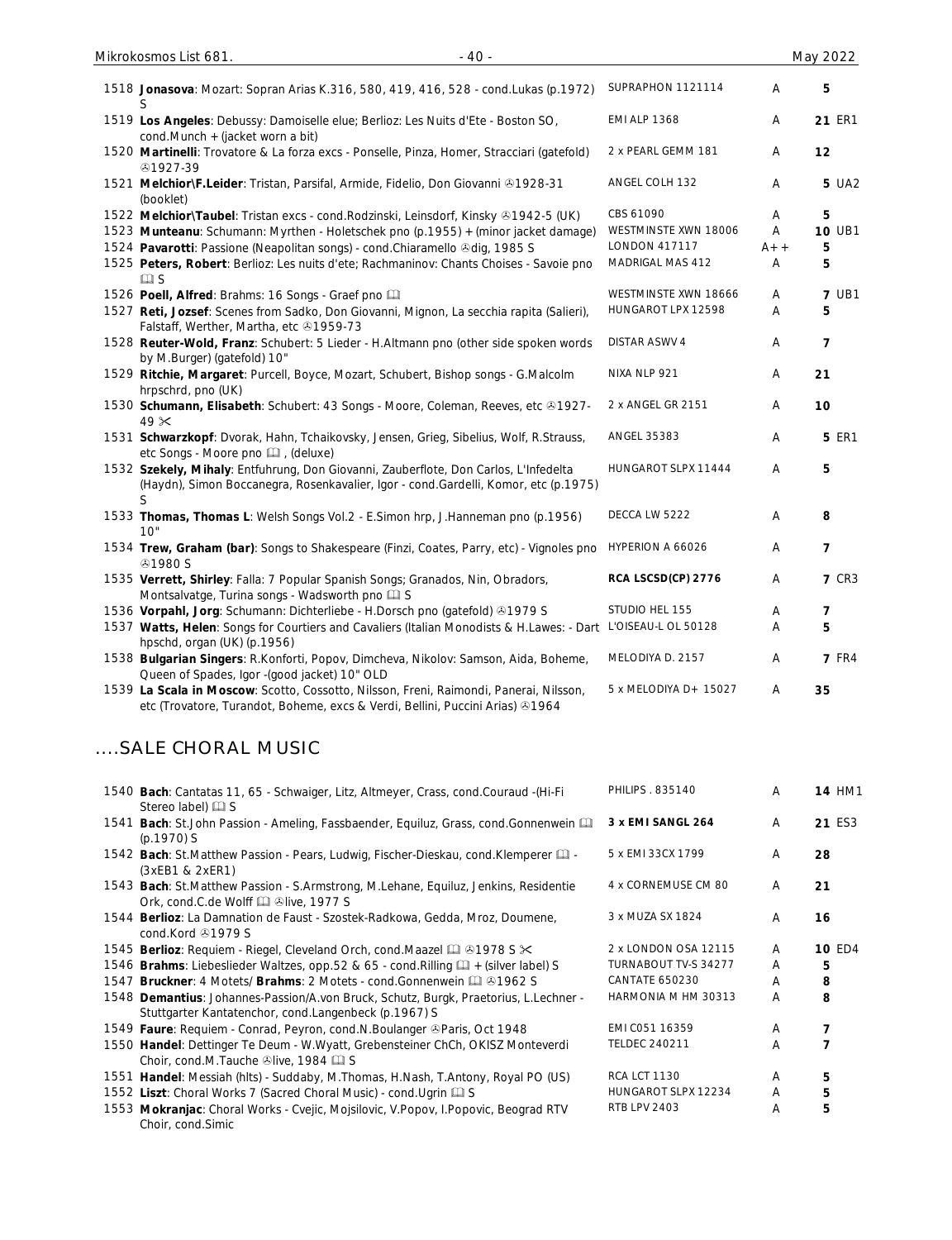| 1554 Monteverdi Choir, Budapest: Wilby, Monteverdi, Kodaly, Gardonyi, Bardos, Paszti\<br>Grebenstein Ch Choir: Gastoldi, Kodaly, Gesualdo, Certon, Pepping, K.Marx, Reger,<br>Schutz, etc 31981 S                      | 2 x LM/M A 1019      | A | 14            |
|------------------------------------------------------------------------------------------------------------------------------------------------------------------------------------------------------------------------|----------------------|---|---------------|
| 1555 Mozart: Mass K.220 (Giebel, Hoffgen, Traxel, Kohn, cond.K.Foster)/ Schubert: Mass 3 x EMI 290526<br>D.167 (Popp, Dallapozza, cond. Sawallisch)/ Bruckner: Mass 2 in e<br>(cond.Gonnenwein) (p.1959, 1982, 1970) S |                      | A | 14            |
| 1556 Mozart: Requiem - Ameling, Horne, Benelli, Frantz, Vienna PO, cond.Kertesz -<br>(Austral wide band) S                                                                                                             | DECCA SETA 302       | A | 8 LO1         |
| 1557 Mozart: Requiem, Mass K.427 - Czerny, Wenglor, Apreck, Adam, cond.Koch<br>$(p.1971)$ S                                                                                                                            | 3 x ETERNA 825404    | A | 21 GD1        |
| 1558 Rossini: 11 Vocal Works - Los Angeles Vocal Ens 4 31981 S                                                                                                                                                         | NONESUCH D 79027     | A | 5             |
| 1559 Verdi: Requiem - Stader, Radev, Krebs, Borg, cond. Fricsay (tulip), (individual<br>gatefold LPs) (p.1954)                                                                                                         | 2 x DGG LPM, 18155   | A | <b>17 GY2</b> |
| 1560 Cambridge King's College Choir: On Christmas Night - cond. Willcocks (UK) (oval<br>logo) (p.1962) S                                                                                                               | <b>ARGO ZRG 5333</b> | A | 5             |
| 1561 German Folk Songs of 3 Centuries: Schubert, Brahms, Lukowsky, Riedl, etc<br>arrangements - Berlin Studio Choir, cond. Lukowsky, etc S                                                                             | <b>ETERNA 835045</b> | A | 8 GD1         |
| 1562 Grebenstein Choir: Widmann, Dowland, Brahms, Lasso, Jepp; Trader, Pepping,<br>Muntzel, Biebl, Thate, Zipp - cond. Tauche @1980 S                                                                                  | PRIVATE G 801        | A | 5             |
| 1563 Wiener Sangerknaben: Schubert (6), Brahms (3), Mozart, Schulz (7), J.Strauss (8),                                                                                                                                 | 2 x PHILIPS 92312    | A | 14            |

May 2022 - 41 - Mikrokosmos List 681.

Mozart, Schubert (2) songs - cond.Grossmann (gatefold) S

### ....SALE CONDUCTORS

| 1564 Abbado: Stravinsky: Ballets (Firebird, Petrushka, Jeu de cartes, Sacre, Pulcinella) -<br>London SO S                                                                    | 4 x DGG 2740257              | Α    | 14            |
|------------------------------------------------------------------------------------------------------------------------------------------------------------------------------|------------------------------|------|---------------|
| 1565 Abendroth: Brahms: Sym 3 - Prague RSO @1950                                                                                                                             | <b>SUPRAPHON LPV 57</b>      | Α    | 7             |
| 1566 Aebi, Otto: Strauss Family Waltzes Vol.1 - Bratislava SO @1978 S                                                                                                        | OPUS 91100983                | A    | 5             |
| 1567 Ancerl: Berlioz: Carnaval Romain; Liszt: Les Preludes: Weber: Inv to Dance; Rimsky-<br>Korsakov: Capriccio Espagnol - Czech PO (p.1964) S                               | SUPRAPHON SUAST(RL)<br>50625 | Α    | <b>5 ZR7</b>  |
| 1568 Ancerl: Dvorak: Sym 9; Smetana: Moldau - Vienna SO (Dutch pressing) S                                                                                                   | FONTANA 6530030              | Α    | 5             |
| 1569 Ancerl: Dvorak: Syms 6, 9, Overtures; Smetana: Ma vlast; Prokofiev: Nevsky; Glinka,<br>Liszt, Tchaikovsky, Weber, Berlioz, Rimsky-Korsakov - Czeck PO S                 | 8 x EURODISC 27879           | Α    | 49            |
| 1570 Ansermet: Bach: Suites 2, 3 - Suisse Romande Orch S                                                                                                                     | LONDON CS. 6243              | Α    | <b>7 EM6</b>  |
| 1571 Ansermet: Beethoven: Sym 4, Coriolan Ov - Suisse Romande Orch S                                                                                                         | DECCA SDD 104                | Α    | <b>5 EW2</b>  |
| 1572 Ansermet: Beethoven: Syms 1, 8 - Suisse Romande Orch S                                                                                                                  | DECCA SDD 101                | $A-$ | <b>5 EW2</b>  |
| 1573 Ansermet: Berlioz: Sym Fantastique - Suisse Romande Orch S                                                                                                              | DECCA SXL 6343               | Α    | <b>14 ED4</b> |
| 1574 Ansermet: Glazunov: Seasons, Concert Waltzes 1, 2 - Suisse Romande Orch S                                                                                               | LONDON CS 6509               | Α    | <b>5 EM6</b>  |
| 1575 Ansermet: Haydn: Syms 82, 86 - Suisse Romande Orch S                                                                                                                    | DECCA SDD 182                | Α    | <b>7 EW2</b>  |
| 1576 Ansermet: Haydn: Syms 84, 85 - Suisse Romande Orch S                                                                                                                    | DECCA SDD 184                | Α    | <b>5 EW2</b>  |
| 1577 Ansermet: Lalo: Namouna; Rhap for Orch - Suisse Romande Orch S                                                                                                          | LONDON CS 6536               | Α    | <b>7 EM6</b>  |
| 1578 Ansermet: Prokofiev: Sym 1, 3 Oranges excs; Glinka: Kamarinskaya; Borodin:<br>Steppes - Suisse Romande Orch                                                             | EURODISC 70696               | A    | 5             |
| 1579 Ansermet: Ravel: Bolero, La Valse, Sheherazade, Rap Esp, Daphnis, Tombeau,<br>Pavane, Valses N&S, Ma Mere, Alborada, Tzigane - Crespin, Ricci, Suisse Romande<br>Orch S | 3 x DECCA SDDF 337           | Α    | <b>16 EW5</b> |
| 1580 Ansermet: Roussel: Syms 3, 4 - Suisse Romande Orch (UK)                                                                                                                 | DECCA ACL 267                | Α    | 5             |
| 1581 Ansermet: Stravinsky: Firebird - Suisse Romande Orch S                                                                                                                  | DECCA SXL(GP). 2017          | Α    | 8 GD3         |
| 1582 Ansermet: Tchaikovsky: Sleeping Beauty - Suisse Romande Orch S                                                                                                          | 3 x LONDON CSA 2304          | Α    | <b>14 EM7</b> |
| 1583 Ansermet: Tchaikovsky: Sleeping Beauty - Suisse Romande Orch S                                                                                                          | 3 x DECCA SDDD 301           | Α    | <b>14 EW5</b> |
| 1584 Ansermet: Tchaikovsky: Swan Lake - Suisse Romande Orch S                                                                                                                | 2 x LONDON CSA 2204          | Α    | <b>10 EM4</b> |
| 1585 Ansermet: Tchaikovsky: Swan Lake - Suisse Romande Orch (gatefold) - (SET EP5<br>label) S                                                                                | 2 x DECCA DPA 603            | Α    | <b>14 EP5</b> |
| 1586 Ansermet: Wagner: Lohengrin, Parsifal, Mestersinger Ovs, Gotterdammerung:<br>Funeral March - Suisse Romande Orch S                                                      | LONDON CS 6386               | Α    | 5 EM7         |
| 1587 Argenta, Ataulfo: Rodrigo: Concerto de Aranjuez; Falla: Nights in the Gardens of<br>Spain - Yepes, Soriano, Spanish NO + (OMRGA sticker)                                | <b>DECCA 178000</b>          | A    | <b>7 FY2</b>  |
| 1588 Argenta: Berlioz: Sym Fantastique - Conservatoire Orch S                                                                                                                | DECCA SDD 115                | Α    | <b>17 EW1</b> |
| 1589 Barbirolli: Brahms: Sym 4 - Halle Orch S                                                                                                                                | PRT GSGC 2027                | Α    | 8             |
| 1590 Barbirolli: Brahms: Sym 4 - Halle Orch (UK) S                                                                                                                           | <b>PYE GSGC 14037</b>        | Α    | 13            |
| 1591 Barbirolli: Elgar: Sym 1, Vcl Con (NAVARRA vcl) - Halle Orch (individual LPs) (early<br>UK)                                                                             | 2 x PYE CCL 30102            | Α    | 12            |
| 1592 Barbirolli: Franck: Symphony - Czech PO & 1962 S                                                                                                                        | SUPRAPHON SUAST(RL)<br>50438 | Α    | <b>8 ZR7</b>  |
| 1593 Barshai: Handel: Concerti Grossi Op.3\1-4 - Debost fl, Moscow ChO S                                                                                                     | MELODIYA C 1573              | A    | 6             |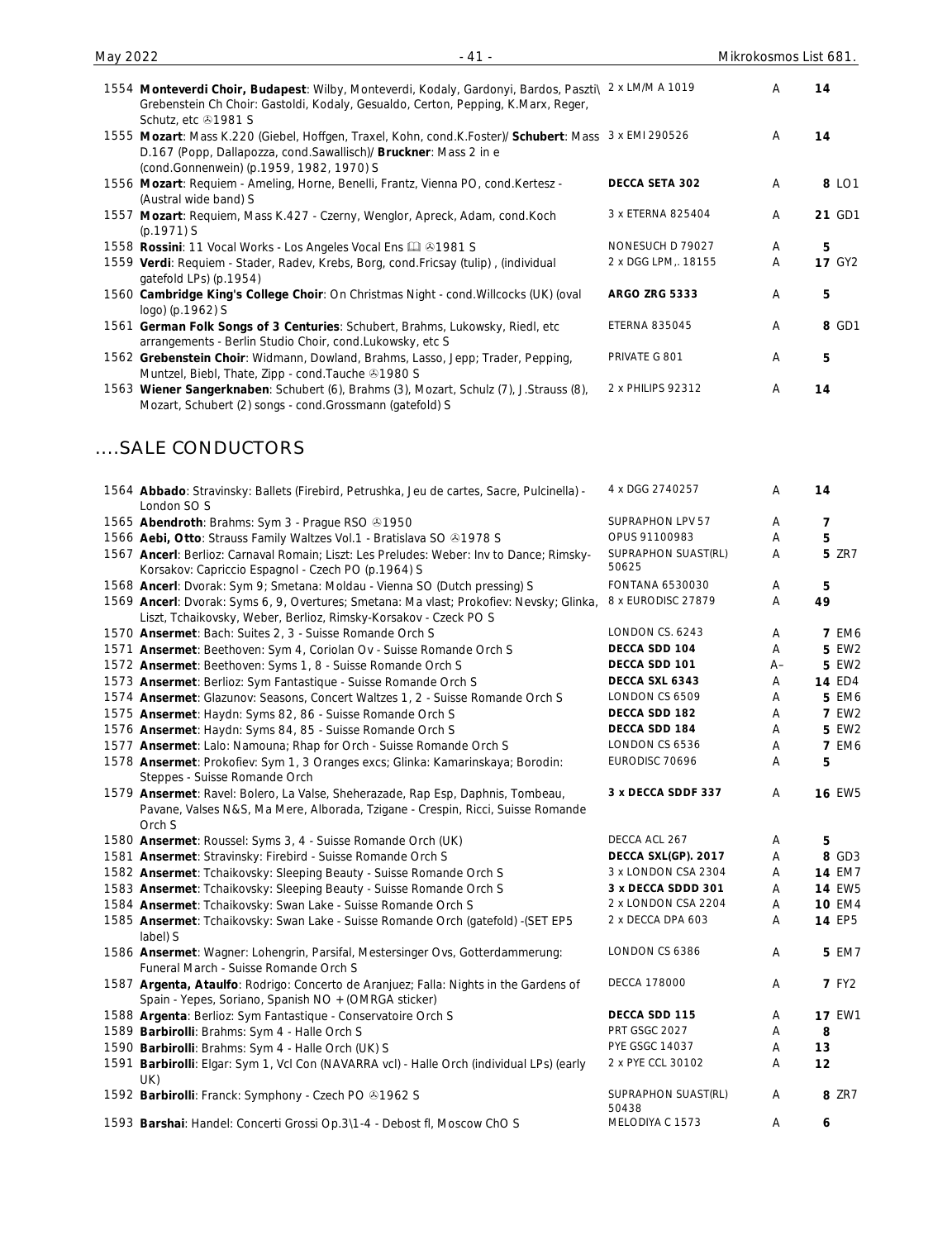| 1594 Barshai: Mozart: Div K.205; Albinoni: 2 Concertos; Vivaldi: Con grosso Op.3\10 -<br>Moscow $ChO + (good$ jacket) OLD                         | MELODIYA D 4680               | A     | 6 CB1          |
|---------------------------------------------------------------------------------------------------------------------------------------------------|-------------------------------|-------|----------------|
| 1595 Beecham Anthology: Mozart, Delius, Handel, Wagner, Berlioz, Chabrier, Schubert,<br>etc 21917-58                                              | 2 x ANGEL 3621                | Α     | <b>10 UB1</b>  |
| 1596 Beecham: Beethoven: Sym 8; Mendelssohn: Sym 4 - Royal PO                                                                                     | COLUMBIA ML6EYE 4681          | Α     | <b>5 UA1</b>   |
| 1597 Beecham: Berlioz: Sym Fantastique - French NRSO S                                                                                            | <b>EMI SXLP 30295</b>         | Α     | <b>5 ER5</b>   |
| 1598 Beecham: Chabrier: Espana; Bizet: Carmen, L'Arlesienne & Perth Suites; Debussy:<br>Faun; Offenbach, Gretry, Berlioz - London PO +1934-9 (UK) | 2 x WORLD RECO SHB 55         | Α     | 10             |
| 1599 Beecham: Favourites (Handel, Rossini, Grieg, Sibelius, Mendelssohn, etc) - Royal PO<br>S                                                     | EMI SXLP. 30530               | Α     | <b>5 ER5</b>   |
| 1600 Beecham: Franck: Sym - French NRSO S                                                                                                         | EMI SXLP. 30256               | Α     | <b>5 ER5</b>   |
| 1601 Beecham: Grieg: Peer Gynt - Hollweg, Royal PO S                                                                                              | EMI SXLP. 30423               | Α     | <b>5 ER5</b>   |
| 1602 Beecham: Mendelssohn: Sym 4 - Royal PO 10"                                                                                                   | EMI 33C 1006                  | Α     | 5 EB1          |
| 1603 Beecham: Mozart: Sym K.551; Schubert: Sym 6 - Royal PO S                                                                                     | <b>EMI SXLP 30443</b>         | Α     | 5 EB3          |
| 1604 Beecham: R.Strauss: Bourgeois Gentilhomme excs, Intermezzo: Interlude, Feuersnot: WORLD RECO SH 378<br>Love Scene - Royal PO +1947-51        |                               | Α     | 5              |
| 1605 Beecham: R.Strauss: Don Quixote (A.Wallenstein vcl, Pollain vla, New York PO;<br>Wagner: Faust Ov (London PO) 31932, 1936                    | <b>EMI HLM 7154</b>           | Α     | <b>7 EN1</b>   |
| 1606 Beecham: Schubert: Syms 5, 8; Brahms: Sym 2; Tchaikovsky: Sym 5; Franck: Sym -<br>London PO $@1936-40$                                       | 4 x EMI RLS 733               | Α     | <b>14 EN1</b>  |
| 1607 Beecham: Sibelius: Pelleas, Tapiola, Oceanides - Royal PO S                                                                                  | EMI SXLP. 30197               | Α     | <b>5 ER5</b>   |
| 1608 Beecham: Tchaikovsky: Sym 2 - Royal PO (UK)                                                                                                  | PHILIPS GBL 5636              | Α     | 5              |
| 1609 Beinum: Beethoven: Sym 2 - Concertgebouw Orch (Dutch Minigroove) 10"                                                                         | PHILIPS A 720                 | Α     | 10             |
| 1610 Beinum: Brahms: Sym 2 - Concertgebouw Orch (Dutch Minigroove)                                                                                | PHILIPS A 218                 | Α     | 8              |
| 1611 Beinum: Bruckner: Sym 7; Franck: Psyche - Concertgebouw Orch (individual LPs)<br>(p.1957)                                                    | 2 x DECCA LXT 2829            | Α     | 28 EY1         |
| 1612 Beinum: Mozart: Sym K.319; Haydn: Sym 94 - Concertgebouw Orch                                                                                | DECCA LXT 2686                | Α     | <b>10 EY2</b>  |
| 1613 Beinum: Rossini: 4 Overtures - Concertgebouw Orch (UK)                                                                                       | DECCA ACL 15                  | Α     | $\overline{7}$ |
| 1614 Benzi, Roberto: Falla: L'Amour sorcier, 3 Cornered Hat - I.Rivas, French OpO (Dutch<br>pressing)                                             | PHILIPS A 2386                | Α     | 5              |
| 1615 Bernstein, Elmer: The Midas Run - cond.comp S                                                                                                | CITADEL CT 6016               | $A++$ | $\overline{7}$ |
| 1616 Bernstein: Brahms: Sym 3, Academic Ov - New York PO (UK) S                                                                                   | CBS SBRG 72524                | Α     | $\overline{7}$ |
| 1617 Bernstein: Mahler: Sym 7 - New York PO & dig, 1985 S LC                                                                                      | 2 x DGG 419211                | A     | 140            |
| 1618 Bernstein: Prokofiev: Sym 5 - New York PO (UK) S                                                                                             | CBS SBRG 72607                | Α     | 5              |
| 1619 Bongartz: Brahms: Serenade No.1 - Dresden PO 31960 S                                                                                         | <b>ETERNA 825209</b>          | Α     | <b>7 GD1</b>   |
| 1620 Boult: Colonel Bogey: The Great Military Marches - London PO S                                                                               | COLUMBIA 32160318             | A     | 5              |
| 1621 Boult: Elgar: Sym 2 - London PO (Decca pressing) (p.1968) S                                                                                  | <b>LYRITA SRCS 40</b>         | A     | 5              |
| 1622 Boult: Schubert: Sym 4 (London PO) @1959/Josefowitz: Schubert: Sym 3 (Vienna<br>NO) S                                                        | CONCERT HA SMS/GUILDE<br>2462 | Α     | 8              |
| 1623 Britten: Britten: Spring Sym - Vyvyan, Procter, Pears S                                                                                      | DECCA SXLWB, 2264             | Α     | 6 ED2          |
| 1624 Busch, Adolf: Handel: 12 Con grossi Op.6 - Busch Chamber Players (Japanese<br>pressing)                                                      | 3 x CBS-SONY SONC 15104       | Α     | 42             |
| 1625 Cluytens: Berlioz: L'Enfance du Christ - Gedda, Los Angeles, Conservatoire Orch -<br>(early French gold label) [2] S                         | 2 x EMI CANHS 170             | Α     | <b>10 FS4</b>  |
| 1626 Cluytens: Franck: Sym - French RSO -(Italian Columbia label)                                                                                 | EMI QIMX 7010                 | Α     | 5 IB1          |
| 1627 Desormiere: Chopin: Les Sylphides; Tchaikovsky: Sleeping Beauty - Conservatoire<br>Orch (UK)                                                 | DECCA ACL 8                   | Α     | $\overline{7}$ |
| 1628 Desormiere: Franck: Sym - Conservatoire Orch                                                                                                 | SUPRAPHON LPV 75              | Α     | $\overline{7}$ |
| 1629 Dorati: Haydn: Symphonies 82-92; Sin concertante - Philh Hungarica S                                                                         | 6 x DECCA HDNH 35             | Α     | 21             |
| 1630 Dorati: Haydn: Symphonies 93-104 - Philh Hungarica S                                                                                         | 6 x DECCA HDNH 41             | Α     | 21             |
| 1631 Dorati: Rimsky-Korsakov: Sheherazade - Druian, Minneapolis SO (early Dutch<br>pressing) S                                                    | MERCURY 130510                | Α     | 5              |
| 1632 Dorati: Strauss Family Album - Minneapolis SO (RFR1\RFR2 stamper) S                                                                          | MERCURY SR-VR 90178           | Α     | 5 UM2          |
| 1633 Dorati\Fennell\Hanson: Curtain Up! (Music & Plunk) (Respighi, Kodaly, Sousa,                                                                 | MERCURY SR-PR 90338           | Α     | <b>7 UG2</b>   |
| Schuller, etc) (RFR1\RFR1 stamper) S<br>1634 Dorati\Fennell\Hanson: Curtain Up! (Musical Almanac) (L.Anderson, Tchaikovsky,                       | MERCURY SR-PR 90337           | Α     | 8 UG2          |
| Grieg, etc) (RFR1\RFR1 stamper) S<br>1635 Dorati\Fennell\Paray: Symphonic Dance Favorites (Strauss, Dvoark, Brahms, Bizet,                        | MERCURY SR-PR 90293           | $A-$  | 5 UW2          |
| etc) (RFR2\RFR2 stamper) S<br>1636 Dorati\Hanson: Curtain Up! American Dance Favorites (Hanson, Copland, Rogers,<br>etc) (RFR1\RFR1 stamper) S    | MERCURY SR-PR 90326           | A     | <b>17 UW2</b>  |
| 1637 Dorati\Paray: Curtain Up (Favorite Opera Overtures) (Wagner, Rossini, Borodin,<br>Verdi, etc) (RFR1\RFR1 stamper) S                          | MERCURY SR-PR 90324           | Α     | <b>17 UW2</b>  |
| 1638 Dorati\Paray\Fennell: More March Favorites (Berlioz, Mendelssohn, Walton, etc)<br>(RFR1\RFR3 stamper) S                                      | MERCURY SR-PR 90325           | Α     | 8 UP2          |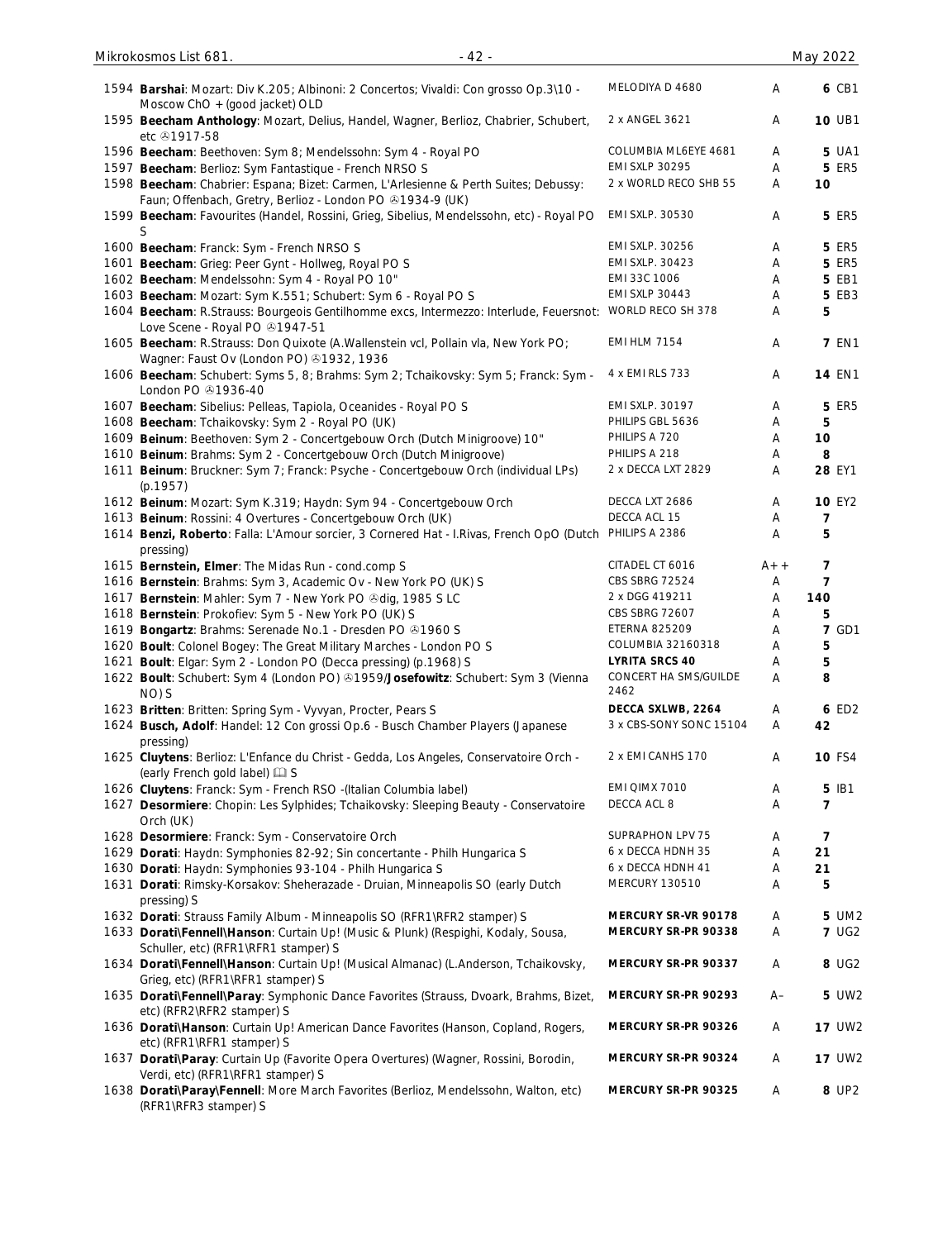| 1639 Dorati\Paray\Fennell\Hanson: Curtain Up! (Holydays Around the World) (Albeniz,<br>L.Andreson, Tchaikovsky, Debussy, etc) (RFR2\RFR2 stamper) S | MERCURY SR-PR 90361      | A     | <b>7 UW5</b>   |
|-----------------------------------------------------------------------------------------------------------------------------------------------------|--------------------------|-------|----------------|
| 1640 Dorati\Paray\Fennell\Hanson: Gala Favorites (Anderson, Strauss, Gould, Sousa, etc) MERCURY SR-PR 90339<br>(RFR1\RFR1 stamper) S                |                          | Α     | 5 UG2          |
| 1641 Douatte: Dvorak: Serenade Op.22; Tchaikovsky: Serenade Op.48 - Luxembourg RTV MUSIDISC 30RC 610<br>SO <sub>S</sub>                             |                          | Α     | 8              |
| 1642 Downes, Edward: Overtures (Tell, Figaro, Russlan, Freischutz, Meistersinger) -<br>Covent Garden OpOrch S                                       | SOMERSET ST-CL 545       | Α     | 7              |
| 1643 Fennell: Bravos in Brass - Eastman Wind Ens (RFR2\RFR1 stamper) S                                                                              | MERCURY SR-PR 90360      | Α     | <b>10 UW5</b>  |
| 1644 Fennell: Curtain Up! (Herbert, Lecuona, Gershwin, Liszt, etc) - Eastman Rochester<br>Orch (RFR1\RFR1 stamper) + (jacket water damage) S        | MERCURY SR-PR 90340      | Α     | 8 UG2          |
| 1645 Fennell: Curtain Up! (Sousa Favorites) - Eastman Wind Ens (RFR1\RFR1 stamper) S                                                                | MERCURY SR-PR 90291      | A     | 8 UW2          |
| 1646 Fennell: Favorites (Dinicu, Anderson, Granados, etc) (RFR6\RFR2 stamper) S                                                                     | MERCURY SR-PR 90294      | Α     | <b>7 UW2</b>   |
| 1647 Fitelberg: Szymanowski: Sym Con exc (SZYMANOWSKI pno); Bach: Air; Prokofiev:<br>Classical Sym; Karlowitz: Episode S                            | <b>MUZA SX 1816</b>      | Α     | 7              |
| 1648 Fricsay: Gliere: Sym 3 - RIAS Orch (silver series 5\1) 31955                                                                                   | DGG 2535726              | Α     | 7              |
| 1649 Fricsay: Kodaly: Psalmus Hungaricus; Stravinsky: Sym of Psalm - Haefliger, Berlin<br>RSO (p.1959)                                              | DGG LPEM 19073           | Α     | <b>5 GY3</b>   |
| 1650 Fricsay: Tchaikovsky: Ser for Strings; Prokofiev: Sym 1 - Nerlin RSO (UK) (flat disc)                                                          | DGG DGM 18336            | A     | 7              |
| 1651 Fruhbeck de Burgos: Albeniz-De Burgos: Suite Espanola - New Philh Orch S                                                                       | DECCA SXL(HP) 6355       | Α     | 8 HD1          |
| 1652 Fruhbeck de Burgos: Falla: 3 Cornered Hat - Los Angeles, Philh Orch S                                                                          | EMI ASDBR 608            | $A-$  | <b>17 ER1</b>  |
| 1653 Fruhbeck de Burgos: Schumann: Sym 3; Mendelssohn: Midsummer OV - London<br>SO <sub>S</sub>                                                     | DECCA SDD 323            | Α     | <b>7 EW5</b>   |
| 1654 Furtwangler: Beethoven: Sym 6 - Vienna PO -(gatefold with Furtwangler picture on<br>the jacket) (flat disc)                                    | EMI WALP. 1041           | A–    | <b>14 GR1</b>  |
| 1655 Furtwangler: Beethoven: Sym 9; Brahms: Haydn Vars - Berlin PO & 1942, 1943<br>(gatefold) (UK)                                                  | 2 x UNICORN UNI 100      | Α     | 10             |
| 1656 Furtwangler: Beethoven: Syms 1, 4 - Vienna PO PS                                                                                               | <b>EMI CO47 806</b>      | A     | 5              |
| 1657 Furtwangler: Beethoven: VIn Con (Rohn); R.Strauss: SymphoniaDomestica - Berlin<br>PO +live, 1944 - (old 23)                                    | 2 x MELODIYA M10, 46967  | Α     | <b>10 PD4</b>  |
| 1658 Furtwangler: Brahms: German Requiem - Stockholm PO @1948 (old 05)                                                                              | 2 x MELODIYA M10. 36423  | Α     | <b>10 LY2</b>  |
| 1659 Furtwangler: Brahms: Sym 1 - Berlin PO                                                                                                         | EMI E 90992              | Α     | 5              |
| 1660 Furtwangler: Bruckner: Sym 4 - Vienna PO & 1951                                                                                                | DECCA 641943             | Α     | 5              |
| 1661 Furtwangler: Hans Schubert: Hymnisches Konzert - E.Berger, W.Ludwig, Berlin PO<br><b>Dive, 1942 - (old 23)</b>                                 | MELODIYA M10, 49723      | Α     | 5 PD4          |
| 1662 Furtwangler: Mozart, Haydn, Beethoven, Schubert, Bruckner, Schumann + speaks<br>about music (German pressing)                                  | 8 x HELIODOR 2730005     | A     | 28             |
| 1663 Furtwangler: Pepping: Sym 2 - Berlin PO @1943 -(old 23)                                                                                        | MELODIYA M10, 49721      | Α     | <b>5 PD4</b>   |
| 1664 Furtwangler: R.Strauss: Don Juan, Till Eulenspiegel - Vienna PO                                                                                | EMI ALP,. 1208           | A     | <b>70 ER1</b>  |
| 1665 Furtwangler: Wagner: Lohengrin Prel, Tannhauser Ov; Liszt: les Preludes - Vienna PO EMI E 90097<br>(gatefold)                                  |                          | Α     | 8              |
| 1666 Galliera: Dvorak: Sym 9 - Philh Orch                                                                                                           | ANGEL ACC 11             | Α     | <b>7 EP1</b>   |
| 1667 Gerelli, Ennio: Galuppi: Concerti 5 & 6 - Mailander Kammerorchester 10"                                                                        | TELEFUNKEN TW 30095      | Α     | 8 GD1          |
| 1668 Giulini: Dvorak: Sym 7 - London PO (p.1977) S                                                                                                  | <b>EMI ASD 3325</b>      | Α     | 8 ER3          |
| 1669 Gruner-Hegge: Grieg: Pno Con (Baekkelund pno); Peer Gynt excs - Oslo PO S                                                                      | RCA VICS(GP) 1067        | Α     | 5              |
| 1670 Gui, Vittorio: Haydn: Die Jahreszeiten - Neroni, Gatti, F.Albanese, Italian RSO<br>(gatefold) 31943 S                                          | 2 x CETRA LPO 2004       | $A++$ | 14             |
| 1671 Hollreiser: Dvorak: Sym 9 - Bamberg SO                                                                                                         | GUTENBERG AGL 1025       | Α     | 7              |
| 1672 Horenstein: Beethoven: Sym 3 - Vienna Pro Musica (p.1953)                                                                                      | <b>VOX PL 8070</b>       | Α     | 8              |
| 1673 Horenstein: Bruckner: Sym 9 - Vienna SO (p.1954) - (UK jacket)                                                                                 | <b>VOX PL 8040</b>       | Α     | 5              |
| 1674 Horenstein: Mahler: Sym 9 - Vienna SO (gatefold) 31952 PS                                                                                      | 2 x TURNABOUT TV-S 34332 | Α     | 10             |
|                                                                                                                                                     |                          |       |                |
| 1675 Irving, Robert: Meyerbeer-Lambert: Les Patineurs Ballet; Massenet: Le Cid Ballet<br>Music - London SO (p.1955)                                 | DECCA LXT 2746           | A     | <b>7 EY4</b>   |
| 1676 Irving, Robert: Gluck-Mottl: Ballet Suite 1; Gretry-Lambert: Ballet Suite - New SO<br>(p.1955)                                                 | DECCA LXT 5063           | A     | <b>7 EY1</b>   |
| 1677 Irving: Delibes: Sylvia & Coppelia excs - Menuhin, Philh Orch S                                                                                | EMI ASDWG 439            | A     | <b>14 EW1</b>  |
| 1678 Jochum: Brahms: Sym 4 - Berlin PO Olive, 1951                                                                                                  | <b>LONGANESI GCL 37</b>  | A     | 5              |
| 1679 Jochum: Haydn: Syms 103, 104 - London PO (p.1973) S                                                                                            | DGG 2530525              | Α     | 7              |
| 1680 Jochum: Haydn: Syms 99, 100 - London PO (first release) 81973 S                                                                                | DGG 2530459              | Α     | 7              |
| 1681 Joo, Arpad: Kodaly: Peacock Variations; Symphony - Hungarian SCO, Budapest PO<br><b><i><u></u></i>dig, 1982 S</b>                              | SEFEL SEFD 5012          | Α     | $\overline{7}$ |
| 1682 Josefowitz: Prokofiev: Sym 1, Lieutenant Kije Suite, 3 Oranges excs - Monte Carlo<br>NO <sub>S</sub>                                           | CONCERT HA SMS 2665      | Α     | 5              |
| 1683 Karajan: Beethoven: 9 Symphonies - Philh Orch (all phony stereo excerpt Sym 8) PS 7 x EMI SLS 5053                                             |                          | A     | 28 ER3         |
| 1684 Karajan: Beethoven: Sym 6 - Philh Orch (UK jacket)                                                                                             | EMI 33CX. 1124           | Α     | 5 HB1          |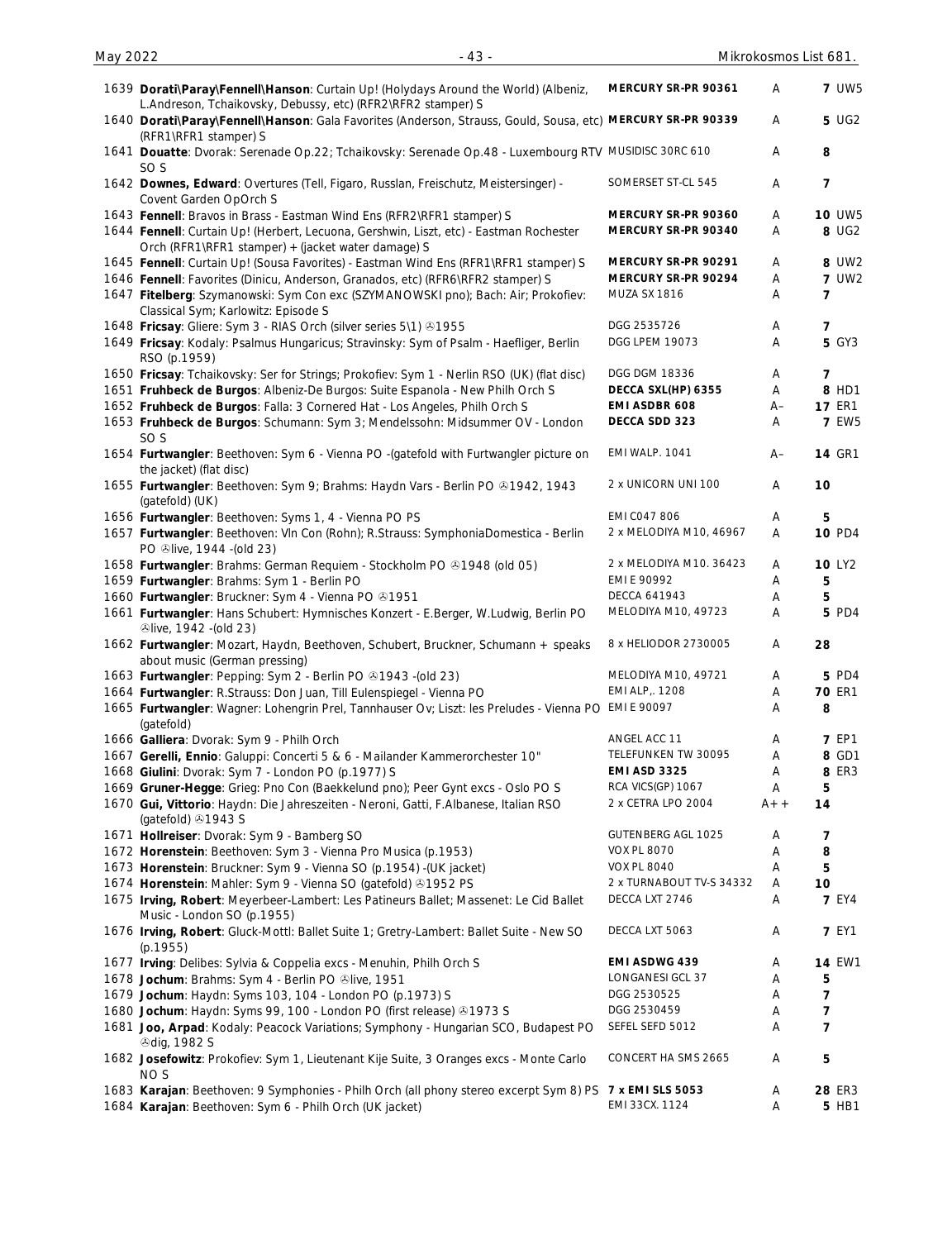|      | 1685 Karajan: Mozart: CI Con (B.Walton cl), Sinfonia concertante K.297b (D.Brain,<br>C.James, B.Walton, Sutcliffe) - Philh Orch                                     | <b>EMI FCX 30292</b>   | Α     | <b>7 FB3</b>   |
|------|---------------------------------------------------------------------------------------------------------------------------------------------------------------------|------------------------|-------|----------------|
|      | 1686 Karajan: Mozart: Nachtmusik, 3 German Dances, Ave Verum Corpus; Handel: Water<br>Music - Berlin PO, Philh Orch (p.1961) S                                      | <b>EMI SAXBR 2389</b>  | Α     | 28 ER1         |
|      | 1687 Karajan: Mussorgsky-Ravel: Pictures - Philh Orch (UK jacket)                                                                                                   | EMI 33CX(HP) 1421      | Α     | 5              |
|      | 1688 Karajan: R.Strauss: Till Eulenspiegel; 7 Veils Dance; Tod und Verklarung - Vienna PO<br>S                                                                      | DECCA SXLWB. 2261      | A     | 28 ED2         |
|      | 1689 Karajan: Tchaikovsky: Sym 5 - Philh Orch                                                                                                                       | EMI 33CX 1133          | Α     | <b>7 EB1</b>   |
|      | 1690 Keilberth: Mozart: Nachtmusik (Bamberg SO)/RIAS Wind Ens: Mozart: Serenade                                                                                     | TELEFUNKEN TW 30001    | A     | <b>7 GD1</b>   |
|      | K.361: Mvt.5 31953 10"                                                                                                                                              | 2 x TELEFUNKEN 648109  | A     | 10             |
|      | 1691 Keilberth: Mozart: Syms K.504, 543, 550, 551 - Bamberg SO (gatefold) S<br>1692 Kempe: Brahms: Sym 4 - Munich PO (UK) (Decca pressing) (p.1975) S               | BASF BAC 3064          | Α     | 8              |
|      | 1693 Kempe: R.Strauss: Aus Italien - Dresden SK (p.1975) S                                                                                                          | <b>EMI ASD 3319</b>    | Α     | <b>7 ER3</b>   |
|      | 1694 Kertesz: Respighi: The Birds; Fountains & Pines of Rome - London SO S                                                                                          | DECCA SXL 6401         | Α     | 8 ED4          |
|      | 1695 Kertesz: Schubert: Sym 8; 3 Overtures - Vienna PO (p.1964) S                                                                                                   | DECCA SXLWB 6090       | Α     | 105 ED1        |
|      | 1696 Kertesz: Schubert: Syms 4, 5 - Vienna PO (p.1971) S                                                                                                            | DECCA SXL 6483         | Α     | <b>7 ED4</b>   |
|      | 1697 Khachaturian: Khachaturian: Masquerade Suite, In Memoriam - Philh Orch 10"                                                                                     | EMI 33C 1043           | Α     | <b>7 EB1</b>   |
|      | 1698 Kleiber, Erich: Beethoven: Sym 7 - Concertgebouw Orch (UK) 01950                                                                                               | DECCA ACL 57           | Α     | 7              |
|      | 1699 Kleiber, Erich: Beethoven: Sym 3 - Vienna PO & 1955                                                                                                            | <b>DECCA 414626</b>    | Α     | 7              |
|      | 1700 Klemperer: Bach: 6 Brandenburg Concertos - Philh Orch (individual LPs)                                                                                         | 2 x EMI 33CX+ 1763     | Α     | <b>10 EB1</b>  |
|      | 1701 Klemperer: Beethoven: 9 Symphonies & Overtures - Philharmonia Orch S                                                                                           | 9 x MELODIYA C10 12009 | Α     | 28             |
|      | 1702 Klemperer: Beethoven: Missa Solemnis - Kupper, S.Wagner, R.Schock, Greindl,<br>Cologne RSO 31955                                                               | 2 x CETRA LO 532       | Α     | 10             |
|      | 1703 Klemperer: Beethoven: Sym 3; Fidelio Ov - Philh Orch @1959, 1962 (p.1978) S                                                                                    | ETERNA 827122          | A     | 5 GD1          |
|      | 1704 Klemperer: Beethoven: Sym 5 (Philh Orch) @1956, Prometheus: Ov, Adagio, Finale<br>(New Philh Orch) 31977                                                       | TRANSCRIPT OK. 0       | Α     | 7              |
|      | 1705 Klemperer: Beethoven: Sym 6 - Berlin PO @1954                                                                                                                  | MOVIMENTO 1030         | Α     | 7              |
|      | 1706 Klemperer: Beethoven: Sym 6 - Vienna SO & 1951                                                                                                                 | SAPHIR INT 120923      | A     | 5              |
|      | 1707 Klemperer: Bruckner: Sym 4 - Cologne RSO Olive, 1954                                                                                                           | MOVIMENTO 1052         | $A++$ | $\overline{7}$ |
|      | 1708 Klemperer: Bruckner: Sym 4 - Philh Orch 01963 S                                                                                                                | EMI SAXBR 2569         | Α     | <b>14 ER1</b>  |
|      | 1709 Klemperer: Bruckner: Sym 8 - New Philh Orch -(ASD ER3 labels) + (worn album) S                                                                                 | 2 x EMI SLS 872        | Α     | <b>28 ER3</b>  |
|      | 1710 Klemperer: Handel: Messiah - Schwarzkopf, Hoffman, Gedda, Hines [1] S                                                                                          | 3 x EMI SANGL 146      | Α     | 31 ES1         |
| 1711 | Klemperer: Mozart: Syms K.201, 319 - New Philh Orch S                                                                                                               | EMI SAXBR 5256         | A/B   | <b>5 ER1</b>   |
|      | 1712 Klemperer: Mozart: Syms K.201, 551 - Philh Orch, (Other cover 1) -(Jupiter's head<br>cover)                                                                    | EMI 33CX. 1257         | A     | 8 EB1          |
|      | 1713 Knappertsbusch: Beethoven: Sym 3 - Munich PO & 1953 (labelled Bavarian RSO,<br>1950)                                                                           | CETRA LO 512           | Α     | 7              |
|      | 1714 Knappertsbusch: Beethoven: Sym 3 - Vienna PO & 1962 (Japanese issue)                                                                                           | SEVEN SEAS K20C 78     | Α     | 8              |
|      | 1715 Knappertsbusch: Beethoven: Sym 5 - Dresden SK & 1956 (Japanese issue) (the<br>conductor probably not Knappertsbusch)                                           | SEVEN SEAS K20C 58     | Α     | 7              |
|      | 1716 Knappertsbusch: Beethoven: Sym 6 - Dresden SK & 1961 (Japanese issue) (fake,<br>the conductor isn't Knappertsbusch)                                            | SEVEN SEAS K20C 76     | Α     | 5              |
|      | 1717 Knappertsbusch: Beethoven: Sym 7 - Berlin SOpO & 1929 (Japanese pressing)<br>(OBI)                                                                             | ANGEL GR 2305          | Α     | 7              |
|      | 1718 Knappertsbusch: Wagner: Das Rheingold - Suthaus, Hotter, , Ilosvay & Bayreuth,<br>1957                                                                         | 3 x ESTRO ARMO 31      | Α     | 21             |
|      | 1719 Knappertsbusch: Wagner: Parsifal - G.London, van Mill, Windgassen, Modl, Uhde,<br>(individual LPs + album) $+$ (lower spine missing)                           | 6 x DECCA LXT 2651     | Α     | 35 EN1         |
|      | 1720 Knappertsbusch: Wagner: Siegfried - Windgassen, Varnay, Hotter, Greindl<br><sup>3</sup> Bayreuth, 1968                                                         | 5 x MELODRAM MEL 588   | Α     | 21             |
|      | 1721 Knappertsbusch: Wagner: Tristan und Isolde - Treptow, Braun, Frantz, Schoffler,<br>Klose, Bavarian SOpO +1950                                                  | 5 x MOVIMENTO 5001     | Α     | 28             |
|      | 1722 Knappertsbusch: Wagner: Walkure - Hotter, Greindl, Milinkovic, Varnay, Nilsson, etc 5 x CETRA LO 59<br><b><i>SBayreuth 1957 (booklet with many photos)</i></b> |                        | A     | 28             |
|      | 1723 Knappertsbusch: Wagner: Walkure: Act 1; Gotterdammerung: Orch excs - Flagstad,<br>Svanholm, Vienna PO [14] - (SDD EW5 labels) S                                | 2 x DECCA GOS. 581     | Α     | <b>14 EW5</b>  |
|      | 1724 Konwitschny: Beethoven: Sym 3 - Leipzig GH (Dutch pressing) S                                                                                                  | <b>FONTANA 700131</b>  | A     | 5              |
|      | 1725 Koussevitzky: Haydn: Sym 94/ Munch: Haydn: Sym 104 - Boston SO                                                                                                 | <b>RCA LVT 1044</b>    | Α     | <b>7 UP1</b>   |
|      | 1726 Krauss, Clemens: R.Strauss: Der Barger als Edelamann - Vienna PO                                                                                               | DECCA LXT 2756         | Α     | <b>7 EY2</b>   |
|      | 1727 Krips: Schubert: Sym 9 - London SO, (test pressing) - (white jacket) S                                                                                         | DECCA SXL(GP), 2045    | Α     | 21             |
|      | 1728 Kubelik: Mahler: Sym 6 - Bavarian RSO (gatefold) S                                                                                                             | 2 x DGG 2707037        | Α     | 14             |
|      | 1729 Kubelik: Mussorgsky-Ravel: Pictures - Chicago SO (white label, US) PS                                                                                          | MERCURY SRW 18028      | Α     | 5              |
|      | 1730 Kunzel: Gershwin: Rhap in Blue, An American in Paris - E.List, Cincinnati SO<br>(gatefold) 31981                                                               | TELARC DG 10058        | Α     | 7              |
|      | 1731 Kurtz, Efrem: Glinka: Life for the Tsar: Ballet Music; Gounod: Faust: Ballet Music -<br>Philh Orch                                                             | <b>EMI ALP. 1962</b>   | Α     | <b>5 ER7</b>   |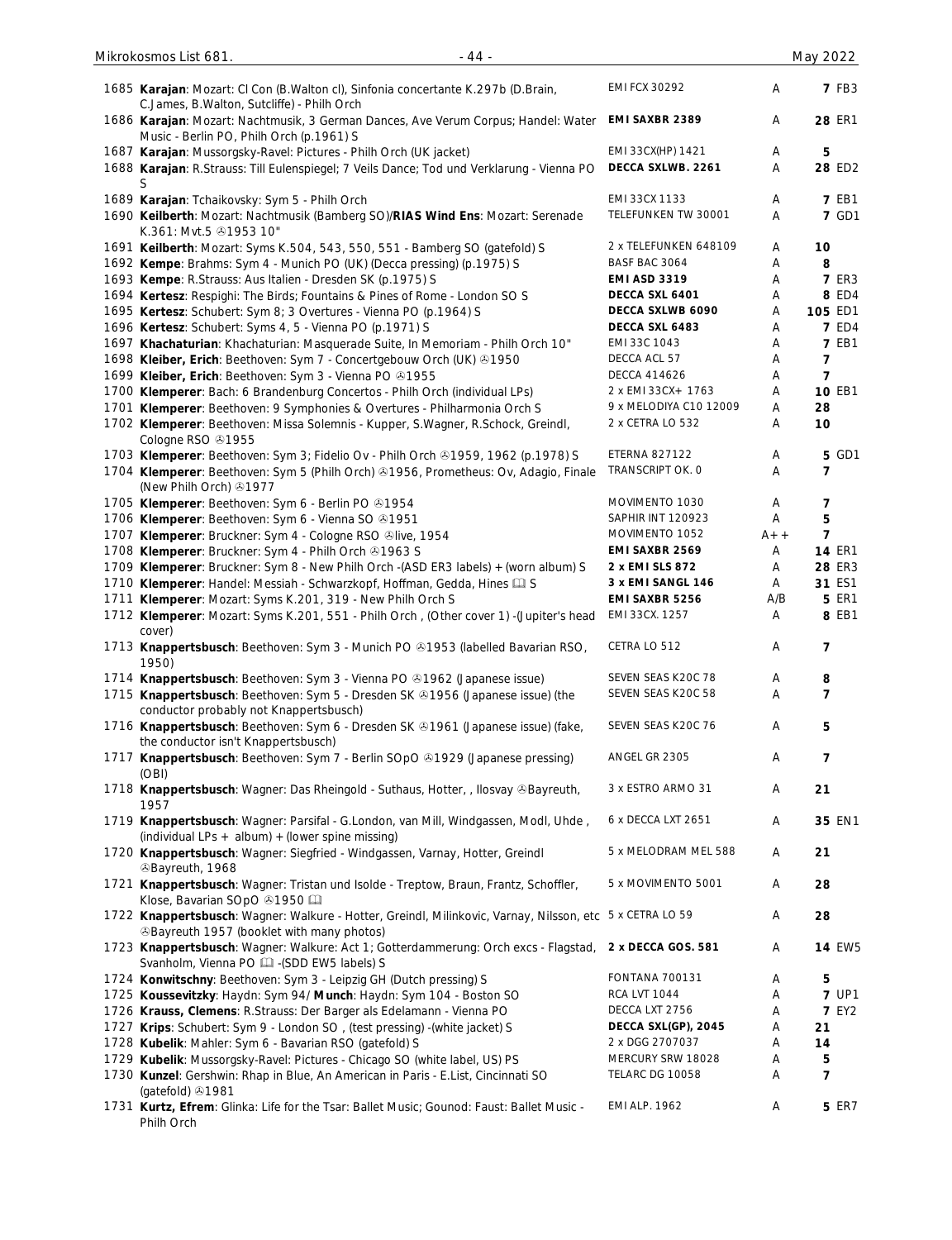| 1732 Lehmann, Fritz: Haydn: Syms 45, 94 - Berlin PO (p.1962)                                               | DGG LPM 18397               | A  | <b>5 GY3</b>       |
|------------------------------------------------------------------------------------------------------------|-----------------------------|----|--------------------|
| 1733 Leinsdorf: Haydn: Syms 93, 96 - Boston SO (UK) (p.1971) S                                             | RCA VICS 1577               | Α  | 7                  |
|                                                                                                            | DGG LPM. 18048              |    | 5 GY2              |
| 1734 Leitner, Ferdinand: Choirs form Freischutz, Hollander, Fidelio, Pagliacci, Trovatore,                 |                             | A– |                    |
| Cavalleria - Wurttemberg SOpChoir & Orch (gatefold) (p.1954)                                               |                             |    |                    |
| 1735 Leitner, Ferdinand: Pfitzner: Sym Op.46; 3 Prels for Palestrina - Berlin PO (red                      | DGG SLPEM 136022            | A  | <b>5 GY5</b>       |
| stereo) + (minor jacket damage) S                                                                          |                             |    |                    |
| 1736 Ludwig, Leopold: Handel: Fireworks Music; Water Music - Hamburg PO                                    | GOLD AWARD MER 210          | Α  | 7                  |
| 1737 Maag: Mozart: Syms K.318, 504 - London SO S                                                           | LONDON SDD(CP) 122          | Α  | 5                  |
| 1738 Maag: Mozart: Syms K.550, 551 - Philh Hungarica S                                                     | CHRISTOPHO SCGLB 73825      | A  | 8                  |
| 1739 Maazel: Beethoven: 9 Symphonies, Egmont, Leonore 3 Ovs - Cleveland Orch S                             | 8 x COLUMBIA M8X 35191      | Α  | 35                 |
| 1740 Maazel: Berlioz: Harold in Italy - Vernon vla, Cleveland Orch & 1977 S                                | LONDON CS 7097              | Α  | <b>7 EM7</b>       |
| 1741 Maazel: Berlioz: Romeo excs - Berlin PO PS                                                            | HELIODOR 89771              | Α  | 5                  |
| 1742 Maazel: Berlioz: Sym Fantastique - Cleveland Orch (p.1980) S $\times$                                 | CBS M 35867                 | A  | 7                  |
| 1743 Maazel: Bizet: L'Arlesienne Suites, Jeux d'Enfants - Cleveland Orch (p.1980)                          | LONDON CS(HP) 7127          | A  | <b>5 HR1</b>       |
| (released on Dutch pressing only) S                                                                        |                             |    |                    |
|                                                                                                            | 4 x LONDON CSA 2405         | A  | <b>14 EM8</b>      |
| 1744 Maazel: Brahms: 4 Symphonies, Academic Ov, Haydn Vars, Tragic Ov - Cleveland                          |                             |    |                    |
| Orch $@1975-6$ S $\times$                                                                                  |                             |    |                    |
| 1745 Maazel: Franck: Sym, Sym Vars - Roge pno, Cleveland Orch ®19676 S                                     | LONDON CS 7044              | A  | <b>7 EM7</b>       |
| 1746 Maazel: Mussorgsky-Ravel: Pictures; Night on Bald Mountain - Cleveland Orch &dig,                     | <b>TELARC 10042</b>         | A  | 7                  |
| 1978 (gatefold) S                                                                                          |                             |    |                    |
| 1747 Maazel: Overtures (La Forza, Prometheus, Roman Carnival, Ruslan, Academic, La                         | LONDON CS 7006              | Α  | 5 EM7              |
| Gazza) - Cleveland SO (p.1976) S $\times$                                                                  |                             |    |                    |
| 1748 Maazel: Prokofiev: Sym 5 - Cleveland Orch & 1977 S                                                    | LONDON CS 7099              | A  | <b>7 EM8</b>       |
| 1749 Maazel: Rachmaninov: Sym 2 - Berlin PO (p.dig, 1983) S                                                | DGG 2532102                 | Α  | 5                  |
| 1750 Maazel: Rachmaninov: Sym 3, Isle of the Dead - Berlin PO (p.dig, 1982) S                              | DGG 2532065                 | Α  | $\overline{7}$     |
| 1751 Maazel: Ravel: Daphnis & Chloe complete - Cleveland Orch (p.1974) S                                   | LONDON CS 6898              | Α  | <b>7 EM7</b>       |
| 1752 Maazel: Respighi: Feste Romane, Pines of Rome - Cleveland Orch & 1976 S                               | LONDON CS 7043              | Α  | <b>7 EM7</b>       |
|                                                                                                            | DGG SLPM,. 138790           |    | <b>5 GY5</b>       |
| 1753 Maazel: Schubert: Sym 2, 3 - Berlin PO (red stereo), (hard cover) S                                   | LONDON CS. 6408             | Α  |                    |
| 1754 Maazel: Sibelius: Sym 2 - Vienna PO (p.1963) S                                                        |                             | Α  | 5 EM7              |
| 1755 Maazel: Stravinsky: Firebird Suite/ Fricsay: Kodaly: Hary Suite - Berlin RSO S                        | DGG 135114                  | A  | 5                  |
| 1756 Maazel: Stravinsky: Firebird ballet - French RSO S                                                    | CONCERT HA SMS 2710         | Α  | $\overline{7}$     |
| 1757 Maazel: Tchaikovsky: Romeo Ov Fant; Prokofiev: Romeo Suites sel - Berlin PO                           | HELIODOR 89805              | Α  | 5                  |
| 1758 Maazel: Tchaikovsky: Sleeping Beauty excs - Berlin RSO (gatefold) 31967 S                             | FESTIVAL FC 433             | Α  | 5                  |
| 1759 Markevitch: Brahms: Sym 4 - USSR SO Olive, 1960 LRO                                                   | MELODIYA M10 47567          | Α  | 8                  |
| 1760 Markevitch: Debussy: La Mer, 2 Dances; Roussel: Bacchus et Ariane Suite 2 - Cotelle DGG LPM 18594     |                             | Α  | <b>5 GY3</b>       |
| hrp, Lamoureux Orch                                                                                        |                             |    |                    |
| 1761 Markevitch: Rimsky-Korsakov: Scheherazade, Capriccio Espagnol - E.Grunberg vln,                       | PHILIPS 6580025             | A  | <b>5 ER2</b>       |
| London SO S                                                                                                |                             |    |                    |
| 1762 Markevitch: Stravinsky: Sym of Psalms; Moussorgsky: 6 Songs - G. Vishnevskaya,                        | MELODIYA D, 11031           | Α  | 5 EB1              |
| Moscow SSO (good jacket) OLD                                                                               |                             |    |                    |
| 1763 Markevitch: Tchaikovsky: Romeo & Juliet; Marche slave; Capriccio Italien - Monte-                     | CONCERT HA SMS 2646         | Α  | 10                 |
|                                                                                                            |                             |    |                    |
| Carlo OpO S                                                                                                |                             |    |                    |
| 1764 Marriner: Haydn: 2 Hrn Cons (Tuckwell), 6 German Dances, Acide Ov - Academy of                        | <b>ARGO ZRG 5498</b>        | A  | 5                  |
| St.Martin-in-the-Fields (oval logo, UK) (p.1966) S                                                         |                             |    |                    |
| 1765 Marriner: Mozart: Syms K.182, 181, 184, 199 - St.Martin-in-the-Fields (UK)                            | ARGO ZRG 653                | Α  | 7                  |
| (p.1970) S                                                                                                 |                             |    |                    |
| 1766 Marriner\Brendel\J.Norman: Mozart: Arias K.490, 505, Pno Con K.503, Sym                               | 2 x PHILIPS 6768050         | Α  | 10 HB <sub>2</sub> |
| K.550 Slive, Strasbourg, 1978 S                                                                            |                             |    |                    |
| 1767 Marriner\Brendel\J.Norman: Mozart: Arias K.490, 505, Pno Con K.503, Sym                               | 2 x PHILIPS . 6768050       | Α  | 10 HB1             |
| K.550 Slive, Strasbourg, 1978 (gatefold) S                                                                 |                             |    |                    |
| 1768 Masur: Schumann: 4 Symphonies; Overtures - Leipzig GH (individual LPs) & 1973 S                       | 4 x ETERNA + 826489         | Α  | 21 GD1             |
| 1769 Matacic: Beethoven: Sym 3 - Czech PO @1959 S                                                          | SUPRAPHON SUAST(RL)         | Α  | <b>19 ZR5</b>      |
|                                                                                                            | 50012                       |    |                    |
| 1770 Mehta: Beethoven: Sym 9, Choral Fantasy - M.Price, Horne, Vickers, Salminen, Ax,                      | 2 x RCA RL 84734            | Α  | 12                 |
| New York PO Olive, dig. 1983 (gatefold) S                                                                  |                             |    |                    |
| 1771 Menuhin: Britten: F.Bridge Vars; Corelli: Con grosso Op.6 No.2; Tippett: Corelli Fant - EMI ASDBR 637 |                             | Α  | 8 ER1              |
| Bath FO (p.1965) S                                                                                         |                             |    |                    |
|                                                                                                            |                             |    |                    |
| 1772 Mersson, Boris: Liszt, Brahms, Ponchielli, Mendelssohn, Bach, Schubert,                               | CONCERT HA MMS(MMS)<br>2185 | Α  | 7                  |
| Tchaikovsky, Chopin, Wagner, Rameau - Vienna Promenade Orch                                                |                             |    |                    |
| 1773 Monteux: Beethoven: Sym 6 - Vienna PO S                                                               | RCA LSC(GP) 2316            | Α  | 8 GR2              |
| 1774 Monteux: Beethoven: Syms 2, 4 - Hamburg SO S                                                          | CONCERT HA SMS 2332         | Α  | 5                  |
| 1775 Monteux: Dvorak: Sym 7 - London SO + (minor jacket damage) S                                          | RCA VICSEP 1310             | Α  | <b>7 UM1</b>       |
| 1776 Mravinsky: Tchaikovsky: Italian Capriccio (Leningrad PO)/Ivanov: Tchaikovsky:                         | MELODIYA D. 239             | A  | <b>7 FR4</b>       |
| Romeo (USSR SSO) OLD                                                                                       |                             |    |                    |
| 1777 Mravinsky: Tchaikovsky: Sym 6 - Leningrad PO (p.1962)                                                 | ETERNA . 820023             | Α  | <b>5 GG1</b>       |
| 1778 Munch: Beethoven: Sym 5; Schubert: Sym 8 - Boston SO S                                                | RCA VICS(GP) 1035           | Α  | 5                  |
| 1779 Ormandy: Brahms: Sym 1 - Philadelphia Orch ®live, Moscow 1958 LRO                                     | MELODIYA M10 47161          | Α  | 5                  |
|                                                                                                            |                             |    |                    |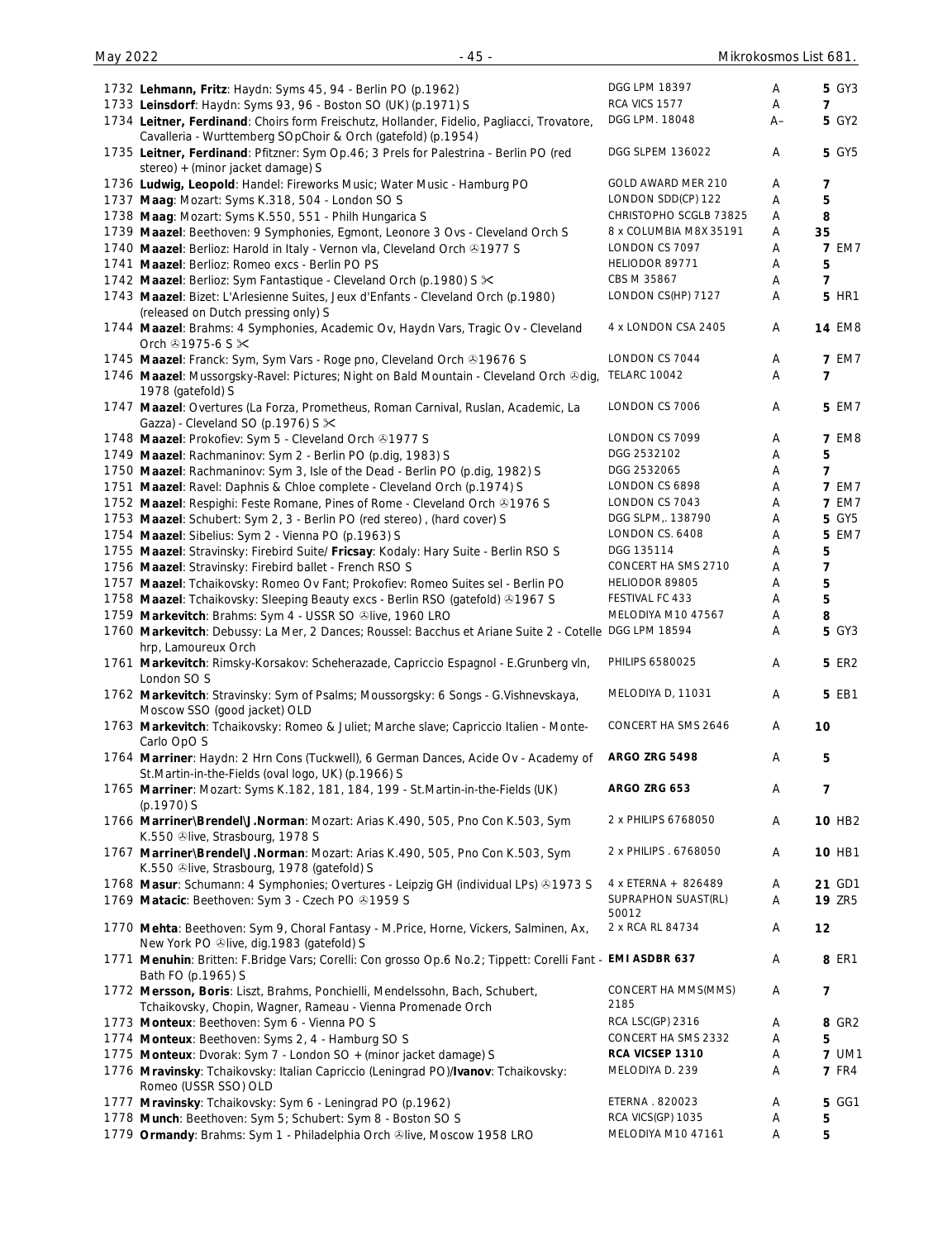| 1780 Ormandy: Franck: Sym in d - Philadelphia Orch S<br>1781 Ormandy: Offenbach-Rosenthal: Gaite Parisienne excs; Chopin-Douglas: Les                                            | MELODIYA C10 9093<br>PHILIPS NBL 5019 | Α<br>A | 5<br>7         |
|----------------------------------------------------------------------------------------------------------------------------------------------------------------------------------|---------------------------------------|--------|----------------|
| Sylphides - Philadelphia Orch + 1954 (UK)<br>1782 Otterloo: Beethoven: Sym 5 (Vienna SO); Schubert: Sym 8 (Hague PO) (Dutch                                                      | <b>FONTANA 695005</b>                 | Α      | 7              |
| pressing)                                                                                                                                                                        |                                       |        |                |
| 1783 Otterloo: Beethoven: Sym 9 - Spoorenberg, M.Ilosvay, Vroons, Schey, Hague PO<br>(Dutch pressing)                                                                            | <b>FONTANA 695000</b>                 | Α      | 7              |
| 1784 Paray: Curtain Up! (Rossini, Offenbach, Bizet, Suppe Overtures) - Detroit SO<br>(RFR4\RFR3 stamper) S                                                                       | MERCURY SR-PR 90359                   | A      | <b>7 UW5</b>   |
| 1785 Paray: Schumann: Sym 1, Manfred Overture - Detroit SO (RFR2\RFR1 stamper)<br>(color back) S                                                                                 | MERCURY SR-VR 90198                   | Α      | 28 UM2         |
| 1786 Paray\Dorati: Curtain Up! (Berlioz, Rossini, Mendelssohn, Dvorak, Schumann,<br>Smetana) (RFR1\RFR1 stamper) S                                                               | MERCURY SR-PR 90323                   | A      | <b>14 UW2</b>  |
| 1787 Paray\Dorati: Curtain Up! (Opera ballet favorites) (R.Strauss, Borodin, Smetana,<br>Tchaikovsky, etc) (RFR4\RFR1 stamper) S                                                 | MERCURY SR-PR 90327                   | A      | 8 UY1          |
| 1788 Paray\Dorati\Fennell: Curtain Up! (Orchestral March Favorites) (Prokofiev, Chabrier,<br>Berlioz, etc) (RFR2\RFR2 stamper) S                                                 | MERCURY SR-PR 90292                   | A      | <b>7 UW2</b>   |
| 1789 Pretre: Poulenc: Stabat Mater - Crespin, Conservatoire Orch (ds) S                                                                                                          | EMI ASDF 789                          | Α      | <b>10 FR1</b>  |
| 1790 Pretre: Saint-Saens: Carnival of the Animals (Ciccolini, Weissenberg pno); Poulenc:                                                                                         | EMI C051 14025                        | Α      | 5              |
| Les animaux modeles; Milhaud: Creation du monde - Conservatoire Orch (p.1976) S<br>1791 Ramin: Bach: St.John Passion - Giebel, Hoffgen, Haefliger, Kelch, Hudemann, Leipzig      | 3 x ETERNA, 820012                    | A      | <b>14 GG1</b>  |
| GH, (individual gatefold LPs + album) $\Box$ (p.1959)                                                                                                                            |                                       |        |                |
| 1792 Reiner: R.Strauss: Ein Heldenleben - Chicago SO S                                                                                                                           | RCA VICS(UK) 1042                     | A      | 5              |
| 1793 Reiner: R.Strauss: Le Bourgeois Gentilhomme Suite, Don Juan (Pittsburgh SO)/ Szell:<br>R.Strauss: Till Eulenspiegel (Cleveland Orch)                                        | COLUMBIA ML6EYE 4800                  | A      | <b>14 UA1</b>  |
| 1794 Remoortel: Haydn: Syms 100, 103 - Bamberg SO                                                                                                                                | <b>GUTENBERG AGL 1043</b>             | Α      | 5              |
| 1795 Ristenpart: Mozart: Haffner Serenade - G.Hendel, Sarre ChO @1965 S                                                                                                          | ERATO STE 50257                       | A      | 56 FP1         |
| 1796 Ritter, Karl: Mozart: Syms K.550, 551 - Vienna Concert Orch S                                                                                                               | MUSIDISC 30RC 819                     | Α      | 8              |
| 1797 Rosenthal: Ravel: Bolero, Rapsodie Espagnole, Pavane, Menuet Antique - Paris OpO                                                                                            | WESTMINSTE WST. 14023                 | Α      | <b>7 UD7</b>   |
| 1798 Rossi, Mario: Brahms: 21 Hungarian Dances (Brahms, Parlow, Hallen, Schollum,<br>Dvorak arrs)                                                                                | VANGUARD VRS 473                      | A      | 5              |
| 1799 Rossi, Mario: Rimsky-Korsakov: Scheherazade 0 M.Solofieff, Vienna SOpO (UK)                                                                                                 | <b>TOP RANK 35006</b>                 | Α      | 7              |
| 1800 Sacher, Paul: J.C.Bach: Syms Op.18\1, 4, Sinfonia concertante in A<br>(W.Schneiderhan vln, N.Hubner vcl), Hrpschrd Con Op.7\5 (G.Leonhardt) - Vienna SO<br>(Dutch pressing) | FONTANA 695050                        | Α      | $\overline{7}$ |
| 1801 Sargent: Britten: Var & Fugue on a Theme of Purcell; Holst: Beni Mora Suite - BBC<br>SO -(ASD EW1 label) S 10"                                                              | EMI BSD 754                           | Α      | <b>14 EW1</b>  |
| 1802 Scherchen: Beethoven: Sym 8, 9 - Laszlo, Rossel-Majdan, Standen, Munteanu,<br>Vienna SOpO, London PO                                                                        | 2 x WESTMINSTE XWN 2213               | A      | <b>10 UB1</b>  |
| 1803 Schmidt-Isserstedt: Tchaikovsky: Sym 5 - Hamburg RSO                                                                                                                        | DECCA LXT 2758                        | Α      | 8 EY2          |
| 1804 Schuricht: Tchaikovsky: Capriccio Italien (Conservatoire Orch)/Beinum: Tchaikovsky:<br>Romeo Ov (London PO) (UK) (p.1959)                                                   | DECCA ACL 11                          | Α      | 5              |
| 1805 Sibelius: Sibelius: Andante Festivo/ HIEFETZ\Beecham: Sibelius: VIn Con, En Saga -<br>Finnish RO, London PO 31939, 1935 (UK)                                                | WORLD RECO SH 207                     | Α      | 5              |
| 1806 Smetacek: Rimsky-Korsakov: The Golden Cockerel, The Legend of the Invisible City<br>of Kitezh - Prague SO (p.1963) S                                                        | SUPRAPHON SUAST(RL)<br>50099          | Α      | <b>7 ZR7</b>   |
| 1807 Solti: Mahler: Sym 4 - Stahlman, Concertgebouw Orch                                                                                                                         | DECCA LXT 5638                        | Α      | <b>7 EY3</b>   |
| 1808 Solti: Suppe: 4 Overtures - Vienna PO S                                                                                                                                     | DECCA SXLWB. 2174                     | Α      | 28 ED2         |
| 1809 Stokowski: R.Strauss: Don Juan; Salome's Dance; Till Eulenspiegel - Stadium SO<br>(French pressing)                                                                         | VOX ST-EPROM 515140                   | Α      | 5              |
| 1810 Stokowski: Stravinsky: Firebird Suite; Mussorgsky: Bare Mountain; Tchaikovsky:<br>Marche Slave - London SO S                                                                | DECCA PFS. 4139                       | Α      | <b>7 EW5</b>   |
| 1811 Stokowski: Tchaikovsky: Sleeping Beauty - Stokowski Orch                                                                                                                    | <b>EMI ALP 1002</b>                   | Α      | <b>7 ER1</b>   |
| 1812 Stokowski: Tchaikovsky: Sym 5 - International Youth Festival Orch &live, 1973 +                                                                                             | 2 x CAMEO GOCLP 9007                  | Α      | 10             |
| rehearsal S                                                                                                                                                                      |                                       |        |                |
| 1813 Strauss, R: Strauss: Till, Der Burger als Edelmann suite - Vienna PO & 1944 PS                                                                                              | <b>ETERNA 826205</b>                  | Α      | 5 GD1          |
| 1814 Stravinsky: Stravinsky: Apollon Musagete, Con grosso - RCA Victor Orch                                                                                                      | <b>RCA LM 1096</b>                    | Α      | 5 UM1          |
| 1815 Stravinsky: Stravinsky: Chamber Music (Ragtime, Tango, Concertino, Octet, Ebony<br>Concerto) - B.Goodman, Columbia Jazz Ens, Columbia Ch Ens (gatefold) S                   | 2 x CBS 79254                         | Α      | 10             |
| 1816 Stravinsky: Stravinsky: Les Noces, Renard, Ragtime - Koves, etc, Columbia Ch Ens S                                                                                          | COLUMBIA MS2EYE. 6372                 | Α      | 5 UA4          |
| 1817 Stravinsky: Stravinsky: Oedipus Rex - Shirley, Verrett, Washington OSO (p.1979) S                                                                                           | <b>ETERNA 825585</b>                  | Α      | <b>5 GD1</b>   |
| 1818 Stravinsky: Stravinsky: Persephone - Zorina, Molese, Columbia SO S                                                                                                          | SUPRAPHON 1120788                     | Α      | 5              |
| 1819 Stravinsky: Stravinsky: Sacre - Columbia SO S                                                                                                                               | CBS 61511                             | Α      | 5              |
| 1820 Stravinsky: Stravinsky: Sym of Psalms; Sym in 3 Mvts - Columbia SO, New York PO                                                                                             | COLUMBIA ML 4129                      | Α      | 5 UB2          |
| 1821 Stravinsky: Stravinsky: Treni - Columbia SO                                                                                                                                 | COLUMBIA ML6EYE 5383                  | Α      | <b>5 UA1</b>   |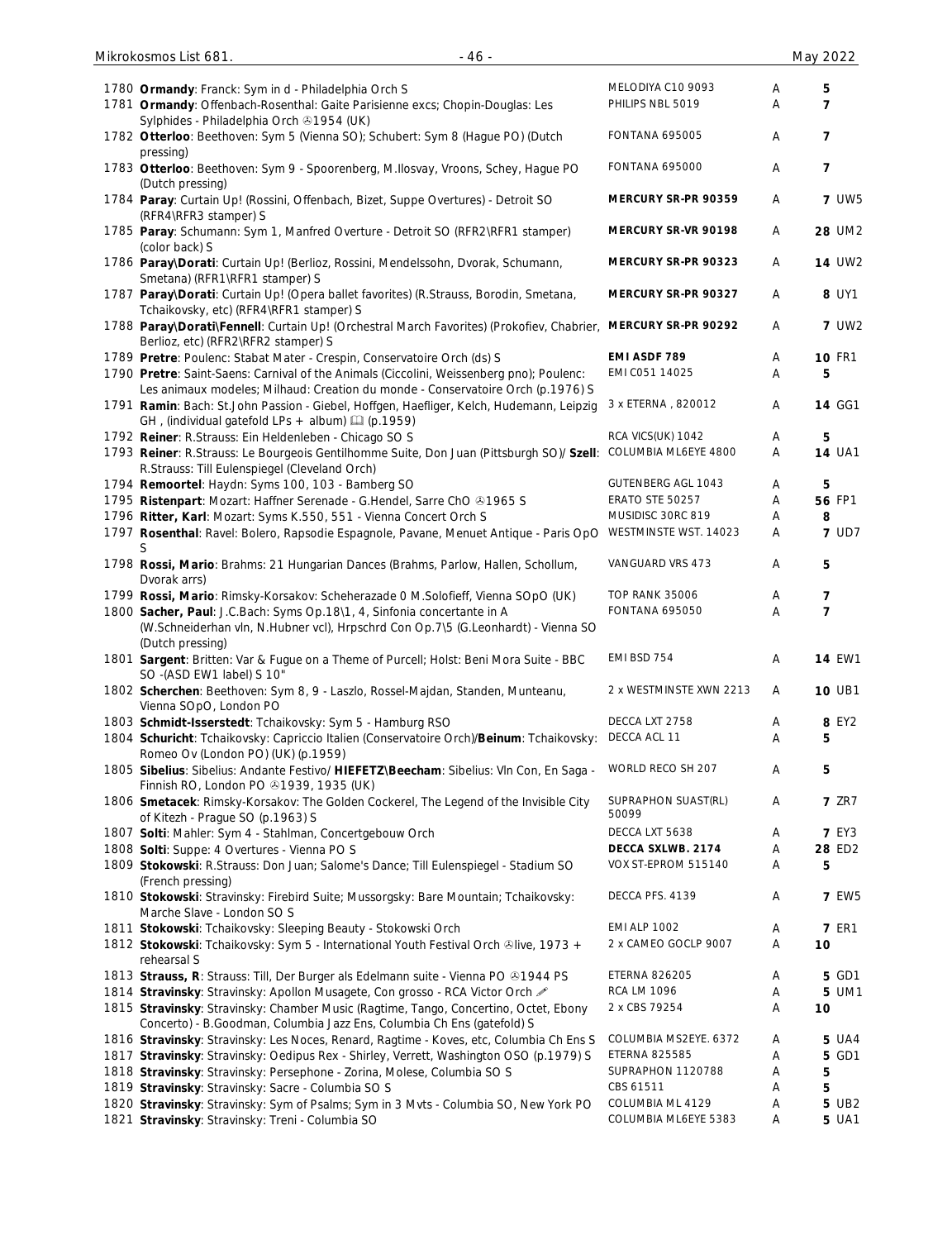**7** ER7

8 HM2

PHILIPS A 1433 A **5** HM7

| 1822 Stravinsky\Craft: Stravinsky: Choral Works: Anthem, A Sermon, Introitus, Choral<br>Vars, Abraham, Cantata, Requiem, etc (gatefold) [12] S | 2 x CBS 79256        | A | 10 |
|------------------------------------------------------------------------------------------------------------------------------------------------|----------------------|---|----|
| 1823 Susskind: Prokofiev: The Buffon ballet suite - Lobdon SO (UK)                                                                             | TOP RANK 35012       | A | 7  |
| 1824 Svetlanov: Rachmaninov: Aleko orch excs; Scherzo for Orch; Prince Rostislav - USSR<br>SSO (p.1974) S                                      | <b>EMI ASD 3019</b>  | Α |    |
| 1825 Swoboda: R.Strauss: Aus Italien; Macbeth - Vienna SO                                                                                      | WESTMINSTE XWN 18078 | A |    |
| 1826 Szell: Bartok: Concerto; Janacek: Sinfonietta - Cleveland Orch & 1965 (Japanese<br>pressing) S                                            | CBS-SONY 13AC 802    | A |    |
| 1827 Szell: Beethoven: Syms 4, 8 - Cleveland Orch 31963, 1959 S                                                                                | CBS-SONY 13AC 206    | A |    |
| 1828 Talich: Mozart: Sym K.543 (Czech PO)/Rajter: Mozart: Serenata notturna (Slovak<br>PO)                                                     | SUPRAPHON LPV. 415   | A |    |
| 1829 Tennstedt: Mahler: Sym 4 - Popp, London PO (gatefold) & dig, 1982 S                                                                       | EMI CO67 43397       | A | 5  |
| 1830 Toscanini: Schubert: Sym 9 - Philadelphia Orch &live, 1941 (French pressing)                                                              | RCA SOR 630768       | Α |    |
| 1831 Vandernoot: Bach: Cantatas K.80, 104 - Giebel, Matthes, Lewis, Rehfuss (UK)                                                               | CONCERT HA AM 2240   | A | 5  |
| 1832 Wallberg, Heinz: Schubert: Syms 3, 5 - Bamberg SO 01962                                                                                   | EURODISC 70178       | Α |    |
| 1833 Walter, Bruno: Dvorak: Sym 8 (4); Schubert: Sym 5 - New York PO, Columbia SO -                                                            | PHILIPS A. 1433      | A |    |

| (Dutch Minigroove)                                                                  |                       |   |               |
|-------------------------------------------------------------------------------------|-----------------------|---|---------------|
| 1834 Walter, Bruno: Dvorak: Sym 8 (4); Schubert: Sym 5 - New York PO, Columbia SO - | PHILIPS A 1433        | A | 5 HM          |
| (Dutch pressing)                                                                    |                       |   |               |
| 1835 Walter, Bruno: Haydn: Syms 88 & 100 - Columbia SO (UK) S                       | <b>CBS SBRG 72141</b> |   | 7             |
| 1836 Walter, Bruno: Beethoven: Sym 5 - New York PO, (flat disc)                     | EMI 33CX 1077         | A | <b>10 EB1</b> |
| 1837 Walter, Bruno: Mahler: Fahrenden Gesellen; Brahms: Alto Rhapsody - Miller,     | CBS SBRG 72142        | А |               |
| Columbia SO (UK) $\Box$ S                                                           |                       |   |               |

#### 1838 Walter, Bruno: Mahler: Sym 1 - New York PO -(Dutch Minigroove) PHILIPS A. 1150 A 5 HM2 1839 Walter, Bruno: Mozart: Syms K.550, 385 - New York PO (Dutch Minigroove) PHILIPS A. 1173 A 5 1840 **Whiteman, Paul**: Gershwin: Rhap in Blue (E.Wild pno), Cuban Ov, I Got Rhythm (B.Weed pno) - P.Whiteman Orch CHORAL CRL 57021 A **7** 1841 Woldike: Haydn: Syms 44, 48 - Danish RSO DECCA LXT 2832 A 5 EY2 1842 **Woldike**: Mozart: Sym K.114; Haydn: Div in G; J.C.Bach: Sym Op.18 No.2; Dittersdorf: Sym in C - Danish ChO (p.1955) DECCA LXT 5135 A **5** EY3

1843 **Rotterdam PO**: Rimsky-Korsakov, Poulenc, Liszt, Gounod, Chopin-Douglas, Sibelius, 8 x PHILIPS + 6816117 A 42 Faure, Dukas, Saint-Saens - cond.Waart, Zinman, Conlon (5 Philips + 3 Erato) S

### ....SALE PIANISTS

| 1844 Achucarro, Joaquin: Ravel: Gaspard de la nuit; Debussy: 3 Preludes, La Plus Que<br>Lente (p.1974) (UK) S                                                                                      | <b>RCA LSB 4113</b>    | A | 10             |
|----------------------------------------------------------------------------------------------------------------------------------------------------------------------------------------------------|------------------------|---|----------------|
| 1845 Anda\Klemperer: Brahms: Pno Con 2 - Cologne RSO ®1954                                                                                                                                         | MOVIMENTO 1051         | Α | 7              |
| 1846 Argerich: Chopin: Pno Con 1 (cond.Rowicki), 2 Etudes, 3 Mazurkas, Scherzo 3/<br>Pollini: Chopin: Mazurka, Nocturne 13, Impromptu 3, Polonaise 5 &live, Chopin<br>Comp 1965, 1960 (gatefold) S | 2 x TWO RIVERS LP 8203 | A | 10             |
| 1847 Argerich: Chopin: Pno Con 1, Scherzo Op.39, 3 Mazurkas - cond. Rowicki<br>@Int.Chopin Comp, 1965 (jacket worn a bit)                                                                          | MUZA XL 265            | A | 14             |
| 1848 Argerich: Chopin: Scherzo op.39, 3 Mazurka Op.59; Etude; 6 Prel 19-24) @1965/<br>Pollini: Chopin: Mazurka 32; Sonata 2 81960 + (minor jacket damage) S                                        | QUINTESSEN PMC 7224    | A | 7              |
| 1849 Argerich\Babayan: Prokofiev-Babayan: Excs from Romeo and Julie, Onegin, Hamlet, 2 x DGG 4385262<br>Queen of Spades, War and Peace 32017 S                                                     |                        | A | 35             |
| 1850 Argerich\Economou: Tchaikovsky: Nutcracker Suite; Rachmaninov: Sym Dances<br>(p.dig, 1983) S                                                                                                  | DGG 410616             | Α | 14             |
| 1851 Arrau: Beethoven: Pno Con 4 - Philh Orch, cond. Galliera                                                                                                                                      | EMI 33CX 1333          | Α | 5 EB1          |
| 1852 Arrau: Debussy: Images, Estampes (p.1981) S                                                                                                                                                   | PHILIPS 9500965        | A | <b>5 HR3</b>   |
| 1853 Ashkenazy (also conduts): Mozart: Pno Cons K.467, 453 - Philh Orch & 1977 S                                                                                                                   | DECCA SXL. 6881        | A | <b>7 ED5</b>   |
| 1854 Ashkenazy: Chopin: Ballade 2, Scherzo 4, 4 Etudes, Polonaise, Prel Op.45,<br>Nocturne Op.9\3 & Warsaw, 1955 PS                                                                                | QUINTESSEN PMC 7223    | Α | 5              |
| 1855 Ashkenazy: Chopin: Etudes Op.10, 25, Nocturne Op.9\3, Ballade 2; Liszt: Mephisto<br>Waltz & 1950s - (good jacket) OLD                                                                         | 2 x MELODIYA D., 6307  | A | 10 CB1         |
| 1856 Backhaus: Beethoven: Pno Con 3 - Vienna PO, cond. Bohm @1950                                                                                                                                  | DECCA LXT(GP). 2553    | A | <b>7 GY1</b>   |
| 1857 Backhaus\Bohm: Brahms: Pno Con 1 - Vienna PO 31953                                                                                                                                            | DECCA LXT. 5364        | A | 8 EY4          |
| 1858 Badura-Skoda: Schubert: Impromptus Op.90 & 142 @1955                                                                                                                                          | WESTMINSTE XWN 18060   | A | <b>7 UB1</b>   |
| 1859 Bar, Alwin: Schubert: Allegro, 4 Impromptus Op.90, Sonata in F sharp (p.1978) S                                                                                                               | FIDELIO SPH 986        | Α | $\overline{7}$ |
| 1860 Barbier, Jean Joel: Satie: Piano Works Vol.4 S                                                                                                                                                | <b>BAM 5779</b>        | A | $\overline{7}$ |
| 1861 Barere, Simon: Liszt: Sonata in b, Funerailles, Waltz from Faust, Liebestraum,<br>Gnomenreigen (p.1973) PS                                                                                    | TURNABOUT THS 65001    | A | $\overline{7}$ |
| 1862 Blanchot, Maurice: Piano pour la jeunesse (Schumann, Mozart, Hummel, Kozeluh,<br>Bach, Daquin, Haydn, Beethoven, Rameau, Clementi, Chopin, Steibelt) S                                        | MONDIO MMC 1015        | Α | 28             |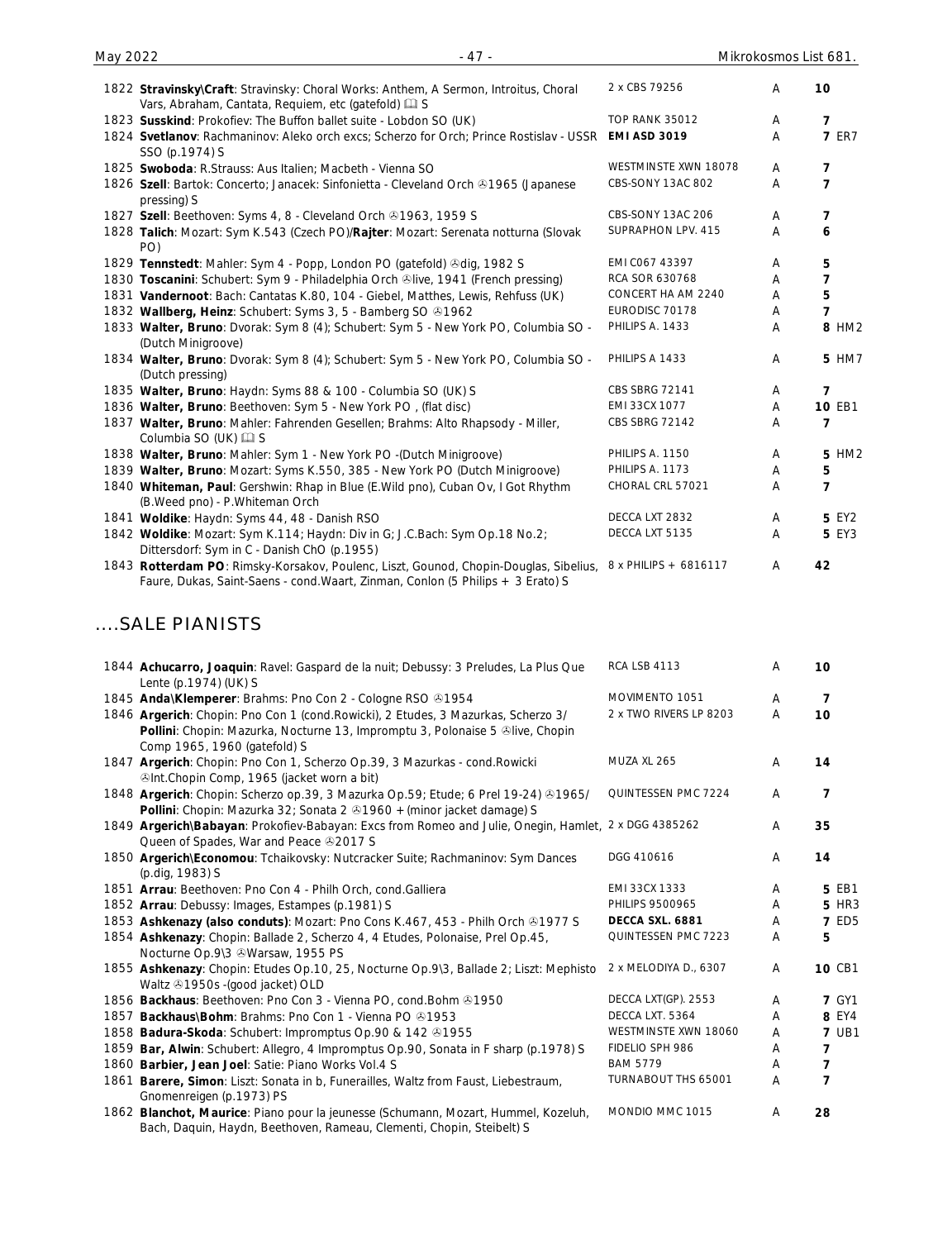| 1863 Blumenthal, Felicja: Mozart: Pno Con K.537 (cond.R.Wagner), Andante & Variations SAGA STXID 5301                                                           |                        | Α                         | 7                       |
|-----------------------------------------------------------------------------------------------------------------------------------------------------------------|------------------------|---------------------------|-------------------------|
| K.501 (L.Rev pno) (UK) (p.1967) S                                                                                                                               |                        |                           |                         |
| 1864 Bolet, Jorge: Chopin: Etudes, Waltzes, Polonaises, Fant-Imp, Nocturne S                                                                                    | CARMEN 5003            | Α                         | 5                       |
| 1865 Bottner, Bernhard: Tchaikovsky: Pno Con 2 - Berlin SO, cond.G.L.Jochum S                                                                                   | EMI CO47 28095         | Α                         | $5\phantom{.0}$         |
| 1866 Brailowsky: Chopin: 19 Nocturnes (gatefold) 31957                                                                                                          | 2 x RCA TVM2 7051      | Α                         | 12                      |
| 1867 Brailowsky: Chopin: 24 Etudes Op.10, 25 01946                                                                                                              | RCA MCV 905            | Α                         | $\overline{\mathbf{z}}$ |
| 1868 Brailowsky: Chopin: Etudes Op.10, 25; Schumann: Sym Etudes Op.13                                                                                           | 2 x RCA LM. 6000       | Α                         | <b>12 UR1</b>           |
| 1869 Brailowsky: Chopin: Etudes Op.10, 25; Schumann: Sym Etudes Op.13                                                                                           | 2 x RCA LM, 6000       | Α                         | <b>10 UM3</b>           |
| 1870 Brailowsky: Chopin: Mazurkas Vol.1 S                                                                                                                       | CBS S 72318            | Α                         | 7                       |
| 1871 Brailowsky: Chopin: Mazurkas Vol.2                                                                                                                         | CBS 72319              | Α                         | 5                       |
|                                                                                                                                                                 | CBS S 72320            |                           | $\overline{7}$          |
| 1872 Brailowsky: Chopin: Mazurkas Vol.3 S                                                                                                                       |                        | Α                         |                         |
| 1873 Brendel/Klien: Brahms: 21 Hungarian Dances S                                                                                                               | VOX ST-PL 513380       | Α                         | $\overline{7}$          |
| 1874 Brendel: Beethoven: 5 Pno Cons, Choral Fantasy - London PO, cond. Haitink<br>(p.1977) S                                                                    | 5 x PHILIPS . 6767002  | Α                         | 21 HB1                  |
| 1875 Brendel: Beethoven: Choral Fant (cond.Bottcher); Schubert-Liszt: Wanderer Fant<br>(cond.Gielen) (2 speakers label) S                                       | VOX ST-PL 514160       | Α                         | 5                       |
| 1876 Brendel: Brahms: Pno Con 1 - Concertgebouw Orch, cond. Schmidt-Isserstedt<br>(p.1974) S                                                                    | PHILIPS 6500623        | Α                         | <b>5 HR2</b>            |
| 1877 Brendel: Liszt: Hungarian Rhaps 2, 3, 8, 13, 15, 17; Csardas Obstine S                                                                                     | VANGUARD VCS 10035     | Α                         | 5 UW1                   |
| 1878 Brendel: Liszt: Opera Transcriptions (Norma, Trovatore, Lucia, Oberon, etc) (p.1958) TURNABOUT TV(UK) 34352<br>(Decca pressing) S                          |                        | Α                         | $\overline{7}$          |
| 1879 Brendel: Mozart: Pno Cons K.414, 453 - cond. Marriner (p.1974) S                                                                                           | PHILIPS (UK) 6500140   | Α                         | <b>5 ER2</b>            |
| 1880 Brendel: Mozart: Pno Cons K.453, 459 - Vienna Volksoper Orch, cond.Angerer,<br><b>Bottcher S</b>                                                           | TURNABOUT TV 34080     | Α                         | 5                       |
| 1881 Brendel: Mozart: Sonata K.310, Fant K.396, Rondo K.511, Variations K.573 S                                                                                 | VANGUARD VCS 10043     | Α                         | 5 UW1                   |
| 1882 Brendel: Schubert: 8 Impromptus (2 speakers label) S                                                                                                       | VOX ST-PL 512390       | Α                         | 7                       |
|                                                                                                                                                                 | VOX ST-PL 512140       |                           |                         |
| 1883 Brendel: Schubert: Moments Musicaux; 3 Pieces, op posth (2 speakers label) S                                                                               |                        | Α                         | $\overline{7}$          |
| 1884 Brendel: Schubert: Sonata D.958, 4 Impromtus Op.90 (p.1972) S                                                                                              | PHILIPS . 6500415      | Α                         | <b>7 ER1</b>            |
| 1885 Brendel: Schubert: Sonata Op.53, 16 German Dances Op.33 (p.1974) S                                                                                         | PHILIPS 6500763        | Α                         | <b>7 HR2</b>            |
| 1886 Brendel: Schubert: Sonata in a Op.143; Moments Musicaux (p.1972) S                                                                                         | PHILIPS . 6500418      | Α                         | <b>5 ER1</b>            |
| 1887 Brendel: Schubert: Sonata in a Op.42; 11 Ecossaises; Allegretto, Hungarian Melody<br>$(p.1975)$ S                                                          | PHILIPS . 6500929      | Α                         | <b>7 HR2</b>            |
| 1888 Brendel: Schubert: Sonata in c D.958, Sonata in C D.840, 16 German dances Op.33 VANGUARD VSD 71157<br>S                                                    |                        | Α                         | 5 UO1                   |
| 1889 Brendel: Schubert: Wanderer Fant, Sonata in B flat (p.1972) S                                                                                              | PHILIPS 6500285        | Α                         | <b>5 HR2</b>            |
| 1890 Brendel: Schumann: Fantasy in C; Sym Etudes S                                                                                                              | VANGUARD VCS 10020     | Α                         | 5 UW1                   |
| 1891 Brendel Janigro: Mozart: Pno Cons K.271, 449 - I Solisti di Zagreb S                                                                                       | VANGUARD VSD 71154     | Α                         | 7 UO1                   |
| 1892 Brendel\Klien: Dvorak: Slavonic Dances Op.46, 72 (2 speakers label) (p.1959) S                                                                             | VOX ST-PL 511620       | Α                         | $\overline{7}$          |
| 1893 Brendel\Klien: Mozart: Con for 2 Pnos K.365 (cond.Angerer), Sonata K.448, Fugue                                                                            | <b>VOX PL 10780</b>    | Α                         | 7                       |
| K.426 (p.1960)                                                                                                                                                  |                        |                           |                         |
| 1894 Bruchollerie, Monique de la: Mozart: Pno Cons K.466, 488 - Vienna Pro Musica,                                                                              | PANTHEON PL 16020      | Α                         | 8                       |
| cond.Hollreiser (US) (p.1956)                                                                                                                                   |                        |                           |                         |
|                                                                                                                                                                 | EMI SCXH 120           | Α                         | $\overline{7}$          |
| 1895 Carlson, Jane: Hindemith: Ludus Tonalis 31965 S                                                                                                            |                        |                           |                         |
| 1896 Casadesus, Robert & Gaby: R.Casadesus: Danses Mediterraniens; Chabrier: 3                                                                                  | COLUMBIA ML 2146       | Α                         | <b>7 UB2</b>            |
| Valses Romantiques 10"<br>1897 Casadesus, Jean: Rameau: 6 Pieces; Couperin: 5 Pieces; Poulenc, Francaix,                                                        | ANGEL 35261            | Α                         | <b>7 ER1</b>            |
| Tailleferre, R.Casadesus, (deluxe), (dowel spine) + (jacket discolored)                                                                                         |                        |                           |                         |
| 1898 Casadesus, Robert: Chopin: 4 Ballades, Berceuse, Tarantelle; Schumann: Fantasie,<br>Papillons, etc/ De Groot: Casadesus: 7 Prels (Assoc R.Casadesus Vol.3) | 2 x CBS AC 3           | Α                         | 10                      |
| 1899 Casadesus, Robert: Mozart: Pno Con K.467 - New York PO, cond.Munch, (flat disc) EMI 33C 1024<br>10"                                                        |                        | Α                         | <b>7 EB1</b>            |
| 1900 Casadesus: Debussy: Images 1, 2, Estampes, Masques, L'isle joyeuse (Japanese<br>pressing) S                                                                | CBS-SONY SOCU 49       | $\boldsymbol{\mathsf{A}}$ | 5                       |
| 1901 Casadesus: Debussy: Preludes Book 1, Epigraphes entiques, En blanc at noir<br>(Japanese pressing) S                                                        | CBS-SONY SOCU 47       | Α                         | 5                       |
| 1902 Casadesus: Debussy: Preludes Book 2, 2 Arabesques, Le coin des enfants (Japanese<br>pressing) S                                                            | CBS-SONY SOCU 48       | Α                         | 5                       |
| 1903 Casadesus: Debussy: Preludes Book I & II (complete) (gatefold) ®1953-4, 1945                                                                               | CBS 76668              | Α                         | 5                       |
| 1904 Casadesus: Ravel: Complete Piano Music                                                                                                                     | 3 x COLUMBIA 32360003  | Α                         | 14                      |
| 1905 Casadesus: Schumann: Papillons, Waldszenen, Sym Etudes (Japanese pressing)<br>+ (minor jacket damage) S                                                    | CBS-SONY SOCM 46       | Α                         | 5                       |
| 1906 Casadesus: Schumann: Sym Etudes; Beethoven: Sonata Op.110                                                                                                  | COLUMBIA ML 4388       | Α                         | <b>7 UB2</b>            |
| 1907 Casadesus\Szell: Mozart: Pno Con K.491, 537 - Columbia SO                                                                                                  | COLUMBIA ML6EYE 4901   | Α                         | 8 UA1                   |
|                                                                                                                                                                 | 3 x COLUMBIA D3M 32796 | Α                         |                         |
| 1908 Casadesus\Szell: Mozart: Pno Cons K.467, 491, 482, 537, 488, 595 - Cleveland                                                                               |                        |                           | 14                      |
| Orch, Columbia SO S                                                                                                                                             |                        |                           |                         |
| 1909 Cherkassky: Chopin: 2 Ballades, Fant Op.49, Barcarolle, Prelude Op.28\15 S                                                                                 | EX LIBRIS EL 16800     | Α                         | 7                       |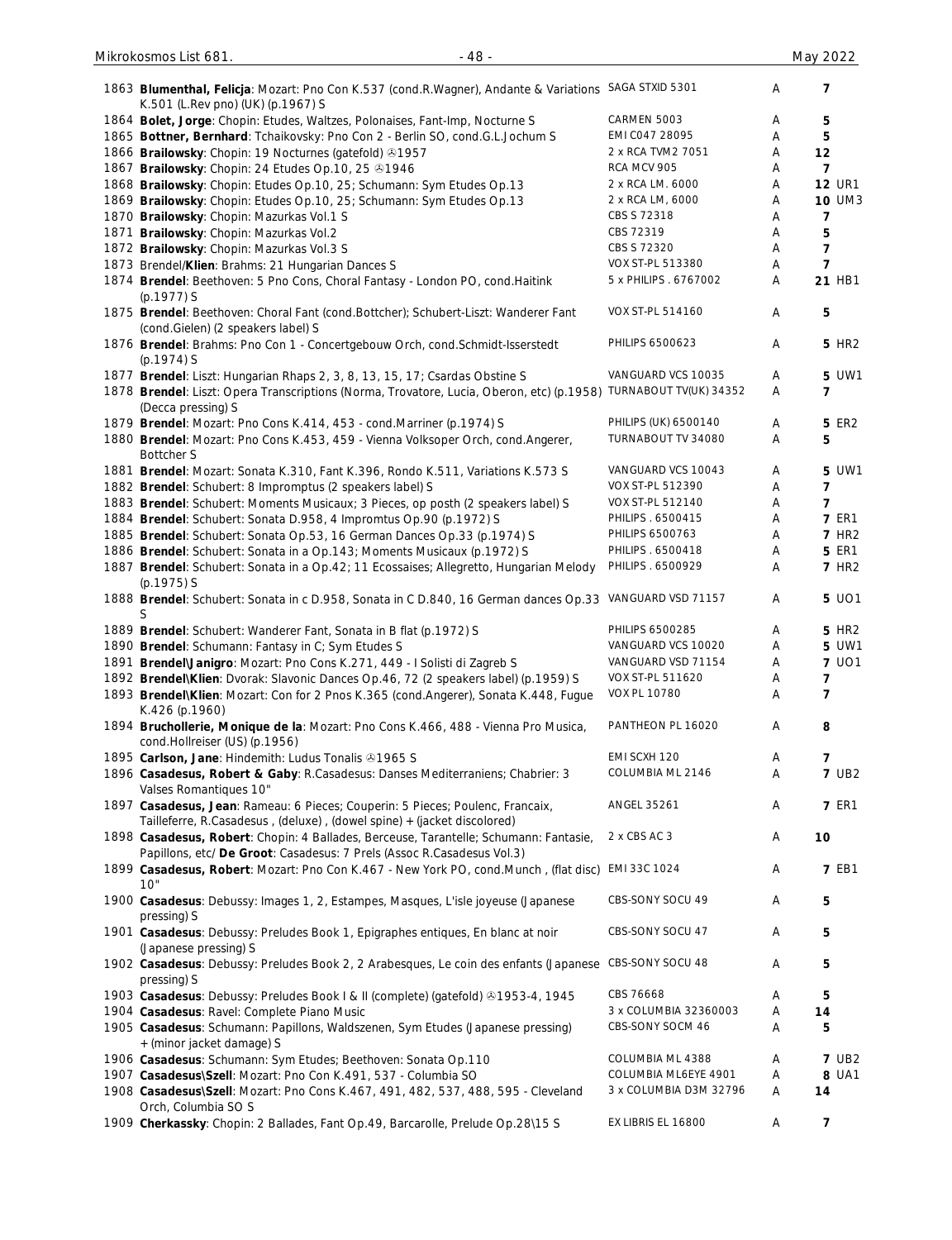| 1910 Cherkassky: Chopin: 4 Scherzi (p.1977) A                                           | <b>HNH 4022</b>        | Α  | 5              |
|-----------------------------------------------------------------------------------------|------------------------|----|----------------|
| 1911 Cherkassky: Chopin: Etudes Op.10                                                   | <b>EMI ALP 1310</b>    | A  | 8 ER1          |
| 1912 Cherkassky: Chopin: Etudes Op.25, 3 Nouvelles Etudes + (light marks but nice copy) | <b>EMI ALP 1311</b>    | A– | <b>5 ER1</b>   |
| 1913 Cherkassky: Chopin: Scherzo Op.39, Barcarolle, Nocturne, Waltz; Clementi,          | WORLD RECO FW 82       | A  | 7              |
| Schumann-Tausig, Liszt (Austral pressing)                                               |                        |    |                |
| 1914 Cherkassky: Liszt: Sonata in b, Don Juan Fantasy, (flat disc)                      | <b>EMI ALP 1154</b>    | Α  | 28 ER1         |
|                                                                                         | ANGEL AHA 26           |    |                |
| 1915 Cherkassky: Liszt: Sonata in b; Don Juan Fantasy (UK)                              |                        | Α  | <b>17 ER2</b>  |
| 1916 Cherkassky: Shostakovich: Pno Con 1 (Jackson tr); Prokofiev: Pno Con 2 - Philh     | <b>EMI ALP 1349</b>    | Α  | <b>10 ER1</b>  |
| Orch, cond.Menges                                                                       |                        |    |                |
| 1917 Cherkassky: Tchaikovsky: Pno Con 1 (cond.Boult)/M.Binns: Rachmaninoff: Pno Con     | 2 x COLUMBIA S2S 5244  | Α  | 10             |
| 1; Saint-Saens: Pno Con 2 (cond. Gibson) S                                              |                        |    |                |
| 1918 Cherkassky: Tchaikovsky: Pno Con 1; Litoff: Scherzo - London PO, cond. Boult       | <b>EMI MFP 57004</b>   | A  | 5              |
| (p.1968) (UK) S                                                                         |                        |    |                |
|                                                                                         | 2 x EMI C147 52630     |    |                |
| 1919 Collard, Jean-Philippe: Rachmaninov: Etudes-Tableaux Op.33 & 39, Corelli Var,      |                        | A  | 10             |
| Sonata 2 (gatefold) (p.1972, 1975) S                                                    |                        |    |                |
| 1920 Collard, Jean-Philippe: Faure: Impromptus & Preludes (gatefold) & 1980-1 S         | EMI C069 73058         | Α  | 5              |
| 1921 Crochet, Evelyn\Brendel: Fantasia in f/ Brendel: Schubert: Wanderer Fant S         | TURNABOUT TV-S 34479   | Α  | 5              |
| 1922 Crochet, Evelyn\Brendel: Schubert: Allegro in a; Grand Duo Sonata in C (p.1973) S  | TURNABOUT TV-S 34516   | Α  | 5              |
| 1923 Curzon\Knappertsbusch: Beethoven: Pno Con 4 - Vienna PO (UK) $\times$              | LONDON LL 1045         | Α  | 5              |
| 1924 Curzon\Knappertsbusch: Beethoven: Pno Con 5 - Vienna PO S                          | LONDON JL 41020        | Α  | 5              |
| 1925 Czerny-Stefanska: Chopin: 24 Preludes Op.28 S                                      | TELEFUNKEN SKLP 4128   | Α  | 10             |
|                                                                                         |                        |    |                |
| 1926 Czerny-Stefanska: Chopin: Pno Con 1 - Czech PO, cond. Smetacek & Prague, 24-26     | EURODISC 203729250     | Α  | 5              |
| August, 1955                                                                            |                        |    |                |
| 1927 Cziffra: Chopin: 14 Waltzes - (Hi-Fi Stereo label) S                               | PHILIPS, 835147        | Α  | 21 HM1         |
| 1928 Cziffra: Liszt: 12 Etudes d'execution transcendante, Hungarian Rhapsodies 9, 10.13 | 2 x EMI ALP+ 1915      | Α  | <b>14 ER7</b>  |
| ふ1957-8 (individual LPs)                                                                |                        |    |                |
| 1929 Davidovich, Bella\Y.Zak: Schubert: Fant in f, Divertissement a la hongroise (UK)   | <b>EMI CFP 40301</b>   | Α  | 5              |
| $(p.1971)$ S                                                                            |                        |    |                |
|                                                                                         | DECCA SXLWB 6415       | Α  | <b>7 ED3</b>   |
| 1930 Davis, Ivan: Liszt, Chopin, Moszkowski, Liapunov, Rimsky-Korsakov, Schumann        |                        |    |                |
| $(p.1969)$ S                                                                            |                        |    |                |
| 1931 Davis, Ivan: Liszt, Chopin, Moszkowski: Carmen Fant, Spanish Caprice; Schumann,    | LONDON CS 6637         | A  | <b>7 EM7</b>   |
| Liapunov, Rimsky-Korsakov + Essay (gatefold) S                                          |                        |    |                |
| 1932 Davis, Ivan: Chopin, Liszt, Mendelssohn, Scriabin, D.Scarlatti & London debut      | CRITERION CR 2001      | Α  | 28             |
| (p.1977) S                                                                              |                        |    |                |
| 1933 Davis, Ivan: Gottschalk: Great Galloping (12 pieces) 31975 S                       | LONDON CS 6943         | Α  | <b>7 EM7</b>   |
| 1934 Del Pueyo: Granados: Goyescas, El Pelele - (gold label)                            | <b>EPIC LC 3444</b>    | Α  | <b>7 US1</b>   |
|                                                                                         |                        |    |                |
| 1935 Del Pueyo: Granados: Spanish Dances - (gold label, US)                             | <b>EPIC LC 3423</b>    | Α  | 5 US1          |
| 1936 Demus: Beethoven: Sonatas Op.27\2, 13; Rondo Op.51\2 (p.1980) S                    | CALIG CAL 30475        | Α  | 8              |
| 1937 Devetzi: Mozart: Pno Con K.491/ Barshai (cond): L.Mozart: Sym in G K.Anh.293 -     | MELODIYA CM 2575       | A  | $\overline{7}$ |
| Moscow ChO S                                                                            |                        |    |                |
| 1938 Drafi, Kalman: Liszt: Unknown Pieces Vol.2 (Invocation, Hymne du matin, Ave        | HUNGAROT SLPD 12635    | Α  | 5              |
| Maria, Epithalam, Nauges gris, Am Grabe Wagner, etc) (p.dig, 1986) S                    |                        |    |                |
| 1939 Eden-Tamir Duo: Poulenc: Con in d; Debussy: Faun, Petite Suite; Satie: 3 Morceaux  | DECCA SXL 6551         | Α  | <b>7 ED4</b>   |
| - Suisse Romande Orch, Comissiona (p.1972) S                                            |                        |    |                |
|                                                                                         |                        |    |                |
| 1940 Ekier, Jan: Chopin: 4 Ballades, Barcarolle S                                       | MUZA SXL 61            | Α  | 7              |
| 1941 Encheva, Lyuba: Mussorgsky: Pictures; Chopin: Nocturne, Polonaise S                | BALKANTON BKA 12613    | Α  | 28             |
| 1942 Engel, Karl: Schumann: Sym Etudes, Impromptus, Variations (gatefold) ®1972 S       | VALOIS MB 1415         | Α  | $\overline{7}$ |
| 1943 Erlendsdottir, Edda: Schubert: 3 Stucke D.946; Berg: Sonata 1; Schoenberg: 3       | CLASSICORA FLK 547009  | Α  | 10             |
| Stucke Op.11 (p.1983) S                                                                 |                        |    |                |
| 1944 Estrella, Arnaldo: Villa-Lobos: Tristorosa; Cirandas; Prole do Bebe; Valsa, etc    | CARAVELLE LP-CAR 43007 | Α  | 7              |
| @1968                                                                                   |                        |    |                |
| 1945 Falla (hrpschrd also): Falla: 2 Pcs, Soneto, 7 Canciones Populares (Barrientos),   | 2 x EMI C153 16241     | Α  | 10             |
|                                                                                         |                        |    |                |
| Concerto (M.Moyse, etc)/Vines: Falla: Pno Pcs/Sedira (sop): Falla: Psyche/Halffter:     |                        |    |                |
| Falla: Maese Pedro                                                                      |                        |    |                |
| 1946 Fellegi: Stravinsky: Petrushka: 3 Mvts; Schoenberg: Pno Piece Op. 33a; Berg:       | HUNGAROT SLPX 11529    | A  | 5              |
| Sonata; Bartok: Out of Doors 21971 S                                                    |                        |    |                |
| 1947 Fialkowska, Janina: Chopin: Etudes, Barcarolle, Waltz, Scherzo 2, etc (gatefold)   | RCA RL 37071           | Α  | 17             |
| <b>⊕1977 S</b>                                                                          |                        |    |                |
| 1948 Firkusny: Mussorgsky: Pictures; Ravel: Leux d'eau, Alborada, La vallee (p.1961)    | DGG LPM 18679          | A  | <b>7 GY3</b>   |
|                                                                                         | HUNGAROT SLPX 11249    |    |                |
| 1949 Fischer, Annie: Mozart: Pno Con K.467, Fant & Fugue K.394 - cond.E.Lukacs S        |                        | Α  | 5              |
| 1950 Fischer, Edwin: Beethoven: Pno Con 3 - Philh Orch, (flat disc) 10"                 | <b>EMI BLP 1063</b>    | Α  | <b>7 ER1</b>   |
| 1951 Foldes, Andor: Schubert: Sonata D.960, Valses nobles, Grazer Galopp (gold label) S | EMI C063 30140         | A  | 8              |
| 1952 Francois, Samson: Chopin: 3 Impromptus, 4 Ballades, 4 Scherzi, Andante spianato,   | 5 x EMI C163 53523     | Α  | 28             |
| Etudes, 51 Mazurkas - cond. Tzipine 31954-59                                            |                        |    |                |
| 1953 Friedman, Ignaz: Chopin, Liszt, Paderewski, Rubinstein; Beethoven: Moonlight       | <b>GNR G 115</b>       | Α  | 5              |
| Sonata                                                                                  |                        |    |                |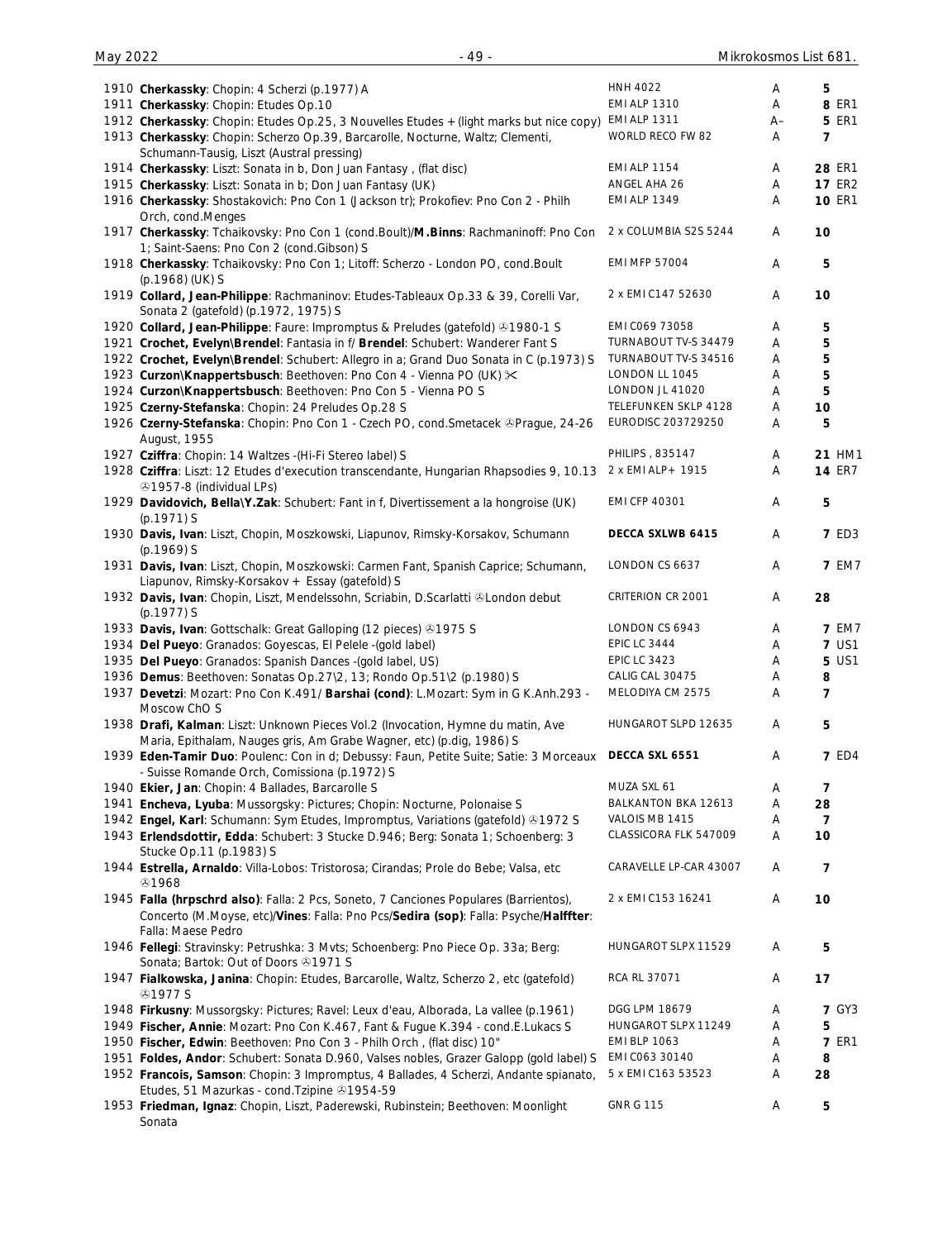| 1954 Friedman, Ignaz: Chopin: Mazurkas; Mendelssohn: Songs Without Words<br>1955 Friedman, Ignaz: Chopin: Mazurkas; Mendelssohn: Songs without Words; Encores | <b>GNR G 110</b><br>2 x OPAL 802 | Α<br>Α | 5<br>10        |
|---------------------------------------------------------------------------------------------------------------------------------------------------------------|----------------------------------|--------|----------------|
| by Chopin, Moszkowski, etc +1925-30<br>1956 Friedman, Ignaz: Issued Recordings: 1923-36: Chopin: 12 Mazurkas, Etudes, Waltz, ENCORE E 303                     |                                  | Α      | 7              |
| Impromptu, Polonaise, Nocturne                                                                                                                                |                                  |        |                |
| 1957 Geiger, Ruth: Schubert: Sonata in c, Impromptu Op.90\3 S                                                                                                 | CRITICS CH CC. 1709              | Α      | 21             |
| 1958 Gelber, Bruno-Leonardo: Brahms: 2 Pno Cons - cond.Decker, R.KEMPE (gatefold) -<br>(SXLP EB3 labels) S                                                    | 2 x EMI SXDW 3020                | Α      | 17 EB3         |
| 1959 Gheorghiu, Valentin: Liszt: Pno Con 1 (cond.G.Georgescu), Paganini Etudes,<br>Petrarca Sonnet 104                                                        | SUPRAPHON LPV 255                | Α      | 5              |
| 1960 Gieseking: Beethoven: Sonata Op.26; Grieg: Lyric Pieces                                                                                                  | COLUMBIA ML 4334                 | A      | <b>7 UB2</b>   |
| 1961 Gieseking: Beethoven: Sonatas Op.2\2, 3, (deluxe) (bklt)                                                                                                 | ANGEL 35654                      | A      | <b>7 ER2</b>   |
| 1962 Gieseking: Beethoven: Sonatas Op.53, 57 (flat disc)                                                                                                      | EMI 33CX. 1055                   | A      | 14 EB1         |
| 1963 Gieseking: Mozart: Complete Piano Works Vol.03, (deluxe)                                                                                                 | ANGEL, 35070                     | Α      | <b>5 UR1</b>   |
| 1964 Gieseking: Mozart: Complete Piano Works Vol.07, (deluxe)                                                                                                 | ANGEL, 35074                     | A      | <b>5 UB1</b>   |
| 1965 Gieseking: Mozart: Complete Piano Works Vol.1, (deluxe)                                                                                                  | ANGEL . 35068                    | Α      | 5 UB1          |
| 1966 Gieseking: Mozart: Complete Piano Works Vol.11, (deluxe)                                                                                                 | ANGEL, 35078                     | Α      | <b>5 CB1</b>   |
| 1967 Gieseking: Mozart: Complete Piano Works Vol.4, (deluxe)                                                                                                  | ANGEL . 35071                    | Α      | <b>7 UB1</b>   |
| 1968 Gieseking: Mozart: Complete Piano Works Vol.5, (deluxe)                                                                                                  | ANGEL . 35072                    | Α      | <b>5 UB1</b>   |
| 1969 Gieseking: Mozart: Complete Piano Works Vol.6, (deluxe)                                                                                                  | ANGEL . 35073                    | Α      | <b>7 UR1</b>   |
| 1970 Gieseking: Mozart: Complete Piano Works Vol.8, (deluxe)                                                                                                  | ANGEL (CP) 35075                 | A      | <b>5 CB1</b>   |
| 1971 Gieseking: Mozart: Complete Piano Works Vol.9, (deluxe)                                                                                                  | ANGEL, 35076                     | Α      | <b>5 CB1</b>   |
| 1972 Gieseking: Schumann: Kinderszenen; Debussy: Children's Corner, (flat disc) 10"                                                                           | EMI 33C 1014                     | Α      | <b>5 EB1</b>   |
| 1973 Gieseking: Schumann: Pno Con (cond.Karajan), Kinderszenen (bklt)                                                                                         | ANGEL . 35321                    | A      | <b>5 ER1</b>   |
| 1974 Gieseking\Wood: Liszt: Pno Con 1; Franck: Sym Variations - London PO & 1932 PS                                                                           | EMI C053 1609                    | Α      | 5              |
| 1975 Gilels: Beethoven: Pno Con 3 - USSR RSO, cond.Kondrashin OLD                                                                                             | MELODIYA D 1193                  | Α      | <b>7 DR4</b>   |
| 1976 Gilels: Liszt: Pno Con 1 (USSR SSO, cond.Kondrashin)/ Rachlin: Liszt: Les Preludes                                                                       | MELODIYA D, 351                  | A      | <b>5 DR4</b>   |
| (USSR RSO) OLD                                                                                                                                                |                                  |        |                |
| 1977 Gilels: Mozart: Pno Con K.467; Haydn: Pno Con in D - cond.Barshai + (good jacket)<br>OLD                                                                 | MELODIYA D. 5066                 | Α      | <b>5 CB1</b>   |
| 1978 Goldstone, Anthony: Chopin: Ballde 4, 3 Etudes, Polonaise Op.40\1, 4 Waltzes S                                                                           | <b>BASIC RECO BRL 57</b>         | A      | 7              |
| 1979 Groot, Cor de: Chopin: 4 Ballades (Dutch Minigroove)                                                                                                     | PHILIPS A 129                    | Α      | 8              |
| 1980 Groschel, Ernst: Chopin: 3 Nocturnes, 5 Mazurkas Op.7 (p.1985) S                                                                                         | CLASSICAPH LPQ 30051             | Α      | 10             |
| 1981 Haebler: Mozart: Pno Cons K.450, 491 - Vienna Pro Musica Orch, cond. Hollreiser,<br>P. Walter (Dutch pressing)                                           | <b>FONTANA 694105</b>            | Α      | 5              |
| 1982 Haebler: Schubert: 8 Impromtus (p.1955)                                                                                                                  | <b>VOX PL(UK) 8940</b>           | A      | 5              |
| 1983 Hansen, Conrad: Tchaikovsky: Pno Con 1 - RIAS SO, cond.Sawallisch                                                                                        | MASTERSEAL MSLP 5006             | Α      | 5              |
| 1984 Haskil: D.Scarlatti: 11 Sonatas (p.1951)                                                                                                                 | WESTMINSTE WLGL 5072             | A      | 350 UG1        |
| 1985 Haskil: Mozart: Pno Cons K.466, 459 - Winterthur SO, cond. Swoboda (p.1950)                                                                              | WESTMINSTE WLGL 5054             | Α      | 35 UG1         |
| 1986 Haskil\Markevitch: Mozart: Pno Cons K.466, 491 - Lamoureux Orch (French<br>gatefold) S                                                                   | PHILIPS 6500265                  | A      | 5              |
| 1987 Heidseick, Eric: Liszt: Sonata in b, Ballade in b S                                                                                                      | CHARLIN SLC 29                   | A      | 28             |
| 1988 Heidsieck, Eric & Tania: Bach: Cons for 2 Pianos B.1061, 1062 - P.Doukan, Grand<br>Rue FO (gatefold) S                                                   | CASSIOPEE 369188                 | Α      | 5              |
| 1989 Heidsieck, Eric: Debussy: Pagodes, Hommage a Rameau, Petit Negre, Pour le piano, CASSIOPEE 369195<br>L'Isle Joyeuse, etc (gatefold) S                    |                                  | A      | 7              |
| 1990 Heidsieck, Eric: Debussy: Preludes Book 1 (gatefold) S                                                                                                   | CASSIOPEE 369196                 | Α      | 8              |
| 1991 Heidsieck, Eric: Liszt: Hungarian Rhap 7, 6 Consolations, Eroica Etude, etc (gatefold)<br>S                                                              | CASSIOPEE 369191                 | Α      | 6              |
| 1992 Heidsieck, Eric: Mozart: Sonatas K.310, 457; Fantasia K.475 (gatefold) S                                                                                 | CASSIOPEE 369199                 | A      | 9              |
| 1993 Heidsieck, Eric: Ravel: Tombeau de Couperin, La Valse (with Tania Heidsieck)<br>(gatefold) S                                                             | CASSIOPEE 369204                 | Α      | 5              |
| 1994 Heidsieck, Eric: Schubert: Wanderer-Fantasie; Fantasie in f; Grand Duo (with Tania<br>Heidsieck); 6 Moments-Musicaux (no booklet) S                      | 2 x CASSIOPEE 220012             | Α      | 21             |
| 1995 Heidsieck, Eric: Schumann: Carnaval; Mendelssohn: Sonata in G (gatefold) S                                                                               | CASSIOPEE 369182                 | A      | 6              |
| 1996 Heidsieck, Eric: Bach: Italian Concerto, French Overture (gatefold) S                                                                                    | CASSIOPEE 369210                 | A      | 7              |
| 1997 Heidsieck, Eric: Chopin: 25 Preludes (gatefold) S                                                                                                        | CASSIOPEE 369183                 | A      | $\overline{7}$ |
| 1998 Heidsieck, Eric: Debussy: Preludes Book 2 (gatefold) + (jacket water damage) S                                                                           | CASSIOPEE 369203                 | A      | 7              |
| 1999 Heidsieck, Eric: Faure: 13 Nocturnes 81960-62 (individual LPs) S                                                                                         | 2 x EMI C065 + 12038             | A      | 28             |
| 2000 Heidsieck, Eric: Faure: Fantasie, Ballade, Preludes, Dolly, 13 Barcarolles - Tania                                                                       | 3 x CASSIOPEE 230007             | A      | 21             |
| Heidsieck, Grand Rue FO, cond. Benzi (no booklet) S                                                                                                           |                                  |        |                |
| 2001 Heidsieck, Eric: Handel: 16 Suites (individual gatefold LPs) S                                                                                           | 4 x CASSIOPEE + 369192           | A      | 42             |
| 2002 Heidsieck, Eric: Handel: Suites 4, 14, 10, 12 (ds) S                                                                                                     | EMI ASDF 842                     | Α      | <b>17 FR1</b>  |
| 2003 Heidsieck, Eric: Hindemith: 3 Sonatas (ds)                                                                                                               | EMI FALP. 646                    | Α      | <b>7 FG1</b>   |
| 2004 Heidsieck, Eric: M.Merlet: 24 Preludes (gatefold) S                                                                                                      | CYBELIA CY 704                   | A      | 5              |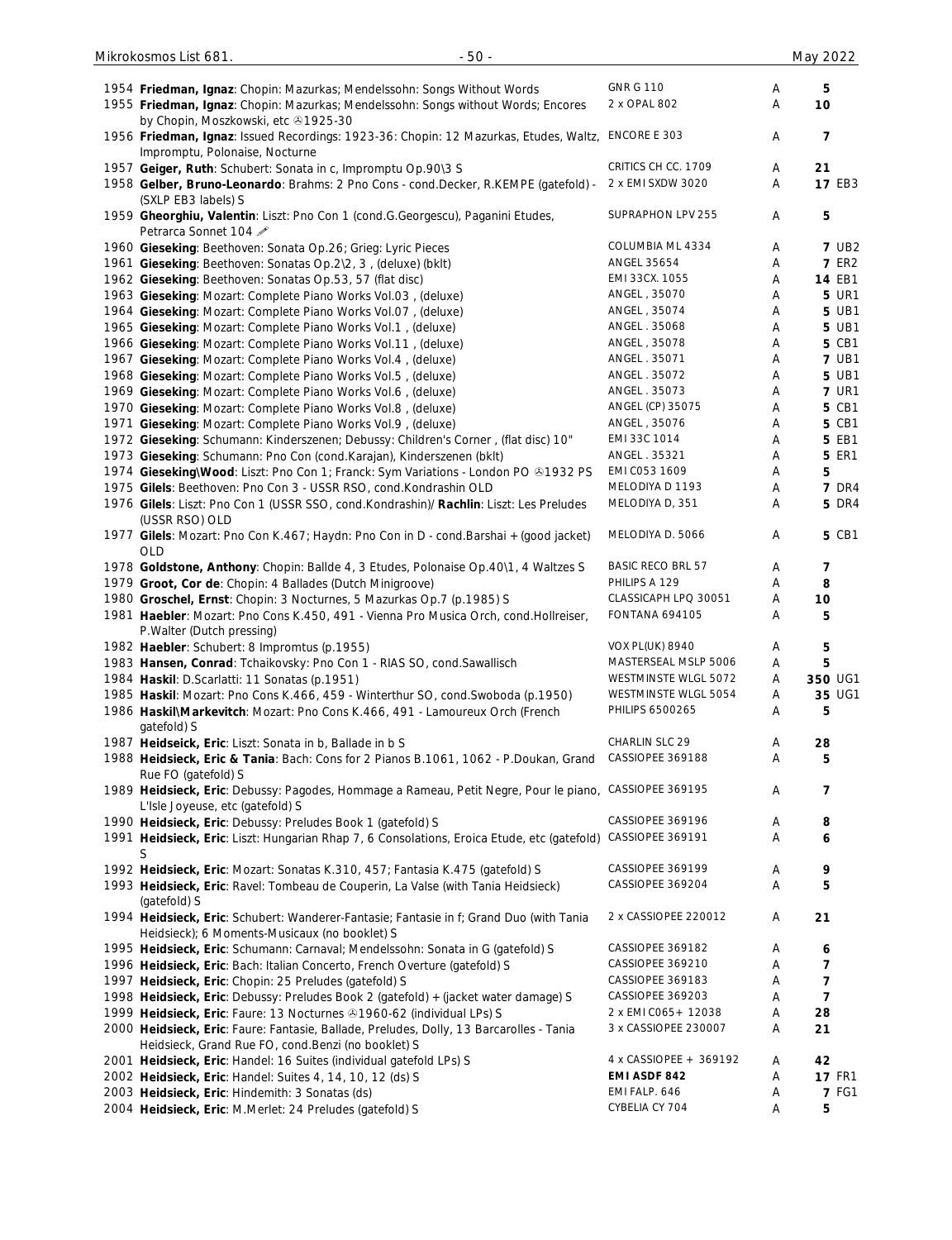| 2005 Heidsieck, Eric: Mozart: Pno Cons K.467, 491 - Conservatoire Orch,<br>cond.Vandernoot S                                                                   | TRIANON TRI 33146       | Α | 12             |
|----------------------------------------------------------------------------------------------------------------------------------------------------------------|-------------------------|---|----------------|
| 2006 Hengeveld, Gerard: Schumann, Rameau, Bach, Chopin, Grieg, Albeniz, Henselt,<br>Debussy, Ravel, Rachmaninov, Tchaikovsky S                                 | DISKANTO SP 65012       | Α | 14             |
| 2007 Henkemans: Debussy: Suite Bergamasque, Valse romantique, L'isle joyeuse,<br>Berceuse heroique, etc (Dutch pressing)                                       | <b>FONTANA 695102</b>   | Α | 7              |
| 2008 Hess, Myra: Schumann: Pno Con - Philh Orch, cond. Schwarz 10"                                                                                             | <b>EMI BLP 1039</b>     | Α | <b>5 ER1</b>   |
| 2009 Hnat, Zdenek: Beethoven: Sonatas Op.31/3 & 101                                                                                                            | SUPRAPHON SUB 10366     | Α | 7              |
| 2010 Horowitz in Moscow, 1986: D.Scarlatti: Sonata L.23; Mozart: Sonata K.330;                                                                                 | DGG 419499              | Α | 6              |
| Rachmaninov, Scriabin, Liszt, Chopin, Schumann, Moszkowski (gatefold) (dig) S                                                                                  |                         |   |                |
| 2011 Horowitz: Chopin: Polonaise Fant, Mazurka, Waltz, Int & Rondo, etc & 1966, 1971 S                                                                         | COLUMBIA M 30643        | Α | 5              |
| 2012 Hungerford: Beethoven: Sonatas 109, 111 (p.1967) S                                                                                                        | VANGUARD VSD 71172      | Α | $\overline{7}$ |
| 2013 Hungerford: Beethoven: Sonatas Op.13, 31\2 (p.1967) S                                                                                                     | VANGUARD VSD 71174      | Α | $\overline{7}$ |
| 2014 Hungerford: Beethoven: Sonatas Op.27\1, 78, 110 (p.1969) S                                                                                                | VANGUARD VCS 10055      | Α | 7              |
| 2015 Hungerford: Beethoven: Sonatas Op.2\1, 2 (p.1970) S                                                                                                       | VANGUARD VCS 10084      | Α | 6              |
| 2016 Ingram Piano Duo: Rachmaninov: Suite 2; Chopin: Rondo; Pinto: Suite Infantil;                                                                             | CORO CLP. 929           | Α | $\overline{7}$ |
| Guarnieri: Danza Negra; Lutoslawski: Paganini Vars, (autographed) (p.1967)<br>2017 Johannesen: D'Indy: Mountain Sym; Faure: Fant; Saint-Saens: Caprice Walse - | <b>EMI SXLP 30033</b>   | A | <b>5 EB1</b>   |
| cond.Goossens, Collingwood (p.1958) S<br>2018 Joyce, Eileen: Grieg: Pno Con (Royal Danish Orch, cond.Frandsen), Lyric Pieces                                   | <b>OPUS 1006</b>        | Α | 10             |
| Op.54\4, 47\3 (p.1972) S                                                                                                                                       |                         |   |                |
| 2019 Joyce, Eileen: Bach, Mozart, Beethoven, Faure, Debussy, Turina, Rachmaninov,<br>R.Strauss, etc 31933-42 (gatefold)                                        | 2 x EMI EX 2912713      | Α | 10             |
| 2020 Kallir, Lilian\Cleve (cond): Mozart: Con K.453; Sym K.161a - Midsummer Mozart<br>FO (p.1983) S $\times$                                                   | SONICARTS LS 40         | Α | 8              |
| 2021 Katsaris: Chopin: 19 Waltzes (gatefold) + (copy: 126) S                                                                                                   | <b>HARTMANN 6623502</b> | A | 14             |
| 2022 Kempff: Schubert: Sonata in B flat Op.posth (UK)                                                                                                          | LONDON LLP 307          | Α | 6              |
| 2023 Kentner, Louis: Liszt: From the Annees de Pelerinage (Dante Sonata, Gondoliera,<br>Tarantella, etc)                                                       | <b>EMI ALP 1987</b>     | Α | <b>7 ER2</b>   |
| 2024 Kirkpatrick, John: MacDowell: Woodland Sketches, Sea Pcs, Fireside Tales, New<br>England Idyls                                                            | COLUMBIA ML 54372       | Α | <b>7 UB2</b>   |
| 2025 Kootz, Gunter: Beethoven: Venni Amore Vars, Rule Brittania Vars, La nozze                                                                                 | <b>ETERNA 826045</b>    | Α | 7 GD1          |
| disturbate Variations 31969 S<br>2026 Kraus, Lili: Bartok: Sonatina, 6 Romanian Folk Dances, 3 Rondos, 3 Hungarian                                             | VANGUARD VSD 71249      | A | 7              |
| Folksongs, 15 Hungarian Peasant Songs, For Children excs S                                                                                                     | EMI C051 73088          |   |                |
| 2027 Kraus, Lili: Haydn: Sonatas Hob.16: 44, 46, 52 01955-56                                                                                                   | CONCERT HA SMS 2912     | Α | 5              |
| 2028 Kraus, Lili: Mozart: Pno Con K.271 (cond.Desarzens); Sonata K.331 S                                                                                       |                         | Α | 12             |
| 2029 Kraus, Lili: Mozart: Pno Con K.537 (cond.Moralt), Adagio K.540 (p.1951)                                                                                   | VOX PL 7300             | Α | 8              |
| 2030 Kraus, Lili: Mozart: Sonatas K.310, 331 (p.1950)                                                                                                          | <b>VOX PL 6310</b>      | A | 28             |
| 2031 Kraus, Lili: Schubert: Sonata in B flat (p.1979) S                                                                                                        | VANGUARD VSD 71267      | Α | 5              |
| 2032 Kraus, Lili\ Gulda\ Handman\ Magaloff\ Margalit\ Entremont\ Pressler\                                                                                     | 6 x CONCERT HA SMS 6417 | A | 42             |
| Vincent: Piano Favorites - cond. Swarowsky, Goehr, Desarzens, Otterloo, Colombo S                                                                              |                         |   |                |
| 2033 Landowska: Haydn: Sonatas 37, 40, 34, 35, 49, Andante & Vars (partly<br>harpsichord) (booklet)                                                            | 2 x RCA LM(CP) 6073     | A | 10             |
| 2034 Landowska: Mozart: Pno Con K.537 (cond.Goehr), Sonata K.576 (ds) @1937, 1938                                                                              | PATHE COLH. 95          | A | <b>7 FA2</b>   |
| 2035 Landowska: Mozart: Pno Con K.537 (cond.Goehr); Haydn: Pno Con in D (cond.Bigot)<br>\$1937                                                                 | SERAPHIM (CP) 60116     | Α | 5              |
| 2036 Landowska: Mozart: Pno Cons K.482, 415 (cond. Rodzinski) 21945-6; Sonata<br>K.332; Poulenc: Con Champetre (cond.Stokowski) 31949                          | 2 x INTERN.PIA IPL 106  | A | 10             |
| 2037 Landowska: Mozart: Sonatas K.283, 333, Rondo K.511                                                                                                        | RCA LM(CP) 2284         | Α | 5              |
| 2038 Laredo, Ruth: Rachmaninoff: Complete Piano Music Vol.1 (Preludes, 5 Pieces) S                                                                             | COLUMBIA M 32938        | Α | 5              |
| 2039 Laredo, Ruth: Rachmaninoff: Complete Piano Music Vol.2 (Preludes Op.32, etc) S                                                                            | COLUMBIA M 33430        | Α | 5              |
| 2040 Laredo, Ruth: Rachmaninov Piano Works Vol.5 (Transcs of the Works by Chopin,<br>Mendelssohn, Mussorgsky, Bizet, Schubert, etc) S                          | COLUMBIA M 35151        | Α | 5              |
| 2041 Laredo, Ruth: Rachmaninov: Complete Piano Music Vol.3 (Etudes tableaux, etc) S                                                                            | COLUMBIA M 33998        | Α | 5              |
| 2042 Laredo, Ruth: Rachmaninov: Complete Piano Music Vol.4 (Etudes tableaux, etc) S                                                                            | COLUMBIA M 34532        | Α | 5              |
| 2043 Laredo, Ruth: Rachmaninov: Complete Piano Works Vol.6 (Op.10, 16) (p.1980) S                                                                              | CBS M 35836             | A | 5              |
| 2044 Laredo, Ruth: Rachmaninov: Complete Piano Works Vol.7 (2 Sonatas, Polka)                                                                                  | CBS M 35881             | Α | 5              |
| (p.1980) S                                                                                                                                                     |                         |   |                |
| 2045 Laredo, Ruth: Ravel: Gaspard de la nuit, Valses Nobles, La Valse, (white and gold<br>label) (p.1968) S                                                    | CONNOISSEU CS. 2005     | A | 7              |
| 2046 Laredo, Ruth: Ravel: La Valse, Menuet, Sonatina, Miroirs (p.1982) S                                                                                       | CBS M 36734             | Α | 7              |
| 2047 Laredo, Ruth: Scriabin: Sonatas 1, 2, 8; Etude, Desir, Caress (p.1971) S                                                                                  | CONNOISSEU CS 2035      | A | 5              |
| 2048 Lefebure, Yvonne: Dukas: Var, Interlude & Finale; Prelude elegiaque; Emmanuel:<br>Sonatines 3, 4 & 6 (gatefold) S                                         | <b>FY 17</b>            | A | 45             |
|                                                                                                                                                                |                         |   |                |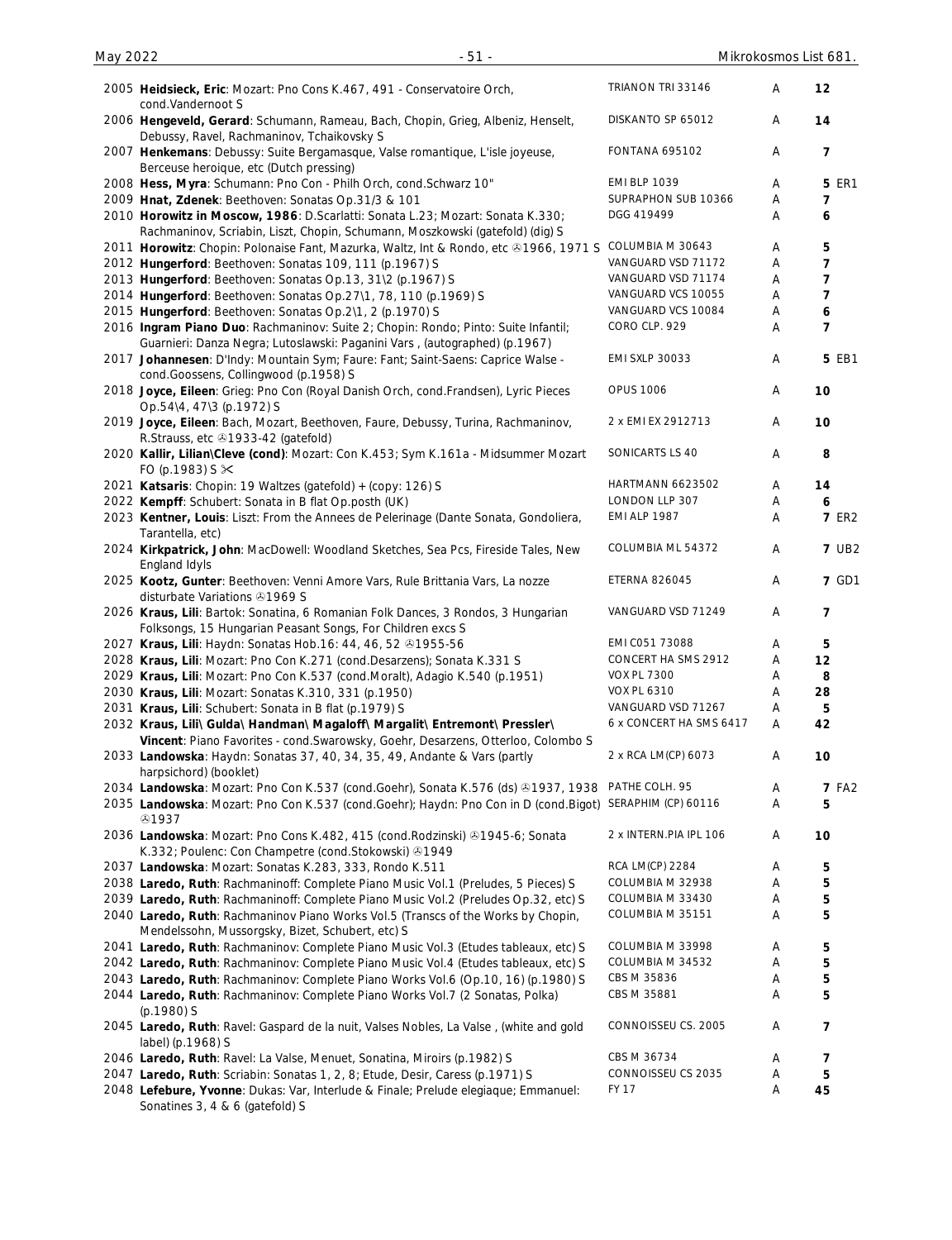| $-52-$<br>Mikrokosmos List 681.                                                                                                                                                                 |                                        |        | May 2022                    |
|-------------------------------------------------------------------------------------------------------------------------------------------------------------------------------------------------|----------------------------------------|--------|-----------------------------|
| 2049 Lipatti: Bach: Choral B.147; D.Scarlatti: 2 Sonatas; Chopin: Barcarolle; Liszt:<br>Petrarca 104; Chopin: Sonata 3 31947-48                                                                 | EMI HOM 1163                           | Α      | <b>5 EM1</b>                |
| 2050 Lipatti: Chopin: Sonata 3, Barcarolle, Nocturne, Mazurka                                                                                                                                   | COLUMBIA ML6EYE 4721                   | A      | <b>10 UA1</b>               |
| 2051 Lipatti: D.Scarlatti, Schubert, Liszt, Ravel, Enescu (ds)                                                                                                                                  | EMI FCX 495                            | A      | 21 FG1                      |
| 2052 Lipatti: His Last Recital (Besancon, 1950): Bach, Mozart, Schubert, Chopin (bklt with 2 x ANGEL, 3556<br>photos)                                                                           |                                        | A      | <b>10 UR1</b>               |
| 2053 List, Eugene: Hexameron (Liszt, Thalberg, Pixis, Herz, Czerny, Chopin); Liszt-Hubay:<br>Hungarian Rhap (C.Glenn vln, cond.Landau); Liszt: Hungarian Fantasia (cond.Topolski)<br>(p.1973) S | TURNABOUT TV-S 34541                   | $A++$  | 5                           |
| 2054 Lively, David: Dutilleux: Sonata; Schumann: Toccata; Brahms: Paganini Var & 1972 S DECCA 774 173004                                                                                        |                                        | Α      | 10                          |
| 2055 Long, Marguerite: Ravel: Pno Con in G; Faure: Ballade - Conservatoire Orch,<br>cond. Tzipine, Cluytens 21952 (Japanese pressing)                                                           | ANGEL GR 2132                          | A      | 7                           |
| 2056 Long, Kathleen: Faure: Barcarolles, Nocturnes, Impromptu, etc (UK) + (spines taped) LONDON LL 887                                                                                          |                                        | A      | 5                           |
| 2057 Long, Marguerite: Beethoven: Pno Con 5 - Conservatoire Orch, cond.Munch<br><b>⊕1943 (Japanese pressing) <math>×</math></b>                                                                 | ANGEL GR 2194                          | Α      | $\overline{7}$              |
| 2058 Lonquich, Alexander: Schoenberg: 3 Pno Pcs Op.11; Schubert: Sonata in a ®live,<br>1981 S                                                                                                   | DGG 2535014                            | Α      | 5                           |
| 2059 Lucchesini, Andrea: Chopin: Sonata 3, Impromptu 4, Scherzo 2, Polonaise Ddig,<br>1984 S                                                                                                    | EMI EL 270272                          | Α      | 5                           |
| 2060 Lympany, Moura: Chopin: Complete Nocturnes S                                                                                                                                               | 2 x ANGEL S. 3602                      | Α      | 10 CB5                      |
| 2061 Lympany, Moura: Mozart: Pno Con K.467/ A.Davison (cond): Mozart: Nachtmusik<br>- Virtuosi of England (UK) S                                                                                | <b>EMI CFP 40009</b>                   | A      | 5                           |
| 2062 Lympany, Moura: Saint-Saens: Pno Con 2 - London PO, Martinon (UK) 10"                                                                                                                      | LONDON LPS 408                         | Α      | 5                           |
| 2063 Lympany, Moura: Prokofiev: Pno Cons 1, 3 - Philh Orch, cond. Susskind & 1956                                                                                                               | <b>EMI CLP 1126</b>                    | A      | 5 EM1                       |
| 2064 Lympany: Chopin, Liszt, Debussy, Poulenc, Brahms, Schumann, Albeniz, etc<br>$((p.1963)$ S                                                                                                  | <b>ANGEL S 35995</b>                   | A      | <b>7 UB5</b>                |
| 2065 Lympany: Chopin: Preludes Op.28                                                                                                                                                            | CAPITOL G 7145                         | Α      | <b>7 UD2</b>                |
| 2066 Lympany: Khachaturian: Pno Con - London PO, cond. Fistoulari (UK)                                                                                                                          | LONDON LL 692                          | Α      | $\overline{7}$              |
| 2067 Lympany: Prokofiev: Pno Con 1 (cond.Susskind); Rachmaninov: Pno Con 1<br>(cond.Malko), (deluxe), (dowel spine) »                                                                           | <b>ANGEL 35568</b>                     | A      | <b>5 ER1</b>                |
| 2068 Lympany: Rachmaninov: 24 Preludes S                                                                                                                                                        | 2 x EVEREST SDBR 3198                  | A      | 10                          |
| 2069 Lythgoe, Clive: MacDowell: Sonata eroica; Woodland Sketches (p.1976) S                                                                                                                     | <b>PHILIPS 9500095</b>                 | Α      | <b>5 HR2</b>                |
| 2070 Maendle, Rolf: Brahms: 2 Rhapsodies from Op.79 (other side spoken words by Prof<br>A.Weber) (gatefold) 10"                                                                                 | <b>DISTAR ASWV 8</b>                   | Α      | 8                           |
| 2071 Magaloff: 4 Ballades, 4 Impromptus (p.1975) S                                                                                                                                              | PHILIPS 6580117                        | Α      | <b>7 HB1</b>                |
| 2072 Magaloff: Beethoven: Pno Cons 2, 4 - Zurich RSO, cond. Rivoli @1967 S                                                                                                                      | FESTIVAL FC 474                        | Α      | 5                           |
| 2073 Magaloff: Beethoven: Sonatas Op.109, 31\2, 81a (gatefold) 31973 S                                                                                                                          | FESTIVAL FC 476                        | A      | 7                           |
| 2074 Magaloff: Brahms: Pno Con 2 - Hague PO, cond.Otterloo (gatefold) & 1964 S                                                                                                                  | FESTIVAL FC 449                        | Α      | 7                           |
| 2075 Magaloff: Chopin: 19 Waltzes (p.1976) S                                                                                                                                                    | PHILIPS 6580173                        | A      | 5 HB1                       |
| 2076 Magaloff: Chopin: 4 Scherzi, Berceuse, Barcarolle (p.1977) S                                                                                                                               | PHILIPS 6580198                        | A      | 5 HB2                       |
| 2077 Magaloff: Chopin: Nocturnes (gatefold) (p.1975) S                                                                                                                                          | 2 x PHILIPS 6780024<br>PHILIPS 6580199 | A      | 10 HB1<br>5 HB <sub>2</sub> |
| 2078 Magaloff: Chopin: Sonatas 2, 3 (p.1977) S                                                                                                                                                  | FESTIVAL FC 417                        | A      |                             |
| 2079 Magaloff: Liszt: 2 Pno Concertos - Zurich RO, cond. Baudo @1966 S<br>2080 Magaloff: Tchaikovsky: Pno Con 1; Chopin: Krakowiak - Hague PO, cond.Otterloo<br>(gatefold) 31964 S              | FESTIVAL FC 434                        | A<br>Α | 5<br>5                      |
| 2081 Magaloff: Tchaikovsky: Pno Con 2 - London SO, cond.C.Davis S                                                                                                                               | <b>PHILIPS 835386</b>                  | A      | 5 HR <sub>2</sub>           |
| 2082 Magaloff: Weber: Kozertstuck/C.Davis: Berlioz: Le carnaval romain, Royal Hunt -<br>London SO, Covent Garden OpOrch S                                                                       | PHILIPS . 6580091                      | Α      | <b>5 ER2</b>                |
| 2083 Maisenberg, Oleg: Liszt: Sonata in b; Schumann: Carnaval @1981 S                                                                                                                           | <b>ORFEO S 22821</b>                   | Α      | 7                           |
| 2084 Malcuzynski: Brahms: Handel Variations, Intemezzo Op.118\6, Rhapsody Op.79\2                                                                                                               | EMI 33CX 1382                          | Α      | 10 EB1                      |
| 2085 Malcuzynski\Kletzki: Chopin: Pno Con 2, Fant Op.49 - Philh Orch, (deluxe), (dowel<br>spine)                                                                                                | ANGEL 35030                            | Α      | <b>5 ER1</b>                |
| 2086 McCabe: Haydn: Sonatas Vol.1 (UK) S                                                                                                                                                        | 3 x DECCA 1HDN 100                     | A      | 14                          |
| 2087 McCabe: Haydn: Sonatas Vol.2 (UK) S                                                                                                                                                        | 3 x DECCA 2HDN 103                     | Α      | 14                          |
| 2088 Moiseiwitsch: Schumann: Kreisleriana, Kinderszenen, Arabesque, Romance                                                                                                                     | DECCA DL 10048                         | A      | 9                           |
| 2089 Molzer, Rosl: Chopin: Ballade 1, Scherzo 2, Fant-Impr, Polonaise Op.53 (gatefold)<br>$(p.1974)$ S                                                                                          | PDU ACSQ 60055                         | Α      | 10                          |
| 2090 Moravec: Beethoven: 32 Vars; Chopin: Ballade 4; Mozart: Son K.570; Debussy:<br>Prelude II\7 (p.1962)                                                                                       | SUPRAPHON SUA 10177                    | Α      | 7                           |
| 2091 Oborin\Gauk: Rachmaninov: Pno Con 2 - USSR RSO, (RTU RSFSR 618-57) OLD                                                                                                                     | MELODIYA D. 7                          | A      | <b>7 FR3</b>                |
| 2092 Palenicek: Dvorak: Theme & Vars/ Sejna (cond): Dvorak: Sym Vars (Czech PO)                                                                                                                 | SUPRAPHON LPV 109                      | Α      | 8                           |
| 2093 Panenka: Tchaikovsky: Children's Album Op.39 10"                                                                                                                                           | SUPRAPHON SUF 20026                    | A      | 7                           |
| 2094 Pennario: Prokofiev: Pno Con 3; Bartok: Pno Con 3 - St.Louis SO, cond.Gloschmann                                                                                                           | CAPITOL P(CP) 8253                     | A      | 5                           |
| 2095 Pennario: Schumann: Kinderszenen, Carnaval, Sonata Op.11, Papillion S                                                                                                                      | 2 x CAPITOL SPBR(CP) 8480              | A      | 10                          |
| 2096 Petrov, Nikolai: Prokofiev: Sonatas 1-9 (p.1976) S                                                                                                                                         | 4 x MELODIA 782078                     | A      | 13                          |
| 2097 Pollini: Chopin: Ballad 1, 4 Nocturnes, 2 Polonaises (EMI license) & 1968 S                                                                                                                | HUNGAROT SLPXL 31177                   | A      | 5                           |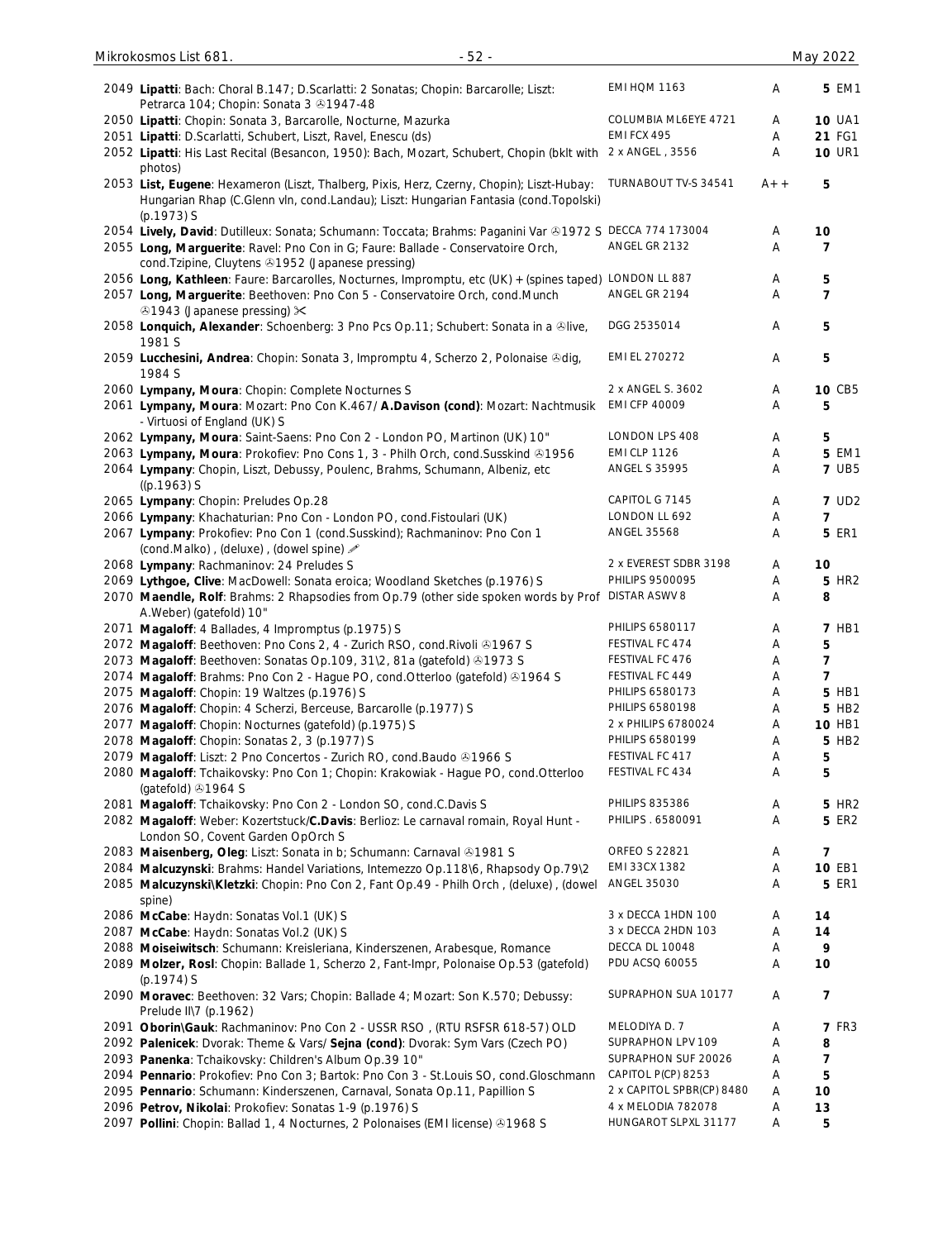| 2098 Postnikova: Schumann: Kreisleriana; Etudes by Chopin, Liszt, Debussy &                                                                                                                      | CHANT DU M LDX 78510   | Α | 10             |
|--------------------------------------------------------------------------------------------------------------------------------------------------------------------------------------------------|------------------------|---|----------------|
| Rachmaninov S<br>2099 Prunyi, Ilona: La Valse (J.Strauss, Delibes, Tchaikovsky, Ravel, Godowsky, Gounod-                                                                                         | HUNGAROT SLPD 31435    | A | 7              |
| Liszt) (p.dig, 1992) S<br>2100 Rachmaninov: Daquin, Bach, Handel, Rachmaninov, Borodin, Gluck, Liszt,                                                                                            | 2 x MELODIYA D+ 22541  | A | 10             |
| Mendelssohn, Chopin, Tchaikovsky, Schumann & 1920-42<br>2101 Rachmaninov: The Art of Rachmaninov: Vol.6-8: D.Scarlatti, Rachmaninov, Chopin,<br>Liszt, Saint-Saens, Paderewski, Mozart, etc      | 3 x MELODIYA D 33755   | Α | 14             |
| 2102 Ranki: Beethoven: Sonatas Op.27\1, 2, Op.28 31988 S                                                                                                                                         | HUNGAROT SLPD 31060    | Α | 5              |
| 2103 Renesse, George van: Schubert: 8 Impromptus S                                                                                                                                               | ARTONE S 9503          | Α | 8              |
| 2104 Rev, Livia: Debussy: Piano Works Vol.1 (Preludes Book 1) (p.1974) S                                                                                                                         | SAGA 5391              | Α | 5              |
| 2105 Rev, Livia: Debussy: Piano Works Vol.2 (Preludes Book 2) (p.1976) S                                                                                                                         | <b>SAGA 5442</b>       | Α | 5              |
| 2106 Richter: Bach: Pno Con in D (cond.Sanderling); Saint-Saens: Pno Con 5<br>(cond.Kondrashin)                                                                                                  | JOKER SM 1080          | Α | $\overline{7}$ |
| 2107 Richter: Beethoven: Sonata Op.90; Schumann: Sym Etudes & 1978 + (Richter<br>picture jacket) S                                                                                               | MELODIYA CM 3741       | A | 5              |
| 2108 Richter: Chopin: Scherzo 4; Ravel: 2 Pieces; Rachmaninov: 3 Prels; Prokofiev ®live,<br>1960 S                                                                                               | RCA 640802             | A | <b>7 FM2</b>   |
| 2109 Richter: Saint-Saens: Pno Con 5 - Moscow PO, cond. Kondrashin 10" OLD                                                                                                                       | MELODIYA HD 833        | Α | 5 CW1          |
| 2110 Richter: Schubert: Impromptu in A flat Op.142\1, Sonata 19 in c, Sonata in B flat<br>(gatefold) - (Richter picture jacket) S                                                                | 2 x MELODIYA CM+ 4177  | Α | 10             |
| 2111 Rubinstein: Brahms: Pno Con 2 - London SO, cond.Coates 31929                                                                                                                                | SUPRAPHON 10102856     | A | 5              |
| 2112 Rubinstein: Chopin: Mazurkas (individual LPs) S                                                                                                                                             | 3 x RCA SB+ 6702       | A | <b>14 ER3</b>  |
| 2113 Rubinstein: Concert and Rehearsal in Warsaw, 1960: Brahms: Pno Con 2; Chopin:<br>Polanaise Op.53 - cond.Rowicki (gatefold) S                                                                | 3 x MUZA SX 1862       | Α | 16             |
| 2114 Sandor, Gyorgy: Bartok: Allegro barbaro, Rumanian Folk Dances, For Children excs,<br>15 Hungarian Peasant Songs, Suite (Dutch Minigroove)                                                   | PHILIPS N 2119         | A | 5              |
| 2115 Saschowa, Wolfgang: Scriabin: Nocturnes; Waltzes; Albumblatter & 1973 (gatefold)<br>S                                                                                                       | FSM 43014              | A | 7              |
| 2116 Serkin, Rudolf: Beethoven: Pno Con 3 - Philadelphia Orch, cond.Ormandy (German<br>Minigroove) 10"                                                                                           | PHILIPS A 1635         | A | 5              |
| 2117 Serkin\Ormandy: Brahm: Pno Con 2 - Philadelphia Orch @1956                                                                                                                                  | COLUMBIA ML6EYE 5117   | A | 5 UA1          |
| 2118 Setrak: Kabalevsky: Children's Pieces, Sonatina, 4 Rondos, etc @1983 S                                                                                                                      | CHANT DU M LDX 78741   | Α | 5              |
| 2119 Shankson-I. Wright Pno Duo: Addinsell, Williams, Falla, Tchaikovsky, Paderewski,<br>Benjamin, Waldteufel, Liszt, J.Strauss, Sinding                                                         | CONCORD 3009           | Α | $\overline{7}$ |
| 2120 Shebanova, Tatiana: Rachmaninov: Preludes Op.23, 32 31983 (gatefold) S                                                                                                                      | 2 x MELODIYA C10 20437 | Α | 19             |
| 2121 Shiyalova, Irina: Schumann: Sym Etudes Op.13/Karolyi, Julian: Schubert:<br>Wanderer Fant (p.1958)                                                                                           | ETERNA . 820034        | A | <b>7 GG1</b>   |
| 2122 Slobodyanik: Liszt: Sonata in b, Hungarian Rhap 6 - (Slobodyanik picture jacket) S                                                                                                          | MELODIYA CM 2915       | A | 7              |
| 2123 Smeterlin, Jan: Chopin: 6 Waltzes, 9 Mazurkas (Dutch issue) 31960s                                                                                                                          | <b>CNR KLP 4101</b>    | Α | 14             |
| 2124 Sofronitsky: Schumann: Papillons; Arabesque; Novelettes                                                                                                                                     | MELODIYA D 8763        | A | 8              |
| 2125 Solomon: Bach, Beethoven, Chopin, Daquin, Severac, Debussy, Haydn, Liszt, Mozart, 8 x EMI C147 53382<br>Scarlatti, Schubert, Schumann 31930-56                                              |                        | A | 42             |
| 2126 Solomon: Beethoven: Pno Con 4 (London PO, cond.Cluytens), Sonata Op.90                                                                                                                      | <b>EMI QIM 6379</b>    | A | 5 IR2          |
| 2127 Solomon: Mozart: Pno Cons K.488, 491 - Philh Orch, cond. Menges (UK jacket) -(200<br>gr vinyl)                                                                                              | EMI ALP(HP) 1316       | Α | <b>5 HR2</b>   |
| 2128 Tacchino\Cluytens: Beethoven: Pno Con 3 - Berlin PO (UK) S                                                                                                                                  | EMI CFP 135            | Α | 5              |
| 2129 Tagliaferro\Parikian: Beethoven: Sonatas Op.47, 24 S                                                                                                                                        | DIE MEISTE SR 9657     | Α | 21             |
| 2130 Tchaikowsky, Andre: Mozart: Fant K.475, 2 Sonatas K.457, 330                                                                                                                                | RCA LM(GP) 2354        | A | 7              |
| 2131 Then-Bergh, Erik: Beethoven: Sonatas Op.13 & 110 (p.1959)                                                                                                                                   | ETERNA LPM 820026      | Α | 8 GG1          |
| 2132 Then-Bergh, Erik: Beethoven: Sonatas Op.27\2, 49\1, 2 10"                                                                                                                                   | <b>OPERA 3167</b>      | A | 7              |
| 2133 Trenkner: Reger: Telemann Vars; Liszt: Noibe Fant; Thalberg: Moses Fant (p.1978) S                                                                                                          | ORION ORS 77278        | Α | 7              |
| 2134 Trouard, Raymond: Liszt: Pno Cons 1 & 2 - Colonne Orch, cond. Bigot @1957                                                                                                                   | CBS 51008              | Α | 7              |
| 2135 Uninsky: Chopin: Pno Con 1 - Hague PO, cond. Otterloo (Dutch pressing)                                                                                                                      | FONTANA 695033         | Α | 8              |
| 2136 Utrecht, Aleksandra: Bach: Inventions & Sinfonias B.772-801 S                                                                                                                               | MUZA SXL 539           | A | 7              |
| 2137 Vazsonyi: Liszt: 8 Hungarian Rhapsodies S                                                                                                                                                   | VOX ST-PL 512340       | A | 5              |
| 2138 Vazsonyi: Reverie (Debussy, Chopin, Beethoven, Schumann, Mendelssohn, Schubert, VOX ST-PL 513170<br>Paderwski, Brahms, Mozart) S                                                            |                        | Α | 5              |
| 2139 Vintschger, Jurg von: Schoenberg: Pno Pieces Op.11, 33a&b, 23, 19, 25 (silver<br>label) (1970) S                                                                                            | TURNABOUT TV-S 34378   | Α | 5              |
| 2140 Vronsky-Babin Piano Duo: Rachmaninov: Suites 1, 2 + (worn spine)                                                                                                                            | COLUMBIA ML 4379       | Α | 5 UB2          |
| 2141 Wagenaar, Nelly: D.Scarlatti: 6 Sonatas; Chopin: Nocturne, 3 New Etudes, Mazurka,<br>Barcarolle 21978 S                                                                                     | EDITIO LAR ST 7070     | Α | 5              |
| 2142 Wayenberg, Daniel: Rachmaninoff: Prelude; Schumann: Traumerei; Mozart: Alla<br>Turca; Beethoven: Fur Elise; Liszt: Liebestraum; Debussy: Clair de lune; Bach-Hess:<br>Choral 147 (p.1972) S | EMI A027 24587         | Α | 8              |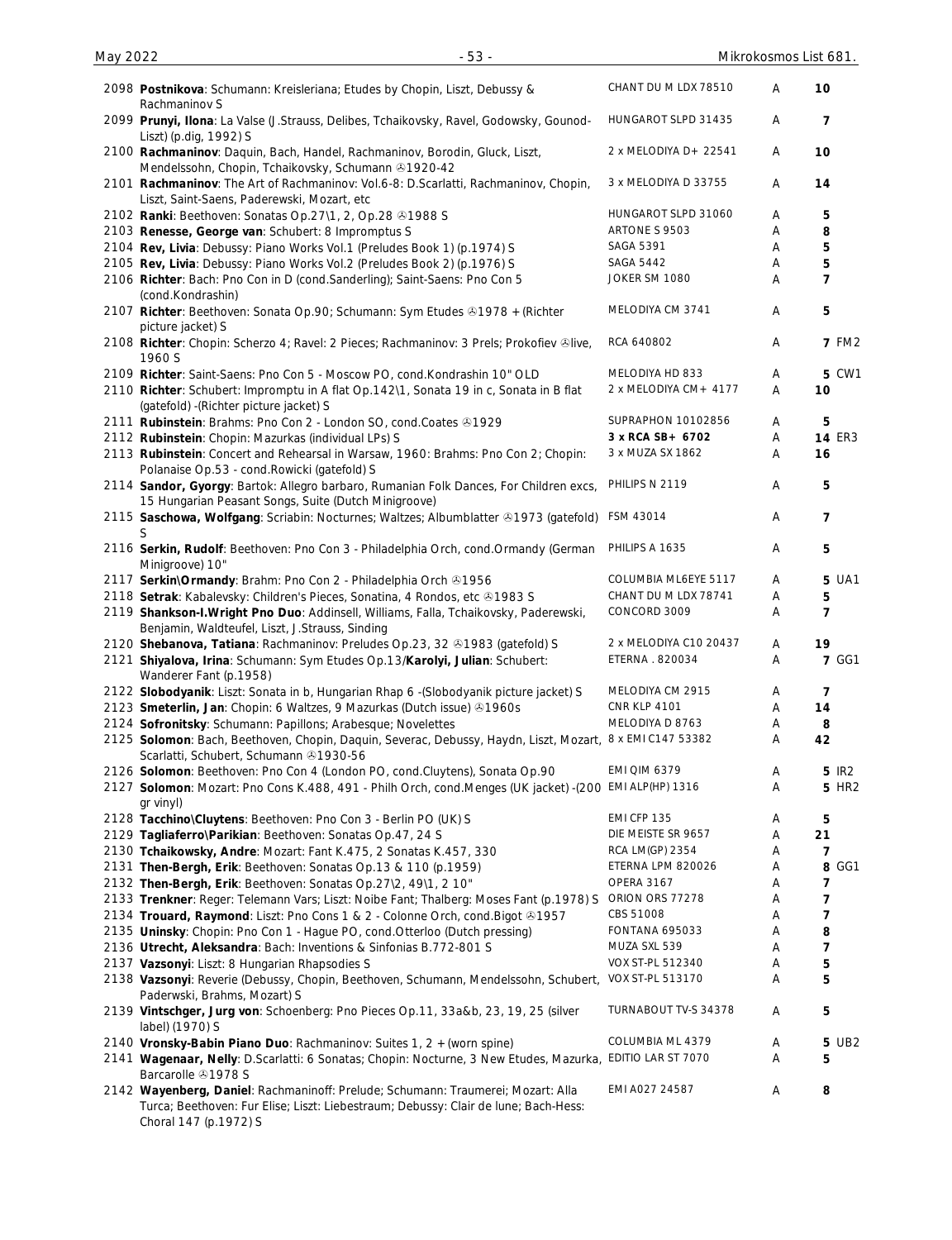| $-54-$<br>Mikrokosmos List 681.                                                                                                                                                                                  |                                               |        | May 2022          |
|------------------------------------------------------------------------------------------------------------------------------------------------------------------------------------------------------------------|-----------------------------------------------|--------|-------------------|
| 2143 Webersinke\Bongartz: Mozart: Pno Con K.537 - Dresden PO (p.1964) 10"<br>2144 Wuhrer, Friedrich: Beethoven: Pno Con 4 (cond.Perlea), Choral Fant (cond.C.Krauss)                                             | <b>ETERNA 720135</b><br><b>FONTANA 694103</b> | A<br>Α | <b>5 GG3</b><br>8 |
| (Dutch pressing)<br>2145 Zechlin: Beethoven: Sonatas Op.13, 2\1, 10\3 31966-8 S                                                                                                                                  | <b>ETERNA 825926</b>                          | Α      | 5 GD1             |
| 2146 Zechlin\Bongartz: Beethoven: Pno Con 1 - Dresden PO (p.1959)                                                                                                                                                | <b>ETERNA 820064</b>                          | Α      | <b>5 GG1</b>      |
| 2147 Spitlight on Keyboard: B.Simonds, C.Coci, W.Kraft, M.Hohermann, H.Thompson/<br>Spotlight on Strings: R.Tapey vln, K.Zeise vcl, B.Zighera hrp, G.Humphrey vla, etc (2<br>nice bklts)                         | 3 x VOX PLS 3                                 | Α      | 28                |
| SALE VIOLINISTS                                                                                                                                                                                                  |                                               |        |                   |
| 2148 Amoyal: Prokofiev: Sonata Op.80 (Regnat pno)/Debost (fl): Prokofiev: Sonata<br>Op.94 (Ivaldi pno) (French) S                                                                                                | MUSIDISC 30RC 707                             | A      | 5                 |
| 2149 Barbieri, Renato de: Sinding, Kreisler, Hubay; Ysaye: Sonata 3; Bloch, Schumann,<br>Brahms - T.Macoggi pno (1975) S                                                                                         | CETRA LPU 115                                 | $A++$  | 196               |
| 2150 Barchet, Reinhold: Bach: Vln Cons B.1941-2 - Southwest German ChO,<br>cond. Tilegant (gatefold) S                                                                                                           | <b>ARIOLA 12332</b>                           | A–     | 10                |
| 2151 Barshai (vla & cond): Handel: Vla Con in b; Concerto Grosso in b - Moscow ChO -<br>(good jacket) 10" OLD                                                                                                    | MELODIYA D., 5460                             | A      | <b>5 CR4</b>      |
| 2152 Boskovsky\L.Kraus: Mozart: Complete Sonatas (individual LPs) (Japanese issue)                                                                                                                               | 8 x ANGEL EAC + 30134                         | Α      | 70                |
| 2153 Buchner, Otto\O.Maga: Bach: Vln Con B.1041; Handel: Con grosso 26; J.C.Bach:<br>Sym Op.6\1 - Nurnberg SO S                                                                                                  | COLOSSEUM SM 534                              | $A++$  | 7                 |
| 2154 Campoli\Beinum: Lalo: Sym Espagnole - London PO (UK)                                                                                                                                                        | LONDON LL 763                                 | Α      | 7                 |
| 2155 Chung, Kyung-Wha: Prokofiev: Vln Cons 1, 2 - London SO, cond. Previn @1975 S                                                                                                                                | DECCA SXL 6773                                | Α      | <b>9 ED5</b>      |
| 2156 Dawes, Andrew: Beethoven: Kreutzer Sonata; Tartini: Sonata Op.2\7; Adashkin:<br>Canzona & Rondo - B. Siki pno + (spines taped)                                                                              | <b>CBC RM 121</b>                             | Α      | 12                |
| 2157 Elman: Tchaikovsky: Vln Con - London PO, cond.Boult                                                                                                                                                         | DECCA ACL(HP) 25                              | Α      | 7                 |
| 2158 Eto, Toshiya: Beethoven: Vln Con - London SO, cond.F.Leitner S                                                                                                                                              | RCA VICS 1632                                 | Α      | 8                 |
| 2159 Fournier, Jean: Faure: Sonatas Op.13, 108 - G.Doyen pno, (plain Westminster<br>jacket)                                                                                                                      | WESTMINSTE XWN. 18576                         | Α      | <b>7 UB1</b>      |
| 2160 Francescatti: Faure: VIn Sonatas 1 & 2 - Casadesus pno                                                                                                                                                      | CBS-SONY SOCU 58                              | Α      | 10                |
| 2161 Fujikawa, Mayumi: Mozart: VIn Cons K.216, 219 - Japan PO, cond.Berglund<br>(p.1972) S                                                                                                                       | EMI C065 93594                                | Α      | 21                |
| 2162 Fujiwara, Hamano: Bartok: VIn Con 2 (cond.Defossez); Wieniawski: Polonaise Op.21<br>(Stukkens pno) © Queen Elisabeth, 1971 S                                                                                | DGG 2561114                                   | Α      | 7                 |
| 2163 Gasparek: Suchon: Sonatina (Karin pno)/ V.Vacek: Tartini: Didone Abbandonnata<br>Sonata (Skvor pno) 10"                                                                                                     | SUPRAPHON LPM 260                             | Α      | 5                 |
| 2164 Gay de Combes, Louis: Vivaldi: 4 Seasons - Swiss Italian RSO, cond.Douatte                                                                                                                                  | MUSIDISC 30RC 804                             | Α      | $\overline{7}$    |
| 2165 Gertler: Berg: Vln Con - Philh Orch, cond.Kletzki 10"                                                                                                                                                       | EMI 33C 1030<br>INTER RECO SF 741003          | Α      | <b>7 EB1</b>      |
| 2166 Graven, Gil: Pachelbel, D'Aquin, Froberger, Albinoni, Nivers, Clerambault, etc -<br>Marguillard organ S<br>2167 Grumiaux: Bruch: VIn Con 1 (cond.Haitink); Saint-Saens: Havanaise, Intr & Rondo             | <b>FONTANA 894100</b>                         | Α<br>A | 7<br>7            |
| Capriccioso (cond.Rosenthal) (Dutch pressing) S<br>2168 Grumiaux: Bruch: VIn Con 1; Saint-Saens: Havanaise, Int & Rondo Capriccioso -                                                                            | PHILIPS HG 4817                               |        |                   |
| cond.Haitink, Rosenthal (gatefold)                                                                                                                                                                               | PHILIPS 6500879                               | Α<br>Α | 5<br><b>7 HR2</b> |
| 2169 Grumiaux: Leclair: Sonata Op.9\3; Veracini: Sonata Op.1\3; Vivaldi: Sonata Op.2\2;<br>Nardini: Sonata - Hajdu pno (p.1975) S<br>2170 Grumiaux: Mendelssohn: VIn Con in e; Saint-Saens: Introduction & Rondo | PHILIPS G 3032                                | Α      | 7                 |
| Capriccioso; Chausson: Poeme - cond.Moralt, Fournet (Dutch pressing)<br>2171 Grumiaux: Saint-Saens: VIn Con 3; Lalo: Sym Espagnole - Lamoureux Orch,                                                             | <b>FONTANA 695091</b>                         | Α      | 7                 |
| cond.Fournet (Dutch pressing)<br>2172 Grumiaux\Haskil: Beethoven: Complete Sonatas for VIn & Pno S                                                                                                               | 4 x PHILIPS . 6733001                         | Α      | <b>21 HR2</b>     |
| 2173 Grumiaux\Haskil: Mozart: Sonatas K.454, 526 (Dutch Minigroove) (Mozart Jubilee                                                                                                                              | PHILIPS A 338                                 | Α      | 10                |
| Edition)                                                                                                                                                                                                         |                                               |        |                   |
| 2174 Hajdu, Ildiko\G.Deri (vcl): Kodaly: Duo; Ravel: Sonata for Vln & Vcl; Honegger:<br>Sonatina (p.dig, 1992) S                                                                                                 | HUNGAROT SLPD 31421                           | Α      | $\overline{7}$    |
| 2175 Heifetz: Beethoven: 10 Sonatas - E.Bay, B.Smith pno                                                                                                                                                         | 5 x RCA LM(CP) 6707                           | Α      | 21                |
| 2176 Heifetz: Bruch: VIn Con 1; Mozart: VIn Con K.219 - London SO, cond.Sargent, (flat<br>rim)                                                                                                                   | <b>EMI ALP. 1124</b>                          | $A-$   | <b>5 ER1</b>      |
| 2177 Kaufman, Louis: Mendelssohn: VIn Con in e - Netherlands PO, cond. Ackermann -<br>(German gatefold) 10"                                                                                                      | CONCERT HA (MMS) 7                            | Α      | 5                 |
| 2178 Klijn, Nap de (under pen name R.Rubato): Elgar: Salut d'amour; Toselli: Serenade; PHILIPS S 6072<br>Dvorak; Drdla: Ser; Fibich: Poeme; Goens: Scherzo; Wieniawski: Capriccio-Valse -<br>Ritorno pno 10"     |                                               | A–     | 17                |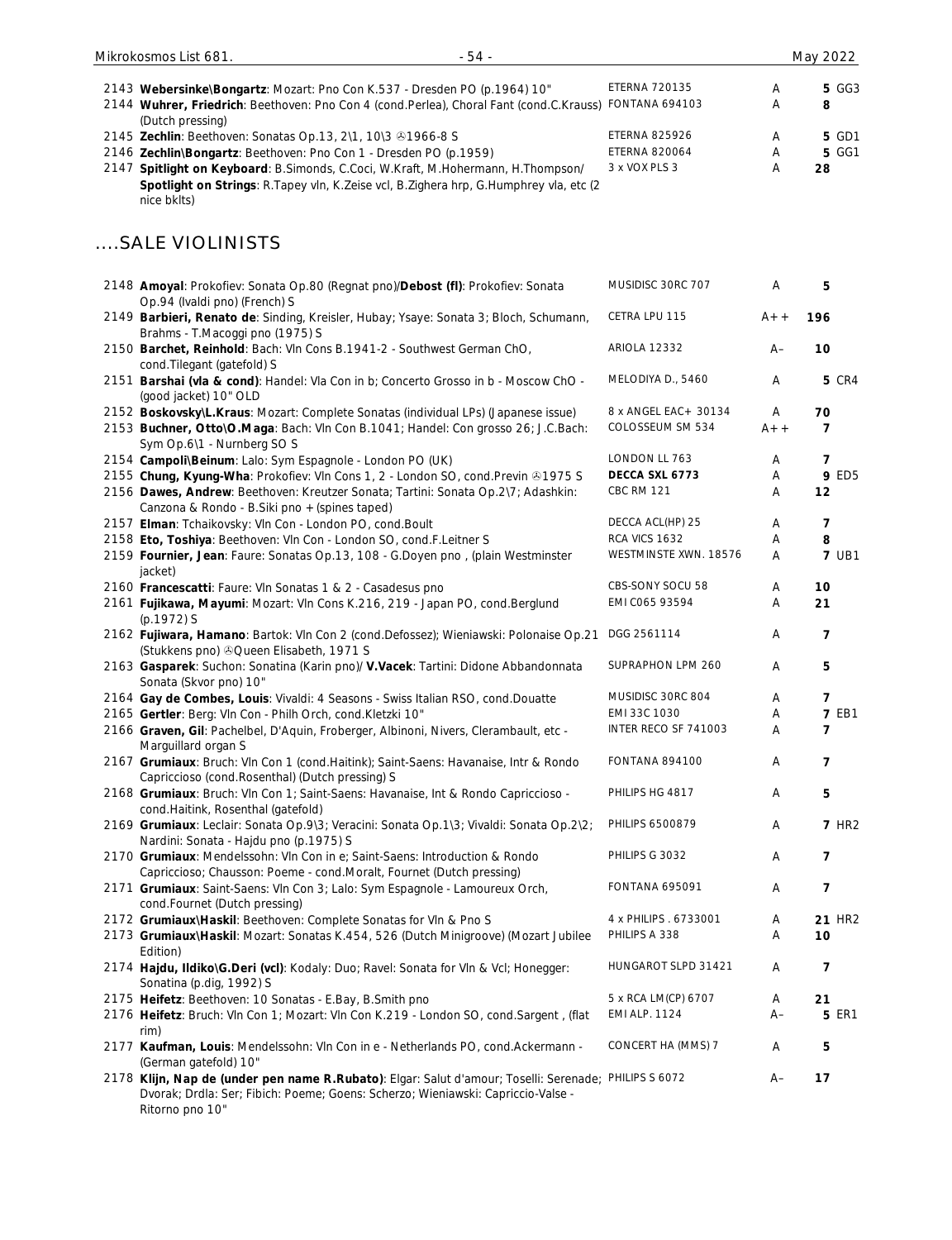| 2179 Kogan, Leonid & Pavel\ Elisabeta Gilels: Vivaldi: 3 Vln Cons R.317, 249, 301, Con ETERNA 826958<br>for 3 VIns R.551 - USSR SSO 21971 S                           |                      | Α | <b>5 GD3</b>   |
|-----------------------------------------------------------------------------------------------------------------------------------------------------------------------|----------------------|---|----------------|
| 2180 Kremer: Bartok: VIn Sonatas 1, 2 - Smirnov pno (Bartok Complete Edition) @1972 S HUNGAROT SLPX 11655                                                             |                      | A | 5              |
| 2181 Lautenbacher: Mozart: Haffner Serenade - Wurttemberg State Orch, cond.F.Leitner<br>$(p.1965)$ S                                                                  | VOX ST-PL(FP) 512960 | Α | 10             |
| 2182 Lautenbacher: Mozart: Sinfonia concertante K.364, Concertone K.190 - Keltsch vln, VOX STDL(FP) 1450<br>U.Koch vln, cond.Rilling (p.1966) S                       |                      | Α | 8              |
| 2183 Loveday: Vivaldi: 4 Seasons - cond.Marriner (oval logo, UK) (p.1970) S                                                                                           | ARGO ZRG 654         | Α | 7              |
| 2184 Maly, Ludomir (vla): Mendelssohn: Sonata; Kalivoda: 2 Nocturnes - Krepelova pno<br><b>@1977 S</b>                                                                | SUPRAPHON 1112127    | A | 5              |
| 2185 Menuhin: Bartok: Solo Sonata; Bloch: 2 Solo Suites (p.1977) S                                                                                                    | <b>EMI ASD 3368</b>  | A | 6 ER3          |
| 2186 Menuhin: Nielsen: Con (Danish NO, cond. Woldike)/ Felumb (cond); Nielsen:<br>Aladdin Suite excs (Tivoli CO) + (minor jacket damage)                              | ODEON MOAK 7         | A | 5              |
| 2187 Milstein: Brahms: Vln Con - Vienna PO, cond.Jochum S                                                                                                             | DGG 2543515          | A | 5              |
| 2188 Milstein: Tchaikovsky: Vln Con - Pittsburgh SO, cond.W.Steinberg S                                                                                               | EMI A027 180497      | A | $\overline{7}$ |
| 2189 Morbitzer: Debussy, Gounod, Raff, Dvorak/ Stockigt (pno): Liszt, Rachmaninov/<br>Ebert (sop): Bohm, Schubert/ etc - cond.Hanell (early label) (p.1972) S         | AMIGA 845048         | Α | 5              |
| 2190 Nagata, Kuniko: Mendelssohn: 2 Sonatas - L.Kende pno (p.1985) S                                                                                                  | EMS SB 27            | A | 8              |
| 2191 Odnoposoff, Ricardo: Lalo: Sym Espagnole (cond.Goehr)/Desarzens: Rimsky-<br>Korsakov: Capriccio Espagnol - New Sym Society (p.1957)                              | CROWELL-CO RG 113    | Α | 10             |
| 2192 Oistrakh, David: Beethoven: Kreutzer Sonata (F.Bauer) & 1967; Schubert: VIn<br>Sonata in A (S.Richter) 31967                                                     | ROCOCO 2097          | Α | 17             |
| 2193 Oistrakh, David: Rakov: Sonata (comp.pno); Prokofiev-Fikhtengolts: Cinderella excs<br>(Yampolsky pno) - (good jacket) OLD                                        | MELODIYA D, 2794     | Α | 8 EB3          |
| 2194 Oistrakh, David\Goldenweiser: Catoire: 2 Sonatas ®1948, 1952 (plain Melodiya<br>jacket)                                                                          | MELODIYA D 26217     | Α | 45             |
| 2195 Oistrakh, D: Mozart: Vln Con K.207; Stravinsky: Vln Con - Lamoureux Orch,<br>cond.Haitink (good jacket) OLD                                                      | MELODIYA D, 13725    | Α | 5 EB2          |
| 2196 Oistrakh, David & Igor: Prokofiev: Sonata, Haydn: Duo, Spohr: Duo, Honegger:<br>Sonatina S                                                                       | MELODIYA C 579       | Α | 10             |
| 2197 Oistrakh, David: Kabalevsky: Vln Con (USSR SSO, cond.comp)/ Khrennikov: Much<br>Ado About Nothing (USSR SSO, Stassevich)                                         | VANGUARD VRS 6002    | Α | 5              |
| 2198 Oistrakh, David: Khachaturian: VIn Con - USSR RSO, cond.comp S                                                                                                   | CHANT DU M LDX 78385 | Α | 5              |
| 2199 Oistrakh, David: Prokofiev: Sonata Op.80; Janacek: Sonata - F.Bauer pno (gatefold)<br>S                                                                          | CHANT DU M LDX 78489 | A | 14             |
| 2200 Oistrakh, David\Oborin: Beethoven: Kreutzer Sonata                                                                                                               | MELODIYA D 10771     | Α | 5              |
| 2201 Oistrakh, David\Oborin: Beethoven: Sonatas Op.24, 30\1                                                                                                           | MELODIYA D 10767     | Α | 5              |
| 2202 Olof, Theo: Solo Sonata 1; Solo Partita 1 (p.1967) S                                                                                                             | ARTONE MDES 3066     | Α | 10             |
| 2203 Parikian, Manoug: Mozart: VIn Cons K.207, 219 - cond.Goehr                                                                                                       | CONCERT HA SMS 2206  | Α | 8              |
| 2204 Pasquier, Regis\Fontanarosa\Maazel (also conducts): Vivaldi: 4 Seasons - French<br>NO Solists (gatefold) (p.dig, 1984) S                                         | CBS IM 39008         | Α | 8              |
| 2205 Perlman: Prokofiev: 2 Vln Cons - BBC SO, cond. Rozhdestvensky (p.dig, 1982) S                                                                                    | <b>EMI ASD 4098</b>  | A | 8 ER5          |
| 2206 Perlman: Stravinsky: Divertimento, Suite Italienne, Duo Concertante - Canino pno<br>$(p.1976)$ S                                                                 | EMI C065 2644        | Α | 7              |
| 2207 Perlman: Tchaikovsky: Vln Con, Serenade melancolique - Philadelphia Orch,<br>cond.Ormandy 31978 S                                                                | HUNGAROT SLPXL 31180 | Α | 7              |
| 2208 Plocek\Palenicek: Beethoven: Sonata Op.47 10"                                                                                                                    | SUPRAPHON FLPM 116   | Α | 5              |
| 2209 Rybar, Peter: Brahms: VIn Con - Austrian RSO, cond.Molkau (nom-du-disque is<br>Pierre Meyer vln & Johann Walde cond) (UK)                                        | FIDELITY FDY 2010    | Α | 17             |
| 2210 Schneiderhan, Walter: Brahms: Vln Con - Bamberg SO, cond. Remoortel                                                                                              | GUTENBERG ADL 1052   | Α | 7              |
| 2211 Szeryng: Tchaikovsky: Vln Con (Munch, Boston SO); Tartini: Devil's Trill Sonata                                                                                  | RCA VICSEP(GP) 1037  | Α | $\overline{7}$ |
| (Ch.Reiner pno) S<br>2212 Vaiman: Prokofiev: Vln Con 1/Milewski: Wieniawski: Vln Con Op.14 - cond. Rajski                                                             | <b>MUZA SX. 1535</b> | Α | 8              |
| <b>&amp;Wieniawski Comp.1977 S</b>                                                                                                                                    | PETERS PLE 5         | Α | 5              |
| 2213 Wallez, Jean-Pierre: Lalo: Concerto Russe, VIn Con Op.20 - cond. Koizumi (p.1975)<br>S                                                                           |                      |   |                |
| 2214 Werthen, Rudolf (also conducts): Bottestini: Grand Duo (Siebens db); Paganini:<br>Cantabile; Rossini: Musica Notturna; Vivaldi: Op.3\5 - I Fiamminghi (p.1981) S | QUEEN ELIS 1980009   | Α | 5              |
| 2215 Yaron, Yuval: Sibelius: 14 Pieces for Vln & Pno - Stipelman pno @1977 S                                                                                          | FINLANDIA FA 301     | A | 7              |
| 2216 Zukerman\Harrell\Mehta: Brahms: Double Con, Academic Ov - New York PO<br>(p.1980) S                                                                              | CBS 74003            | Α | 5              |

....SALE CELLISTS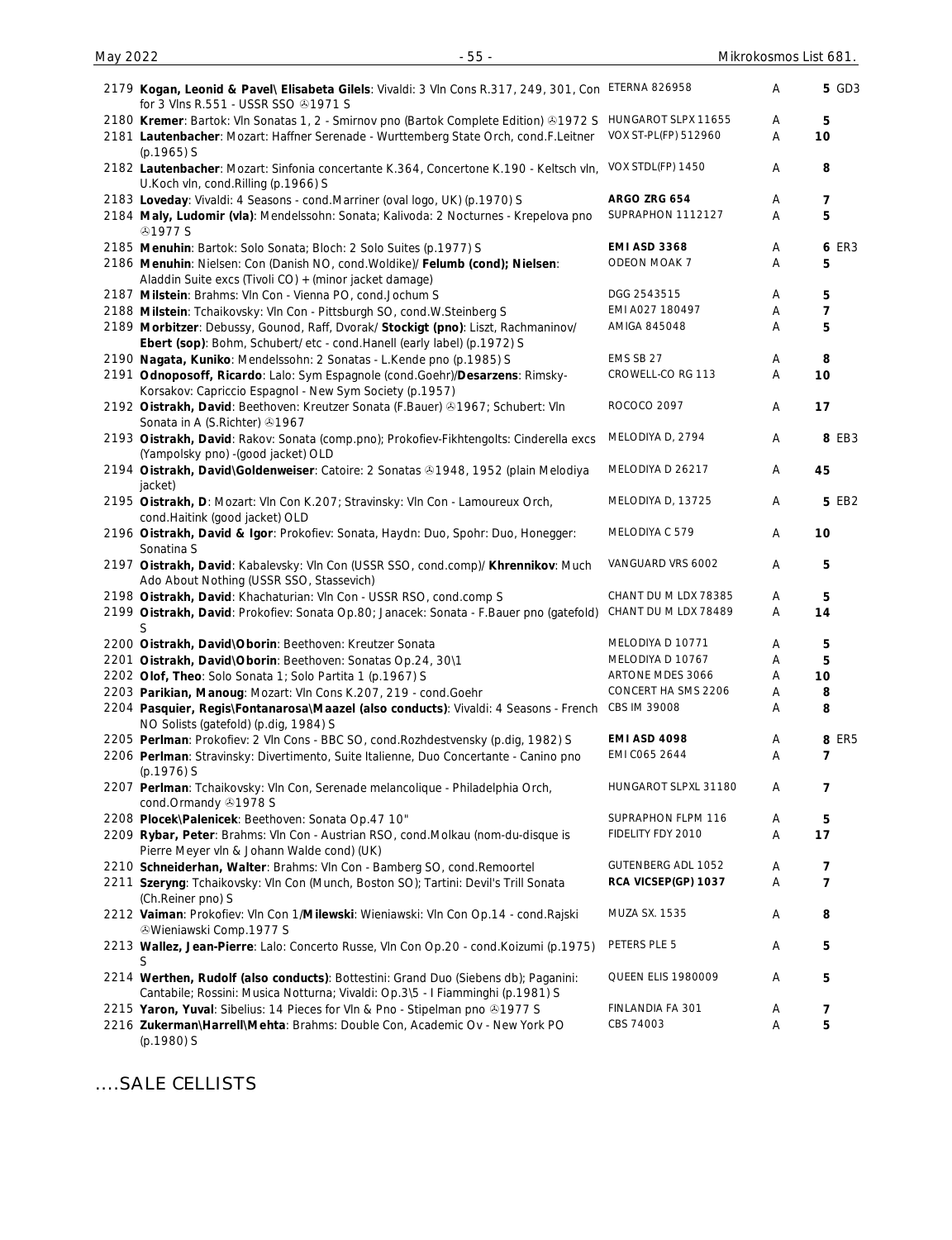| 2217 Aldulescu: Haydn: Vcl Con in C; Boccherini: Vcl Con in B flat - Enescu Orch,<br>cond.Defosez, Basarab                                                                                      | ELECTRECOR ECE 328     | A | 8             |
|-------------------------------------------------------------------------------------------------------------------------------------------------------------------------------------------------|------------------------|---|---------------|
| 2218 Casals (also conduts): Schumann: 5 Pieces in Folk Style; Casals: Cant dels Ocells;<br>Bach, Haydn, Falla - Mannes, Istomin pno, etc (UK)                                                   | CBS M 61579            | A | 7             |
| 2219 Casals: Boccherini, Dvorak, Schumann, Haydn, Bach, Beethoven, Vivaldi, etc - Bas-<br>Net, Schulhof, Cortot pno 31929-30 (Japanese pressing)                                                | ANGEL GR 2301          | Α | 7             |
| 2220 Cassado: Dvorak: Vcl Con - Vienna Pro Musica, cond.Perlea                                                                                                                                  | GUTENBERG AGL 1020     | A | 7             |
| 2221 Du Pre\Barenboim: Brahms: Sonatas Op.38, 99 S                                                                                                                                              | <b>EMI ASD 2436</b>    | A | <b>17 ER3</b> |
|                                                                                                                                                                                                 |                        |   |               |
| 2222 Fournier: Bach: 6 Solo Suites 31960 (individual gatefold LPs) S                                                                                                                            | 3 x ARCHIV + . 198186  | Α | 42            |
| 2223 Fournier\Gulda: Beethoven: Sonata Op.102\2, Handel & Mozart Vars + (worn spine)<br>S                                                                                                       | DGG SLPM. 138083       | Α | 21 GY7        |
| 2224 Geringas: Sonatas by D.Scarlatti, Gabrielli, Banner, Picinetti - Krapp organ ®1980 S                                                                                                       | EURODISC 201869366     | Α | 5             |
| 2225 Green, Christopher: Vcl & Organ music from Westminster Abbey (C.S.Lang, Reger,                                                                                                             | VISTA VPS 1002         | A | 8             |
| Hoeller, Bach, Monnikendam, Dupre - T.Farrell organ (UK) (p.1973) S                                                                                                                             |                        |   |               |
| 2226 Harrell, Lynn: Saint-Saens: Vcl Con 2; Lalo: Vcl Con ; Faure: Elegia - Berlin RSO,<br>cond.Chailly 31984 S                                                                                 | <b>DECCA 414387</b>    | Α | 5             |
| 2227 Harrell\Maazel: Elgar: Concerto; Tchaikovsky: Rococo Variations, Pezzo Capriccioso                                                                                                         | LONDON CS(HP) 7195     | Α | <b>7 HR1</b>  |
| - Cleveland Orch 21979 - (released on Dutch pressing only) S                                                                                                                                    |                        |   |               |
| 2228 Heran, Bohus: Schumann: Cello Con - Prague SO, cond. Smetacek 10"                                                                                                                          | SUPRAPHON LPM 164      | Α | 5             |
| 2229 Jablonski (vcl): F.Couperin: 5 Pieces en concert; Vivaldi: Vcl Con in a; Boccherini: Vcl<br>Con Op.34 - Warsaw ChO, cond. Teutsch S                                                        | MUZA SX 1147           | Α | 5             |
| 2230 Kessler, Jerome: Saint-Seans: Sonata Op.32; Faure: Sonata Op.117 - B.Carmen<br>pno (p.1973) S                                                                                              | ORION ORS 73124        | Α | 5             |
| 2231 Lustgarten, Edgar: Bach-Siloti: Adagio; Valentini: Vcl Son in E; Bloch: Prayer;<br>Debussy: Menuet; Dvorak: Rondo; Chopin-Piatigorsky: Nocturne; Cassado: Serenata -<br>A.Newman pno 31962 | ART CENTER SSR 6662    | Α | 14            |
| 2232 Ma, Yo-Yo: Bach: 6 Solo Suites & dig 1983 S                                                                                                                                                | 3 x CBS D3 37867       | A | 31            |
| 2233 Ma, Yo-Yo: Brahms: Double Con (Stern, Chicago SO, cond.Abbado); Pno Quartet                                                                                                                | CBS M 42387            | Α | 5             |
| Op.60 (Ax, Stern, Laredo) 3dig, 1986 S                                                                                                                                                          |                        |   |               |
| 2234 Navarra: Bach: 3 Sonatas - Gerlin hrpschrd (gatefold) 31964                                                                                                                                | <b>CRITERE CRD 147</b> | A | 17            |
| 2235 Navarra: Lalo: Vcl Con (cond. Silvestri)/ Bernathova (pno): Franck: Sym Vars<br>(cond.Smetacek)                                                                                            | SUPRAPHON SUA 10005    | A | 5             |
| 2236 Navarra: Schumann: Vcl Con; Bloch: Schelomo - Czech PO, cond.Ancerl (p.1964) S                                                                                                             | SUPRAPHON SUAST 50581  | A | 5             |
| 2237 Rostropovich: Bach, Handel, Schumann, R.Strauss, Rachmaninov, Granados, Chopin<br>- Yampolsky, Dedyukhin pno, cond.Anosov                                                                  | MELODIYA D. 27827      | A | 5             |
| 2238 Rostropovich: Dvorak: Vcl Con - USSR RSO, cond.Khakin                                                                                                                                      | CHANT DU M LDS-S 8231  | A | 5             |
| 2239 Rostropovich: Tchaikovsky: Rococo Var; Schumann: Vcl Con - cond. Rozhdestvensky                                                                                                            | <b>ETERNA 826360</b>   | A | <b>5 GD3</b>  |
| $(p.1974)$ S                                                                                                                                                                                    |                        |   |               |
| 2240 Sellheim, Friedrich-Jurgen: Sonatas by Brahms, Schubert, Schumann &<br>Mendelssohn - Sellheim pno (p.1976-9) S                                                                             | 4 x CBS 79407          | A | 21            |
| 2241 Spanoghe, Viviane: Beethoven: Sonata Op.64, Variations WoO.45 - A.de Groote<br>pno (p.1984) S                                                                                              | TERPSICHOR 1982035     | Α | 7             |
| 2242 Tortelier: Bach: Solo Suite 6; Valentini: Sonata in E; Brahms: Sonata 2 - Newmark<br>pno 31964                                                                                             | <b>CBC RM 118</b>      | Α | 125           |
| 2243 Tortelier: Saint-Saens: Vcl Con 1, Allegro Appassionato/Y.P.Torleier (vln): Saint-<br>Saens: Caprice, Prel/Pau (pno): Saint-Saens: Wedding Cake Caprice-Valse -<br>cond.Fremaux (p.1975) S | <b>EMI ASD 3058</b>    | Α | <b>5 ER3</b>  |
| 2244 Tortelier: Schubert: Arpeggione Sonata - Weisz pno 10"                                                                                                                                     | EMI E 70472            | Α | 8             |
| 2245 Tortelier\Boult: Elgar: Vcl Con; Int & Allegro; Ser for Strings - London PO (p.1973) S                                                                                                     | <b>EMI ASD 2906</b>    | Α | <b>5 ER3</b>  |
| 2246 Cambridge Buskers: Handel Bach and other stock baroquers (p.dig, 1985) S                                                                                                                   | DGG 415469             | A | 5             |
| SALE MISCELLANEOUS                                                                                                                                                                              |                        |   |               |
| 2247 Clarinet: M.Walton: Clarinet Carnival (Rimsky-Korsakov, Tartini, M.Arnold, Giampieri, CHALUMEAU EBY 1<br>Lovreglio) - Bateman pno S                                                        |                        | Α | 5             |
| 2248 Clarinet: Stoltzman: Mozart: Cl Con; Bsn Con (for Cl) - English ChO, cond.A.Schneider RCA RL 13934<br><b>49182 S</b>                                                                       |                        | Α | 7             |
| 2249 Flute: A.Isselee: Loeillet: 4 FI Sonatas - C.Paree hpschd S                                                                                                                                | ALPHA DB 139           | Α | 8             |
|                                                                                                                                                                                                 | KLAVIER KS 505         |   | 7             |
| 2250 Flute: H.Linde/Ragossnig (gtr): Masters of Flute and Guitar (Bach, Handel,<br>Schneidler, Giuliani) (p.1972) S                                                                             |                        | A |               |
| 2251 Flute: M.Moyse: Debussy: Sonata (Ginot vla, Laskine hrp); Dvorak, Drigo/Gaubert:<br>Bach, Doppler/Le Roy: Bach: B.1031 (K.Long pno)/G.Barrere: Gluck, Bizet, Elgar,<br>Nevin 31916-34      | PEARL GEMM 284         | Α | 8             |

2252 **Flute**: Urbain: Bach: 4 Sonatas - Pontet hrpschrd, Peclard vcl 31979 S CALLIOPE CAL 1625 A 7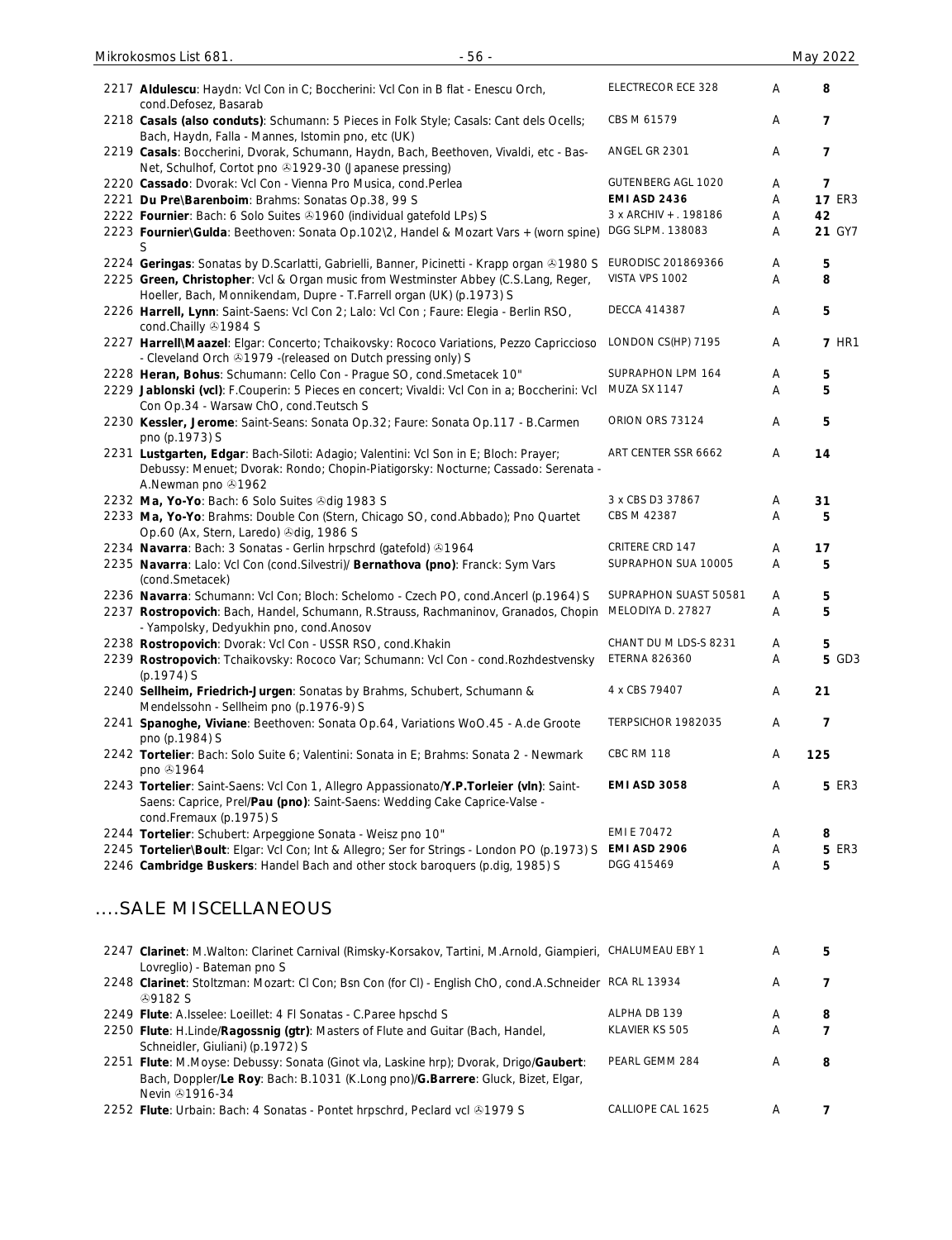| May 2022 | $-57-$                                                                                                                                 |                      | Mikrokosmos List 6 |    |
|----------|----------------------------------------------------------------------------------------------------------------------------------------|----------------------|--------------------|----|
|          | 2253 Grumiaux: Mozart, Wieniawski, Ravel, Sarasate, Fiocco, Granados, Albeniz, Kreisler,<br>Faure - Hajdu pno (Dutch pressing)         | PHILIPS A 2294       | A                  | 21 |
|          | 2254 Guitar: B.B.d'Amario: Neidesco-d'Amario: La guitare italienne (11 Pieces) (p.1974) S                                              | ARION ARN 33225      | A                  |    |
|          | 2255 Guitar: Bream: M.Giuliani: Gtr Con (Melos Ens); 2 Le Rossinianas (gatefold) (p.1975)                                              | <b>RCA FRL1 7184</b> | A                  | 5  |
|          | 2256 Guitar: Bream: Sor: Fantasies; Mozart Variations; Aguado: Adagio, Polonaise, etc S                                                | <b>RCA ATC1 4033</b> | A                  | 5  |
|          | 2257 Guitar: Ivanov-Kramskoy: Tchaikovsky, Liadov, Gurilev, Rameau, Moreno-Torroba,<br>Villa-Lobos, Varlamov, A.Scarlatti, etc 31972 S | MELODIYA CM 3111     | Α                  |    |

- 2258 **Guitar**: J-P.Jumez: Villa-Lobos: Preludes; Etudes; Legend of the Amazon; Choros 1; Chilesotti: Italian Dances; Falla: Will O' the Wisp; Muderra: Fantasia; Jolivet: Comme un Prelude S CONCERTART MM 522  $A++$  5 2259 **Harp**: C.Michel: Saint-Saens: Morceau de concert, Fantasie; Pierne: Concertstuck, Imp-Caprice - Luxembourg RTVSO, cond.Froment (gatefold) S VOX 36046 A **5**
- 2260 **Harp**: Catherine Michel: Rodrigo: Concierto Serenata; Boieldieu: Hrp Con in C cond.Almeida (p.1974) S 2261 **Harp**: Dapne Boden: Handel, Tournier, Glinka, Vivaldi, Hasselmans, Muncaster, Naderman S
- 2262 **Harp**: Maria Robles: Music of Spain (Falla, Guridi, Albeniz, Alfonso, J.M.Franco, Chavarri, Gombau-Guerra) (p.1966) 2263 Harpsichord: D.Leigh: Bach: Partita 4; Geminiani, Nares, Duphly, Galuppi <sup>@</sup>live,
- 1980 S 2264 **Harpsichord**: G.Malcolm: Bach: Goldberg Variations , (in album) (UK) (p.1963) S 2 x L'OISEAU-L SOL. 261 A **10**
- 2265 **Harpsichord**: H.Dreyfus: F.Couperin: Pieces de Clavecin, Onzieme Ordre & Sixieme
- Ordre (beautiful cloth gatefold) 31961 S 2266 **Harpsichord**: Landowska: Bach: Goldberg Variations 31933  $\times$  ANGEL GR 2209 A 5
- 2267 Harpsichord: Landowska: Couperin: Clavecin Pieces 81934  $\times$  ANGEL GR 2214 A 5
- 2268 Harpsichord: Landowska: D.Scarlatti: 20 Sonatas 81939-40 (booklet) ANGEL COLH 304 A 5 UA1
- 2269 Harpsichord: Landowska: Handel: Suites 2, 5, 7, 10, 14 ® 1935 (booklet) ANGEL COLH. 310 A 5 CA1
- 2270 **Harpsichord**: W.Doling: Hassler: Ich gieng Variations; Scheidt: Passamezzo S MD+G G 1074 A 5
- 2271 **Harpsichord\Organ**: Chorzempa: Bach: WTK Book 1 (gatefold) (p.dig, 1983) S 2 x PHILIPS 6769106 A **10** HR3
- 2272 Horn: Brain: Mozart: 4 Horn Cons Philh Orch, cond.Karajan 31953 PS EMI SMC 90354 A 7 GB1
- 2273 **Horn**: Tuckwell: Mozart: 4 Horn Con, Con in E fragment London SO, cond.Maag S LONDON CS 6403 A **7** EM6 2274 **New York Harp Ens**: Vivaldi, Saint-Saens, Grieg, Albeniz, Gershwin, Lecuona,
- Wurtzler (p.dig, 1990) S 2275 **Organ**: Chorzempa: Bach: B.538, 541, 537, 566 dig, 1985 S PHILIPS 416363 A++ **7**
- 2276 **Organ**: Chorzempa: Liszt: Ad nos, Ad Salutarem undam; Weinen, Klagen, Sorgen, Zagen (p.1970) S
- 2277 **Organ**: J-J.Grubebwald: Palestrina, Valente, Gabrieli, Rossi, Martini, Frescobaldi, Corradini, Pasquini (p.1965) S
- 2278 **Organ**: M.Dupre: At St.-Suplice Vol.4: Bach: 6 Schubler Chorales, 2 Fantasias S **MERCURY AMS 16069** A **8** EM1
- 2279 **Organ**: P.Peeters: A.& G.Gabrieli, Zipoli, Palestrina, Cavazzoni, Brignoli, Frescobaldi, Martini (UK) NIXA PLP 586 A **7**
- 2280 **Organ**: R.Elmore: Brahms: Fugue in ab; P&F in a; Chor Prel & Fugue; P&F in g CANTERBURY MRR 293 A **7**
- 2281 **Saxophone**: E.Rousseau: Boneau, Chopin, Platti, Dubois, Ruggiero, Hindemith M.Hall pno S
- 2282 **Trumpet**: T.Mertens (brass ens also): Many small pieces (Zipoli, Bach, Rimsky-Korsakov, Rossini, L.Anderson, Borodin, Bartok + many more) S
- 2283 **Osipov State Russian Folk Orch**: Balalaika Favorites (Tchaikovsky, Rimsky-Korsakov, Andreyev, Osipov, etc) (HP's Top 12 list) (RFR1\RFR1 stamper) S
- 2284 **Zentrales Orchester der Nationalen Volksarme**: Platz konzert (Fucik, Suppe, Schirmer, Offenbach, etc) - cond.G.Baumann (p.1974) S

# ....SALE CHAMBER MUSIC

| 2285 Amadeus Quartet: Mozart: SQs K.499, 589 (gatefold) (p.1956)                     | <b>DGG LPM 18274</b>   | А | 5 GY2        |
|--------------------------------------------------------------------------------------|------------------------|---|--------------|
| 2286 Barchet Quartet: Dvorak: SQ Op.105 (p.1954) - (minor jacket damage)             | <b>VOX PL(UK) 7570</b> | A | 10           |
| 2287 Barchet Quartet\F. Wuhrer: Schubert: Trout Quintet, Nocturne - Kruger db        | DOVER HCR 5206         | A | 5            |
| (p.1962)                                                                             |                        |   |              |
| 2288 Bartok: Contrasts, Sonata for 2 Pnos & Perc - Parry, Loveridge, Grinke, Brymer, | WESTMINSTE XWN 18425   | A | <b>7 UB1</b> |
| Webster, Lees, cond.R.Austin                                                         |                        |   |              |
| 2289 Beethoven Quartet: Shostakovich: SQ 2 10"                                       | TELEFUNKEN TW 30162    | A | 5 GD2        |
| 2290 Brahms Quartet: Brahms: Pno Quartet Op.26 S                                     | CONCERT HA SMS 2574    | A | 5            |
| 2291 Brahms Trio, Weimar: Schumann: Pno Trio Op.80; Brahms: Pno Trio Op.87           | PODIUM WOW 2           | A |              |
| 41981S                                                                               |                        |   |              |
| 2292 Busch Quartet: Beethoven: SQs Op.59\3, 95 & 1933, 1932                          | <b>EMI E 80825</b>     | Α |              |

PHILIPS 6500813 A **5** HR2

VIP HASLP 3040 A **7**

ARGO RG 457 **A** 5

LME 2313 A **7**

VALOIS MB 933 A **10**

HUNGAROT SLPD 31025 A **5**

VEGA C30ST 20013 A **7**

CORONET LPS 1601 A **7**

5 x EUFODA 1060 A **28**

AMIGA 845102 A **5**

**MERCURY SR-PR 90310** A **35** UW2

PHILIPS 6500215 A **5** ER1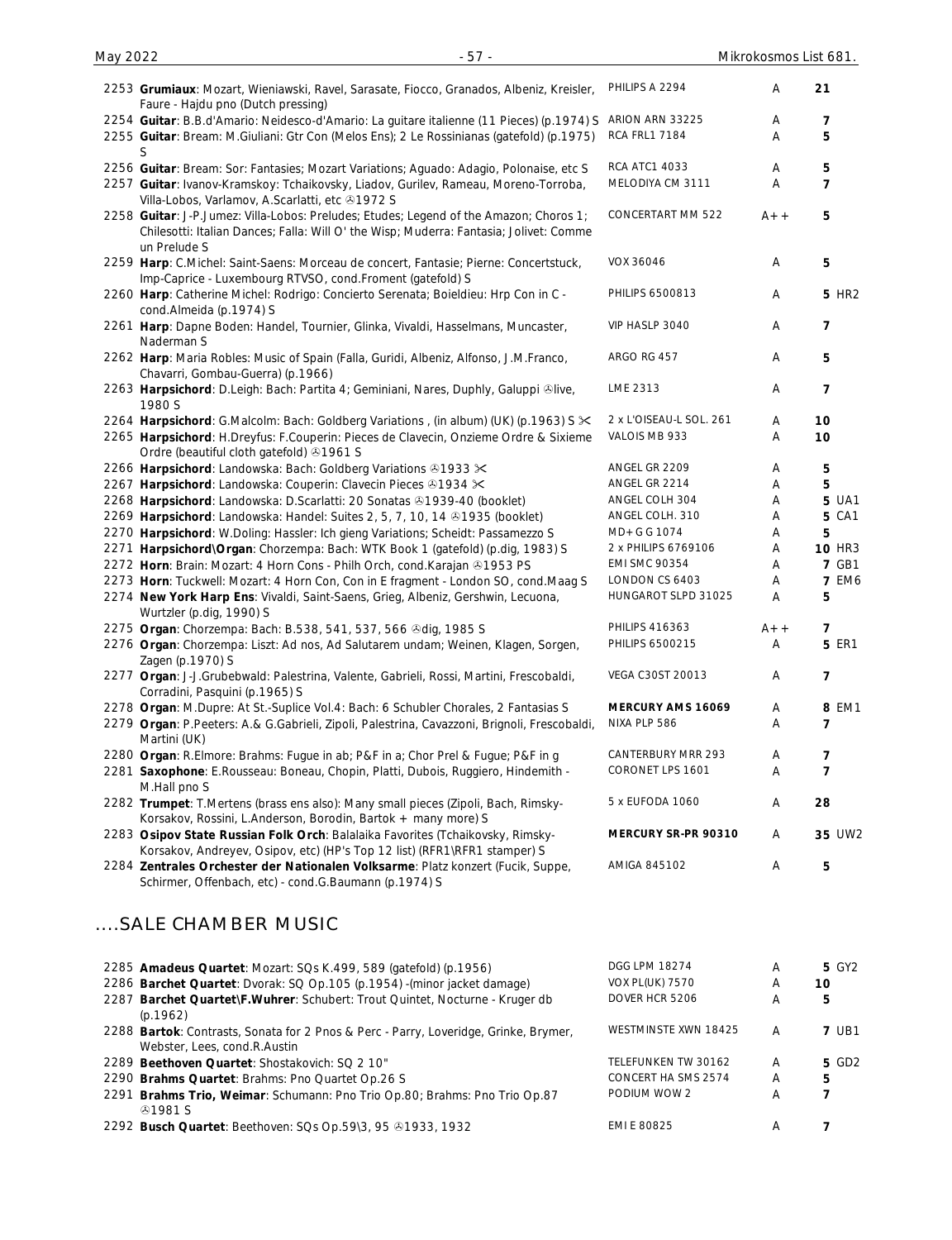| $-58-$<br>Mikrokosmos List 681.                                                                                                                                                             |                                   |    | May 2022       |
|---------------------------------------------------------------------------------------------------------------------------------------------------------------------------------------------|-----------------------------------|----|----------------|
|                                                                                                                                                                                             | RCA ARL1 483                      | Α  | 5              |
| 2293 Cleveland Quartet: Schubert: SQ 14; Mozart: Adagio & Fugue K.546 S                                                                                                                     | EMI C069 73067                    | Α  | 7              |
| 2294 Collard\Dumay\Lodeon: Schubert: Trio Op.100 (French gatefold) & 1982 S                                                                                                                 | SUPRAPHON LPV 172                 | Α  | 7              |
| 2295 Czechoslovak Quartet: Beethoven: SQ Op.132                                                                                                                                             | SUPRAPHON SUA 10247               | Α  | 5              |
| 2296 Czechoslovak String Quartet: Beethoven: SQ Op.132 (p.1963)                                                                                                                             | EMI C063 10269                    | Α  | 5              |
| 2297 Debost (fl): Mozart: 4 FI Quartets - French String Trio (gold label) S                                                                                                                 | 6 x EMI C165 16331                | Α  | 28             |
| 2298 Faure: Complete Chamber Music - Collard, Dumay, Lodeon, Debost, Parrenin SQ S<br>2299 Gemini Ensemble: Mozart: Ob Quartet K.370, FI Quartet K.285, Piano Quartet                       | CBS 71090                         | Α  | $\overline{7}$ |
| K.478 (p.1980) S                                                                                                                                                                            |                                   |    |                |
| 2300 Glazunov Quartet: Schubert: SQ 14 (Der Tod und das Madchen) OLD                                                                                                                        | MELODIYA D 2508                   | Α  | <b>7 DR4</b>   |
| 2301 Griller Quartet: Dvorak: American SQ; Mozart: Adagio & Fugue K.546                                                                                                                     | DECCA LXT 2530                    | Α  | <b>12 EY2</b>  |
| 2302 Horszowski: Schubert: Trout Quintet - Mmbrs of Budapest SQ, G.Moleux db (Dutch<br>Minigroove) 10"                                                                                      | PHILIPS S 6652                    | Α  | 5              |
| 2303 Hungarian Quartet: Brahms: Complete Pno Quartets, Pno Quintet, Schumann Vars, 4 x EMI C065 10730<br>Scherzo for Pno - Szolchany pno S                                                  |                                   | Α  | 21             |
| 2304 Janacek Quartet: Beethoven: SQ Op.59\2 S                                                                                                                                               | WESTMINSTE WST. 14118             | A  | <b>7 UD7</b>   |
| 2305 Keller Quartet: Reger: SQ Op.109, Trio Op.77b S                                                                                                                                        | <b>ORYX 1825</b>                  | Α  | 5              |
| 2306 Koeckert Quartet: Beethoven: SQ Op.59\2 (p.1962) (black letters jacket)                                                                                                                | DGG LPM 18466                     | Α  | <b>5 GY3</b>   |
| 2307 Kolner Violen-Consort: Italian Viol Music of the Late Renaissance (Merula, Rore,<br>Frescobaldi, Cima, Banchieri, Guami, Vecchi, Grillo - cond.H.Spicker (individual LPs +<br>album) S | 4 x THOROFON ETHK 215             | Α  | 35             |
| 2308 Kuijken, Barthold (fl): Mozart: 4 Fl Quartets - S.& W.Kuijken, Dael (gatefold)<br><b>@1982 S</b>                                                                                       | ACCENT ACC 8225                   | Α  | 6              |
| 2309 Lener Quartet: Mozart: CI Quintet K.581, Ob Quartet K.370 - Draper, Goossens<br>491928, 1933 (UK)                                                                                      | WORLD RECO SH 318                 | Α  | $\overline{7}$ |
| 2310 Lympany, Moura: Schubert: Trout Quintet - Principals of London SO (UK) ®1974 S                                                                                                         | EMI CFP 414466                    | Α  | 10             |
| 2311 Maazel (vln): Chausson: Concerto - Margalit pno, Cleveland Orch SQ (gatefold)<br>(p.1980) S                                                                                            | TELARC DG 10046                   | Α  | $\overline{7}$ |
| 2312 Mainardi\Schneiderhan\E.Fischer: Brahms: 3 Trios Op.8, 87, 101 ®live, 1954<br>(gatefold)                                                                                               | 2 x CETRA DOC 55                  | Α  | 17             |
| 2313 Marais, Marin: Suites in G & b - Wenzinger, Hannelore, J.Koch vla da gamba,<br>E.Muller hrpschrd 31962                                                                                 | HARMONIA M HM 30639               | Α  | 7              |
| 2314 Martinu Quartet: Beethoven: Pno Quartets WoO 36 (p.1977) S                                                                                                                             | <b>ETERNA 826915</b>              | Α  | 5 GD1          |
| 2315 Michailow Quartet: Mozart: SQ K.464 (gatefold) 10"                                                                                                                                     | ETERNA LPM. 720011                | Α  | <b>7 GG1</b>   |
| 2316 New Art Wind Quintet: Beethoven: Pno Quintet Op.16; Mozart: Pno Quintet K.452 CLASSIC ED CE 2007<br>- H.Wingreen pno                                                                   |                                   | Α  | 10             |
| 2317 Oistrakh, David: Babadzianyan: Trio - comp.pno, Knushevitzky vcl 10"OLD                                                                                                                | MELODIYA D 1372                   | Α  | 21 DR1         |
| 2318 Orlando Quartet: Schubert: SQ 14 & dig, 1983 S                                                                                                                                         | <b>PHILIPS 412127</b>             | A  | 5              |
| 2319 Pascal Quartet: Beethoven: Complete SQs, 3 Pno Quartets                                                                                                                                | 11 x CONCERT HA<br>M(GUILDE) 2041 | Α  | 70             |
| 2320 Pascal String Quartet: Faure: Pno Quintet 2 - R.Lev pno + (minor jacket damage)                                                                                                        | CONCERT HA CHS 1093               | Α  | 8              |
| 2321 Quartetto Italiano: Beethoven: SQ Op.130 -(Italian blue Columbia label)                                                                                                                | <b>EMI QCX 10026</b>              | Α  | 14 IB1         |
| 2322 Quartetto Italiano: Ravel: SQ; Mozart: SQ K.156 + (light marks but nice copy)                                                                                                          | EMI 33CX 1727                     | A– | <b>10 EB1</b>  |
| 2323 Quatour de Geneve: Debussy: SQ; Ravel: SQ S                                                                                                                                            | CONCERT HA SMS 2510               | A  | 5              |
| 2324 Rosel\Brahms Quartet: Brahms: Pno Quintet Op.34 & 1972 S                                                                                                                               | <b>ETERNA 826426</b>              | A  | 5 GD1          |
| 2325 Roth Quartet (with Starker): Bloch: SQ 1 (US) + (worn spine)                                                                                                                           | MERCURY MG 50110                  | Α  | 5              |
| 2326 Smetana Quartet: Mozart: SQ 421, 428                                                                                                                                                   | EMI 33CX 1424                     | Α  | <b>10 EB1</b>  |
| 2327 Tatrai Quartet: Bartok: 6 SQs @1966 S                                                                                                                                                  | 3 x HUNGAROT SLPX 1294            | A  | <b>14 MY7</b>  |
| 2328 Tatrai Quartet: Beethoven: SQ Op.59\1 (UK) 01958                                                                                                                                       | TELEFUNKEN GMA 27                 | A  | 8 EM1          |
| 2329 Vegh Quartet: Brahms: SQs Op.51\2, 67 (UK)                                                                                                                                             | LONDON LL 1142                    | A  | 7              |
| 2330 Vienna Konzerthaus SQ: Haydn: SQs Op.64\1, 3 (p.1954)                                                                                                                                  | WESTMINSTE WL 5314                | Α  | <b>7 UM2</b>   |
| 2331 Vienna Philharmonic Quartet: Schubert: SQs 10 & 14 & Vienna 1963                                                                                                                       | DECCA LXT 6092                    | A  | 8 EY3          |
| 2332 Toscana Composers of the 18th Century: Boccherini, Barsani, Rutini, Veracini,<br>Zipoli - Roveda vcl, Zuppiger fl, Ferraresi vln, Sgrizzi hrpschrd 21965 S                             | <b>CYCNUS 60CS 532</b>            | Α  | 7              |

# ....LAST OFFER (NORMAL LIST ORDER)

| 2333 Arnold, Malcolm: Sym 2, 8 English Dances - Bournemouth SO, cond. Groves                               | <b>EMI ASD. 3353</b> | A | 4 EE1 |
|------------------------------------------------------------------------------------------------------------|----------------------|---|-------|
| $(p.1977)$ S                                                                                               |                      |   |       |
| 2334 Bennett: Armed Forces Suite-cond.comp S                                                               | RCA LSCSD(CP) 2445   | A | 3 CR1 |
| 2335 Britten: Gloriana sym suite, Prince of the Pagodas: Prel & Dances - cond. Segal (p.dig, EMI ASD. 4073 |                      | A | 3 ER5 |
| $1982$ S                                                                                                   |                      |   |       |
| 2336 Coates, Eric: 12 Small Orch Pieces - cond.comp 01931-46                                               | EMI GX 412543        | A | 3     |
| 2337 Coates, Eric: 3 Elizabeths Suite, Jester at the Wedding, Miniature Suite, Calling all                 | <b>EMI ESD 7005</b>  | A | 3     |
| Workers - cond.Kilbey (p.1971) S                                                                           |                      |   |       |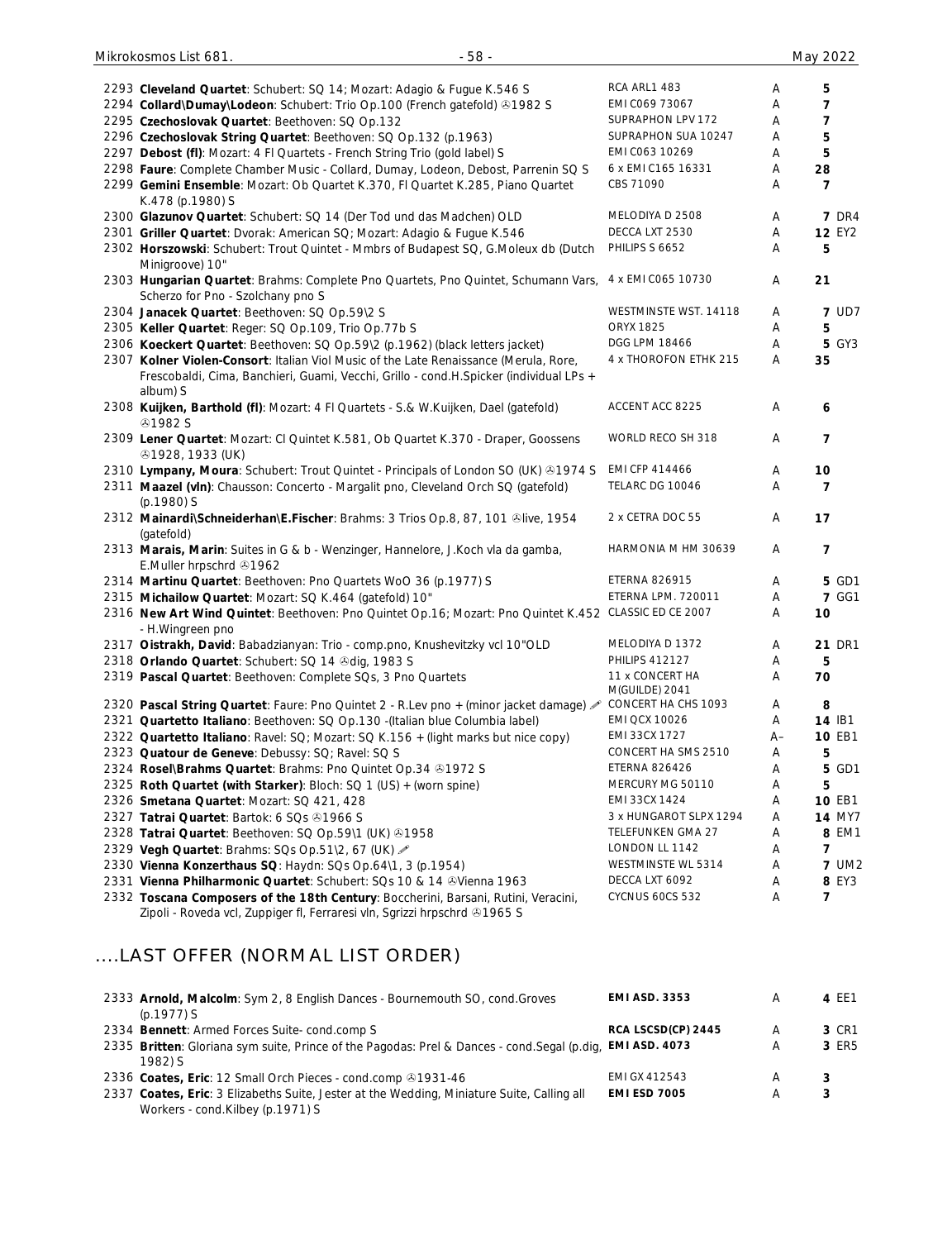| 2338 Coates: 3 Elizabeths & London Suite; Saxo-Rhap; Cinderella; 3 Bears; By the Sleepy<br>Lagoon; The Dam Busters, etc - cond.Groves, Mackerras, R.Kilbey (gatefold) (p.1983)<br>S              | 2 x EMI CFPD 4144563   | A    | 6            |
|--------------------------------------------------------------------------------------------------------------------------------------------------------------------------------------------------|------------------------|------|--------------|
| 2339 Fernandes, Armando Jose: VIn Sonata/C.Carneyro: Avena Ruda (fl, pf)/R.Coelho:<br>Sonatina (pf) - F.Laires pno, Schanewerk vln, L.de Moura Castro pno                                        | <b>EDUCO 4105</b>      | A    | 4            |
| 2340 Flagello, Nicolas: 10 Orch Pieces: Disturbance, Mob Violence, Horror Drama,<br>etc/G.Kleinsinger: 12 Orch Pieces: The Continentals, Color Guard, etc                                        | MAJOR RECO 6092        | Α    | 4            |
| 2341 Gliere: Sym 1 (Mscow RSO, cond.Khaikin), Voice Concerto (Miroshnichenko, Bolshoi<br>ThO, cond.Ermler (gatefold) S                                                                           | MELODIA 562293         | Α    | 3            |
| 2342 Gould: Spirituals/ Copland: Dance Sym - Chicago SO, cond. M.Gould (10S\4S)<br>stamper) (gatefold) S                                                                                         | RCA LSCWD 2850         | Α    | 4 UR8        |
| 2343 Janacek: Amarus cantata/Suk: Under the Apple-Tree (5 scenes) - Gebauerova,<br>Jelinkova, cond. Trhlik [ 31974 S                                                                             | SUPRAPHON 1121678      | Α    | 3            |
| 2344 Kalsons: Wedding Songs (chor, orch)/R.Strauss: Ein Heldenleben/Sibelius: Valse<br>Triste/Debussy: Faun - V.Zarins vln; Argale fl, cond.V.Sinaisky (gatefold) & 1978-83 S                    | 2 x MELODIYA C10 20607 | A    | 6            |
| 2345 Khachaturian: Gayaneh ballet - National PO, cond. Tjeknavorian S                                                                                                                            | 2 x RCA RL 25035       | Α    | 8            |
| 2346 Komitas: Songs/Yekmalyan\Khrennikov\Sagaruni: Choirs - State Choir of Armenia,<br>Topchyan pno, cond.Mekhanadzhian (p.1978) S                                                               | MELODIYA C10 6249      | A    | 4            |
| 2347 Krawc-Schneider: Missa Solemnis - cond. Bulank (p. 1969) S                                                                                                                                  | <b>ETERNA 825939</b>   | Α    | 4 GD1        |
| 2348 Kunad, Rainer: Sinfonietta, Antiphonie, Duomix (vln, hrpschrd), Melodie - Hohle,                                                                                                            | NOVA 885113            | A    | 3            |
| Schmahl, Talheim, cond. Kleinert, H. Neumann 21971-7 (early pressing) S<br>2349 Langlais: Missa Salve Regina - St.Mary's Semonary Choir & 1959 (red vinyl) (simple                               | DOMINION DLP 8001      | A    | 4            |
| jacket) S                                                                                                                                                                                        |                        |      |              |
| 2350 Laubry, Jean-Jacques: Yogata (vcl, pno), Trio - Gonnet vcl, Chassing vln, McGrew<br>pno, (autographed)                                                                                      | PRIVATE JL. O          | Α    | 16           |
| 2351 Messiaen: Harawi - D.Dorow sop, C-A.Dominique pno (gatefold) 31977                                                                                                                          | BIS LP 86              | A    | 4            |
| 2352 Ocenas: FI Con (Jurkovic); How the Stars Fall song cycle; Portraits for Organ -<br>Hajossyova sop, Starosta pno, Slovak ChO +1977 S                                                         | OPUS 91110540          | Α    | 3            |
| 2353 Peterson-Berger, Wilhelm: Frosoblomster - S. Ribbing pno (p. 1972) S                                                                                                                        | EMI C053 35599         | Α    | 3            |
| 2354 Pettersson: Sym 9 - cond.Comissiona (gatefold) +1977 S                                                                                                                                      | 2 x PHILIPS 6767951    | Α    | <b>6 HR3</b> |
| 2355 Rachmaninov: 3 Symphonies, Isle of the Dead, The Rock - cond. Waart (p.1977-9) S                                                                                                            | 4 x PHILIPS 6768148    | Α    | <b>9 HR3</b> |
| 2356 Rodrigo: Concierto Madrigal, Per la flor, Musica para un jardin - Moreno guitar,<br>London SO, cond. Batiz (p.dig, 1983) S                                                                  | EMI ASD 1651411        | A    | 3 ER5        |
| 2357 Rodrigo: Concierto de Aranjuez, Al la busca del mas - Moreno gtr, London SO,<br>cond.Batiz @dig, 1981 S                                                                                     | EMI 164654             | A    | 3            |
| 2358 Rodrigo: Concierto de Aranjuez/M.Giuliani: Guitar Con Op.30 - A.Diaz,<br>cond.Fruhbeck de Burgos S                                                                                          | EMI A027 1003661       | Α    | 3            |
| 2359 Rodrigo: Concierto en modo galante (R.Cohen vcl), Concierto de estio (A.L.Ara vln) -<br>London SO, cond.Batiz (p.dig, 1982) S                                                               | <b>EMI ASD 4198</b>    | Α    | 3 ER4        |
| 2360 Rodrigo: Fantasia, Concierto Andaluz - - Moreno gtr, Mexican SO, cond. Batiz (p.dig,<br>1981) S                                                                                             | <b>EMI ESD 7145</b>    | Α    | 3            |
| 2361 Savino, Domenico: Novelettes, Carillon, Gavotte, Moto Perpetuo, La Valse,<br>Arrangements of Bach, Veracini, Paganini - New York String Ens, cond. Savino S                                 | MAJOR RECO 3007        | $B+$ | 3            |
| 2362 Shchedrin: Anna Karenina ballet - Bolshoi ThO, cond. Simonov (gatefold) S                                                                                                                   | 2 x MELODIYA CM 4003   | Α    | 6            |
| 2363 Strauss: Duet-Concertino/ Honegger: Con da Camera - Los Angeles ChO,<br>cond.G.Schwarz @dig, 1980 S                                                                                         | NONESUCH D 79018       | Α    | 3            |
| 2364 Stravinsky: L'Historie du Soldat, Suite Italienne, 3 Cl Pieces, Pastorale, Septet - Tashi RCA ARL1 2449<br>Ens (p.1977) S                                                                   |                        | Α    | 3            |
| 2365 Subotnick: 4 Butterflies (Electric Music Box) S                                                                                                                                             | COLUMBIA M 32741       | Α    | 6            |
| 2366 Suchon: B.A.C.H.Sym Fant/S.Jurovsky: Sym 2 - Klinda, Slovak PO, cond.Rajter<br><b>@1973 S</b>                                                                                               | OPUS 91100214          | Α    | 4            |
| 2367 Szonyi, Erzsebet: 5 Prels (pno), Trio Sonata (vln, vcl, pno), 3 Iteas in 4 Mvts for Pno<br>& ChO, Radnoti cantata - Almasy, Kote, Mezo, Melis, etc, cond. Ella, Margittay<br>$(p.1984)$ S   | HUNGAROT SLPX 12623    | Α    | 4            |
| 2368 Tcherepnin: Sonata Op.22, 4 Preludes Op.23, Small Pno Pieces - comp.pno (ASD<br>FR1 label) S                                                                                                | <b>EMI CVC. 2124</b>   | Α    | 4            |
| 2369 Vardi, Emanuel: Mood Music (7 Orch Pieces: Irish Rhapsody, Israeli Dance, Israeli<br>Song, etc)/Marcel Frank: Mood Musioc (12 Orch Pieces: Five plus Three,<br>Conception, El Mishito, etc) | MAJOR RECO 6023        | $A-$ | 4            |
| 2370 Mood Music: Small Orch Pieces by D.Savino (9), M.Reynolds (5) & S.Spence (4)                                                                                                                | MAJOR RECO 6001        | A–   | 4            |
| 2371 Old Russian Waltzes: Nekrasov, Lapidos, Balashov etc, arrangements - USSR Radio                                                                                                             | MELODIYA A20 145       | A    | 4            |
| Orch, cond.Nekrasov 31984 S                                                                                                                                                                      |                        |      |              |
| 2372 Charpentier, Gustave: Impressions d'Italie - Conservatoire Orch, cond. Wolff (UK)<br>$(p.1974)$ S                                                                                           | LONDON STS 15117       | A    | 3            |
| 2373 Goetz, Hermann: Sym Op.9, Spring Ov, 2 Opera Overtures - cond.Remoortel<br>(gatefold) (p.1972) S                                                                                            | GENESIS GS 1031        | Α    | 3            |

May 2022 - 59 - Mikrokosmos List 681.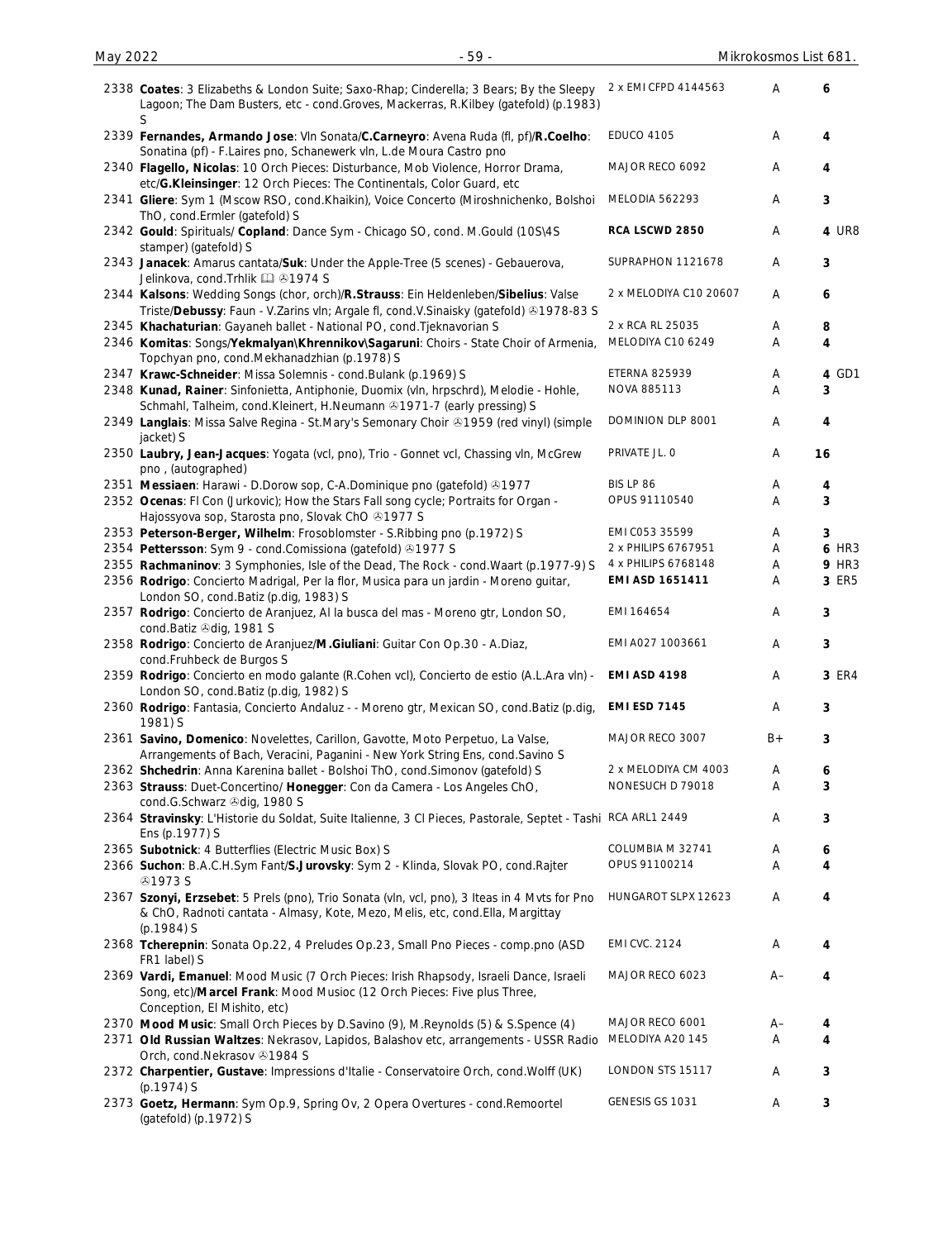| 2374 Rimsky-Korsakov: Concert Fant; Mazurka (ISAKADZE vln); Fant on Serbian Themes<br>(cond.M.Shostakovich); Pskovitianka Ov (cond.Yurovsky) S                                                  | MELODIYA C10 9295                         | Α      | 3      |
|-------------------------------------------------------------------------------------------------------------------------------------------------------------------------------------------------|-------------------------------------------|--------|--------|
| 2375 Schubert: Rosamunde inc music - Montgomery, Berlin RSO, cond.G.Kuhn (p.dig,<br>1981) S                                                                                                     | EMI C067 99879                            | Α      | 3      |
| 2376 Tchaikovsky-Trojan: The Seasons - Film SO, cond. Neumann<br>2377 Tchaikovsky: Sleeping Beauty excs (cond.Khaikin), Capriccio Italien, Ser for Strings:                                     | SUPRAPHON SUB 10294<br>MELODIYA C10 22313 | A<br>Α | 3<br>4 |
| Waltz (cond. Svetlanov); Coronation March (cond. Lazarev) S                                                                                                                                     |                                           |        |        |
| 2378 Tchaikovsky: Solemn March; Overtures in c & F; Jurisprudence School March;<br>Slavonic March - cond.Lazarev (p.1977) S                                                                     | MELODIYA C10 8881                         | Α      | 3      |
| 2379 Ziehrer, Carl Michael: Susse Melodien - E.Gruber, F.X.Lukas, Urhovnik,<br>cond.Bodingbauer (p.1982) S                                                                                      | GEPA GP 203642                            | Α      | 4      |
| 2380 Vienna Premiere: First ever recordings of works by Strauss Family & Millocker -<br>J.Strauss Orch, cond.Rothstein 31983 S                                                                  | CHANDOS ABRD 1087                         | Α      | 3      |
| 2381 Albrechtsberger: Trombone Con in B flat, Harp Con in C - Zilcz tromb, Lubik hrp,<br>cond.Lehel S                                                                                           | FIDELIO FL 3301                           | Α      | 3      |
| 2382 Beethoven Seine Freunde & Schuler : Ries: Octet; Czerny: Notturno; Reicha:<br>Octet, Quintet; Beethoven: Septet; Duke Rudolph: Vars; Lichnowsky: Vars -<br>Consortium Classicum (p.1974) S | 4 x EMI C187 30202                        | А      | 8      |
| 2383 Beethoven: Sym 7/Mendelssohn: Vln Con in e/ Weber: Freischutz - D.Grevesmuhl<br>vln, Rheinland-Pfalz Youth Orch, cond.B.Weil +1981 S                                                       | 2 x MOBIL KONZ JD 137                     | Α      | 21     |
| 2384 Csermak: 6 Hungarian Dances; The Threatening Danger/ Rozsavolgyi: 1st Hungarian HUNGAROT SLPX 11698<br>Round Dance; 3 Dances - Hungarian ChO, cond. Tatrai (p.1976) S                      |                                           | Α      | 3      |
| 2385 Gluck: Orpheus, Don Juan, Aulide, Armide; Sym in G - cond.Fedotov, Provatorov,<br>Markiz (gatefold) S                                                                                      | MELODIA 562287                            | Α      | 3      |
| 2386 Haydn & His Contemporarities: Haydn, Wranitzky, Beethoven, Lessel, Hansel,<br>Tomasini, Pleyel, Fuchs - Consortium Classicum (p.1976) S                                                    | 5 x EMI C185 30663                        | Α      | 12     |
| 2387 Haydn: Hrn Con in D (E.Penzel)/Hoffmann: FI Con in D (H-M.Linde) - Collegium<br>Aureum (p.1974) (Decca pressing) S                                                                         | BASF BAC 3005                             | Α      | 4      |
| 2388 Mozart: Con for Fl & Hrp (Bourdin, Challan, cond. Witold)/Stravinsky: Feux d'Artifice<br>(cond.Fruhbeck de Burgos)/Schubert: Gretchen am Spinnrade (E.Schwarzkopf) (ASD<br>FR1 label) S    | EMI CVPM 130554                           | Α      | 4      |
| 2389 Mozart: Divertimento K.251/Haydn: Horn Con Hob.VIId: 3, Cassacion Hob.II: 9 -<br>Collegium Aureum S                                                                                        | HARMONIA M HM 30101                       | Α      | 3      |
| 2390 Mozart: Sym K.425, Div K.136 - Mozart FO, cond.Cleve & 1977 (direkt to disk) S                                                                                                             | SONICARTS 9                               | Α      | 4      |
| 2391 Saltus Hungaricus: Dance Music from Hungary in the 18th Cent - Budapest Baroque HUNGAROT SLPD 12445<br>Strings (p.1984) S                                                                  |                                           | A      | 3      |
| 2392 Avison: 6 Concertos (nos.8, 9, 10, 12, Op.2\1, 3) - Bournemouth Sinfonietta,<br>cond. Thomas (p. 1980) S                                                                                   | <b>EMI ASD 3842</b>                       | Α      | 3 ER4  |
| 2393 Bach: 6 Brandenburg Concertos - Concentus Musicus Wien, cond. Harnoncourt<br>(individual LPs) S                                                                                            | 2 x TELEFUNKEN 641191                     | Α      | 6      |
| 2394 Bach: 6 Brandenburg Concertos, 4 Orch Suites, 14 Concertos - I Musici, English ChO, 9 x PHILIPS 6747098<br>cond.Leppard S                                                                  |                                           | Α      | 21 HB1 |
| 2395 Bach: Double Con B.1060 (Nepalo, Abramenkov, cond.Barshai)/Haydn: Tpt Con<br>(Dokshitser, cond.Barshai), Htn Con 2 (Afanasiev, cond.Barhai) (gatefold) S                                   | MELODIA 562284                            | Α      | 3      |
| 2396 Bach: The Arnstadt Chorale Preludes - W. Jacob organ (Arlesheim Cathedral<br>Silbermann Organ) (World premiere recording of the recently-discovered works)<br>(gatefold) Odig, 1985 S      | 2 x ANGEL DSB 3986                        | Α      | 6      |
| 2397 Corelli: Concerto Grossi Op.6\5-8 - Liszt ChO, cond.Rolla S                                                                                                                                | <b>FIDELIO 332526</b>                     | Α      | 3      |
| 2398 Croner, Daniel: Tabulatura - Lehotka organ, Pertis hrpschrd (gatefold) (p.1978) S                                                                                                          | 2 x HUNGAROT SLPX 11820                   | Α      | 6      |
| 2399 Handel: Cons for Recorder (Op.1\2, 4, 7 & transc.of Op.4\5) - L.Czidra, Liszt ChO S                                                                                                        | HUNGAROT SLPX 12375                       | Α      | 3      |
| 2400 Handel: Fireworks Music/Lully: Les airs/Telemann: Suite (ob, hrn, bsn)/Kteiger Partie<br>(ob)/Handel: March (tpt, ob, bsn) - M.Piquet Ens, E.Tarr Wind Ens, cond.M.Piquet                  | EMI C065 30918                            | Α      | 3      |
| (p.1976) S<br>2401 Handel: Joseph Ov, Silete venti cantata - H.Lukomska, Collegium Aureum,                                                                                                      | HARMONIA M 6577009                        | Α      | 3      |
| cond.R.Reinhardt S<br>2402 Handel: Organ Cons Op.4\2, 4, 5, Op.7\4 - Lohotka org, Budapest Strings (p.dig,                                                                                      | HUNGAROT SLPD 12470                       | Α      | 3      |
| 1986) S                                                                                                                                                                                         |                                           |        |        |
| 2403 Handel: Water Music - Academy of Ancient Music, cond. Hogwood (UK) S                                                                                                                       | L'OISEAU-L DSLO 543                       | Α      | 3      |
| 2404 Lully: Marche Royale/ Delalande: Musiques Royales/ Mouret: Sinfonies de Fanfares<br>- M.Andre trp, Cochereau org, cond.Birbaum (French gatefold) S                                         | <b>PHILIPS 6504045</b>                    | Α      | 3      |
| 2405 Stolzel: Sonata for Trp & Orch in D; 4 Trp Cons in e, D, B flat & C - Soustrot trp,<br>Fresca-Colombier vln, P.Kuentz ChO, cond.Kuentz (French gatefold) (p.1977) S                        | <b>PHILIPS 6504148</b>                    | Α      | 4      |
| 2406 Sweelinck: Harpsichord Works - Koopman hrpschrd (p.1977) S                                                                                                                                 | 3 x TELEFUNKEN 635360                     | Α      | 8      |
| 2407 Telemann: Con for Traverse FI & VIn in A, Con for 3 VIns in F, Con for 2 Hrns in E flat                                                                                                    | TELEFUNKEN 641152                         | Α      | 3      |
| - Concerto Amsterdam, cond. Bruggen (p. 181) S<br>2408 Vivaldi: 3 Fl Cons (P.261, 342, 155), Con P.222, 86, Sonata a quattro P.441 -                                                            | PHILIPS 6580082                           | Α      | 3 HB1  |
| Gazzeloni, Tamponi, Gallozzi, I Musici (p.1966, 1968) S                                                                                                                                         |                                           |        |        |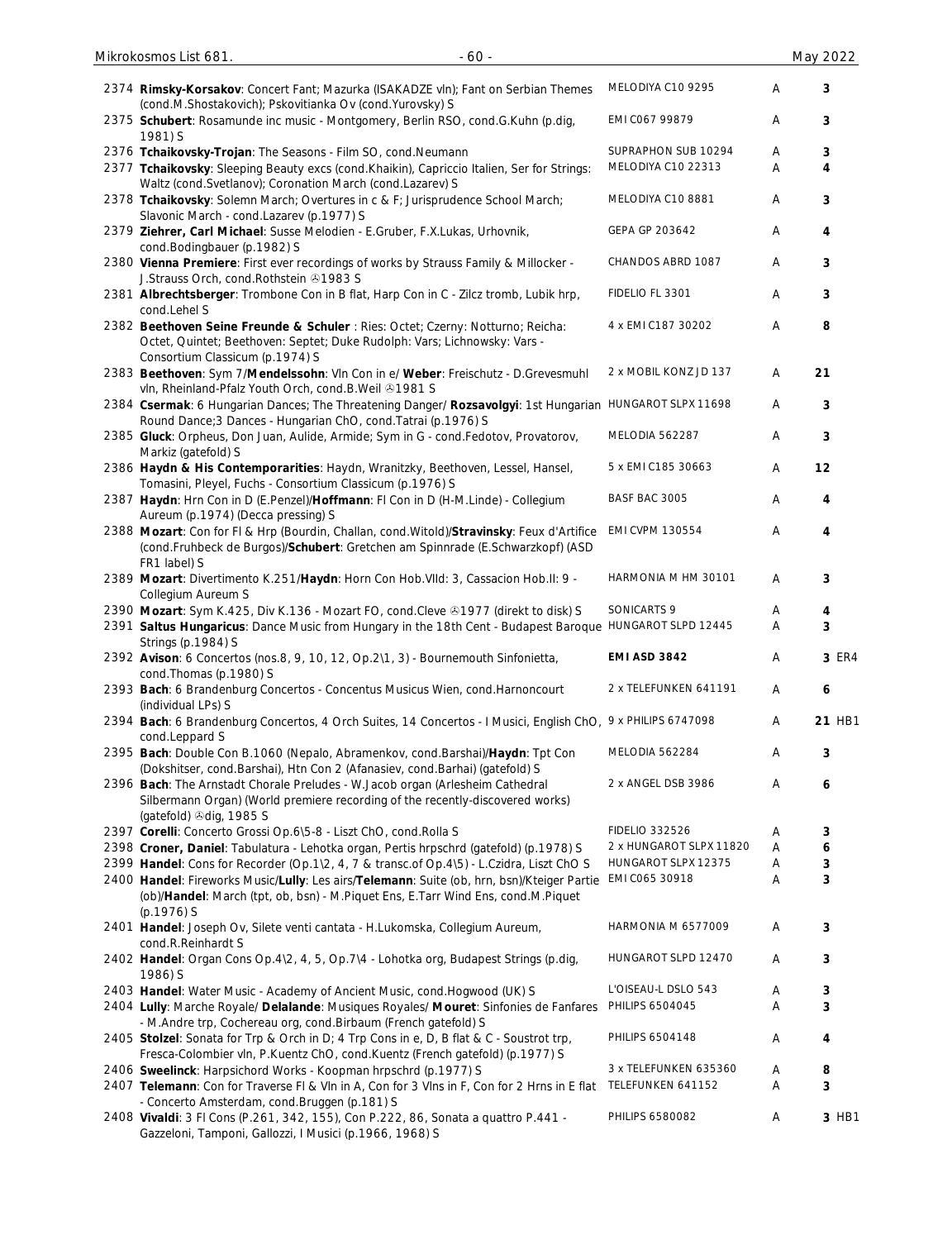| 2409 Vivaldi: 4 Concerti - Vicari, Gallozzi, Ayo, Cotogni, I Musici -(Hi-Fi Stereo) S                                                                                                    | PHILIPS ., 835002           | $A-$ | 4 HM3        |
|------------------------------------------------------------------------------------------------------------------------------------------------------------------------------------------|-----------------------------|------|--------------|
| 2410 Vivaldi: 4 Cons R.523, 401, 271, 547 - Carmirelli, I Musici (p.1977) S                                                                                                              | PHILIPS 9500301             | Α    | 3 HR3        |
| 2411 Vivaldi: 7 Concerti for Strings & Hpschd (RV.137, 168, 132, 116, 156, 131, 112) - I<br>Musici (p.1978) S                                                                            | PHILIPS 9500549             | A    | 3 HR3        |
| 2412 Vivaldi: 7 Concertos (RV.157, 126, 154, 138, 141, 114, 119, 149) - I Musici<br>$(p.1977)$ S                                                                                         | PHILIPS 9500300             | Α    | 3 HR3        |
| 2413 Vivaldi: Cons F.I\37, VIII\2, XI\4, III\1, VII\2, IV\1 - Camerata Bern ®dig, 1987 S                                                                                                 | <b>NOVALIS 150016</b>       | A    | 4            |
| 2414 17th Century Programmatic Music: Biber: Battalia, Serenade; Farina: Capriccio<br>stravagante; Schmelzer: Fechtschule - T.Gindenko, Lubimov, Acad.of Ancient Music<br><b>41986 S</b> | MELODIYA C10 25831          | A    | 4            |
| 2415 Collage Music in Hungary: Bakfark Consort, Solyom Nagy, Bikfalvy, Bordas Ca<br>$(p.1976)$ S                                                                                         | HUNGAROT SLPX 11760         | Α    | 3            |
| 2416 Holborne: Lessons for Lute Cittern & Orpharion - Bailes, Thomas, Ricercare Ens<br>(gatefold) 31982 S                                                                                | HARMONIA M C069 99975       | Α    | 3            |
| 2417 Palestrina: Missa Papae Marcelli, Missa Brevis - King's College, cond. Willcocks S                                                                                                  | EMI CO63 2113               | A    | 3            |
| 2418 Court Music for King Matthias: Barbireau, Bono, Stockem, Tinctoris - Camerata<br>Hungarica, cond.Czidra [1] (p.1978) S                                                              | HUNGAROT SLPX 11844         | A    | 3            |
| 2419 Renaissance Quartet: Morley, Weelkes, Cornysh, R.Jones, Ravenscroft, Cutting,<br>Dufay, Anonymous Spanish, Pygott, Holborne, Praetorius, Walt (gatefold) [11]<br>$(p.1966)$ S       | PROJECT 3 PR 7000           | Α    | $\mathbf{3}$ |
| 2420 Lysenko: Natalka Poltavka - Kozlovsky, Patorzhinsky, Grishko, cond.Tchustyakov (in<br>album)                                                                                        | 3 x MELODIYA HD. 5698       | Α    | 12           |
| 2421 Messager: Veronique - Mesple, Dens, Guiot, Benoit, cond.Hartemann (gatefold) S                                                                                                      | 2 x EMI CO61 10175          | Α    | 6            |
| 2422 Monteverdi: Poppea - H.Donath, Soderstrom, Berberian, Esswood,<br>cond.Harnoncourt [1] (p.1974) S                                                                                   | 5 x TELEFUNKEN 635247       | Α    | 12           |
| 2423 Offenbach: Hoffmann excs - Schock, Klose, Streich, S.Wagner, cond.Schuchter<br><b>@1954 PS</b>                                                                                      | EMI CO47 28577              | A    | $\mathbf{3}$ |
| 2424 Peri: Euridice - Bonay, Santini, Sarti, cond. Ephrikian [1] (p.1973) S                                                                                                              | 2 x TELEFUNKEN SAWT<br>9603 | Α    | 6            |
| 2425 Wagner: Meistersinger excs - Wiener, Hotter, Hoppe, Kusche, J. Thomas, Walberth<br>(nice album with lib) @live, 1963 S                                                              | 2 x PARNASS 74993           | A    | 6            |
| 2426 Messager: Fortunio excs - Berton, Senechal, Dens, Godin, Benoit, cond.Dervaux<br>(front cover insert) S                                                                             | PATHE CPTPM 130197          | Α    | 4            |
| 2427 Offenbach: Gaite Parisienne highlights - Wachter, Schramm, F.Gruber, P.Alexander,<br>Della Casa, Schock, Hallstein, cond.Allers S                                                   | EURODISC 61098              | Α    | $\mathbf{3}$ |
| 2428 Offenbach: Orpheus excs - Kusche, Lovaas, Dallapozza, Rothenberger, cond.Mattes<br>(p.1978) S                                                                                       | EMI C161 45838              | A    | $\mathbf{3}$ |
| 2429 Ameling: Mozart: 19 Songs - Demus pno (gold label) S                                                                                                                                | EMI C063 29024              | Α    | 3            |
| 2430 Berganza\Yepes: de Falla: 7 Spanish Songs; Garcia Lorca: 13 Spanish Songs<br>(p.1977) S                                                                                             | DGG 2530875                 | Α    | 3            |
| 2431 Betley, Bozena: Moniuszko: Song-Books for Home Use excs - Marchwinski pno<br>$(p.1974)$ S                                                                                           | <b>MUZA SX 1052</b>         | Α    | 4            |
| 2432 Bregvadze, Nani: Old Lyric Songs by Fomin, Kruchinin, Obukhov, etc - Gongliashvili<br>pno S                                                                                         | MELODIYA C60 10609          | A    | 4            |
| 2433 Gerdzhikov, Pavel: Carissimi, Caldara, Caccini, A.Scarlatti, Pergolesi, Marcello,<br>Falconeri Songs - cond.Angelov S                                                               | BALKANTON BKA 1861          | A    | 4            |
| 2434 Griffett, James: Folksongs of the British Isles (Haydn & Beethoven) - F.Maier vln,<br>Mandalka vcl, Tracey hrpschrd (gatefold) [1] (p.1982) S                                       | HARMONIA M C069 99940       | A    | 3            |
| 2435 Kareva, Galina: Old Russian Romances (Fomin, Abaza, etc) - Schwazburg vln,<br>Ostlovsky vcl, Belicky pno @1973 S                                                                    | MELODIYA CM 3193            | A    | 4            |
| 2436 Korat, Suna: Liederen in Kerstsfeer (Gounod, Schubert, Gruber, J.Reading,<br>Praetorius, J.Handl, etc - J.Brocheler bar, L.de Jong sop, etc S                                       | AVRO 12001                  | Α    | 4            |
| 2437 Ochman: Moniuszko: 14 Songs - Gazcek pno S                                                                                                                                          | MUZA SX 1744                | Α    | 3            |
| 2438 Pears\Perahia: Schumann: 6 Poems & Requiem, Liederkreis, 5 Songs Op.40 [11]<br>(p.1978) S $\times$                                                                                  | CBS M 36668                 | Α    | 3            |
| 2439 Sluchenko, Nikolai: Gipsy Folk Songs & Romances (plain Melodiya jacket)                                                                                                             | MELODIYA D 26697            | A    | 3            |
| 2440 Tsereteli, Tamara: Old Russian Romances by Fomin, Kats, etc                                                                                                                         | MELODIYA M60 36877          | Α    | 3            |
| 2441 Vanzo, Alain: Ys, Boheme, Werther, Perth, Romeo, Gioconda - cond. Etcheverry 10"                                                                                                    | ORPHEE LDO-B 21049          | Α    | 8            |
| 2442 Bach: Christmas Oratorio - Wiener Sangerknaben Soloist, Esswood, Equiluz,                                                                                                           | 3 x TELEFUNKEN 635022       | A    | 8            |
| Nimsgern, cond.Harnoncourt (with complete score & text) (p.1973) S<br>2443 Bach: Mass in b - Hansmann, Watts, Equiluz, Iiyama, Egmond, cond.Harnoncourt                                  | 3 x TELEFUNKEN 635019       | Α    | 8            |
| $(p.1966)$ S                                                                                                                                                                             |                             |      |              |
| 2444 Bach: St.Matthew Passion - Equiluz, Ridderbusch, Esswood, Vienna Choir Boys,<br>cond.Harnoncourt [1] (p.1971) S                                                                     | 4 x TELEFUNKEN 635047       | A    | 8            |
| 2445 Beethoven: Konig Stephan; Die Ruinen von Athen - M.Laszlo, S.Solyom Nagy,<br>cond.G.Oberfrank S                                                                                     | FIDELIO FL 3312             | Α    | $\mathsf 3$  |

May 2022 - 61 - Mikrokosmos List 681.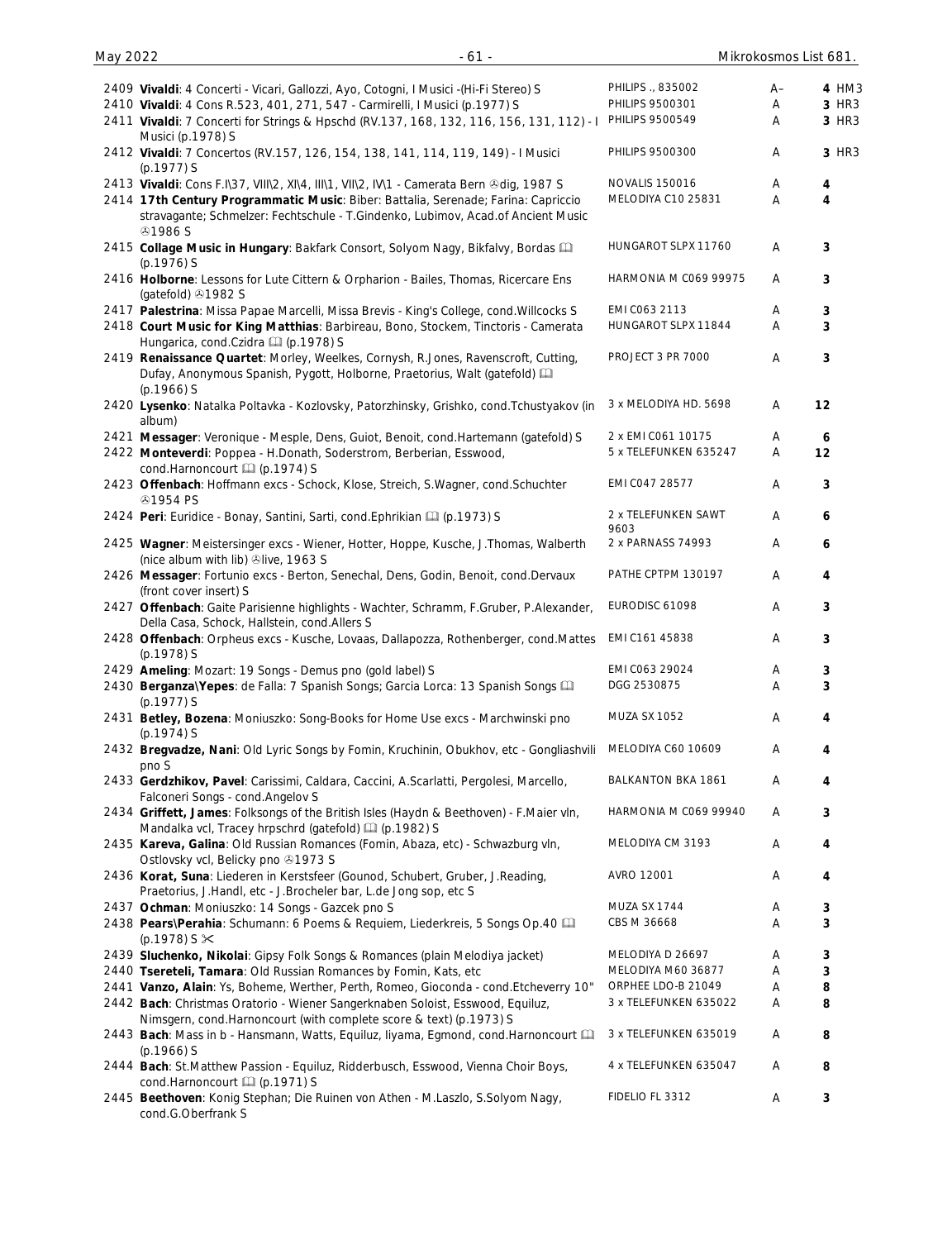| 2446 Charpentier: Midnight Mass, Sonate a 6 - Boston Camerata, cond.J.Cohen (p.1978)                                                                                           | DESMAR DSM 1016               | Α     | 3             |
|--------------------------------------------------------------------------------------------------------------------------------------------------------------------------------|-------------------------------|-------|---------------|
| 2447 Charpentier: Te Deum/ Bach: Cantata 50 - Tokody, Kalmar, Takacs, etc Budapest<br>PO, cond.Zambo (p.1978) S                                                                | HUNGAROT SLPX 11907           | A     | 3             |
| 2448 Cherubini: Requiem in d - Suisse Romande Orch, cond.H.Stein &dig, 1979 S                                                                                                  | LONDON LDR 10034              | $A++$ | 3             |
| 2449 Russian Orthodox Church Music (individual LPs) S                                                                                                                          | 9 x MELODIA 549001            | Α     | 16            |
| 2450 Schubert: Deutsche Messe, etc - cond. Sawallisch (gatefold) (p.dig, 1981) S                                                                                               | EMI CO67 43383                | Α     | 3             |
| 2451 Goteborg Children's Choir: Vogler, Gruber, R.Andersson, Sanden, Bach, Lasso,                                                                                              | S.ERIK JOH FEJ 101            | A     | 4             |
| Sandell, Soranson, etc - cond.B.Persson 21975 S                                                                                                                                |                               |       |               |
| 2452 Liepaites Girls' Choir: Hindemith, Poulenc, d'Indy, Purcell, Bach, Handel -<br>cond. Vailionis S                                                                          | MELODIYA CM 4441              | A     | 3             |
| 2453 Robert Shaw Chorale: A Treasury of Easter Songs: Bach, Brahms, Poulenc, Tallis,<br>spirituals, etc                                                                        | RCA LM. 1201                  | A     | 3 UM3         |
|                                                                                                                                                                                | FONTANA 6530033               |       |               |
| 2454 Ancerl: Tchaikovsky: Swan Lake & Nutcracker excs - Vienna SO (Dutch pressing) S                                                                                           |                               | Α     | 3             |
| 2455 Anosov: Dvorak: Sym 9 - USSR SSO S                                                                                                                                        | MELODIA 390065                | Α     | 3             |
| 2456 Ansermet: Beethoven: Sym 2, Leonore 2 Ov - Suisse Romande Orch (UK) S                                                                                                     | LONDON STS 15068              | Α     | $\mathbf{3}$  |
| 2457 Ansermet: Beethoven: Sym 3 - Suisse Romande Orch (UK) S                                                                                                                   | LONDON STS 15069              | Α     | 3             |
| 2458 Ansermet: Beethoven: Sym 9 - Suisse Romande, Sutherland, Dermota, Procter, van<br>Mill (UK) S                                                                             | LONDON STS 15089              | Α     | 3             |
| 2459 Ansermet: Prokofiev: Romeo excs - Suisse Romande Orch S                                                                                                                   | <b>LONDON CSBB 6240</b>       | Α     | <b>10 EM2</b> |
| 2460 Ansermet: Ravel: Daphnis et Chloe Suite 2; Alborada del Gracioso; Le Tombeau de<br>Couperin; Valses nobles et sentimentales - Suisse Romande Orch S                       | DECCA SXLWB. 2273             | Α     | 25 ED2        |
| 2461 Barbirolli: Grieg: Norwegian Dances, Huldigungsmarsch, Lyric Suite, Peer Gynt Suite<br>- Halle Orch (gold label) S                                                        | EMI C063 2187                 | Α     | 3             |
| 2462 Baudo: Saint-Saens: Sym 3 - J.Parker-Smith, London PO S                                                                                                                   | EMI A027 4120121              | Α     | 3             |
| 2463 Baumgartner: Mozart: Divertimenti K.136, 137, 138, Serenata notturna - Lucerne<br>FO (p.1965) S                                                                           | DGG 2538234                   | Α     | 3             |
| 2464 Beinum: Bruckner: Sym 7 - Concertgebouw Orch PS                                                                                                                           | DECCA (ECS) 571               | Α     | 3             |
| 2465 Berglund: Smetana: Ma Vlast; Dvorak: Slavonic Rhap 3, Scherzo capricciosos -<br>Dresden SK (p.1979) S                                                                     | 2 x EMI C151 3471             | Α     | 6             |
|                                                                                                                                                                                | CBS S 61069                   |       | 3             |
| 2466 Bernstein: Goldmark: Landliche Hochzeit Sym - New York PO & 1968 (UK) S                                                                                                   |                               | Α     |               |
| 2467 Bernstein: Milhaud: Creation du monde; Boeuf sur le toit; Saudades do Brasil -<br>French NO (p.1978) S                                                                    | EMI ASD 3444                  | Α     | 4 ER3         |
| 2468 Blomstedt: Nielsen: CI Con (K-I.Stevensson), FI Con (F.Lemsser) - Danish RSO<br>(p.1975) S                                                                                | EMI C065 2651                 | Α     | 4             |
| 2469 Boskovsky: New Year's Concert 1972 - Vienna PO & April 1972 S                                                                                                             | DECCA SXL 6572                | Α     | 4 ED4         |
| 2470 Boult: Berlioz: Overtures Vol.2 (Corsaire; Rob Roy; Beatrice et Benedict; King Lear) -<br>London PO (UK) S                                                                | <b>PYE GSGC 14084</b>         | Α     | 3             |
| 2471 Britten: Britten: Pno Con (RICHTER), VIn Con (Lubotsky) - English ChO S                                                                                                   | LONDON CS 6723                | Α     | 3 EM7         |
| 2472 Cleve, George: Mozart: Sym K.543, 5 Contradances K.609, Vln Con K.207, 6<br>German Dances K.571 - Kobialka vln, Mozart Festival Orch ®live, Midsummer<br>Festival, 1981 S | 2 x SONICARTS LS 24           | Α     | 6             |
| 2473 Cluytens: Poulenc: Les Mamelles de Tiresias - Duval, Giraudeau, &1953 (gatefold)                                                                                          | EMI C061 12510                | A     | 3             |
|                                                                                                                                                                                | TRIANON TRI 33140             | Α     | 4             |
| 2474 Cluytens: Saint-Saens: Sym 3 - H.Puig-Roget, Conservatoire Orch S                                                                                                         |                               |       |               |
| 2475 Coates, Albert: Tchaikovsky: Sym 3; Francesca da Rimini; Hamlet - London SO<br>51930-32                                                                                   | ENCORE E 301                  | Α     | 3             |
| 2476 Cristescu, Mircea: Haydn: Syms 94, 101 - Cluj PO S                                                                                                                        | ELECTRECOR ST-ECE 558         | Α     | 4             |
| 2477 Davis, Colin: Mozart: Syms K.551, 504 - BBC SO (p.1972) S                                                                                                                 | PHILIPS 6570087               | Α     | 3             |
| 2478 Davis, Colin: Rossini: 5 Overtures - Royal PO (p.1962) S                                                                                                                  | EMI CO27 5677                 | Α     | 3             |
| 2479 Davis, Colin: Mozart: Syms K.550, 543 - London SO (p.1962) S                                                                                                              | PHILIPS 6570143               | Α     | 3             |
|                                                                                                                                                                                | MERCURY SR-VR 90426           |       |               |
| 2480 Dorati: Bartok: Wooden Prince ballet - London SO (RFR4\RFR2 stamper) S                                                                                                    |                               | Α     | 4 UM2         |
| 2481 Dorati: Khachaturian: Gayane suite; Tchaikovsky: Romeo - London SO S                                                                                                      | MERCURY SR-CP 90209           | Α     | 3 CM1         |
| 2482 Dorati: Tchaikovsky: 4 Orch Suites - New Philh Orch S                                                                                                                     | 3 x MERCURY SRI3(HP)<br>77008 | Α     | 8             |
| 2483 Dorati: Tchaikovsky: Serenade for Strings; Arensky: Tchaikovsky Variations -<br>Philharmonia Hungarica (RFR1\RFR1 stamper) (color back) S                                 | MERCURY SR-ER 90200           | Α     | <b>12 UM1</b> |
| 2484 Dutoit, Charles: Offenbach: Gaite Parisienne; Gounod: Faust Ballet Music - Montreal<br>SO <sup>®</sup> dig, 1983 S                                                        | <b>DECCA 411708</b>           | A     | 4             |
| 2485 Falk, Ernest: Offenbach-Rosenthal: Gaite Parisienne - Lucerne FO S                                                                                                        | MUSIDISC 30CV 923             | Α     | 4             |
| 2486 Fayer, Yuri: Delibes: Coppelia excs - Bolshoi ThO S                                                                                                                       | MELODIA 489019                | Α     | 3             |
| 2487 Fiedler: 12 L.Anderson Favorites - Boston Pops (4S\2S) S                                                                                                                  | RCA LSCSD. 2638               | Α     | 3 UR2         |
|                                                                                                                                                                                | QUINTESSEN PMC 7029           | Α     | 3             |
| 2488 Fistoulari: Offenbach-Rosenthal: Gaite Parisienne; Chopin-Fistoulari: Les Sylphides -<br>Royal PO (p.1976) S                                                              |                               |       |               |
| 2489 Furtwangler: Beethoven: Sym 1, Leonore 2 Ov - Berlin PO                                                                                                                   | <b>EMI ALP 1324</b>           | Α     | <b>52 ER1</b> |
| 2490 Furtwangler: Haydn: Sym 86; Mozart: Nachtmusik K.525 - Vienna PO (Hallmark of<br>Quality) (US)                                                                            | RCA LHMV 1018                 | Α     | 3             |
| 2491 Furtwangler: Schubert: Sym 9 - Berlin PO 81953                                                                                                                            | ELECTRECOR ECE 100            | Α     | 4             |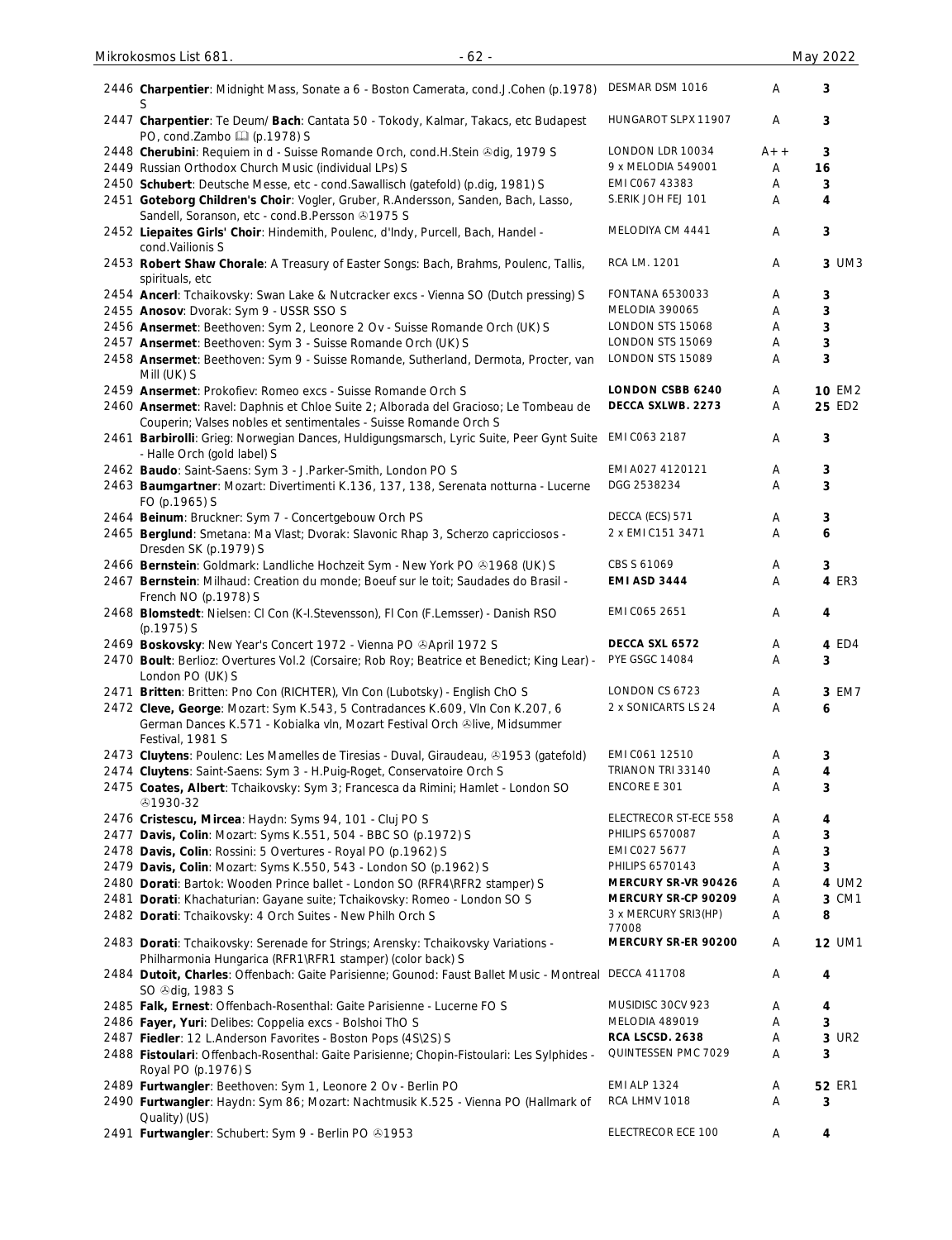| 2492 Giulini: Rossini: 6 Overtures - Philh Orch S                                                            | EMI C053 814             | Α | 3                 |
|--------------------------------------------------------------------------------------------------------------|--------------------------|---|-------------------|
| 2493 Goldberg, Szymon: Haydn: Sym 83; Mozart: Syms K.134, 22 - Netherlands ChO -                             | <b>PHILIPS 835093</b>    | Α | 21 HM1            |
| (Hi-Fi Stereo) S                                                                                             |                          |   |                   |
| 2494 Goldberg, Szymon: Mozart: Sinfonia concertante K.anh.9 (Stotijn, de Wilde, Bos, de                      | <b>PHILIPS 835078</b>    | Α | 21 HM1            |
| Klerk), Nachtmusik K.525 - Netherlands ChO - (Hi-Fi Stereo label) S                                          |                          |   |                   |
| 2495 Groves, Charles: Dvorak: Sym 6 - Royal PO (p.1976) S                                                    | <b>EMI ASD. 3169</b>     | Α | 4 ER3             |
| 2496 Harnoncourt: Handel: Messiah - Gale, Lipovsek, Hollweg, Kennedy, Concentus                              | 3 x TELDEC 635617        | Α | 8                 |
| Musicus Wien ®live Stockholm, 1982 La S                                                                      |                          |   |                   |
| 2497 Harnoncourt: Mozart: Posthorn Serenade, 2 Marches - Dresden SK (gatefold) (p.dig,                       | <b>TELDEC 643063</b>     | Α | 3                 |
| 1984) S                                                                                                      |                          |   |                   |
| 2498 Ivanov: Beethoven: Sym 3 - USSR SSO S                                                                   | MELODIA 489004           | A | 3                 |
| 2499 Janigro: Bach: Double & Triple Cons - Tripp fl, Lardrot ob, Klima, Pinkava vln, Zagreb AMADEO AVRS 6052 |                          | Α | 3                 |
| Soloists                                                                                                     |                          |   |                   |
| 2500 Jansons, Mariss: Svendsen: Syms 1, 2 - Oslo PO & dig, 1987 S                                            | EMI EL 749769            | Α | 4                 |
| 2501 Jochum: Bruckner: Sym 7 - Dresden SK (gatefold) S                                                       | 2 x EMI C157 3776        | Α | 6                 |
| 2502 Jochum: Mozart: Syms K.551, 385 - Concertgebouw Orch -(Hi-Fi Stereo label) S                            | <b>PHILIPS 835079</b>    | Α | <b>27 HM1</b>     |
| 2503 Karajan: Beethoven: Sym 8, 9; Brahms: German Requiem; R.Strauss:                                        | 4 x EMI C137 54370       | Α | 12                |
| Metamorphosen; Mozart, Strauss, Reznicek, etc - Vienna PO +1946-49                                           |                          |   |                   |
| 2504 Karajan: Berlioz: Sym Fantastique - Philh Orch                                                          | <b>ELECTRECOR ECE 28</b> | A | 4                 |
| 2505 Karajan: Sibelius: Sym 4, Tapiola - Philh Orch, (deluxe), (dowel spine), (flat disc)                    | <b>ANGEL 35082</b>       | Α | 3 ER1             |
| 2506 Karajan: Sibelius: Syms 6, 7 - Philh Orch, (deluxe), (dowel spine)                                      | ANGEL 35316              | Α | 4 ER1             |
| 2507 Kegel, Herbert: J.Strauss: Waltzes - Leipzig RSO (early label) (p.1974) S                               | AMIGA 845058             | A | 4                 |
| 2508 Kegel, Herbert: Stravinsky: Pulcinella Suite, Chant du Rossignol - Dresden PO                           | <b>ETERNA 827614</b>     | Α | 4 GB1             |
| <b>⊕1981, 1983 S</b>                                                                                         |                          |   |                   |
| 2509 Keilberth: J.Strauss: Rosen aus dem Suden, Tritsch-Tratsch, Annen-Polka, etc -                          | TELEFUNKEN 642897        | A | 3                 |
| Bamberg SO S                                                                                                 |                          |   |                   |
| 2510 Kempe: Beethoven: Sym 6 - Munich PO 01972 S                                                             | <b>EMI ESD 7004</b>      | A | 4                 |
| 2511 Kempe: Beethoven: Sym 7 - Munich PO (p.1977) S                                                          | EMI C037 2511            | A | 3                 |
| 2512 Kempe: Beethoven: Sym 9 - Koszut, Fassbaender, Gedda, McIntyre, Munich PO                               | 2 x EMI C133 2761        | Α | 6                 |
| (gatefold) S                                                                                                 |                          |   |                   |
| 2513 Kempe: Beethoven: Syms 1, 2 - Munich PO (p.1974) S                                                      | EMI C037 290003          | Α | 3                 |
| 2514 Kertesz: Dvorak: Sym 9 - Vienna PO (UK) S                                                               | LONDON STS. 15101        | A | 4                 |
| 2515 Klemperer: Beethoven: Overtures (Fidelio, 3 Leonores) - PhilhOrch & 1954, mono                          | <b>ANGEL 35258</b>       | Α | 3 ER1             |
| only, (deluxe), (dowel spine) RS                                                                             |                          |   |                   |
| 2516 Klemperer: Bruckner: Sym 9 - New Philh Orch S                                                           | <b>EMI ASD 2719</b>      | Α | <b>9 ER3</b>      |
| 2517 Kletzki: Schubert: Sym 8, Rosamunde inc music - Royal PO (UK) S                                         | EMI CFP 123              | Α | 3                 |
| 2518 Kosler, Zdenek: Roussel: Evocations - Mrazova, Jindrak, Czech PO LQ & 1978 S                            | SUPRAPHON 11122454       | Α | 3                 |
| 2519 Kubelik: Bartok: Con for Orch, 2 Portraits - S.Staryk vln, Royal PO (p.1978) S                          | EMI C051 3127            | A | 3                 |
| 2520 Kubelik: Dvorak: Sym 7 - Vienna PO (UK) S                                                               | LONDON STS 15125         | Α | 3                 |
| 2521 Kubelik: Dvorak: Sym 9 - Vienna PO (UK) S                                                               | LONDON STS 15007         | Α | 3                 |
| 2522 Kubelik: Tchaikovsky: Sym 6 - Chicago SO S                                                              | PERGOLA 832033           | Α | 3                 |
| 2523 Kubelik: Tchaikovsky: Sym 6 - Vienna PO S                                                               | EMI A027 1009601         | Α | 3                 |
| 2524 Leibowitz: Offenbach: Gaite Parisienne - London PO (p.1965) S                                           | <b>SAGA 5244</b>         | Α | 3                 |
| 2525 Leinsdorf: Beethoven: 9 Symphonies - Boston SO S                                                        | 7 x RCA VCS 6903         | Α | 21                |
| 2526 Leinsdorf: Brahms: Sym 1 - Boston SO S                                                                  | RCA LSCSD(CP) 2711       | Α | 3 CR3             |
| 2527 Leinsdorf: Dvorak: Sym 6, Slavonic Dances 2, 8 - Boston SO S                                            | RCA LSCSD(CP) 3017       | A | 3 CR3             |
| 2528 Leinsdorf: Haydn: Syms 93, 96 - Boston SO S                                                             | RCA LSCWD 3030           | A | 3 UR9             |
| 2529 Leinsdorf: Kodaly: Hary Suite; Peacock Vars - Boston SO S                                               | RCA LSCSD(CP) 2859       | A | 3 CR3             |
| 2530 Leppard: Handel: Con a due cori - English ChO S                                                         | PHILIPS 6570114          | A | 3                 |
| 2531 Maag: Rossini: 4 Overtures - Conservatoire Orch (UK) S                                                  | LONDON STS. 15030        | A | 3                 |
| 2532 Maazel: Berlioz: Romeo & Juliet excs - Vienna PO @1972 S                                                | DECCA SXL 6800           | A | 4 ED5             |
| 2533 Maazel: Mozart: Syms K.504, 543 - Berlin RSO (gatefold) (p.1967) S                                      | <b>PHILIPS 802755</b>    | A | 3 HR <sub>2</sub> |
| 2534 Maazel: Mozart: Syms K.550, 551 - Berlin RSO (gatefold) (p.1967) S                                      | <b>PHILIPS 802756</b>    | A | 3 HR2             |
| 2535 Macal, Zdenek: Wal-Berg: Gopak; Rossini: Semiramis Ov; Ravel: Daphnis 2 /Hanell:                        | NDR F 668118             | Α | 3                 |
| Offenbach: Barbe-Bleue excs (Hartwig, Guhl, Harder, con) - NDR SO (p.1982) S                                 |                          |   |                   |
| 2536 Markevitch: Rimsky-Korsakov: Scheherazade, Capriccio espagnol - London SO                               | PHILIPS 6570148          | Α | 3                 |
| (p.1970) S                                                                                                   |                          |   |                   |
| 2537 Markevitch: Verdi: Overtures & Ballet Music - New Philh Orch (p.1967) S                                 | PHILIPS 6580073          | Α | 4 ER1             |
| 2538 Marriner: Locatelli, Torelli, Albicastro, Avison, Manfredini, Vivaldi, Telemann,                        | 2 x DECCA 6745001        | A | 6                 |
| Locatelli, Bellini, Gretry - St. Martin-in-the-Fields (gatefold) (silver jacket) S                           |                          |   |                   |
| 2539 Marriner: Mozart: 8 Overtures - Academy of St. Martin-in-the-Fields & dig, 1981 S                       | EMI CO67 43198           | A | 2                 |
| 2540 Marriner: Mozart: Nachtmusik K.525; L.Mozart: Kinder Sinfonie; Gluck, Handel,                           | EMI C063 2875            | Α | 3                 |
| Schubert, Bach - Academy of St.Martin-in-the-Fields (p.1977) S                                               |                          |   |                   |
| 2541 Marriner: Suppe: 6 Overtures - London PO (p.1977) S                                                     | <b>PHILIPS 416676</b>    | A | 3                 |
| 2542 Matacic: Rimsky-Korsakov: Scheherazade - Philh Orch S                                                   | TRIANON TRI 33107        | Α | 4                 |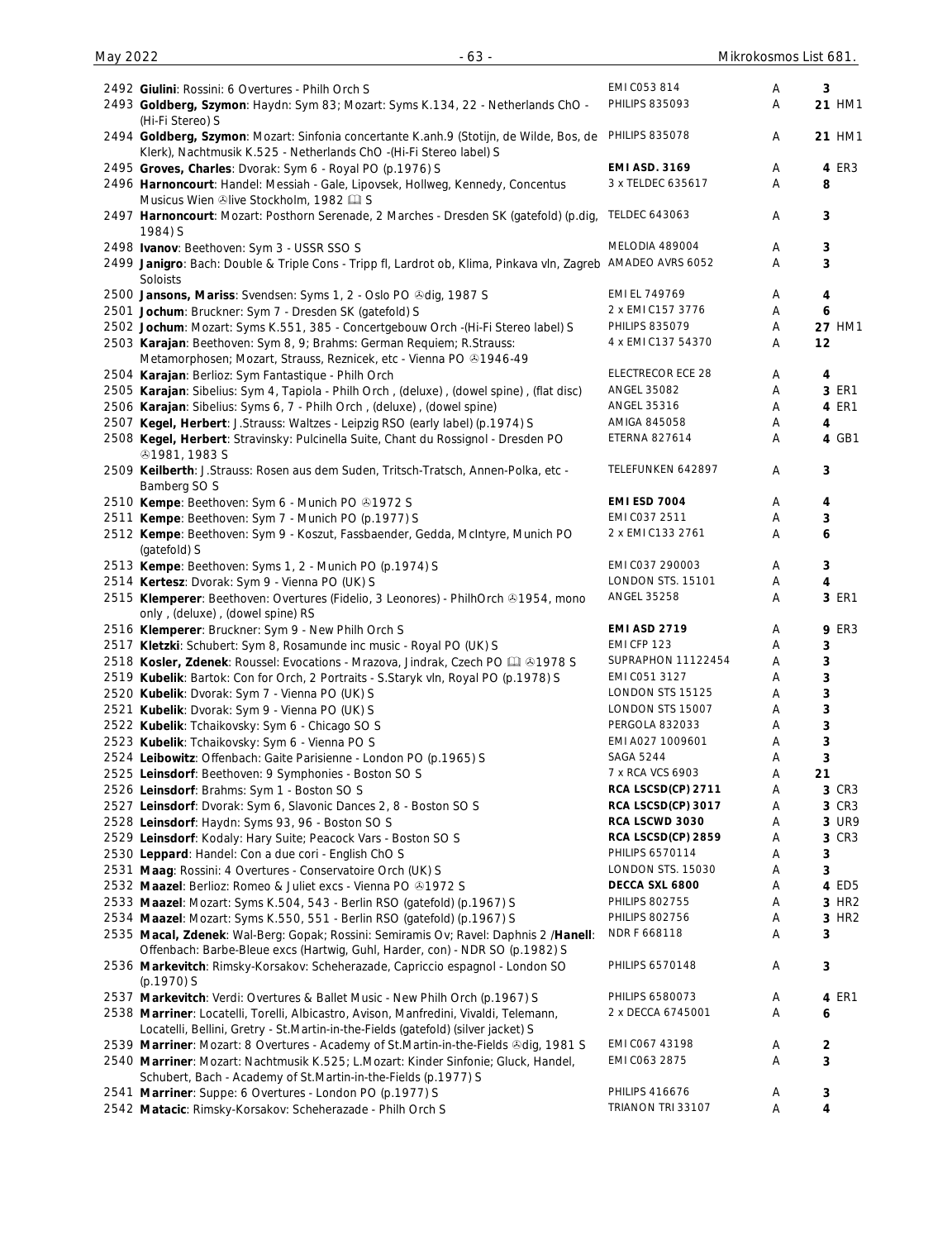| 2543 Mauersberger, Rudolf: Bruckner, Bach, Lasso, Schumann, G.Schumann, Schubert,<br>Mauersberger, etc - Dresden Kreuzchor 31934-63          | <b>ETERNA 828016</b>        | Α | 3                |
|----------------------------------------------------------------------------------------------------------------------------------------------|-----------------------------|---|------------------|
| 2544 Mehta: Bruckner: Sym 7 - Enescu Orch & Enescu Festival, sep 12, 1964 (individual<br>LP <sub>S</sub> )                                   | 2 x ELECTRECOR EFE 9        | Α | 37               |
| 2545 Mitropoulos: Tchaikovsky: Sym 5 - New York PO                                                                                           | COLUMBIA ML6EYE(CP)<br>5075 | Α | 3 CB4            |
| 2546 Monteux: Bach: Suite 2; Gluck: Orfeo: Dance; Mozart: FI Con - C.Monteux, London<br><b>SO</b>                                            | DECCA LXT 6112              | Α | 3 EY3            |
| 2547 Monteux: Beethoven: Syms 1, 8 - Vienna PO S                                                                                             | RCA 640677                  | Α | 6 FM4            |
| 2548 Monteux: Mendelssohn: Midsummer excs; Schubert: Rosamunde excs - Vienna PO<br>(p.1958)                                                  | <b>RCA LM 2223</b>          | Α | 4 UR1            |
| 2549 Monteux: Tchaikovsky: Swan Lake excs - London SO (p.1962) S                                                                             | PHILIPS 6580020             | Α | 3 ER2            |
| 2550 Morris, Wyn: Beethoven: Sym 3 - Symphonica of London (p.1977) S                                                                         | SYMPHONICA SYM 5            | Α | 4                |
| 2551 Mozart: Sym K.182/Haydn: Sym 6/ A.Marcello: Ob Con in d - Chisu ob,                                                                     | ELECTRECOR ECE 630          | Α | 4                |
| cond.Sumski                                                                                                                                  |                             |   |                  |
| 2552 Munch: Beethoven: Sym 9 - L.Price, Forrester, Poleri, Tozzi, Boston SO S                                                                | RCA VICS(GP) 1114           | Α | $\mathbf 3$      |
| 2553 Munch: Berlioz: Sym Fantastique - Hungarian RSO & during the rehearsal, without                                                         | HUNGAROT SLPX 11842         | A | 3                |
| stop, in 1966 S                                                                                                                              |                             |   |                  |
| 2554 Muti: Rossini: 6 Overtures - Philh Orch (gatefold) (p.1980) S                                                                           | <b>EMI ASD 3903</b>         | Α | 4 ER4            |
| 2555 Paray: Haydn: Sym 96; Mozart: Sym K.385 - Detroit SO (FR5\FR1 stamper) (color                                                           | MERCURY SR-EF 90129         | Α | <b>12 UM1</b>    |
| back) S                                                                                                                                      |                             |   |                  |
| 2556 Paray: Schumann: Sym 1, Manfred Overture - Detroit SO (stamper RFR2\FRR1)<br>(color back) S                                             | MERCURY SR-ER 90198         | Α | <b>12 UM1</b>    |
| 2557 Previn: Offenbach: Gaite Parisienne - Pittsburgh SO (p.dig, 1983) S                                                                     | PHILIPS 6514367             | Α | 3 HR3            |
| 2558 Previn: Rachmaninov: Sym Dances; Isle of the Dead; Vocalise; Intermezzo - London                                                        | ANGEL AM 34741              | Α | 3                |
| SO $@1974, 1975$ S                                                                                                                           |                             |   |                  |
| 2559 Previn: Ravel: Rapsodie Espagnole, Alborada, Tombeau de Couperin, Valses nobles                                                         | ANGEL 38323                 | Α | $\mathbf{3}$     |
| et sentimentales, Pavane - Royal PO (p.dig, 1986) S<br>2560 Previn: Rodrigo: Concierto de Aranjuez, Fantasia para un Gentilhombre - A.Romero | EMI C063 2921               | Α | $\mathbf{3}$     |
| guitar, London SO S                                                                                                                          |                             |   |                  |
| 2561 Rajter, Ludovit: Brahms: 4 Syms - Slovak PO (2 gatefold sets) (p.1979) S                                                                | $4 x MHS + 4115$            | Α | 8                |
| 2562 Reiner: Bach: 4 Orch Suites - RCA ChO 31952-3                                                                                           | 2 x RCA GM 43851            | Α | 6                |
| 2563 Reiner: Bartok: Concerto - Pittsburgh SO                                                                                                | COLUMBIA ML 4102            | Α | 4 UB2            |
| 2564 Reiner: Beethoven: Sym 5; Schubert: Sym 8 - Chicago SO (black label) S                                                                  | <b>RCA AGL1 5206</b>        | Α | 3                |
| 2565 Reiner: Beethoven: Sym 7, Fidelio Ov - Chicago SO S                                                                                     | RCA LSCEP(CP) 1991          | Α | 6 CM1            |
| 2566 Reiner: Gershwin: Porgy & Bess (Sym Picture) - Pittsburgh SO 10"                                                                        | COLUMBIA ML. 2019           | Α | 6 UB1            |
| 2567 Reiner: R.Strais: Ein Heldenleben - Chicago SO (early Italian)                                                                          | RCA A12R 118                | Α | 4                |
| 2568 Reiner: R.Strauss: Don Juan; Debussy: La Mer - Chicago SO (9S\1S stamper) S                                                             | RCA LSCSD 2462              | Α | <b>7 UE9</b>     |
| 2569 Reiner: R.Strauss: Ein Heldenleben - Pittsburgh SO PS                                                                                   | COLUMBIA P 14148            | Α | 3                |
| 2570 Reiner: R.Strauss: Salome & Elektra excs - Borkh, Schoffler, Yeend, Chicago SO [11]                                                     | 2 x RCA LM. 6047            | Α | 6 UP1            |
| 2571 Reiner: Shostakovich: Sym 6 - Pittsburgh SO                                                                                             | COLUMBIA ML 4249            | Α | 4 UB2            |
| 2572 Ristenpart: Bach: 4 Hrpschrd Cons in c, d, C, a - Neumeyer, L.Berger, K.Burr,<br>Urbutier hrpschrd, Sarre ChO (gatefold) S 10"          | 2 x CLUB FRANC 1302         | Α | 16               |
| 2573 Rosenthal: Offenbach-Rosenthal: Gaite Parisienne - Monte Carlo OpO (p.1977) S                                                           | <b>EMI ASD 3311</b>         | Α | 4 ER3            |
| 2574 Rozhdestvensky: Bach-Mozart: 3 Adagio & Fugues from WTK K.404; Weber: 4                                                                 | MELODIYA A10 53             | Α | 3                |
| Temperaments - A.Meslennikov ten, USSR MCSO @1983 S                                                                                          |                             |   |                  |
| 2575 Rozhdestvensky: Berlioz: Sym Fantastique - Moscow RSO S                                                                                 | MELODIA 390068              | Α | 3                |
| 2576 Rozhdestvensky: Dvorak: Sym 9 - Moscow RSO (gatefold) S                                                                                 | MELODIA 562289              | Α | 3                |
| 2577 Rozhdestvensky: Grieg: Peer Gynt Suites 1, 2, Lyric Pieces Op.54 - Moscow RSO<br>(gatefold) S                                           | MELODIA 562286              | Α | 3                |
| 2578 Rozhdestvensky: Orch Pcs by Russian Composers: Liadov, Spendiarov, Gliere,<br>Scriabin, Glazunov, Tchaikovsky - Moscow RSO S            | MELODIYA CM 2175            | Α | 4                |
| 2579 Sawallisch: Schubert: Sym 9 - Dresden SK (p.1967) S                                                                                     | PHILIPS 6580207             | Α | 3                |
| 2580 Schmidt, Ole: Nielsen: Sym 2 - London SO ®1973 S                                                                                        | UNICORN KPM 7002            | Α | 3                |
| 2581 Schmidt, Ole: Nielsen: Sym 3 - London SO 31974 S                                                                                        | UNICORN RHS 326             | Α | 3                |
| 2582 Schmidt, Ole: Nielsen: Sym 4 - London SO 31974 S                                                                                        | UNICORN RHS 327             | Α | 3                |
| 2583 Scholz, Alfred: Mozart: Sym K.551, Zauberflote & Figaro Ovs - London PO (p.dig,                                                         | FORLANE UM 3804             | Α | 3                |
| 1981) S                                                                                                                                      |                             |   |                  |
| 2584 Serly, Tibor: Bartok: Divertimento; Gesualdo-Serly: Madrigal; Scarlatti-Kramer: Cat's<br>Fugue - E.Vardi Quartet, Serly String Orch     | <b>BARTOK REC 905</b>       | Α | $\boldsymbol{4}$ |
| 2585 Silvestri: Debussy: La Mer, Nocturnes - Conservatoire Orch                                                                              | ANGEL. 35688                | Α | 3 UB1            |
| 2586 Silvestri: Dvorak: Sym 8, Carnival Ov - London PO                                                                                       | ANGEL . 35622               | Α | 3 ER1            |
| 2587 Silvestri: Liszt: Les Preludes, Tasso - Philh Orch, (dowel spine) S                                                                     | ANGEL S. 35636              | Α | 4 UR1            |
| 2588 Steinberg, William: Mendelssohn: Sym 4; Wagner: Siegfried Idyll - Pittsburgh SO S                                                       | PAPERBACK SL 9204           | Α | $\mathbf{3}$     |
| 2589 Steinberg: Schubert: Sym 9 - Boston SO                                                                                                  | <b>RCA LSC 3115</b>         | Α | 3                |
| 2590 Svetlanov: Ravel: Pavane, Bolero (USSR RSO)/ Rozhdestvensky: Ravel: Daphnis                                                             | MELODIA 562295              | Α | 3                |
| ballet (Moscow RSO) (gatefold) S                                                                                                             |                             |   |                  |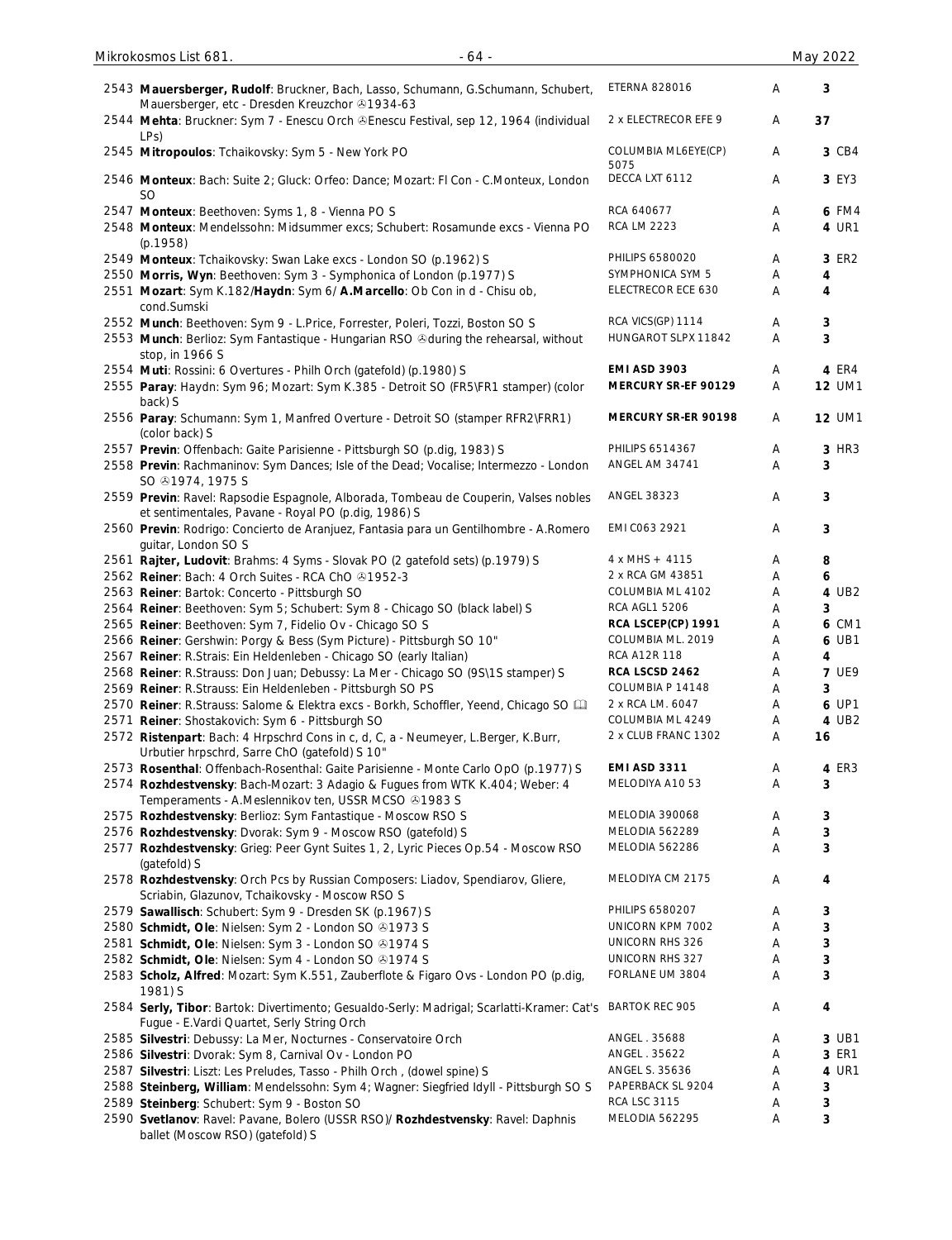| 2591 Svetlanov: Saint-Saens: Sym 3 - Grodberg, USSR SO @1982 S<br>2592 Svetlanov: Waltzes by Russian Composers: Tchaikovsky: Onegin; Glazunov: Concert<br>Walzes 1, 2; Raymonda, Les Ruses; Rubinstein: Valse Caprice - Philh Orch, USSR SSO<br><b>⊕1963, 1980, 1982 S</b> | MELODIYA A103<br>MELODIYA C10 19305 | Α<br>A        | 4<br>4         |
|----------------------------------------------------------------------------------------------------------------------------------------------------------------------------------------------------------------------------------------------------------------------------|-------------------------------------|---------------|----------------|
| 2593 Szell: Sibelius: Sym 2 - Concertgebouw Orch S                                                                                                                                                                                                                         | PHILIPS 6580051                     | A             | 3 HB1          |
| 2594 Szell: Sibelius: Sym 2 - Concertgebow Orch (p.1965) S                                                                                                                                                                                                                 | PHILIPS 6570084                     | A             | 3              |
| 2595 Toscanini: Brahms: Sym 4 - NBC SO                                                                                                                                                                                                                                     | RCA LM. 1713                        | Α             | 4 UP1          |
| 2596 Totzauer, Hans: Old Viennese Dances (Schubert, J.Strauss, Lenner) - W.Puschacher,                                                                                                                                                                                     | VIBRATON VB-K 2013                  | Α             | 3              |
| Vienna Baroque Ens S                                                                                                                                                                                                                                                       | 7 x CBS S 77701                     |               |                |
| 2597 Walter, Bruno: Beethoven: Complete Symphonies - Columbia SO S                                                                                                                                                                                                         | MELODIA 562288                      | Α             | 16             |
| 2598 Zhuraitis: Adam: Gizelle excs - Bolshoi ThO (gatefold) S                                                                                                                                                                                                              | HUNGAROT SLPX 12106                 | Α             | 3              |
| 2599 Liszt Chamber Orch: Encores: Albinoni, Bocherini, Rossini, Haydn, Weiner,<br>Tchaikovsky, Paganini, J.Strauss, Mozart (p.1979) S                                                                                                                                      |                                     | Α             | 3              |
| 2600 Badura-Skoda: Bach: Con in E/ Demus: Bach: Con in d - Vienna SOpO, cond.Redel S                                                                                                                                                                                       | WESTMINSTE WST. 14109               | Α             | 4              |
| 2601 Berman: Liszt: Sonata in b/Gilels: Liszt: Pno Con 1 (cond.Kondashin) (gatefold) S                                                                                                                                                                                     | MELODIA 562290                      | Α             | 3              |
| 2602 Brook\Tiamanov: Mozart: Con for 2 Pnos K.365 (cond.Gozman)/Korolev\Erdeli:<br>Mozart: Con K.299 (cond.Barshai) S                                                                                                                                                      | MELODIA 390034                      | A             | 3              |
| 2603 Cassini, Leonard: Tchaikovsky: Sonata Op.80, 6 Pieces Op.21 (UK) (p.1963)                                                                                                                                                                                             | DELTA DEL 12023                     | Α             | 3              |
| 2604 Ciccolini: Saint-Saens: Pno Con 1-3 - Orch de Paris, cond. Baudo @1970 S                                                                                                                                                                                              | EMI EG 290571                       | Α             | 3              |
| 2605 Cliburn in Tchaikovsky Comp, 1972: Grieg: Pno Con; Rachmaninov: Paganini Vars -<br>Moscow SSO, Kondrashin 31972 S                                                                                                                                                     | MELODIYA CM 3511                    | A             | 4              |
| 2606 Cliburn: Liszt: Sonata in b, Petrarca Sonet 123, Consolation 5, Mephisto Waltz<br>$(p.1976)$ S                                                                                                                                                                        | <b>RCA ARL1 1173</b>                | A             | 3              |
| 2607 Cohen, Harriet: Bach: Con in d (cond.Susskind); Mozart: Sonata K.330; Chopin,<br>Falla, Turina, Bax, Vaughan Williams 31932-47                                                                                                                                        | <b>EMI HLM 7148</b>                 | A             | 4              |
| 2608 Collard: Debussy: Images Books 1 & 2; Estampes; L'isle joyeuse; Masques (p.1977)<br>S                                                                                                                                                                                 | CONNOISSEU CSQ 2136                 | A             | 4              |
| 2609 Collard: Faure: 13 Nocturnes, Theme & Variations Op.73 (gatefold) (p.1975) S                                                                                                                                                                                          | 2 x CONNOISSEU CS 2072              | Α             | 6              |
| 2610 Collard: Rachmaninov: 4 Cons, Paganini Rhap, Moment Musical, 5 Prels -<br>cond.Plasson S                                                                                                                                                                              | 4 x CLASSIC RE 705626               | A             | 8              |
| 2611 Collard: Rachmaninov: Etudes Tableaux Op.33, 39 (p.1975) S                                                                                                                                                                                                            | CONNOISSEU CS 2075                  | Α             | 3              |
| 2612 Collard: Rachmaninov: Sonata 2, Corelli Variations (p.1975) S                                                                                                                                                                                                         | CONNOISSEU CSQ 2082                 | A             | 3              |
| 2613 Collard: Schumann: Sonata 3; Impromptus Op.5 (p.1975) S                                                                                                                                                                                                               | CONNOISSEU CS 2081                  | Α             | 4              |
| 2614 Cortot: Bach: Adagio; Chopin: Prelude, Etudes; Liszt: Hungarian Rhapsody 11; Saint-<br>Saens: Etude en forme de valse; Schubert: Litany, Impromptu                                                                                                                    | DISTINGUIS DR 104                   | Α             | 3              |
| 2615 Cortot: Chopin: Etudes, Nocturnes, Waltzes                                                                                                                                                                                                                            | RCA LHMV 1032                       | A             | 4              |
| 2616 Cortot\Ganz\Friedman\Hofmann\Paderewski: Liszt: Hungarian Rhapsodies (from<br>Piano rolls)                                                                                                                                                                            | DISTINGUIS DR 106                   | Α             | 6              |
| 2617 Czapiewski: Liszt, Czerny, Schumann, Clementi, Prokofiev, Rachmaninov, Debussy,<br>Alkan, Leszetycki, etc 31980 S                                                                                                                                                     | WIFON LP 54                         | A             | 4              |
| 2618 Egorov, Yuri: Beethoven: Pno Con 5 - Philh Orch, cond. Sawallisch & dig, 1983 S                                                                                                                                                                                       | EMI CO67 43433                      | A             | 3              |
| 2619 Egorov, Yuri: Mozart: Pno Cons K.453, 466 - Philh Orch, cond.Sawallisch &dig,<br>1985-6 S                                                                                                                                                                             | EMI EL 270362                       | Α             | 3              |
| 2620 Eresko, Victor: Rachmaninov: 9 Etudes Tableaux Op.39 01980 S                                                                                                                                                                                                          | MELODIYA C10 15497                  | Α             | 3              |
| 2621 Failoni, Donatella: Cimarosa: 31 Sonatas (p.1981) S                                                                                                                                                                                                                   | HUNGAROT SLPX 12176                 | Α             | 3              |
| 2622 Fuszek, Rita: Romance: Heller, Jensen, Gade, Mendelssohn, Schumann, Schubert,<br>Grieg; Contemporary: Auric, Casella, Benjamin, Finney, Prokofiev, Takacs,                                                                                                            | <b>EDUCO 3107</b>                   | Α             | 6              |
| Khachaturian, Blacher, etc<br>2623 Gabos, Gabor: Franck: Sym Vars; Rachmaninov: Pno Con 2 - Budapest PO,<br>cond.M.Lukacs S                                                                                                                                                | HUNGAROT SLPX 11460                 | A             | 3              |
| 2624 Gavrilov, Andrei: Prokofiev: Sonata 8, 10 Pcs from Romeo & Juliet @1978 S                                                                                                                                                                                             | MELODIYA C10 14681                  | A             | 4              |
| 2625 Gilels: Beethoven: Pno Con 3 - Conservatoire Orch, cond. Cluytens S                                                                                                                                                                                                   | TRIANON TRI 33134                   | Α             | 3              |
| 2626 Gilels: Beethoven: Sonata Op.2\3 & 1952, 12 Vars, 32 Vars, 6 Vars Op.76 S                                                                                                                                                                                             | MELODIYA C10 7483                   | Α             | 3              |
| 2627 Gilels: Mozart: Pno Con K.467; Haydn: Pno Con in D - Moscow ChO, cond.Barshai S                                                                                                                                                                                       | MELODIA 390031                      | Α             | 3              |
| 2628 Gilels\Reiner: Brahms: Pno Con 2 - Chicago SO S                                                                                                                                                                                                                       | RCA VICS(GP) 1026                   | Α             | 3              |
| 2629 Gould in Moscow, 1957: Berg: Sonata; Webern: Vars Op.27; Krenek: Sonata 3: 1,                                                                                                                                                                                         | MELODIYA M10 45963                  | Α             | 3              |
| 4 mvts; Bach: Kunst der Fuge excs, etc LRO                                                                                                                                                                                                                                 |                                     |               |                |
| 2630 Gould: The Young G.Gould (Shostakovich, Berg, Tanayev, Prokofiev, Mozart) -<br>Guerrero pno 21951-3 (gatefold)                                                                                                                                                        | 2 x VOX 2TV 334792                  | A             | $\overline{7}$ |
| 2631 Grainger: Grieg-Grainger: Piano Con, Peer Gynt Suite 1, Grieg: Ballade Op.24<br>+ (worn jacket)                                                                                                                                                                       | DISTINGUIS DR 108                   | A             | 4              |
| 2632 Groote, Steven de: Beethoven: Eroica Vars; Schumann: Sym Etudes &live, 1980 S<br>2633 Grove, Roger: Handel, Haydn, Floyd, Lavry, Franck, Tchaikovsky, Schloss,<br>Stravinsky, Seiber, Badings, Bartok, Kabelvsky                                                      | DGG 2535007<br><b>EDUCO 3112</b>    | $A++$<br>$A-$ | 4<br>3         |
| 2634 Haebler, Ingrid: Schubert: 2 Sonatas D.960, 784 (p.1968) S                                                                                                                                                                                                            | PHILIPS . 6580133                   | Α             | 3 HB1          |
| 2635 Haebler, Ingrid: Schubert: Moments Musicaux, Sonata D.958 (p.1960, 1967) S                                                                                                                                                                                            | PHILIPS 6580128                     | Α             | 3 ER2          |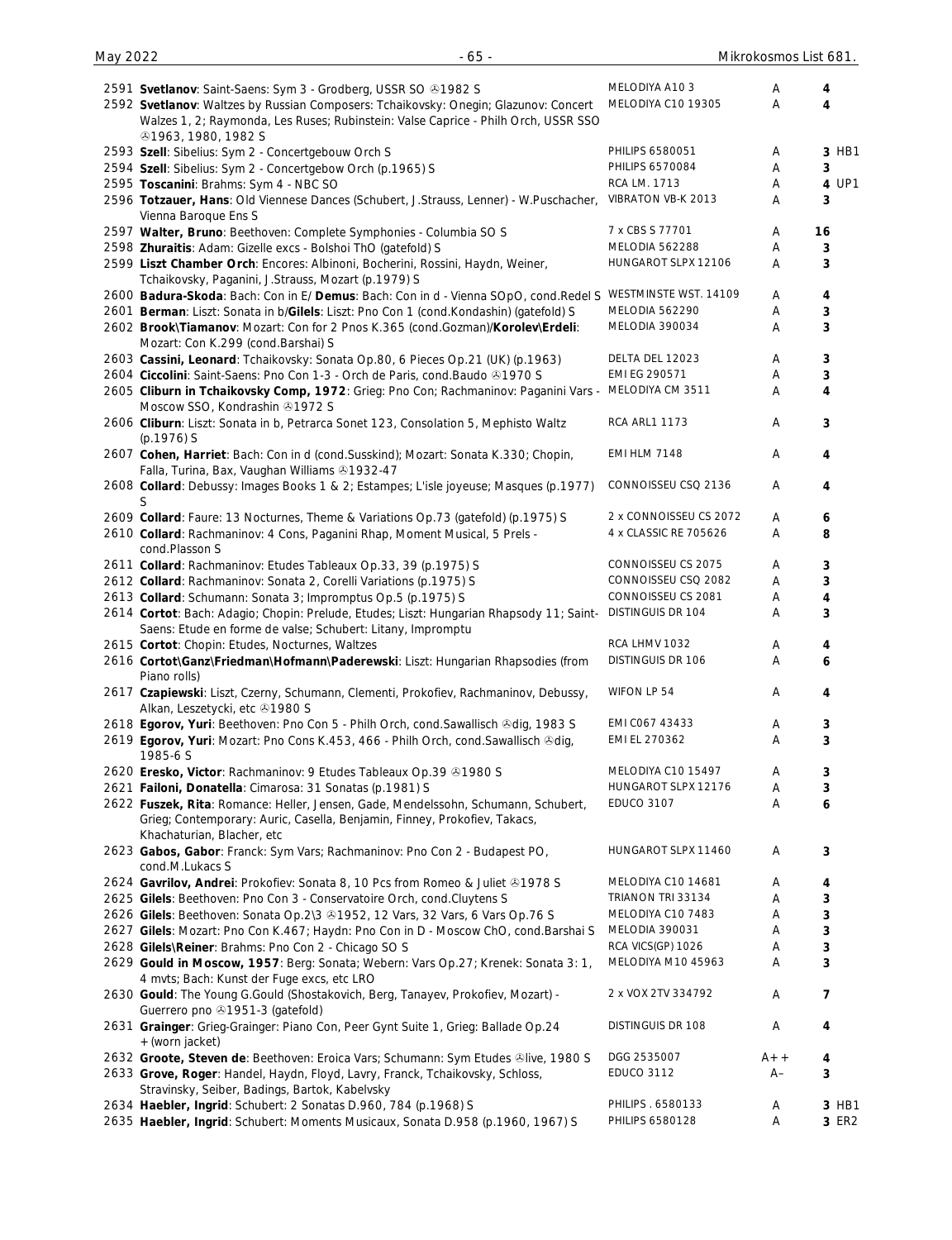| 2636 Haebler: Schubert: 8 Impromptus 31963 S                                                                                                                                                                          | PHILIPS 6570032                           | Α      | 3 HB1               |
|-----------------------------------------------------------------------------------------------------------------------------------------------------------------------------------------------------------------------|-------------------------------------------|--------|---------------------|
| 2637 Haebler: Schubert: Sonatas Op.78, 120 81959 S                                                                                                                                                                    | <b>PHILIPS 835363</b>                     | Α      | 4 HR2               |
| 2638 Hollander, Lorin: Discovering the Piano (22 Favorites for Students of All Ages)<br>(Schumann, Mozart, Bach, Schubert, Chopin, Beethoven, Rimsky-Korsakov, etc)<br>(p.1958)                                       | RCA CAL 460                               | Α      | 4                   |
| 2639 Horowitz: Beethoven: Sonatas Op.27\2, 53                                                                                                                                                                         | RCA LM. 2009                              | A      | 4 UP1               |
| 2640 Janis, Byron: Beethoven: Sonatas Op.53, 109                                                                                                                                                                      | <b>RCA LM 1978</b>                        | Α      | 3 UP1               |
| 2641 Joeres, Dirk: Ravel: Valses nobles et sentimentales, Pavane; Stravinsky: Petrushka<br>excs (p.1978)                                                                                                              | EMI C057 30773                            | Α      | 6                   |
| 2642 Joeres, Dirk: Schumann: Fant Op.17, Schubert: 3 Piano Pieces (p.1976) S                                                                                                                                          | EMI C057 30654                            | A      | 4                   |
| 2643 Johnson, James: Chaminade: Concert Piece; Dohnanyi: 5 Pieces - Royal PO,<br>cond.Freeman (p.1977) S                                                                                                              | ORION ORS 78296                           | Α      | 3                   |
| 2644 Kamyshov, Valery: Tchaikovsky: Theme & Vars, Voyevoda excs, Souvenir de Hapsal                                                                                                                                   | MELODIYA D. 16331                         | Α      | 8                   |
| 2645 Kempff: Beethoven: Sonatas Op.27\2, 81a, 13, 78 31951-6                                                                                                                                                          | QUINTESSEN PMC 7081                       | Α      | 3                   |
| 2646 Kerer, Rudolf: Brahms: Pno Con 1 - cond. Rozhdestvensky S                                                                                                                                                        | MELODIYA CM 2323                          | Α      | 3                   |
| 2647 Klien, Beatriz: Spanish Piano Music (Falla, Albeniz, GranadosMompou) (silver) S                                                                                                                                  | TURNABOUT TV-S 34327                      | Α      | 4                   |
| 2648 Klien, Walter: Chopin: Preludes (26) S                                                                                                                                                                           | VOX ST-PL 512650                          | Α      | 4                   |
| 2649 Klien, Walter: Schumann: Davidsbundlertanze, 3 Romances (silver) S                                                                                                                                               | TURNABOUT TV 34379                        | Α      | 3                   |
| 2650 Klien, Walter: Schumann: Kreisleriana; Sonata Op.22 S                                                                                                                                                            | TURNABOUT TV 34317<br>HUNGAROT SLPD 12586 | Α      | 3                   |
| 2651 Kocsis: Debussy: Suite bergamasque, Pour le piano, Estampes, Images &dig, 1983 S<br>2652 Kraus, Lili: Master Class of Mendelssohn, Debussy, Bach & Kabalevsky (She doesn't<br>play, but criticizes her students) | <b>EDUCO 5011</b>                         | Α<br>Α | 4<br>$\overline{7}$ |
| 2653 Kraus, Lili: Bartok: Sonatina, 15 Hungarian Peasant Songs, For Children selection                                                                                                                                | <b>EDUCO 3008</b>                         | Α      | 3                   |
| 2654 Laires, Fernando: Bach: 2-Part Inventions excs; Beethoven: Nel cor piu Var, Sonata<br>in G; Schumann; Haydn: Sonata in E; Schubert: Impromptu; Bartok: Bear Dance                                                | <b>EDUCO 9562</b>                         | Α      | 3                   |
| (I.Allison Piano Lib)<br>2655 Laires, Fernando: Handel, I.Allison, Scarlatti, Czerny, Schumann, Kabalevsky,<br>Hummel, etc (I.Allison Piano Library) (minor jacket damage)                                            | <b>EDUCO 9580</b>                         | Α      | 4                   |
| 2656 Larrocha: Paginas Celebres Vol.2 (Liszt, Falla, Chopin, Schubert, Mendelssohn)<br><b><i></i></b> 91964 S                                                                                                         | HISPAVOX HH 10262                         | Α      | 4                   |
| 2657 Lefebure, Yvonne: Ravel: Pno Con in G (cond.Auberson); Tombeau de Couperin<br><b>31959, 1955 (gatefold)</b>                                                                                                      | COUP D'ARC COUPA 8                        | Α      | 37                  |
| 2658 Leonskaya, Elisabeth: Liszt: Transcriptions (Tannhauser, Tristan, Rigoletto, etc)<br><b><i></i></b> 91981 S                                                                                                      | AMADEO AVRS 5068                          | Α      | 3                   |
| 2659 Li, Ming-Qiang (Li-Min-Cean): Rachmaninov: Paganini Rhap - Rumanian Film Orch,<br>cond.Cristescu &live, Enescu Fest, 1958 10"                                                                                    | ELECTRECOR ECD. 62                        | Α      | 4                   |
| 2660 Loesser, Arthur: Bach: French Suites 2, 6 (performance & masterclass)                                                                                                                                            | EDUCO MCS 5001                            | Α      | 16                  |
| 2661 Lozano, Felipe Munguia: Beethoven: Sonata Op.90; Schubert: Impromptus<br>Op.90\2, 3; J.Valle Cajita de Musica; Chopin: Nocturne 9, 3 Etudes, Scherzo 2<br>(p.1979) (Mexican disc) S                              | PEERLESS GPM 98                           | Α      | 8                   |
| 2662 Malcuzynski: Chopin: 14 Waltzes (p.1960) S                                                                                                                                                                       | <b>EMI SXLP 30130</b>                     | Α      | 3 EB1               |
| 2663 Malcuzynski: Chopin: 15 Mazurkas (p.1963) S                                                                                                                                                                      | <b>EMI CFP 40082</b>                      | Α      | 3                   |
| 2664 Malcuzynski: Chopin: Ballades 1-4 S                                                                                                                                                                              | <b>ANGEL S 36146</b>                      | Α      | 3                   |
| 2665 Malcuzynski: Chopin: Pno Con 2, Fantasie Op.49 - London SO, cond.Susskind                                                                                                                                        | EMI 33CX 1695                             | Α      | 3 EB1               |
| 2666 Malcuzynski: Debussy, Rachmaninov, Chopin, Prokofiev, Szymanowski, Paderewski,<br>Scriabin + (spine worn a bit)                                                                                                  | EMI 33CX 1344                             | Α      | 4 EB1               |
| 2667 Malcuzynski: Liszt: Sonata in b, Con 2 - Philh Orch, cond.Susskind, (deluxe), (dowel<br>spine), (flat disc)                                                                                                      | <b>ANGEL 35031</b>                        | Α      | 4 ER1               |
| 2668 Martin, Charlotte: Anthology of Modern French Song: Faure, Debussy, Hahn,<br>Duparc, Franck, Paladilhe, Bachelet                                                                                                 | <b>EDUCO 6005</b>                         | $A++$  | 4                   |
| 2669 Martin, Charlotte: Chavez, Villa-Lobos, Castro, Ginastera, Pinto, Ponce                                                                                                                                          | <b>EDUCO 3020</b>                         | Α      | 4                   |
| 2670 McKinnon, Stephen (?): Bach: 2 Toccata & Fugues; Chromatic Fant & Fugue; Fant;<br>Fant & Fugue                                                                                                                   | EGMONT EGM 7018                           | Α      | 3                   |
| 2671 Miller, Mina: Nielsen: Complete Piano Works @1986 (gatefold) S                                                                                                                                                   | 2 x HYPERION A 66231                      | Α      | 6                   |
| 2672 Nilssen, Vladimir: Mozart: 5 Pieces (K.475, 397, 540, 485 & Romance); Schubert:<br>Moments Musicaux S                                                                                                            | MELODIYA C10 5691                         | Α      | 5                   |
| 2673 Paesky, Efrain: Handel: Suite 4; Liszt: Funerailles; L.Gianneo, Guarnieri, Arizaga,<br>Roffe, Herrarte, Ginastera, O.L.Fernandez, M.Ponce S                                                                      | EDUL ED 39                                | Α      | 8                   |
| 2674 Pennario: Rachmaninov: Pno Cons 1, 4 - Royal PO, cond. Previn S                                                                                                                                                  | RCA LSCWD 2788                            | Α      | 4 UR8               |
| 2675 Perahia (also conducts): Mozart: Pno Con K.413, 466 - English ChO (gatefold)<br>$(p.1977)$ S                                                                                                                     | CBS 76651                                 | Α      | 3                   |
| 2676 Perahia (also conducts): Mozart: Pno Con K.414, 595 - English ChO (p.1980) S                                                                                                                                     | CBS 76731                                 | Α      | 3                   |
| 2677 Perahia (also conducts): Mozart: Pno Cons K.466, 413 - English ChO (p.1978) S<br>2678 Perahia (also conducts): Mozart: Pno Cons K.466, 467 - English ChO (p.1981) (UK)                                           | COLUMBIA M 35134<br>CBS 74082             | Α<br>Α | 3<br>3              |
| S<br>2679 Perahia: Beethoven: Sonatas Op.7, 22 (p.1982) S                                                                                                                                                             | CBS M 36695                               | Α      | 3                   |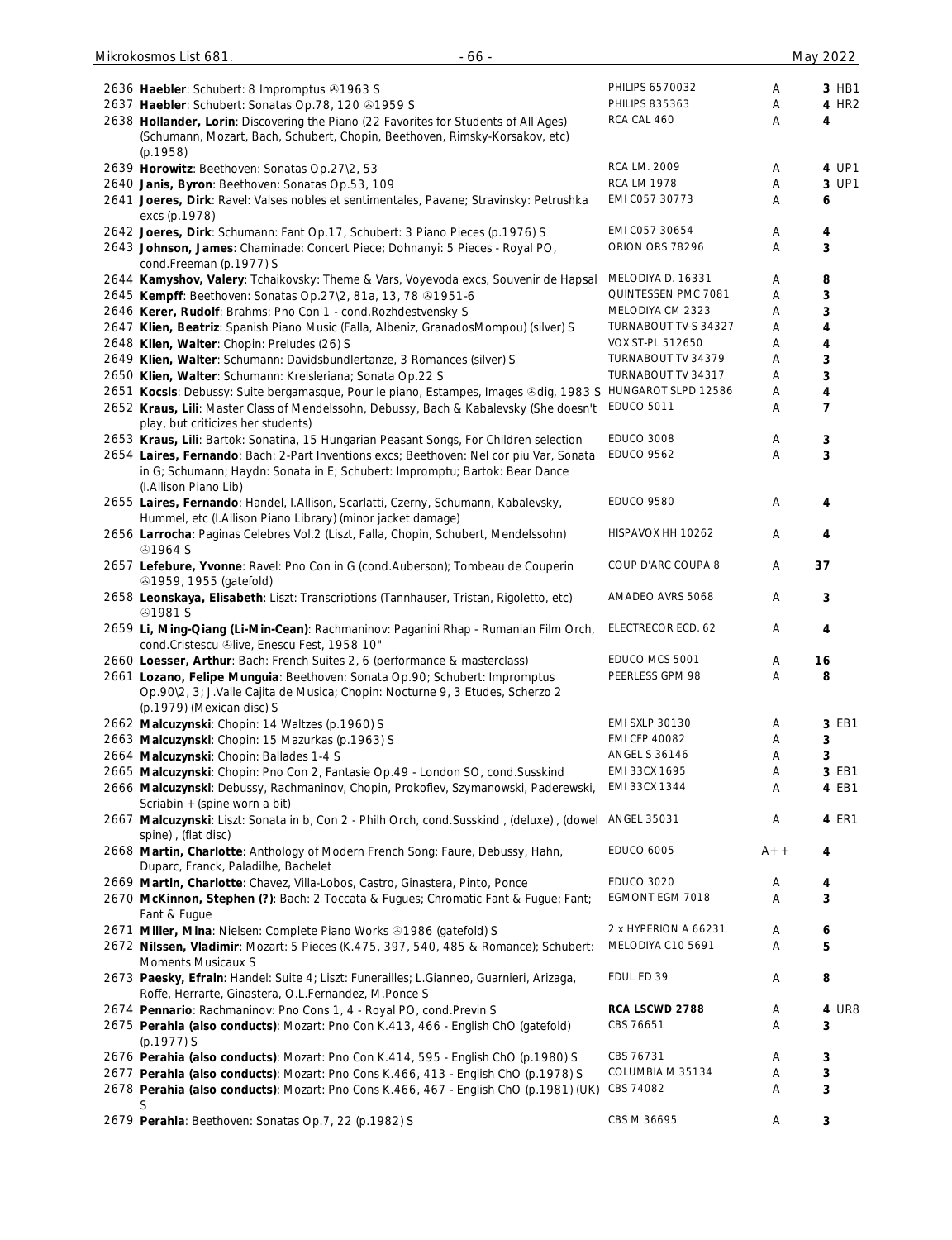| 2680 Perahia: Chopin: 26 Preludes (p.1976) S                                            | COLUMBIA M 33507                         | Α | 3                       |
|-----------------------------------------------------------------------------------------|------------------------------------------|---|-------------------------|
| 2681 Perahia: Mendelssohn: 2 Pno Cons - St. Martin-in-the-Fields ChO, cond. Marriner    | COLUMBIA M 33207                         | Α | 3                       |
| $(p.1974)$ S                                                                            |                                          |   |                         |
|                                                                                         | COLUMBIA M 32299                         | Α |                         |
| 2682 Perahia: Schumann: Davidsbundlertanze, Fantasiestucke (p.1973) S                   | COLUMBIA M 34539                         |   | 3                       |
| 2683 Perahia: Schumann: Sym Etudes, Etudes, Papillons (p.1977) S                        |                                          | Α | 3                       |
| 2684 Perahia\Mehta: Chopin: Pno Con 1 - New York PO +1979 S                             | CBS 76970                                | Α | 3 GY7                   |
| 2685 Pletnev: Mozart: Sonatas K.533, 494, 576 & dig, 1984 S                             | MELODIYA A10 93                          | Α | 3                       |
| 2686 Reiner: R.Strauss: Zarathustra; 7 Veils Dance - Chicago SO                         | RCA LM. 1806                             | Α | 3 UR1                   |
| 2687 Richter in Paris, 1961: Haydn: Sonata 49; Debussy: 4 Preludes; Prokofiev:          | VANGUARD 114073                          | Α | 4                       |
| Suggestion diabolique (Argentinean pressing) S                                          |                                          |   |                         |
| 2688 Richter: Bach: Pno Cons B.1052, 1061 - Vedernikov, cond.Barshai, Sandeling PS      | MUSIDISC 30RC 860                        | Α | 3                       |
| 2689 Richter: Beethoven: Diabelli Variations 31970                                      | ROCOCO 2098                              | Α | 4                       |
| 2690 Richter: Beethoven: Pno Con 3, Andante favori - Philh Orch, cond.Muti S            | <b>EMI ASD 3543</b>                      | Α | 3 ER3                   |
| 2691 Richter: Beethoven: Pno Con 3, Andante favori - Philh Orch, cond. Muti S $\times$  | ANGEL AM 34717                           | Α | 3                       |
| 2692 Richter: Beethoven: Sonata Op.13, 8 Bagatelles                                     | ARTIA ALP 162                            | Α | 3                       |
|                                                                                         | CHANT DU M LDX 78557                     | Α | 3                       |
| 2693 Richter: Beethoven: Sonata Op.90; Schumann: Sym Etudes (gatefold) S                |                                          |   |                         |
| 2694 Richter: Beethoven: Sonatas Op.22, 49\1, 2 31963 S                                 | CHANT DU M LDX-A 8323                    | Α | $\overline{\mathbf{4}}$ |
| 2695 Richter: Beethoven: Sonatas Op.2\1, 10\3 S                                         | <b>ANGEL S 37266</b>                     | Α | 3                       |
| 2696 Richter: Chopin: 4 Scherzi (gatefold) S                                            | CHANT DU M LDX 78670                     | Α | 3                       |
| 2697 Richter: Chopin: Polonaise Fant, 2 Etudes, Ballade 4; Debussy: Estampes; Scriabin: | DGG SLPM 138849                          | Α | 3 GY7                   |
| Sonata 5 S                                                                              |                                          |   |                         |
| 2698 Richter: Faure: Prelude, Choral & Fugue, Djinns - Moscow SO, cond. Kondrashin 10"  | MELODIYA HD. 3636                        | Α | 3                       |
| 2699 Richter: Glazunov: Pno Con in f; Rachmaninoff: Pno Con 1 - cond.Kondrashin,        | CHANT DU M LDX-P 8225                    | A | 3                       |
| Sanderling                                                                              |                                          |   |                         |
| 2700 Richter: Haydn: Sonata in E; Schumann: 2 Novelettes; Debussy: Serenade             | TURNABOUT TV-S 34359                     | Α | 4                       |
| Interrompu; Chopin: Ballade 1; Prokofiev: Sonata 7 (p.1971) (silver) S                  |                                          |   |                         |
|                                                                                         |                                          |   |                         |
| 2701 Richter: Liszt: 2 Etudes Transcendante, 2 Valses Oubliee; Schubert: Moment         | COLUMBIA ML6EYE(CP)<br>5396              | Α | 3 CB4                   |
| Musical, 2 Impromtus Olive, Sofia, 1958                                                 |                                          |   |                         |
| 2702 Richter: Mozart: Pno Con K.466 (cond. Wislocki); Prokofiev: Pno Con 5              | DGG SLPM 138075                          | Α | 3 GY7                   |
| (cond.Rowicki) S                                                                        |                                          |   |                         |
| 2703 Richter: Mussorgsky: Pictures & Sofia, 1960                                        | COLUMBIA ML6EYE(CP)                      | Α | 3 CB4                   |
|                                                                                         | 5600                                     |   |                         |
| 2704 Richter: Prokofiev: Sonata 9; Tchaikovsky: Grand Sonata                            | MONITOR MC 2034                          | Α | 3                       |
| 2705 Richter: Prokofiev: Sonatas 7, 9                                                   | MELODIYA HD 4448                         | Α | 3                       |
| 2706 Richter: Rachmaninov: 13 Preludes from Op.23, 32 S                                 | <b>ANGEL SR 40235</b>                    | Α | 3                       |
| 2707 Richter: Rachmaninov: Pno Con 1 (Sanderling); Prokofiev: Pno Con 1 (Kondrashin)    | MELODIYA D, 9897                         | Α | 3                       |
| 2708 Richter: Schubert: 3 Moments Musicaux, Imp Op.142\2; Chopin: Etudes, Polonaise,    | COLUMBIA M 33826                         | Α | 3                       |
| Ballade in F S                                                                          |                                          |   |                         |
| 2709 Richter: Schubert: 4 Landlers, Moment Musicaux in f, Sonata in C, Allegretto S     | MONITOR MCS 2057                         | Α | 3                       |
|                                                                                         | CHANT DU M LDX 78560                     | Α | 4                       |
| 2710 Richter: Schubert: Sonata D.958, Impromptu Op.142\2 (gatefold) S                   | MONITOR MC 2027                          |   |                         |
| 2711 Richter: Schubert: Sonata Op.42, 2 Imps Op.142\2, 90\2                             |                                          | Α | 4                       |
| 2712 Richter: Schubert: Sonata in B flat D.960 (gatefold) S                             | CHANT DU M LDX 78561                     | Α | 3                       |
| 2713 Richter: Schubert: Sonata in D Op.53                                               | MONITOR MC 2043                          | Α | 3                       |
| 2714 Richter: Schubert: Wanderer Fant; Sonata Op.120 S                                  | <b>ANGEL S 36150</b>                     | Α | 3 UB1                   |
| 2715 Richter: Schumann: Bunte Blatter; Brahms: 3 Pieces from Op.118 (gatefold) S        | CHANT DU M LDX 78558                     | Α | 3                       |
| 2716 Richter: Schumann: Humoresque; Franck: Prel, Chorale & Fugue                       | MONITOR MC 2022                          | Α | 3                       |
| 2717 Richter: Schumann: Papillons, Sonata in g, Carnival of Vienna S                    | <b>ANGEL S 36104</b>                     | Α | 3 UB1                   |
| 2718 Richter: Schumann: Pno Con, Int & Allegro, Novellette 1, Toccata- cond. Rowicki,   | DGG SLPM 138077                          | Α | 3 GY7                   |
| Wislocki S                                                                              |                                          |   |                         |
|                                                                                         | DISCOCORP RR 467                         |   |                         |
|                                                                                         |                                          | A | 4                       |
| 2719 Richter: Scriabin: Sonata 9; Prokofiev: Sonata 4; Tchaikovsky: 4 Pieces from       |                                          |   |                         |
| Seasons; Rachmaninov: 2 Etudes-Tableaux Op.39 01966                                     |                                          |   |                         |
| 2720 Richter\Karajan: Tchaikovsky: CPno on 1 - Berlin PO S                              | DGG SLPM. 138822                         | Α | 3 GY7                   |
| 2721 Richter\Maazel: Brahms: Pno Con 2 - Orch de Paris S                                | <b>EMI ASD. 2554</b>                     | Α | 4 ER3                   |
| 2722 Richter\Rostropovich: Grieg: Sonata Op.36; Brahms: Sonata Op.38                    | PARNASSUS <sub>2</sub>                   | Α | 3                       |
| 2723 Rubinstein: Mozart: Pno Con K.491; Rondo K.511 - cond.Krips (11S\5S stamper) S     | RCA LSCWD 2461                           | Α | 3 UR6                   |
| 2724 SchiffWegh: Mozart: Pno Cons K.453, 456 - Mozaerteum Orch & 1984 S                 | <b>DECCA 643224</b>                      | Α | 4                       |
|                                                                                         | MELODIYA D 31127                         | Α | 4                       |
| 2725 Schnabel: Mozart: Rondo K.511, Sonata K.570; Beethoven: Sonata Op.2 No.1           |                                          |   |                         |
| <b>81946, 1948, 1934</b>                                                                |                                          |   |                         |
| 2726 Serebryakov: Beethoven: Sonatas Op.13, 27\2, 57 31976 S                            | MELODIYA C10 7675                        | Α | 3                       |
| 2727 Serkin, Peter: Bach: Goldberg Variations 31965 S $\times$                          | RCA LSCSD(CP) 2851                       | Α | 4 CR3                   |
| 2728 Serkin, Peter: Mozart: Fant K.475, 2 Sonatas K.533, 457, 2 Rondos, Fant K.485,     | 2 x RCA LSC(CP) 7062                     | Α | 6                       |
| Prel & Fugue (gatefold) S                                                               |                                          |   |                         |
| 2729 Serkin, Peter: Schoenberg: Con (Chicago SO, cond.Ozawa), Pno Pieces Op.23,         | RCA LSCSD(CP) 3050                       | A | 3 CR3                   |
| Fantasy Op.47 (Steinhardt vln) S                                                        |                                          |   |                         |
| 2730 Serkin, Peter: Schubert: Sonata D.568; Schumann: Waldszenen S                      | RCA LSCSD(CP) 2955<br>RCA LSCSD(CP) 2874 | A | 4 CR3<br>3 CR3          |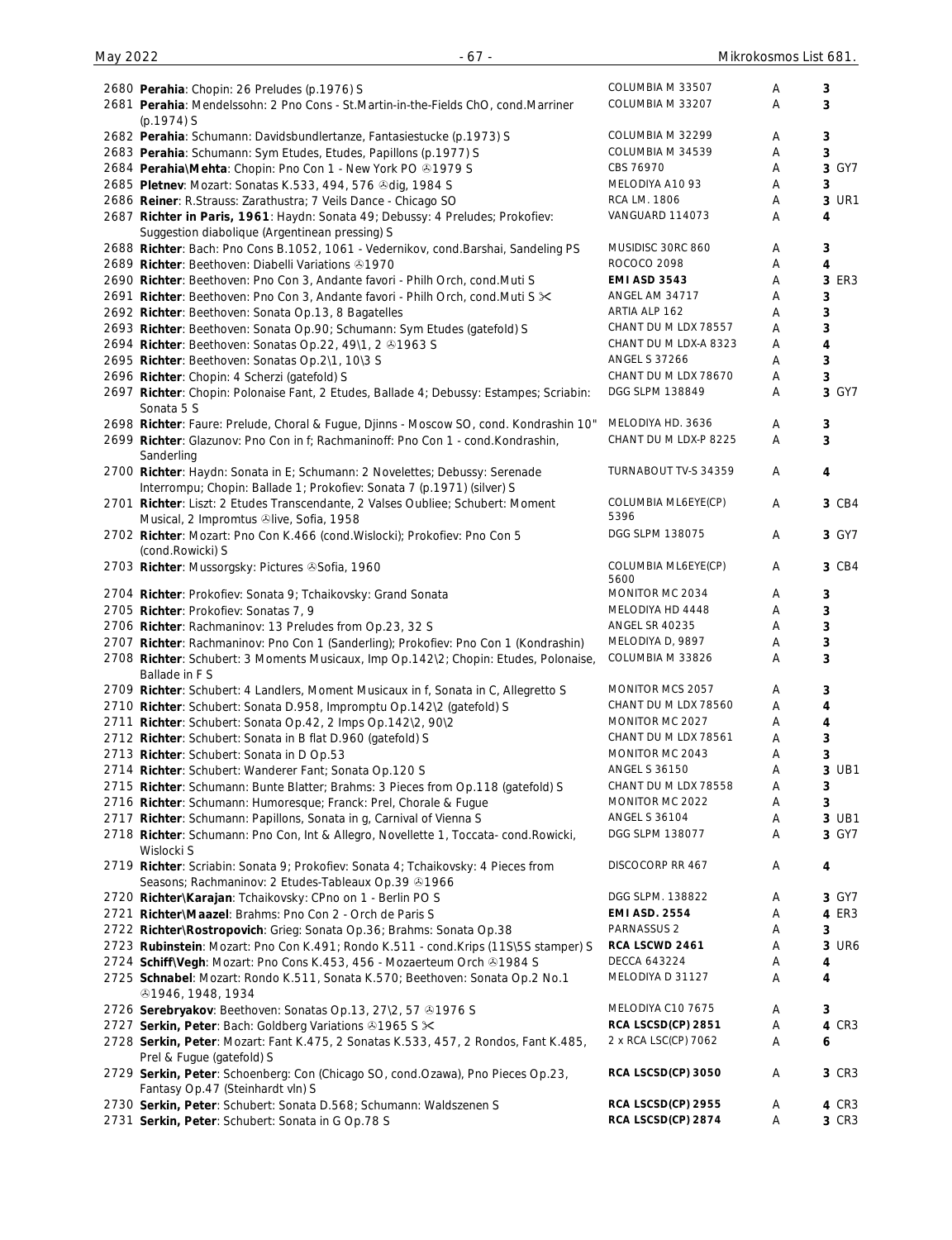| 2732 Serkin, Rudolf: 75th Birthday Concert in Carnegie Hall: Haydn, Mozart, Beethoven,                                                                                                            | 2 x COLUMBIA M2 34596       | A     | 6                |
|---------------------------------------------------------------------------------------------------------------------------------------------------------------------------------------------------|-----------------------------|-------|------------------|
| Schubert (nice booklet: Serrkin's Columbia discography) (gatefold) S                                                                                                                              |                             |       |                  |
| 2733 Serkin, Rudolf: Beethoven: Sonatas Op.101, 110 (p.1979) S                                                                                                                                    | COLUMBIA M2EYE(CP)<br>31239 | Α     | 3 CA2            |
| 2734 Serkin, Rudolf: Brahms: Handel Vars; 3 Intermezzi & Rhaps Op.119 (p.1980) S                                                                                                                  | CBS M 35177                 | Α     | 3                |
| 2735 Serkin, Rudolf: Mozart: Pno Cons K.459, 466 - Columbia SO, cond. Szell (p.1963) S                                                                                                            | COLUMBIA MS2EYE 6534        | Α     | 4 UA3            |
| 2736 Serkin, Rudolf: Schubert: Moments Musicaux; Sonata in C (unfinished)                                                                                                                         | COLUMBIA ML6EYE 5153        | Α     | 3 UA1            |
| 2737 Serkin, Peter: Beethoven: VIn Con in D (arr for piano by Beethoven) - New Philh<br>Orch, cond.Ozawa (p.1971) S                                                                               | <b>RCA LSC 3152</b>         | Α     | 3                |
| 2738 Serkin, Peter: Messiaen: Vingt regnards sur l'Enfant Jesus, La Rousserolle (p.1975) S 3 x RCA CRL3 759                                                                                       |                             | Α     | 7                |
| 2739 Serkin, Rudolf: Beethoven: Hammerklavier Sonata S                                                                                                                                            | COLUMBIA M(CP) 30081        | Α     | 3 CA2            |
| 2740 Serkin, Rudolf: Schubert: Sonata in C, D.840, Moments Musicaux 21955, 1952                                                                                                                   | CBS 61847                   | Α     | 3                |
| 2741 Serkin, Rudolf: Schumann: Pno Con - Philadelphia Orch, cond. Ormandy + (lower<br>spine taped)                                                                                                | COLUMBIA ML(CP) 4041        | Α     | 3 CB1            |
| 2742 Serkin\Ormandy: Mendelssohn: Pno Cons 1, 2 - Philadelphia & Columbia Orchs S                                                                                                                 | COLUMBIA MS2EYE 6128        | Α     | 3 UA3            |
| 2743 Setrak: Saint-Saens: Piano Pieces (Mazurkas, Le Cygne, etc) (gatefold) ®1981 S                                                                                                               | SOLSTICE SOL 20             | Α     | $\boldsymbol{2}$ |
| 2744 Sgouros, Dimitris: Liszt: 7 Transcendental Etudes, Mephisto Waltz 1 (p.dig, 1984) S                                                                                                          | <b>ANGEL DS 38192</b>       | Α     | $\mathbf{3}$     |
| 2745 Sgouros, Dimitris: Rachmaninov: Pno Con 3 - Berlin PO, cond. Simonov (p.dig,<br>1984) S                                                                                                      | <b>ANGEL DS 38105</b>       | Α     | 3                |
| 2746 Sgouros, Dimitris: Rachmaninov: Pno Con 3 - Berlin PO, cond.Y.Simonov &dig,<br>1983 (gatefold) S                                                                                             | EMI EL 270020               | Α     | 3                |
| 2747 Solomon: Brahms: Pno Con 1 - Philh Orch, cond. Kubelik (US)                                                                                                                                  | RCA LHMV 1042               | Α     | $\mathbf{3}$     |
| 2748 Stepan, Russell: Encores (Bach-Hess, Chopin, Debussy, Gershwin, Brahms,<br>Mussorgsky) (p.1976) S                                                                                            | SONICARTS 10                | Α     | 3                |
| 2749 Tacchino: Mozart: Sonatas K.310, 331, 545, 576 (p.1973) S                                                                                                                                    | EMI N039 10572              | Α     | 4                |
| 2750 Varsi, Dinorah: Tchaikovsky: Pno Con 1; Rachmaninov: Pno Con 2 - Rotterdam PO,<br>cond.Gardelli S                                                                                            | PHILIPS 6566025             | Α     | 4 HB1            |
| 2751 Vlasenko: Beethoven: Sonatas Op.13, 57 81977 S                                                                                                                                               | MELODIYA C10 7681           | Α     | 3                |
| 2752 Voskresensky: Mozart: Variations K.573, Sonata K.310; Beethoven: Sonata Op.111<br>(p.1978) S                                                                                                 | MELODIYA C10 7003           | Α     | 10               |
| 2753 Weissenberg: Gershwin: Rhapsody in Blue; I Got Rhythm Var; Catfish Row - Berlin<br>PO, cond.Ozawa (p.dig, 1984) S                                                                            | <b>ANGEL DS 38050</b>       | Α     | 3                |
| 2754 Ayo, Felix: Vivaldi: 4 Seasons - I Musici (Korean pressing) S                                                                                                                                | PHILIPS SEL 100077          | $A++$ | $\mathbf{3}$     |
| 2755 Ayo, Felix: Vivaldi: 4 Seasons - I Musici (p.1959) S                                                                                                                                         | PHILIPS 6527088             | Α     | 3                |
| 2756 Carmirelli: Vivaldi: R.118, 123, 128, 146, 169, 192, 367 - I Musici (p.1981) S                                                                                                               | PHILIPS 9500961             | A     | 4 HR3            |
| 2757 De Vito\Baldovino: Brahms: Double Con - Philh Orch, cond. Schwarz (US)                                                                                                                       | RCA LHMV 1057               | Α     | 16               |
| 2758 De Vito\E.Fischer: Brahms: Sonatas Op.78, 108                                                                                                                                                | EMI QALP 10131              | Α     | 231 IR1          |
| 2759 Ferras: Brahms: VIn Con - Vienna PO, cond. Schuricht (US)                                                                                                                                    | LONDON B 19018              | Α     | 4                |
| 2760 Francescatti: Ravel: Sonata, Tzigane, Kaddish, Habanera, Berceuse - Balsam pno                                                                                                               | COLUMBIA ML6EYE(CP)<br>5058 | A     | 3 CB4            |
| 2761 Francescatti: Sibelius: VIn Con (cond.Bernstein); Bruch: VIn Con 1 (cond.Schippers) -<br>New York PO (US) S                                                                                  | COLUMBIA MS2EYE 6731        | Α     | 4 UA3            |
| 2762 Francescatti\Bernstein: Brahms: VIn Con - New York PO S                                                                                                                                      | COLUMBIA MS2EYE 6471        | A     | <b>6 UA4</b>     |
| 2763 Heifetz\Reiner: Brahms: VIn Con - Chicago SO 21955 S                                                                                                                                         | <b>RCA ATL1 4200</b>        | Α     | 4                |
| 2764 Kobialka, Daniel: Bach-Kobialka: Bach Midley; Kobialka: Sound Sculptures -                                                                                                                   | LI-SEM DK 109               | Α     | 4                |
| A.Kulberg synthesizer, Giacobassi eng hn, P.Renzi fl, P.Potyen synthesizer (p.1985) S                                                                                                             |                             |       |                  |
| 2765 Kobialka, Daniel: Handel: Harmonious Blacksmith; D.Scarlatti: Pastorale; Kobialka:<br>Blue Space - M. Kobialka elec pf, Giacobassieng hn, P. Potyen harm (p. 1985) S                         | LI-SEM DK 110               | Α     | 4                |
| 2766 Kocsis, Albert: Goldmark: VIn Con in a; Mendelssohn: VIn Con in d - Szombathely<br>SO, cond.Petro (p.1978) S                                                                                 | HUNGAROT SLPX 12007         | A     | 3                |
| 2767 Kostyal\Rolla\Tfirst: Bach: Cons B.1043, 1056, 1041, 1064 - Liszt ChO (p.dig,<br>1986) S                                                                                                     | HUNGAROT SLPD 12723         | Α     | $\mathbf{3}$     |
| 2768 Kremer: Beethoven: VIn Con - Moscow Academy PO, cond.V.Nelson (gatefold) S                                                                                                                   | MELODIA 562292              | Α     | 3                |
| 2769 Kulenkampff: Beethoven: Vln Con - Berlin PO, cond.Schmidt-Isserstedt (UK) /                                                                                                                  | TELEFUNKEN LGX 66017        | Α     | 21               |
| 2770 Laredo, Jaime (also condusts): Bach: VIn Cons B.1041-2; Dbl Con - J.Tunnell,<br>Scottish ChO S                                                                                               | MCA 25931                   | Α     | 3                |
| 2771 Loewenguth (also conducts): Mozart: K.218 excs & 1975, Sonata K.379 exc (with<br>Doreau), Div K.136 (Ojal ChO)/Loewenguth SQ: SQ K.516 excs (M-T.Chailley vla)<br>(mono); Ravel: SQ: Mvt 2 S | OJAL 83                     | Α     | 84               |
| 2772 Loewenguth, Alfred: Beethoven: Sonata Op.47 - F.Doreau pno -(jacket worn a bit)                                                                                                              | <b>OPERA 1147</b>           | Α     | 10               |
| 2773 Magnes, Frances: Stravinsky: Suite Italienne; Serly: Solo Sonata - Garvey pno                                                                                                                | <b>BARTOK REC 908</b>       | Α     | 4                |
| 2774 Menuhin: Lalo: Symphonie Espagnole; Saint-Saens: Int & RondoCapriccioso;                                                                                                                     | CAPITOL SG(CP) 7108         | Α     | $\mathbf{3}$     |
| Havanaise - cond.Goossens S<br>2775 Menuhin: Mendelssohn: VIn Con in e (Berlin PO, cond.Furtwangler); VIn Con in d                                                                                | RCA LM. 1720                | Α     | 4 UP1            |
| (RCA SO, cond.Menuhin)<br>2776 Menuhin\Munch: Bruch: Vln Con 1/Koussevitzky: Mendelssohn: Sym 4 - Boston SO                                                                                       | RCA LM. 1797                | Α     | 4 UM3            |
| 2777 Michelucci: Vivaldi: 4 Seasons - I Musici (p.1970) S                                                                                                                                         | PHILIPS 6599943             | Α     | 3 HB1            |
|                                                                                                                                                                                                   |                             |       |                  |

Mikrokosmos List 681. - 68 - May 2022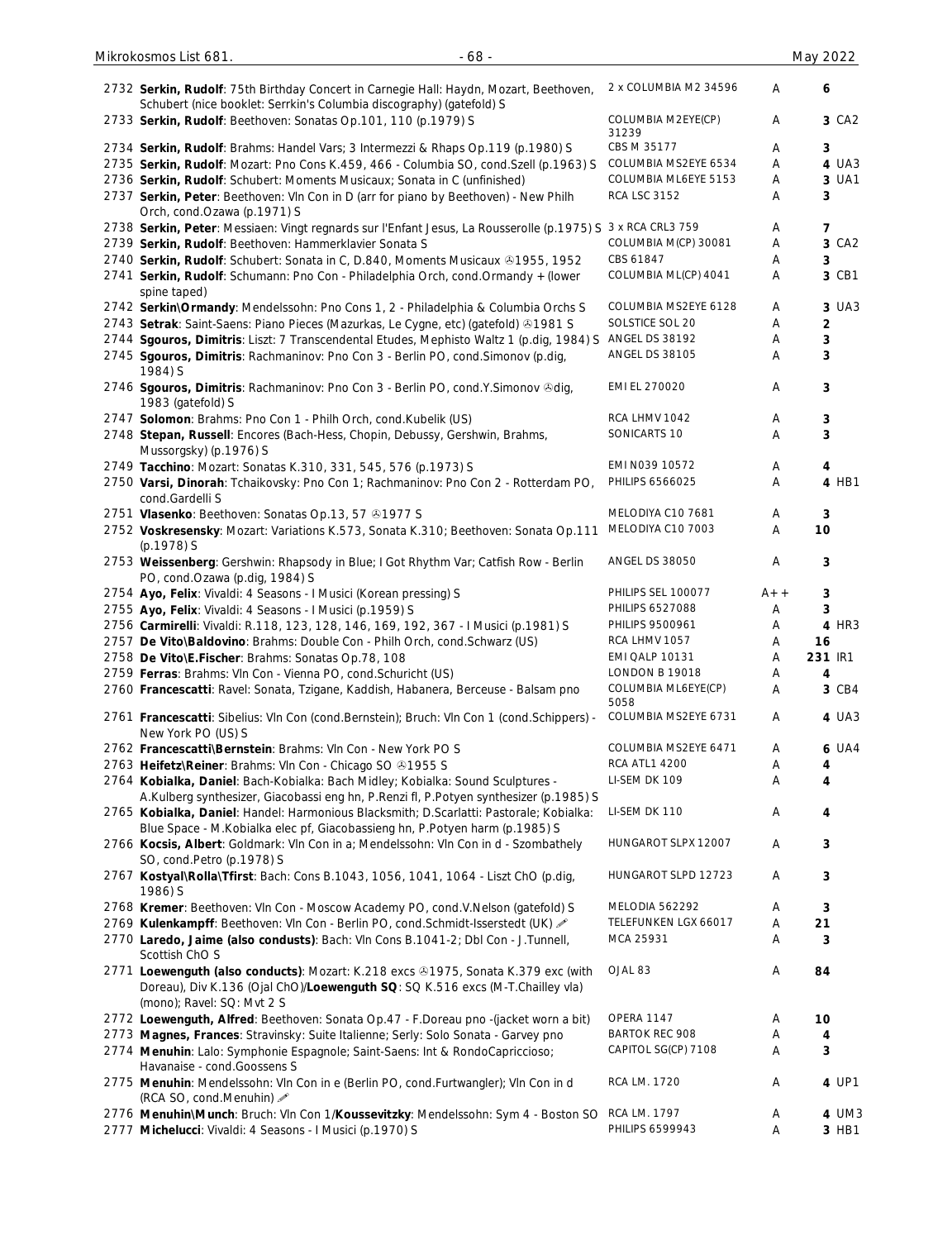| 2778 Milstein: Mendelssohn: Vln Con in e; Tchaikovsky: Vln Con - cond. Walter, Stock                              | COLUMBIA Y 34604        | Α     | 3                       |
|-------------------------------------------------------------------------------------------------------------------|-------------------------|-------|-------------------------|
| 2779 Milstein: Prokofiev: VIn Cons 1, 2 - cond. Giulini, Fruhbeck de Burgos S                                     | ANGEL S(CP) 36009       | Α     | 3                       |
| 2780 Milstein: Tchaikovsky: Vln Con - Boston SO, cond.Munch (French pressing)                                     | RCA A 630243            | Α     | 3                       |
| 2781 Oistrakh, David: Mozart: VIn Con K.216 (Czech PO, cond.Ancerl)/ Swarowsky                                    | ELECTRECOR ECD 24       | Α     | $\overline{\mathbf{4}}$ |
| (cond): Beethoven: Fidelio Ov (Vienna SOpO) 10"                                                                   |                         |       |                         |
| 2782 Oistrakh, David: Mozart: VIn Con K.216/L.Kogan: Mozart: VIn Con K.219 - Moscow                               | MELODIA 390036          | Α     | 3                       |
| ChO, cond.Barshai S                                                                                               |                         |       |                         |
| 2783 Oliveira: Vivaldi: 4 Seasons - Los Angeles ChO, cond.G.Schwarz (gatefold) &dig,                              | DELOS DMS 3007          | Α     | 3                       |
| 1980 S                                                                                                            |                         |       |                         |
| 2784 Perlman: Lalo: Sym Espagnole; Ravel: Tsigane - London SO, cond. Previn ®1968 S                               | RCA VL 89281            | Α     | 4                       |
| 2785 Perlman: Paganini: 24 Caprices S                                                                             | EMI C065 1022641        | Α     | 4                       |
| 2786 Ricci (also conducts): Bach: 3 Vln Cons - City of London Ens & 1969 (UK) S                                   | UNICORN UNS 202         | Α     | 4                       |
| 2787 Ricci: Bach: Solo Sonata 2, Solo Partita 2 (US) S $\times$                                                   | <b>DECCA DL 710151</b>  | Α     | 8                       |
| 2788 Ricci: Corelli: 12 Sonatas Op.5 - Nesbit, Keyes (gatefold) (p.1973) S                                        | 2 x VIRTUOSO TPLS 13058 | Α     | 7                       |
| 2789 Rostal, Max: Beethoven: Sonatas Op.23, 30\3 - Osborn pno                                                     | DECCA LXT 2752          | Α     | 63 EY2                  |
| 2790 Schneiderhan: Beethoven: Sonata Op.30\3 (Kempff pno); Brahms: Sonata Op.108                                  | DGG LPM 18144           | Α     | <b>14 GY2</b>           |
| (Wuhrer pno) (gatefold), (1956)                                                                                   |                         |       |                         |
| 2791 Stern: Bach: Partita for VIn & Pno B.1023; Sonatas for VIn & Pno B.1020, 1016 -                              | COLUMBIA Y 35224        | Α     | 3                       |
| Zakin pno $\mathsf{\times}$                                                                                       |                         |       |                         |
| 2792 Stern: Beethoven: Sonata Op.30\2; Mozart-Kreisler: Rondo; Mozart: Sonata K.378 -                             | COLUMBIA Y 35223        | A     | 3                       |
| Zakin pno $\mathsf{\times}$                                                                                       | CBS M 42139             |       |                         |
| 2793 Stern: Berg: Kammerkonzert (P.Serkin, cond.Abbado); VIn Con (cond.Bernstein) S                               | PHILIPS . 9500158       | A     | 3                       |
| 2794 Szeryng (also conducts): Vivaldi: Cons Op.3\6, 8, 9, 10 - G.Poulet, Hasson,                                  |                         | Α     | 4 ER1                   |
| C.Bernard, English ChO S                                                                                          |                         |       |                         |
| 2795 Thibaud\Cortot: Franck: Sonata; Faure: Sonata Op.13 (ds)                                                     | PATHE COLH. 74          | Α     | 39 FA1                  |
| 2796 Thibaud\M.Long: Mozart: Sonatas K.378, 526 (ds)                                                              | PATHE COLH. 312         | Α     | <b>117 FA1</b>          |
| 2797 Aldulescu\Orlov (vcl): Handel: Con for 2 Cellos; Passacaglia - cond.M.Basarab,                               | ELECTRECOR ECD 82       | Α     | 8                       |
| (dowel spine) 10"                                                                                                 |                         |       |                         |
| 2798 Casals: Dvorak: Vcl Con - Casals FO, cond.A.Schneider @Puerto Rico, 1960 S                                   | EVEREST SDBR 3083       | A     | <b>16 UD1</b>           |
| 2799 Cassado: Bach: 6 Solo Suites (p.1960)                                                                        | 3 x VOX VBX 15          | Α     | 75                      |
| 2800 Cassado: Granados; Beethoven: Zauberflote Vars; Schubert: Allegro grazioso; Faure:                           | MELODIYA D 12505        | Α     | 10                      |
| Elegy; Ravel: Habanera; Cassado: Requiebros - Chieko Hara Cassado pno &1964<br>Moscow 10"                         |                         |       |                         |
| 2801 Csaba, Andrei: Enescu: Cello Sonata Op.26\1 - D.Grigore pno S                                                | ELECTRECOR ST-ECE 1801  | A     | 4                       |
| 2802 Starker: Bach: Solo Suites 1, 4                                                                              | <b>VOGUE MC 20047</b>   | Α     | 8                       |
| 2803 Starker: Bach: Solo Suites 1, 4 (UK)                                                                         | NIXA PLP 582            | Α     | 22                      |
| 2804 Starker: Bloch: Schelomo; Voice in the Wilderness - Israel PO, cond.Mehta S                                  | <b>LONDON 414166</b>    | Α     | 3                       |
| 2805 Starker: Schumann: Vcl Con, Saint-Saens: Vcl Con 1 - Philh Orch, cond. Giulini S                             | SERAPHIM S 60266        | Α     | 3                       |
| 2806 Tortelier: Vivaldi: 6 Sonatas - Veyron-Lacroix hrpschrd 31964 S                                              | WESTMINSTE WST 17112    | Α     | 4                       |
| 2807 Bassoon: L.Hara Jr: Fasch: Bsn Con in C; Stamitz: Quartet in F; Zachow: Trio in F;                           | HUNGAROT SLPX 11972     | Α     | $\overline{2}$          |
| Vivaldi: Trio in a; Boismortier: Sonata in e - Tatrai SQ, etc S                                                   |                         |       |                         |
| 2808 Clarinet: Emma Johnson: Crusell: Cl Con 2; Weber: Concertino; Baermann: Adagio;                              | ASV DCA 559             | Α     | 3                       |
| Rossini: Int, Theme & Variations - English ChO, cond. Groves (p. 1986) S                                          |                         |       |                         |
|                                                                                                                   | EMI C051 176            | Α     | 3                       |
| 2809 Clarinet: J.Brymer: Mozart: CI Con/Brooke (bassoon): Mozart: Bsn Con -<br>cond.Beecham S                     |                         |       |                         |
|                                                                                                                   | COLUMBIA M 34553        | Α     | 3                       |
| 2810 Cornet: G.Schwarz: W.Smith, Dede, Morrison, Clarke, Arban, Joplin, Kryl, Vincent<br>Bach - cond.G.Schuller S |                         |       |                         |
| 2811 Flute: F.Vester: Mozart: FI Cons K.313, 314, Andante K.315 - Amsterdam Mozart                                | PHILIPS 6575060         | Α     | 3 HR2                   |
| Ens, cond.Bruggen S                                                                                               |                         |       |                         |
| 2812 Flute: Gazzeloni: Vivaldi: 5 Fl Cons (P.440, 118, 261, 77, 76) - I Musici (p.1974) S                         | PHILIPS 6500820         | Α     | 3 HR3                   |
| 2813 Flute: Nicolet: Vivaldi: 6 Fl Cons Op.10 - I Musici Odig, 1986 S                                             | <b>PHILIPS 420188</b>   | Α     | 4                       |
|                                                                                                                   | PLANT LIFE PLR 25       |       | 4                       |
| 2814 Flute: P.Harrison: Salley in our Alley and other tunes from the 18th century pocket<br>books +1980 S         |                         | Α     |                         |
| 2815 Flute: Rampal: Chopin: Rossini Vars; Schumann: 3 Romances; Schubert: nt & Vars -                             | EVEREST SDBR 3165       | Α     | 3                       |
| Veyron-Lacroix pno S                                                                                              |                         |       |                         |
| 2816 Flute: Rampal\M.Andre (tpt): Children's Songs - St.Laurent Children's Choir,                                 | CBS FM 39669            | A     | 6                       |
| cond.F.Rauber (arr.also) (p.1986) S                                                                               |                         |       |                         |
|                                                                                                                   | PHILIPS GL 640406       |       |                         |
| 2817 Flute: Tassinari: Vivaldi: 6 Fl Cons Op.10 - I Musici Virtuosi di Milano                                     |                         | Α     | 3                       |
| 2818 Guitar: Sonja Prunnbauer: Villa-Lobos: 5 Prels; L.Berkeley: Theme & Vars; J.Sari: 5                          | AUROPHON AU 11057       | Α     | 4                       |
| Characteristic Pieces; G.Friedrichs: Fur Gitarre exc @1981 S                                                      |                         |       |                         |
| 2819 Harpsichord (and other instruments): Jaap Spigt: Peerson, Froberger, Bach,                                   | EMI C063 24317          | Α     | 3                       |
| Clementi, Haydn, F.Couperin, Schumann S                                                                           |                         |       |                         |
| 2820 Harpsichord: Bob van Asperen: Bull: In Nomine IX; The King's Hunt; Dutch Dance;                              | TELEFUNKEN 642874       | Α     | 2                       |
| Fantasia XII; Fantastic Pavan (gatefold) (p.1973) S                                                               |                         |       |                         |
| 2821 Harpsichord: H.Walcha: Bach: WTK Book 2 - (white and gold label) S                                           | 3 x EMI STO 80640       | A     | <b>18 GW1</b>           |
| 2822 Harpsichord: L.Party: Bach: Suite in c; Italian Con; 2-Part Inventions; Fantasy in c S                       | DESMAR DSM 1008         | $A++$ | 3                       |